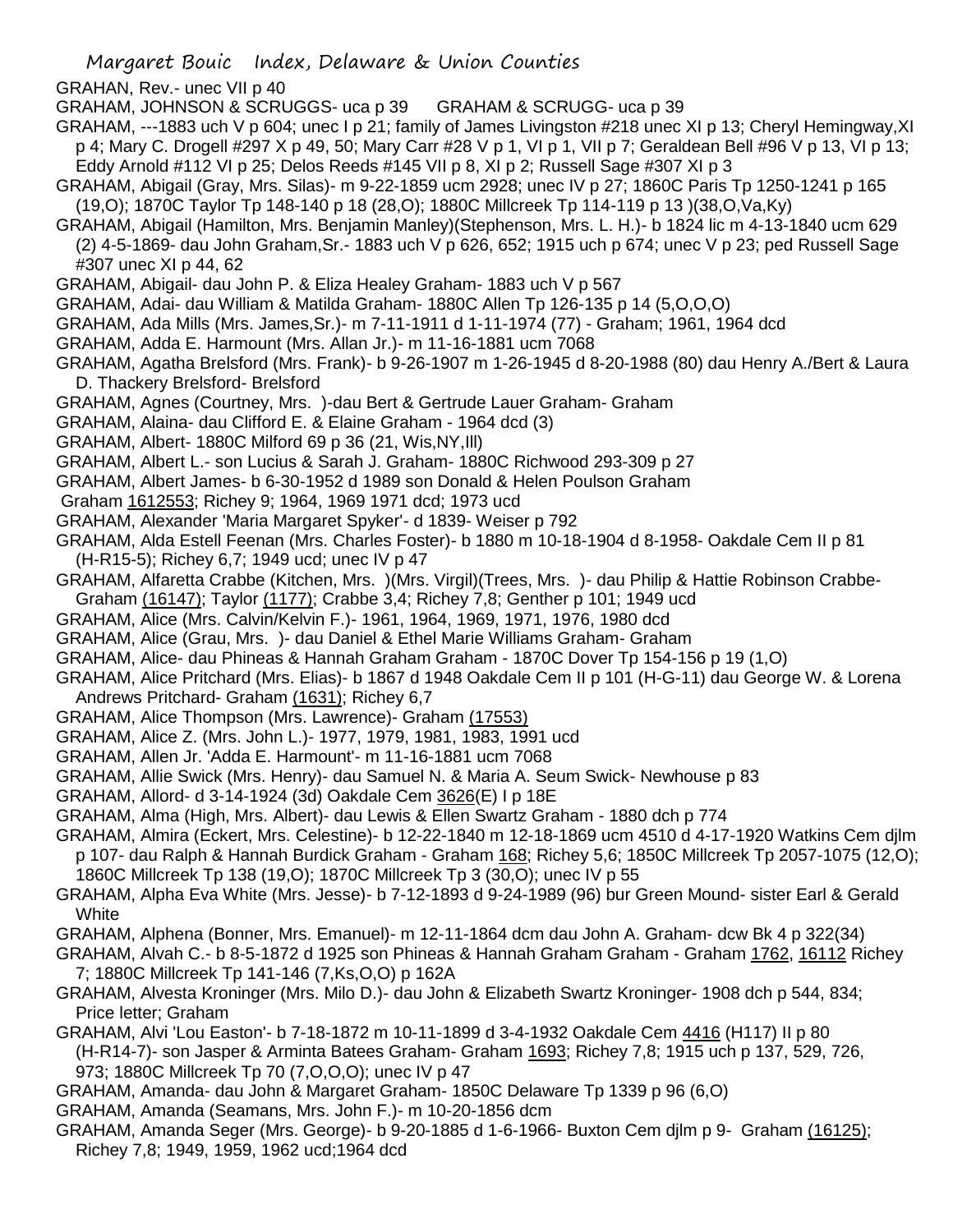Margaret Bouic Index, Delaware & Union Counties GRAHAM, Amanda (Startsman, Mrs. Lawrence W.)- m 2-11-1862 dcm GRAHAM, Amelia (Mrs. )(Hutchisson, Mrs. James Flandin)- Hutchisson p 67 GRAHAM, Amelia Witcraft (Mrs. Stephen)- b 12-20-1856 m 12-25-1875 ucm 5813 d 12-2-1939 bur New Millcreek Cem p 34- dau James & Mary Beard Witcraft- Graham (1612); Richey 6,7; mt 3 p 20; 1880C Dover Tp 67-72 (23,O,O,O); 1900C Dover Tp 80-82 p 4 (43,O,O,O) 9 ch, 8 living GRAHAM, Anna- Broadway- 1975 ucd GRAHAM, Ann (Mrs. Edwin)- Graham (16143); Taylor (11743) 4,5; Richey 8,9 GRAHAM, Anna (Bartlett, Mrs. Alvert W.)- dau Thomas Graham - dumch p 51 GRAHAM, Anna- dau Cornelia Graham - 1880C Claibourne Tp 170-182 p 218A (18,O,o,O) GRAHAM, Anna Davidson (Mrs. Robert)- m 4-25-1830 Madison Co unec II p 32, V p 40 GRAHAM, Anna (Garberson, Mrs. C. F.)- b 11-14-1851 d 5-14-1891 dau John & Jane Graham- Claibourne Cem p 36 GRAHAM, Anna (Hinkle, Mrs. Fred Sherman)- b 4-6-1882 m 1-14-1904 dau Silas & Abigail Gray Graham - Graham 1421; Kirkland 5 GRAHAM, Anna Jean- dau Robert & June Dilsaver Graham - Graham 1612543; Richey 9 GRAHAM, Anna (Jones, Mrs. Frank)- dau Thomas B. & Ellen Bush Jones- 1908 dch p 689 GRAHAM, Anna- b 3-1891 dau Joseph & Ocena Moore Graham - 1900C Claibourne Tp 81-86 p 4A (9,O,O,Va) GRAHAM, Anna M. (McCrory, Mrs. Robert)- m 11-25-1869 dau David & Nancy Grahamn- 1883 uch V p 318 GRAHAM, Anna (Reid, Mrs. Harvey)- b 5-15-1890 m 2-15-1928 d 1-15-1970- dau Newton Jasper & Mary Taylor Graham- Graham 16142 Taylor 1172; Richey 7,8; Genther p 101, 103 GRAHAM, Arminta- see Louise Arminta GRAHAM, Arthur- son Milo d. & Alvesta Kroninger Graham - 1908 dch p 544; Graham; Price letter GRAHAM, Arthur R. 'Nellie May Hendrickson'- b 6-28-1904 m 5-4-1929 d 4-1985 Claibourne Cem p 90- son Bert & Gertrude Lauer Graham - Graham; 1949, 1959, 1962, 1973, 1975, 1977, 1979 ucd GRAHAM, Arthur 'Nettie M. Owen'- b 8-9-1875 m 8-23-1899 d 3-13-1955 Oakdale Cem II p 119 (K-R6-8)- son Jasper & Arminta Battees Graham - Graham 1694; 1915 uch p 973; 1949, 1959 ucd; Sbc p 28, 29, 36; unec IV p 47; 1880C Millcreek Tp 66-70 (5,O,O,O); 1900C Dover Tp 140-142 p 7A (24,O,O,O);unec IV p 47; Sbc p 28, 29, 36 GRAHAM, Artie L.- b 8-1880 son Sylvester & Martha Graham- 1900C Claibourne Tp 76-81 p A4 (19,O,O,O) GRAHAM, Audrey McCracken (Mrs. Rollo Lloyd)- b 1-13-1897 W Va d 4-22-1979 Oakdale Cem II p 112 (R-R2-18)- Graham (16143); Taylor (1173); Richey 7,8; Genther p 101, 103; 1949, 1959, 1967, 1973 ucd GRAHAM, Avalee Jean- b 4-29-1941 dau Walter & Jean Gary Graham - Graham 1612533; Richey 9 GRAHAM, B.- 1915 uch p 374; 1883 uch V p 606 GRAHAM, Barbara (Mrs. Harry)- 1967 ucd GRAHAM, Barbara Jean (Dyer, Mrs. Raymond L.)- b 1963/2 m 6-14-1980 dau Calvin F. & Alice Graham - 1964, 1969, 1971, 1980 dcd GRAHAM, Barbara- dau Jerry Lee & Vincent Graham - Graham 16125232 GRAHAM, Barnet- Powers p 87; 1804 GRAHAM, Bart- b 1971 son John D. & Dorothy S. Graham - 1976 dcd GRAHAM, Bathania (Dilsaver, Mrs. )- dau John A. & Sarah Graham - dcw Bk 4 p 322(34) GRAHAM, Becky- b 1959 dau Calvin F. & Alice Graham - 1964, 1969, 1971, 1980 dcd GRAHAM, Benjamin Ray- b 5-31-1988 son Ricky Ray & Julianne Crumley Graham- Graham

- GRAHAM, Bernice- dau Gilbert Wilson & Mary Blanche Cummings Graham Graham
- GRAHAM, Bert 'Gertrude Lauer'- Graham
- GRAHAM, Bessie Estella Tracy (Mrs. Burnham)- b 11-13-1883 d 12-6-1971 bur Maple Grove- dau J. W. & Mary Susan Spain Tracy- Graham
- GRAHAM, Bethena (Dilsaver, Mrs. Samuel)- m 8-16-1863 dcm- 1880 dch p 801
- GRAHAM, Betty (Mrs. Clifford)- 1961 dcd
- GRAHAM, Betty Jo (Dildine, Mrs. Lynn Leroy)- b 7-3-1948 m 6-28-1970 dau Donald & Helen Poulson Graham - Graham 1612552; Richey 9,10; 1964, 1969 dcd
- GRAHAM, Betty- dau Ralph Graham Graham 175512
- GRAHAM, Betty (Smith, Mrs )- dau Gerald B. & Irene Sigfried Graham- Graham
- GRAHAM, Beverley Ann- b 8-16-1958 dau Donald R. & Evelyn A. Graham Graham; Rausch 1123112 III p 258; 1971, 1973, 1975, 1977, 1981, 1983 ucd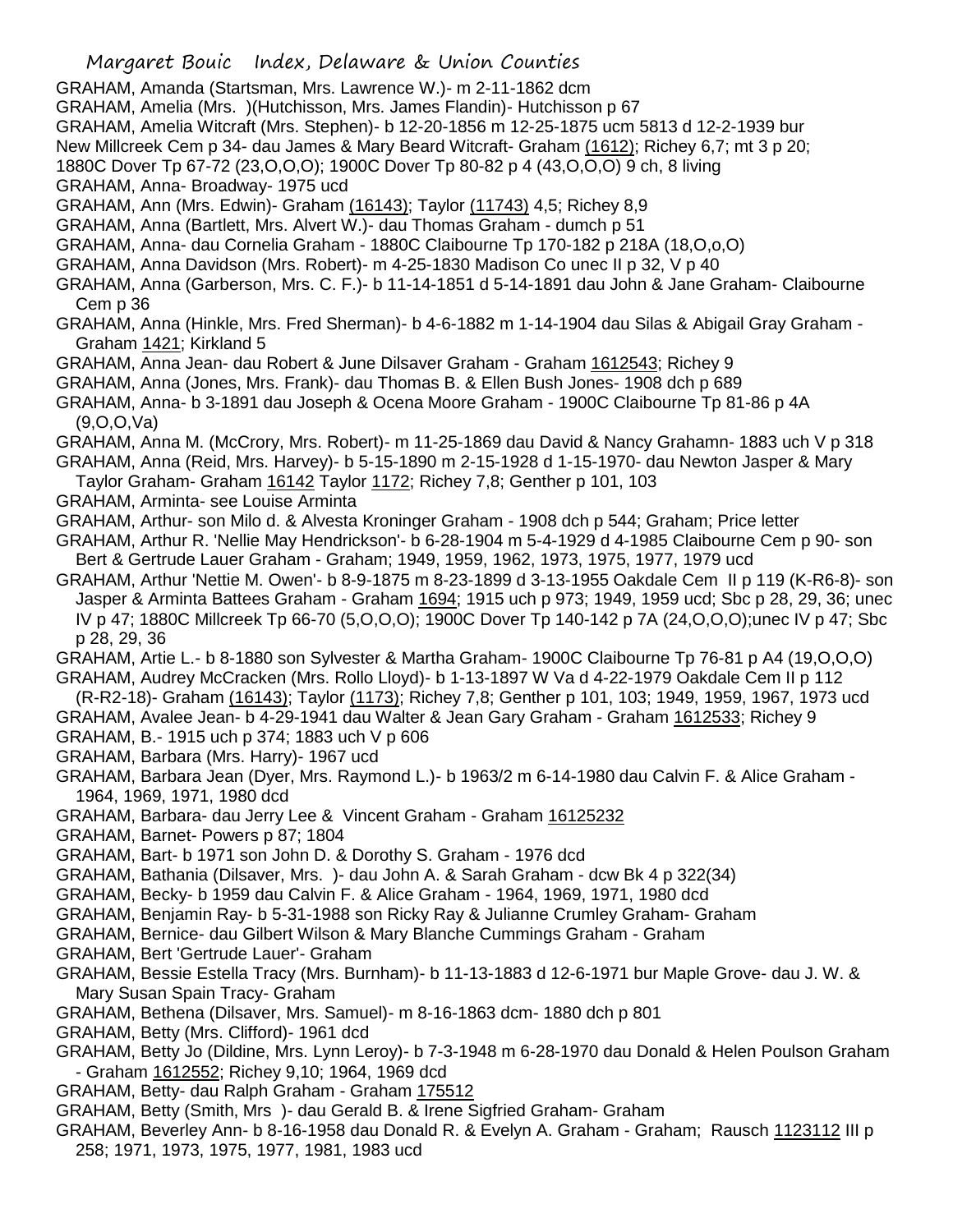- GRAHAM, Beverly Jean (Ruiz, Mrs. )- dau Clifford S. & Clara L. Goodrich Graham- 1961 dcd (18) engaged to W. Harold E. Welch- Graham
- GRAHAM, Bill 'Elizabeth'- Graham (Florida)
- GRAHAM, Mrs. Billy- Pabst 8 p 39
- GRAHAM, Bonita Galluzo (Mrs. John Wayne)- m 5-11-1968 dau John & August Galluzo- Graham
- GRAHAM, Bonnie A. (Mrs. Herbert L.)- b 1-24-1942- Graham (1612541)
- GRAHAM, Bonnie (Mrs. John W.)- 1971, 1976, 1980 dcd
- GRAHAM, Bonnie Leeper (Mrs. William Earl)- m(2) 8-1-1980- Graham (1612531); 1983 ucd
- GRAHAM, Bothwell 'Sarah Virginia Ayer'- lptw p 80
- GRAHAM, Bradley Allen- b 9-28-1953 son Harry James & Mary Helen Dawm Graham Graham 1692212, 1818212; Bouic 128212
- GRAHAM, Bradley Lee- b 9-27-1976 son Thomas Lee & Carol Anne Hoon Graham Graham 1612712; Rausch 1426112; Freshwater p 195
- GRAHAM, Brenda May (Parker, Mrs. Fred)- b 7-14-1961 m 6-21-1986 dau Carl Eugene & Marlene D. Graham- Rausch 118553; 1967, 1971, 1973, 1975, 1979 ucd
- GRAHAM, Brenda Sue (Thompson, Mrs. Rick D.)- m 7-29-1972 dau Charles & Martha Graham Graham
- GRAHAM, Brent- b 1957 son Calvin Kelvin F. & Alice Graham- Graham; 1961, 1964, 1969, 1971, 1976, 1980 dcd engaged to Susan Hilles
- GRAHAM, Brian- son Jerry Lee & Vincent Graham Graham 16125232
- GRAHAM, Burnham 'Bessie Estella Tracy'- b Jan 1890 d 1959-son William & Mary C. Graham -1900C Allen Tp 182-186 p 8B (10,O,O,O) Graham
- GRAHAM, Caitlin- b 1988 ch James Jay & Julie Graham 1991 ucd
- GRAHAM, Calvin- brother Charles Edward Graham Graham
- GRAHAM, Calvin F. 'Alice' -1964, 1969, 1971, 1976, 1980 dcd
- GRAHAM, Calvin- son Milo & Alvesta Kroninger Graham Price letter- Graham
- GRAHAM, Carl- son Arthur R. & Nellie May Hendrickson Graham Graham; 1949 ucd
- GRAHAM, Carl- son Chester & Janet Graham- Graham
- GRAHAM, Carl- b 2-18-1889 d 2-25-1945 Oakdale Cem II p 103 (H-RH-10)- son Elias & Alice Pritchard Graham - Graham 16312; Richey 7
- GRAHAM, Carl Eugene 'Marlene D. Schalip'- b 5-21-1934 m 4-17-1955- Rausch 11855; 1967, 1971, 1973, 1975, 1977, 1979, 1981, 1983 ucd
- GRAHAM, Carl Jasper 'Helen Myers'- b 3-17-1916 d 8-7-1945 Oakdale Cem II p 81 (H-R15-5) WWII- son Charles Foster & Alda Estell Feenan Graham - Graham 16961; Richey 7; unec VI p 47, VIII p 29
- GRAHAM, Carl- b 1952 son Sidney & Ruth E. Graham- 1961, 1964(11), 1969 ucd
- GRAHAM, Carol Ann (Hampton, Mrs. Richard E.)- m 1-21-1978 dau Thomas Ol & Ruth Noble Graham- dcq Ruth noble Graham 1
- GRAHAM, Carol Ann Hoon (Mrs. Thomas Lee)- m 3-23-1974 Graham (1612721) Rausch(142611), 165211); Freshwater p 195
- GRAHAM, Caroline Marriott (Mrs. Joel D.)- b 8-8-1836 m 6-4-1861 ucm 3189 d 4-28-1921 Claibourne Cem p 36- dau Henry T. & Rebecca Penn Marriott- 1908 dch p 710; 1870C Claibourne Tp 54-53 (33,O); 1880C Claibourne Tp p 0218; 1900C Claibourne Tp 28-31 p 2A (63,O,Md,Md,) m 39y; 3 ch 2 living
- GRAHAM, Carolyn Sue Stull (Mrs. Rev. Edward L.)- Graham
- GRAHAM, Cassandra- dau Clifford E. & Elaine A. Graham 1964 dcd (10m)
- GRAHAM, Catherine (Bell, Mrs. Phineas)- b 3-19-1836 m 3-18-1858 ucm 2706 d 2-7-19023 dau Ralph & Hannah Burdick Graham - Graham 166; 1883 uch V p 333; 1840C Millcreek Tp 1273 (-5); 1850C Millcreek Tp 2057-1075 (14,O); unec IV p 55
- GRAHAM, Caty Ann (Green, Mrs. Asa)- m 6-17-1831 Madison Co unec V p 48
- GRAHAM, C. B.- 1969 dcd
- GRAHAM, C. C.- d 8-16-1960 uninf p 32
- GRAHAM, Chad Michael- b 10-29-1974 son Thomas Lee & Carol Ann Hoon Graham Graham 16127211; Rausch 1426111; Freshwater p 195
- GRAHAM, Chancey- son Lucius & Sarah J. Graham 1880C Richwood 292-309 p 27 (8,O,O,O)
- GRAHAM, Charity McDonald (Mrs. Walker)- m 8-29-1830 Madison Co unec V p 47
- GRAHAM, Charles Cliffton/Binder- b 6-4-1878 d 8-17-1960 Oakdale Cem I p 139 (F-R11-13)- son Francis Marion & Mary Elizabeth Soule Graham- Graham 1711; 1880C Millcreek Tp 72-76 (2,O,NY,O)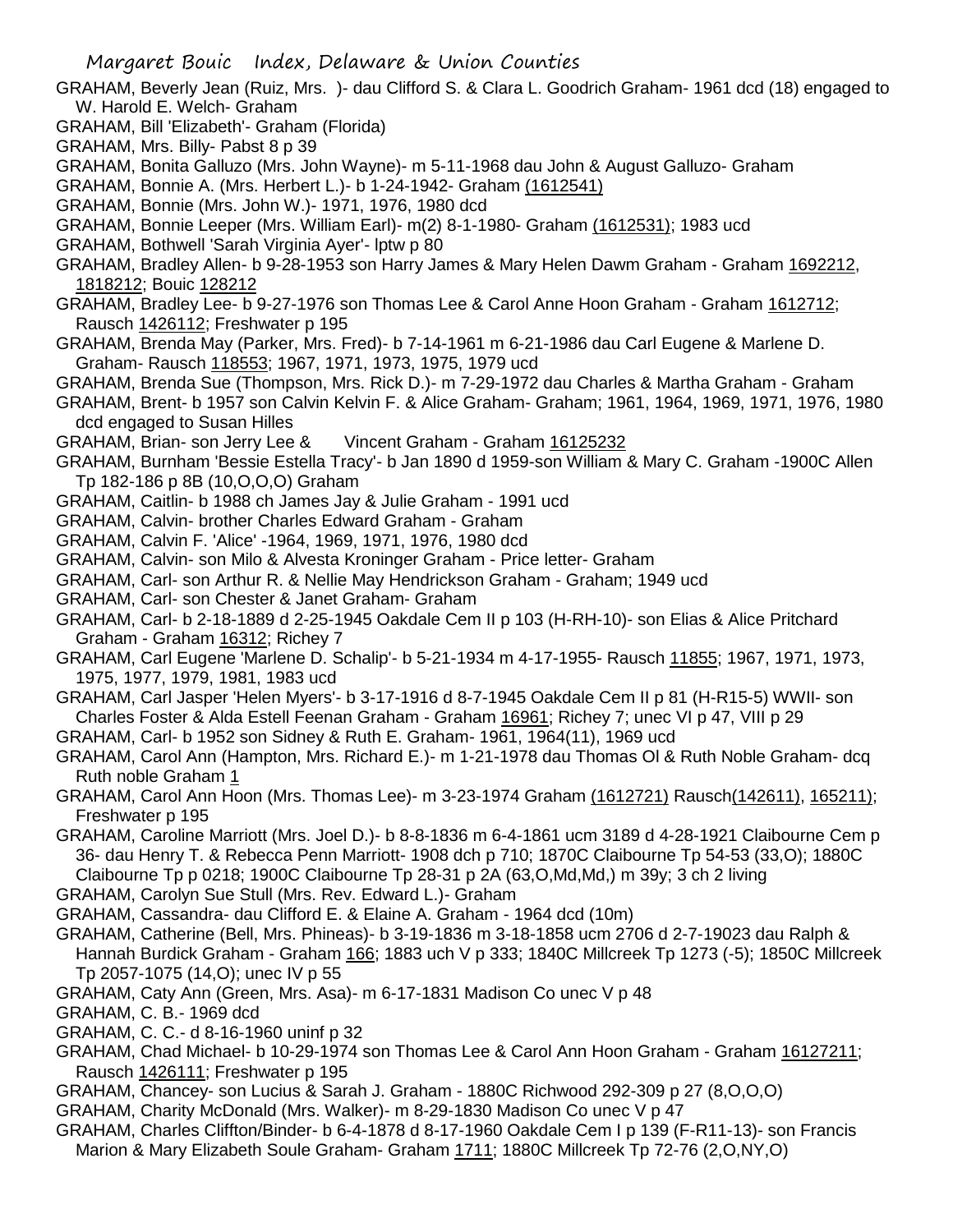- GRAHAM, Charles C. 'Shirley A. Schilliger'- m 9-3-1936 son James & Ada Mills Graham Graham
- GRAHAM, Charles- son Clifford S. & Clara L. Goodrich Graham- Graham; 1961(13), 1964 dcd
- GRAHAM, Charles- son Daniel & Ethel Marie Williams Graham- Graham
- GRAHAM, Charles E.- 1969, 1971 dcd
- GRAHAM, Charles Edward 'Martha'- d 8-11-1969 (44) bur St. Mary's Delaware- Graham
- GRAHAM, Charles Foster'Alda Estell Feenan'- b 4-10-1881 m 10-18-1904 d 11-12-1959 Oakdale Cem II p 81 (H-R15-5)- son Jasper & Arminta Battees Graham - 1915 uch p 973; Graham 1696; Richey 6,7; 1949, 1959

ucd; unec IV p 47

- GRAHAM, Charles- b 2-11-1872 Thomson Tp son John & Hanilla Smith Graham- dcb
- GRAHAM, Charles Michael- son William H. & Linda Melvin Graham -Graham
- GRAHAM, Charles W. 'Letha'- 1964 dcd
- GRAHAM, Charley- d 11-5-1949 Claibourne Tp- uninf p 29
- GRAHAM, Cherynn Doreen- b 4-15-1961 dau Robert Allen & Marilyn Virginia Moore Graham- Graham 16125323; 1962, 1967, 1973, 1975, 1977, 1979 ucd
- GRAHAM, Chester 'Janet'- b 4-19-1925 d 9-13-1992 (67) Sunbury Mem.- son Lem & Lillian Boggs Graham-Graham
- GRAHAM, Chester 'June'-b 11-26-1920 d 1-6-1991 bur Maple Grove- son Foster & Jennie Belle Gardner Graham - Graham; 1949, 1959, 1962 ucd
- GRAHAM, Christian 'Lavina Miller'- b 9-22-1839 m 4-3-1864 ucm 3576 d 4-17-1921 Oakdale Cem I p 22 (E-R19-2)- son Robert & Judith Bell Graham - Graham 175 1883 uch IV p 512, V p 346; 1840C Paris Tp 908 (-5); 1850C Millcreek Tp 2044-2065 (10,O); 1860C Mil Tp 118 (20,O); 1870C Millcreek Tp 9 p 1 (31,O); 1880C Mil Tp 67-71 (41,O,NY,O) p 158A; uca p 102
- GRAHAM, Christina (Davis, Mrs. Neil )- dau William Phineas & Katie Ellison Graham Graham 17556
- GRAHAM, Christopher- b 1977 son Ronald E. & Nancy Graham- 1991 ucd
- GRAHAM, Clara (Anderson, Mrs. J. Louis)- m 6-1913- Graham
- GRAHAM, Clara- dau Cornelia Graham- 1880C Claibourne Tp 170-182 p 218A (15,O,O,O)
- GRAHAM, Clara- b 1-1865 dau Joel D. & Caroline Marriott Graham 1870C Claibourne Tp 54-53 (5,O); 1900C Claibourne Tp 28-31 p 2 (35,O,O,O)
- GRAHAM, Clara Kleiber (Mrs. Lawrence George)- b 10-19-1894 m 2-21-1916 d 4-27-1975(79) bur Cardingtondau George & Mary Barbara Kasper Kleiber- Graham (16144) Taylor; (1174) Richey 7,8; Genther p 101, 103
- GRAHAM, Clara L. Goodrich (Mrs. Clifford S.)- 1961, 1964, 1969, 1971, 1976, 1980 dcd
- GRAHAM, Clara- dau Patterson & Mary Miller Graham 1915 uch p 850
- GRAHAM, Clara (Weber, Mrs. Archie)- dau Sheldon Henry Graham- Graham
- GRAHAM, Clenny (Broiles, Mrs. )- sister Thad T. Graham- Graham
- GRAHAM, Cleora Estella- b 10-26-1878 d 2-16-1886 dau Phineas Bell & Hannah Graham Graham 161131763
- GRAHAM, Clifford 'Betty'- 1961 dcd
- GRAHAM, Clifford E. 'Elaine A.'- 1964 dcd
- GRAHAM, Clifford E. 'Genevieve'- b 9-20-1895 Troy Tp dcb, d 9-7-1972 (76) bur Waldo- son Daniel E. & Louie Miller Graham- Graham
- GRAHAM, Clifford 'Jane'- d 9-7-1972 (76) bur Waldo- Graham
- GRAHAM, Clifford S. 'Clara L. Goodrich'- m 7-29-1940 son James & Ada Mills Graham -Graham; 1961, 1964, 1969, 1971, 1976, 1980 dcd
- GRAHAM, Clyde- b 7-1877 son Francis M. & Frances P.Street Graham- 1880C Claibourne Tp 156-166 p 217C

(3,O,O,O); 1900C Richwood 277-291 p 11

## (22,O,O,O)

- GRAHAM, C. M.- 1883 uch IV p 458, 477, 536; uca p 49
- GRAHAM, Connie Denise Miley (Mrs. Elmer Lewis)- m 7-10-1971 dau Claude R. Miley- Graham (1612563)
- GRAHAM, Connie Sue- b 11-dau Elmer & Jeannette Cummins Graham Graham 1612562; Richey 9
- GRAHAM, Cora E. (Mrs. James Jr.)- 1961, 1964, 1969, 1971, 1976, 1980 dcd
- GRAHAM, Cora (Elbin, Mrs. Doyle)- b 6-21-1893 dau Alvi Drell & Estella Haggard Graham Graham 1751; 1900C Dover Tp 1138-140 p 6B (6,O,O,O)
- GRAHAM, Cora- dau Silas Graham Graham 14622
- GRAHAM, Cornelia- 1880C Claibourne Tp 170-182 p 218A (43,O,O,O)
- GRAHAM, Cyntha (Mrs. John)- 1880C York Tp 293 p 28 (27,O O,O)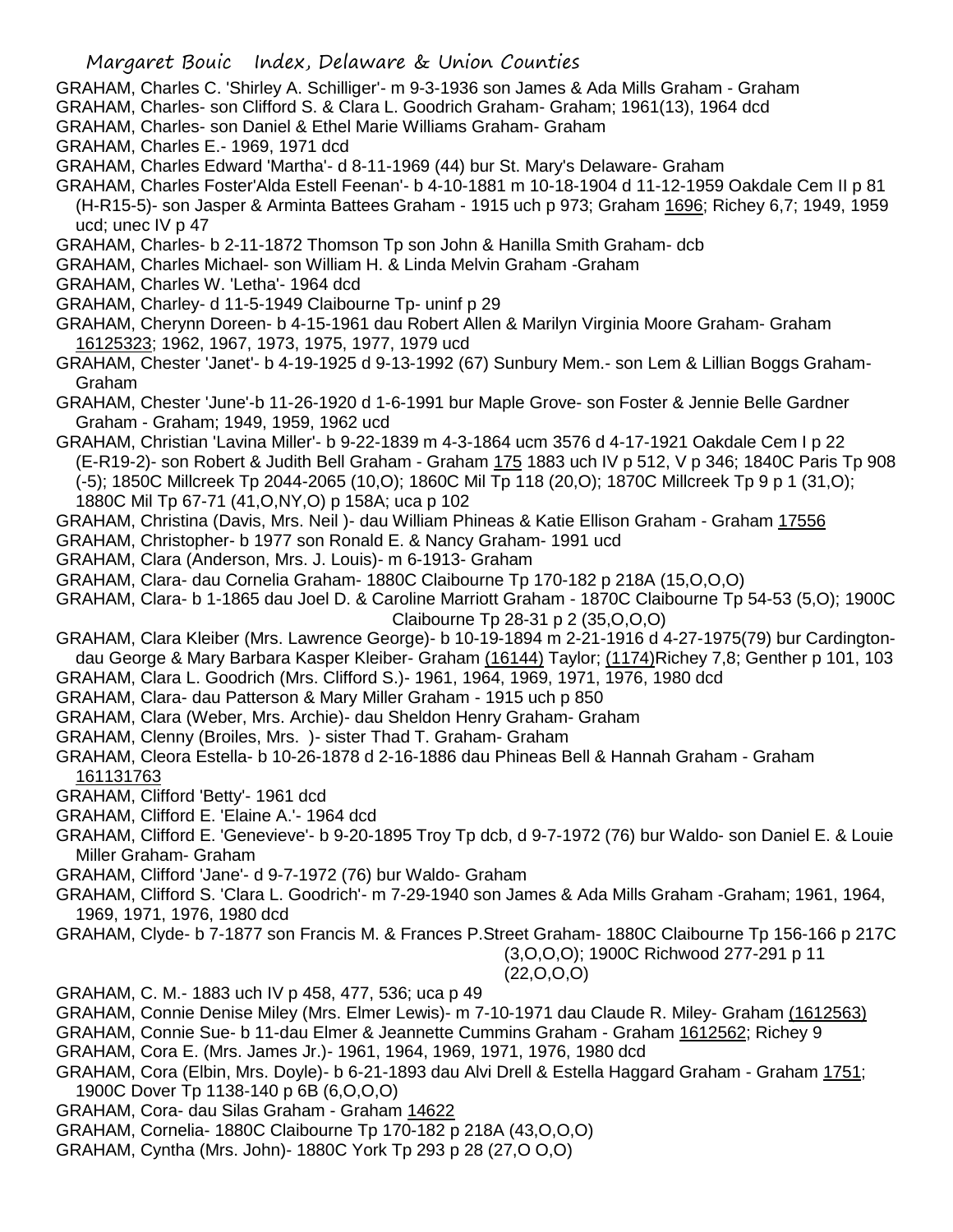- GRAHAM, Cynthia- dau Sidney & Ruth E. Graham- 1961 dcd (12), 1964 dcd
- GRAHAM, Dale Allen- b 1950 adopted son Dwight L. Graham Graham 164422; 1959, 1962 ucd
- GRAHAM, Daniel Alonzo Dimetrius- son Milo & Alvesta Kroninger Graham Graham -Price letter
- GRAHAM, Daniel Eugene- b 8-4-1951 son Gerald M. & Marilyn Darlene Foust Graham- Graham; Weiser p 28; 1964 dcd
- GRAHAM, Daniel- b 1969 son Joseph R. & Janet L. Graham 1975, 1977, 1979, 1981, 1983 ucd
- GRAHAM, Daniel- son Milo d. & Alvesta Kroninger Graham 1908 dch p 544
- GRAHAM, David Edward 'Kimberly Sue Whiting'- b 1957 m 1-17-1987- son Harold E. & Marcia Graham-Graham; 1961, 1964, 1969, 1971 dcd
- GRAHAM, David- son Francis & Dorothy Andrews Graham 175543; Andrews 11613
- GRAHAM, David H.- 1976 dcd
- GRAHAM, David M.- b 3-22-1959 son James Lester & Jo Anne Finks Graham -Graham 161442; Richey 9; 1964, 1969 dcd
- GRAHAM, David 'Nancy'- 1883 uch V p 318
- GRAHAM, David Ray III- b 11-23-1986 son D. Ray Jr. & Susan Marie Jett Graham- Graham
- GRAHAM, David R. 'Nancy S.'- 1962, 1967, 1971, 1973, 1975, 1977, 1979, 1981, 1983, 1991 ucd
- GRAHAM, Dean 'Margaret Allen'- b 11-7-1918 m 12-31-1943 son Lawrence George & Clara Kleiber Graham Graham 161442; Taylor 11742 Richey 8,9; Genther p 103, 104
- GRAHAM, Debra- b 1956 dau Harry & Barbara Graham 1967 ucd
- GRAHAM, Debra J. (Mrs. Terry K.)- 1983 ucd
- GRAHAM, Debra- b 1973 dau Joseph R. & Janet L. Graham 1975, 1977, 1979, 1981, 1983 ucd
- GRAHAM, Dell- 1880C Allen Tp 126-135 p 14 (17,O,O,O)
- GRAHAM, Dennis- b 1964 son Donald Ray & Evelyn A. Gruenbaun Graham 1967, 1971, 1973, 1975, 1977, 1979 ucd
- GRAHAM, Diane Gruber (Mrs. Marvin Ralph)- m 7-26-1970- Graham (1612551)
- GRAHAM, Dickson 'Sarah Clarinda Smith'- son Wilson & Sarah Dickson Graham Tom Graham 4
- GRAHAM, Donald- son Arthur R. & Nellie May Hendrickson Graham Graham; 1949 ucd
- GRAHAM, Donald R.'Helen Poulson'- b 1-6-1916 m 2-28-1944 son George & Amanda Seger Graham Graham 161255; Sbc p 21; Richey 8,9; 1964, 1969, 1971 dcd; 1973, 1975, 1977, 1979, 1981,1983, 1991 ucd
- GRAHAM, Donald Ray 'Evelyn A. Gruenbaum'- m 6-18-1955 Rausch (112311) III p 258; Graham; 1967, 1971, 1973, 1975, 1977, 1979, 1981, 1983 ucd
- GRAHAM, Donna Marie (VanAllen, Mrs. Steve)- b 1-19-1954 m 5-14-1977 div. dau Donald & Helen Poulson Graham - Graham 1612554; Richey 9; 1964, 1969, 1971, dcd; 1973 ucd
- GRAHAM, Donna Patrick (Mrs. Ernest)- m 8-14-1947- Graham
- GRAHAM, Dora L.- 1980 dcd
- GRAHAM, Endora/Eudora (Godfrey, Mrs. Frank)- b 1861 d 8-7-1939- dau Francis Marion & Mary Elizabeth Soule Graham - Graham 1712; ped Mary Sours Carr #28 7; unec III p 56; 1985 uch p 59; 1870C Millcreek Tp 114 p 14 (10,O); 1880C Mil Tp 72-76 (18,O,NY,O)
- GRAHAM, Dora- dau Silas Graham Graham 14623
- GRAHAM, Doris Mayer (Mrs. Richard Bruce)- b 1-7-1917 m 1949 dau Albert A. & Flora Margaret Kasper Mayer- Graham (161272); Rausch 1426116521; Freshwater p 195
- GRAHAM, Dorotha H.- d 1-29-1976 (80) bur Wesley Chapel- Graham; 1969, 1971 dcd
- GRAHAM, Dorothea- 1880 dch p 377; 1880C Delaware Town p 490C
- GRAHAM, Dorothy Andrews (Mrs. Francis)- dau Minnie Adams Andrews- Graham (17554)
- GRAHAM, Dorothy Bowdly (Mrs. Verne)- b 11-1-5-1898 m 5-29-1917- Graham (126128)
- GRAHAM, Dorothy (Cook, Mrs. )- dau Jesse & Alpha Eva White Graham- Graham
- GRAHAM, Dorothy S. (Mrs. John D.)- 1976 dcd
- GRAHAM, Alvi Drell 'Estella Haggard- b 12-13-1866 m 12-2-1891 d 12-15-1959 Oakdale Cem son Christian & Lavinia Miller Graham - Graham 1751; 1883 uch V p 346; 1915 uch p 725; 1959 ucd; 1870C Millcreek Tp 9 p 1 (3,O); 1880C Mil Tp 67-71 (12,O,O,O); 1900C Dover Tp 138-140 p 6B (33,O,O,O); 1949, 1959 ucd GRAHAM, Dusty- b 1970 ch Terry K. & Debra J. Graham - 1981, 1983 ucd
- GRAHAM, Dwight Leland 'Helen Theodo''Marie Crabtree'- b 6-13-1906 m 9-20-1930 d 1-23-1973 Oakdale Cem II p 120 (K-R6-12)- son Arthur & Nettie Owen Graham - Graham 16942; 1985 uch p 11; Sbc p 36; Richey 7; unec IV p 47; 1962 ucd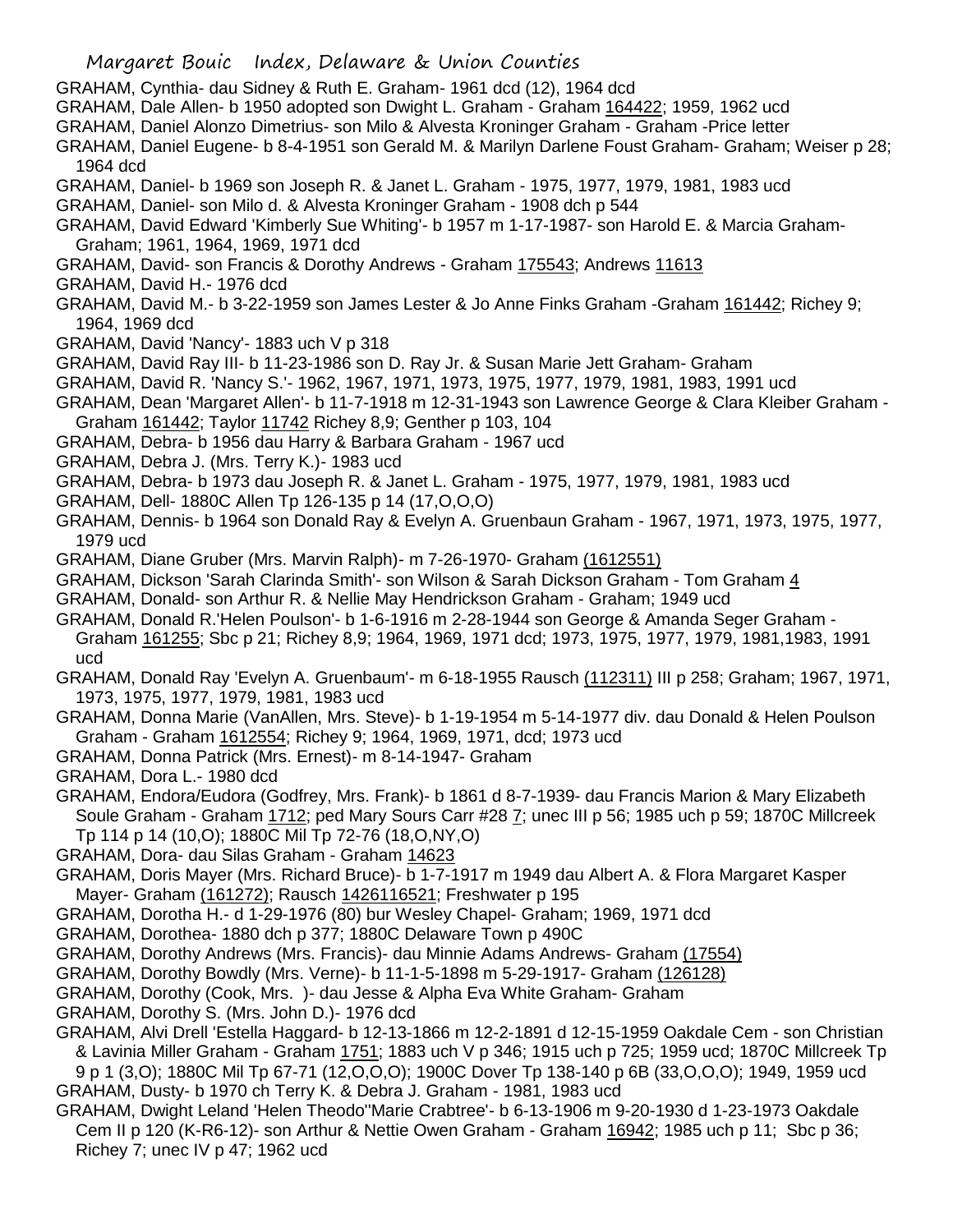## Margaret Bouic Index, Delaware & Union Counties

- GRAHAM, Edith- b 1-14-1879 d 1-1-1945 Oakdale Cem I p 137 (F-R11-7)-dau Jasper & Arminta Battees Graham - Graham 1695; 1915 uch p 973; 1880C Millcreek Tp 66-70 (1,O,O,O) p 158A; unec IV p 47
- GRAHAM, Edmund- son William & Matilda Graham 1870C Allen Tp 241-233 (8/12,O); 1880C Allen Tp 126-135 p 14 (11,O,O,O)
- GRAHAM, Edna- b 4-1884 dau Joseph & Ocena Moore Graham- 1900C Claibourne Tp 81-86p 4 (16,O,O,Va)
- GRAHAM, Edna May (Thompson, Mrs. John) div- b 5-22-1888 m 2-18-1904 d 6-16-1982 Oakdale Cem -- dau Jasper & Arminta Battees Graham - Graham 1697; Richey 6,7; Thompson 4,5; unec IV p 47
- GRAHAM, Edna Pike (Mrs. Wilson)- m 8-20-1833 Madison Co unec VII p 1-
- GRAHAM, Rev. Edward L. 'Carolyn Sue Stull'- son Harold Graham- Graham
- GRAHAM, Edwin 'Mary Catherine Sprang''Ann'- b 8-18-1921 m(1) 11-21-1945 d 1967- son Lawrence George & Clara Kleiber Graham - Graham 161443; Genther p 103, 105
- GRAHAM, Elaine E. (Mrs. Clifford E.)- 1964 dcd
- GRAHAM, Elbert L. 'Jennie M. Starkey'- b 1880 Un C0 d 2-23-1931 Oakdale Cem II (G-R9-9); stepson Charles Fowler & Sarah E.; 1900C Allen Tp 108-112 p 513 (19,O,O,WVa)
- GRAHAM, --infant dau of E. L. Graham b Marion Co d 3-25-1927 (Sexton record) 3904 (G150) Oak Grove Cem II p 50
- GRAHAM, --infant dau of Elbert Graham- d 3-1907 Oakdale Cem 2017 (9d) I p 70
- GRAHAM, Eleanor- 1880C Jerome Tp 261-271 p 29 (39,O,O,O) p 0153; 1900C Jerome Tp 30-32 p 2A (66,O,Irel,Irel)
- GRAHAM, Eleanor Reece (Mrs. Robert)- m 10-26-1848 Madison Co unec XI p 8
- GRAHAM, Elias 'Alice Pritchard'- b 5-25-1858 d 6-10-1938 Oakdale Cem II p 101, 103 (H-RG-11)-son Hezekiah & Sarah Gray Graham - Graham 1631; Richey 7,8; 1860C Millcreek Tp 139 (2,O); 1870C Mil Tp 2 (12,O); 1880C Mil Tp 69-73 (22,O,O,O)
- GRAHAM, Eliza B.- dau I. H. & Emma Lowe Graham 1883 uch V p 623
- GRAHAM, Eliza Burgess- b 1869 d 1901 Claibourne Cem p 44
- GRAHAM, Eliza Healey (Mrs. John P.)- d 3-8-1887 (83-8-1) Claibourne Cem p 16- 1985 uch p 176; 1883 uch V p 567, 577, 581, 623; 1840C Claib. Tp 62 (30-40); 1850C Claibourne Tp 147 p 24 (47,Pa); 1860C Claibourne Tp 64-62 p 9 (66, Pa); 1860C Claibourne Tp 704 (57,Pa); 1880C Claib. Tp 176-188 p 199A (76, Penn,NJ,NJ)
- GRAHAM, Elizabeth Bell (Mrs. Stephen)- m 12-10-1856 ucm 2492- Graham (173); 1860C Millcreek Tp 69 (23,O); 1870C Mil Tp 125 (34,O); 1880C Mil Tp 113-114 (44,O,O,O)
- GRAHAM, Elizabeth (Mrs. Bill)- (Florida)-Graham
- GRAHAM, Elizabeth/Elissa L.- b 12-15-1870 dau Stephen & Elizabeth Bell Graham Graham 1733; 1880C Millcreek Tp 113(9,O,O,O)
- GRAHAM, Elizabeth Bell (Mrs. William)- m 12-11-1823 d 10-6-1848- 1883 uch V p 333; Graham (14); ped DeFro Tossey #183 19; 1820C Millcreek Tp 244 (16-26); 1830C Millcreek Tp 399 (20-30); unec II p 14, X p 9
- GRAHAM, Elizabeth Crawford (Grimes, Mrs. )(Mrs. Richard0- Powers p 87
- GRAHAM, Elizabeth (Hadley/ Headley, Mrs. Gabriel)- m 2-8-1821 unec III p 5 dau John & Jane Patterson Graham - dumch p 475
- GRAHAM, Elizabeth (Hamilton, Mrs. James)- b 1-27-1831 m 9-15-1853 ucm 1995 d 12-26-1924 Peoria Cemdau William & ELizabeth Bell Graham - Graham 145; 1883 uch V p 689; 1915 uch p 759; 1850C Taylor Tp 1111-1129 p 165 (19,O)
- GRAHAM, Elizabeth (Hamilton, Mrs. Tilman)- m 3-6-1851 ucm 1641- dau Robert & Judith Bell Graham Graham 171; 1840C Paris Tp 908 (10-150; 1850C Millcreek Tp 2044-2065 (20,O)
- GRAHAM, Elizabeth (Houck, Mrs. James)- m 7-25-1841 dcm
- GRAHAM, Elizabeth (Mrs. James)- 1883 uch V p 677
- GRAHAM, Elizabeth- b 3-27-1895/1899 d 11-26-1981 Shoup Cem- dau Joseph & Oceana Moore Graham Graham; 1900C Claibourne Tp 81-86 p 40 (1,O,O,Va)
- GRAHAM, Elizabeth Lazenbee (Mrs. George)(Thompson, Mrs. James)- b 11-1-1768 Eng. m 5-1-1789 d 2-20-1840 bur Watkins- Graham (1); Thompson (1)- 1883 uch V p 334; dcq Doris Richey Johnson 27; 1985 uch p 15; ped Dorothy Swartz Fredrickson #121 31; unec IV p 55, VIII p 33
- GRAHAM, Elizabeth (Loofborrow, Mrs. Lemuel)- m 11-21-1839 Madison Co unec IX p 18
- GRAHAM, Elizabeth (Paulson, Mrs. Cornelius)- m 10-2-1831 Madison Co unec V p 48
- GRAHAM, Elizabeth R.- 1979, 1981 ucd (Richwood)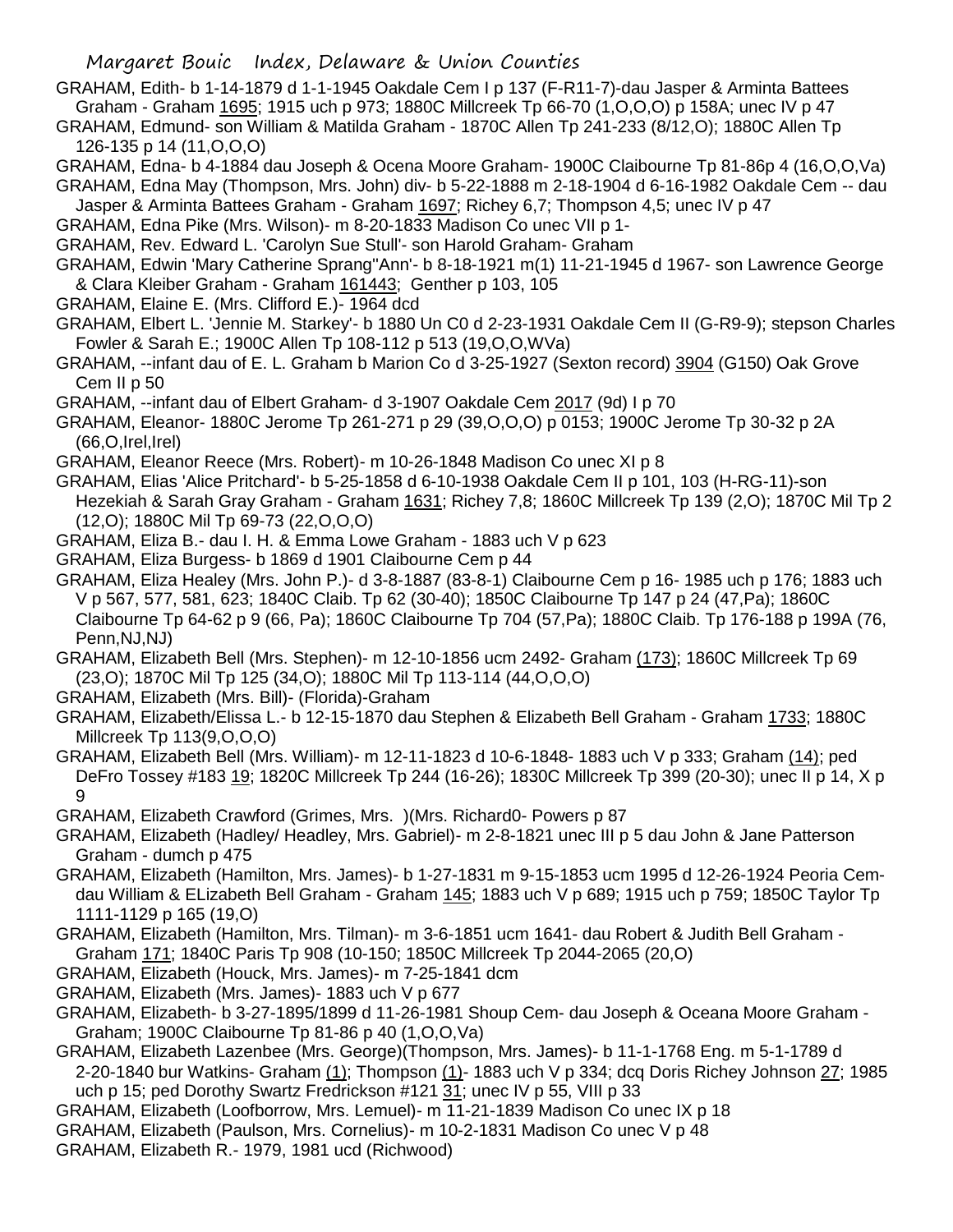- GRAHAM, Elizabeth- 1870C Millcreek Tp 1 p 1 (10,O) lived with Ralph & Hannah- see Julia Elizabeth GRAHAM, Elizabeth (Rhoades, Mrs. John)- b 10-11-1832 m 3-13-1853 ucm 1925 d 5-10-1911- dau Ralph & Hannah Burdick Graham - Graham 164; Richey 5; 1840C Millcreek Tp 273 (5-10); 1850C Millcreek Tp 2057-2075 (17,O); mt 3-23-1853; unec IV p 55, 60
- GRAHAM, Elizabeth Shoup (Mrs. William)- m 4-31-1845 dcm dau Sebastian Shoup- dcw Bk 4 p 113 (13); Cowgill p 41
- GRAHAM, Elizabeth (Thompson, Mrs. John)- b 9-11-1797 m 8-6-1818 Madison Co- dau George & Elizabeth Lazenbee Graham - Graham 13; Thompson (13); 1883 uch V p 334, 378; unec IV p 30 p 55
- GRAHAM, Elizabeth (Trop, Mrs. John L.)- m 2-20-1842 dcm
- GRAHAM, Elizabeth Trimble (Mrs. Fergus)- unec II p 32
- GRAHAM, Elizabeth (Mrs. William)- 1850C Thomson Tp 44 p 187 (24,O)
- GRAHAM, Ella (Loop, Mrs. )- sister James Graham,Sr.- Graham
- GRAHAM, Ella Mae/Alice (Crottinger, Mrs. Will)- b 12-21-1869 dau Christian & Lavinia Miller Graham 1883 uch V p 346; Graham 1754; 1870C Mil Tp 9 p 1 (5/12,O); 1880C Millcreek Tp 67-71 (9,O,O,O)
- GRAHAM, Ella (Thomas, Mrs. Charles)- b 11-6-1886 Delaware Tp dcb- dau Milo D. & Alvesta Kroninger Graham - 1908 dch p 544; Price letter- Graham
- GRAHAM, Ellen Swartz (Mrs. Lewis)- m 8-15-1853 dcm- dau Daniel & Sarah Smith Swartz- 1880 dch p 774; 1908 dch p 561
- GRAHAM, Elmer E. 'Gracel Barnett'- b 1875 d 1959 Claibourne Cem p 45- Graham; 1900C Richwood 124-132 p 5B (25,O,O,O)
- GRAHAM, Elmer Lewis 'Connie Denise Miley'- b 5-26-1952 m 7-10-1971 -son Elmer Lewis & Jeannette Cummins Graham - Graham 1612563; Richey 9
- GRAHAM, Elmer Lewis'Jeannette Cummins'- b 1-7-19 m 12-23-1940 d Graham 161256; Richey 8,9 GRAHAM, Elmina- b 1830 d 1863 Oak Grove Cem- Powell p 432
- GRAHAM, Elmore H. 'Helen Case Morgan'- b 8-1860 m 1-20-1881 ucm 6898 son Francis Marion & Mary Elizabeth Soule Graham - Graham 1712; 1870C Millcreek Tp (12,O); 1880C Millcreek Tp 72-76 (19,O,NY,O); 1900C Jerome Tp 20-22 p 1B (39,O,O,O) m 19y
- GRAHAM, Eloise E. (Bostwick, Mrs. )(Mrs. Walter K.)- b 2-26-1908 d 3-23-1990- Graham; 1969, 1971 dcd
- GRAHAM, Elsie Marie Freshwater (Mrs. Urban)- b 4-4-1898 m 4-3-1915 d dau Frank Wayland & Anna Wollam Freshwater- Graham (16127); 1949, 1959, 1962, 1967, 1971, 1973 ucd; Richey 7,8; Freshwater p 183, 184, 195
- GRAHAM, Elonso D.- son John & Cyntha Graham 1880C York Tp 293 p 28 (4,O,O,O)
- GRAHAM, Elouise (Mrs. Walter K.)- Graham ; 1964 dcd
- GRAHAM, Eltha (Board, Mrs. ) div. b 12-7-1878 dau Stephen & Amelia Witcraft Graham Graham 16122;
- Richey 7; 1880C Dover Tp 772 p 26 (1,O,O,O) ; 1900C Dover Tp 80-82 p A4 (21,O,O,O)
- GRAHAM, Elivra (Smith, Mrs. )- dau Jesse & Alpha Eva White Graham- Graham
- GRAHAM, Elza B.- son Isaac & Emma Lowe Graham 1870C Richwood 98-93 p 11 (1,O); 1880C Claibourne Tp 160-169 p 198D (11,O,O,Va)
- GRAHAM, Emeline Warner (Mrs. Forrester)- b 1-25-1845 m 11-30-1869 ucm 4293 d 2-1912 dau Elijah & Lois Burdick Warner- 1985 uch p 141; 1870C Jerome Tp 45 p 6 (25,O)
- GRAHAM, Emery E.- son Isaac H. & Emma Lowe Graham 1883 uch V p 623; 1880C Claibourne Tp 160-169 p 188D (5,O,O,Va)
- GRAHAM, Emma L.- dau Christian M. & Lavinia Miller Graham 1883 uch V p 346;Graham 1880C Millcreek Tp 67-71 p 8 (5,O,O,O)
- GRAHAM, Emma Lowe (Mrs. Isaac H.)- b 2-1840 m 11-26-1863 ucm 3498; 1883 uch V p 623; 1870C Richwood 98-93 p 11 (29,WVa); 1880C Claibourne Tp 160-169 p 198D (40,Va,Va,O); 1900C Richwood 4 p 1A (57, WVa,WVa,Wva) m 37y, 5 ch, 3 liv
- GRAHAM, Emmet J. 'Ruth O.'- Claibourne Cem p 80
- GRAHAM, E. R.- son Rev. John & Jane C. McKee Graham- 1880C Claibourne Tp 126-133 p 215D (26,O,O,O) GRAHAM, Ernest 'Donna Patrick'- m 8-14-1947- Graham
- GRAHAM, Ernest- son Foster & Jennie Belle Gardner Graham Graham
- GRAHAM, Essie (Mrs. John C.)- b 1863 d 1952 Marlborough Cem p 183
- GRAHAM, Estella Haggard (Mrs. Alvi Drell)- b 9-30-1868 m 12-2-1891- dau Mathias & Susan Odle Haggard-Graham (1751)- 1915 uch p 725; 1949 ucd; 1900C Dover Tp 138-140 p 6B (31,O,O,Ill)
- GRAHAM, Estella (Main, Mrs. Joseph Allen)- b 12-11-1888 m 12-15-1910 d 11-2-1980 bur Marlborough Cem-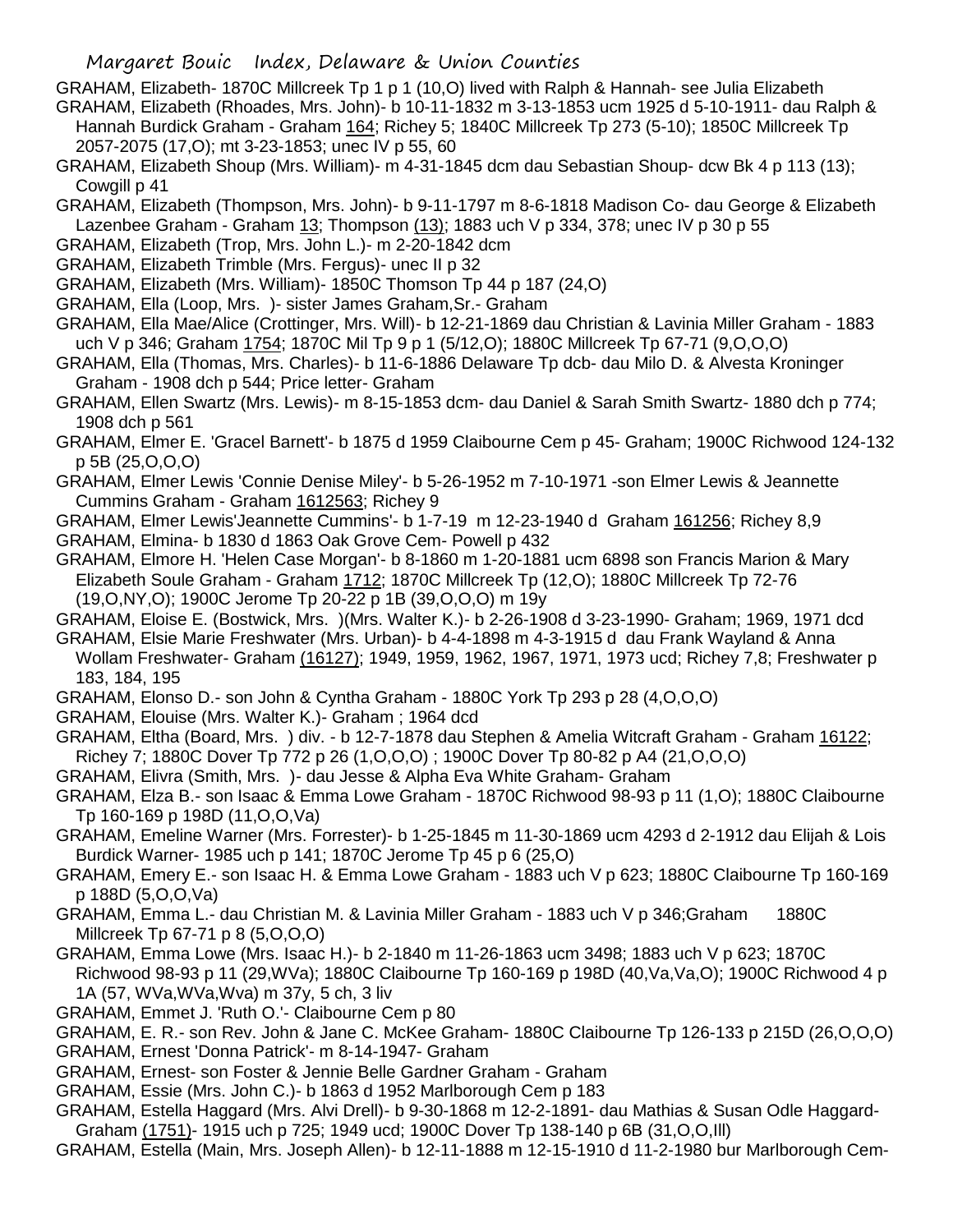dau Newton Jasper & Mary Taylor Graham - Graham 16141; Taylor 1171; 1985 uch p 15, 94; Ferguson (1(11)51); Wilson (1151); Maugans Anc p 6; Richey 7,8; opc 564; dcc Mary Bouic 11; unec II p 45, VIII p 58; Genther p 101

- GRAHAM, L. Estella (Witcraft, Mrs. Amos)- b 12-11-1854 m 12-28-1880 d 2-10-1889 dau George & Nancy Smith Graham - Graham 1613; Richey 6,7; 1860C Dover Tp 190 (5,O); 1870C Dover Tp 153-155 p 19 (15,O); 1880C Dover Tp 68-73 p 26 (25,O,O,O)
- GRAHAM, Esther May (Heminger/Himminger, Mrs. Howard)- dau Foster & Jennie Belle Gardner Graham-Graham
- GRAHAM, Esther Mary (Mrs. Rev. Charles)- d 4-16-1971- Graham
- GRAHAM, E. T.- b 1881 d 2-23-1931 (50y)Oakdale Cem 4318 (G50) II p 33 (G-R3-15)
- GRAHAM, Ethan A.- unclaimed letter 1852; unec II p 46 III p 40
- GRAHAM, Ethel (Mrs. )- Graham
- GRAHAM, Ethel Mae (Mountain, Mrs. Francis)- dau Burnham & Bessie Estella Graham Tracy Graham-Graham
- GRAHAM, Ethel Marie Williams (Mrs. Daniel)- b 7-11-1902 d 112-114-1990 Oak Grove dau Charles & Anna M. Jenkins Williams- Graham
- GRAHAM, Ethel (Wolford, Mrs. ) dau William Phineas & Katie Ellison Graham- Graham 17555
- GRAHAM, Eunice Latson (Biddle, Mrs.Henry)(Mrs. Thomas)- b c 1832 m(1) 5-9-1852 (2) 4-18-1882 dau Joseph & Sally Latson- unec XI p 26
- GRAHAM, Eunice- dau William & Matilda Graham 1870C Allen Tp 241-233 (6,O); 1880C Allen Tp 126-135 p 14 (15,O,O,O)
- GRAHAM, Eva May (Michaels, Mrs. Ed)- b 12-21-1869 m 10-11-1893 d 6-21-1941 dau Christian & Lavinia Miller Graham- 1883 uch V p 346; Graham 1753; Michael Bible unec IV p 39; (Katie)1870C Mil Tp 10 p 1 (5/12,O); 1880C Millcreek Tp 67-71 (9,O,O,O)
- GRAHAM, Evelyn A. Gruenbaum (Mrs. Donald R.)- b 4-9-1936 m 1955 dau Edward & Malinda Bunsold Gruenbaum- Rausch 112311 III p 258; 1967, 1971, 1973, 1975, 1979, 1981 ucd
- GRAHAM, Evelyn- dau Francis & Dorothy Andrews Graham- Graham 17554
- GRAHAM, F. A.- 1883 uch V p 591
- GRAHAM, Faye Marie (Wunderle, Mrs. Farrell)- b 6-11-1900 m 1922- dau Arthur & Nettie Owen Graham-Graham 16941; Richey 7,8; 1915 uch p 974; Sbc p 48; unec IV p 47
- GRAHAM, Fergus ' Law' m 11-3-1840 Madison Co unec IX p 32
- GRAHAM, Florence Dingey (Mrs. William)- b 3-4-1944 dau Russell & Eileen Trunell Dingey- Maugans Anc p 205
- GRAHAM, Florence- b 10-1884 dau Elmore & Helen Morgan Graham- Graham 17121; 1900C Jerome Tp 20- 22 p 1B (15,O,O,NY)
- GRAHAM, Florence (Faulk, Mrs. )- dau Jesse & Alpha Eva White Graham- Graham
- GRAHAM, Florence Marie Maxwell (Mrs. Noble Alexander)- b 7-24-1895 m 11-4-1914 dau Charles Aquilla & Sallie Rabold Maxwell- Weiser p 735
- GRAHAM, Florence (McKitrick, Mrs. James)- b c 1717 Glasgow- McKitrick p 465
- GRAHAM, Florence Olive Bouic (Mrs. Levi)- b 5-5-1869 m 2-20-1895 d 2-9-1937 Oakdale Cem II p 51 (G-R10-5)- dau J. H. P. & Catharine Myers Bouic- Bouic 128; Graham 1692, 1818; Richey 6,7; Turney 5,6; 1985 uch p 16
- GRAHAM, Florilla Alice- b 11-29-1868 d 6-26-1871 dau Phineas & Hannah Graham Graham- Graham 176116111; Richey 7
- GRAHAM, Floyd- b 6-28-1887 d 1-14-1914 bur New Millcreek Cem- son Stephen & Amelia Witcraft Graham-Graham 16126; Richey 7; 1900C Dover Tp 80-82 p 4A (12,O,O,O)
- GRAHAM, Forgus/Fergus 'Elizabeth Trimble'- unec II p 32
- GRAHAM, Forrester 'Emeline Warner'- m 11-30-1867 ucm 4293- 1870C Jerome Tp 45 p 6 (30,O)
- GRAHAM, Foster 'Jennie Belle Gardner'- b 6-1893 m 1914 son Wm. & Mary C. Graham- Graham; 1900C Allen Tp 182-186 p 9A (6,O,O,O)
- GRAHAM, Frances Freshwater (Mrs. Howard)(Crepeau. Mrs. O. W.) div- b 1919 d 3-27-1974 dau William Lloyd & Bessie Jones Freshwater- Freshwater p 226
- GRAHAM, Frances P. Street (Mrs. Francis M.)-b 11-1849 m 5-21-1868 ucm 4382 d 1929 Claibourne Cem p 16; 1870C Claibourne Tp 64-62 p 9 (20,O); 1880C Claibourne Tp 156-166 p 127C (30,O,Pa,Pa); 1900C Richwood 277-291 p 11 (50,O,Eng,Eng) m 32y, 4 ch, 3 living

Margaret Bouic Index, Delaware & Union Counties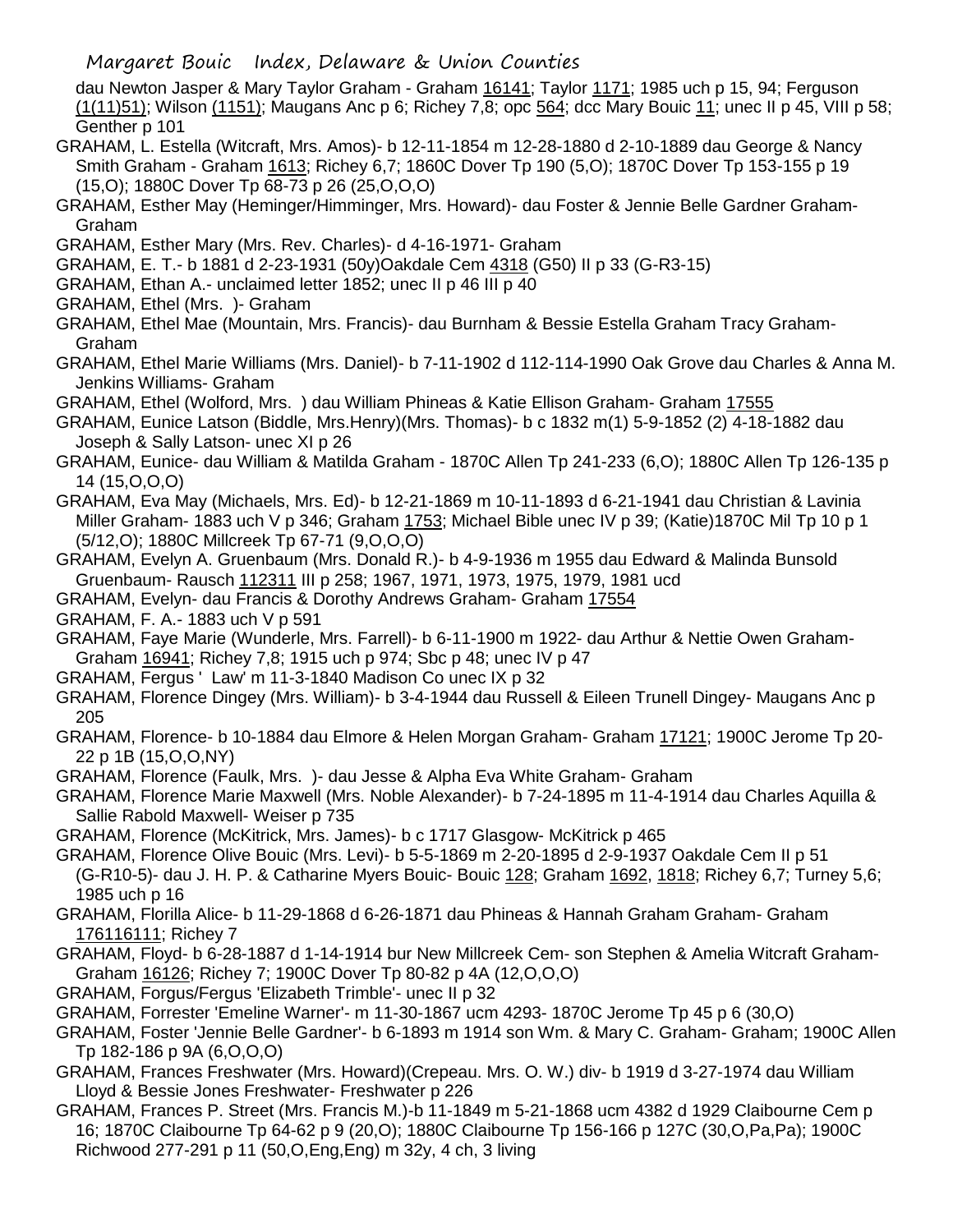GRAHAM, Francis (Brittain, Mrs. )- dau Gilbert Wilson & Mary Blanche Cummings Graham- Graham

- GRAHAM, Francis 'Dorothy Andrews'- son William Phineas & Katie Ellison Graham- Graham 17554; Andrews (1161)
- GRAHAM, Francis Marion 'Mary Elizabeth Soule'- b 1837 m 11-7-1859 ucm 2950 d 9-19-1916 (79y1m)- son Robert & Judith Bell Graham- Graham 171- 1985 uch p 59; ped Mary Sours Carr #28 14 unec III p 56; uca p 49, 102; 1840C Paris Tp 908 (-5); 1850C Millcreek Tp 2044-2065 (12,O); 1860C Mil Tp (22,O); 1870C Mil Tp 114 p 14 (32,O); 1880C Mil Tp 72-76 (42,O,NY,O)
- GRAHAM, Francis M. 'Frances P. Street'- b 7-1844 m 5-21-1868 ucm 4382- son John P. & Eliza Healey Graham- 1883 uch V p 567; 1850C Claibourne Tp 147 p 24 (6,O); 1860C Claibourne Tp 704 (16,O); 1870C Claibourne Tp 64-62 p 9 (24,O); 1880C Claib. Tp 156-166 p 217C (35, O,Pa,Pa); 1900C Richwood 277-291 p 11A (56,O,O,Penn) m 32y
- GRAHAM, Francis M.- son Samuel & Sarah Butterfield Graham- 1883 uch IV p 512, V p 567
- GRAHAM, Frank 'Agatha Brelsford'- Brelsford
- GRAHAM, Frank 'Anna Jones'- 1908 dch p 689
- GRAHAM, Frank- b 4-1870 son Forrester & Emeline Warner Graham- 1860C Jerome Tp 45 p 6 (2/12,O)
- GRAHAM, Frank- son Rev. Thomas B. & Nancy A. Graham- 1900C Richwood 19-21 p 1B (39,O,O,O)
- GRAHAM, Fred- son Gilbert Wilson & Mary Blanche Cummings Graham- Graham
- GRAHAM, Fred- son Silas Graham- Graham 14621
- GRAHAM, Garland- son William & Sarah Sager Graham- 1860C Taylor Tp 1019-1034 p 135 (4,O)
- GRAHAM, Garry M. 'Marianne F.'- 1979, 1981, 1983, 1991 ucd
- GRAHAM, Gary B. 'Wilma L.'-d 12-1-1991 (58) bur WVa; Graham; 1971, 1976, 1980 dcd
- GRAHAM, Gary- son Rev. Charles & Esther Mary Graham- Graham
- GRAHAM, Genevieve (Mrs. Charles E.)- Graham
- GRAHAM, George- 1883 uch IV p 438
- GRAHAM, George 'Amanda Seger'- b 4-3-1884 d 10-21-1969 Buxton Cem djlm p 9- son Stephen & Amelia Witcraft Graham- Graham 16125; Richey 7,8; 1949, 1959 1962 ucd, 1964, 1969 dcd; 1900C Dover Tp 80- 82 p 4A (16,O,O,O)
- GRAHAM, George 'Elizabeth Lazenbee'- b 1-20-1766 Eng. m 5-1-1789 d 2-18-1822 Springfield- Graham 1; 1908 dch p 573; 1883 uch V p 334; 1915 uch p 432; dcq Doris Richey Johnson 26; ped Dorothy Swartz Frederickson #121 30- unec IV p 55, VIII p 33
- GRAHAM, George G.- 1976, 1980 dcd; Sunbury
- GRAHAM, George- b 8-23-1792 d 11-4-1819 bur Springfield,O.- son George & Elizabeth Lazenbee Graham-Graham 11; 1883 uch V p 334; unec IV p 55
- GRAHAM, George K. 'Janet N.'- son Sterling & Mary Bevis Graham- Graham; 1959, 1962, 1967, 1971, 1973, 1975, 1977, 1979, 1981, 1983, 1991 ucd
- GRAHAM, George- son Milo & Alvesta Kroninger Graham- 1908 dch p 544; Price letter- Graham
- GRAHAM, George 'Nancy Price'- m 2-13-1849 ucm 1390
- GRAHAM, George 'Nancy Smith'- b 4-29-1828 m 10-12-1848 d 2-29-1892 Buxton Cem- son Ralph & Hannah Burdick Graham- 1985 uch p 15, 94; Graham 161; Richey 5,6; unec II p 45, VII p 40, 55; 1840C Millcreek Tp 1273 (10-15); 1850C Dover Tp 830-847 p 125 (22,O); 1860C Dover Tp 197-190 p 26 (32,O); 1870C Dover Tp 153-155 p 19 (42,O); 1880C Dover Tp 68-70 p 26 (52,O,NY,O) p 167A; Genther p 100; uca p 53
- GRAHAM, George- d 6-1876 (11y) Sidney- son Thomas Graham- mt 3 p 26
- GRAHAM, George- son Thomas & Jemima Conklin Graham- Graham 121; Conklin 2; 1840C Millcreek Tp 1288 (5-10); 1850C Millcreek Tp 2024-2045 (19)
- GRAHAM, George- son William & Elizabeth Bell Graham- Graham 141; 1915 uch p 279; 1883 uch V p 371
- GRAHAM, Gerald B. 'Irene Sigfried''Hazel R. Wilson'- b 5-24-1903 m(1) 12-23-1923 (2) 8-3-1970 d 7-4-1988 (85) bur Marion- son Elmer & Grace Graham; Graham; 1973, 1975, 1977, 1979, 1981, 1983 ucd
- GRAHAM, Gerald- son Daniel & Ethel Marie Williams Graham- Graham
- GRAHAM, Gerald L. 'Jo'- 1969 dcd
- GRAHAM, Gerald M. 'Marlyn Darlene Foust'- m 8-25-1949- Graham; Weiser p 28; 1964, 1969, 1980 dcd
- GRAHAM, Gertrude Lauer (Mrs. Bert)- d 3-17-1960 (89) bur Shoup Cem- Graham
- GRAHAM, Gilbert Wilson 'Mary Blanche Cummings'- son Dickson & Sarah Clorinda Smith Graham- dcq Thomas Graham 8
- GRAHAM, Gina- b 1969 dau John W. & Bonnie Graham- 1971, 1976, 1980 dcd
- GRAHAM, Gladys Chandler (Mrs. Richmond Oliver)- b 5-16-1899 m 1-17-1920 d 1977 Oak Grove Cem II p 5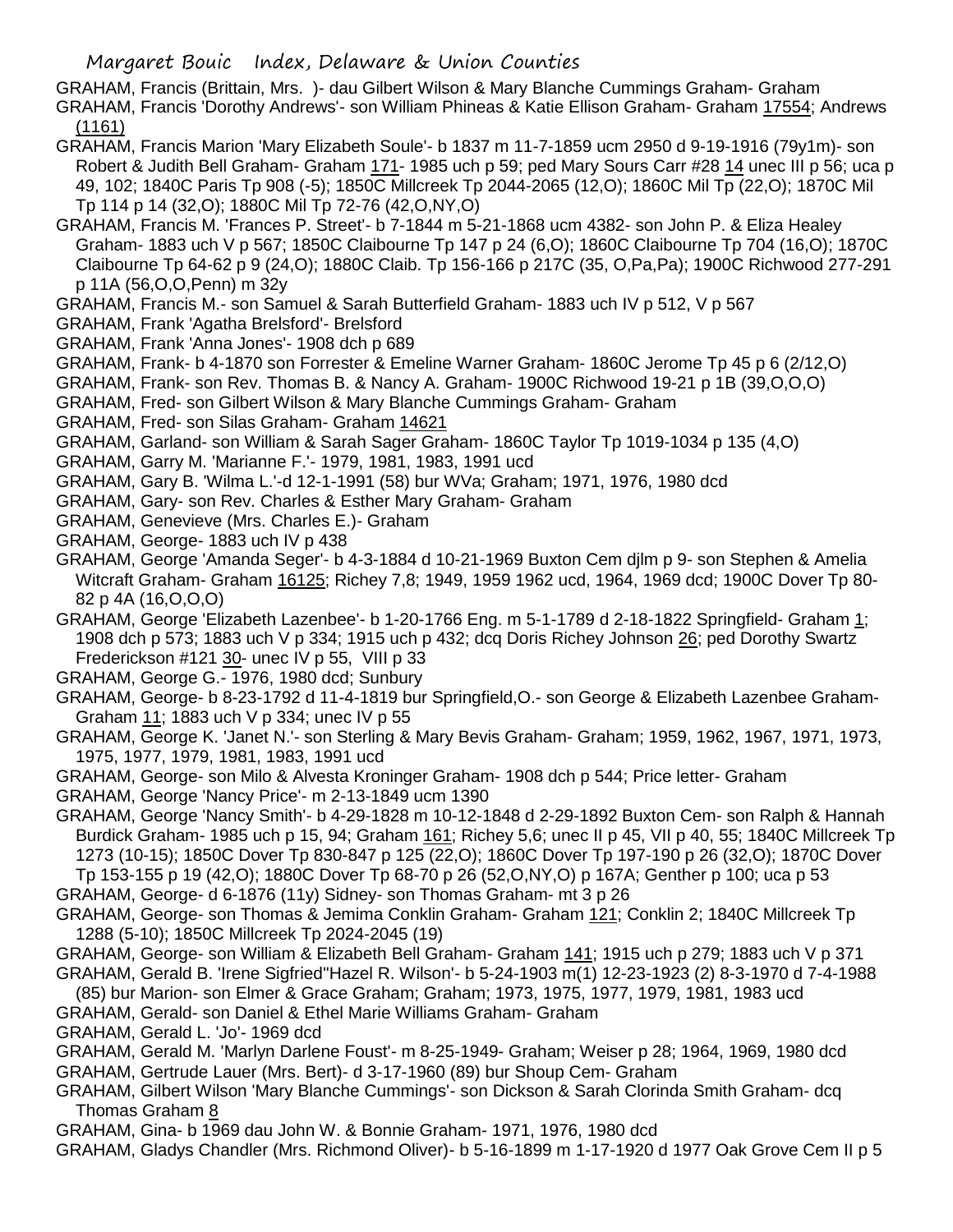(B-R22) - dau George & Ella May Dines Chandler- Graham (16145); Taylor (1175); Genther p 101

GRAHAM, Grace- b 4-16-1877 d 9-1896 New Millcreek Cem p 34- dau Stephen & Amelia Witcraft Graham-Graham 16121; Richey 7; 1880C Dover Tp 67-72 p 26 (3,O,O,O)

GRAHAM, Gracie Marie- b 1-1900 Del. Tp dau Wm. Nelson & Martha Graham- dcb

GRAHAM, Gracel Barnett (Mrs. Elmer E.)- b 1880 d 1907 Claibourne Cem p 45- Graham; 1900C Richwood 124-132 p 5B (20,O,O,O)

GRAHAM, Gregory M. 'Lisa Ann Darring'- m 1-28-1989 son Bill & Elizabeth Graham (Fla)- Graham

GRAHAM, Gregory Shannon- b 12-11-1979 son Ray & Dailey Graham- Graham

GRAHAM, Greta S. (Mrs. Jeffery A.)- 1991 ucd

GRAHAM, Grover F.- b 9-23-1886 Claib. Tp son Joseph & Senia Moor Graham- dcb

GRAHAM, H.- 1880C Claibourne Tp p 219A; uca p 49

GRAHAM, H. &. R.- uca p 53

GRAHAM, Hannah Burdick (Mrs. Ralph)- b 6-6-1807 m 5-1-1827 ucm 135 d 11-6-1878 (71y5m) Watkins Cem djlm p 1-7- dau Hezekiah & Mary Richey Burdick- Graham (16); 1883 uch V p 287, 333, 335; 1915 uch p 973; 1985 uch p 94; unec II p 15, 45, IV p 55; 1840C Millcreek 1275 (30-40); 1850C Millcreek Tp 2057-2075 (43,O); 1860C Mil Tp (53,O);

1870C Mil Tp p 1 (54,O)

GRAHAM, Hannah Burdick (Thompson, Mrs. John)- Graham (134); Richey 4,5

GRAHAM, Hannah Evans (Mrs. William)- m 3-3-1855 ucm 2249; 1860C Taylor Tp 1011-1026 p 134 (51,Penn); 1870C Taylor Tp 194-141 p 18 (62, Penn); unec VIII p 35

GRAHAM, Hannah (Graham, Mrs. Phineas)(Bell, Mrs. Phineas)- b 7-22-1849 m(1) 3-1-1868 ucm 4346 (2) 1-17-1878 ucm 6194 d 4-28-1920 New Millcreek Cem p 6- dau George & Nancy Smith Graham- Graham 1611; Richey 6,7; McKitrick p 265; 1850C Dover Tp 830-847 p 125 (1,O); 1860C Dover Tp 190 (10,O)

GRAHAM, Hannah (Latson, Mrs. Seneca)(Reed, Mrs. Jesse C.)- m 5-2-1853 ucm 1857 (2) 11-1-1856- dau John P. & Eliza Healey Graham- 1883 uch V p 567; 1850C Claib. Tp 147 p 24 (15,O); 1860C Claibourne Tp 781-765 p 102 (25,O); unec XI p 26, 40

GRAHAM, Hannah (Myers, Mrs. Christian)- b 9-12-1802 m 12-11-1828 d 7-22-1885 dau George & Elizabeth Lazenbee Graham- Graham 18; Turney 3,4; 1985 uch p 15; 1883 uch V p 288, 334; dcq Doris Richey Johnson 13; ped Dorothy Swartz Frederickson #121 15- unec I p 19, II p 26, IV p 55, VIII p 33; ped Alma Shaw Lewis #66 31

GRAHAM, Hannah Van Brimmer (Meeker, Mrs. Joshua)(Evans, Mrs. )(Mrs. )- m (1) 9-18-1832 d 3-23-1880 delge VI p 13

GRAHAM, Harold (Fairborn)- Graham

GRAHAM, Harold E. 'Marcia'- 1961, 1964, 1969, 1971, 1976, 1980 dcd

- GRAHAM, Harold M.- b 5-1891 son Elmore H. & Helen Morgan Graham- Graham 17124; 1900C Jerome Tp 20-22 p 1B (9,O,O,NY)
- GRAHAM, Harold- son Francis & Dorothy Andrews Graham- Andrews 11611; Graham 175541

GRAHAM, Harold- son Gilbert Wilson & Mary Blanche Cummings Graham- Graham

GRAHAM, Harry 'Barbara'- 1967, 1971 ucd

GRAHAM, Harry James 'Mary Helen Dawn'- b 1-20-1927/3 m 7-8-1950 son Harry L. & Zola James Graham-Graham181821; 169221; Bouic12821; Richey 8,9; Turney 7,8; unec IV p 47

GRAHAM, Harry L. 'Zola James'- b 7-11-1900 m 7-5-1924 d 11-6-1953 son Levi & Florence Bouic Graham-Bouic 1282; Graham 16922; 18182; unec IV p 47

- GRAHAM, Harry Lee- b 10-1-1954 son Harry James & Mary Helen Dawm Graham- Bouic 128213; Graham 1692213; 1818213; Richey 9; Turney 8
- GRAHAM, Harry 'Monna Lavey Winston'- div Freshwater p 191

GRAHAM, Hazel- b 1-28-1896 Columbus (Adopted)- dau Unkonwn & Bertha Davis- dcb

- GRAHAM, Hazel Elmina- b 10-8-1889 Troy Tp dau D. E. & Louie Miller Graham- dcb
- GRAHAM, Hazel R. Wilson (Pacha, Mrs. )(Mrs. Gerald B.)- m 8-3-1970- Graham; 1971, 1975, 1977, 1979, 1983, 1991 ucd
- GRAHAM, Helen Ann- b 2-2-1963 dau James & Mary Helen Dawm Graham- Graham 169

GRAHAM, Helen Bridget (Courtright, Mrs. George Seymour)- b 1947- Weiser p 637

GRAHAM, Helen (Kennedy, Mrs. Paul)- m 6-16-1961 dau Burnham & Bessie Estella Graham- Graham

- GRAHAM, Helen M. Mayes (Mrs. John W.)- m 8-29-1934- Graham
- GRAHAM, Helen Morgan (Case, Mrs. Orrin H. D.)(Mrs. Elmore H.)- b 7-1850 m(2) 1-20-1881 ucm 6898- onwq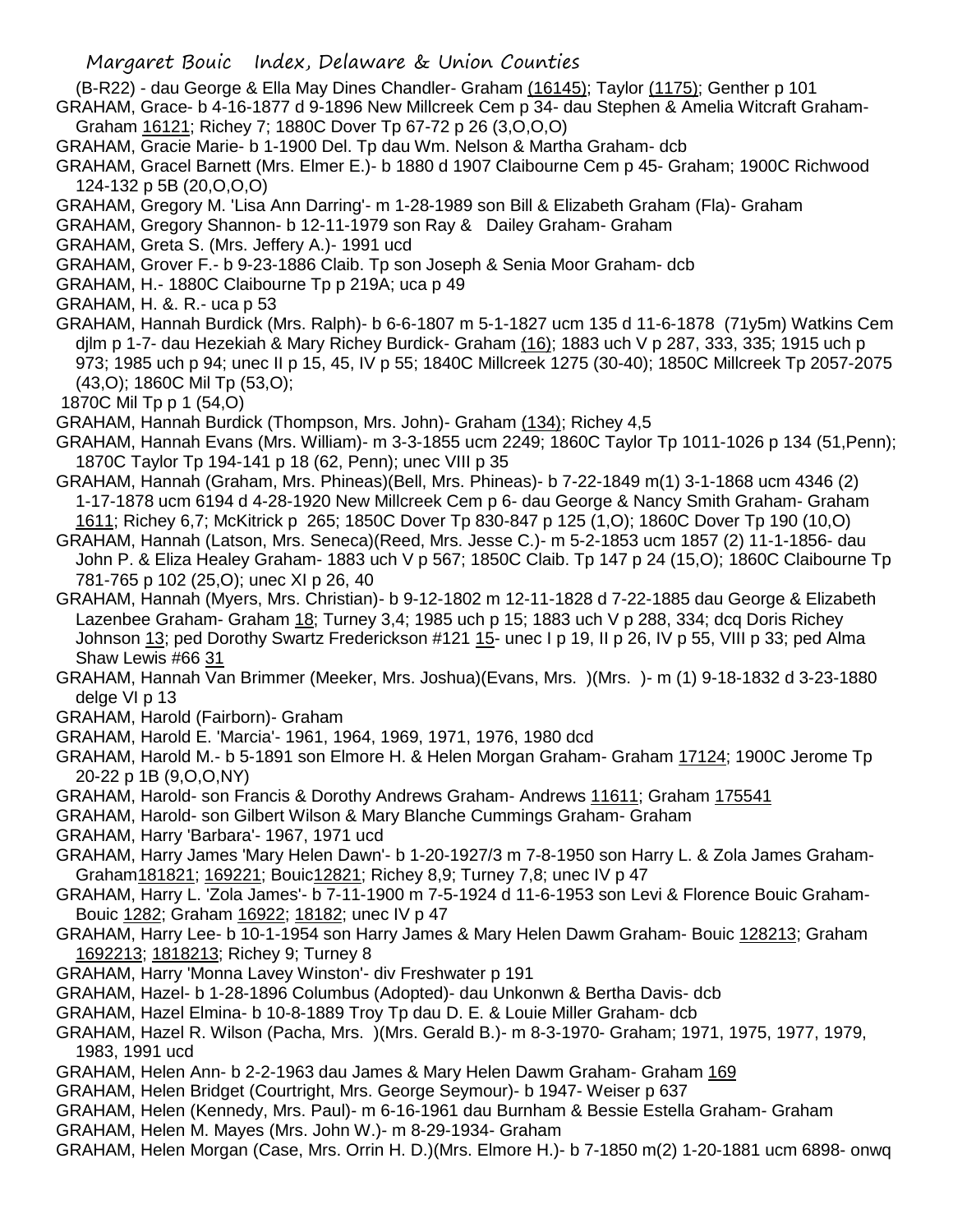- Margaret Bouic Index, Delaware & Union Counties
- VII p 51; Graham (1712); 1900C Jerome Tp 20-22 p 1B (49,NY,NY,NY)
- GRAHAM, Helen Myers (Mrs. Carl Jasper)- dau Ben Myers- Graham(16961);Richey 7
- GRAHAM, Helen J. Poulson (Mrs. Donald)- b 5-21-1919 m 2-28-1944 d 2-20-1990 Fairview Cem- dau Loyt & Melva Morain Poulson- Grahan 161255); Richey 8,9; opc 856; 1964, 1969, 1971 dcd; 1973, 1975, 1977,
	- 1979, 1981, 1983, 1991 ucd
- GRAHAM, Helen Theodo (Mrs. Dwight Leland)- Graham (16942); Richey 7,8
- GRAHAM, Henry 'Allie Swick';- Newhouse p 83
- GRAHAM, Herbert L. 'Bonnie A.'- son Robert & June Dilsaver Graham- Graham 1612541; Richey 9
- GRAHAM, Herbert L. Jr.- b 4-17-1963- son Herbert L. & Bonnie A. Graham- Graham 16125413
- GRAHAM, Herman- son Foster & Jennie Belle Gardner Graham- Graham
- GRAHAM, Hezekiah 'Sarah Gray'- b 11-12-1830 m 12-21-1854 ucm 2215 d 1-31/0-1892 (61-2-20) Watkins Cem p 3 djlm p 106- son Ralph & Hannah Burdick Graham- Graham 163; hjt p 193; Richey 6; 1840C Mil Tp 11373 (5-10); 1850C Millcreek Tp 2059-2075 (19,O); 1860C Mil Tp 139 (29,O); 1870C Mil Tp 2 (38,O); 1880C Mil Tp 69-73(49,O,NY,O) p 153A; unec IV p 55
- GRAHAM, Horace- son William & Matilda Graham- 1870C Allen Tp 241-233 (8,O); 1880C Allen Tp 126-135 p 14 (18,O,O,O)
- GRAHAM, Howard E.- son Howard E. & Patricia Graham- Graham; 1961 dcd (13m)
- GRAHAM, Howard E. 'Patricia Thompson'- b 9-1-1935 m 11-24-1957 son Sterling & Mary Bevis Graham-Graham
- GRAHAM, Howard 'Frances Freshwater"- div- Freshwater p 226
- GRAHAM, Howard- son Dr. Robert H. & Laura Graham- 1880C Marysville 226-244 p 13 (5,O,O,O)
- GRAHAM, Ilo Marie (Mohler, Mrs. Everett Tlmadge)- b 8-27-1896 d 6-22-1978 dau Levi & Florence Bouic Graham- Bouic 1281; Richey 7,8; Turney 6,7
- Graham 16921; unec IV p 47
- GRAHAM, Irene (Price, Mrs. H. Owen)- dau Daniel Alonzo Dimetrius & Ethel Marie Williams Graham- Graham GRAHAM, Irene Sigfried (Mrs. Gerald B.)- m 12-23-1923 d 1965- Graham
- GRAHAM, Isaac E.- son Isaac H. & Emma Low Graham- 1883 uch V p 623; 1870C Richwood 98-93 p 11 (4,O); 1880C Claibourne Tp 160-169 p 198D (14,O,O,Va)
- GRAHAM, Isaac H. 'Emma Low'- b 4-26-1842 m 11-26-1863 ucm 3498 son John P. & Eliza Healey Graham-1883 uch IV p 468, 535, V p 567, 582, 623; dumch p 475; uca p 21 87, 102; 1850C Claibourne Tp 147 p 24 (8,O); 1860C Claibourne Tp 704 (18,O); 1870C Richwood 98-93 p 11 (28,O); 1880C Claib. Tp 160-169 p 198D (38,O,Penn,Penn); 1900C Richwood 4 p 1(58,O,Penn,Penn)
- GRAHAM, Isaac- d 2-11-1848 (1y13d) Shoup Cem- son John A. & Sarah Graham- Powell p 264
- GRAHAM, Israel- 1810 Marlborough Tp- delge VIII p 55
- GRAHAM, Ivaloo (Mackan, Mrs. Tom)- b 6-1888 dau Elmore & Helen Morgan Graham- Graham 17122; 1900C Jerome Tp 20-22 p 1B (11,O,O,NY)
- GRAHAM, Ivan- b 9-8-1880 not m d 10-24-1933 New Millcreek Cem p 42- son Stephen & Amelia Witcraft Graham- Graham 16123; Richey 7; 1900C Dover Tp 80-82 p 4A (19,O,O,O)
- GRAHAM, J.- uca p 31, 35, 39, 43, 87, 93
- GRAHAM, J. A. & Sam Decker- delge VII p 39
- GRAHAM, J. 'Margaret'- dbg p 5
- GRAHAM, Jack- son Ernest & Donna Patrick Graham- Graham
- GRAHAM, Jack- b 1962 son Gary B. & Wilma L. Graham- Graham; 1971, 1976, 1980 dcd
- GRAHAM, Jack- son Gilbert Wilson & Mary Blanche Cummings Graham- Graham
- GRAHAM, James- 1883 uch IV p 438
- GRAHAM, James- hadc p 52 (Thompson Tp)
- GRAHAM, James A.- son Forrester & Emeline Warner Graham- 1870C Jerome Tp 45 p 6 (1,O)
- GRAHAM, James B. 'Sarah Hamilton'- m 12-26-1850 ucm 1614 son William & Elizabeth Bell Graham- 1915 uch p 279 Graham 143; mt 1-1-1851; 1850C Millcreek Tp 2055-2076 p 299 (21,O); 1870C Mil Tp 64 (40,O); unec VIII p 4, 43
- GRAHAM, James Calvin, Sr. 'Ada Mills'- b 9-20-1890 dcb, m 7-11-1911 d 11-10-1963 (73)- son Milo & Alvesta Kroninger Graham- 1908 dch p 544; Price letter; Graham; 1961 dcd
- GRAHAM, James Jr.'Cora E.'- son James Sr. & Ada Mills Graham- Graham; 1961, 1964, 1969, 1971, 1976, 1980 dcd
- GRAHAM, James S.- b 1963 son David R. & Nancy Stewart Graham- Graham; 1971, 1973, 1975, 1977, 1979,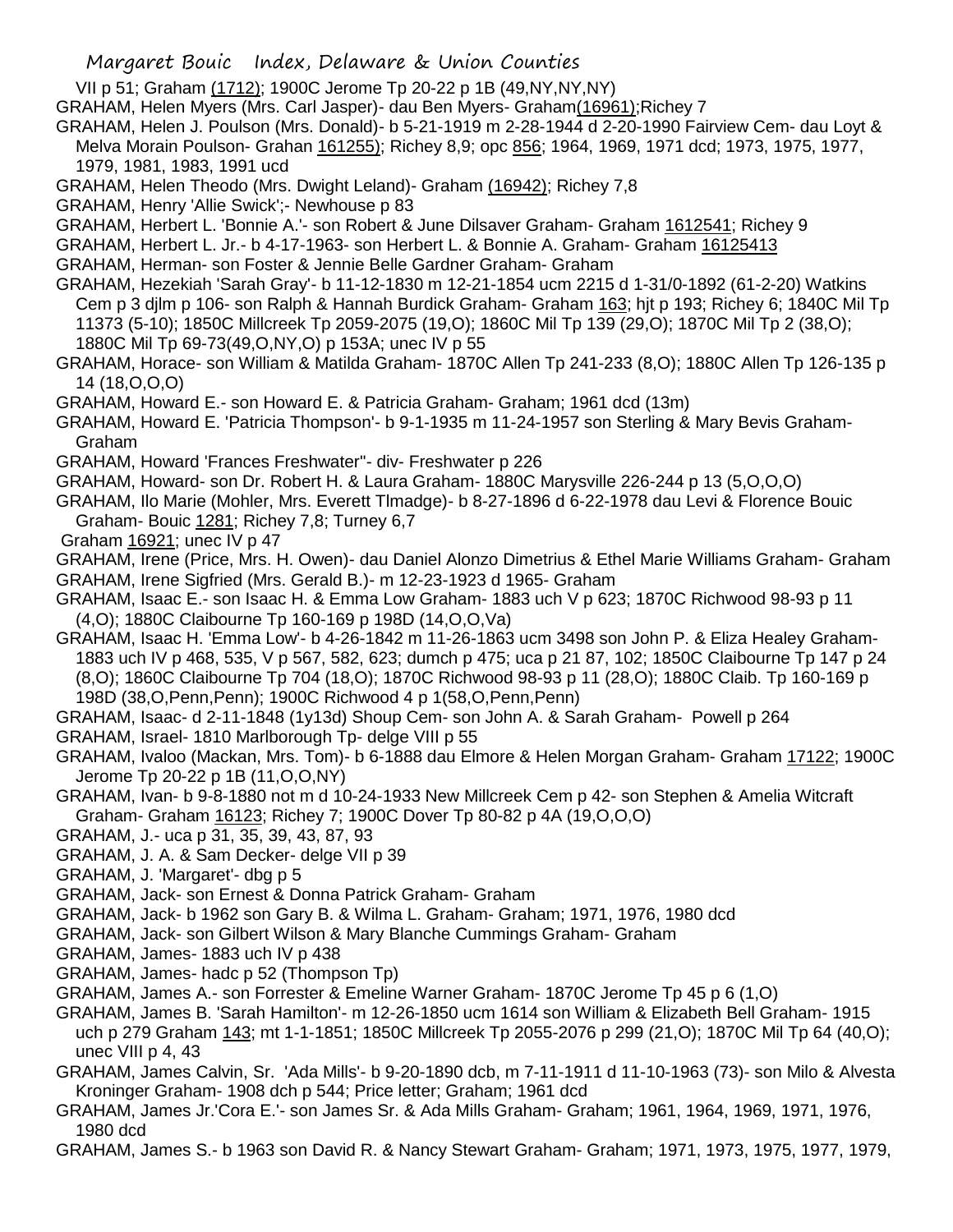1981 ucd

- GRAHAM, James Emil- b 11-15-1898 d 10-24-1918 New Millcreek Cem p 34- son Stephen & Amelia Witcraft Graham- Graham 16129; Richey 7; 1900C Dover Tp 80-82 p 4A (1,O,O,O)
- GRAHAM, James- b 1964 son Gary B. & Wilma L. Graham- 1971, 1976 dcd
- GRAHAM, James 'Jane Snodgrass'- m 9-21-1815 Madison Co unec IV p 29
- GRAHAM, James Jay 'Julie'- b 6-8-1957 son Harry James & Mary Helen Dawm Graham- Graham 1692214,
- 1818214; Bouic1128214; Lakin1128628214; Richey 9; Turney 8; 1981, 1973, 1991 ucd
- GRAHAM, James- b 1966 son Joseph & Janet Graham- 1975, 1977, 1979, 1981, 1983 ucd
- GRAHAM, James Lester 'Jo Anne Finks'- b 9-24-1930 m 11-20-1954 son George & Amanda Seger Graham-
- Graham 161257; Richey 8,9; 1949 ucd; 1964, 1969, 1071, 1976, 1980 dcd
- GRAHAM, James Raymond- d 11-6-1977 (13) son Gary & Wilma Graham- Graham
- GRAHAM, James 'Rebecca J. Bright'- m(2) 1943 d 1955- Graham
- GRAHAM, Jamison- b 1964 ch William R. & Vivian Graham- 1976 dcd
- GRAHAM, Jane- York Pres. Ch- unec I p 14
- GRAHAM, Jane (Mrs. Barnabas)- dcq Thomas Graham33
- GRAHAM, Jane Cash (Mrs. Thomas D.,Jr)- Graham
- GRAHAM, Jane (Mrs. Clifford)- Graham
- GRAHAM, Jane C. McKee (Mrs. Rev. John)- 1883 uch V p 622; 1880C Claibourne Tp 126-133 p 215D (53,Pa,Pa,Pa); 1900C Claib. Tp 270-286 p 12A (74,Pa,Pa,Pa) m 50y 2 ch 1 living
- GRAHAM, Jane (Crowso/Crouso, Mrs. Charles)- m 12-5-1843 ucm 921; 1883 uch V p 446; unec VI p 4; 1880C Claibourne Tp 176-188 p 199A (57,O,O,Penn)
- GRAHAM, Jane G. McKee (Mrs. Rev. John)- 1883 uch V p 622
- GRAHAM, Jane dau John P. & Eliza Healy Graham- 1883 uch V p 567
- GRAHAM, Jane (Livingston, Mrs. Samuel)- b 1811 d 1876 dau John & Jane Patterson Graham- dumch p 475; 1883 uch V p 567; ped Mary Ellen Hankinson Crimmel #68 25
- GRAHAM, Jane Mary- b 6-5-1878 Cel Tp dau d. W. & Alabasta Crawing Grahsm- dcb
- GRAHAM, Jane Patterson (Mrs. John)- b 7-22-1803 d 7-22-1847 (76) -dumch p 473, 474; 1915 uch p 491; 1883 uch V p 533
- GRAHAM, Jane (Robinson, Mrs. Joseph H.)- m Franklin Co 6-17-1834
- GRAHAM, Jane Snoddgrass (Mrs. James)- m 9-21-1815 Madison Co unec IV p 29
- GRAHAM, Jane (White, Mrs. Charles Jacob)- White II (118)
- GRAHAM, Janet (Mrs. Chester)- Graham
- GRAHAM, Janet C. (Mrs. Ronald E.)- 1971 dcd
- GRAHAM, Janet (Dennis, Mrs. George)- b 11-3-1908 m 7-17-1930- dau George & Amanda Seger Graham-Graham 161251; Richey 8,9
- GRAHAM, Janet (Mrs. George K.)- Graham; 1959, 1962, 1967, 1971, 1973, 1975, 1977, 1979, 1981, 1983, 1991 ucd
- GRAHAM, Janet L. (Mrs. Joseph R.)- 1975, 1977, 1979, 1981, 1983, 1991 ucd
- GRAHAM, Janet (Wuertz, Mrs. Victor Peter)- b 4-9-1921 m 6-14-1947- Rausch (15315) III p 294
- GRAHAM, Jason- b 1985 son James Jay & Julie Graham- 1991 ucd
- GRAHAM, Jasper 'Louisa Arminta Battees'- b 5-8-1846 m 12-31-1868 ucm 4491 d 6-30-1931 Oakdale Cem I p 137(F-R11-7)- son Ralph & Hannah Burdick Graham- Graham 169; 1915 uch p 973; unec IV p 47, 55, 56; Richey 5,6; 1850C Millcreek Tp 2057-2075 (5,O); 1860C Mil Tp 138 (14,O); 1870C Mil Tp 4 (24,O); 1880C Mill Tp 66-70 (36,O,NY,Pa) p 0158
- GRAHAM, Capt. J. E.- Claibourne Cem p 35 (80th Ohio Inf. Co K.)
- GRAHAM, Jean- 1967 ucd
- GRAHAM, Jean Garey (Mrs. Walter)- b 1919 m 5-1937 Oakdale Cem II p 156 (M-R21-18); Graham (161253); Richey 8,9; 1967, 1971, 1973, 1975, 1977, 1979, 1981, 1983, 1991 ucd
- GRAHAM, Jean Louise (Miller, Mrs. Zena Elliott)- b 2-20-1909 d 1990 Oakdale Cem II p 80- dau Alvi & Lou Easton Graham- Graham 16931; unec IV p 47
- GRAHAM, Jean (Mrs. Richmond Eugene)- Graham (161472); Taylor (11772)Richey 8,9; Genther p 105, 106 GRAHAM, Jeannette Cummins (Mrs. Elmer)(Levings, Mrs. )- m 12-23-1940 d 1990 Graham (161256); Richey 8,9
- GRAHAM, Jeff- 1979 ucd (Richwood)
- GRAHAM, Jeffrey Allen 'Greta S.'- b 6-16-1957 son Robert Allen & Marilyn Virginia Moore Graham- Graham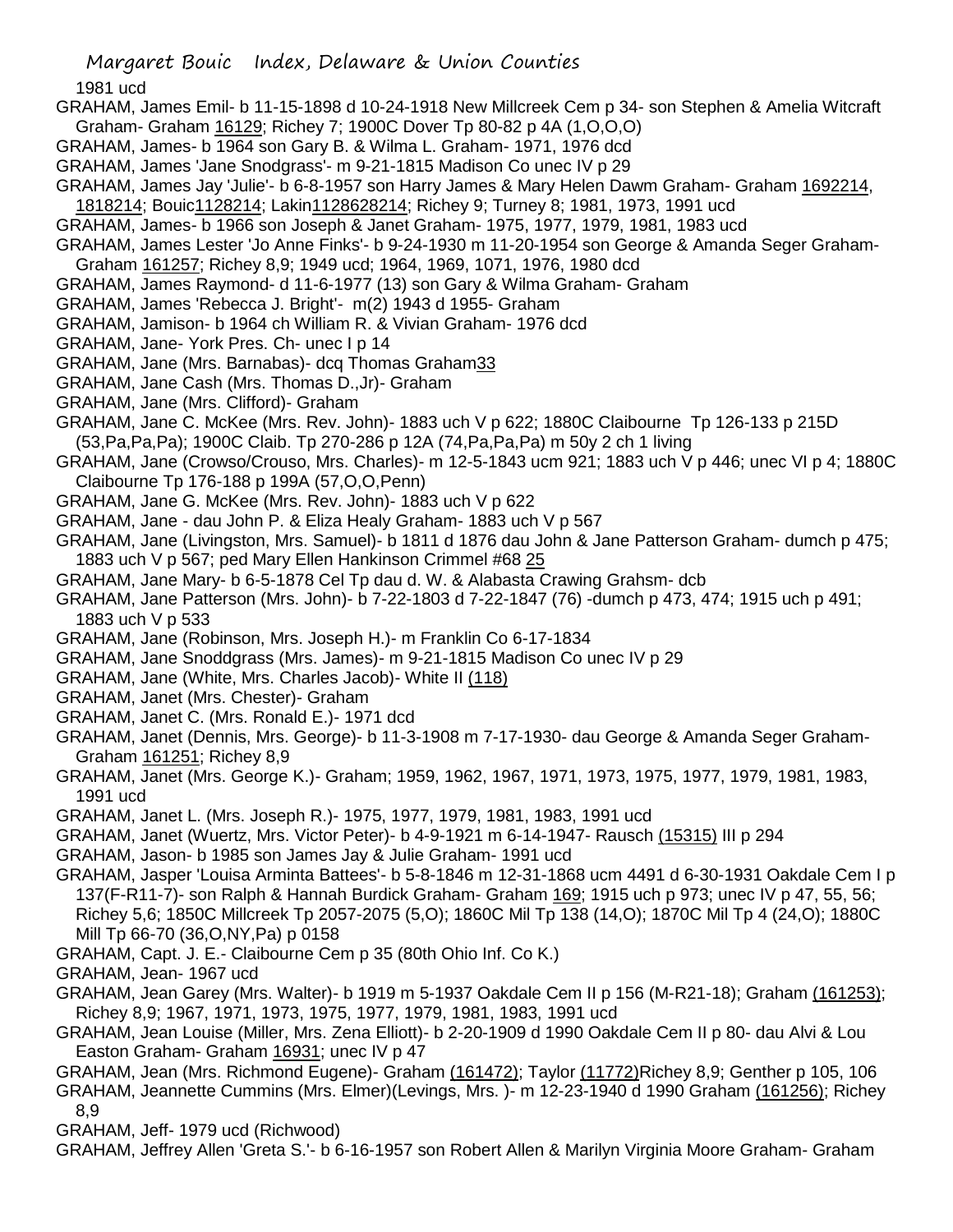- Margaret Bouic Index, Delaware & Union Counties
- 16125321; Richey 10; 1962, 1967, 1973, 1975, 1981, 1991 ucd
- GRAHAM, Jemima Conklin (Mrs. Thomas)- m 4-24-1823 ucm 47dau William & Rebecca Coleman Conklin-Graham (12); W. Conklin 1,2; 1883 uch V p 284, 332, 334; unec II p 14, IV p 55, X p 50; 1840C Millcreek T[ 1288 (30-40); 1850C Millcreek Tp 2024-2045 (48,O)
- GRAHAM, Jenna Louise (Brown, Mrs. Lawrence)- dau James Calvin,Sr. & Ada Mills Graham- Graham
- GRAHAM, Jennie Belle Gardner (Mrs. Foster)- b 9-9-1883 m 1914 d 4-15-1967 bur Maple Grove Cem- dau Albert & Harriett Hildreth Gardner- Graham
- GRAHAM, Jennie (Larcomb, Mrs. Jasper)(Hutchisson, Mrs. Perry)(Lash, Mrs. Fred)- b 1-11-1885 m(1)
- 3-4-1903 (2) 10-29-1949 dau Christian & Lavinia Miller Graham- Graham 1757; opc 864
- GRAHAM, Jennie M. Starkey (Mrs. Elbert L.)- b 1896 d 1969 Oakdale Cem II p 50 (G-R9-9)
- GRAHAM, Jennie S. (Mrs. J. Leonard)- b 1874 d 1947 Claibourne Cem p 83
- GRAHAM, Jennie (Stickney, Mrs. Guy)- dau Milo & Alvesta Kroninger Graham- 1908 dch p 544; Price Letter; Graham
- GRAHAM, Jerry Lee 'Marilyn Vincent'' '- b 10-26- 1938 m(1) 5-28-1960 div 12-1968- son Verne & Ruth Garey Graham- Graham 1612523; Richey 9,10; 1971 dcd
- GRAHAM, Jesse 'Alpha Eva White'- d 1954- Graham
- GRAHAM, Jessie- Watkins Cem (8-6-5) djlm p 107
- GRAHAM, Jessie- 1883 uch V p 601
- GRAHAM, Jessie- dau Francis M. & Frances P. Street Graham- 1880C Claibourne Tp 156-166 p 217C  $(10, O, O, O)$
- GRAHAM, Jessie- dau Joel D. & Caroline Marriott Graham- 1870C Claibourne Tp 54-53 (8,O)
- GRAHAM, Jessie (Liggett, Mrs. Clem)- b 12-18-1866 d (93) Fairview Cem- dau Robert & Rhoda Guy Grahamn- opc 433; Carr 114318); Rittenhouse 3,4
- GRAHAM, Jimmy- b 1963 son David R. & Nancy S. Graham- 1967 ucd
- GRAHAM, J. L.- 1880C Claibourne Tp p 0204
- GRAHAM, Jo Anne Finks (Mrs. James Lester)- m 11-20-1954 Graham (161257); 1964, 1969, 1971, 1980 dcd GRAHAM, Jo (Mrs. Gerald L.)- 1969 dcd
- GRAHAM, Joel D 'Caroline Marriott'- b 11-29-1837 m 6-4-1861 d 6-3-1910 Claibourne Cem p 36- son Samuel & Sarah Butterfield Graham- 1883 uch V p 567, 593, 598; 1908 dch p 710; uca p 92; 1850C Claibourne Tp 133 p 21 (12,O); 1860C Claibourne Tp 829 (22,O); 1870C Claibourne Tp 147 p 24 (52,O); 1880C Claib. p 0219; 1900C Claib. Tp 28-31 p 2A (62, O,O,Va) m 39y
- GRAHAM, Joel D.- son John & Jane Patterson Graham- 1883 uch V p 339; uca p 87, 93
- GRAHAM, John- dcw Bk 4 p 64 (8) witness
- GRAHAM, John- delge III p 24 (1809), VII p 39, VIII p 13 dg 1-21-1908
- GRAHAM, John- 1835 men p 25 #250 p 42 Delaware Tp; Pabst 1 p 9
- GRAHAM, John (1808) in will of Robert Means- unec II p 48
- GRAHAM, John- Dover Tp- unec X p 66
- GRAHAM, John- Genther p 45 (Plain City)
- GRAHAM, John- d 4-2-1850 (80y) Hamilton Cem- Claibourne Cem p 114; 1840C Claibourne Tp 62 (60-70)
- GRAHAM, John- 1880C York Tp p 031A
- GRAHAM, John (Va) 1842, unec XI p 69
- GRAHAM, John- 1980 dcd
- GRAHAM, John A. 'Sarah'- d 3-6-1865 (66-5-11) Shoup Cem Powell p 264- dcw Bk 4 p 322(34) will
- GRAHAM, John A. 'Susan'- dcw Bk 4 p 322(34)
- GRAHAM, John C. 'Essie'- b 1856 d 1940 Marlborough Cem p 183
- GRAHAM, John- son Chester & Janet Graham- Graham
- GRAHAM, John- unec II p 11 (1813-land)
- GRAHAM, John 'Cyntha- 1880C York Tp 293 p 28 (28,O,Pa,O)
- GRAHAM, John D. 'Dorothy S.'- 1976 dcd
- GRAHAM, John D. 'Josephine Eppley Ernst- m 9-25-1886 d 10-1917- Weiser p 470
- GRAHAM, John- b 1958 son Gary B. & Wilma L. Graham- Graham; 1971, 1976, 1980 dcd
- GRAHAM, Rev. John 'Jane G. McKee'- b 10-13-1822 m 4-2-1850 d 3-8-1903 Claibourne Cem- son Samuel & Sarah Butterfield Graham- dumch p 473, 476; 1883 uch V p 496, 567, 621; 1880C Claibourne Tp 126-133 p 215D (58,O,O,Pa); 1900C Claib. Tp 270-286 p 12A (77,O,O,Penn)
- GRAHAM, John 'Jane Patterson'- dumch p 473; 1915 uch p 374, 434, 491, 493; 1883 uch V p 161, 241, 242,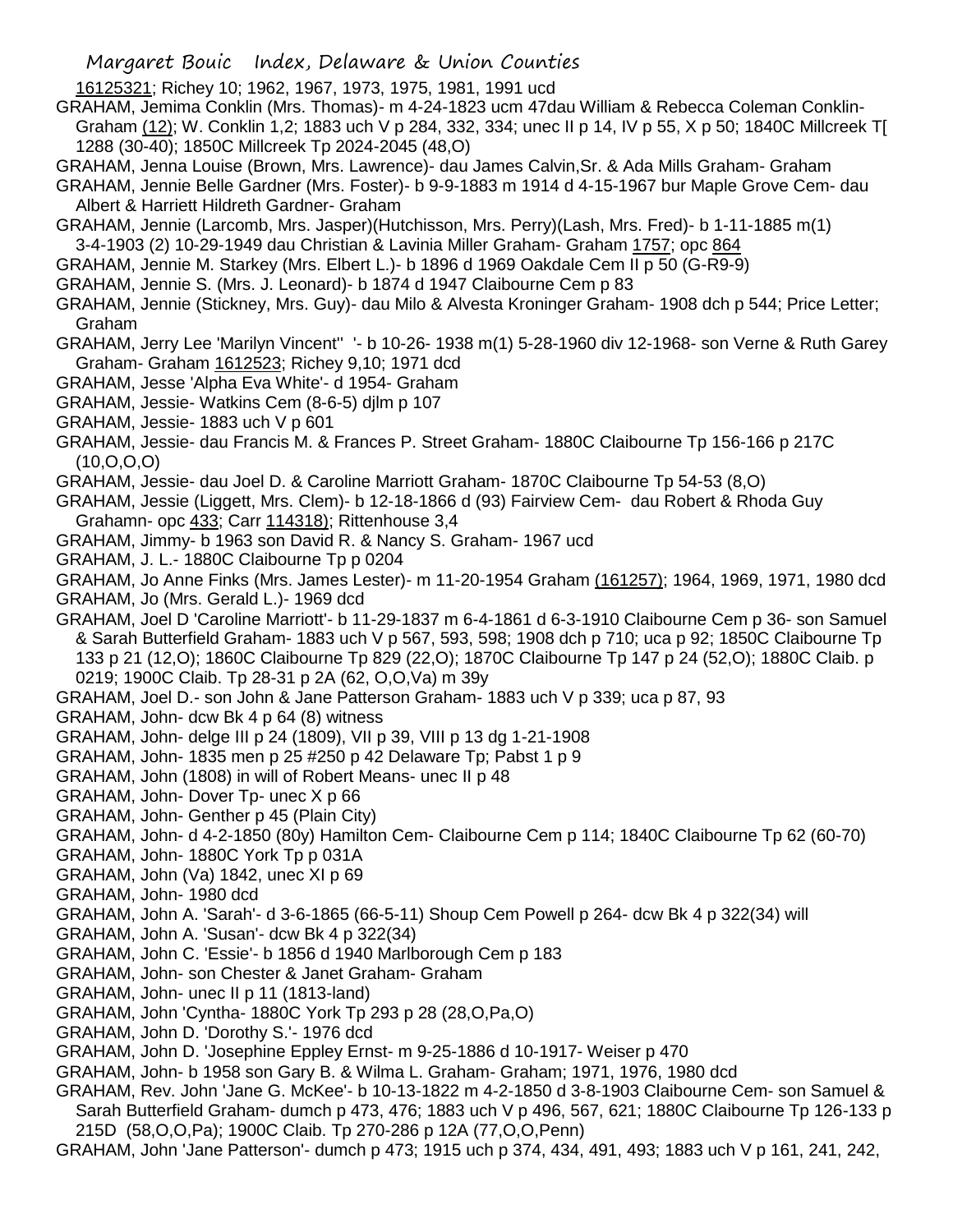291, 328, 353; delge IV p 31; unec X p 66, XII p 66; 1840C Thomson Tp p 109 (40-50)

- GRAHAM, John -son John & Jane Patterson Graham- dumch p 475
- GRAHAM, John L. 'Alice Z.'- 1977, 1979, 1981, 1983, 1991 ucd
- GRAHAM, John L.- son John P. & Eliza Healey Graham- 1883 uch V p 567; 1840C Claib. Tp 62 (-5); 1850C Claibourne Tp 147 p 21 (12,O); 1860C Claibourne Tp 704 (21,O); uca p 92
- GRAHAM, John L. 'Sarah J. Swaney'- m 6-23-1867 ucm 4203
- GRAHAM, John 'Margaret Gast'- 1908 dch p 544; 1850C Delaware Tp 1339 p 96 (60,NH); hadc p 99
- GRAHAM, John P. 'Eliza Healey'- d 4-10-1875 (78-1-9) Claibourne Cem p 16- 1985 uch p 176; 1883 uch V p
- 561, 567, 573, 577, 581, 197, 606, 623; uca p 53; unec VII p 68; 1840C Claib. Tp 60 (40-50); 1850C
- Claibourne Tp 147 p 24 (52,O); 1860C Claib. Tp 704 (64,Pa); 1870C Claib. Tp 64-62 p 8 (73,O)
- GRAHAM, John R.- 1850C Paris Tp 619-633 p 95 (57, NY); unec III p 49
- GRAHAM, John (Richard)- 1826 Scioto Tp delge VII p 48
- GRAHAM, John- b 1976 son Terry K. & Debra J. Graham- 1981, 1983 ucd
- GRAHAM, John W. 'Bonnie'- 1971, 1976, 1980 dcd
- GRAHAM, John (W. C)- 1826 Scioto Tp delge VII p 48
- GRAHAM, John W. 'Helen M. Mayes'- m 8-29-1934- Graham
- GRAHAM, John W.- son James Calvin Sr. & Ada Mills Graham- Graham
- GRAHAM, John W.- son John W. & Helen M. Mayes Graham- Graham
- GRAHAM, John W. 'Mabel A.'- 1969, 1971, 1976, 1980 dcd
- GRAHAM, John- son William & Elizabeth Graham- 1850C Thomson Tp 44 p 187 (1,O)
- GRAHAM, Joseph C.- son Nancy Higgins- 1880C Millcreek Tp 127-130 (12,O,O,O)
- GRAHAM, Joseph- b 1959 son Gary B. & Wilma L. Graham- Graham; 1971, 1973 ucd; 1976 dcd
- GRAHAM, Joseph 'Oceana'- b 1-1862 1900C Claibourne Tp 81-86 p 3B (38,O,Penn,O) m 16y
- GRAHAM, Dr. Joseph R.- Graham
- GRAHAM, Joseph R. 'Janet L.'- 1975, 1977, 1979, 1981, 1983, 1991 ucd
- GRAHAM, Josephine Eppley Ernst (Mrs. John D.)- b 5-30-1841 m 9-25-1886 d 8-22-1903 dau George & Elizabeth Eppley Ernst- Weiser p 470
- GRAHAM, Joy (Partlow, Mrs. Donald- dau Lawrence W. & Alice Thompson Graham- Graham 175531
- GRAHAM, Joy- son Thad T. & Lena Cline Graham- Graham
- GRAHAM, J. P.- unec IV p 27, 50
- GRAHAM, Judith Bell (Mrs. Robert) b 8-8-1807 m 12-22-1829 ucm 185 d 8-24-1869 (62y16d) Watkins Cem djlm p 106- dau James & Sarah Warner Bell- Graham (17)- 1883 uch V p 28, 333, 334, 335, 346; unec II p 27, III p 56; 1820C Millcreek Tp 244 (10-16); 1840C Paris Tp 908 (40-50); 1850C Mil Tp 2044-2065 (43,O); 1860C Mil Tp 118 (52,O)
- GRAHAM, Judith (Tossey, Mrs. Philemon)- b 9-13-1827 m 11-12-1846 ucm 1174 dau
- William & Elizabeth Bell Graham- Graham 144; 1915 uch p 994; Tossey (17) ped DeFro Tossey #183 <u>9</u>; unec VIII p 70, VI p 69, X p 9
- GRAHAM, Judy Kay (Gifford, Mrs. Richard Wayne)- dau Robert & June Dilsaver Graham- Graham 1612542; Richey 9,10
- GRAHAM, Judy Sennhenn (Mrs. Michael Dean)- b 11-1-1946 m 7-26-1969- Graham (1614421); Taylor (117421)
- GRAHAM, Julia Elizabeth- d 9-26-1876 (15-11-1) Watkins Cem djlm p 106- Graham 1632Richey 6; 1870C Millcreek Tp 1 (10,O)
- GRAHAM, Julianne Crumley (Mrs. Ricky Ray)- m 8-22-1987 dau John Crumley- Graham
- GRAHAM, Julie (Mrs. James Jay)- Graham 1292214), (1818214); 1981, 1983 ucd
- GRAHAM, June (Byrns, Mrs. Richard)- b 7-22-1918 dau Verne & Dorothy Bowdly Graham- Graham 161281; Richey 8,9
- GRAHAM, June (Mrs. Chester)- 1949, 1959 ucd
- GRAHAM, June Dilsaver (Mrs. Robert)- b 6-26-1923 m 7-8-1939- Graham (161254)
- GRAHAM, Karen (Blazer, Mrs. )- dau Ernest & Donna Patrick Graham- Graham
- GRAHAM, Karen (Evans, Mrs. Gary Lee)- m9-29-1973 dau Charles Edward & Martha Graham- Graham; McKitrick p 270
- GRAHAM, Kate L. (Hoskins, Mrs. James Flemming)- Hoskins p 4; Hoskins 4,5
- GRAHAM, Katherine (Baker, Mrs. Abraham)- dau Milo & Alvesta Kroninger Graham- 1908 dch p 544; Price letter; Graham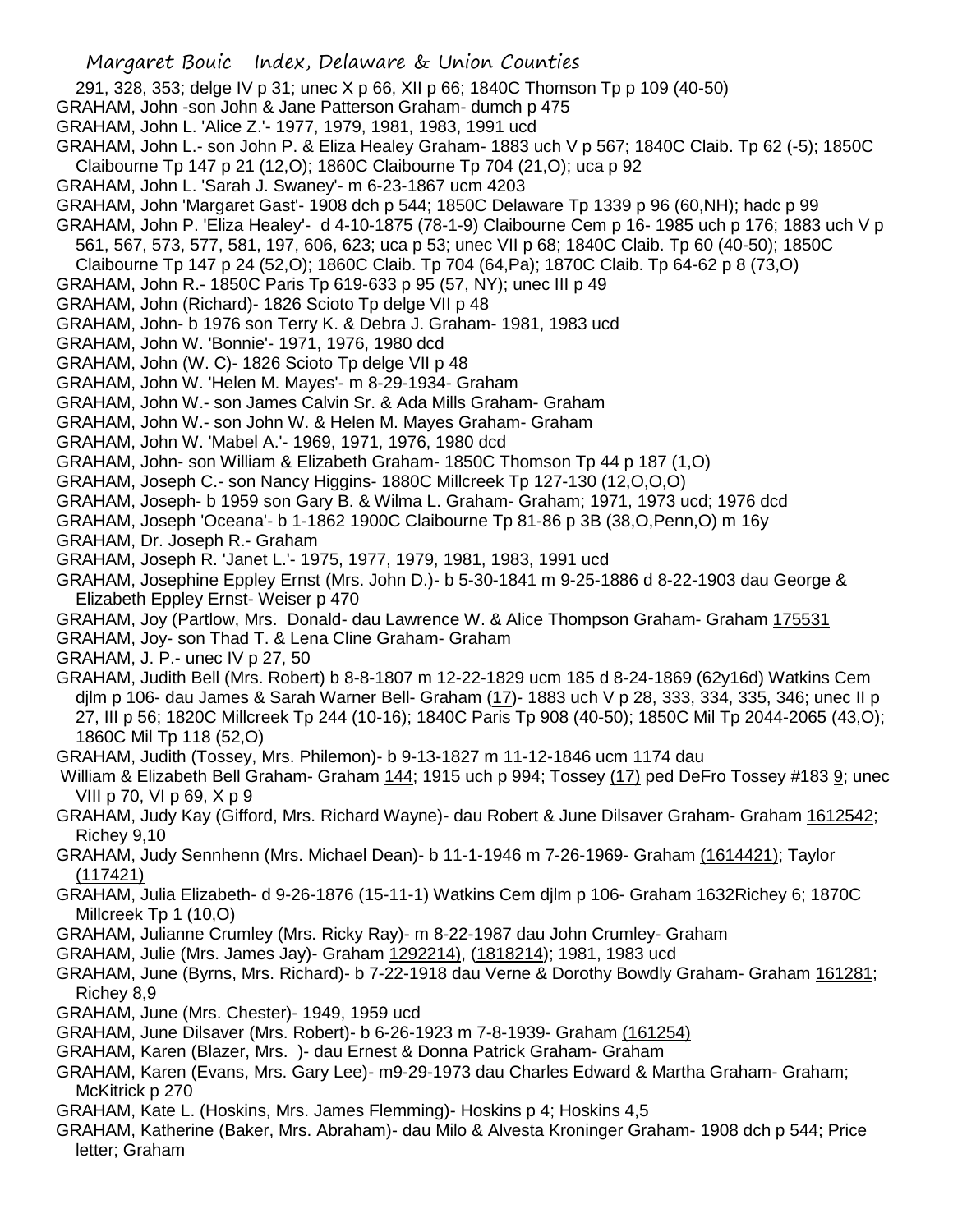GRAHAM, Katheryn (Billingsley, Mrs. Robert)- dau James Sr. & Ada Mills Graham- Graham

GRAHAM, Kathryn (Fleshman, Mrs. )- b 11-28-1953 dau Gerald M. & Marlyn Darlene Foust Graham- Weiser p 28; 1969 dcd

- GRAHAM, Kathy Hammond (Mrs. Michael)- m 7-13-1977 dau Mr. & Mrs. Darlis Fisher- Graham
- GRAHAM, Kathy- dau Gerald M. & Marilyn Graham- 1964 dcd (10)
- GRAHAM, Kathy M. (Mrs. Steven G.)- 1980 dcd
- GRAHAM, Katie M. Ellison (Mrs. William Phineas)- b 1-12-1888 m 1898 d 12-12-1971- dau Henry & Diadema Crottinger Ellison- Graham (1755); 1949, 1959, 1967 ucd; 1900C Jerome Tp 151-160 p 7A (20,O,O,O) 2 ch, 1 liv.
- GRAHAM, Keith- b 1964/5 son Carl E. & Marlene D. Graham- 1967, 1971, 1973, 1975, 1977, 1979, 1983 ucd GRAHAM, Kelvin/Calvin F. 'Alice'- 1961 dcd
- GRAHAM, Kimberly Sue Whiting (Mrs. David Edward)- m 1-17-1987 dau William & Marilyn Whiting- Graham GRAHAM, Kimberly- dau William R. & Vivian Graham- 1976 dcd
- GRAHAM, Kristie Marie- b 1-11-1974 dau Michael Dean & Judy Sennhenn Graham- Graham 16144212; Taylor 1174212; Genther p 104
- GRAHAM, L.A.- uca p 87
- GRAHAM, Larry- 1980 dcd
- GRAHAM, Laura (Mrs. Dr. Robert H.)- 1880C Marysville 226-244 p 13 (30,O,O,O)
- GRAHAM, Lauren H.- ch William R. & Vivian Graham- 1976 dcd
- GRAHAM, Laurene (Mrs. Ronald M.)- 1980 dcd
- GRAHAM, Lavinia Miller (Mrs. Christian)- b 11-10-1844 Columbia Co m 4-3-1864 ucm 3576 d 6-28-1931 (87Y) Oakdale Cem 4348(E-101) I p 22 (E-R19-2)dau Philip & Margaret Miller- Graham (175); 1870C Millcreek Tp 9 p 1 (25,O); 1880C Mil Tp 67-70 (36, O,Ger,O)
- GRAHAM, Lawrence W.'Alice Thompson'- d 11-23-1998 (95) Dublin Cem- son William Phineas & Katie Ellison Graham- Graham 17553; Bell 14553
- GRAHAM, Lawrence George 'Clara Kleiber'- b 4-29-1894 son Newton Jasper & Mary Taylor Graham- Graham 16144; Taylor 1174; Richey 7,8; Genther p 101, 103
- GRAHAM, Lawrence Ray 'Sharon Lynn Stine'- b 1-3-1946 m 12-27-1967 son Elmer & Jeannette Cummins Graham- Graham 1612561
- GRAHAM, Leeanne (McEntire, Mrs. Edward)- b 1961 dau William E. & Terry L. DeWitt Graham- Graham 16125312; 1971, 1973, 1975, 1977, 1979 ucd
- GRAHAM, Lekah- b 2-1882 dau Elmore & Helen Morgan Graham- 1900C Jerome Tp 20-22 p 1B (18,O,O,NY)
- GRAHAM, Leila Longstreet (Cross, Mrs. James Henderson)- d 11-17-1956 Broadway Cem lptw p 80- dau Bothwell & Sarah Virginia Ayer Graham
- GRAHAM, Leisha R.- b 6-5-1964 ch Herbert L. & Bonnie A. Graham- Graham 16125414
- GRAHAM, Lem 'Lillian Boggs'- Graham
- GRAHAM, Lemuel- (Kansas)- unec VIII p 30
- GRAHAM, Len- 1985 uch p 84 (store)
- GRAHAM, Lena Cline (Mrs. Thadd T.)- b 1883 d 4-4-1979 Marlborough Cem p 192; Graham

GRAHAM, Leona (Hoover, Mrs. Robert)(Crabbe, Mrs. Frank)- b 10-3-1911 m(1) 8-27-1932 (2) 1-25-1936 d

7-7-1958 Oakdale Cem II p 7 (B-R4-1) dau Newton Jasper & Mary Taylor Graham- Graham 16148; Taylor 1178; Crabbe 3,4; Richey 6,7; Genther p 101, 106

- GRAHAM, J. Leonard 'Jennie S.'- b 1868 d 1944 Claibourne Cem p 83- son Francis M. & Frances P. Street Graham- 1870C Claibourne Tp 64-62 p 9 (2,O); 1880C Claib. Tp 156-166 p 217C (12,O,O,O)
- GRAHAM, Lesa- b 1870 ch Harry & Barbara Graham- 1967 ucd-
- GRAHAM, Leslie Carol- ch William H. & Linda Melvin Graham- Graham
- GRAHAM, Leslie Scott- son Ernest & Donna Patrick Graham- Graham
- GRAHAM, Letha L. (Mrs. Charles W.)- 1964 dcd
- GRAHAM, Levi 'Florence Bouic'- b 7-18-1872 m 2-20-1895 d 6-29-1933 Oakdale Cem II p 51(G-R10-S) son Jasper & Arminta Battees Graham- Graham 1692, (1818); Bouic (128); unec IV p 47l 1915 uch p 973; Richey 6,7; Turney 5,6; 1880C Millcreek Tp 66-70 (7,O,O,O)
- GRAHAM, Lewis 'Ellen Swartz'- m 8-15-1853 dcm; 1908 dch p 561; Pabst Pion II p 259
- GRAHAM, Lewis Reverdy- b 1861 d 1875 Oak Grove- Powell p 432
- GRAHAM, Lilian L.- 12-28-1899 Radnor Tp dau Bert & G. L. Laner Graham- dcb
- GRAHAM, Lillian Boggs (Mrs. Lem)- Graham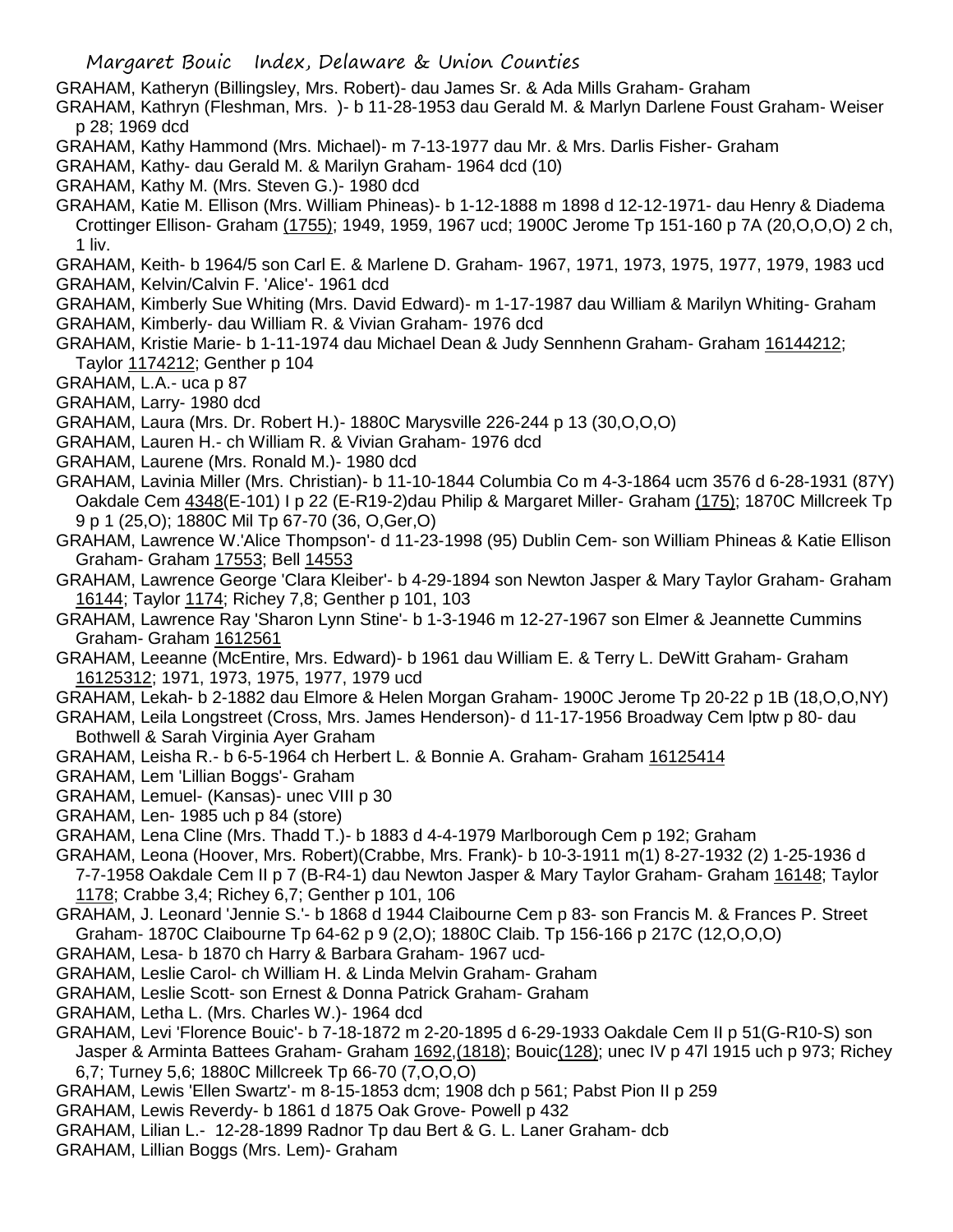GRAHAM, Lillian Hayes (Larue, Mrs. Dr. )(Mrs. Robert)- dau Charles & Lyida Kiplinger Hayes- Weiser p 626 GRAHAM, Lillian Mae (Tillman, Mrs. Kenneth)- b 12-1900 dau William Phineas & Katie Ellison Graham-Graham 17552; Bell 14552

GRAHAM, Lillian (Redd, Mrs. )- dau Bert Graham- Graham

GRAHAM, Lillian (Winegardner, Mrs. Marion)- b 2-11-1917 m 1-3-1944 d 12-10-1970- Graham 161441 Taylor 11741; Richey 8,9; Genther p 103

GRAHAM, Linda E. (Leynse, Mrs. Kenneth J.)- m 3-7-1981 dau B. W. Graham- Graham

GRAHAM, Linda- b 1965 dau George K. & Janet Graham- 1967, 1971, 1975, 1977, 1979, 1981, 1983 ucd engaged to Richard Allen Harper

- GRAHAM, Linda Melvin (Mrs. William H.)- dau John L. Melvin- Graham
- GRAHAM, Linda Skatzes (Mrs. Michael Dean)- m 9-18-1965 div- Graham (1614421); Taylor (117421); Genther p 104
- GRAHAM, Lisa Ann Darring (Mrs. Gregory M.)- m 1-28-1989 dau Roger & Marion Darring- Graham
- GRAHAM, L. L. (Fleming, Mrs. Nelson H.)- m 5-11-1862 dcm
- GRAHAM, Lois Ann (Bercovitz, Mrs. Stanley A)- m 5-27-1969 dau Clifford & Clara L. Goodrich Graham-Graham; 1961, 1964 dcd (15)
- GRAHAM, Lois (Harrington, Mrs. )(Blue, Mrs. William Edward)- adopted dau Dwight L. & Helen Theodo Graham- 1985 uch p 11; Graham 169421; 1959, 1962 ucd (12)
- GRAHAM, Lorie A.-b 1960 dau John L. S. &\* Alice Z. Graham- 1977, 1979 ucd
- GRAHAM, Lorie B. (Green, Mrs. Gilbert D.)- m 3-7-1981 dau B. W. Graham- Graham
- GRAHAM, Lou- ch Patterson & Mary Miller Graham- 1915 uch p 850
- GRAHAM, Louis- 1880C Marlborough Tp p 342C
- GRAHAM, Louisa- b 6-22-1890 Oxford Tp dau J. C. & Essa Wornstaff Graham- dcb
- GRAHAM, Louise (Hager, Mrs. Charles Onlynthius)- m 1885; Genther p 203
- GRAHAM, Louisa- dau Patterson & Mary Miller Graham- 1860C Leesburg Tp 502 (5,O)
- GRAHAM, Louise Arminta Battees (Mrs. Jasper)- b 7-8-1849 m 12-31-1868 ucm 4491d 4-27-1916 Oakdale Cem I p 137 (F-R11-7)- Graham (169); Richey 5,6; 1915 uch p 973; 1870C Millcreek Tp 4 p 1 (21,O); 1880C Mil Tp 70 (30, O,Md,O); unec IV p 47
- GRAHAM, Lucinda Lou Easton (Mrs. Alvi)- Oakdale Cem II p 80- dau Joseph &
- Margaret Waggoner Easton- 1915 uch p 726, 975; Graham (1693); Richey 6,7
- GRAHAM, Lucius 'Sarah J.'- 1870C Claibourne Tp 60-58 p 7 (28,O); 1880C Richwood 292-309 p 27 (38,o,Penn,Md)
- GRAHAM, Lucy Ann- G.S. CP 266; unec III p 49
- GRAHAM, Lucy (Conklin, Mrs. Jefferson)- m 3-8-1868 ucm 4348 dau William & ELizabeth Bell Graham-Graham 147; 1850C Taylor Tp 1111-1129 p 165 (2,O); 1860C Taylor Tp 1011-1026 p 134 (13,O)
- GRAHAM, Lulu/Emma Louise (Mosier, Mrs. Leroy)(Bonnette, Mrs. Arthur)- b 6-28-1874 d 11-19-1938 dau Christian & Lavinia Miller Graham 1756
- GRAHAM, Lyde- b 4-12-1870 d 3-27/8-1935 Oakdale Cem I p 137 (F-R11-7)-dau Jasper & Arminta Battees Graham- Graham 1691; Richey 6; unec IV p 47; 1870C Millcreek Tp (3/12,O); 1880C Mil Tp 66-70 (9,O,O,O)
- GRAHAM, Lydia Ann- b 4-20-1835 d 6-7-1886 (51y2m) Claibourne Cem p 36 dau Samuel & Sarah Butterfield Graham- 1883 uch V p 567; 1850C Claibourne Tp 133 p 21 (15,O); 1870C Claibourne Tp 54-53 p 7 (34,O)
- GRAHAM, Lydia (Curl, Mrs. Lawrence)- dau Foster & Jennie Belle Gardner Graham- Graham
- GRAHAM, Lydia (Horch, Mrs. )- b 6-1877 dau Elmore & Helen Morgan Graham- Graham 17123; 1900C Jerome Tp 20-22 p 113 (22,O,O,NY)
- GRAHAM, Lydia/Lidy Maybell- b 3-12-1894 Del Tp- dau Milo & Alvesta Kroninger Graham- 1908 dch p 544; Graham; Price letter; dcb
- GRAHAM, Lynette (Hamilton, Mrs. Woodrow)- b 1959 dau William Earl & Terry L. DeWitt Graham- Graham 16125311; 1971, 1973, 1975, 1977 ucd
- GRAHAM, M.-1880C Tp p 0217
- GRAHAM, Mabel- 1971, 1973, 1975, 1977 ucd
- GRAHAM, Mabel A. (Mrs. John W.)- 1969, 1971, 1976, 1980 dcd
- GRAHAM, Mabel- b 11-2-1894 d 1-27-1978 bur Shoup Cem- dau Joseph & Oceana Moore Graham- Graham; 1900C Claibourne Tp 81-86 p 4A (5,O,O,O)
- GRAHAM, Maggie- 1870C Claibourne Tp 55-54 p 7 (12,O); 1880C Claib. 89-94 p 9 (10,O,O,O) p0214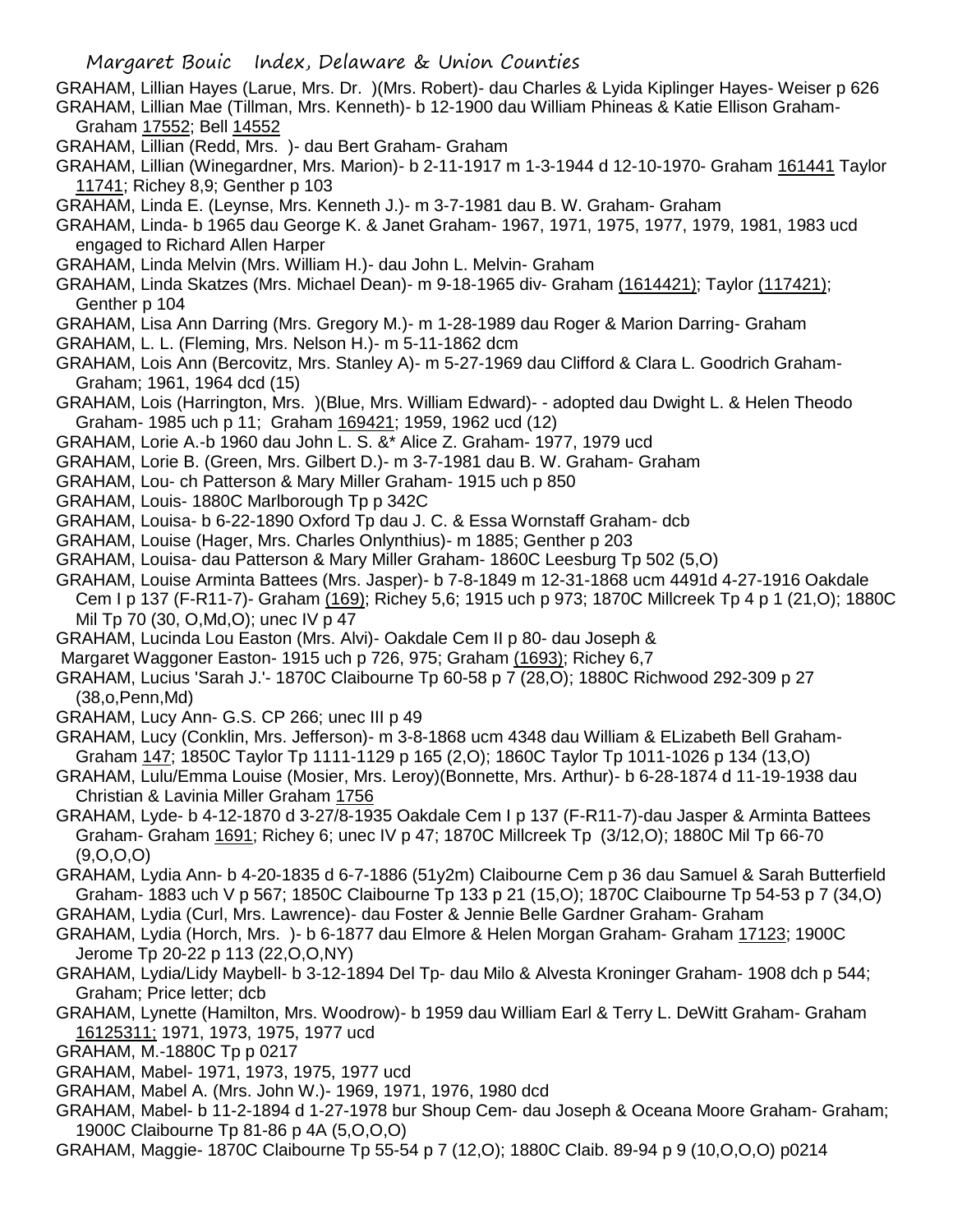- Margaret Bouic Index, Delaware & Union Counties
- GRAHAM, Maggie J. (Mrs. William)- b 1842 d 1918 Oakdale Cem II p 33 (G-R3-15)
- GRAHAM, Malenda (Thomas, Mrs. John)- m 4-15-1832 Madison Co unec VII p 9
- GRAHAM, Malford B. 'May Godfrey'- b 1-16-1864 d 11-1-1898 Watkins Cem djlm p 106; son Francis Marion & Mary Elizabeth Soule Graham- Graham 1713; 1870C Millcreek Tp 114 p 14 (8,O); 1880C Mil Tp 72-76 (16,O,NY,O)
- GRAHAM, Marcia- dau Clifford E. & Elaine A. Graham- 1964 dcd (5)
- GRAHAM, Marcia J. (Mrs. Harold E.)- 1961, 1964, 1969, 1971, 1976 dcd
- GRAHAM, Marcia L.- 1969 dcd
- GRAHAM, Margaret Allen (Mrs. Dean)- b 7-26-1919 m 12-31-1943- Graham (161442); Taylor (11742); Richey 8,9; Genther p 103, 104
- GRAHAM, Margaret (Beem, Mrs. Louis Cemens)- m 3-24-1881 ucm 6943 d 7-10-1895 dau Patterson & Mary Miller Graham- 1915 uch p 849, 850; 1883 uch V p 64; 1860C Leesburg Tp 502 (3,O)
- GRAHAM, Margaret (Boyd, Mrs. Robert)- dau John & Jane Patterson Graham- dumch p 475
- GRAHAM, Margaret Collier (Mrs. Edwin)- m 3-23-1865 ucm 3699
- GRAHAM, Margaret (Fisher, Mrs. William)- m 7-6-1841 ucm 728; dau Samuel & Sarah Butterfield Graham-1883 uch V p 567, 618; unec V p 38; 1850C Claibourne Tp 195 p 31 (25,O)
- GRAHAM, Margaret Gast (Mrs. John)- 1908 dch p 544; 1850C Delaware Tp 1339 p 96 (63, Pa)
- GRAHAM, Margaret (Grier, Mrs. Dr. Joseph Flavel)- dau Alexander & Marie Margaret Spyker Graham- Weiser p 792
- GRAHAM, Margaret (Mrs. J.)- d 11-30-1866 (80-0-9) dbg p 16
- GRAHAM, Margaret J. (Lindsay, Mrs. Hugh M.)- m 6-2-1841 dcm d 4-9-1854 (36) dbg p 16
- GRAHAM, Margaret- dau John P. & Eliza Healey Graham- 1883 uch V p 567; 1850C Claibourne Tp 147 p 24 (13,O)
- GRAHAM, Margaret/Margie Rose- b 4-6-1940 dau Verne & Ruth Garey Graham- Graham 1612524; opc 884; Richey 9; 1969, 1971, 1976, 1980 dcd
- GRAHAM, Margaret (Mrs. J.)- d 11-30-1866 (80y9d) Oak Grove Cem Powell p 96
- GRAHAM, Margaret- dau John P. & Eliza Healy Graham- 1860C Claibourne Tp 704 (23,O) or Grimes (Margaret (Mrs. Walter)- d 1888 dcc Susan Cain Jackson 107
- GRAHAM, Margaret M. (Beem, Mrs. Louis C.)- b 1857 d 1895 Claibourne Cem p 49
- GRAHAM, Margaret (Smith, Mrs. James)- m 3-5-1831 ucm 227; unec II p 27 (Grayham)
- GRAHAM, Marianne F. (Mrs. Garry M.)- 1979, 1981, 1983, 1991 ucd
- GRAHAM, Maria Margaret Spyker (Mrs. Alexander)- b 7-5-1786 d 3-18-1863 dau John Henry & Anna Maria Weiser Spyker- Weiser p 792
- GRAHAM, Mariah- d 10-10-1852 (7-5-10) Watkins Cem djlm p 106- dau Robert & Judith Bell Graham- 1850C Millcreek Tp 2044-2065 (5,O)
- GRAHAM, Marian Southard (Mrs. Robert)- Graham (16311)
- GRAHAM, Marie (Burke, Mrs. )- dau Burnham & Bessie Estella Tracy Graham- Graham
- GRAHAM, Lois Marie Crabtree (Mrs. Dwight Leland)- 1985 uch p 11; Graham 16942; 1959, 1962, 1967 ucd GRAHAM, Marie- b 1979 dau Steven G. & Kathy M. Graham- 1980 dcd
- GRAHAM, Marilyn Virginia Moore (Mrs. Robert Allen)- m 9-13-1956 dau Elmer E. Moore- Graham (1612532); Richey 9, 10; 1962, 1967, 1971, 1973, 1975, 1977, 1979, 1981, 1983 1991 ucd
- GRAHAM, Marion- b 9-19-1868 d 4-1924 Oakdale Cem I p 22 (E-R19-2)- son Christian & Lavinia Miller Graham- 1883 uch V p 346; 1870C Millcreek Tp 9 p 1 (1,O); 1880C Mil Tp 67-71 p 8 (10,O,O,O); Graham 1752
- GRAHAM, Marion son John P. & Eliza Healey Graham- 1883 uch V p 567; dumch p 475
- GRAHAM, Marjorie (Nicol, Mrs. Duane)- b 12-5-1939 m 11-25-1956- dau Daniel & Ethel Marie Williams Graham- Graham; Rausch (114131); (134131) III p 261
- GRAHAM, Mark A.- b 4-12-1961 son James Lester & Jo Anne Finks Graham- Graham 1612572; 1964, 1969, 1980 dcd
- GRAHAM, Mark Allen- b 5-30-1957 son Carl Eugene & Marlene D. Schalip Graham- 118552 III p 265; 1967, 1971, 1973, 1975, 1977, 1979, 1981 ucd
- GRAHAM, Mark- b 1967 son Garry M. & Marianne F. Graham- 1979, 1981, 1983 ucd
- GRAHAM, Mark- son Ronald M. & Laurene Graham- 1980 dcd
- GRAHAM, Marlana Ellen (Boyer, Mrs. Jeffrey Alan)- b 1954 m 12-12-1975 dau James & Cora E. Graham-1961, 1964, 1969, 1971 dcd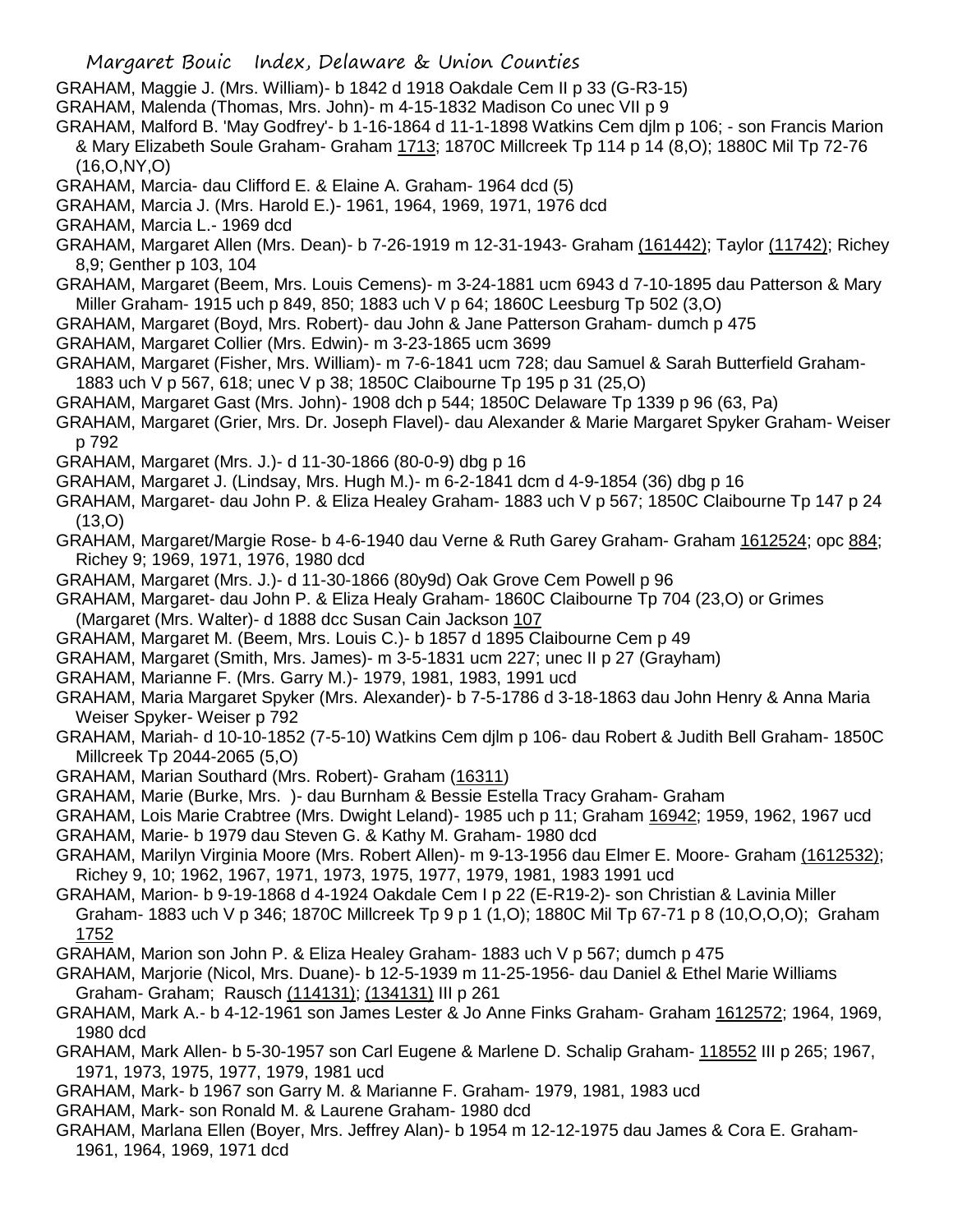GRAHAM, Marlene- dau Chester & June Graham- 1949 ucd

GRAHAM, Marlene D. Schalip (Mrs. Carl Eugene)- b 8-21-1933 m 4-17-1955 dau Clarence & Marie Rausch Schalip- Rausch 11855 III p 265; 1967, 1971, 1973, 1975, 1977, 1979, 1983 ucd

GRAHAM, Marlyn/Marilyn Darlene Foust (Mrs. Gerald M.)- b 10-2-1932 m 8-25-1949 d 9-4-1982 (50) Oak Grove Cem -dau Carl & Genevieve Sowers Foust- Weiser p 28; 1964, 1980 dcd

- GRAHAM, Marsha- dau Sidney & Ruth E. Graham- 1961 dcd (11)
- GRAHAM, Martha A.- dau Thomas & Jemima Conklin Graham- Graham 126- WConklin 2; 1840C Millcreek Tp 1288 (-5); 1850C Millcreek Tp 2024-2045 p 294 (10)
- GRAHAM, Martha Burgoon (Mrs. Sebastian)- b 4-22-1852 m 12-11-1874 ucm 5598 d 12-23-1921 (69-8-1) Claibourne Cem p 63
- GRAHAM, Martha (Mrs. Charles Edward)- Graham
- GRAHAM, Martha- dau John & Martha Grahanm- 1850C Delaware Tp 1339 p 96 (23, Pa)
- GRAHAM, Martha (Kent, Mrs. )- b 1864 d 1933 Claibourne Cem p 36
- GRAHAM, Martha (Lake, Mrs. Ed)- dau Stephen & Elizabeth Bell Graham- Graham 1732; 1870C Mil. Tp 125 p 15 (2,O); 1880C Millcreek Tp 113-118 p 13 (12,O,O,O)
- GRAHAM, Martha-b 10-4-1882 Del. Town dau Milo D. & Alvest Kroninger Graham- Price letter; Graham; dcb
- GRAHAM, Martha (Snowden, Mrs. Benjamin S.)- dau Samuel & Sarah Butterfield Graham- 1915 uch p 789; 1985 uch p 8; 1883 uch V p 567, 598; 1850C Claibourne Tp 133 p 21 (6,O); 1860C Claibourne Tp 829 (16,O); 1870C Claibourne Tp 55-54 (26,O)
- GRAHAM, Martha Southard (DeGood, Mrs. Gerald Lutrelle)- m 6-12-1964 dau Robert Walter & Marian Southard Graham- Graham 163111; Richey 9
- GRAHAM, Martha (Mrs. Sylvester)- b 4-1852 1900C Claibourne Tp 76-81 p 4A (48,O,Md,O) m 26y, 2 ch GRAHAM, Martha (Wise, Mrs. Philip)- m 3-5-1857 dcm
- GRAHAM/ or Grimes, Mary Ann (McFarland, Mrs. Thomas)- b 1812 m 1840 d 7-10-1883 dau Walter & Margaret Graham- dcc Susan Cain Jackson 53
- GRAHAM, Marvin Ralph 'Diann Elizabeth Gruber'- b 10-29-1946 m 7-26-1970 son Donald & Helen Poulson Graham- Graham 1612551; 1964, 1969 dcd
- GRAHAM, Mary (Bancroft, Mrs. Richard)- b 11-25-1802 d 7-13-1881 dau George & Elizabeth Lazenbee Graham- Graham 15; 1883 uch V p 12, 334; ped Charles Golden #15 29 unec III p 16; unec IV p 55 GRAHAM, Mary Beth- b 1970 dau John W. & Mabel A. Graham- 1971 dcd
- GRAHAM, Mary Blanche Cummings (Mrs. Gilbert Wilson)- dau Thomas Crummond & Margaret Alice Garretson Cummings- dcq Thomas Graham 9
- GRAHAM, Mary Catharine- b 8-30-1881 Delaware Town- dau Milo d. & Celavesta Krowings Graham- dcb
- GRAHAM, Mary Catherine Sprang (Mrs. Edwin)- b 1-20-1924 m 11-21-1945 d 8-23-1948- Graham (161443); Taylor (11743); Richey 8,9; Genther p 103, 105
- GRAHAM, Mary C. Miller (Mrs. Samuel)- m 8-11-1853 ucm 1986 mt 8-17-1853; unec VIII p 10
- GRAHAM, Mary (Cosgray, Mrs. Jeremiah)- b 1854 d 1892 dau William & Mary E. Graham- ped Eddy Arnold #112 13; unec VII p 41
- GRAHAM, Mary C. (Mrs. William)- b 4-1862 1900C Allen Tp 182-186 p 8B (38,O,Ger,Ger) m 17y, 5 ch, 3 living GRAHAM, Mary E.- d 2-27-1913 (72y10m) Oakdale Cem 2530 (F180) I p 139
- GRAHAM, Mary Elizabeth (Howison, Mrs. Robert Reid)- Howison (70)
- GRAHAM, Mary Elizabeth Soule (Mrs. Francis Marion)- m 11-7-1859 ucm 2950 d 2-26-1913 (72-10-10)- dau Galen & Mary Bell Sole- unec III p 56, VIII p 71; Graham (171); ped Mary Sours Carr #28 15; 1860C Millcreek Tp 114 (20,O); 1870C Mil Tp 114 p 14 (28,O); 1880C Mil Tp 72-76 (40,O,NY,O)
- 
- GRAHAM, Mary E. (Mrs. William)- ped Eddy L. Arnold #112 27 unec VII p 41 GRAHAM, Mary- b 1959 dau Harry & Barbara Graham- 1967, 1971 ucd
- GRAHAM, Mary Helen Dawm (Mrs. Harry James)- Graham (169221); (181821) Bouic (12821) Richey 8,9; Turney 7,8
- GRAHAM, Mary Jane Williams (Mrs. Robert)- m 1-5-1870 ucm 4672; Graham (17); 1883 uch V p 28, 346; 1880C Marysville 198-214 p 10 (57, Va,Va,Va)
- GRAHAM, Mary/Polly (Johnson, Mrs. Alexander A.)- m 1-18-1863 dau William & Elizabeth Bell Graham-Graham 146; 1850C Taylor Tp 111-113 p 165 (11,O); 1860C Millcreek Tp 118 (21,O); 1860C Taylor Tp 1011-1026 p 134 (22,O)
- GRAHAM, Mary- b 1970 dau John W. & Mabel A. Graham- 1976, 1980 dcd
- GRAHAM, Mary (Ketner, Mrs. William)- b 8-27-1834 m 3-29-1857 d 9-14-1916 dau Ralph & Hannah Burdick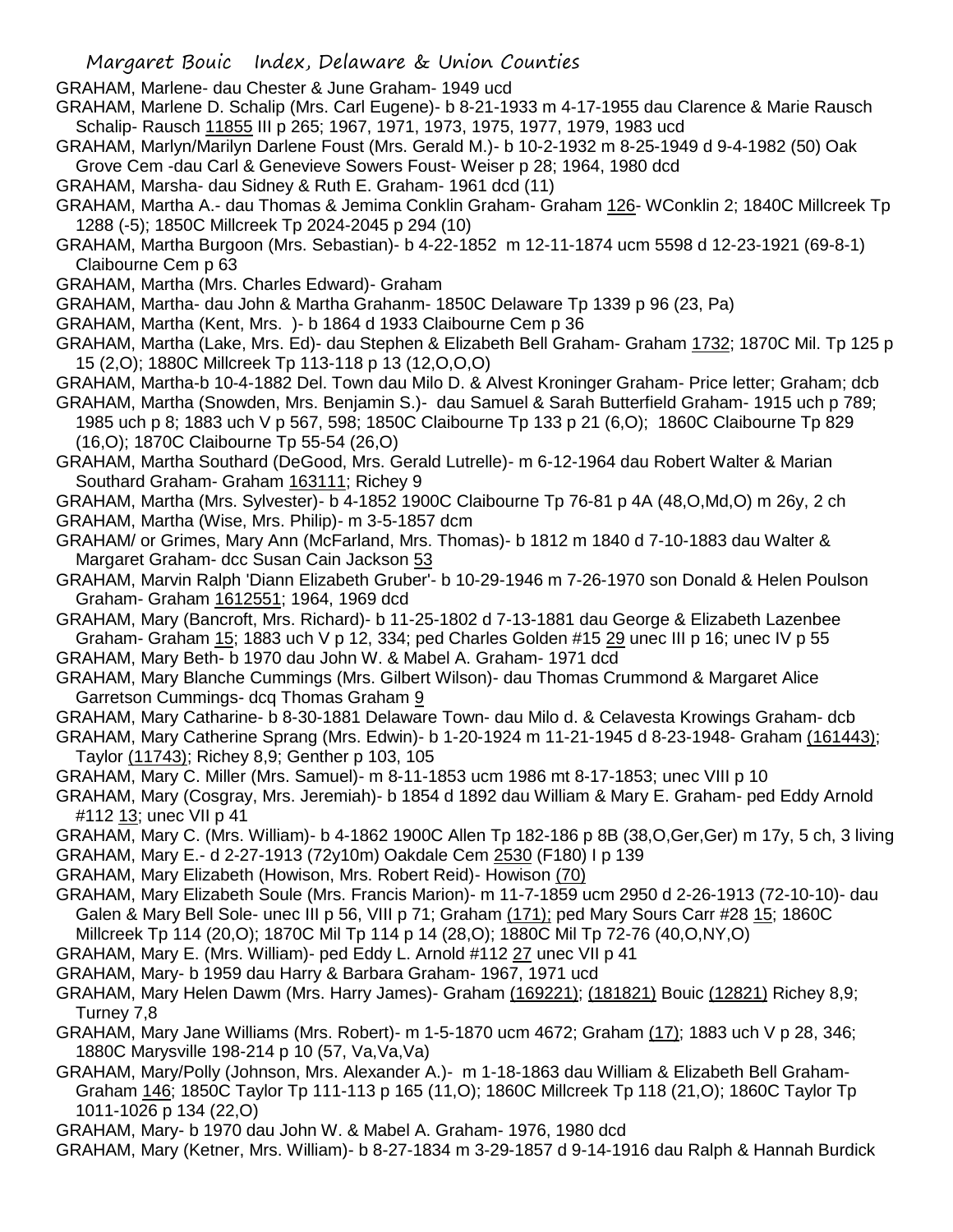Graham- Graham 165; Richey 5,6; unec IV p 55; 1840C Millcreek Tp 1273 (5-10); 1850C Millcreek Tp 2057-2075 (16,O)

- GRAHAM, Mary Louise (Craig, Mrs. Thomas)- b 4-27-1947 m 4-19-1969 dau Verne & Ruth Garey Graham-Graham 1612525; Richey 9; 1964, 1969 dcd
- GRAHAM, Mary (Marr, Mrs. )- dau Alexander & Maria Margaret Spyker Graham- Weiser p 792

GRAHAM, Mary Miller (Mrs. Patterson)- dau Henry Miller- 1915 uch p 849; 1860C Leesburg Tp 502 (30, Va) GRAHAM, Mary (Rankin, Mrs. Joshua)- m 10-26-1865 dcm

GRAHAM, Mary- b 1953 dau Sidney & Ruth E. Graham- 1961, 1964, 1969 dcd

GRAHAM, Mary (Smart, Mrs. George Washington)- b 2-14-1847 m 9-17-1867 ucm 4238 d 9-22-1876 dau William A. & Elizabeth Shoup Graham Cowgill p 41

GRAHAM, Mary- b 10-4-1882 d 7-25-1963 bur New Millcreek Cem- dau Stephen & Amelia Witcraft Graham-Graham 16124; Richey 7; 1900C Dover Tp 80-82 p 4A (17,O,O,O)

GRAHAM, Mary- dau Stephen & Elizabeth Bell Graham- Graham 1735; djlm p 106; 1880C Millcreek Tp 113-118 p 13 (4,O,O,O)

GRAHAM, Mary Taylor (Mrs. Newton Jasper)- b 7-26-1867 m 10-20-1887 d 6-2-1931 Oakdale Cem 4347(H101) II p 76 (H-R11-8) dau Andrew & Elizabeth Mitchell Taylor- Graham (1614); Taylor 117; Richey 6,7; dcc Mary Bouic23; Genther p 100, 101; 1985 uch p 94

GRAHAM, Mary- dau William & Elizabeth Graham- 1850C Thomson Tp 44 p 187 (3,O)

- GRAHAM, Matilda (Lame, Mrs. Peter)- m 1-6-1846 ucm 1097 dau Thomas & Jemima Conklin Graham-Graham 127; unec VI p 32
- GRAHAM, May Godfrey (Mrs. Malford B.)(Lame, Mrs. Isaiah)(Thompson, Mrs. Curry)- Graham (1713); Thompson (178(10))
- GRAHAM, May Thompson (Mrs. John)-div. dau Jasper & Arminta Battees Graham- Graham 1697; 1915 uch p 973; see Edna May
- GRAHAM, Matilda (Mrs. William)- 1870C Allen Tp 241-233 (29,O)
- GRAHAM, M. D. K.- ch John & Martha Graham- 1850C Delaware Tp 1339 p 96 (14,O)
- GRAHAM, Megan Elizabeth- dau Robert T. & Judith Louise McGuire Graham- Graham 16311122
- GRAHAM, Melinda Rose- b 6-15-1972 dau Thomas Edwin & Sherry Owens Graham- Graham 16144313-Taylor 1174313; Genther p 105
- GRAHAM, Melissa Dawn- b d 11-1-1968 dau Thomas Edwin & Sherry Owens Graham- Graham 16144311; Taylor 1174311; Genther p 105
- GRAHAM, Michael Dean 'Linda Skatzes''Judy Sennhenn'- b 9-24-1946 m(1) 9-18-1965 div (2) 7-26-1969 son Dean & Margaret Allen Graham- Graham 1614421; Taylor 117421; Richey 9; Genther p 104
- GRAHAM, Michael Eugene 'Kathy Hammond'- b 2-10-1956 m 7-13-1977- son Carl Eugene & Marlene D.
- Schalip Graham- Graham; Rausch 118551 III p 265; mt; 1967, 1971, 1973, 1975, 1977 ucd
- GRAHAM, Michael- son John Graham- Graham; engaged to Tanya Schalip

GRAHAM, Michael Robert- b 9-7-1958 son Robert Allen & Marilyn Virginia Moore Graham- Graham 16125322; 1962, 1971, 1973, 1975, 1977, 1983 ucd

- GRAHAM, Mildred (Antrim, Mrs. )- dau Foster & Jennie Belle Gardner Graham- Graham
- GRAHAM, Mildred (Hasty, Mrs. )- dau Jesse & Alpha Eva White Graham- Graham
- GRAHAM, Milo D. 'Alvesta Kroninger'- son John & Margaret Gast Graham- 1908 dch p 543, 544, 834; Graham: Price letter: 1880C Delaware Tp p 331A
- GRAHAM, Minerva (Swisher, Mrs. James)- dau James & Sarah Hamilton Graham- Graham1461; 1870C Millcreek Tp 64 p 7 (14,O)
- GRAHAM, Minnie Mader (Mrs. Walter H.)- b 8-12-1887 d 2-8-1964 Oakdale Cem II p 136 (M-R2-18)- dau Andrew & Elizabeth Scheiderer Mader- Graham 16311; Richey 7,8
- GRAHAM, Minnie May- d 1875(1y) Millcreek Tp mt 3 p 29 ;dau E. M. & M. E.- Watkins Cem djlm p 106
- GRAHAM, Mitsy- dau William & Florence Dingey Graham- Maugans Anc p 205
- GRAHAM, Monna Lavey Winston (Hawley, Mrs. Rutherford) div (Mrs. Harry)- b 8-15-1908 m(1) 7-23-1929 dau Edward & Nora L. Artz Winston- Freshwater p 191
- GRAHAM, Monty- b 1957 son Harry & Barbara Graham- 1967, 1971 ucd
- GRAHAM, Moses 'Sarah Kirkpatrick'- dcq Hallie Cunningham Patingale 22
- GRAHAM, Murray B.- b 1906 d 1909 Marlborough Cem p 192
- GRAHAM, Nancy A. (Mrs. Rev. T. B.)- b 9-8-1837 d 10-15-1904 Claibourne Cem p 36
- GRAHAM, Nancy (Mrs. David)- 1883 uch V p 318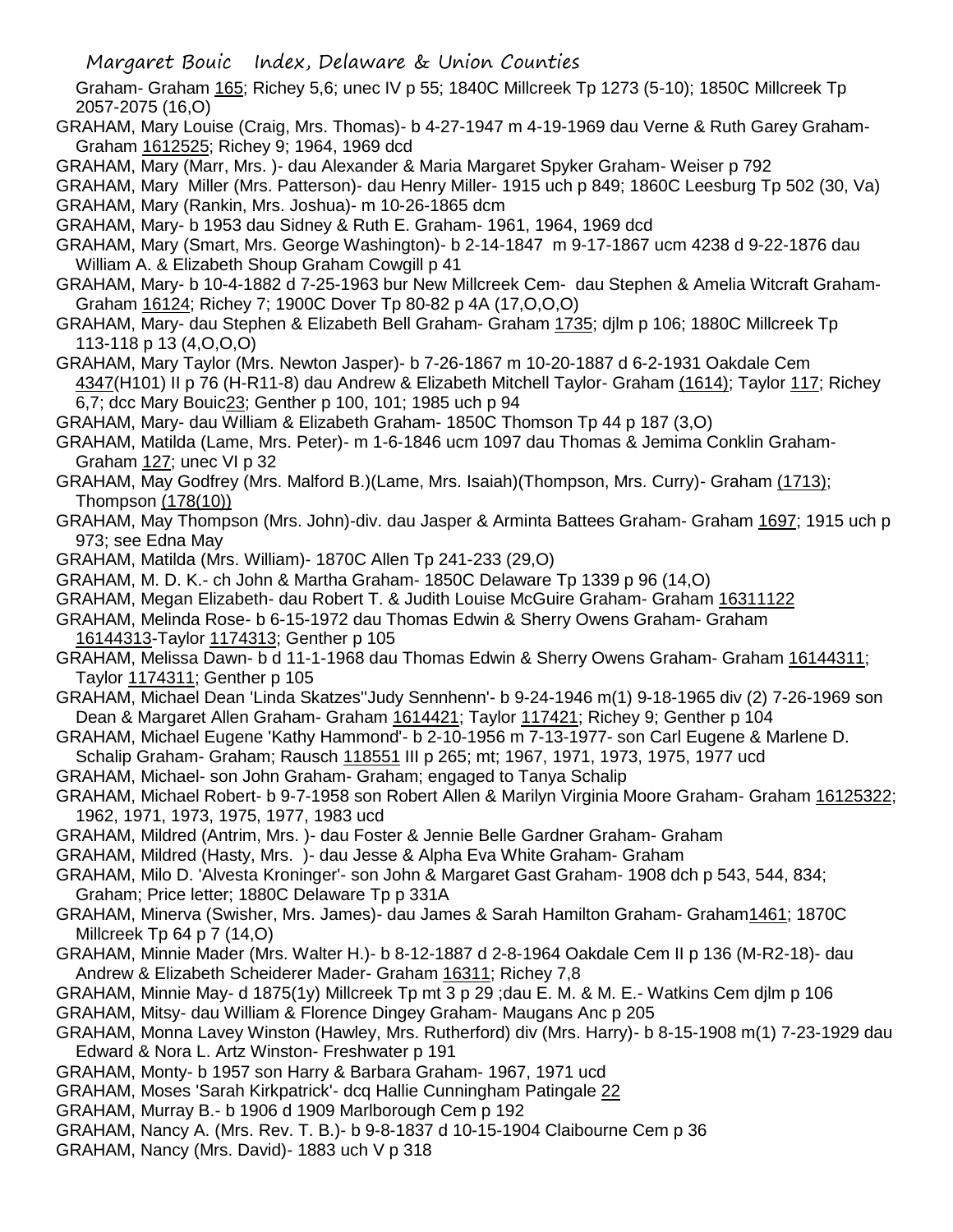GRAHAM, Nancy McGee (Mrs. William)- m 3-3-1848 dcm; 1850C Claibourne Tp 208 p 33 (22,O); 1860C Claibourne Tp 707 (37,O)l 1880C Claib. Tp 209-222 p 199D (55,O,O,O)

- GRAHAM, Nancy (Mitchell, Mrs. David)- b c 1819 Genther p 139
- GRAHAM, Nancy Price (Mrs. George)- m 2-13-1849 ucm 1390

GRAHAM, Nancy Stewart (Mrs. David Ray)- b 2-8-1940 d 6-13-1991 (510 bur W. Va-dau James K. & Lou Wilson Stewart- Graham; 1962, 1967, 1971, 1973, 1975, 1977, 1979, 1981, 1983, 1991 ucd

- GRAHAM, Nancy Smith (Mrs. George)- b 2-27-1829 lic 10-11-1848 ucm 1353 d 5-18-1898 Buxton Cem djlm p 7- dau Stephen & Christena Howard Smith- 1985 uch p 94; Graham (161); Richey 5;6; unec II p 45, VII p 40- Genther p 100; 1850C Dover Tp 830-847 p 125 (22,O); 1860C Dover Tp 197-190 p 26 (32,O); 1870C Dover Tp 153-155 p 19 (42,O); 1880C Dover Tp 68-73 p 26 (52,O,Va,Va); More Howers
- GRAHAM, Nancy (Mrs. Rev. Thomas)- 1900C Richwood 19-21 p 1B (62, O,Maine,O) 4 ch, 3 living
- GRAHAM, Nancy (Thrall, Mrs. William b.)- m 8-6-1822 dcga p 6 Del Pat & Fr Chron 8-21-1822
- GRAHAM, Nathan M. 'Sarah A. Temple'- m 7-4-1874 son William & Nancy McGee Graham- 1850C Claibourne
- Tp 208 p 33 (1,O); 1860C Claibourne Tp 707 (9,O); 1880C Claib. Tp 204-217 p 199D (30,O,O,O) p 200A
- GRAHAM, Ned- d 9-9-1980 (57) Oakdale Cem II p 136 (M-R2-18)- son Walter & Minnie Mader Graham-Graham 163112
- GRAHAM, Neil- son Gilbert Wilson & Mary Blanche Cummings Graham- Graham
- GRAHAM, Nellie May Hendrickson (Mrs. Arthur R.)- b 1911 m 5-4-1929 d 1985 Claibourne Cem p 90; Graham; 1949, 1959, 1962, 1971, 1975, 1977, 1979, 1981 ucd
- GRAHAM, Nettie M. Owen (Mrs. Arthur)- b 4-20-1880 m 8-23-1899 d 12-7-1973 Oakdale Cem II p 119 (K-R6-8)- dau A. A. & Mary Davis Owen- Graham (1694); Farnum; 1915 uch p 974; Richey 6,7; Sbc p 25; unec IV p 47; 1949, 1959, 1967 ucd; 1900C Dover Tp 140-142 p 7A (20,O,O,O)
- GRAHAM, Newton Jasper 'Mary Taylor'- b 3-18-1859 m 10-20-1887 d 7-13-1932 Oakdale Cem II p 76 (H-R11-8) son George & Nancy Smith Graham- Graham 1614; Taylor (117); 1985 uch p 94; Richey 6,7; dcc Mary Bouic 22; unec II p 45; Genther p 100, 101; 1860C Dover Tp 190 (1,O); 1880C Dover Tp 68-73 p 26 (21,O,O,O);
- GRAHAM, Nimrod- son William & Matilda Graham- 1870C Allen Tp 241-233 (6,O); 1880C Allen Tp 126-135 p 14 (16,O,O,O)
- GRAHAM, Nina (Bennett, Mrs. Otha)- b 6-19-1902 m 6-30-1934 d 9-19-1940 bur Springfield- dau Newton Jasper & Mary Taylor Graham- Graham 16146; Taylor 1176; Richey 7,8; Genther p 100, 105
- GRAHAM, Nina- b 7-6-1896 Oxford Tp dau Charles & Essie Wornstaff Graham- dcb
- GRAHAM, Noble Alexander 'Florence Marie Maxwell'- b 1-30-1889 m 11-4-1914 d 3-20-1943- Weiser p 735
- GRAHAM, Oceana Moore (Mrs. Joseph)- b 5-1864 1900C Claibourne Tp 81-86 p 4A (36,Va,Va,Va) m 16y 5 ch, 4 living; Graham
- GRAHAM, Olive (Inman, Mrs. )- dau Thomas & Jemima Conklin Graham- Graham 123; Conklin 2; 1840C Millcreek 1288 (5-10); 1850C Mil. Tp 2024-2045 (16,O)
- GRAHAM, Oliver Perry- son Thomas & Jemima Conklin Graham- Graham 125; WConklin 2; 1840C Millcreek Tp 1288 (-5); 1850C Millcreek Tp 2024-2045 (12,O)
- GRAHAM, Opah- ch Robert \* Judith Bell Graham- Graham 177
- GRAHAM, Orlando- son William & Sarah Sager Graham- 1860C Taylor Tp 1019-1034 p 135 (6,O)
- GRAHAM, Patricia Ann- dau Elmer Lewis & Jeannette Cummins Graham- Graham 1612564; Richey 9
- GRAHAM, Patricia- dau Chester & June Graham- 1949, 1959 ucd
- GRAHAM, Patricia (Mrs. Howard E.)- 1961 dcd
- GRAHAM, Lemuel Patterson 'Mary Miller'- son Samuel & Sarah Butterfield Graham- 1915 uch p 849; 1883 uch V p 611; 1850C Claibourne Tp 133 p 21 (21,O); 1860C Leesburg Tp 502 (31,O)
- GRAHAM, Paul Henry- Graham
- GRAHAM, Paulina (Hunter, Mrs. )- dau Thomas & Jemima Conklin Graham- Graham 124; 1840C Millcreek Tp 1288 (-5); 1850C Millcreek Tp 2024-2045 (14,O)
- GRAHAM, Peggy Lou (Schneider, Mrs. William Henry)- b 12-9-1919 m 10-25-1941 dau Noble Alexander & FLorence Marie Maxwell Graham- Weiser p 736
- GRAHAM, Phineas B. 'Hannah Graham- b 8-10-1841 m 3-1-1868 ucm 4346 d 9-1-1875 son Robert & Judith Bell Graham- 1883 uch IV p 458, 512, 535; Graham 176; 1850C Millcreek Tp 2044-2065 (8,O); 1870C Dover Tp 151-156 p 19 (28,O); uca p 102
- GRAHAM, Phoebe (G'nier, Mrs. John)- dau Moses & Sarah Kirkpatrick Graham- dumch p 469; dcq Hallie Cunningham Patingale 11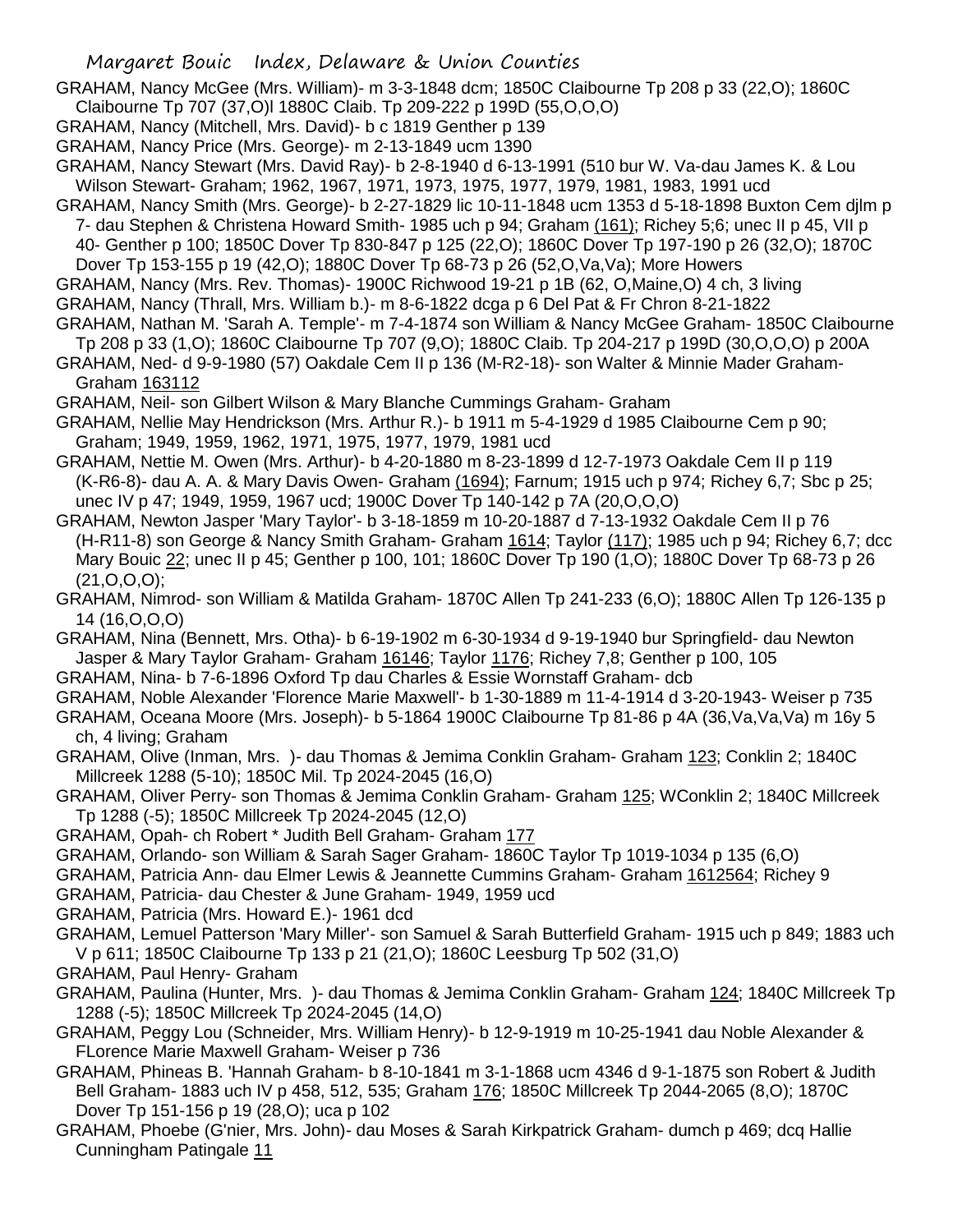- GRAHAM, Polly- G. S. CP 266; unec III p 49
- GRAHAM, Polly (Alkire, Mrs. Isaac)- m 12-7-1811 Madison Co unec IV p 21
- GRAHAM, Polly (Curbridge, Mrs. William)- m 1-17-1811 Madison Co unec IV p 21
- GRAHAM, Polly b 10-25-1829 d 10-30-1829 dau Ralph & Hannah Burdick Graham- Graham 162 unec IV p 55

GRAHAM, Porter- b 12-19-1890 d 1-1946 Oakdale Cem II p 103 (H-RH-10)- son Elias & Alice Pritchard Graham- Graham 16313; Richey 7

GRAHAM, Ralph- brother Clifford Graham- Graham

GRAHAM, Ralph 'Hannah Burdick'- b 2-23-1806 m 5-1-1827 ucm 135 d 11-10-1878 Watkins Cem djlm p 107 son George & Elizabeth Lazenbee Graham- 1985 uch p 94; 1883 uch V p 287, 333, 334; 1915 uch p 973; Graham 16; 1830C Jerome Tp (35); 1840C Millcreek Tp p 56 (30-40); 1850C Mil Tp 2057-2075 (44, NY); 1860C Mil Tp 138 (54,NY); 1870C Mil Tp 1 (65,NY); unec II p 15, 45, IV p 55; uca p 49

GRAHAM, Ralph- b 2-1899 son William Phineas & Katie Ellison Graham- Graham 17551; 1900C Jerome Tp 151-160 p 7A (1,O,O,O)

- GRAHAM, Ransford E.- son Lucius & Sarah J. Graham- 1870C Claibourne Tp 60-58 p 7 (1,O); 1880C Richwood 292-309 p 27 (12,O,O,O)
- GRAHAM, Ray (Nelsonville)- Graham

GRAHAM, D. Ray Jr. 'Susan Marie Jett'- b 1961 m 5-21-1983 - son David Ray & Nancy S. Graham- Graham; 1967, 1971, 1973, 1975, 1977, 1979, 1981, 1983 ucd

- GRAHAM, Rebecca- 1959, 1962 ucd
- GRAHAM, Rebecca J. Bright (Waters, Mrs. Frank)(Mrs. James)- b 2-14-1885 m(2) 1943 d 3-2-1973 (88) dau George & Lucie Pyles Bright- Graham
- GRAHAM, Rebecca Sue (DeLay, Mrs. Mark Joseph)- m 11-25-1978 dau Calvin F. Graham- Graham
- GRAHAM, Rebecca- d 5-21-1845 (14-10-11) Watkins Cem djlm p 107 dau T. & E
- GRAHAM, Redsferd B.- b 1-31-1884 Del. Town son M. D. & Celvesta Krowinger Graham- dcb
- GRAHAM, Reverdy- b 9-5-1885 d 12-11-1913 son John C. & Essie Graham- Marlborough Cem p 183
- GRAHAM, R. H.- 1883 uch V p 61
- GRAHAM, Rhoda Guy (Mrs. Robert)- m 4-27-1859 ucm 2875 see Jessie Graham Liggett
- GRAHAM, Richard- d age 14 Watkins Cem djlm p 107
- GRAHAM, Richard Bruce 'Doris Mayer'- b 9-19-1922 son Urban & Elsie Freshwater Graham- Graham 161272 Rausch (14261) III p 282, (16521); Freshwater p 184, 195
- GRAHAM, Richard 'Elizabeth Crawford Grimes'- m 8-16-1804 Powers p 87, 88
- GRAHAM, Richard Ray 'Julieanne Crumley'- b 8-14-1962 m 8-22-1987 son Donald R. & Evelyn A. Graham-Graham; Rausch 1123113 III p 258; 1967. 1971, 1973, 1975, 1977, 1979, 1981, 1983 ucd
- GRAHAM, Richard Silas(Good)- son Stephen & Elizabeth Bell Graham- Graham 1734 1880C Millcreek Tp 113
- GRAHAM, Richmond Eugene 'Jean''Nina Weatherby Comer'- b 1-11-1937 m(2) 12-28-1966 d 1-3-1992 (54) Broadway Cem. -son Virgil & Ruth Amrine Graham- Graham 161472; Taylor 11772 Richey 8,9; Genther p 105, 106
- GRAHAM, Richmond Oliver 'Gladys Chandler'- b 4-23-1898 m 1-17-1920 Oakdale Cem II p 5 (B-R2-2)- son Newton Jasper & Mary Taylor Graham- Graham 16145; Taylor 1175;Richey 7; Genther p 101
- GRAHAM, Rita- son John & Cyntha Graham- 1880C York Tp 293 p 28 (6,O,O,O)
- GRAHAM, Robert- Nash p 89
- GRAHAM, Robert- 1915 uch p 115; 1883 uch IV p 477
- GRAHAM, Mrs. Robert- delge VIII p 13, dg 1-21-1908
- GRAHAM, Robert Allen 'Marilyn Virginia Moore'- b 11-18-1937 m 9-13-1956 son Walter & Jean Garey Graham- Graham 1612532; Richey 9, 10; 1962, 1967, 1971, 1973, 1975, 1977, 1979, 1981, 1983, 1991 ucd
- GRAHAM, Robert 'Anna Davidson'- m 4-25-1830 Madison Co unec V p 40- son Forgus & Elizabeth Trimble Graham- unec II p 22, V p 40
- GRAHAM, Robert Boyd- b 3-7-1847 d 4-23-1871 (24-1-16) Claibourne Cem p 4, 36- son Samuel & Sarah Butterfield Graham- 1850C Claibourne Tp 133 p 21 (4,O); 1860C Claibourne Tp 829 (13,O); 1870C Claibourne Tp 55-54 p 7 (23,O)
- GRAHAM, Robert 'Eleanor Reece'- m 10-26-1848 Madison Co unec XI p 8
- GRAHAM, Robert- b 1963/4 son George K. & Janet M. Graham- 1967, 1971, 1975, 1977, 1979, 1981, 1983 ucd
- GRAHAM, Robert- son Gerald B. & Irene Sigfried Graham- Graham
- GRAHAM, Robert H. (coroner, 1887)- unec II p 29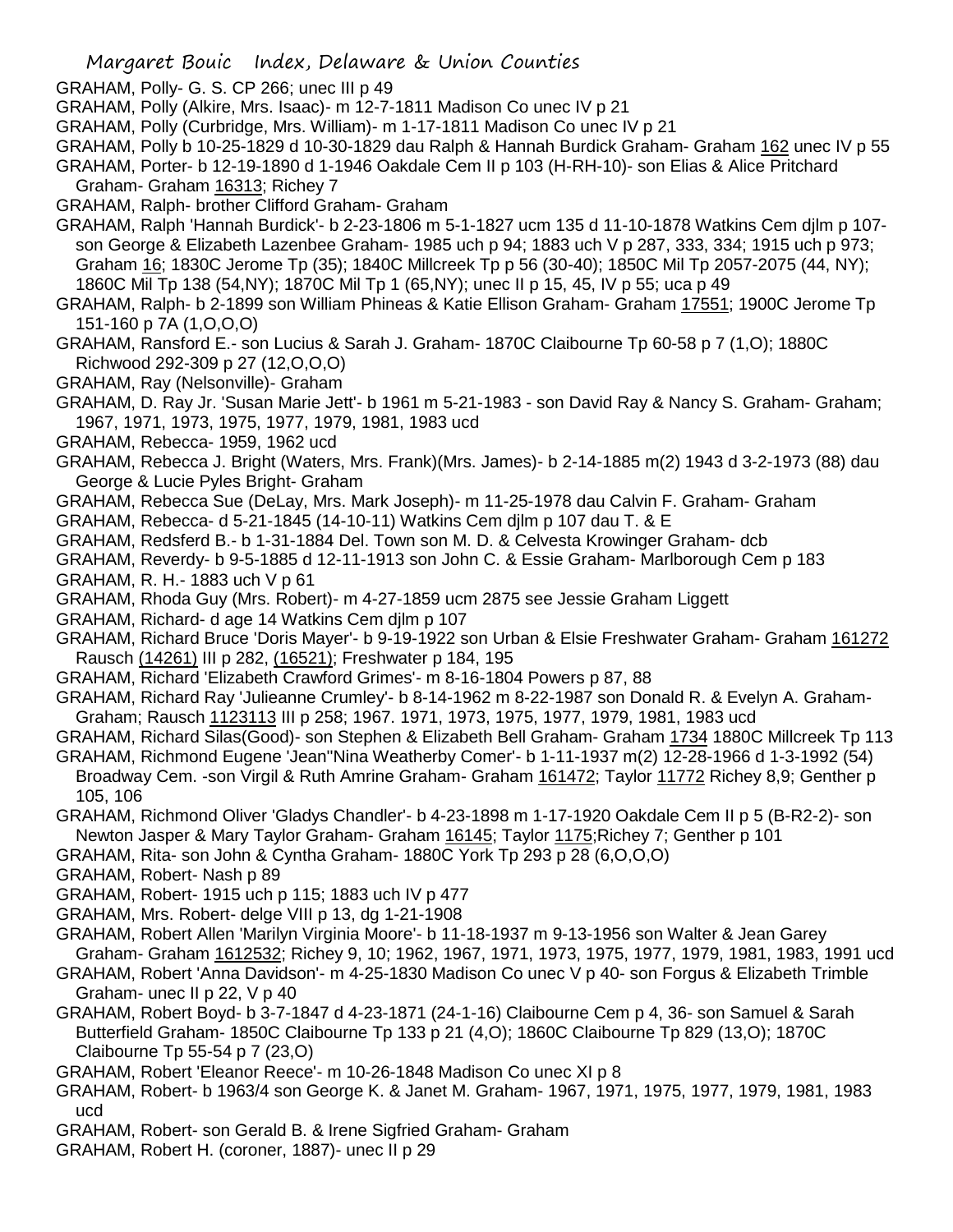GRAHAM, Dr. Robert H.'Laura'- 1915 uch p 135, 171; 1883 uch III p 398, IV p 521; 1880C Marysville 226-244 p 13 (31,O,O,O) p 0092

GRAHAM, Robert- nephew Rev. John Graham- 1880C Claibourne Tp 126-133 p 213D (17/27,Ia,O,0)

GRAHAM, Robert 'Judith Bell''Mary Jane Williams'- b 1808 m 12-22-1829 ucm 185 (2) 1-5-1870 d 2-4-1882 (73-4-24) Watkins Cem djlm p 106- son George & ELizabeth Lazenbee Graham- 1883 uch V p 28, 228, 333, 334, 338, 346; unec II p 27, III p 56, IV p 50, VIII p 16, XI p 67, XII p 53, 58; ped Mary Sours Carr #28 28; Graham 17; 1830C Millcreek Tp 33 (20-30); 1840C Paris Tp 908 (30-40); 1850C Mil Tp 2044-2065 p 296 (42, NY); 1860C Mil Tp 118 (51,NY); 1870C Marysville 110-113 (61,NY); mt 3 p 19 (67); 1880C Marysville 198-214 p 10 (71,NY,Eng,Eng) p 090A; uca p 65, 71

- GRAHAM, Robert 'June Dilsaver'- b 2-3-1914 m 7-8-1939 son George & Amanda Seger Graham- Graham 161254; Richey 8,9
- GRAHAM, Robert 'Lillian Hayes'- Weiser p 626
- GRAHAM, Robert 'Marian Southard'- b 3-13-1917 son Walter & Minnie Mader Graham- Graham 16311; Richey 8,9
- GRAHAM, Robert 'Rhoda Guy'- m 4-27-1859 ucm 2875 see Jessie Liggett
- GRAHAM, Robert T.'Judith Louise McGuire'- b 6-17-1948 m 4-9-1976 son Robert & Marian Southard Graham-Graham 163112; Richey 9
- GRAHAM, Robert V.- d 4-1879 Insane Asylum- unec XII p 15
- GRAHAM, Roger- son Gilbert Wilson & Mary Blanche Cummings Graham- Graham
- GRAHAM, Rollo Lloyd 'Audrey McCracken'- b 7-2-1892 m 1922 d 8-24-1979 Oakdale Cem II (K-R2-18) son Newton Jasper & Mary Taylor Graham- Graham 16143; Taylor 1173; Richey 7,8; Genther p 101, 108; 1959, 1962, 1967, 1971, 1973, 1975, 1977, 1979 ucd
- GRAHAM, Ronald- brother Charles Edward Graham- Graham
- GRAHAM, Ronald- son Daniel & Ethel Marie Williams Graham- Graham
- GRAHAM, Ronald 'Nancy'- b 1-13-1956 son Donald Ray & Evelyn A. Graham- Rausch 1123111 III p 258; Graham; 1967, 1975, 1991 ucd
- GRAHAM, Ronald Lyle- b 5-12-1951- son Harry James & Mary Helen Dawm Graham- Graham 1692211; 1818211; Bouic 12821; Turney 8, Richey 9
- GRAHAM, Ronald M. 'Laurene'- 1980 dcd
- GRAHAM, Ronald R.- 'Janet'- son Verne & Ruth Garey Graham- Graham 1612521; 1969, 1971, 1976 dcd; Richey 9
- GRAHAM, Ronnie- 1973 ucd
- GRAHAM, Rosalie (Guenther, Mrs. Henry)- b 3-28-1921 m 10-17-1941 dau Verne & Dorothy Bowdley Graham- Graham 161282; Richey 8,9
- GRAHAM, Rosemary (Buckingham, Mrs. James E.)- b 12-17-1947 m 6-10-1967 dau Edwin & Mary Catherine Sprang Graham- Graham 1614432; Taylor 117432; Richey 9, 10; Genther p 105
- GRAHAM, Rowena B.- dau Stephen & Elizabeth Bell Graham- Watkins Cem djlm p 106; 1870C Millcreek Tp 125 (7,O); 1880C Mil Tp 113; Graham 1731
- GRAHAM, Ruth Amrine (Mrs. Virgil)(Donty, Mrs. William)- dau Luther & Minnie Shaw Amrine- Graham (16147); Taylor (1177); Amrine; Richey 7,8; Genther p 101-105
- GRAHAM, Ruth Ann (Gameill, Mrs. )- dau Dorotha. Graham- Graham
- GRAHAM, Ruth Ann (Rice, Mrs. Darryl)- dau Arthur R. & Nellie May Hendrickson Graham- Graham; 1949 ucd
- GRAHAM, Ruth- dau Chester & Ruth Graham- 1949 ucd
- GRAHAM, Ruth E. (Mrs. Sidney)- 1961, 1964, 1969 dcd
- GRAHAM, Ruth Garey (Mrs. Verne)- b 7-30-1916 d 4-13-1988 (71) dau Glenn I. & Hazel Alice Ullom Garey-- Graham (161252); Richey 8,9; Garey; 1964, 1969, 1971, 1976, 1980 dcd
- GRAHAM, Ruth Noble (Mrs. Thomas)- dau William Nelson & Alice May Clark Noble- Pabst 8 p 30, 36; dcq Ruth Noble Graham 1, Thomas Graham (1)
- GRAHAM, Ruth O. (Mrs. Emmet J.)- b 1905 d 1966 might be dau Oliver & Clara A. Fletcher Claibourne Cem p 80
- GRAHAM, S.- 1883 uch IV p 449
- GRAHAM, Sadie (Shuster, Mrs. John B.)- m 3-5-1927- Howison (1137)
- GRAHAM, Samuel- hjt p 53, 54; 1915 uch p 246, 374; 1842 Marysville; unec XII p 53
- GRAHAM, Samuel- 1880C Radnor Tp p 474A
- GRAHAM, Samuel- d 3-1-1865 (30y7d) Shoup Cem Powell p 264- son John A. & Sarah Graham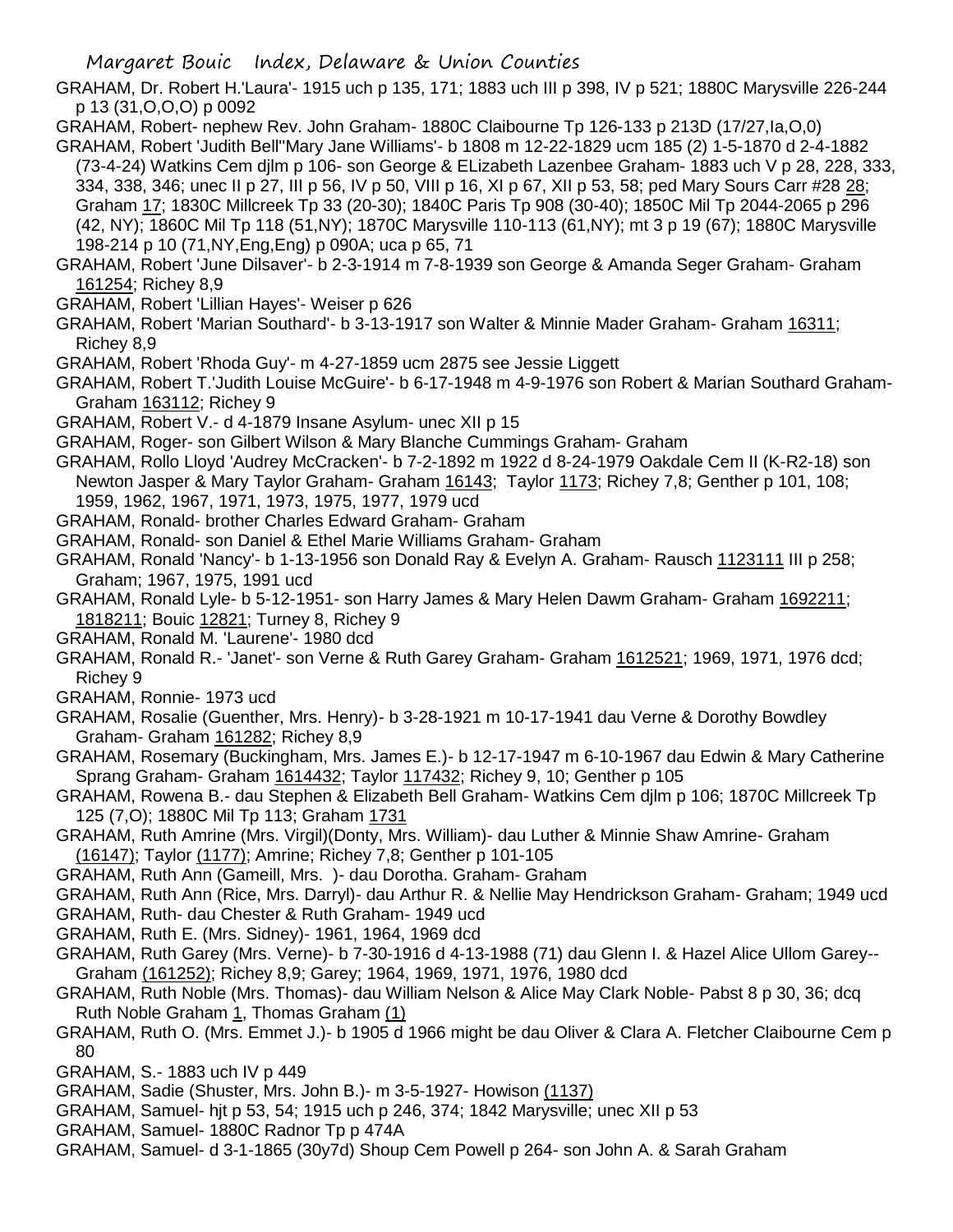## Margaret Bouic Index, Delaware & Union Counties

GRAHAM, Samuel P.- d 1865 son Samuel & Sarah Butterfield Graham- 1883 uch V p 567

GRAHAM, Samuel P. 'Mary C. Miller'- m 8-11/10-1853 ucm 1986 mt 8-17-1853; unec VIII p 10

- GRAHAM, Samuel 'Sarah Butterfield'- b 11-3-1800 m 10-16-1821 d 4-13/14-1864/8 (63-3-10) Claibourne Cem p 4, 36- son John & Jane Patterson Graham- 1883 uch V p 277, 423, 424, 567, 577, 578, 606, 621, 624;
- 1915 uch p 49, 222, 789, 850; 1985 uch p 8, 176; 1840C Claibourne Tp 53 (30-40); 1850C Claibourne Tp 133 p 21 (50,O); 1860C Claibourne Tp 829 (60,O); uca p 79
- GRAHAM, Sarah- b 1798 d 1862 Oak Grove Powell p 432
- GRAHAM, Sarah A. (Cook, Mrs. Matthew B.)- m 11-10-1842 dcm
- GRAHAM, Sarah Ann McMorris (Mrs. Thomas B.)- m 1-18-1848 ucm 1286; unec VII p 26
- GRAHAM, Sarah A. Temple (Mrs. Nathan M.)- m 7-4-1874 ucm 5512; 1880C Claibourne Tp 204-217 p 199D (28,O,O,O)
- GRAHAM, Sarah Butterfield (Mrs. Samuel)- b 7-22-1803 m 10-16-1821 d 7-4-1875 (71-7-13) Claibourne Cem p 4, 36- dau John & Mary Long Butterfield- 1883 uch V p 577, 621; 1915 uch p 789; dumch p 473; 1985 uch p 8, 55, 176; 1840C Claibourne Tp 53 (30-40); 1850C Claibourne Tp 133 p 21 (47,O); 1860C Claibourne Tp
	- 829 (57, Pa); 1870C Claibourne Tp 55-54 (66, Pa); mt 3 p 29
- GRAHAM, Sarah Clorinda Smith (Mrs. Dickson)- dau Carmi & Sarah Bishop Smith- dcq Thomas Graham 5
- GRAHAM, Sarah Dickson (Mrs. Wilson)- dau John & Martha Glendenning Dickson- dcq Thomas Graham 9
- GRAHAM, Sarah E. Poling (Mrs. William)- m 8-13-1878 ucm 6296- 1880C Allen Tp 126-135 p 14 (35, Va,Va,Va)
- GRAHAM, Sarah Gray (Mrs. Hezekiah)- m 12-21-1854 ucm 2215 d 11-12-1866 (31-0-15) Watkins Cem djlm p 106- Graham (163); Richey 4,5
- GRAHAM, Sarah Hamilton (Mrs. James B.)- m 12-26-1850 ucm 1614 -Graham (143); mt 1-1-1851; unec VIII p 4, 43, XI p 51; 1870C Millcreek Tp 64 (35)
- GRAHAM, Sarah Jane (Polenbarger, Mrs. )- dau John A. & Sarah Graham- dcw Bk 4 p 322 (34)
- GRAHAM, Sarah J. (Mrs. Lucius)- 1870C Claibourne Tp 60-58 (25,O); 1880C Richwood 292-309 p 27 (37,O,Penn,Penn)
- GRAHAM, Sarah (Mrs. John A.)- d 12-1-1872 (71-9-22) Shoup Cem Powell p 264; dcw Bk 4 p 322(34)
- GRAHAM, Sarah J. Swaney (Mrs. John L.)- m 6-23-1867 ucm 4203
- GRAHAM, Sarah Kirkpa;trick (Mrs. Moses)- dcq Hallie Cunningham Patingale 23
- GRAHAM, Sarah (Lame, Mrs. Isaiah)- b 9-26-1833 m 3-4-1852 ucm 1774 dau Robert & Judith Bell Graham-Graham 172; 1840C Paris Tp 908 (5-100; 1850C Millcreek Tp 2044 (18,O)
- GRAHAM, Sarah Lou (Moore, Mrs. Robert)- b 7-=24-1927 m 7-9-1947 dau Verne & Dorothy Bowdly Graham-Graham 161283; Richey 8,9
- GRAHAM, Sarah Marie- dau Dr. Joseph R. Graham- Graham; engaged to Larry Lynne Scheiderer
- GRAHAM, Sarah Sager (Mrs. William)- m 2-14-1851 ucm 1630; 1860C Taylor Tp 1019-1034 p 135 (26,O)
- GRAHAM, Sarah Smith- dau Conrad Smith- dcw Bk 2 p 277
- GRAHAM, Sarah Thomas (Mrs. John)- m 3-8-1832 Madison Co unec V p 48
- GRAHAM, Sarah (Tossey, Mrs. Stephan Delano)- m 8-19-1847 ucm 1237 dau William & ELizabeth Bell
- Graham- Graham 148; Tossey (15); unec VII p 25
- GRAHAM, Sarah Virginia Ayer (Mrs. Bothwell)- lptw p 80
- GRAHAM, S. D. 'Carolin Marriott'- m 6-4-1861 ucm 3189
- GRAHAM, Sebastian 'Martha Burgoon'- b 9-1-1851 m 11-11-1874 d 8-20-1904 (52-11-19) Claibourne Cem p 63; mt 3 p 6
- GRAHAM, Sharon (McKittrick, Mrs. Daniel Patrick)- b 4-30-1940 m 12-28-1963 McKitrick p 419
- GRAHAM, Sheila- dau William & Florence Dingey Graham- Maugans Anc p 205
- GRAHAM, Sheldon Henry- d 11-26-1986 (78) Eastlawn Cem- Graham
- GRAHAM, Sherry Owens (Mrs. Thomas Edwin)- m 6-15-1966- Graham (1614431); Taylor (117431); Genther p 105
- GRAHAM, Shirley A. Schilliger (Mrs. Charles C.)- Graham
- GRAHAM, Sidney- son Sidney & Ruth E. Graham- 1961(14), 1964 dcd
- GRAHAM, Silas 'Abigail Gray'- m 9-22-1859 ucm 2928- son William & Elizabeth Bell Graham- 1883 uch IV p 485, 492; Graham 146; 1850C Taylor Tp 1111-1129 p 165 (14,O); 1860C Paris Tp 1250-1241 p 165 (25,O); 1870C Taylor Tp 148-140 p 18 (33,O); 1880C Millcreek Tp 114-119 p 3 (44,O,NY,O) p 1060; unec IV p 27; G.S. CP266; unec III p 49; uca p 102
- GRAHAM, Silas- son James & Sarah Hamilton Graham- Graham 1462; 1870C Millcreek Tp 64 p 7 (12,O)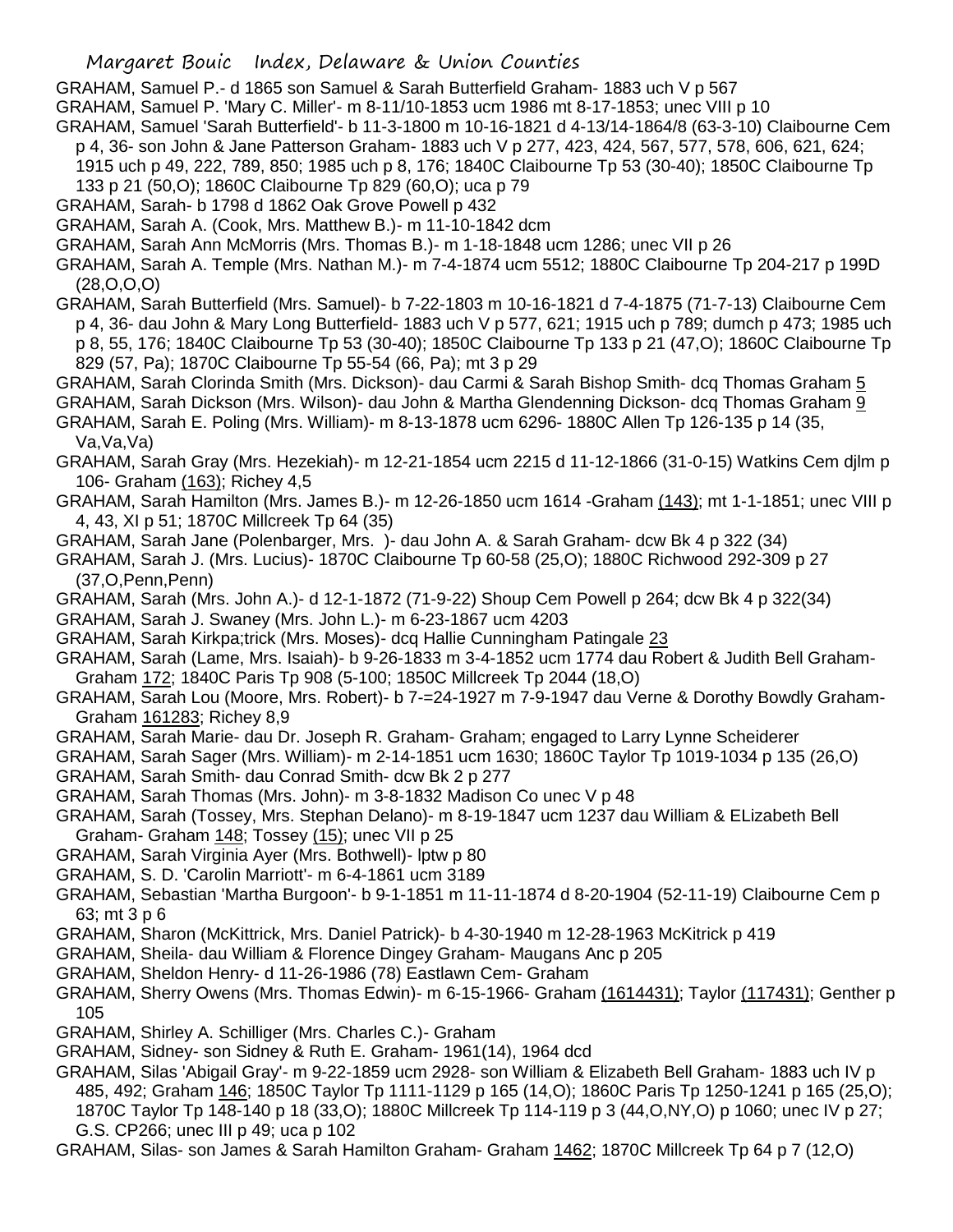GRAHAM, Silas R.- son Stephen & Elizabeth Bell Graham- 1880C Millcreek Tp 113-118 p 13 (6,O,O,O) GRAHAM, Sophronia Loofborrow (Mrs. W. H.H.)- m 11-21-1837 Madison Co d 3-16-1850 (30-2-4) DJ p 125; unec III p  $32$ , IX p  $5$ 

- GRAHAM, Stephen 'Amelia Witcraft'- b 4-2-1851 m 12-25-1875 ucm 5813;d 11-15-1902 New Millcreek Cem- son George & Nancy Smith Graham- Graham 1612; Richey 6,7 1860C Dover Tp 190 (9,O); 1870C Dover Tp 153-155 p 19(18,O); 1880C Dover Tp 67-72 p 26 (29,O,O,O); 1900C Dover Tp 80-82 p 4A (49,O,O,O)
- GRAHAM, Stephen 'Elizabeth Bell'- m 12-1-5-1856 ucm 2492 -son Robert & Judith Bell Graham- Graham 173; 1883 uch V p 338, 342, 371; 1840C Millcreek Tp 908 (-5); 1850C Millcreek Tp 2044(15,O); 1860C Mil Tp 69 (23,O); 1870C Mil Tp (34,O); 1880C Mil Tp 113-118 p 13 (44,O,NY,O) p 0161
- GRAHAM, Stephen Paul- b 10-28-1951 son Richard Bruce & Doris Mayer Graham- Graham 1612722; Rausch 142412, 165212 III p 282; Freshwater p 195; Richey 9
- GRAHAM, Stephanie Lynn- b 2-11-1972 dau Michael Dean & Judy Sennhenn Graham- Graham 16144211; Taylor 1174211; Genther p 104
- GRAHAM, Sterling E.- b 2-1898 son Elmer E. & Gracel Barnett Graham- 1900C Richwood 124-132 p 5B  $(1, 0, 0, 0)$
- GRAHAM, Steven- son Charles Edward & Martha Graham- Graham
- GRAHAM, Steven George 'Kathy M.'- 1980 dcd- son Elmer & Jeannette Cummins Graham- Graham 1612564; Richey 9
- GRAHAM, Sue Ann (Huffaker, Mrs. John L.)- m 7-9-1961 dau H. E. Graham- Graham
- GRAHAM, Sue Ann (Mermann, Mrs. Richard)- b 5-9-1948 m 8-4-1968 dau Dean & Margaret Allen Graham-Graham 1614422; Taylor 117422; Richey 9; Genther p 104
- GRAHAM, Sunya- b 1945 dau Harry & Monna lavey Winston Graham- Freshwater p 191
- GRAHAM, Susan Bower (Mrs. Berton)- d (35) bur Green Hill Cem- dau William H. Bower- Graham
- GRAHAM, Susan (Mrs. John A.)- d 5-2-1840 (43) Radnor Cem- Powell p 216; dcw Bk 4 p 322(34)
- GRAHAM, Susan- b 1971 dau John W. & Mabel A. Graham- 1976, 1980 dcd
- GRAHAM, Susan Marie Jett (Mrs. D. Ray Jr.) m 5-21-1983 dau Sam P. Jett- Graham
- GRAHAM, Sylvester 'Martha'- b 9-1851 1880C Claibourne Tp p 0195; 1900C Claib. Tp 76-81 p 4A
- (48,O,Penn,O) m 26y; delge V p 100, 1910 Thompson Tp
- /GRAHAM, Sylvester- son Stephen & Elizabeth Bell Graham- Graham 1736 1860C Millcreek Tp 69 (2,O)
- GRAHAM, Tammy- ch William & Florence Dingey Graham- Maugans Anc p 205
- GRAHAM, Tansy Wilson (Mrs. Wilson)- m 3-4-1827 Madison Co unec V p 27

GRAHAM, T. B.- uca p 92

GRAHAM, T. 'E.'- djlm p 107

- GRAHAM, Teresa Kay (Loughry, Mrs. William Steven)- m 9-12-1976 dau Richmond Eugene & Jean Graham-Graham 1614721; Taylor 117721 Richey; Genther p 106; 1971 ucd
- GRAHAM, Teri/Terry- b 1973 dau John W. & Bonnie Graham- 1976, 1980 dcd
- GRAHAM, Terrence/Terrance K.- 1977, 1979 ucd (161Rd)
- GRAHAM, Teresa C.- 1973 ucd- Allen Tp
- GRAHAM, Terri L.- b 3-14-1959 ch Herbert L. & Bonnie A. Graham- Graham 16125411; Richey
- GRAHAM, Terry DeWitt (Mrs. William Earl)- m 9-14-1958 div- Graham (1612531); 1971, 1973, 1975, 1977 ucd
- GRAHAM, Terry- b 7-11-1893 Troy Tp dau D. C. & L. Miller Graham- dcb
- GRAHAM, Terry K. 'Debra'- 1971, 1973 ucd
- GRAHAM, Thad T. 'Lena Cline'-b 1881 d 7-16-1962 (81) Marlborough Cem p 192
- GRAHAM, Thomas- dumch p 51; 1880 dch p 488' mt 3 p 26
- GRAHAM, Rev. Thomas- 1908 dch p 288
- GRAHAM, Rev. Thomas B.- b 8-11-1826 d 2-27-1908 Claibourne Cem p 36- son Samuel & Sarah Butterfield Graham- 1883 uch V p 423, 296, 567, 577, 581; wife d 3-24-1858 mt; uca p 87; 1900C Richwood 19-21 p 1B (73,O,O,Va); delge VIII p 4
- GRAHAM, Thomas B. 'Sarah A. McMorris'- m 1-18-1848 ucm 1286; unec VII p 26
- GRAHAM, Thomas Dickson 'Ruth Noble'- d 3-11-1982 (77) Fla cremated; Oak Grove Cem son Gilbert Wilson & Mary Blanche Cummings Graham- dcq Thomas Graham 1; delge IV p 21
- GRAHAM, Thomas Edwin- b 4-23-1970 son Thomas Edwin & Sherry Owens Graham- Graham 16144312; Taylor 1174312; Genther p 105
- GRAHAM, Thomas,Jr. 'Jane Cash'- son Thomas Dickson & Ruth Noble Graham- dcq Thomas Graham 1 GRAHAM, Thomas Edwin 'Sherry Owens'- b 12-23-1946 m 6-15-1966 son Edwin & Mary Catharine Sprang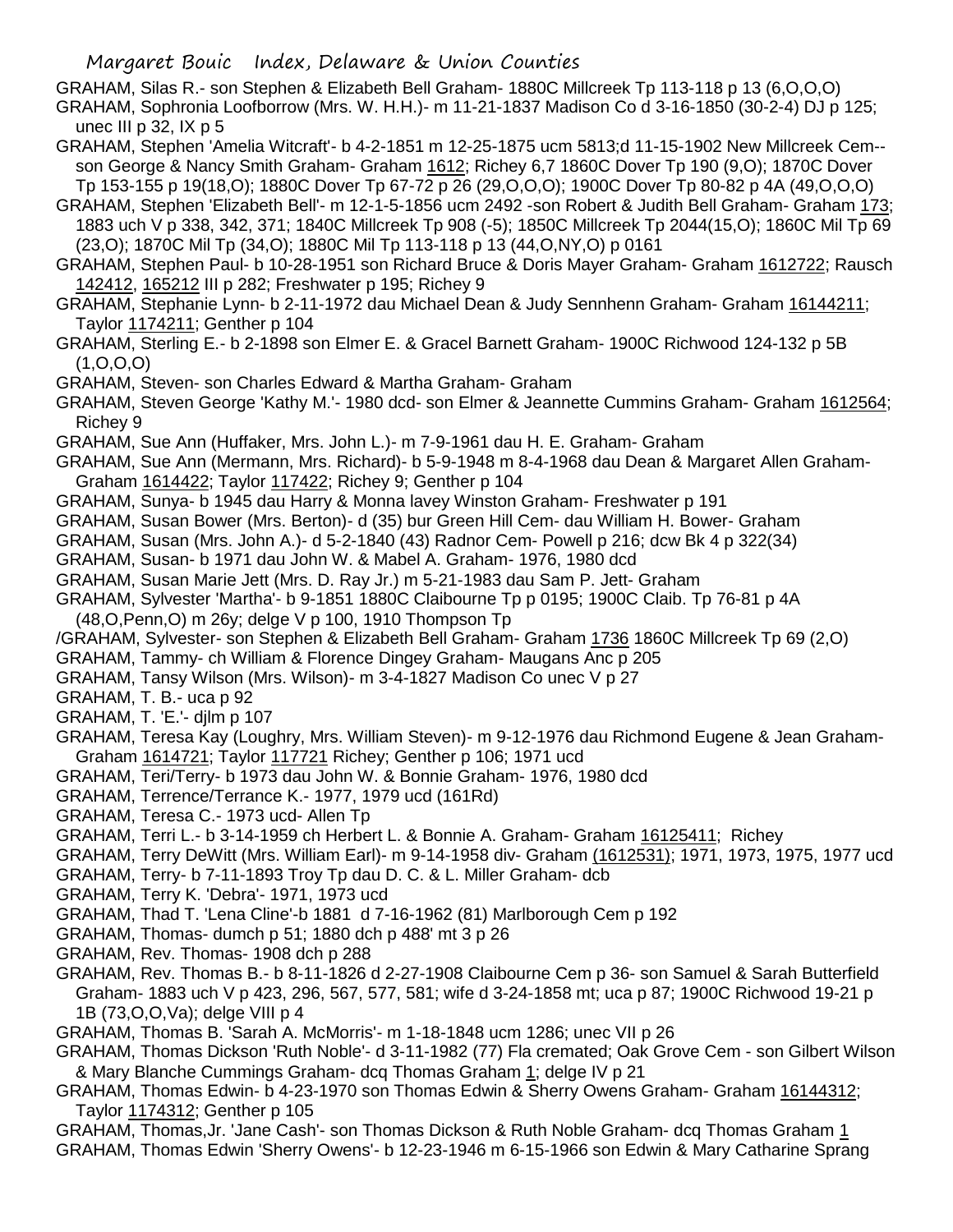## Margaret Bouic Index, Delaware & Union Counties

Graham- Graham 1614431; Taylor 117431; Richey 9, 10

GRAHAM, Thomas 'Eunice Latson'- m 5-9-1852 Marion Co, O.- unec XI p 26, 40

- GRAHAM, Thomas 'Jemima Conklin'- b 1-23-1795 m 4-24-1823 ucm 47 son George & ELizabeth Lazenbee Graham- Graham 12; Conklin (40; 1883 uch V p 284, 337, 338; 1915 uch p 233; 1830C Millcreek Tp 298 (30-40); 1840C Scioto Tp p 56 (40-50); 1840C Millcreek Tp 128 (40-500; 1850C Millcreek tp 2024-2045
- (55,NY); unec II p 14, IV p 55; X p 50
- GRAHAM, Thomas Lee- 'Carol Ann Hoon'- b 5-10-1950 son Richard Bruce & Doris Mayer Graham- Graham 1612721; Rausch 142611; 165211; Richey 9; Freshwater p 195
- GRAHAM, Thomas- son Patterson & Mary Miller Graham- 1915 uch p 850; 1860C Leesburg Tp 502 (6,O)
- GRAHAM, Timothy Robert- b 7-17-1979 son Robert T. & Judith Louise McGuire Graham 16311121
- GRAHAM, Tina- b 1967 dau Ronald M. & Laurene Graham- 1980 dcd
- GRAHAM, Tracey S.- b 3-15-1961 ch Herbert L. & Bonnie A. Graham- Graham 16125412
- GRAHAM, Urban Andrew 'Elsie Freshwater'- b 10-14-1889 m 4-3-1915 d 1-25-1972 bur New Millcreek Cemson Stephen & Amelia Witcraft Graham- Graham 16127 1949, 1959, 1962, 1967, 1971 ucd; Richey 7,8; Freshwater p 183, 184, 195
- GRAHAM, Vaughn- b 1959 son Clifford S. & Clara L. Goodrich Graham- 1961, 1964, 1969, 1971, 1976 dcd GRAHAM, Vera Gail- b 9-25-1891 Troy Tp dau D. C. & Louie Miller Graham- dcb
- GRAHAM, Dr. Verne 'Dorothy Bowdley'- b 1-6-1892 m 5-29-1917 d 2-16-1963 son Stephen & Amelia Witcraft Graham- Graham 16128; Richey 8,9; 1900C Dover Tp 80-82 p 4 (8,O,O,O)
- GRAHAM, Verne 'Ruth Garey'- b 2-25-1910 d 1-20-1989 son George & Amanda Seger Graham- Graham 161252; Richey 7,8; 1964, 1971, 1976, 1980 dcd
- GRAHAM, Verna Mae (Rogers, Mrs. William)- b 5-19-1937 m 6-1-19 dau Verne & Ruth Garey Graham-Graham 1612522; Richey 9
- GRAHAM, Vernon- b 1959 son Clifford S. & Clara L. Goodrich Graham- 1961, 1964, 1969, 1971, 1976 dcd
- GRAHAM, Vicki- b 1956 dau James & Cora E. Graham- 1961, 1969, 1971 dcd
- GRAHAM, Vickie- b 1963 dau Gerald L. & Dorothy Jo Graham- 1969, 1971 ucd
- GRAHAM, Vicky- b 1956 dau Sidney & Ruth E. Graham- 1961, 1964, 1971 dcd
- GRAHAM, Victoria E. (Kutschbach, Mrs. James William)- Genther p 193
- GRAHAM, Virgil E. 'Ruth Amrine''Alfaretta Crabbe'- b 7-7-1908 d 9-2-1951 Oakdale Cem II p 5 (B-R2-5) son Newton Jasper & Mary Taylor Graham- Graham 16147; Taylor 1177; Richey 7,8; Genther p 101, 105; 1949 ucd
- GRAHAM, Virginia (Anderson, Mrs. William)(Smith, Mrs. Paul)- b 6-11-1934 dau Virgil & Ruth Amrine Graham-Graham 171471; Taylor 11771; Richey 8,9; Genther p 105; Liggett
- GRAHAM, Vivian (Mrs. William R.)- 1976 dcd
- GRAHAM, W.- uca p 79, 92
- GRAHAM, Wallace Lee- b 3-3-1920 son Urban Andrew & Elsie Freshwater Graham- Graham 16271; Richey 8; Freshwater p 183, 184, 195; 1949, 1962, 1967, 1971, 1973l, 1991 ucd
- GRAHAM, Walter H. 'Minnie Mader'- b 1-16-1887 d 1972 Oakdale Cem II p 136 (M-R2-18)- son Elias & Alice Pritchard Graham- 1915 uch p 200, 539; Graham 16311
- GRAHAM, Walter K. 'Eloise E.'- 1961, 1980 dcd
- GRAHAM, V. Walter 'Jean Garey'- b 5-2-1912 m 5-1937 d 12-6-1977 Oakdale Cem II p 156 (M-R21-18) son George & Amanda Seger Graham- Graham 161253; Richey 8,9; 1967, 1971, 1973, 1975, 1977, 1979, 1981, 1983 ucd
- GRAHAM, Walter K. 'Elouise'- d 1-5-1962(50)- Graham
- GRAHAM, or Grimes, Walter 'Margaret'- d 1-14-1865 son William Graham- dcc Susan Cain Jackson 108
- GRAHAM, Wanda Lou (Johnson, Mrs. Glenn)(Hill, Mrs. Gary)- b 11-5-1932 m 1-15-1951 div 8-1955 dau Rollo
- Lloyd & Audrey McCracken Graham- Graham 161431; Taylor 11731; Genther p 103; Richey 8,9
- GRAHAM, Wayne Ervin- b 10-13-1943 son V. Walter & Jean Gary Graham- Graham 1612534; Richey 9 GRAHAM, Will- 1883 uch V p 601
- GRAHAM, William- 1880C Thompson Tp p 300C
- GRAHAM, William- 1850C Darby Tp 1667-1687 p 247 (25,-); unec VI p 17
- GRAHAM, or Grimes, William- d 1843 dcc Susan Cain Jackson 216
- GRAHAM, William- two of his children died June 1850- unec VI p 24
- GRAHAM, William -Marysville p 22; uca p 21, 58, 102
- GRAHAM, William- Powers p 8, 164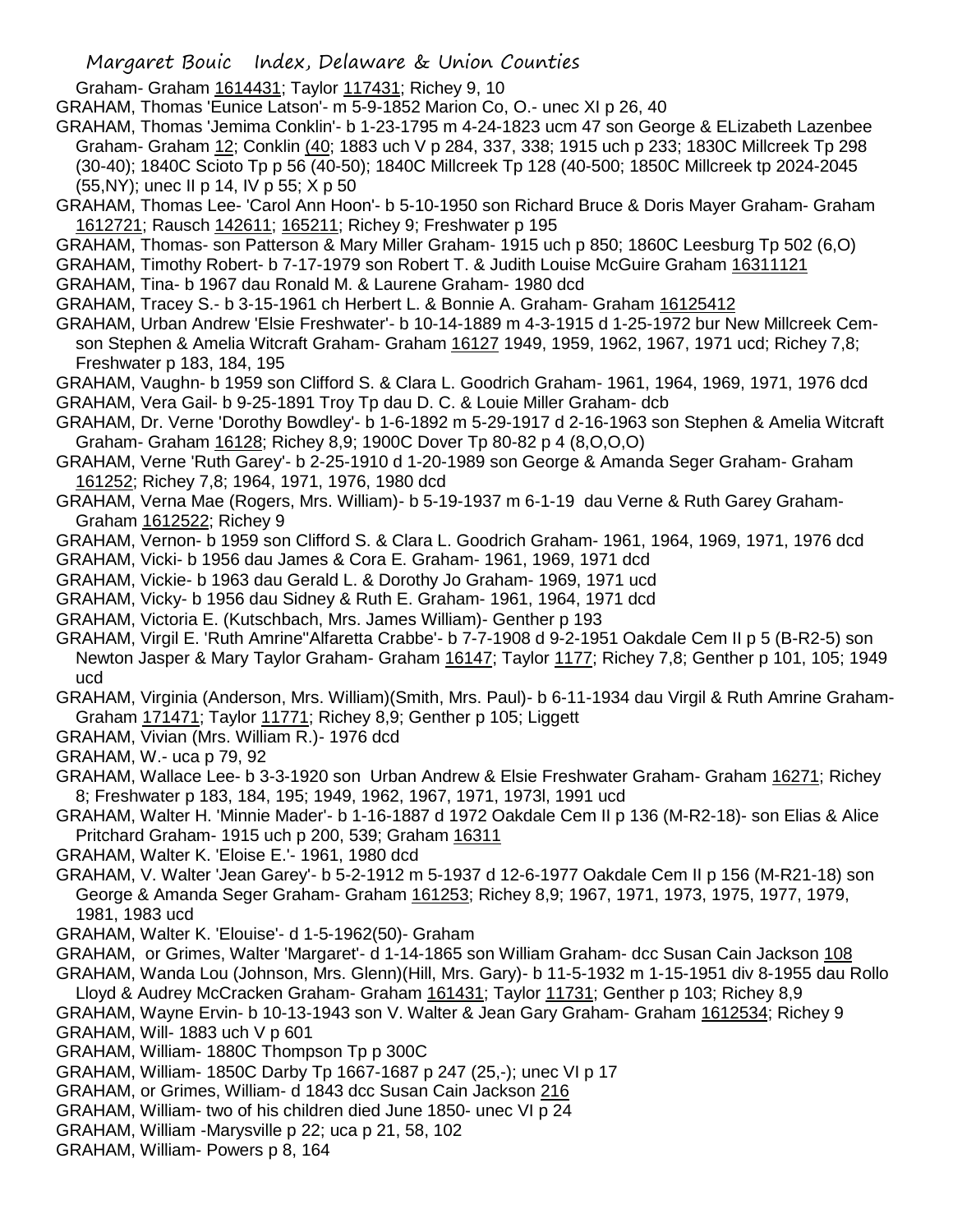- GRAHAM, William A.- Nash p 32
- GRAHAM, William- son Cornelia Graham- 1880C Claibourne Tp 170-182 p 218A (17,O,O,O) p 200A
- GRAHAM, William Dean- b 6-8-1952 son Dean & Margaret Allen Graham- Graham 1614423; Taylor 117423; Richey 9; Genther p 104
- GRAHAM, William 'Dina Ann Wilson'- son Barnabas & Jane Graham- dcq Thomas Graham 16
- GRAHAM, William Earl 'Terry DeWitt''Bonnie Leeper'- b 11-18-1937 m(1) 9-14-1958 m(2) 8-1-1980 d 11-1990 son V Walter & Jean Gary Graham- Graham 1612531; Richey 9,10; 1967, 1971, 1973, 1975, 1977, 1979, 1981, 1983 ucd
- GRAHAM, William 'Elizabeth Bell' 'Hannah Evans'- b 10-25-1800 m 12-11-1823 ucm 61 m (2) 3-8/3-1855 ucm 2249 d 10-27-1877(77y6d) Watkins Cem djlm p 107 son George & Elizabeth Lazenbee Graham- Graham 14; 1915 uch p 279; 1883 uch III p 284, V p 333, 334, 338, 679; ped DeFro Tossey #183 18; unec II p 14, IV p 55, VIII p 35, X p 9, 43; 1830C Millcreek Tp 399 (30-40); 1850C Taylor Tp 1111-1129 p 165 50, NY); 1860C Taylor Tp 1011-1026 p 134 (59,NY); 1870C Taylor Tp 194-141 p 18 (68,NY)
- GRAHAM, William 'Elizabeth Shoup'- m 4-31-1845 dcm; Cowgill p 41; 1850C Thomson Tp 44 p 187 (25, Pa) GRAHAM, William 'Florence Dingey'- Maugans Anc p 205
- GRAHAM, William- son George & Nancy Smith Graham- Graham 1615; Richey 6
- GRAHAM, William 'Hannah Evans'- m 3-3-1855 ucm 2249
- GRAHAM, William H. H. 'Sophronia Loofborrow'- m 11-21-1837 Madison Co DJ p 125- son Robert & Anna Davidson Graham- unec III p 32, IX p 5
- GRAHAM, Dr. William H. 'Linda Melvin'- son Thomas & Ruth Noble Graham- Graham; dcq Ruth Noble Graham 1; Thomas Graham 1
- GRAHAM, William H./J- b 3-8-1840 d 3-28/27-1863 (23y19d)Claibourne Cem p 4, 36- son Samuel & Sarah Butterfield Graham- 1883 uch V p 567; 1850C Claibourne Tp 133 p 21 (9,O); 1860C Claibourne Tp 1019-1034 p 135 (26,O)
- GRAHAM, William J.- b 5-5-1863 d 2-9-1895 Claibourne Cem p 36; uca p 102
- GRAHAM, William- son John & Jane Patterson Graham- dumch p 475
- GRAHAM, William- son John P. & Eliza Healey Graham- 1883 uch V p 567
- GRAHAM, William M. 1895 Dublin- unec V p 29
- GRAHAM, William 'Maggie J.'- b 1845 d 1921 Oakdale Cem II p 33 (G-R3-15)
- GRAHAM, William 'Mary C.' b 3-1830 1900C Allen tp 182-186 p 8B (60,O,O,O) m 16y
- GRAHAM, William 'Mary E.'- ped Eddy L. Arnold #112 26- unec VII p 41
- GRAHAM, William 'Matilda''Sarah E. Poling'- m 8-13-1878 ucm 6296- 1870C Allen Tp 241-233 (31,O); 1880C Allen Tp 126-135 p 13 (40,O,O,O)
- GRAHAM, William 'Nancy McGee'- m 3-3-1848 dcm; 1850C Claibourne Tp 208 p 33 (24,O); 1860C Claibourne Tp 707 (34,O)
- GRAHAM, William Phineas 'Katie Ellison'- b 9-6-1872 m 1898 d 1959 son Christian & Lavinia Miller Graham-Graham 1755; 1883 uch V p 346; 1880C Millcreek Tp 67-71 (7,O,O,O); 1949, 1959 ucd; 1900C Jerome Tp 151-160 p 7A (27,O,O,O) m 2y
- GRAHAM, William- b 12-24/27-1838 d 9-5-1847 Watkins Cem djlm p 107- son Ralph & Hannah Burdick Graham- Graham 167; unec IV p 55
- GRAHAM, William R. "Rusty" d 12-1978 (15) son William Graham (Dublin)- Graham
- GRAHAM, William R. 'Vivian'- 1976 dcd
- GRAHAM, William 'Sarah Sager'- m 3-14-1851 ucm 1630 1860C Taylor tp 1019-1034 p 135 (26,O)
- GRAHAM, William Scott- son Howard E. & Patricia Thompson Graham- Graham
- GRAHAM, inf dau W. P. K. Graham d 5-20-1908 Oakdale Cem 2120, 2050 (210E)
- GRAHAM, inf bur 8-3-1907 Sexton record Oakdale Cem I p 37
- GRAHAM, William- 1883 uch IV p 438, 486- son Thomas & Jemima Conklin Graham- Graham 122 Civil War
- GRAHAM, William- b 1963 son William R. & VIvian Graham= 1976 dcd
- GRAHAM, Willie- son Joel D. & Caroline Marriott Graham- 1870C Claibourne Tp 54-53 (7,O)
- GRAHAM, Wilma L. (Mrs. Gary B.)- Graham; 1971, 1980 dcd
- GRAHAM, Wilson 'Edna Pike'- m 8-20-1833 Madison Co- unec VII p 10
- GRAHAM, Wilson 'Sarah Dickson'- son William & Dina Ann Wilson Graham- dcq Thomas Graham 8
- GRAHAM, Wilson 'Tansey Wilson'- m 3-4-1827 Madison Co unec V p 27
- GRAHAM, W. T.- Watkins Cem djlm p 107
- GRAHAM, Xave (Orr, Mrs. Arty Edwin)- m 12-23- Freshwater p 159B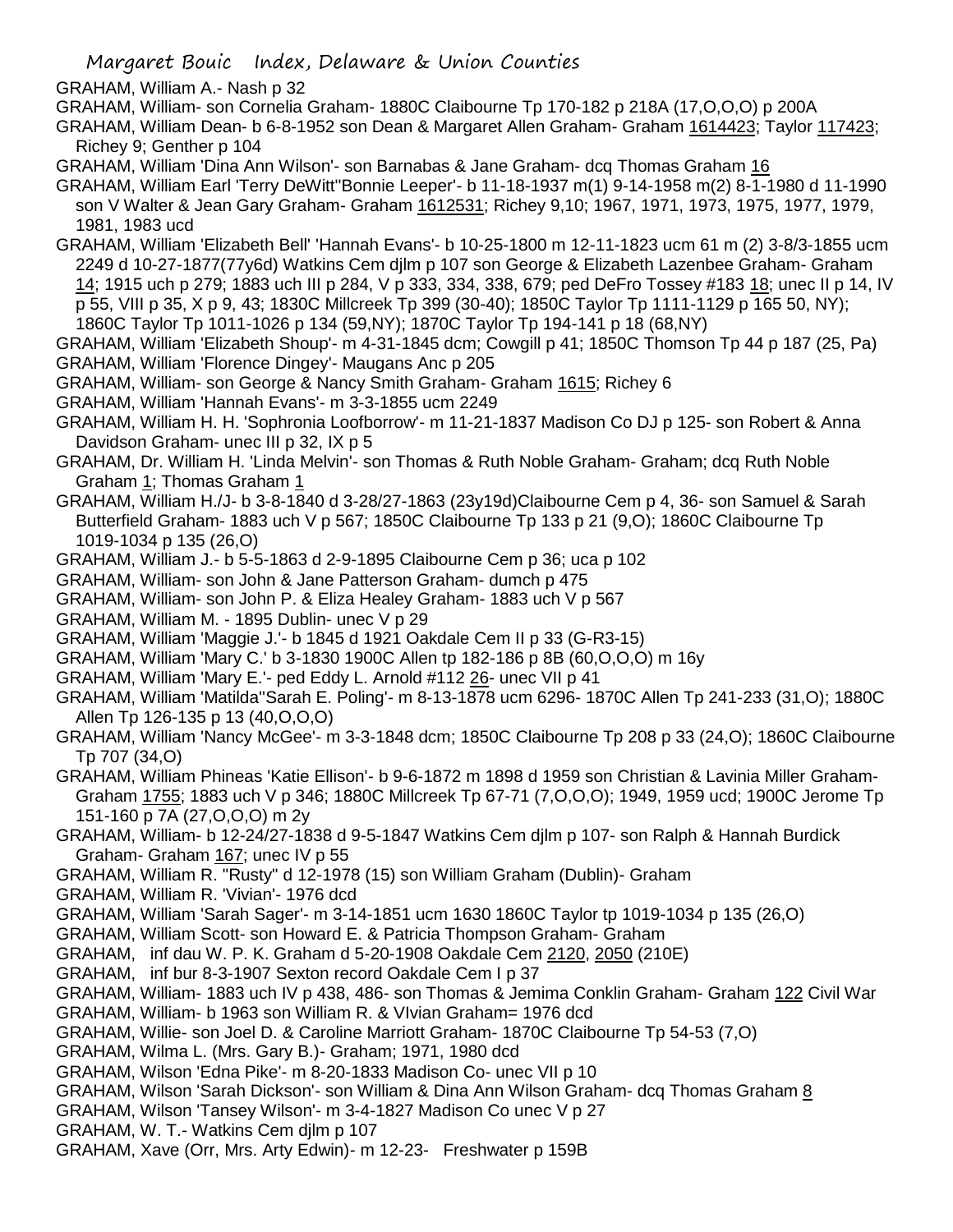- GRAHAM, Zola James (Mrs. Harry L.)- m 7-5-1924/5 d 1989- Graham(18182); (16922); Bouic (1382); Richey 7,8; Turney 6,7; unec IV p 47
- GRAHAM, Z. Taylor ' Jones'- d 1879 unec XII p 8
- GRAHAN, Ernest J.- b 11-14-1886 Thompson Tp son Byron & Luella Laurr Grahan- dcb
- GRAHS, Amelia Kollefrath (Mrs. Julius)- dau August & Magdaline Neum Kollefrath- dumch p 222
- GRAHS, Julius 'Amelia Kollefrath'- dumch p 222
- GRAISLE, infant b 3-1-1876 Del. Town dau David & Caroline Fishback Graisle- dcb
- GRAISZLE, Jacob F.- unec XII p 40
- GRALIONS, William- 1880C Thompson Tp p 299A
- GRALTY, William- 1883 uch V p 197
- GRAM, Augustus- 1869 wsc p 5; Pabst 8 p 17
- GRAM, Catherine- 1869 wsc p 5; Pabst 8 p 17
- GRAM, Edna- dau William & Jane Gram- 1880C Jerome Tp 80-81 p 9 (17,O,O,O)
- GRAM, Jane (Mrs. William)- 1880C Jerome Tp 80-81 p 9 (46, O,Va,Wert)
- GRAM, Henry- son William & Jane Gram- 1880C Jerome Tp 80-81 p 9 (14,O,O,O)
- GRAM, John- son William & Jane Gram- 1880C Jerome Tp 80-81 p 9 (22,O,O,O)
- GRAM, Mary E.- 1869 wsc p 5, 10; Pabst 8 p 27, 23
- GRAM, Rosa- dau William & Jane Gram- 1880C Jerome Tp 80-81 p 9 (10,O,O,O)
- GRAM, Sadie- delge VII p 23, dg 1-3-1902
- GRAM, Sarah- 1880C Concord Tp p 276A
- GRAM, S. Edith- 1869 wsc p 5, 11; Pabst 8 p 17, 23
- GRAM, William 'Jane'- 1880C Jerome Tp 80-81 p 9 (47, O,Va,O) p 0143
- GRAMER, Paul E.- 1981 ucd
- GRAMLEY, Alen- b 12-14-1948 son Homer & Esther Crabb Gramley- Weiser p 588
- GRAMLEY, Alice (Auman, Mrs. Adam)(Grammley, Mrs. Jasper)- b 5-21-1864 m(2) 9-19-1926 dau Sylvester & Sydney Brungart Gramley- Weiser p 588
- GRAMLEY, Alma (Haines, Mrs. Claude)- b 3-8-1883- Weiser p 602
- GRAMLEY, Carrie Emerick (Mrs. Orvis)- b 9-23-1893 m 8-28-1915- Weiser p 588
- GRAMLEY, David- b 9-5-1957 son Harold Eugene & Etta Bennett Gramley- Weiser p 588
- GRAMLEY, Edna (Weaver, Mrs. William)- b 8-10-1918 dau Orvis & Carrie Emerick Gramley- Weiser p 588
- GRAMLEY, Emma (Weiser, Mrs. John Augustus)- m 4-10-1910- Weiser p 508
- GRAMLEY, Esther Crabb (Mrs. Homer)- b 9-11-1922- Weiser p 588
- GRAMLEY, Etta Bennett (Mrs. Harold Eugene)- b 8-22-1932 m 3-12-1954- Weiser p 588
- GRAMLEY, Gary- b 8-9-1956 son Harold Eugene & Etta Bennett Gramley- Weiser p 588
- GRAMLEY, Harold Eugene 'Etta Bennett'- b 8-18-1932 m 3-12-1954 son Orvis & Carrie Emerick Gramley-Weiser p 588
- GRAMLEY, Hester (Loder, Mrs. William)- b 10-7-1867 d 12-16-1942 dau Sylvester & Sydney Brungart Gramley- Weiser p 591
- GRAMLEY, Homer 'Esther Crabb'- b 4-16-1916 son Orvis & Carrie Emerick Gramley- Weiser p 588
- GRAMLEY, Ira 'Susan Stover (Mrs. Ira)- b 8-14-1860 d 12-14-1935 son Sylvester & Sydney Brungart Gramley-Weiser p 588
- GRAMLEY, Janet- b 6-18-1944 dau Homer & Esther Crabb Gramley- Weiser p 588
- GRAMLEY, Jasper 'Alice Gramley'- m 9-19-1926- Weiser p 588
- GRAMLEY, Jennie (Kolb, Mrs. George F.)- b 11-22-1895 dau Ira & Susan Stover Gramley- Weiser p 588
- GRAMLEY, Joseph S. 'Lizzie Bower'- b 8-29-1880 d 8-16-1948 son Ira & Susan Stover Gramley- Weiser p 588
- GRAMLEY, Lizzie Bower (Mrs. Joseph S.)- Weiser p 588
- GRAMLEY, Margaret (Kehl, Mrs. David B.)- Weiser p 536
- GRAMLEY, Orvis 'Carrie Emerick'- b 2-28-1894 m 8-28-1915- son Ira & Susan Stover Gramley- Weiser p 588
- GRAMLEY, Susan Stover (Mrs. Ira)- b 2-26-1862 d 12-12-1933-Weiser p 588
- GRAMLEY, Sydney Brungart (Mrs. Sylvester)(Hoy, Mrs. John)- b 8-5-1842 d 4-8-1922 dau Jacob & Sarah Gorman Brungart- Weiser p 588
- GRAMLEY, Sydney May (Arney, Mrs. miles)- b 5-17-1883 d 2-1-1944 dau Ira & Susan Stover Gramley-Weiser p 588
- GRAMLEY, Sylvester 'Sydney Brungart'- b 10-8-1839 d 7-17-1868- Weiser p 588
- GRAMLIN, Amanda Polin (Mrs. Enoch)- m 9-7-1851 dcm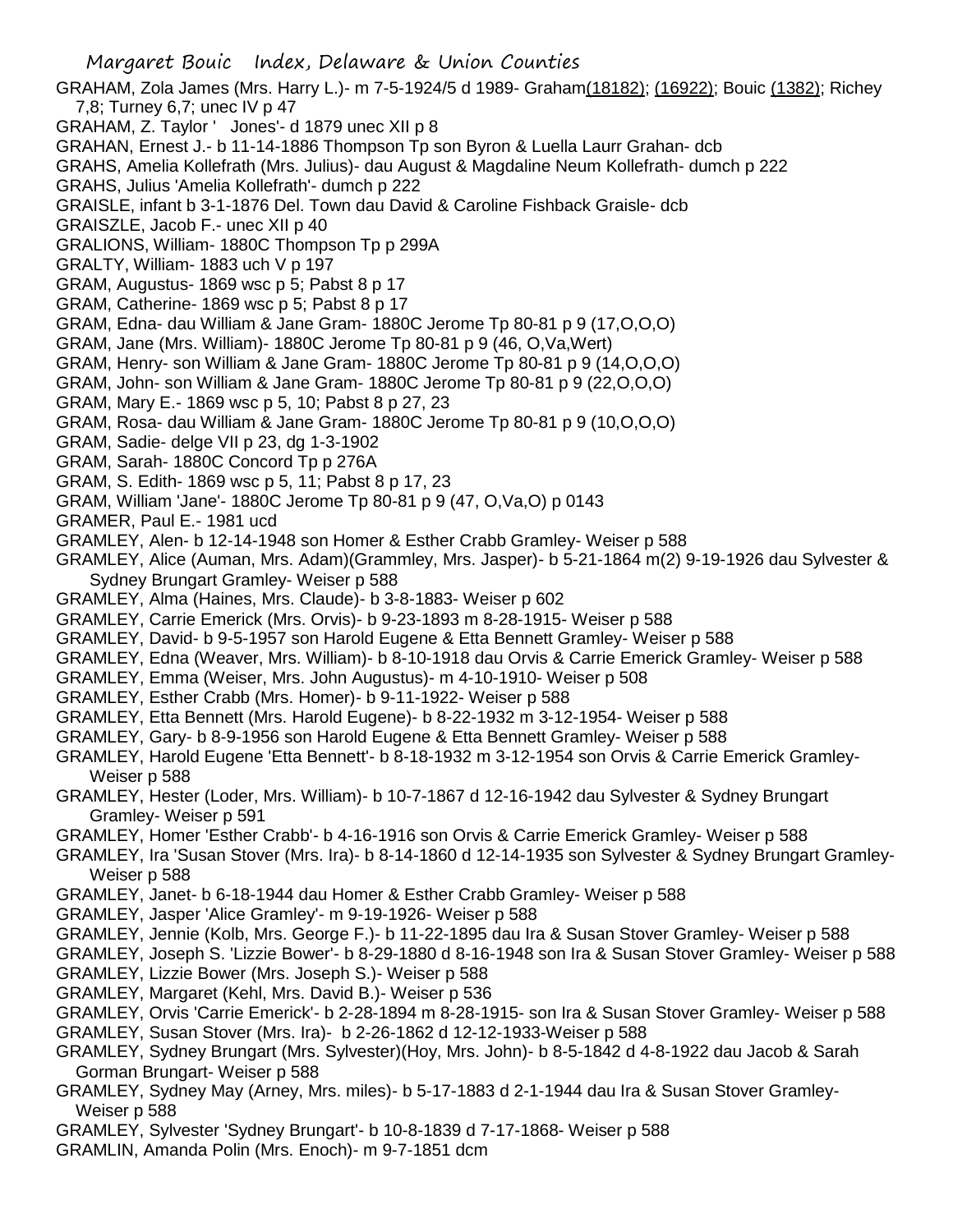Margaret Bouic Index, Delaware & Union Counties GRAMLIN, Enoch 'Amanda Polin'- m 9-7-1851 dcm GRAMLY, Charles- 1980 dcd GRAMM, Catharine- 1880C Delaware Town p 515A GRAMM, Hattie (Maine, Mrs. William Holloway)- m 7-1-1885 dau Louis Gramm- Asp (2084) GRAMMAN, W.- uca p 65 GRAMMER, Dora (Mrs. )- Grammer GRAMMER, Grace Eileen Rudolph (Mrs. Thomas Roy)- b 9-27-1946 m 1-21-1967 dau David Ansel & Grace E. Reed Rudolph- McKitrick p 249 GRAMMER, Robert Matthew- b 5-20-1973 son Thomas Roy & Grace Eileen Rudolph Grammer- McKitrick p 249 GRAMMER, Roy Thomas- b 10-25-1967 son Thomas Roy & Grace Eileen Rudolph Grammer- McKitrick p 249 GRAMMER, Tammie Renee- b 2-2-1971 dau Thomas Roy & Grace Eileen Rudolph Grammer- McKitrick p 249 GRAMMER, Thomas Roy 'Grace Eileen Rudolph'- m 1-21-1967- McKitrick p 249 GRAMMER, Walter B. d 9-20-1980 (51) Trenton Cem- son Dora Grammer- Grammer GRAMMILL, Samuel S.- 1908 dch p 394 GRAMOR, Jacob 'M. d.'- 1860C Jerome Tp 213-214 p 31 (37, Pa) GRAMOR, M. D. (Mrs. Jacob)- 1860C Jerome Tp 213-214 p 31 (29,O) GRAMOR, M. E.- dau Jacob & M. D. Gramor- 1860C Jerome Tp 213-214 p 31 (2,O) GRAMOR, M. J.- dau Jacob & M. D. Gramor- 1860C Jerome Tp 213-214 p 31 (7,O) GRAMOR, ---- son Jacob & M. D. Gramor- 1860C Jerome Tp 213-214 p 31 (2/12,O) GRAMSON, Mrs. Peter- d 12-1879 unec XII p 15 GRAN, Amanda M. (Mrs. John)- 1880C Taylor Tp 23-24 p 2 (45, O,NY,O) GRAN, Benjamin F.- son John & Amanda Gran- 1880C Taylor Tp 23-24 p 2 (12,O,NY,O) GRAN, Clemena L.- dau John & Amanda Gran- 1880C Taylor Tp 23-24 p 2 (14,O,NY,O) GRAN, Jennie E.- dau John & Amanda Gran- 1880C Taylor Tp 23-24 p 2 (16,O,NY,O) GRAN, John 'Amanda M.'- 1880C Taylor Tp 23-24 p 2 (54, NY,Vt.NY) GRAN, Wilson- son John & Amanda Gran- 1880C Taylor Tp 23-24 p 2 (26,O,NY,O) GRANADA, Harrison 'Tekla'- McKitrick p 342 GRANADA, Tekla (Mrs. Harrison)- McKitrick p 342 GRANADA, Tekla K. (McKittrick, Mrs. Robert Oran)- b 10-10-1937 m 1-31-1958 dau Harrison & Tekla Granada- McKitrick p 342 GRANBY, Ellen (Mrs. John)- 1880C Brown Tp p 382B (55,O,-,-); delge III p 15 GRANBY, Frank- son John & Ellen Granby- 1880C Brown Tp p 382B (6,O.-.-) GRANBY, John 'Ellen'- 1880C Brown Tp p 382B (87, NJ, Del,Del); delge III p 15, 382A GRANBY, Sophronia (Cady, Mrs. Parley R.)- m 1837 d 8-18-1857 dumch p 395 see Grandy GRANDE, Novea, Maria Susana (Medina, Mrs. Julio Ludovica)- Genther p 91E GRANDOMINICO, Aaron- b 1980 son Michael A. & Linda Grandominico- 1980 dcd GRANDOMINICO, Anthony P. 'Louise'- 1961, 1964, 1969, 1971, 1976, 1980 dcd GRANDOMINICO, David P.- son Joseph Grandominico- 1971, 1976, 1980 dcd GRANDOMINICO, Edith (Masters, Mrs. Grant C.)- Grandominico; Masters GRANDOMINICO, Eileen (Mrs. Joseph J.)- 1969, 1971, 1976, 1980 dcd GRANDOMINICO, Ernie- son Anthony P. & Louise M. Grandominico- 1961(11), 1964, 1969 dcd GRANDOMINICO, Gary- b 1953 son Anthony & Louise Grandominico- Grandominico; 1961, 1964, 1969, 1971, 1976 dcd GRANDOMINICO, Gina- b 1966 dau Joseph J. & Eileen Grandominico- 1969, 1971, 1976, 1980 dcd GRANDOMINICO, John- b 1968 son S. L. & Michael Grandominico- 1976 dcd GRANDOMINICO, Joseph J. 'Eileen'- 1969, 1971, 1976, 1980 dcd GRANDOMINICO, Linda (Mrs. Michael)- 1980 dcd GRANDOMINICO, Louise M. (Mrs. Anthony P.)- 1961, 1964, 1969, 1971, 1976, 1980 dcd GRANDOMINICO, Mary- b 1956 dau Anthony P. & Louise Grandominico- 1961, 1969, 1971, 1976 dcd GRANDOMINICO, Michael 'Linda'- son Anthony P. & Louise Grandominico- 1961(13), 1964, 1971, 1976, 1980 dcd GRANDOMINICO, Michael (Mrs. S. L.)- 1976 dcd GRANDOMINICO, Paul- b 1958 son Joseph Grandominico- 1971, 1976 dcd GRANDOMINICO, Shirley- dau S. L. & Michael Grandominico- 1976 dcd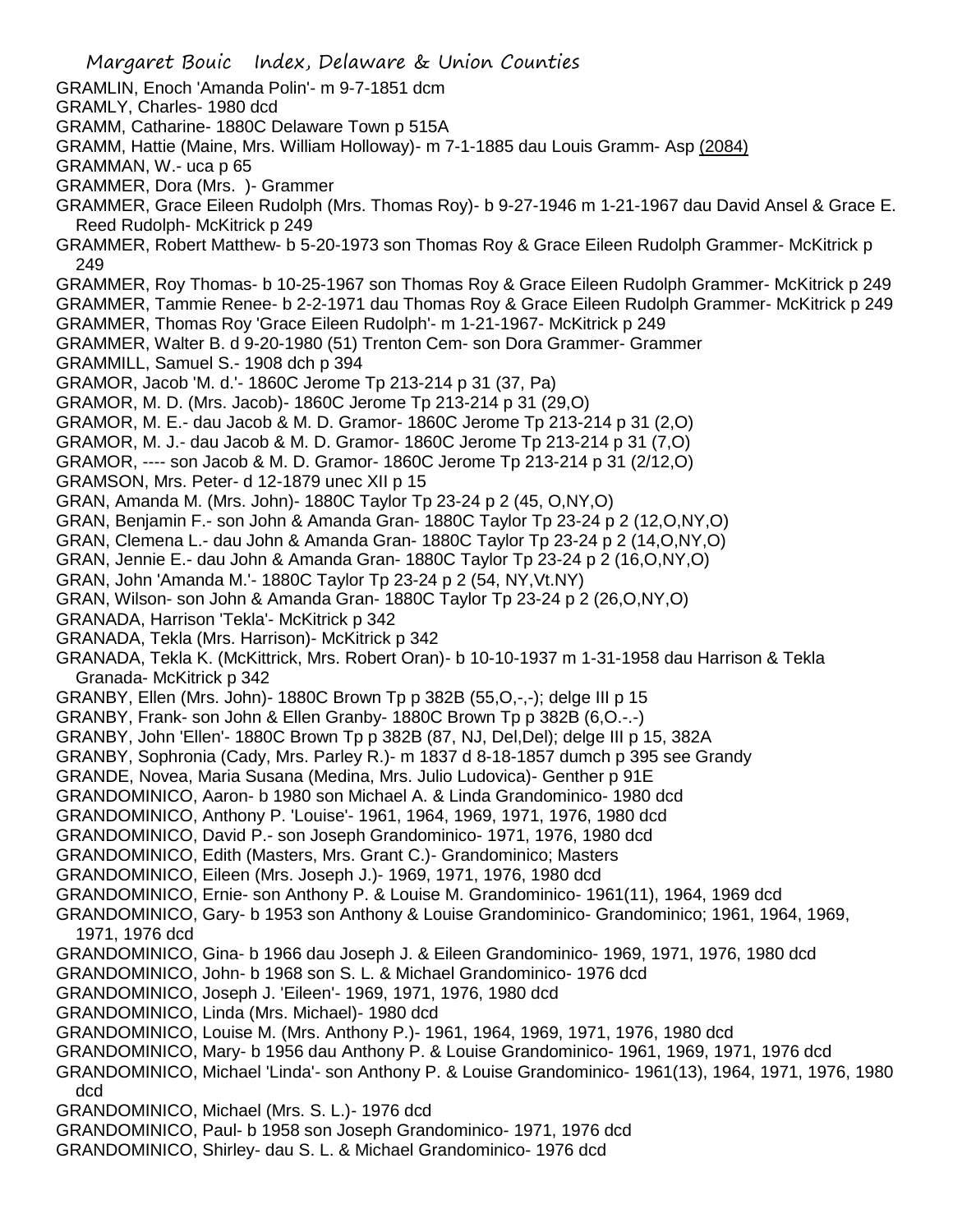Margaret Bouic Index, Delaware & Union Counties GRANDOMINICO, S. L. 'Michael'- 1976 dcd GRANDOMINICO, Susan- b 1964 dau Joseph J. & Eileen Grandominico- 1980 dcd GRANDOMINICO, Tami- b 1971 ch S. L. & Michael Grandominico- 1976 dcd GRANDOMINICO, Todd- b 1978 son Michael & Linda Grandominico- 1980 dcd GRANDOMINICO, Toni- b 1952 son Anthony & Louise Grandominico- 1961, 1964, 1969 dcd GRANDON, Barbara (Mrs. Leo)- Grandon GRANDON, Leo'Barbara'- Grandon GRANDISON, Julia A. (Mrs. Peter)- 1870C Marysville 130 p 15 (25,O) mulatto GRANDISON, Peter 'Julia A.'- 1870C Marysville 130 p 15 (29,O) black GRANDSTAFF, --family of Gayle Alexander- unec IX p 49, X p 1 GRANDSTAFF, ----1880C Trenon Tp p 460A; 1915 uch p 499 GRANDSTAFF, A.- 1880C Trenton Tp p 458A GRANDSTAFF, A.- 1880C Trenton Tp p 460A GRANDSTAFF, Agnes-b 1-1877 dau Johnathan & Sucky Grandstaff- 1880C Claibourne Tp 83-87 p 195A (3,O,O,O); 1900C Jackson Tp 124-126 p 6A (23,O,O,O) GRANDSTAFF, Alvin 'Luella Granger'- son Moses & Amanda Bowers Grandstaff- 1880 dch p 831 GRANDSTAFF, Ama- dau Johnathan & Sucky Grandstaff- 1880C Claibourne Tp 83-87 p 195A(30,O,O,O) GRANDSTAFF, Amanda- b 6-1809 motherinlaw of Andrew Everett- 1900C Claibourne Tp 24-27 p A2 (90,Va,Va,Va) GRANDSTAFF, Amanda Bowers (Mrs. Moses)- 1880 dch p 831 GRANDSTAFF, Amy- b 4-23-1847 (54-1896\_ d 8-1-1916 uninf p 9 GRANDSTAFF, Amy- dau Jonathan & Elizabeth Grandstaff- 1850C Trenton Tp 878 p 72 (3,O) GRANDSTAFF, Andrew J.- b 2-27-1829 d 7-18-1894 Trenton Cem Pabst Pion I p 278 GRANDSTAFF, Ann (Lee, Mrs.Gary Dean)- m 7-11-1960 dau Harold Earl & B. Carolyn Grandstaff- Grandstaff GRANDSTAFF, Barbara Day (Mrs. William)- m 4-16-1848 dcm; sister Lewis Day- delge VII p 58; 1850C Trenton Tp 839 p 70 (25,O) GRANDSTAFF, Barbara J. (Mrs. Robert N.)- 1969 dcd GRANDSTAFF, Benjamin Franklin 'Hazel Chapman''Jennie DeBolt'- b 4-15-1882 d 6-10-1961 Claibourne Cem p 31- son Jonathan & Mollie E. Longshore Grandstaff- Grandstaff GRANDSTAFF, Benjamin 'Nancy Ferguson'- m 2-22-1852 Powers p 312 GRANDSTAFF, Blanch- b 4-19-1886 Thomson Tp dau Jonathan & Mary E. Longshore Grandstaff- dcb GRANDSTAFF, B. Carolyn (Mrs. Harold Earl)- m 3-11-1924 d 4-23-1987 (83) bur Johnstown- Grandstaff; 1976, 1980 dcd GRANDSTAFF, Cora- dau John & Mollie Grandstaff- 1880C Claibourne Tp 61-64 p 6 (5,O,O,O) GRANDSTAFF, Cora (Milligan, Mrs. Daniel)- Milligan (8) GRANDSTAFF, C. W.- b 2-9-1871 Trenton Tp son Jonathan & Larcky Grey Grandstaff- dcb GRANDSTAFF, Cyrus 'Harriet E. Wimer'- m 6-1863 dcm- son John & Sindy Grandstaff 1850C Trenton Tp 838 p 70 (16,O) GRANDSTAFF, Danny- b 1954 son Jack L. & Lillian L. Grandstaff- 1967 ucd GRANDSTAFF, Earl- 1964, 1969, 1971 dcd GRANDSTAFF, Edwin- son Alvin & Luella Granger Grandstaff- 1880 dch p 831 GRANDSTAFF, Effie G.- b 3-1898 dau Jacob & Eva Grandstaff- 1900C Richwood 155-163 p 6B (2,O,O,O) GRANDSTAFF, Elizabeth Day (Mrs. William)- m 4-15-1841 dcm GRANDSTAFF, Elizabeth (Mrs. Jonathan)- 1850C Trenton Tp 878 p 72 (25,Md) GRANDSTAFF, Elizabeth M. Atkinson (Mrs. S. F.)- dau James C. & Sarah Jane Kimmons Atkinson- 1915 uch p 698 GRANDSTAFF, Ellen Moore (Mrs. Jackson)- lic 11-17-1854 ucm 2198 GRANDSTAFF, Esther J.- dau John & Sindy Grandstaff- 1850C Trenton Tp 838 p 70 (4,O) GRANDSTAFF, Eva (Mrs. Jacob)- b 6-1853- 1900C Richwood 155-163 p 6B (46,O,O,O) m 6y; 4 ch GRANDSTAFF, Eva Jones (Mrs. J. C.)- b 1854 d 1930 Claibourne Cem p 20 GRANDSTAFF, Frank- hmp p 105, 290 GRANDSTAFF, Gary- b 1960 son Martha Grandstaff- 1969 ucd GRANDSTAFF, Gilbert- b 1963 son Martha Grandstaff- 1969 dcd GRANDSTAFF, Gracey- dau John & Mollie Grandstaff- 1880C Claibourne Tp 61-64 p 6 (2,O,O,O) GRANSTAFF, Gracie- b 8-7-1889 TrentonTp dau A. & M. A. Heaton Granstaff- dcb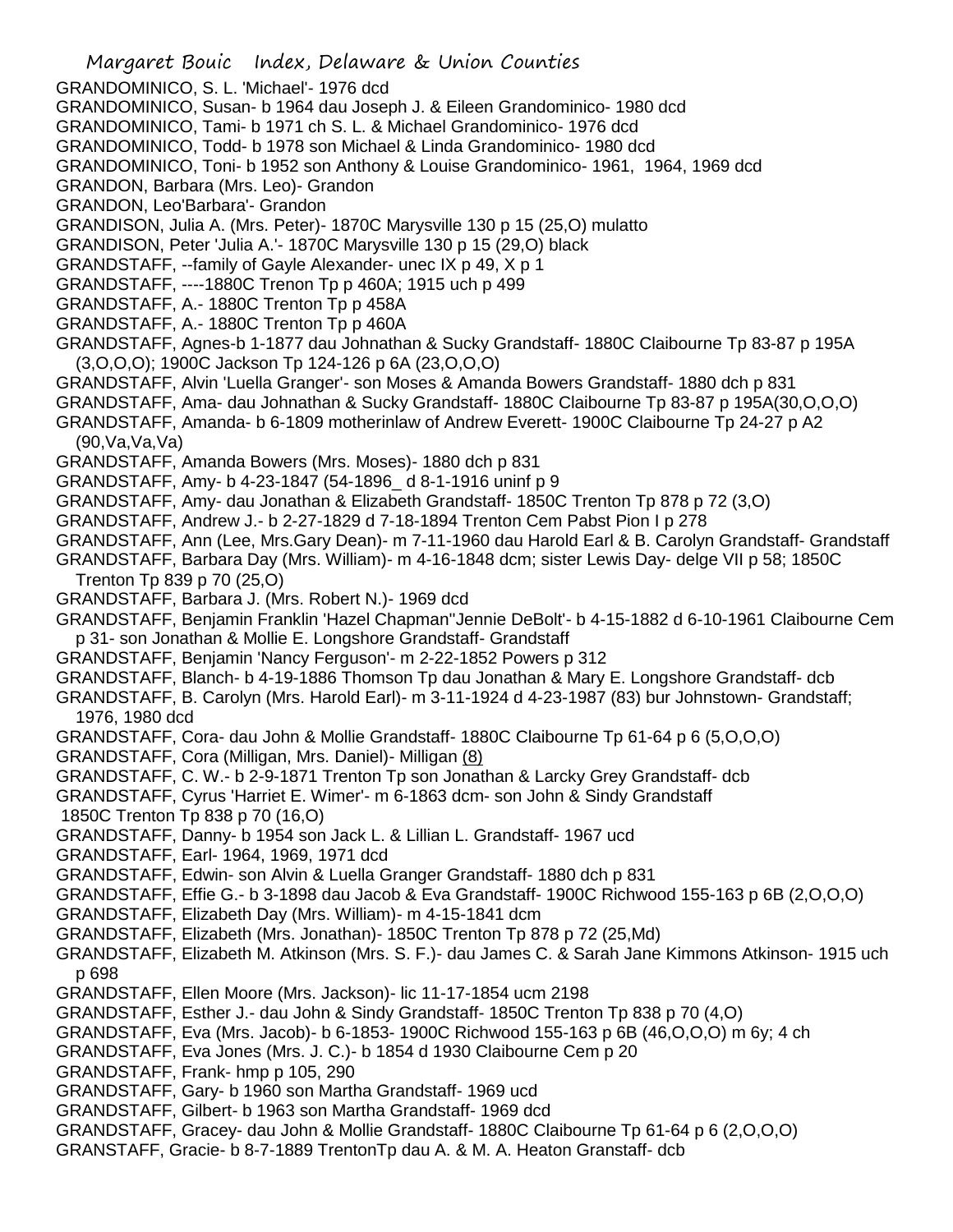Margaret Bouic Index, Delaware & Union Counties GRANDSTAFF, Harold Earl 'B. Carolyn'- m 3-11-1924 d 8-21-1974 (74) bur Johnstown- Grandstaff GRANDSTAFF, Harold W. 'E. Pauline'- b 1910 d 1953 Claibourne Cem p 70; 1949 ucd GRANDSTAFF, Harriet E. Wimer (Mrs. Cyrus)- m 6-1863 dcm GRANDSTAFF, Hazel Chapman (Mrs. Benjamin Franklin)- Grandstaff GRANDSTAFF, Henry- son Jonathan & Elizabeth Grandstaff- 1850C Trenton Tp 878 p 72 (5,O) GRANDSTAFF, Rev. Herald A.- d 2-16-1983- Grandstaff GRANDSTAFF, Howard 'Nora'- 1964 dcd GRANDSTAFF, Ida- dau Johnithan & Sucky Grandstaff- 1880C Claibourne Tp 83-87 p 195A(4,O,O,O) GRANDSTAFF, Isabel (Wimer, Mrs. George S.)- m 9-19-1863 dcm dau John & Sinday Grandstaff- 1850C Trenton Tp 838 p 70 (11,O) GRANDSTAFF, Isabella (Bowers, Mrs. Jeremiah)- m 2-28-1861 dcm GRANDSTAFF, J.- uca p 87 GRANDSTAFF, Jack L. 'Lillian L.'- 1967 ucd GRANDSTAFF, Jackson 'Ellen Moore'- lic 11-17-1854 ucm 2198 GRANDSTAFF, Jackson 'Lucinda Sadler'- m 10-28-1855 dcm GRANDSTAFF, Jacob C. 'Eva'- b 3-1856 1900C Richwood 155-163 p 6B (44,O,O,-) m 6y GRANDSTAFF, James- b 1952 son Jack L. & Lillian L. Grandstaff- 1967 ucd GRANDSTAFF, Jay- b 1-15-1877 Trenton Tp son Alexander & Margaret Norton Grandstaff- dcb GRANDSTAFF, J. C. 'Eva Jones'- b 1856 d 1933 Claibourne Cem p 20 GRANDSTAFF, Jean (Masters, Mrs.Alvin)- dau Harold Earl & B. Carolyn Grandstaff- Grandstaff GRANDSTAFF, Jennie DeBolt (Parthemer, Mrs. Arthur)- b b 8-29-1896/5 d 8-14-1960 Milford Cem Un Al p 47 dau Fairfield & Rosella Stout DeBolt- Grandstaff GRANDSTAFF, Jerry- son Harold Earl & B. Carolyn Grandstaff- Grandstaff GRANDSTAFF, John/Johnathan 'Mollie/Mary Longshore'- Grandstaff; unec X p 26; 1880C Claibourne Tp 61-64 p 6 (34,O,O,O) p 212A GRANDSTAFF, John 'Sindy'- 1850C Trenton Tp 838 p 70 (40, Va); hadc p 54 GRANDSTAFF, Jonathan 'Elizabeth'- 1850C Trenton Tp 878 p 72 (31,O) GRANDSTAFF, Jonathan- son John & Sindy Grandstaff- 1850C Trenton Tp 838 p 70 (6,O) GRANDSTAFF, Jonathan 'Serchy Tracy'- m 3-24-1864 dcm GRANDSTAFF, Jonithan 'Sucky'- 1880C Claibourne Tp 83-87 p 195A (61,O,Va,Tenn) GRANDSTAFF, Kay (Conklin, Mrs. George M.,Jr.)- dau Harold Earl & B. Carolyn Grandstaff- Conklin; **Grandstaff** GRANDSTAFF, Lillian L. (Mrs. Jack L.)- 1967 ucd GRANDSTAFF, Loisa- dau William & Barbara Day Grandstaff- 1850C Trenton Tp 839 p 70 (6,O) GRANDSTAFF, Lotta (Pierce, Mrs. Melvin)(Crumm, Mrs. Eugene)- dau John & Mary/Mollie Longshore Grandstaff- 1880C Claibourne Tp 61-64 p 6 (2,O,O,O); unec X p 26 GRANDSTAFF, Lovica- 1840C Union Tp 645 (40-50); 1850C Union Tp 1275-1293 p 191 (60,Vt) GRANDSTAFF, Lucinda Sadler (Mrs. Jackson)- m 10-28-1855 dcm GRANSTAFF, Lucy- b 10-1-1873 TrentonTp dau J. W. & C. A. Green Granstaff- dcb GRANDSTAFF, Luella Granger (Mrs. Alvin)- dau Sylvester & Elizabeth Walwrath Granger- 1880 dch p 831 GRANDSTAFF, Lydia (Bowers, Mrs. Jesse)-1880 dch p 819 GRANDSTAFF, Mabel- b 5-21-1879 dcb- dau Alvin & Luella Granger Grandstaff- 1880 dch p 831 GRANDSTAFF, Maggie- dau John & Mollie Grandstaff- 1880C Claibourne Tp 61-64 p 6 (4,O,O,O) GRANDSTAFF, Marilyn (Johnson, Mrs. Cloy)- dau Harold Earl & B. Carolyn Grandstaff- Grandstaff GRANDSTAFF, Martha- 1969 dcd GRANDSTAFF, Martha Ellen (Rush, Mrs. David C.)- m 3-26-1857 dcm GRANDSTAFF, Martha- dau John & Sindy Grandstaff- 1850C Trenton Tp 838 p 70 (15,O) GRANDSTAFF, Mary Ann (Kindall, Mrs. Jeremiah)- m 3-26-1873 ucm 5240 GRANDSTAFF, Mary E.- dau John & Sindy Grandstaff- 1850C Trenton Tp 838 p 70 (2,O) GRANDSTAFF, Mary Jane- dau William & Barbara Day Grandstaff- 1850C Trenton Tp 839 p 70 (7,O) GRANDSTAFF, Mary J. (Grove, Mrs. William)- m 4-27-1859 dcm GRANDSTAFF, Maud-b 7-17-1874 dcb- dau Alvin & Luella Granger Grandstaff- 1880 dch p 831 GRANDSTAFF, Mellie/Millie (Bowen, Mrs. Mack)- b 10-1866 dau Johnithan & Sucky Grandstaff- unec IV p 27; 1880C Claibourne Tp 83-87 p 195A (12.O,O,O); 1900C Jackson Tp 124-126 p 6A (33,O,O,O) m 11y 5 ch GRANDSTAFF, Mollie/Mary Longshore (Mrs. John/Johnathan)- Grandstaff; unec X p 26; 1880C Claibourne Tp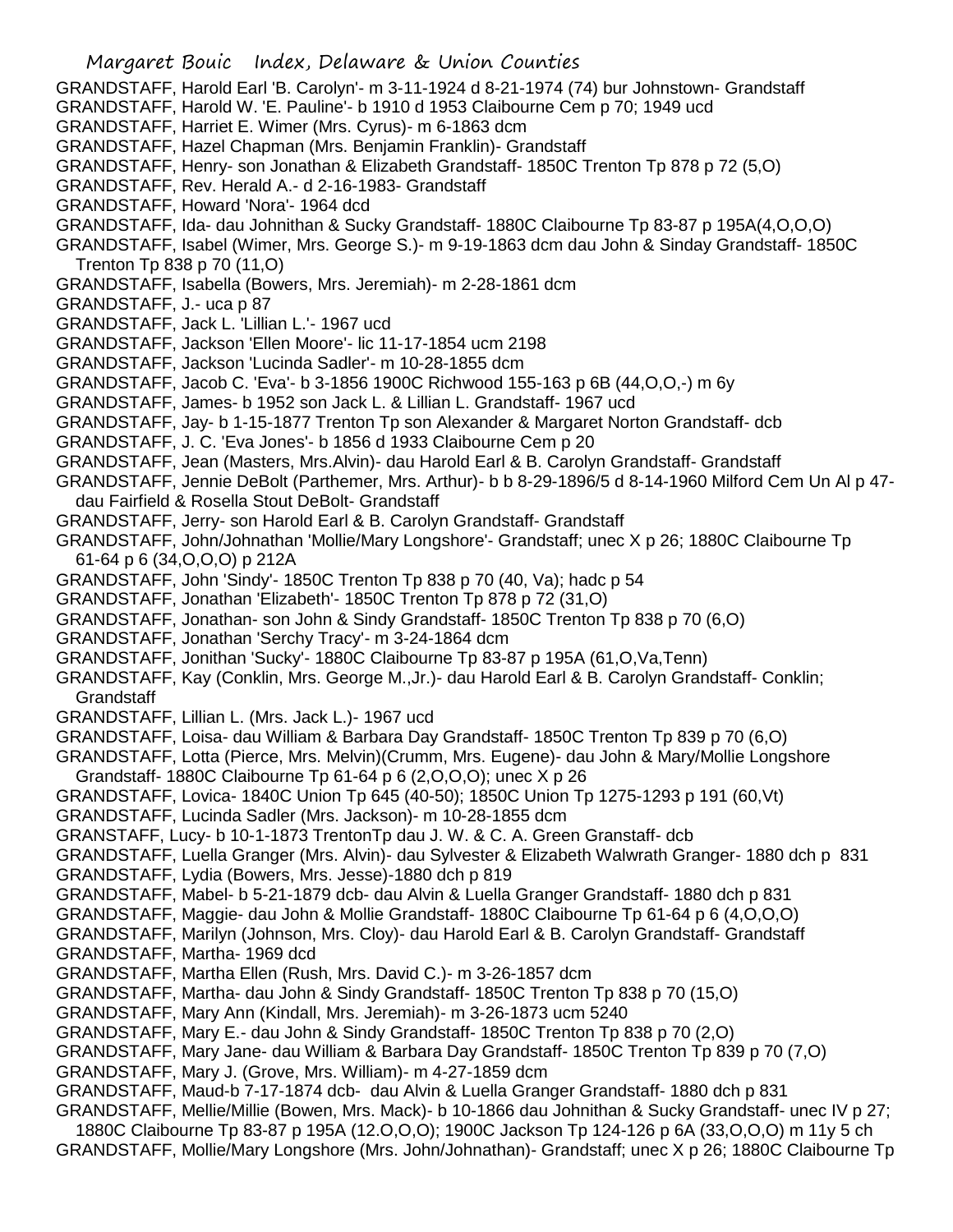- Margaret Bouic Index, Delaware & Union Counties 61-64 p 6 (24,O,Ill,Ill) GRANDSTAFF, Moriah- ch William & Barbara Day Grandstaff- 1850C Trenton Tp 839 p 70 (1,O) GRANDSTAFF, Moses 'Amanda Bowers'- 1880 dch p 831 GRANDSTAFF, Nancy Ferguson (Mrs. Benjamin)- m 2-22-1852 dau Matthew & Mary Smeltzer Ferguson-Powers p 312 GRANDSTAFF, Nora (Mrs. Howard)- 1964 dcd GRANDSTAFF, Odus- b 10-1879 son John & Mollie Grandstaff- 1880C Richwood 61-64 p 6 (8/12,O,O) GRANDSTAFF, Opal (Kiel, Mrs. )- dau Benjamin Franklin & Jennie DeBolt Grandstaff- Grandstaff GRANDSTAFF, Ora E.- b 10-27-1871 Trenton Tp son Wm. & Mary Grandstaff- dcb GRANDSTAFF, E. Pauline (Mrs. Harold W.)- b 1913 Claibourne Cem p 70; 1949 ucd GRANDSTAFF, Phoebe B. Bowers (Mrs. )- dau Elias & Mary Wilson Bowers- 1880 dch p 819 GRANDSTAFF, Robert- son Harold Earl & B. Carolyn Grandstaff- Grandstaff GRANDSTAFF, Robert N. 'Barbara J.'- 1969 dcd GRANDSTAFF, Rosa M.- b 7-24-1874 Trenton Tp dau Alexander & Mary A. Grandstaff- dcb GRANDSTAFF, Serchy Tracy (Mrs. Jonathan)- m 3-24-1864 dcm GRANDSTAFF, Sharol- dau Harold & Pauline Grandstaff- 1949 ucd GRANDSTAFF, Sindy (Mrs. John)- 1850C Trenton Tp 838 p 70 (42, Va) GRANDSTAFF, Sirns- 1880C Trenton Tp p 464A GRANDSTAFF, Sophronia- 1850C Union Tp 1276-1294 p 191 (22, Vt) GRANDSTAFF, Sucky (Mrs. Johnithan)- 1880C Claibourne Tp 83-87 p 195A (34,O,O,O) GRANDSTAFF, Val G.- brother Harold Earl Grandstaff- Grandstaff GRANDSTAFF, Virginia (Offerle, Mrs. )- dau Harold Earl & Carol Grandstaff- Grandstaff GRANDSTAFF, Vivian Frances (Foster, Mrs. Charles Leroy)- m 8-16-1940 Freshwater p 163 GRANDSTAFF, William 'Elizabeth Day''Barbara Day'- m,(1) 4-15-1841 dcm(2) 4-16-1848 dcm; 1850C Trenton Tp 839 p 70 (33,O) GRANDSTAFF, William J.- d 9-14-1886 (21-5-21) Sunbury Cem Powell p 29 GRANDSTAFF, William Joseph- son John & Sindy Grandstaff- 1850c Trenton Tp 838 p 70 (12,O) GRANDSTAFF, Willie E.- b 3-11-1875 Trenton Tp son J. W. & Catie Grandstaff- dcd GRANDSTAFF, Wilson- son Johnithan & Sucky Grandstaff- 1880C Claibourne Tp 83-87 p 195A (6,O,O,O) GRANDY, Betsey (Warren, Mrs. Daniel)- m 5-23-1841 dcm GRANDY, Celinda Brockway (Mrs. William)- dumch p 310; Powell p 345 GRANDY, Eliza Ann (Adams, Mrs. Darius)- m 3-26-1848 dcm GRANDY, Esther Ann (Devore, Mrs. Eli)- m 2-22-1846 dcm GRANDY, Henry III- unclaimed letter unec X p 53 GRANDY, John- 1883 uch V p 219; uca p 16 GRANDY, Lucinda (WIllits, Mrs. William)- b 7-12-1834 m 1861 dau William & Celinda Brockway Grandydumch p 190, 310; Powell p 345 GRANDY, Sophronia (Cady, Mrs. Parley R.)- d 1857 1915 uch p 552 Powell p 332 see Granby GRANDY, William 'Celinda Brockway'- dumch p 310; Powell p 345 GRANEL, Barbara Stroub (Mrs. Samuel)- m 6-14-1835 dcm GRANEL, Samuel 'Barbara Stroub'- m 6-14-1835 dcm GRANEY, Catharine- b 3-28-1880 Del Town dau Tern & Ellen Graney- dcb GRANGAN, John- 1883 uch V p 197 GRANGE, --b 6-1-1874 Berkshire Tp dau Charles & Margaret Dickens Grange- dcb GRANGE, Louise B. (Weiser, Mrs. Henry)- b 10-19-1835 m 3-2-1856 d 1899 bur Mich- Weiser p 519 GRANGER, -- b 3-21-1868 Morrow Co Wes Tp dau Wilbur & Mary Granger- dcb GRANGER, Adah Carpenter (Mrs. Dr. Geroge)- b 1-15-1824/5 m 3-17-1847 dcm d 3-29-1896 Powell p 363 dau Lyman Carpenter- dumch p 160; Pabst 6 p 96 GRANGER, Addie- dau Noah & Martha J. Granger- 1870C Marysville 140 p 16 (18,O) GRANGER, Alice- 1880C Concord Tp p 274A GRANGER, Almire Eaton (Mrs. Warren)- m 11-20-1850 ucm 1600 unec VIII p 3 GRANGER, Anna- Pabst 8 p 70 (12-1890)
- GRANGER, Charles C.- 1908 dch p 394; Sunbury p 56, 143
- GRANGER, Charles 'Margaret Decker'- m 8-11-1858 dcm; 1880C Berkshire Tp p 421A
- GRANGER, Cline- brother Harry Granger- Granger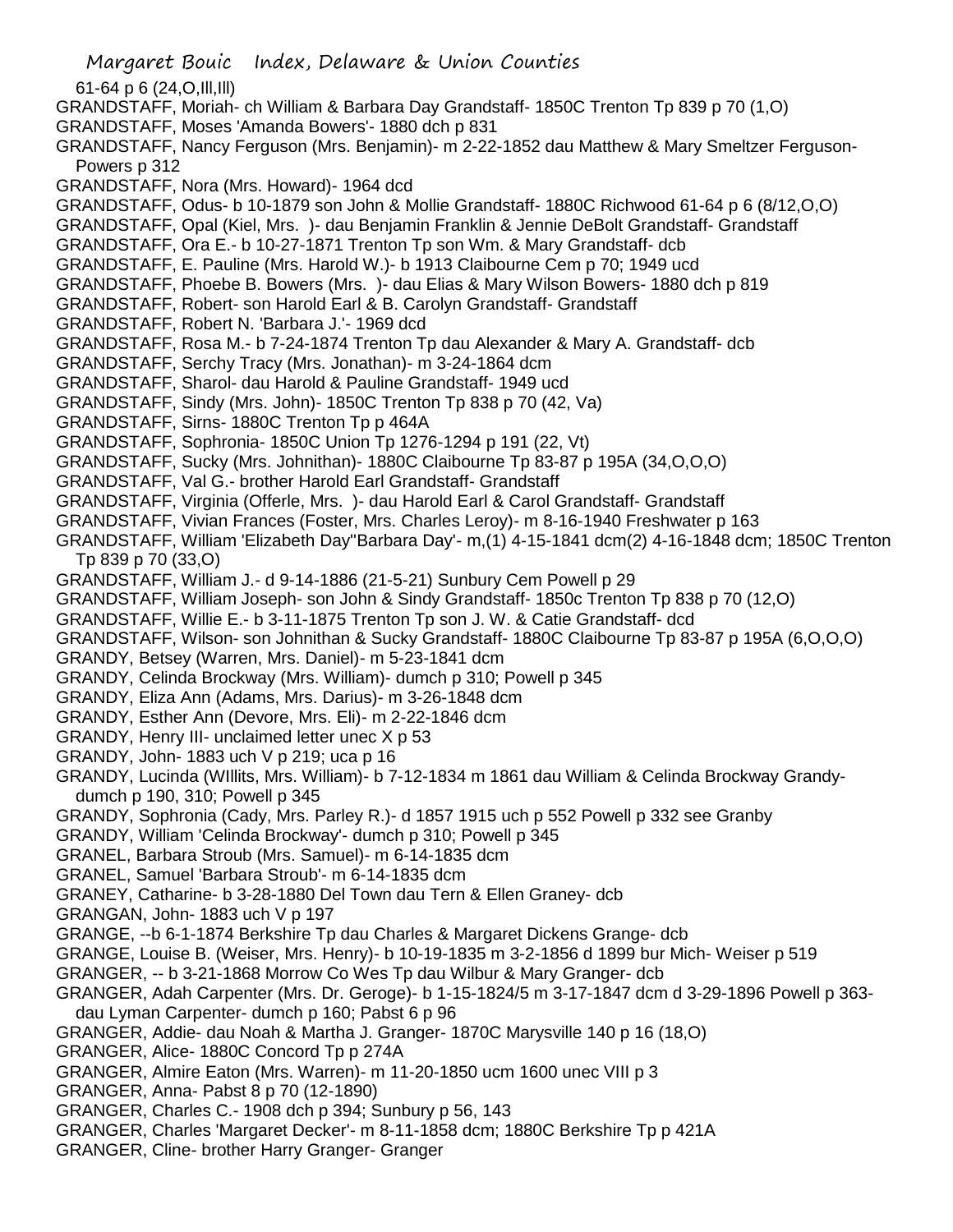- GRANGER, Cynthia (Mrs. Daniel)- d 5-4-1838 (35) dbg p 18; Powell p 97
- GRANGER, Daniel 'Cynthia'- dbg p 18; 1835 men p 23 #152 p 38 Delaware Tp
- GRANGER, Edgar- 1870C Claibourne Tp 178-176 p 23 (34,O)
- GRANGER, Edmon Gray- b 7-4-1886 Orange Tp son James M. & Roseanna Clymer Granger- dcb
- GRANGER, Edna- b 5-8-1891 Berkshire Tp dau Charles E. & Ettie Bell Granger- dcb
- GRANGER, Eleanor- b 3-27-1899 Berkshire Tp dau Frank & Chloe Cannon Granger- dcb
- GRANGER, Elizabeth Walwrath (Mrs. Sylvester)- 1880 dch p 831
- GRANGER, Elsie (Mrs. Harry)- Granger
- GRANGER, Emily Keyes (Mrs. John f.)- m 2-23-1844 ucm 943; DJ p 18; unec VI p 15
- GRANGER, Emma A. (Bishop, Mrs. )- dau Solon & Lin Durkee Granger- dumch p 160; Pabst 6 p 96
- GRANGER, Emma- b 6-12-1877 Orange Tp dau James & Roxanna Elymer Granger- dcb
- GRANGER, Emma N. (Bishop, Mrs. Albert/Alfred)- d 8-30-1879 Powell p 367- dau Dr. George & Adah
- Carpenter Granger- dumch p 160
- GRANGER, Erastus- 1908 dch p 394
- GRANGER, Esther/Ester- d 8-6-1881 (15-2-10) dau J.F. & E.- Mitchell Cem DJ p 18; 1880C Taylor Tp 208-210 p 20 (14, Ind,O,O) p 134A; unec III p 3
- GRANGER, George- Pabst 1 p 68
- GRANGER, George A.- son Solon & Lin Durkee Granger- dumch p 160
- GRANGER, Dr. George 'Mary Bishop''Adah Carpenter'- b 7-10-1814 Vt m(1) 1-10/16-1840 dcm (2) 3-17-1847 dcm d 6-15-1860 Powell p 295, 363, 367; 1880 dch p 238; Cline p 10; 1908 dch p 350, 373; Pabst 2 p 45; dumch p 159, 239; Fowler p 51; hadc p 42, 58; CCC 1849 Oxford Tp
- GRANGER, Capt. Gordon- 1880 dch p 285
- GRANGER, Griffith S.- son Solon & Lin Durkee Granger- dumch p 160
- GRANGER, Guy- brother Harry Granger- Granger; Cline p 11
- GRANGER, Harriet T. (Gill, Mrs. Mason)- 1880 dch p 626
- GRANGER, Harriet (Gill, Mrs. Andrew Mason)- m 4-18-1841 ucm 715; unec V p 38; 1850C Union Tp 1330-1348 p (38,Mass); 1870C Union Tp 119-118 p 16 (47, Mass); 1880C Union Tp 15 p 31 (57, Mass,Mass,Mass)
- GRANGER, Harry 'Elsie'- d 8-2-1977 (75) bur Mt. Gilead- Granger
- GRANGER, Horace- son Noah & Martha J. Granger- 1870C Marysville 140 p 16 (16,O)
- GRANGER, Irena Loomis (Mrs. Moses)- m 7-23-1842 dcm
- GRANGER, James- 1880C Berlin Tp p 363C
- GRANGER, James- d 1-11-1837 (24-7-13) dbg p 18; Powell p 97
- GRANGER, James H. 'Lynn K.'- 1991 ucd
- GRANGER, James- b 12-10-1881 Orange Tp son James & W. Clymer Granger- dcb
- GRANGER, James N.- 1908 dch p 394; 1880C Orange Tp p 355A
- GRANGER, ---b 1-14-1875 Orange Tp dau James N. & Rosey Lelymer Granger- dcb
- GRANGER, Jane R. (Mrs. John)- b 2-28-1817 d 4-26-1898 Milford Cem Un Al p 28
- GRANGER, Jennie L. Pabst 8 p 70 (17-1891)
- GRANGER, John- 1880C Milford 69 p 36 (56,-,-,-) p 0082
- GRANGER, John F. 'Emily Keyes'- m 2-23-1844 ucm 943- DJ p 18; unec II p 41, VI p 15 1883 uch V p 198
- GRANGER, John 'Jane R.'- b 8-16-1819 d 4-15-1900 Milford Cem Un Al p 28
- GRANGER, John O.- 1870C Claibourne Tp 178-176 p 23 (60, Ct)
- GRANGER, Laurel Ann- b 1970 dau Richard D. & Persis Helen Rogers Granger- Genther p 53
- GRANGER, Lavina (Moore, Mrs. James)- m 7-2-1846 ucm 1143; unec VI p 68
- GRANGER, Lin Durkee (Mrs. Solon)- b 2-14-1855 m 11-16-1873 dau A. J. & M. R. Durkee- dumch p 160
- GRANGER, Livada- b 11-28-1872 dau Jas. N. & Roxanna Clymer Granger- dcb
- GRANGER, Lovica- 1840C Union Tp 645 (40-50); 1850C union Tp 1275-1299 p 191 (60,Vt)
- GRANGER, Lynn K. (Mrs. James H.)- 1971 ucd
- GRANGER, Mamie R.- dau Solon & Lin Durkee Granger- dumch p 160
- GRANGER, Margarite- b 11-28-1897 Berkshire Tp dau Frank & Chloe Cannon Granger- dcb
- GRANGER, Martha J. (Mrs. Noah)- 1870C Marysville 140 p 16 (31,O)
- GRANGER, Mary Bishop (Mrs. Dr. George)- m 1-10/16-1840 dcm d 9-11-1846 (24-0-28) Marlborough Cem p 147; Powell p 295, 367 dau Elisha Bishop
- GRANGER, Mary (Booher, Mrs. Daniel D.)- dau Dr. George & Adah Carpenter Granger- dumch p 160; Pabst 6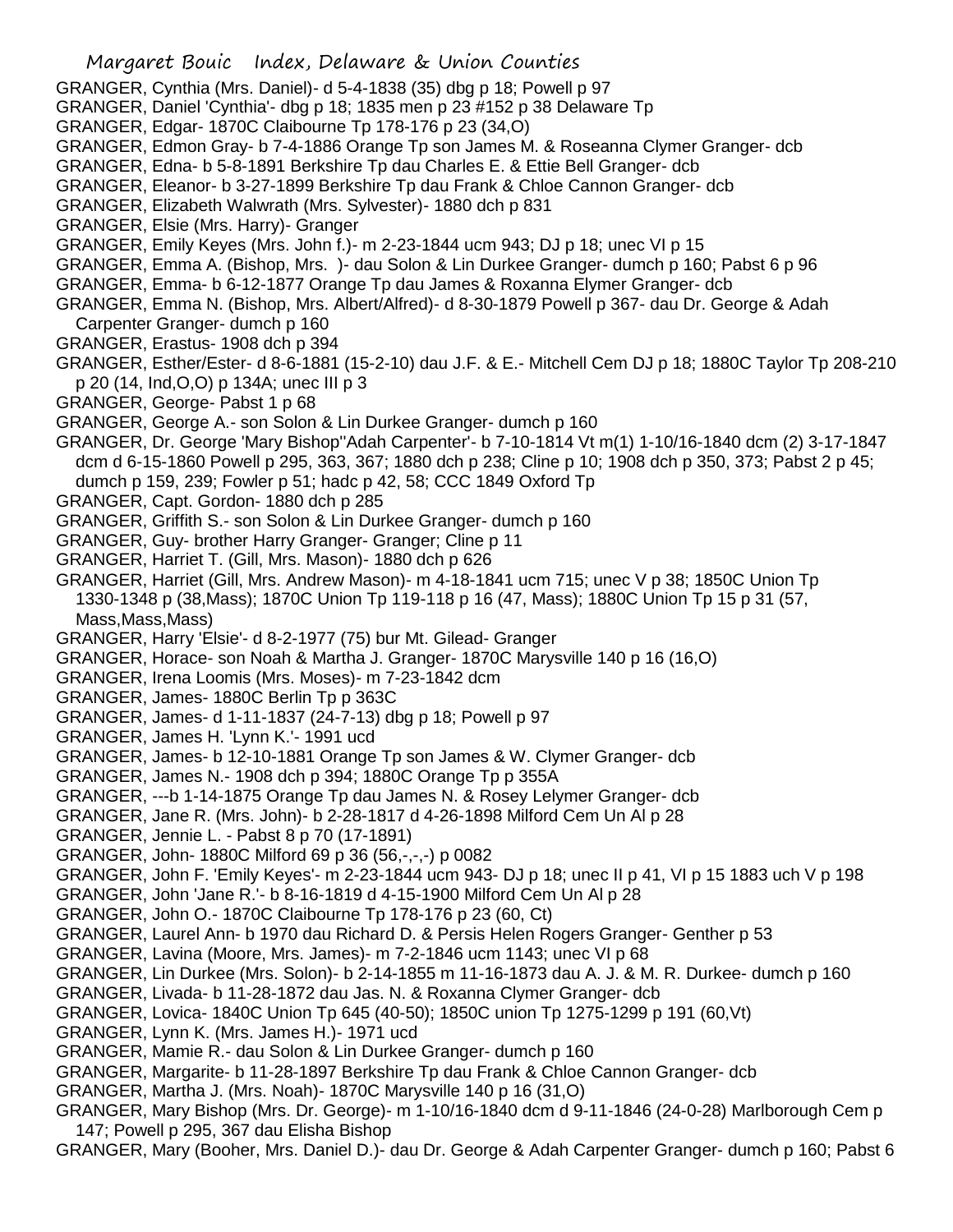p 96; Powell p 369

- GRANGER, Mary Jane (Hard, Mrs. Elonzo Clifton)- m 9-27-1874 ped Karen Benton 21- delge III p 49 GRANGER, Mary McDruff (Mrs. Moses)- m 4-15-1849 dcm
- GRANGER, Mary Olds (Mrs. Wilbert)- m 1867 dau Rev. Benjamin & Abigail Washburn Olds- dumch p 186; Powell p 195, 367
- GRANGER, Milton 'Sarah'- Powell p 179
- GRANGER, Moses 'Irena Loomis''Mary McDruff'- m(1) 7-23-1842 dcm (2) 4-15-1849 dcm
- GRANGER, Noah 'Martha J.'- 1870C Marysville 140 p 16 (45, Mass)
- GRANGER, Ophie- Pabst 8 p 70 (15-1870)
- GRANGER, Persis Helen Rogers (Mrs. Richard D.)- b 1944 m 1965 dau Rev. William Llewellyn & Persis Worcester Rogers- Genther p 53
- GRANGER, P. N.- hadc p 38
- GRANGER, Richard D. 'Persis Helen Rogers'- m 1965- Genther p 53
- GRANGER, Robin Elizabeth- b 1966 dau Richard D. & Persis Helen Rogers Granger- Genther p 53
- GRANGER, Roxanna- Pabst 8 p 70
- GRANGER, Sarah (Mrs. Milton)- d 10-1-1867 (39y6d) Africa Cem Powell p 179
- GRANGER, Solon G. 'Lin/Ethlinda Durkee'b 3-10-1851 m 11-16-1873 son Dr. George & Adah Carpenter Granger- Powell p 367; dumch p 160; Pabst 6 p 96
- GRANGER, Sophronia- 1850C Union Tp 1276-1294 p 191 (22, Vt)
- GRANGER, Sylvester 'Elizabeth Walwrath'- 1880 dch p 831
- GRANGER, Warren 'Almire Eaton'- m 11-20-1850 ucm 1600; 1850C Jackson Tp 59 p 9 (22,O); unec VIII p 3
- GRANGER, Washington- 1880 dch p 540, 541; 1908 dch p 431, 432; 1976 dch p 255
- GRANGER, W. H.- Pabst 8 p 70 (17-1890)
- GRANGER, Wilbert 'Mary Olds'- b 6-21-1845 m 1867 son Dr. George & May Bishop Granger- dumch p 160, 165; Powell p 195
- GRANGER, ---b 3-21-1868 dau Wilber & Mary Granger- dcb
- GRANGER, Wilbur- 1908 dch p 394
- GRANK, Elizabeth (Bradshaw, Mrs. Benjamin)- m 3-9-1843 ucm 849
- GRAMMON, Jane Ann (Hemminger, Mrs. George)- m 10-20-1850 dcm
- GRANMAN, Charles H.- 1915 uch p 149
- GRANMAN, Richard- 1915 uch p 149
- GRANOW, Emaline (Mrs. William)- d 12-27-1850 (24-4-16) Broderick Cem Un Al p 88
- GRANOW, William 'Emaline'- Un Al p 88
- GRANQUIST, Bette- unec XII p 4
- GRANSTAFF, Alexander- agq409
- GRANSTAFF, Elizabeth Tracey (Mrs. Jonathan)- m 6-15-1843 dcm
- GRANSTAFF, Rev. Frank- dpc p 33
- GRANSTAFF, Jonathan 'Elizabeth Tracey'- m 6-15-1843 dcm
- GRANSTAFF, Katharine (Thomas, Mrs. John F.)- m 1-24-1875 ucm 5624- mt 3 p 7
- GRANSTAFF, William H.- 1908 dch p 493
- GRANT, ---Pabst 7 p 82
- GRANT, Aaron,Jr.'Diana Whipple- b 1-25-1800 d 10-27-1840 son Aaron,Sr. & Dorcas Aldrich Grant- dcc Helen Wornstaff Kern 24; 1880 dch p 810; 1908 dch p 760, 764; delge VIII p 10 (salt land)
- GRANT, Aaron,Sr. 'Dorcas Aldrich'- b 1-10-1774 m 11-23-1794 d 11-23-1794 son Ebenezer & Mary Grant-1880 dch p 810; 1908 dch p 764;dcc Helen Wornstaff Kern 48; hadc p 22; CCC 1849 Brown Tp; 1835 men p 16 #2 p 23 Brown Tp; 1840C Brown Tp (40-50)
- GRANT, Alexander- d 12-11-1842 (100)- unec XII p 54
- GRANT, Alice- b 1860 d 1931 Newhouse Cem p 8
- GRANT, Alvin LeRoy- b 3-27-1921 son George S. & Bernice M. Hager Grant- Genther p 174
- GRANT, Amand J.- dau Jonathan & Margret Grant- 1870C Jackson Tp 92-90 p 13 (6,O)
- GRANT, Amanda d 1-20-1853 (21) dau S. H. & E. A.- Price Farm Cem djlm p 72; (GS-1840) unec III p 46
- GRANT, Amasa W. 'Harriett'- b 9-22-1824 d 9-7-1897 Whitehall Cem Powell p 341
- GRANT, Andrew- 1880 dch p 808
- GRANT, Angie (Mrs. S. H.)- d 6-1-1889 (88-9-19) Price Farm Cem djlm p 72
- GRANT, Anne E. (Mrs. Samuel)(Bradshaw, Mrs. Benjamin)- 1883 uch V p 493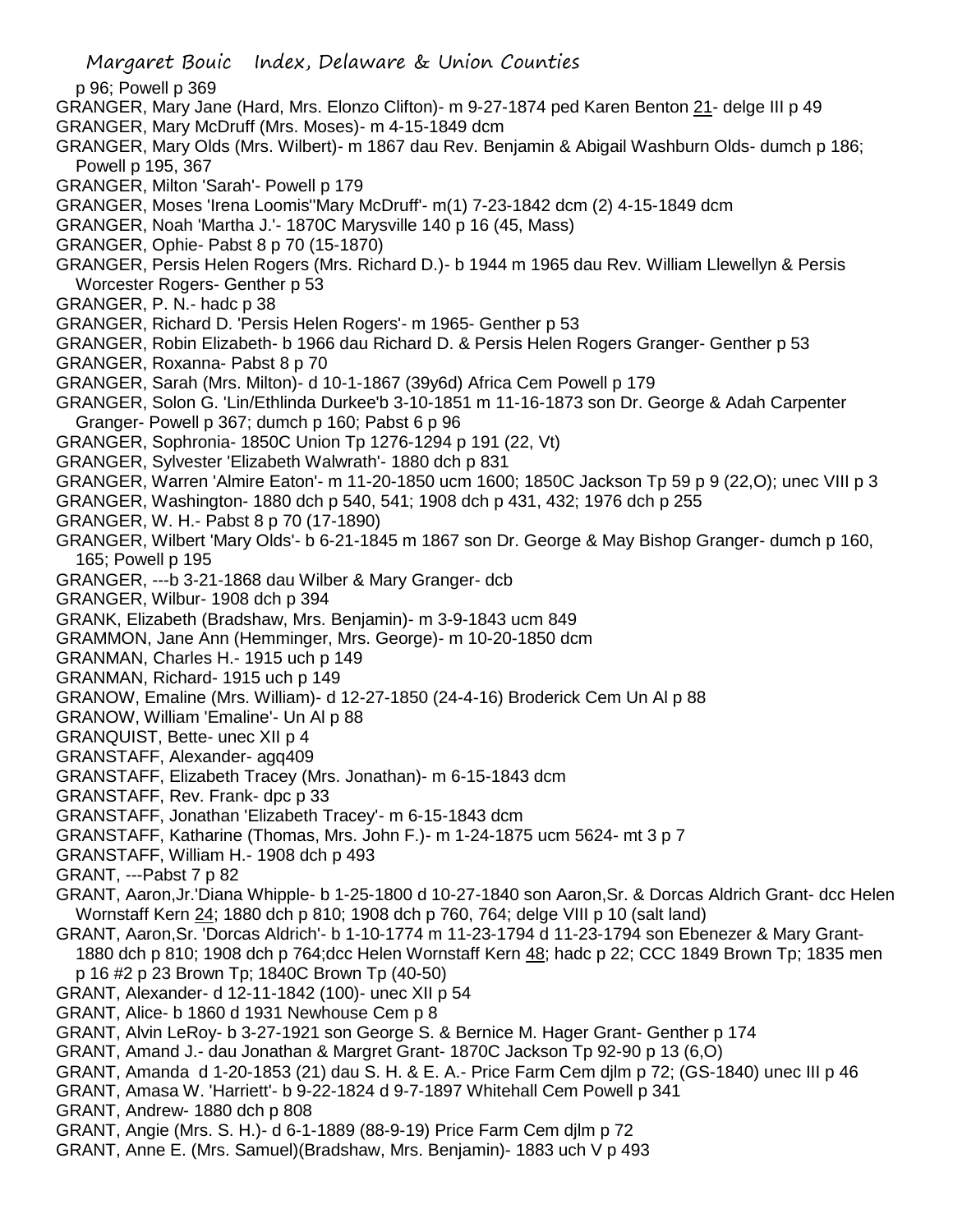- GRANT, Ann Borodel Billings (Mrs. Oliver)- Asp p 38
- GRANT, Ann Harrod Linville (Mrs. George)- m 1-7-1847 Madison Co unec X p 64
- GRANT, Ann Sinkey (Mrs. James)- dau D. S. & Betsey Stimale Sinkey- 1880 dch p 835
- GRANT, Anna Lee (Sherwood, Mrs. Jason)- White (190)
- GRANT, Anne Whittier Slemmons (Mrs. William McDowell)- m 4-1-1961 dau John C. Slemmons- Grant
- GRANT, Arabella McClain (Mrs. Lorain)- b 11-1-1866 d 11-1-1901 son John & Esther Ann Wilson McClain- dcc Helen Wornstaff Kern 7
- GRANT, Arrilla- dau Jonathan & Margret Grant- 1870C Jackson Tp 92-90 p 13 (1,O)
- GRANT, Arthur 'Donnabel Sherwood'- son Silas & Sarah Maine Grant- adopted by Eugene & Cora Maine Morehouse- Asp 23978ag; delge VII p 23, dg 1-3-1902
- GRANT, Arthur 'Luella'- Powell p 341
- GRANT, infant son of Arthur & Luella- d 1891 Whitehall Cem Powell p 341
- GRANT, Arthur M. 'Donabel Sherwood'- d 6-30-1971 (83) Grant
- GRANT, Asa L. 'Louisa J. Fout'- m 8-11-1870 ucm 4756
- GRANT, Asa T.- b 1847 d 1917 Newhouse Cem p 8; 1908 dch p 394
- GRANT, Avis Arlowayne- b 10-21-1926 dau George S. & Bernice M. Hager Grant- Weiser p 174
- GRANT, Benjamin 'Mary Beckwith'- b 9-6-1641 mc 1664 d 1670 son Christopher & Mary Grant- dcc Helen Worstaff Kern 384
- GRANT, Benjamin Jr. 'Priscilla Morse- b c 1665/70 m 9-14-1692 dau Benjamin & Mary Beckwith Grant- dcc Helen Wornstaff Kern 192
- GRANT, Bernice Myrtle Hager (Mrs. George S.)- b 12-12-1897 m 10-7-1916 dau Willard Leroy & Almina Allen Hager- Genther p 172, 174
- GRANT, Bess- 1880C Richwood 351-368 p 207A (17,O,O,O)
- GRANT, Bessie E.- b 1896 d 1920 Claibourne Cem p 34
- GRANT, Beuna Vista- ch Horace & Delilah Grant- 1850C Brown Tp 2969 p 163 (4/12,O)
- GRANT, Blanche (Mrs. James S.)- b 11-1866 d 1926 Claibourne Cem p 34; 1900C Richwood 275-289 p 11A (33,O,O,O); 4 ch 3 living
- GRANT, Bridget (Wheeler, Mrs. Hosea)- b 9-24-1751 m 2-18-1772 dau Oliver & Ann Borodel Billings Grant-Asp p 38
- GRANT, Bryer- son Ebenezer Grant- 1880 dch p 810; 1908 dch p 764
- GRANT, Byron- son Hartley & Josephine R. Huddle Grant- Grant
- GRANT, Cara- b 1974 ch Kerri D. & Darlene Grant- 1979, 1981, 1983, 1991 ucd
- GRANT, Carl- b 3-1890 son James & Blanche Grant- 1900C Richwood 275-289 p 11A (10,O,O,O)
- GRANT, Cenia L. (Williams, Mrs. William Q.)- m 8-14-1877 ucm 6105
- GRANT, Charles- d 3-25-1910 (40) Union Tp uninf p 14
- GRANT, Charles 'Dora Dillon'- Grant
- GRANT, Charles- son Charles & Dora Dillon Grant- Grant
- GRANT, Charles- son Hartley & Josephine R. Huddle Grant- Grant
- GRANT, Charles Tilson 'Diana Hibbard'- son Aaron Jr. & Diana Whipple Grant- 1880 dch p 217, 810; 1908 dch p 103, 764; CCC Bbrown Tp; hadc p 113; 1880C Brown Tp p 376
- GRANT, Christopher 'Mary'- b 1608 d 9-6-1685 dcc Helen Wornstaff Kern 769
- GRANT, Clarence O. 'Marvell H.'- Claibourne Cem p 92
- GRANT, Clarissa (Love, Mrs. )- b 1820 d 1912 Hunt Cem Powell p 138
- GRANT, Cori- b 1976 ch Kerri D. & Darlene Grant- 1979, 1981, 1983, 1991 ucd
- GRANT, Cris- son Steve Grant- Grant
- GRANT, Daisy Gane (Mrs. Horace Plum)- 1908 dch p 764
- GRANT, Daniel 'Lavinia Maine'- Asp (1801)
- GRANT, Darlene (Mrs. Kerri D.)- 1979, 1981, 1983, 1991 ucd
- GRANT, Darlynn (Wiley, Mrs. Gerald)- dau Charles & Dora Dillon Grant- Grant
- GRANT, David- b 1980 son Kerri D. & Darlene Grant- 1981, 1983, 1991 ucd
- GRANT, Debbie- b 1954 dau Robert & Mary Grant- 1964, 1969 dcd; Sunbury
- GRANT, Delilah Dunham (Mrs. Horace)- b ca 1830 m 5-30-1850 dcm; 1880 morch p 654; 1850C Brown Tp 2969 p 163 (19,O); dcc Helen Wornstaff Kern 13
- GRANT, Della Maud Truby (Mrs. William Mert)- b 12-24-1870 m 10-5-1892 d 12-22-1919 dau John & Cemantha Kahle Truby- Weiser p 687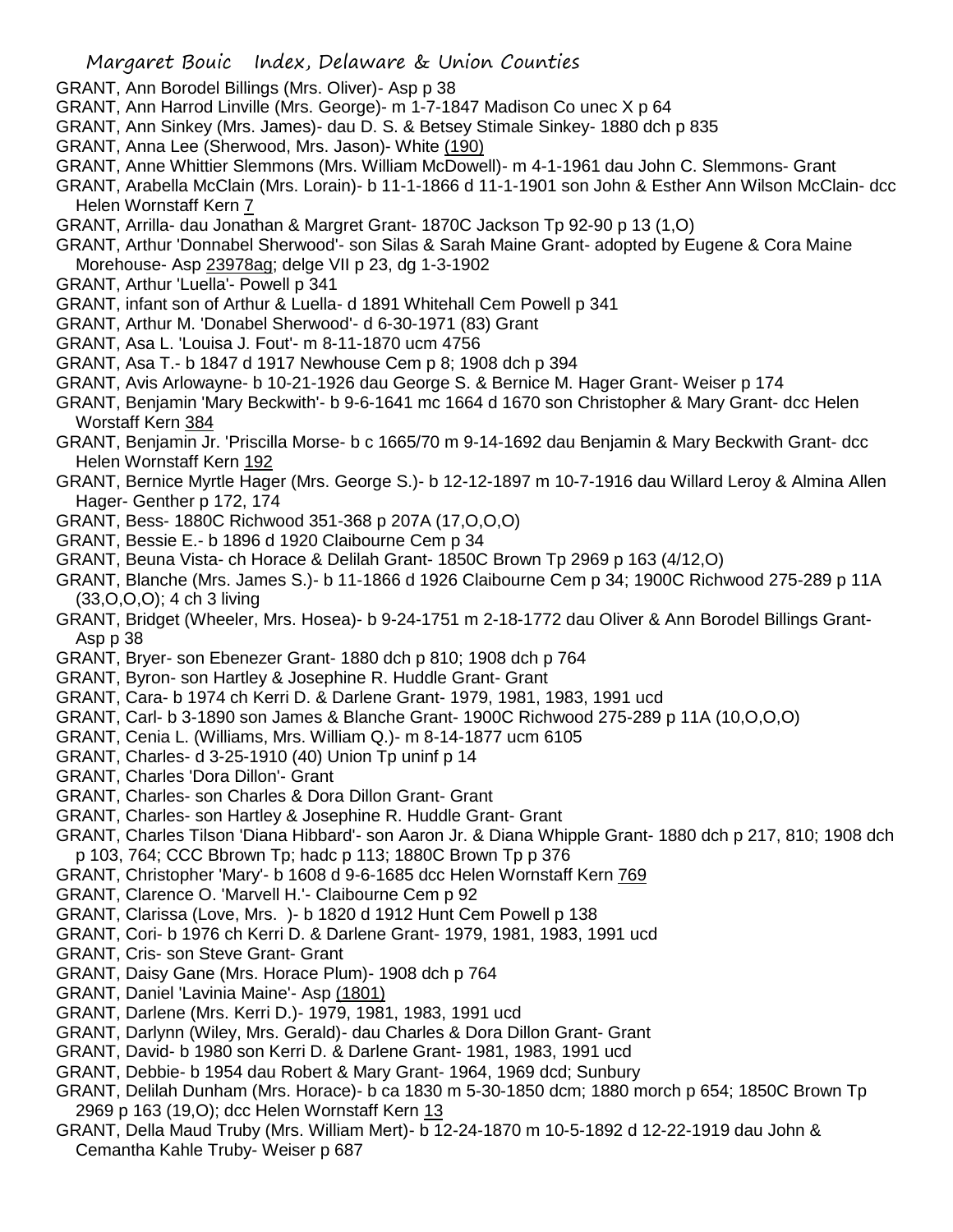- GRANT, Diana Hibbard (Mrs. Charles Tilson)- dau Lucius Hibbard- 1880 dch p 810; 1908 dch p 764
- GRANT, Diana (Morehouse, Mrs. Cabel)- m 7-10-1847 dcm
- GRANT, Diana Whipple (Mrs. Aaron,Jr.)- b 12-19-1799 d 1-15-1884 dau Reuben & Molly Aldridge Whipple-Whipple p 12; 1880 dch p 810; 1908 dch p 760, 764; dcc Helen Wornstaff Kern 25
- GRANT, Donnabel Sherwood (Mrs. Arthur)- Grant; Asp (2397ag)
- GRANT, Dora Crystal (Means, Mrs. Frank)- Cowgill p 29
- GRANT, Dora Dillon (Mrs. Charles)- Grant
- GRANT, Doramae (Peterman, Mrs. David)- dau Joseph Carl Grant- Grant
- GRANT, Dorcas Aldrich (Mrs. Aaron,Sr.)- dau Abel & Hannah Tillson Aldrich- dcc Helen Wornstaff Kern 49
- GRANT, Dorothy- dau Thomas & Elizabeth Grant- 1850C Porter Tp 3045 p 165 (15,O)
- GRANT, E. A. (Mrs. S. H.)- Price Farm Cem djlm p 72
- GRANT, Ebenezer- 1880 dch p 810; 1908 dch p 764
- GRANT, Ebenezer 'Mary'- b 9-3-1714 son Benjamin,Jr. & Priscilla Morse Grant- dcc Helen Wornstaff Kern 96
- GRANT, Edith LaVenre (Wiley, Mrs. T. D.)- dau Charles & Dora Dillon Grant- Grant
- GRANT, Edna Marian (Leigh, Mrs. Donald)- b 11-30-1918 m 7-18-1936 dau George S. & Bernice Myrtle Hager Grant- Genther p 174
- GRANT, Elenor (Slawson, Mrs. Samuel)- m 5-7-1848 dcm
- GRANT, Eliphaz- son Ebenezer Grant- 1880 dch p 810; 1908 dch p 764
- GRANT, Elisha 'Nancy Clark'- delge VIII p 68
- GRANT, Elizabeth A.- dau Jonathan & Margret Grant- 1870C Jackson Tp 92-90 p 13 (9,O)
- GRANT, Elizabeth (Bradshaw, Mrs. Benjamin)- m 3-9-1843 ucm 849; unec VI p 3
- GRANT, Elizabeth (Jerge, Mrs. Alton)- dau Charles & Dora Dillon Grant- Grant
- GRANT, Elizabeth (Mrs. Thomas)- 1850C Porter Tp 3045 p 165 (43, Va)
- GRANT, Elizabeth (Young, Mrs. )- dau Hartley & Josephine R. Huddle Grant- Grant
- GRANT, Estella McCombs (Mrs. Joseph Carl)- Grant
- GRANT, Florence E. Eikelberner (Mrs. John)- b 9-9-1879 m 4-26-1904 dau George Jabetz Weiser & Georgiana Lightner Eikelberner- Weiser p 166
- GRANT, Florence M.- b 1882 d 1949 Marlborough Cem p 190
- GRANT, Frances- son Hartley & Josephine R. Huddle Grant- Grant
- GRANT, Francis- son Thomas & Elizabeth Grant- 1850C Porter Tp 3045 p 165 (14,O)
- GRANT, Frank- b 11-1892 son James & Blanche Grant- 1900C Richwood 275-289 p 11A (7,O,O,O)
- GRANT, Fred H.- Grant
- GRANT, Fred T.- Grant
- GRANT, Gail (Burkepile, Mrs. Ainsworth)- b 12-22-1942 m 10-4-1974- 1985 uch p 21
- GRANT, George 'Ann Harrod Linville'- m 1-7-1847 Madisson Co unec X p 64
- GRANT, George S. 'Bernice Myrtle Hager'- m 10-17-1916- Genther p 172, 174
- GRANT, Geraldine (Wornstaff, Mrs. Leslie)- b 5-13-1886 m 8-18-1903 d 3-25-1949 dau Lorain & Arabella McClain Grant- dcc Helen Wornstaff Kern3
- GRANT, Harriet A. Lee (Mrs. Amasa W.)- b 2-16-1833 d 3-17-1900 Whitehall Cem gv341
- GRANT, Hartley 'Josephine R. Huddle'- m 3-1909 d 3-21-1946- Grant
- GRANT, Hazel May (Baker, Mrs. John)- b 2-15-1894 dau William Mert & Della Maud Truby Grant- Weiser p 687
- GRANT, Helen Stewart (Mrs. Jay)- dau James Lee & Nellie Jane Loveless- Loveless p 4
- GRANT, Henry- b 11-1-1868 d 6-15-1869 Price Cem djlm p 72
- GRANT, Horace A.'Delilah Dunham'- b 8-25-1826 m 5-30-1850 dcm, son Aaron Jr. & Diana Whipple Grantdcc Helen Wornstaff Kern 12; 1850C Brown Tp 2969 p 163 (23,O)
- GRANT, Horace Plum 'May Perfect'- son Charles T. & Diana Hibbard Grant- 1880 dch p 810; 1908 dch p 764 GRANT, Isabel- Grant
- GRANT, Jabez- son Ebenezer Grant- 1880 dch p 810; 1908 dch p 764
- GRANT, James 'Ann Sinkey'- 1880 dch p 835
- GRANT, James- son John Dale & Madge Frost Grant- Weiser p 687
- GRANT, James S. 'Blanche'- b 11-1859 d 1939 Claibourne Cem p 34; 1900C Richwood 275-289 p 11A (40,O,Tenn,O)
- GRANT, Jamie Ann b 12-8-1977 d 12-9-1977 (1day) bur Continental- dau Steven R. & Nancy A. Smith Grant-**Grant**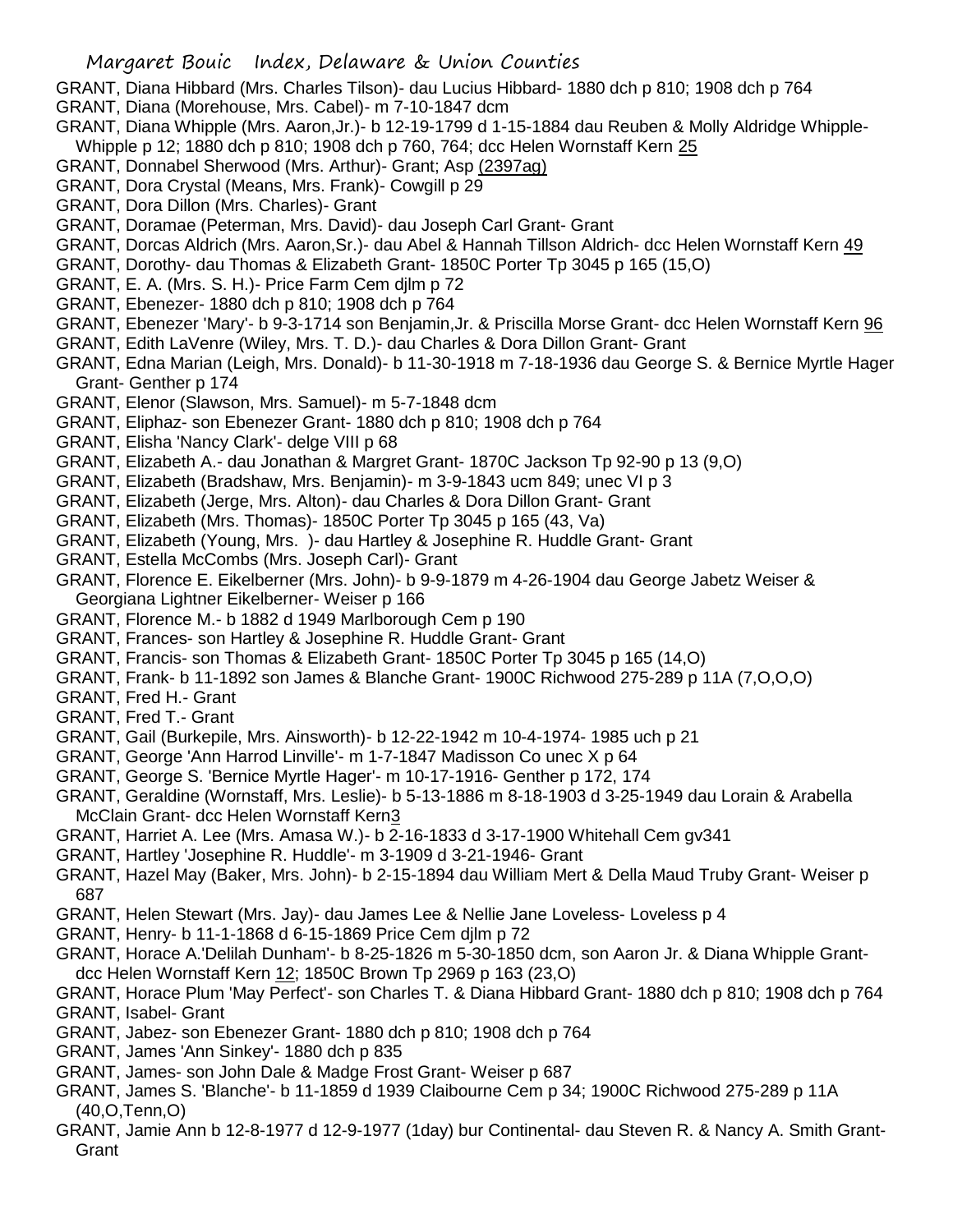- GRANT, Jay 'Helen Stewart'- Loveless p 4
- GRANT, Joetta dau Joseph Carl Grant- Grant
- GRANT, John- son Ebenezer Grant- 1880 dch p 810; 1908 dch p 764
- GRANT, John Dale 'Madge Frost'- b 8-2-1896 son William Mert & Della Maud Truby Grant- Weiser p 687
- GRANT, John- son Thomas & Elizabeth Grant- 1850C Porter Tp 3045 p 165 (11,O)
- GRANT, Jonathan (GS-1840) unec III p 46
- GRANT, Jonathan 'Margret'- 1860C Jackson Tp 1127-1140 p 148 (24,O); 1870C Jackson Tp 92-90 p 13 (32,O)
- GRANT, Joseph Carl 'Estella McCombs'- b 9-10-1901 d 10-12-1975 bur Maple Grove- son Charles & Dora Dillon Grant- Grant; unec XII p 22
- GRANT, Josephine R. Huddle (Mrs. Hartley)- b 8-15-1891 m 3-1909 d 10-9-1990 (99) bur Bellefontaine- dau William Pearl & Josephine Huddle- Grant
- GRANT, Josephine Salome (Mrs. Jonathan)- b 2-13-1852 dau Horace & Delilah Dunham Grant- 1880 morch p 654; Powell p 346
- GRANT, Josiah- 1880 dch p 318; 1908 dch p 452; 1976 dch p 10
- GRANT, Kerri D. 'Darlene'- 1979, 1981, 1983, 1991 ucd
- GRANT, Laura D. Whipple (Mrs. Newton)- b 1862 d 1928 dau Lewis & Almira Brown Whipple- Marlborough Cem p 190; 1908 dch p 741; Whipple p 29
- GRANT, Lavinia Maine (Mrs. Daniel)- dau Aaron Maine- Asp 1801
- GRANT, Lena F.- b 1881 Marlborough Cem p 190
- GRANT, Leon- son Horace Plum & Daisy Gano Grant- 1908 dch p 764
- GRANT, Lester- Grant
- GRANT, Letta (Lee, Mrs. Charles B.)- dau Aaron,Jr. & Diana Whipple Grant- 1908 dch p 760
- GRANT, Lorain 'Arabella McClain'- b 9-10-1858 d 1936 son Horace & Delilah Dunham Grant- dcc Helen Wornstaff Kern 6
- GRANT, Lottie Smith (Mrs. Martin M.)- m 11-27-1873 ucm 5384
- GRANT, Louisa J. Fout (Mrs. Asa L.)- m 8-11-1870 ucm 4756
- GRANT, Louise Conroy (Mrs. )- b 10-17-1911 d 10-5- (77) Cal.- Grant
- GRANT, Lucy (Parmenter, Mrs. Artemus)- d 1-10-1855 unec IX p 38
- GRANT, Luella (Mrs. Arthur)- Powell p 341
- GRANT, Lyn- b 1959 ch Robert C. & Mary Grant- 1964(14), 1969 dcd
- GRANT, M.- CCC; 1875 Delaware Tp
- GRANT, Madge Frost (Mrs. John Dale)- Weiser p 687
- GRANT, Margaret Moore (Mrs. )- dau Harvey & Magdalena Ivans Moore- 1883 uch V p 487
- GRANT, Margaretta- d 1-20-1904 (78y9m) Oakdale Cem 1839 (65-F)
- GRANT, Margarette- dau John Dale & Madge Frost Grant- Weiser p 687
- GRANT, Margret (Mrs. Jonathan)- 1860C Jackson Tp 1127-1140 p 148 (19,O); 1870C Jackson Tp 92-90 p 13 (29,O)
- GRANT, Martha Ann- 1840C Jackson Tp 238 (20-30)
- GRANT, Martha J. (Rice,Mrs. Nimrod E.)- m 1-16-1849 Madison Co unec XI p 9
- GRANT, Martin M. 'Lottie Smith'- m 11-27-1873 ucm 5384
- GRANT, Marvell H. (Mrs. Clarence O.)- Claibourne Cem p 92
- GRANT, Mary- Grant
- GRANT, Mary Beckwith (Mrs. Benjamin)- b c 1643 m c 1664 dau Matthew Beckwith- dcc Helen Wornstaff Kern 385
- GRANT, Mary (Bryant, Mrs. A. T.)- dau Charles & Dora Dillon Grant- Grant
- GRANT, Mary (Mrs. Ebenezer)- dcc Helen Wornstaff Kern 97
- GRANT, Mary Emma (Watters, Mrs. Eugene)- dau Charles T. & Dianna Hibbard Grant- 1880 dch p 810; 1908 dch p 764
- GRANT, Mary J.- dau Samuel H. Grant- 1870C Jackson Tp 92091 p 13 (4,O)
- GRANT, Mary (Mrs. Robert C.)- 1964, 1969 dcd
- GRANT, May Perfect (Mrs. Horace Plum)- 1908 dch p 764
- GRANT, Mildred (Durnell, Mrs. James M.)- dau Charles & Dora Dillon Grant- Durnell; Grant
- GRANT, Murtle- d 5-5-1898 (2m12d) Newhouse Cem p 8
- GRANT, Myrtal- b 5-7-1896 Scioto Tp dau A. F. & Alice Hatcher Grant- dcb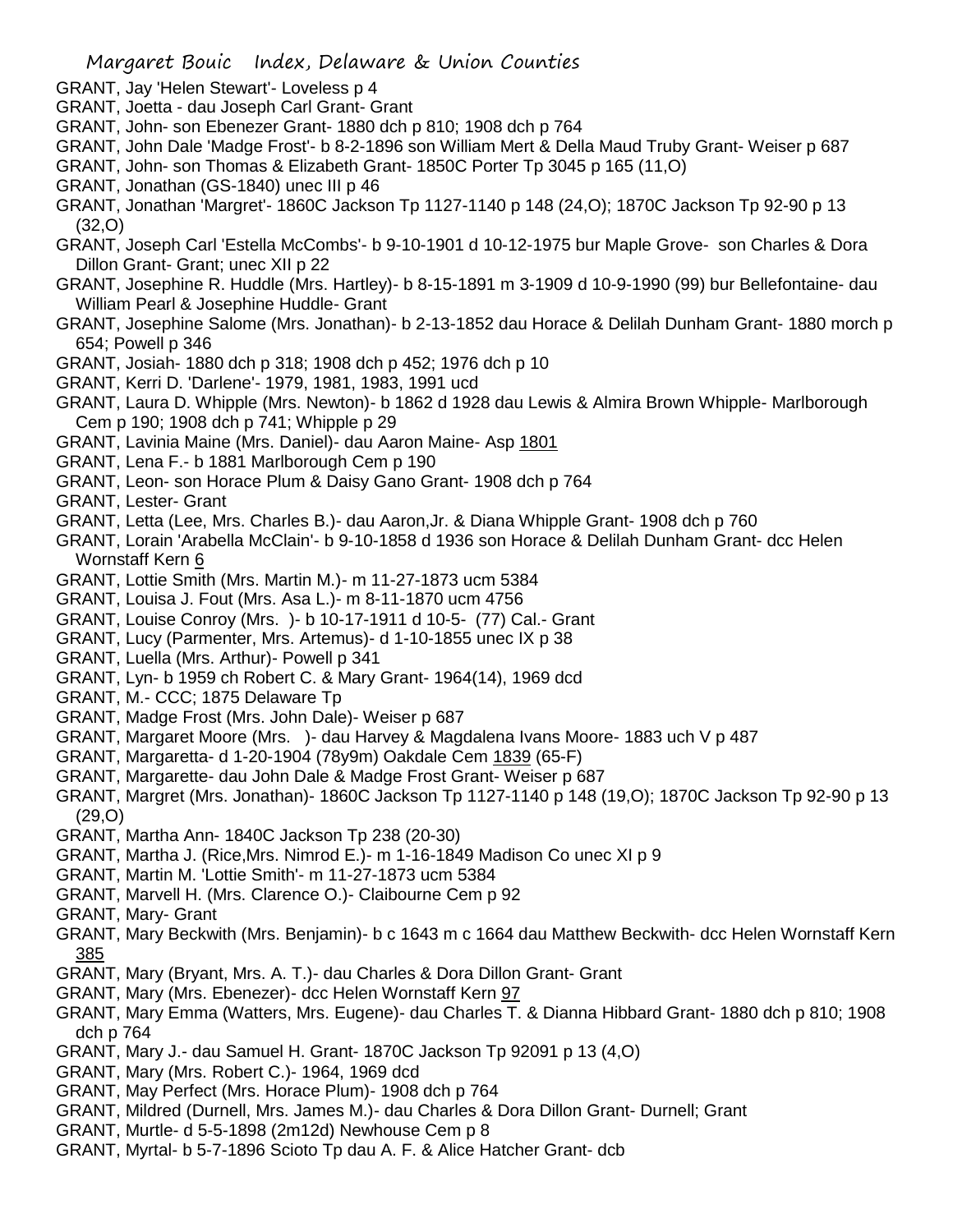- GRANT, Nancy A. Smith (Mrs. Steven R.)- dau Lowell Smith- Grant; 1975, 1977 ucd
- GRANT, Nancy- dau Thomas & ELizabeth Grant- 1850C Porter Tp 3045 p 165 (9,O)
- GRANT, Nancy Clark (Mrs. Elisha)- dau Israel Clark,Jr.- delge VIII p 68
- GRANT, Nellie (Simpson, Mrs. Edward Walter)- b 10-7-1877 dau Silas A. & Sarah Margaret Main Grant- dcq Charles Simpson 3- Asp 2397y; dcb
- GRANT, Nelson- Franklin Co- delge V p 55
- GRANT, Newton D. 'Laura D. Whipple'- b 1859 d 1925 Marlborough Cem p 190; Whipple p 29; 1908 dch p 741
- GRANT, Oliver 'Ann Borodoel Billings'- Asp p 38
- GRANT, Omar H.- b 1883 Marlborough Cem p 190
- GRANT, Pat (Kauffman, Mrs. )- dau Hartley & Josephine R. Huddle Grant- Grant
- GRANT, Paul- son Hartley & Josephine R. Huddle Grant- Grant
- GRANT, Paulina Ann Ball (Mrs. Robert)- m 12-8-1833 dcga p 62 (Grant, not Gallant)
- GRANT, Phyllis June- b 4-30-1925 dau George S. & Bernice Myrtle Hager Grant- Genther p 174
- GRANT, Priscilla Morse (Mrs. Benjamin,Jr.)- m 9-14-1692 dau Joseph & Priscilla Colburn Morse- dcc Helen Wornstaff Kern 193
- GRANT, Ralph- son John Dale & Madge Grost Grant- Weiser p 687
- GRANT, R. H.- 1969 dcd
- GRANT, Rhodes- son Ebenezer Grant- 1880 dch p 810; 1908 dch p 764
- GRANT, Robert- 1915 uch p 102; 1883 uch V p 193, 313
- GRANT, Robert- 1835 men p 24 #203 p 40 Delaware Tp
- GRANT, Robert C. 'Mary'- 1964, 1969 dcd
- GRANT, Robert L.- 1980 dcd
- GRANT, Robert 'Paulina Ann Ball'- m 12-8-1833 dcga p 62 (Grant, not Gallan)
- GRANT, Robert- son Thomas & ELizabeth Grant- 1850C Porter Tp 3045 p 165 (6,O)
- GRANT, Roxanna (Haverlo, Mrs. Samuel)- m 7-27-1848 dcm; morch p 653
- GRANT, Ruby- b 3-1888 dau James & Blanche Grant- 1900C Richwood 275-289 p 11A (12,O,O,O)
- GRANT, Rufus- son Ebenezer Grant- 1880 dch p 810; 1908 dch p 764
- GRANT, Salena Ford (Mrs. )- unec IV p 38
- GRANT, Sally Ann (Main, Mrs. Lemuel)- m 5-20-1860 dcm
- GRANT, Samuel 'Ann E'- 1883 uch V p 492, 493; 1915 uch p 471
- GRANT, Samuel (ES-1887) unec III p 45
- GRANT, Samuel H.'Sarah'- b 3-17-1838 d 8-24-1918 Price Cem djlm p 20; 1883 uch V p 501; 1915 uch p 264; 1870C Jackson Tp 93-91 p 13 (32,O); GS-1849 unec III p 46
- GRANT, Samuel H.- d 8-25-1857 (58-11-14) Price Farm Cem djlm p 72, 121
- GRANT, Sarah A.- 1850C York Tp 442-450 p 68 (23,O)
- GRANT, Sarah Maine (Mrs. )- dau Clarke R. Maine- Asp 1350
- GRANT, Sarah Margaret Main (Mrs. Silas A.)- b 12-1844 m 12-24-1876d 8-1918 Marlborough Cem p 185 dau Jonas & Mary Martin Main- dcq Charles Simpson 7 Asp 1891
- GRANT, Sarah (Mrs. S. H.)- b 8-15-1842 d 6-27-1869 Price Cem djlm p 20
- GRANT, Sarah- dau Thomas & ELizabeth Grant- 1850C Porter Tp 3045 p 165 (4,O)
- GRANT, Scott Steven- b 1-9-1982 son Steve Grant- Grant
- GRANT, Silas A. 'Sarah Margaret Main'- b 5-14-1853 m 12-24-1876 d 3-17-1907 Marlborough Cem p 195; Asp (1891; dcq Charles Simpson 6- 1880C Troy Tp p 339A
- GRANT, Squire- 1883 uch V p 657; uca p 101
- GRANT, Stella- b 3-22-1876 d 4-19-876 Price Cem djlm p 21
- GRANT, Steve- Grant
- GRANT, Steven R. 'Nancy A. Smith'- son Lester Grant- Grant; 1977 ucd
- GRANT, Sudene Cater (Mrs. William L)- m 7-17-19 dau Bill S. Cater- Grant
- GRANT, Sue E. (Mrs. )- d 12-14-1979 (59) bur Kingswood Cem- Grant
- GRANT, T. F.- uca p 75
- GRANT, Thomas- 1880C Delaware Town p 509A
- GRANT, Thomas 'Elizabeth'- 1850C Porter Tp 3045 p 165 (41, Va)
- GRANT, Troy- Grant
- GRANT, U. S.- 1880 dch p 835; McKitrick p 311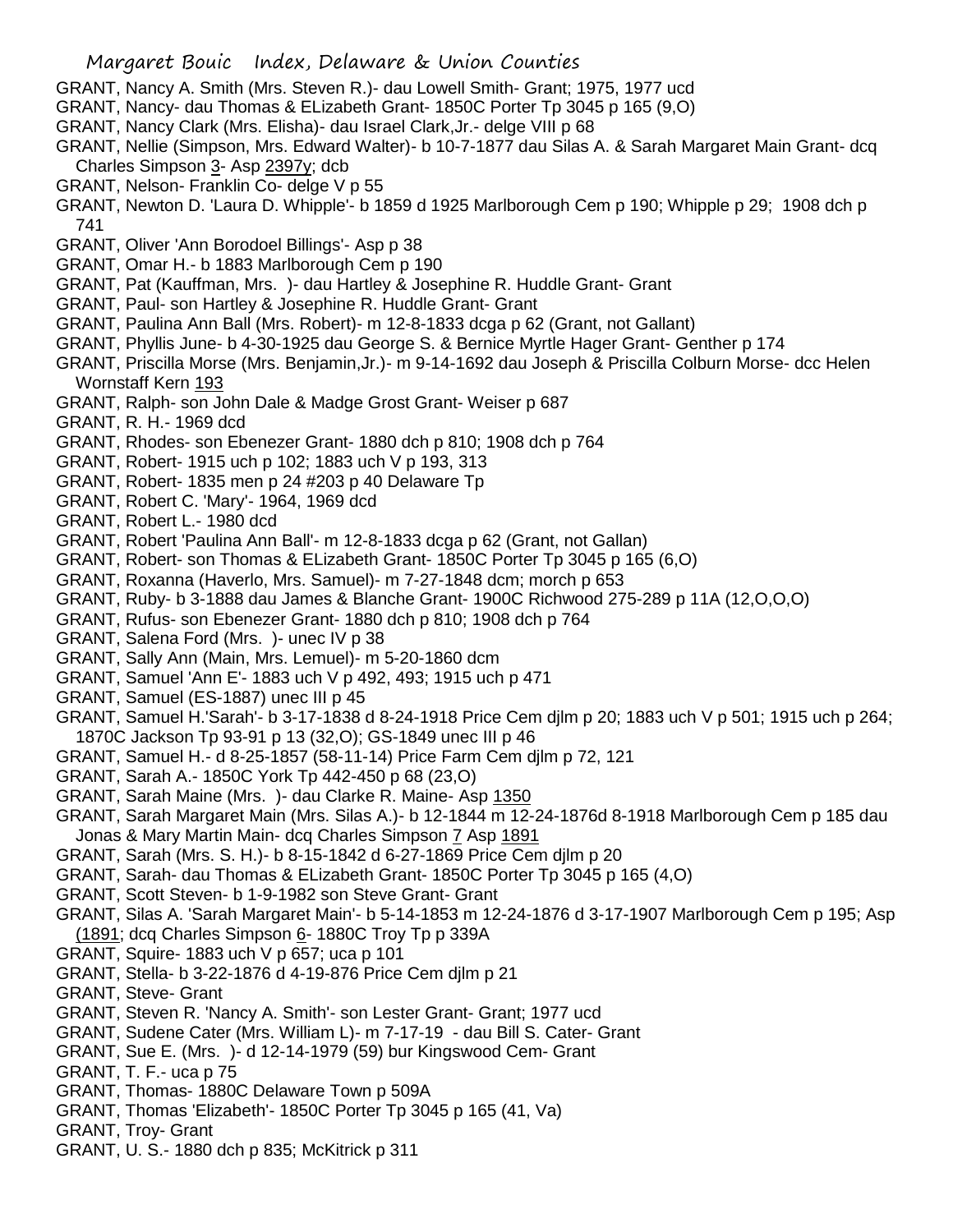Margaret Bouic Index, Delaware & Union Counties GRANT, Velma/Helen b 3-8-1890 d 3-15-1890 Price Cem djlm p 21 GRANT, Virginia Janet (Olsen, Mrs. Earl)- b 6-19-1917 m 11-12-1934 dau George S. & Bernice Myrtle Hager Grant- Genther p 174 GRANT, Wayne Cliffton- b 2-18-1904 GRANT, William- Grant GRANT, William- d 7-29-1917 (2d) Oakdale Cem I p 37 (E-R45-4) GRANT, William 'Sudene Cater'- m 7-17-19 son Troy L. Grant- Grant; engaged to Sudene Cater GRANT, Zillah (Bartlett, Mrs. Abel)- dau Andrew Grant- 1880 dch p 808 GRANTHAM, Sheila (Mowbray, Mrs. Jay Byron)- m 4-19-1947- Weiser p 679 GRANTHAM, Rev. W. B.- 1915 uch p 217; 1883 uch V p 34 GRANTHAM, Rev. William P.- 1908 dch p 394; 1883 uch V p 464; unvmec p 39 GRANTZ, Catherine Bollinger (Mrs. Lewis)- m 5-11-1856 dcm GRANTZ, Lewis 'Catherine Bollinger'- m 5-11-1856 dcm GRANY, Ellen (Mrs. Michael- 1870C Darby Tp 198-186 p 25 (38, Irel) GRANY, Gehenna- dau Michael & Ellen Grany- 1870C Darby Tp 198-186 p 25 (7,O) GRANY, James H.- son Michael & Ellen Grany- 1870C Darby Tp 198-186 p 25 (8,O) GRANY, John- son Michael & Ellen Grany- 1870C Darby Tp 198-186 p 25 (12,O) GRANY, Katy- dau Michael & Ellen Grany- 1870C Darby Tp 198-186 p 25 (6,O) GRANY, Mary- dau Michael & Ellen Grany- 1870C Darby Tp 198-186 p 25 (10,O) GRANY, Michael 'Ellen'- 1870C Darby Tp 198-186 p 25 (40, Irel) GRANY, Micahel- dau Michael & Ellen Grany- 1870C Darby Tp 198-186 p 25 (7,O) GRAPPY, Anna Elizabeth Stroud (Mrs. Carl J.)- b 3-15-1893 m 1-21-1914 d 10-6-1986 (93) LaRue- dau William & Mary Effie Helms Stroud- Grappy GRAPPY, Anna Mae (Keller, Mrs. Robert)- dau Carl J. & Anna Elizabeth Stroud Grappy- Grappy GRAPPY, Carl J. 'Anna Elizabeth Stroud'- m 1-21-1914 d 5-6-1975 (83) LaRue GRAPPY, Duaine 'Eileen'- 1949 ucd GRAPPY, Eileen (Mrs. Duaine)- 1949 ucd GRAPPY, Emerson- brother Carl J. Grappy- Grappy GRAPPY, LaVerne (McMahan, Mrs. Ralph)- dau Carl J. & Anna Elizabeth Stroud Grappy- Grappy GRAPPY, Lois Jean (Donnelly, Mrs. Robert)- dau Carl J. & Anna Elizabeth Stroud Grappy- Grappy GRAPPY, Margie (Greenwood, Mrs. Delbert)- dau Carl J. & Anna Elizabeth Stroud Grappy- Grappy GRAPPY, Mary (Sickmiller, Mrs. Ralph)- dau Carl J. & Anna Elizabeth Stroud Grappy- Grappy GRAPPY, Sandra Lou- dau Duaine & Eileen Grappy- 1949 ucd GRARES, S. A.- Claibourne Cem p 5 GRARY, Peter Catharine Smith'- m 8-20-1857 ucm 2589 see Crary GRASAMAR, Elizabeth- b 1-1-1891 Berlin Tp dau Emanuel & Lida Hubbard Grasamar- dcb GRASER, Wally (Schwab, Mrs. Hermann)- b 10-18-1909 m 8-19-1950- Weiser p 194 GRASS, Agnes (Haas, Mrs. )- sister Stephen J. Grass- Grass GRASS, Barbara (Mrs. Thurman)- Grass GRASS, Carol J. (Mrs. John R.)- 1971 dcd GRASS, John R. 'Carol J.'- 1971 dcd GRASS, Josephine (Colesberry, Mrs. )- sister Stephen J. Grass- Grass GRASS, Kenneth b 1967 son John R. & Carol J. Grass- 1971 dcd GRASS, Marie Thompson (Mrs. Stephen J.)- d 2-23-1962 bur St. Mary's- Grass GRASS, May (Adler, Mrs. )- sister Stephen J. Grass- Grass GRASS, Michael- b 1963 son John R. & Carol J. Grass- 1971 dcd GRASS, Norma (Cantrell, Mrs. Wayne)- b 10-25-1922 d 10-24-1991 bur St. Mary's- dau Stephen J. & Marie Thompson Grass- Grass GRASS, Stephen J. 'Marie Thompson'- d 3-25-1968 (73) bur St. Mary's Grass GRASS, Susan- b 1962 dau John R. & Carol J. Grass- 1971 dcd GRASS, Thurman 'Barbara'- Grass deGRASSE, Evelyn (Callihan, Mrs. John Tressler)- b 3-23-1916 m 5-3-1944- Weiser p 431 GRASSEL, Virginia V.- 1976 dcd GRASSER & Haas- 1976 dch p 267 GRASSER, Eva Bayerlein (Mrs. Michael)- 1908 dch p 690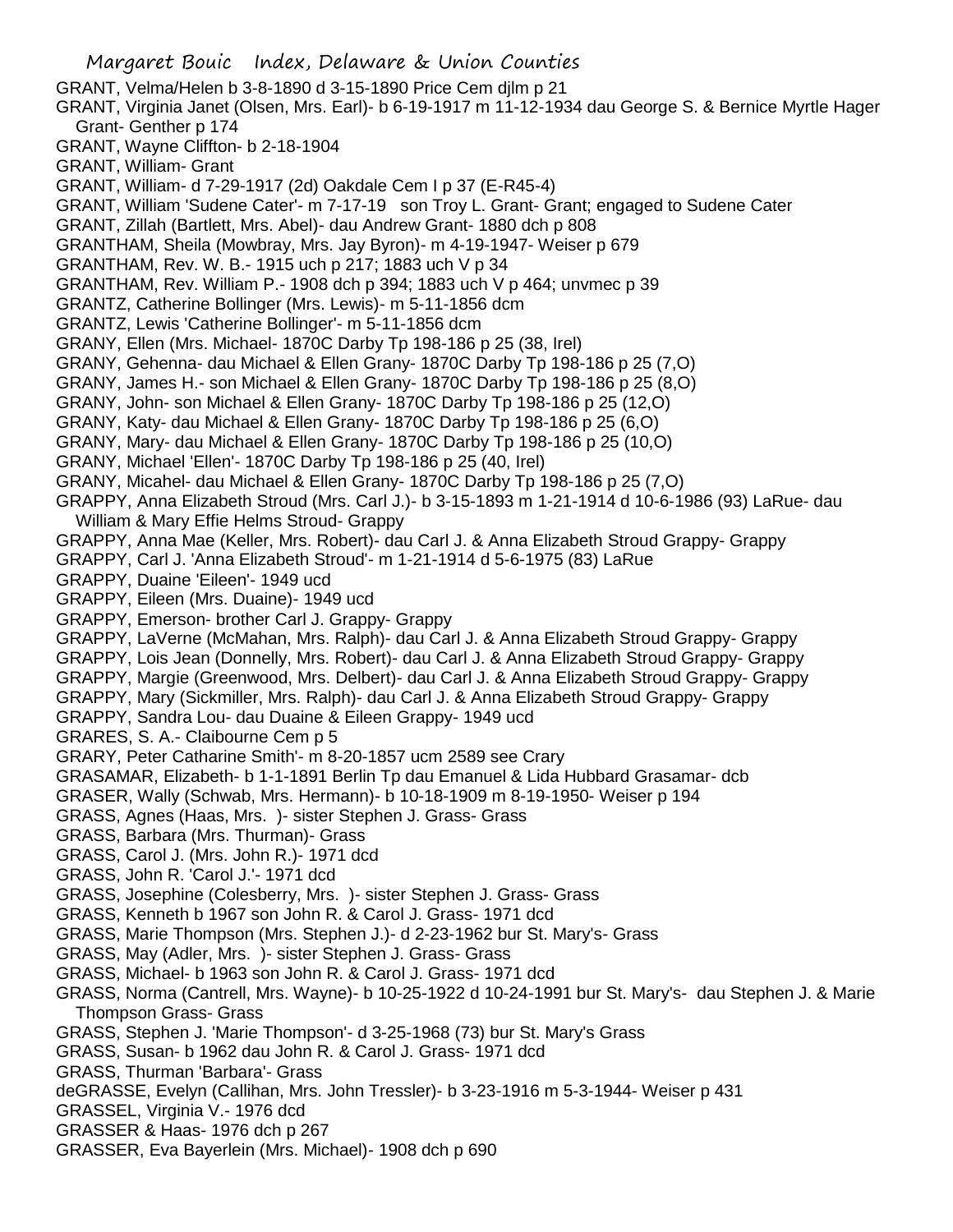Margaret Bouic Index, Delaware & Union Counties GRASSER, Hans- 1908 dch p 690 GRASSER, John George- son Michael & Eva Bayerlein Grasser- 1908 dch p 690 GRASSER, John P.- son Michael & Eva Bayerlein Grasser- 1908 dch p 690 GRASSER, Michael 'Eva Bayerlein'- 1908 dch p 690 GRASSLE, Katherine (Mrs. )- d 3-13-1967 (90) bur W. Jefferson- grandmother of Mrs. Katherine Jobe-Grassle GRATAX, Oliver ' Rosecrans'- 1880 dch p 194, 589; 1908 dch p 489; Powell p 281 GRATAX,----Rosecrans (Mrs. Oliver)- 1880 dch p 590 GRATE, John S.- d Ky (23) dcga p 1 -Del Patron & Franklin Chronicle GRATE, Joseph (JP) unec II p 11; delge VII p 27 GRATES, Alae?- d 3-16-1863 (8m9d) Claibourne Cem p 5; dau S. A. GRATES, Elmer- Grates GRATES, Grant 'Natalaie Bahan'- m 3-18-1989 son Elmer Grates- Grates GRATES, Natalie Bahan (Mrs. Grant)- m 3-18-1989 dau Gary Bahan- Grates GRATREAKS, Hariet- b 7-24-1869 Trenton Tp dau George & Mary J. Greatreaks- dcb GRATREX, Emily Sprague (Mrs. Francis)- m 1-11-1859 dcm GRATREX, Francis 'Emily Sprague'- m 1-11-1859 dcm GRATRICKS, Oliver- delge VII p 48 GRATTAN- see Grayton GRATTET, Noah- unec XII p 51 GRATTRACKS, Oliver- 1835 men p 60 #148 p 111 Trenton Tp see Greatrax,Greatreaks, Gratricks GRATY, Cecil Bernard 'Mary G.'- b 8-4-1900 d 8-19-1960 WWI Hopewell cem djlm p 89 GRATY, Mary G. (Mrs. Cecil Bernard)- b 1903 d 1969 Hopewell Cem djlm p 89 GRATTY Rd- unec VI p 23 GRATTY, H. W.- uca p 87 GRATZ, Damian- b 1983 ch Glen L. & Deborah D. Gratz- 1991 ucd GRATZ, Deborah D. (Mrs. Glen L.)- 1991 ucd GRATZ, Glenn L. 'Deborah D.'- 1991 ucd GRATZ, Jodi- b 1985 ch Glen L. & Deborah D. Gratz- 1991 ucd GRAU, Bruce- son John Grau- Grau GRAU, Dannie- son Edward C. & Mary F. Grau- 1961(15), 1964 dcd GRAU, Donna- dau Edward C. & Mary F. Grau- 1961(14), 1964 dcd GRAU, Eddie- son Edward C. & Mary F. Grau- 1961(12), 1964 dcd GRAU, Edward C. 'Mary F.'- 1961, 1964, 1969, 1971, 1976, 1980 dcd GRAU, Hazel S/E. (Mrs. Ralph E.)- d 2-10-1971 (87) Green Mound Cem- Grau; 1961, 1964, 1969, 1971 dcd GRAU, John- son Ralph E. & Hazel Grau- Grau GRAU, Martha L. Flook (Mrs. Mervin E.)- Grau; 1976, 1980 dcd GRAU, Mary F. (Mrs. Edward D.)- 1961, 1964, 1969, 1971, 1976, 1980 dcd GRAU, Mervin Earl 'Martha L.Flook'- d 7-17-1982 (69) bur Mansfield- Grau; 1976, 1980 dcd GRAU, Ralph E. 'Hazel S.'- 1961, 1964, 1969, 1971 dcd GRAUBOUGH, Paul Wilson- b 10-18-1904 Del Town son Frank & Bessie Hazelton Graubough- dcb GRAUMAN, Ada R.- 1961 dcd GRAUMAN, Ada Ruth Fry (Mrs. Richard A.)- Grauman GRAUMAN, Ada d 7-16-1931 Sexton Record GRAUMAN, Amber- dau Gary Lee Grauman- Grauman GRAUMAN, Amelia- dau William & Mary Grauman- 1870C Marysville 225-226 p 26 (3,O); 1880C Marysville 276-301 p 18 (12,O,Ger,O) GRAUMAN, Bertha A. Brannan (Mrs. Charles H.)- b 1874 d 1939 Oakdale Cem I p 11 (ZZE-R2-13)- dau Joseph J. & Eliza Orsborne Brannan- 1915 uch p 598 GRAUMAN, Charles 'Bertha A.Brannan'- b 1871 d 1946 Oakdale Cem I p 109 (F-R2-13)- 1915 uch p 598 son William & Mary Grauman- 1880C Marysville 276-301 p 18 (9,O) GRAUMAN, Charles R. - son William & Dorothy Storer Grauman- Grauman; 1962 ucd GRAUMAN, Dean- son Gary Lee Grauman- Grauman GRAUMAN, Donna (Spyker, Mrs. )- dau Richard A. & Mildred Morris Grauman- Grauman GRAUMAN, Dorothy M. Storer (Biggerstaff, Mrs. William A.) (Mrs. William F.)- b 11-2-1925 Ia m(2) 8-30-1948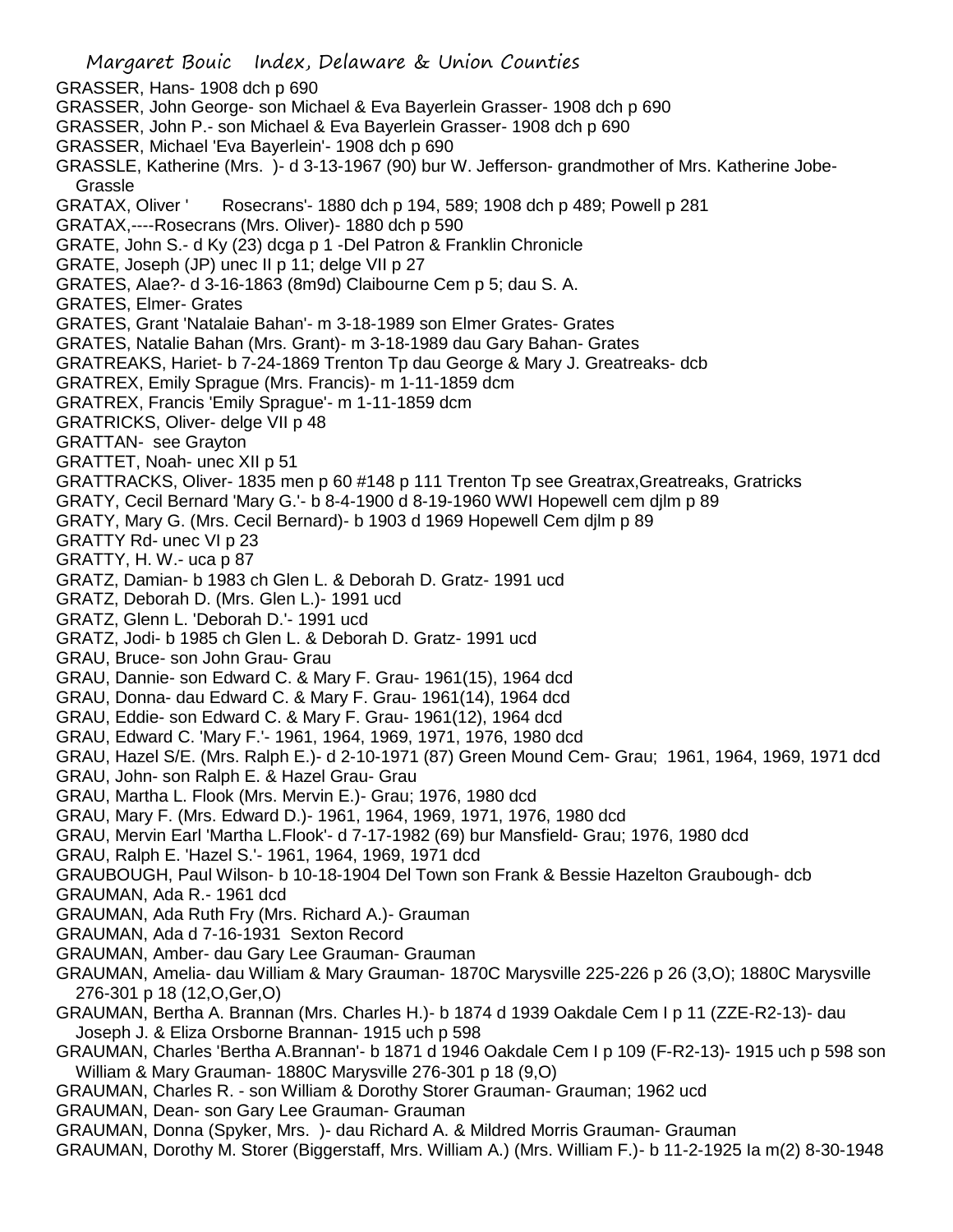d 11-26-1982 Oakdale Cem II p 147 (M-R13-6); dau Lelie L. & Frankie M. McGovney Storer- Grauman; 1961, 1975, 1977, 1979, 1981 ucd

- GRAUMAN, Doug- son Gary Lee Grauman- Grauman
- GRAUMAN, Edna (Smith, Mrs. Delmar C.)- Grauman; Smith
- GRAUMAN, Edward 'Martha E.'- b 1871 d 1894 Oakdale Cem I p 40 (E-R39-2) also p 11- son William & Mary Grauman- 1880C Marysville 276-301 p 18 (9,)
- GRAUMAN, Flora/Florence b 5-1-1879- dau William & Mary Grauman- 1880C Marysville 276-301 p 18 (3,O,Ger,O)
- GRAUMAN, Florence E. (McNeeley, Mrs. Harold H.)- b 4-20-1929 m 1958 d 9-1-1986 (57) Oakdale Cem dau William & Mary Pauline Grubbs Grauman- Grauman
- GRAUMAN, Frankie Sandra (Rausch, Mrs. Paul Edwin)- m 4-25-1975 dau William F. & Dorothy Grauman-Rausch 11482; 1962 ucd
- GRAUMAN, Fred- son William J. & Martha Shaw Grauman- Grant
- GRAUMAN, Frederick- adopted son Charles & Bertha A. Brannan Grauman- 1915 uch p 598
- GRAUMAN, Gary Lee- b 9-5-1946 d 5-12-1983 (36) Maple Grove Cem son Lionel & Kathryn Black- Grauman
- GRAUMAN, Irene (Mrs. Isaac)- d 5-9-1868 (31y1m) Oakdale Cem 852; (D86) I p 86 (D-R5-6)
- GRAUMAN, Isaac J. 'Irene'- b 1828 d 11-08-1921 Oakdale Cem I p 86 (D-R5-6)
- GRAUMAN, Jean Ann (Robertson, Mrs. )- dau Richard A. & Mildred Morris Grauman- Grauman
- GRAUMAN, Jean (Blair, Mrs. James Earl)- m 8-8-1959 div- Maugans Anc p 127
- GRAUMAN, John- son Lionel & Kathryn Black Grauman- Grauman
- GRAUMAN, Kathleen (Taussig, Mrs. )- dau Richard A. & Mildred Morris Grauman- Grauman
- GRAUMAN, Kathryn Black (Mrs. Lionel)- Grauman
- GRAUMAN, Laura- b 1865 dau William & Mary Grauman- 1870C Marysville 225-226 p 26 (5,O); 1880C Marysville 276-301 p 18 (15, O,Ger,O)
- GRAUMAN, Leonard- son Wayne E. & Margaret Grauman- Grauman
- GRAUMAN, Lillian (Parr, Mrs. )- b 3-13-1891 d 7-3-1914 Oakdale Cem I p 41 (E-R39-2) dau William J. Grauman
- GRAUMAN, Linda (Jones, Mrs. Terry)- dau Lionel & Kathryn Black Grauman- Grauman
- GRAUMAN, Lionel 'Kathryn Black'- son Wayne E. & Margaret Grauman- Grauman
- GRAUMAN, Lurin Ethelyn- Sexton record Oakdale Cem
- GRAUMAN, Maecenas- son I. J. (3y5m18d) Oakdale Cem I p 86 (D-R5-6)
- GRAUMAN, Maggie Cook (Mrs. ) Sbc p 36
- GRAUMAN, Margaret Cook (Mrs. Wayne E.)- m 4-7-1914 Grauman
- GRAUMAN, Martha E. (Mrs. Edward)- b 1866 d 1948 Oakdale Cem I p 40 (E-R39-2)
- GRAUMAN, Martha E. Shaw (Mrs. William J.)- Grauman
- GRAUMAN, Mary (Ell, Mrs. )- dau William J. & Martha Shaw Grauman- Grauman
- GRAUMAN, Mary Lee (Carter, Mrs. )- dau Richard A. & Mildred Morris Grauman- Grauman
- GRAUMAN, Mary P.- dau William F. & Dorothy M. Storer Grauman- Grauman; 1975, 1979, 1981, 1983 ucd
- GRAUMAN, Mary Pauline Grubbs (Mrs. William)- b 9-13-1903 d 11-27-1972 (690 dau LeRoy & Bertha Congrove Grubbs- Grauman
- GRAUMAN, Mary d 4-17-1932 (70y)Oakdale Cem 4431 (E2) dau William & Mary Grauman- 1880C Marysville 276-301 p 18 (23,O,Ger,O)
- GRAUMAN, Mary (Mrs. William)- b 1836 d 2-22-1917 (81y3m) Oakdale Cem I p 11 (E-R15-1); 1870C Marysville 225-226 p 26 (33,O); 1880C Marysville 276-301 p 18 (43,O,Ger,Ger)
- GRAUMAN, Mary (Mrs. William)- b 1856 d 4-17-1932 Oakdale Cem I p 11 (E-R15-1); 1870C Marysville 225-226 p 26 (13,O)
- GRAUMAN, Mary- dau William & Dorothy Grauman- 1962 ucd
- GRAUMAN, Mildred Morris (Mrs. Richard A.)- d 1967- Grauman
- GRAUMAN, M. Pauline (Mrs. William)- b 1903 d 1972 Oakdale Cem II p 147 (M-R3-5)
- GRAUMAN, R A.- 1961 dcd
- GRAUMAN, Rachel Elizabeth- dau Wayne E. & Margaret Grant- Grauman
- GRAUMAN, Richard A.'Mildred Morris''Ada Ruth Fry'- b 9-25-1896 son William J. & Martha Shaw Grauman-Grauman; 1973, 1975, 1977, 1979 ucd
- GRAUMAN, Richard- adopted son Charles & Bertha A. Brannan Grauman- 1915 uch p 598; Grauman GRAUMAN, Richard- son William & Mary Pauline Grubbs Grauman- Grauman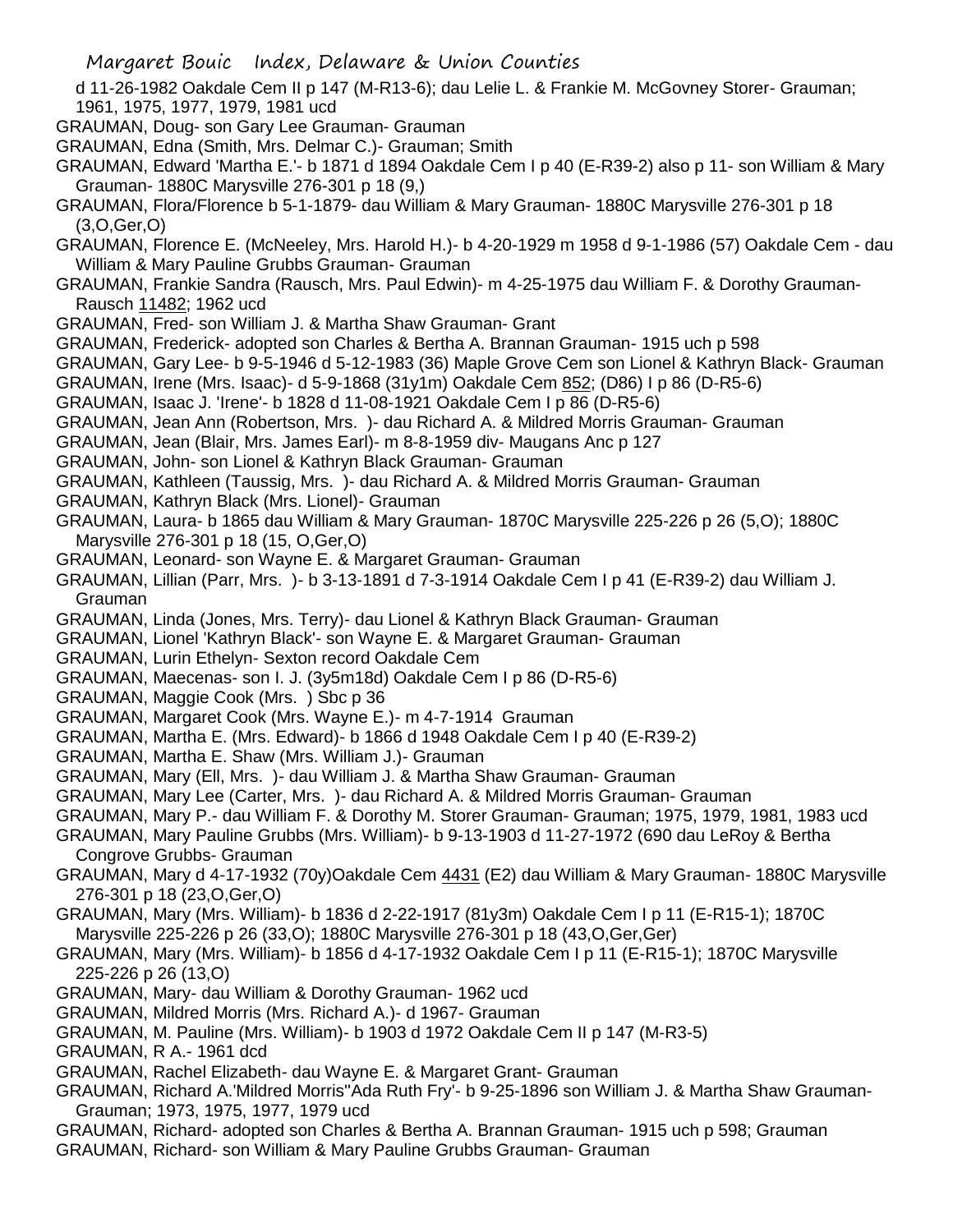GRAUMAN, Richard- d 11-13-1974 (58) son Wayne E. & Margaret Cook Grauman- Grauman

GRAUMAN, Roland- son Wayne E. & Margaret Grauman- Grauman

GRAUMAN, Ruth (Coleman, Mrs. Gene)- dau Lionel & Kathryn Black Grauman- Grauman

GRAUMAN, Walter- d 12-20-1874 (8m) WR Oakdale Cem 783 (E-1) I p 11 (E-R16-1)

GRAUMAN, Wayne E. 'Margaret Cook'- b 7-12-1892 m 4-7-1914 d 11-5-1973 Oakdale Cem -son William J. & Martha Shaw Grauman- Grauman

GRAUMAN, William- 1883 uch IV p 520, 557; uca p 102

GRAUMAN, William- son William & Mary Pauline Grubbs Grauman- Grauman

GRAUMAN, William F. 'Dorothy'- b 1921 WWII Oakdale Cem II p 147 (M-RB-6); 1962, 1975, 1977, 1979, 1981, 1983 ucd

GRAUMAN, William,Sr. 'Mary H.'- b 1829 d 5-7-1907 (77y8m) Oakdale Cem 2029 (2E) I p 11 (E-R15-1); 1870C Marysville 225-226 p 26 (40,Ger); 1880C Marysville 276-301 p 18 (51, Ger,Ger,Ger)

GRAUMAN, William 'Mary Pauline Grubbs'- b 1900 d 1958 WWI Oakdale Cem II p 147 (M-R3-5); Grauman GRAUMAN, William J.- b 1855 d 3-2-1903 (47y11m) Oakdale Cem I 1601 241 p 40 (E-R39-2)- son William &

Mary Grauman- 1870C Marysville 225-226 p 26 (15,); 1880C Marysville 276-301 p 18 (25,O,Ger,O) p 094A GRAUMLICH, Cheryl Ann- dau William Harold & Phyllis Graumlich- Graumlich engaged to Harold Eugene

Byerly II

GRAUMLICH, Linda Kay (Clay, Mrs. Timothy Wayne)- m 1- 1983 dau William Harold Graumlich- Graumlich GRAUMLICH, Phyllis (Mrs. William Harold)(Booten, Mrs. )- Graumlich

GRAUMLICH, Richard L. 'Tamara S. Stoker'- m 5-24-1980 son William H. & Phyllis A. Graumlich- Graumlich GRAUMLICH, William Harold 'Phyllis'- Graumlich

- GRAUPNER, Anne Lee- b 7-26-1957 dau Richard A. & Lillian Dorothy Schwartzkoph Fraupner- Rausch 13(12)412 III p 278
- GRAUPNER, Lillian Dorothy Schwartzkopf (Mrs. Richard A.)- b 7-6-1927 m 1948 dau Elmer & Tillie Rausch Schwartzkopf- Rausch 13(12)41 II p 267, III p 278

GRAUPNER, Richard A. 'Lillian Dorothy Schwartzkopf'- b 10-24-1924 m 1948- Rausch (13(12)41) III p 278

GRAUPNER, Stephen Richard- b 11-4-1950 son Richard A. & Lillian Dorothy Schwartzkopf Graupner- Rausch 13(12)411) III p 278

GRAVATT, H. P.- 1883 uch V p 191

GRAVATT, Kenneth V.Jr. 'Terri Ann Smith'-m 4-9-1988 son Kenneth V. & Mary Gravatt- Gravatt, 1991 ucd GRAVATT, Mary H. (Mrs. Kenneth V.)- 1983, 1991 ucd

GRAVATT, Terri Ann Smith (Mrs. Kenneth V.Jr)- m 4-9-1988 dau Dana A. Smith- Gravatt; 1991 ucd

GRAVELY, David- b 1961 son Donald J. & Norma J. Gravely- 1969, 1971, 1976 dcd

GRAVELY, Donald J. 'Norma J.'- 1969, 1971, 1976, 1980 dcd

GRAVELY, Don- b 1964 son Donald J. & Norma J. Gravely- 1969, 1971, 1976, 1980 dcd

GRAVELY, Natalee- b 1965 dau Donald J. & Norma J. Gravely- 1969, 1971, 1980 dcd

GRAVELY, Norma J. (Mrs. Donald J.)- 1969, 1971, 1976, 1980 dcd

GRAVER, Geneva M. (Mrs. Jack E.)- 1975 ucd

GRAVER, Jack E. 'Geneva M.'- 1975 ucd

GRAVES, Abba/Abbey (Parker, Mrs. Simon Peter)- m 3-24-1846 dcm- dau Harmon & Philena Landon Graves-1880 dch p 842

GRAVES, Alan Robert 'Barbara Lynne Bowman'- m 8-24-1984 son Charles Graves- Graves

GRAVES, Albert K. 'Edith Rausch'- b 10-22-1906 m 7-3-1927 Oakdale Cem II p 122 (K-R7-11)- son Verl &

Anna Elizabeth Kachele Graves- Graves; Rausch (11314) I p 260; 1949 ucd

- GRAVES, Alfred- son Harmon & Laura Churchill Graves- 1880 dch p 842
- GRAVES, Allen- son Roy C. & Eleanor F. Graves- 1964 dcd
- GRAVES, Almeda (Mrs. Leyman)- 1860C Leesburg Tp 583 (32,O)
- GRAVES, Amanda Lynne- b 7-18-1988 dau Alan Robert & Barbara Lynne Bowman Graves- Graves

GRAVES, Ann Marie Vining (Reed, Mrs. Fred)(Mrs. Floyd)(Hower, Mrs. L. J.)- dau John & Letitia Mae Felkner Vining- Hutchisson p 24

- GRAVES, Anne Elizabeth Kachele (Mrs. Verl A.)- b 11-29-1888 m 8-1-1906 d 5-6-1987 (98) Oakdale Cem II p 66 (H-R2-11) dau John & Margaret Ell Kachele- Graves
- GRAVES, Ara J.- b 6-1881 dau William & Lida J. Graves- 1900C Claibourne Tp 235-251 p 10B (9,O,O,O)
- GRAVES, Augustin- son Harmon & Laura Churchill Graves- 1880 dch p 842

GRAVES, Austin- dcw Bk 2 p 62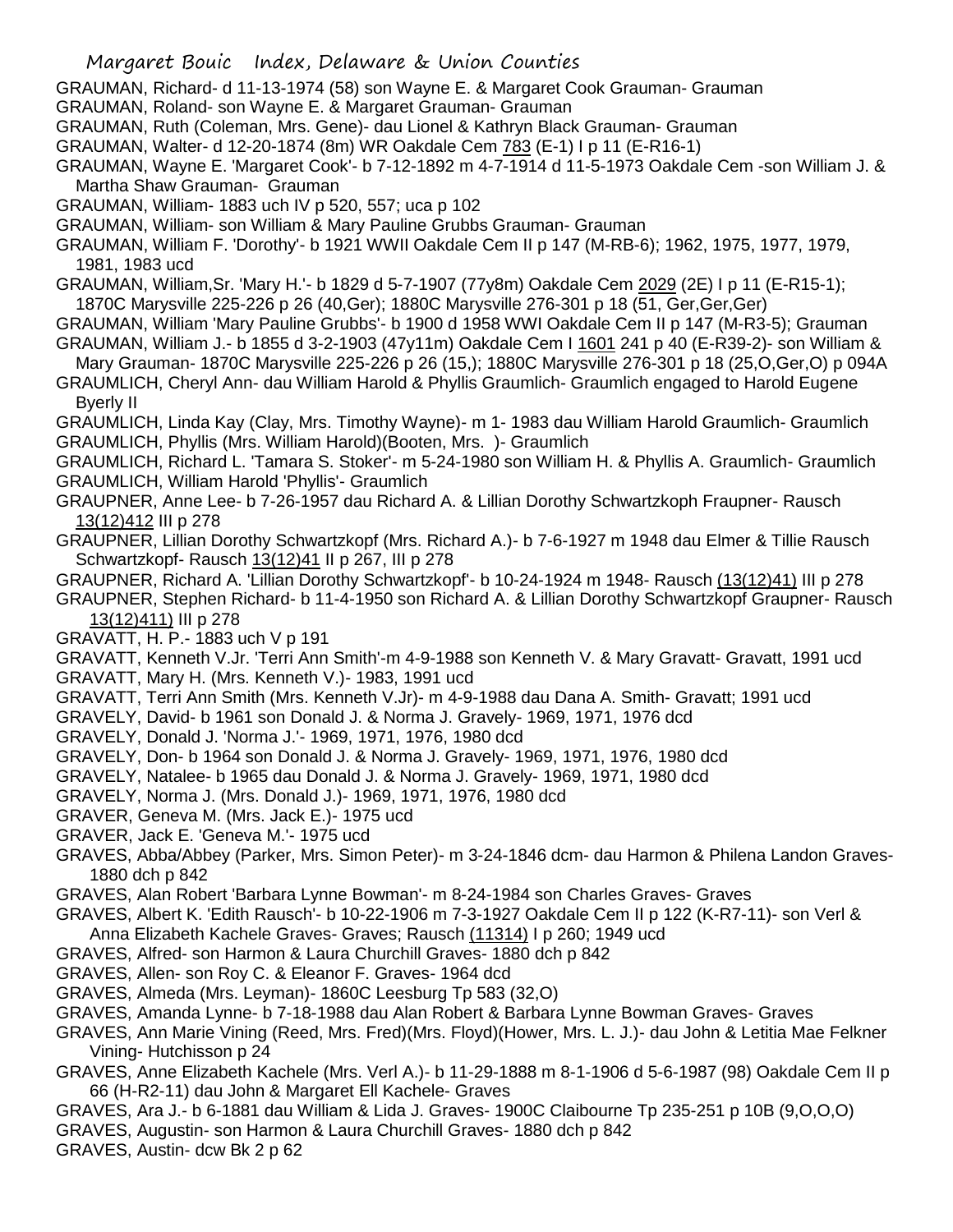- GRAVES, Barbara Lynne Bowman (Mrs. Alan Robert)- m 8-24-1984 dau Richard Bownman- Bowman
- GRAVES, Barry- b 8-2-1955 son Robert & Eleanor Noggle Graves- Rausch 1131411 III p 259
- GRAVES, Battie De Alva (Huddleston, Mrs. Clarence Largent)- Pabst 6 p 91
- GRAVES, Benjamin,Jr. 'Martha Webb'- m 4-4-1820 dcga p 10 Franklin Chron
- GRAVES, Bessie B. (Mrs. Stanley K,)- d 10-6-1960 (63) bur Ashley Union- Graves
- GRAVES, Betty (Clegg, Mrs. )- dau Verl & Anna E. Kachele Graves- Graves
- GRAVES, Beulah (Gills, Mrs. Eldon)- Maugans Anc p 157
- GRAVES, Bill- son Marion & Wilma Porter Graves- Graves
- GRAVES, Bishop D. 'Elizabeth Curren'- m 3-2-1843 dcm d 12-13-1847 (26-3-11) Marlborough Cem p 155; Powell p 290; dcw Bk 2 p 340
- GRAVES, Bradley Aaron 'Elizabeth Ann Kleismit'- b 1970 m 10-20-1990 son James E. & Lois K. Graves-Graves; 1980 dcd
- GRAVES, Brenda C. (Mrs. Scott)- 1980 dcd
- GRAVES, Brenda (Mrs. Glenn)- 1973, 1975 ucd
- GRAVES, Bryan- b 1964 son Scott & Brenda C. Graves- 1980 dcd
- GRAVES, Carl Wayne- b 7-23-1957 son Rev. Richard & Jacqueline Reed Graves- Rausch 1131513 III p 259
- GRAVES, Carlton M. 'Edith'- 1961, 1964 dcd
- GRAVES, Carol- dau William W. Sr. & Dorothy Lewis Graves- Graves
- GRAVES, Carol (Wilson, Mrs. )- dau Orville & Mary Louise Soter Graves- Graves
- GRAVES, Carolyn Sue (Trout, Mrs. Jerry)- b 8-18-1943 m 7-1960 d 10-22-1967 bur Maple Grove Cem- dau Robert & Mary Belle Vicars Graves- Graves
- GRAVES, Charity V.- 1860C Leesburg Tp 583 (21,O)
- GRAVES, Charles- Graves
- GRAVES, Charles 'Emma B.'- 3-1873 m 3y- 1900C Claibourne Tp 136-146 p 6A (27, Miss,O,O)
- GRAVES, Christine- b 1962 dau Roy C. & Eleanor E. Graves- 1964, 1976 dcd
- GRAVES. Chrisopher- son William W.,Sr. & Dorothy Lewis Graves- Graves
- GRAVES, Clara F. (Robbins, Mrs. Oscar)- m 9-4-1873 ucm 5305
- GRAVES, Clarissa- dau Philander & Martha Graves- 1860C Leesburg 500 (5,O); 1870C Liberty Tp 167 p 20  $(15,0)$
- GRAVES, Cora (Shipley, Mrs. Milton M.)- 1915 uch p 1047
- GRAVES, Crystal- dau Marion & Wilma Porter Graves- Graves
- GRAVES, Curtis- son Leyman & Almeda Graves- 1860C Leesburg Tp 583 (8,O)
- GRAVES, Dan- brother John T. Graves- Graves
- GRAVES, Daryl- son John T. & Orlene Graves- Graves
- GRAVES, D. C.- uca p 102
- GRAVES, Debra Kay- b 1966 dau James E. & Lois K. Graves- Graves; 1980 dcd engaged to Duane E. Tobinson
- GRAVES, Delbert L. 'Flora'- 1969, 1971 ucd
- GRAVES, Deloren- d 10-18-1921 (1y4m) Oakdale Cem II p 66 (H-R2-7)
- GRAVES, Delores (Strohacker, Mrs. )- dau Orville R. & Mary Louise Soter Graves- Graves
- GRAVES, Diadema (Cochrell, Mrs. Riley)- dau Riley & Nancy Adams Graves- 1880 dch p 842
- GRAVES, Diane Harper (Mrs. Gerald R.)- b 12-4-1940 m 11-16-1958 Graves; Rausch (113142); 1962, 1973, 1975, 1977, 1979, 1981, 1983, 1991 ucd
- GRAVES, Diane- b 1965 dau Scott & Brenda C. Graves- 1980 dcd
- GRAVES, Dorothy Lewis (Mrs. William W.,Sr.)- Graves
- GRAVES, Dorsi/Darsi- b 1970 ch Glenn & Brenda Graves- 1973, 1975 ucd
- GRAVES, Douglas L. 'Shelly L. James'- b 1967 m 10-2-1992 son James E. & Lois K. Graves- Graves; 1980 dcd
- GRAVES, E.- grandson Elizabeth Tucker- 1880C Richwood 218-231 p 201A (8,O,O,O)
- GRAVES, R. Earle McKitrick p xiii (can't find)
- GRAVES, Edith (Mrs. Carlton M.)- 1961, 1964 dcd
- GRAVES, Edith Rausch (Mrs. Albert K.)-b 11-16-1907 m 7-3-1927 Oakdale Cem II p 122 (K-R7-11)- dau Frank & Magdalena Troesch Rausch- Graves; Rausch 11314 II p 260; 1949 ucd
- GRAVES, Edna Rausch (Mrs. Harry J.)- b 5-12-1909/4 d 4-14-1961 Oakdale Cem II p 122 (K-R7-11)- dau J. Frank & Lena Troesch Rausch- Rausch 11315 II p 260; 1959 ucd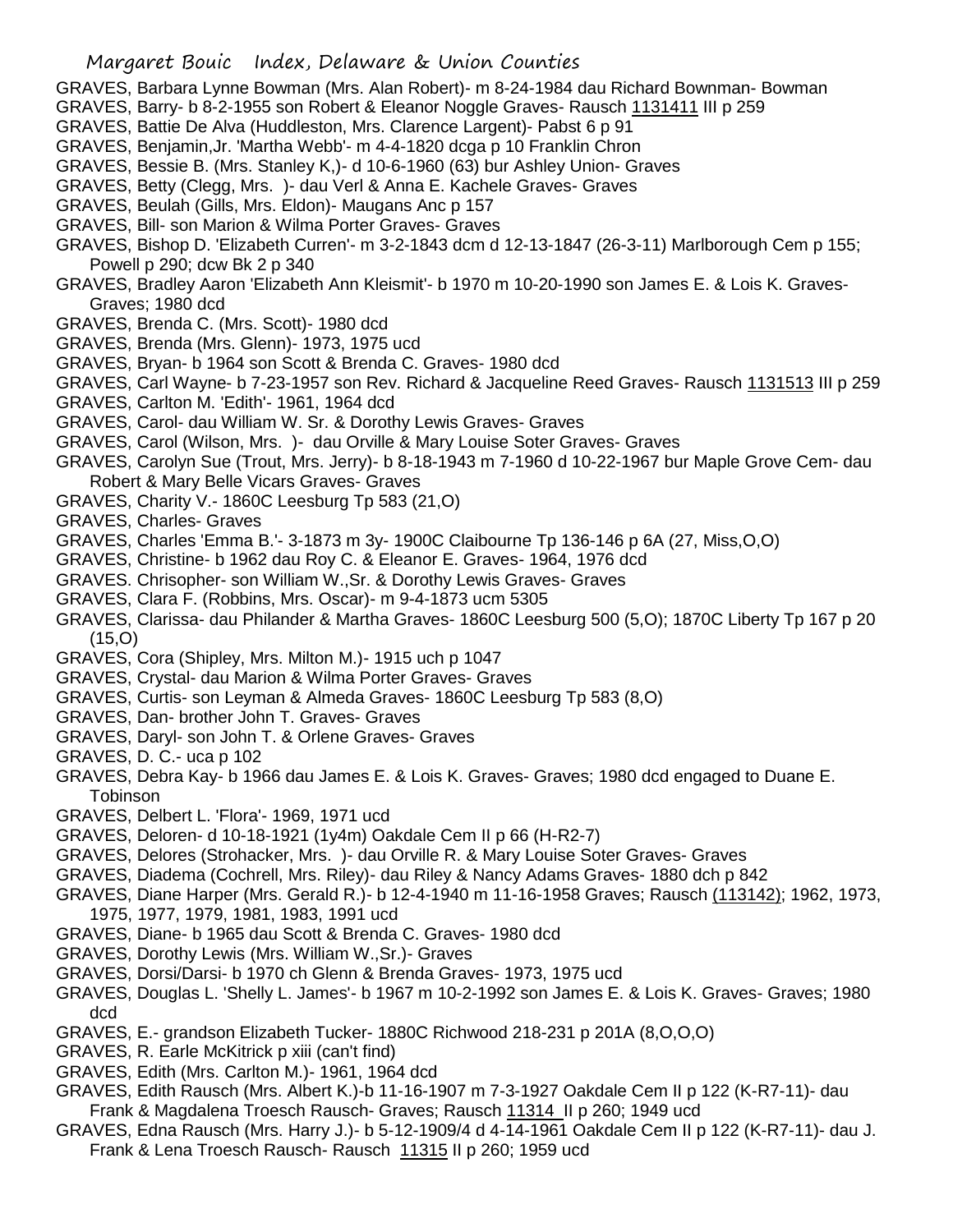- GRAVES, Edward- son Harmon & Lura Churchill Graves- 1880 dch p 842
- GRAVES, Elanor E. (Mrs. Roy C.)- 1964. 1976 dcd
- GRAVES, Eleanor Noggle (Mrs. Robert)- b 2-1-1933 m 6-15-1954 Rausch- (113141) III p 259
- GRAVES, Elizabeth A. (Cushman, Mrs. Artemis)- m 8-26-1860 dcm
- GRAVES, Elizabeth Ann- dau Bishop D. Graves- dcw Bk 2 p 340
- GRAVES, Elizabeth Ann Kleismit (Mrs. Bradley Aaron)- m 10-20-1990 dau Mike & Natalie Gibson- Graves
- GRAVES, Elizabeth Curren (Mrs. Bishop D.)- m 3-2-1843 dcm d 4-8-1845 (21-6-20) Marlborough Cem p 155; Powell p 290
- GRAVES, Elizabeth Mitchell (Mrs. George)- dau Matthew Mitchell- dcc Maxson Greene 811
- GRAVES, Ella- dau Ira & Ellener Graves- 1860C Leesburg Tp 499 (3,O)
- GRAVES, Ellen Minshall (Mrs. William)- m 5-29-1844 Madison Co unec X p 8
- GRAVES, Ellen- dau Philander & Martha Graves- 1860C Leesburg Tp 500 (2,O); 1870C Liberty Tp 167 p 20  $(12, 0)$
- GRAVES, Ellener (Mrs. Ira)- 1860C Leesburg 499 (30,O)
- GRAVES, Elles 'Evangeline Blose'- Graves
- GRAVES, Elmo Kennedy (Mrs. R.)- dau Robert & Nan McCrory Kennedy- Graves
- GRAVES, Emd(a)Line Orahood (Mrs. John)- m 7-11-1878 ucm 6289; 1880C Liberty Tp Un Co 48-49 p 6  $(21, 0, 0, 0)$
- GRAVES, Emma B. (Mrs. Charles)- b 1-1877 1900C Claibourne Tp 136-146 p 6A (23,O,O,O) m 3y 1 child
- GRAVES, Emma- dau Harmon & Laura Churchill Graves- 1880 dch p 842
- GRAVES, Enoch- son Harmon & Laura Churchill Graves- 1880 dch p 842
- GRAVES, Eva M. (Hager, Mrs. Ray Case)- m 9-1917 Genther p 213
- GRAVES, Evangeline Blose (Mrs. Elles)- Graves
- GRAVES, Flora Alma Randall (Mrs. Peter)- b 2-12-1865/4 m 2-18-1897 dau Charles & Louise Maria Howison Randall- Howison 524- 1900C Claibourne Tp 87-93 p B4 (36,O,O,O)
- GRAVES, Flora (Mrs. Delbert L.)- 1969, 1971 dcd
- GRAVES, Floretta (McGee, Mrs. )- sister Orville R. Graves- Graves
- GRAVES, Floyd 'Anne Marie Vining'- Hutchisson p 24
- GRAVES, Frank- son Harmon & Laura Churchill Graves- 1880 dch p 842
- GRAVES, Frank- son Ira & Ellener Graves- 1860C Leesburg Tp 499 (2,O)
- GRAVES, Fred- son Marguerite Evans Graves- Genther p 113
- GRAVES, Freddie L.- b 4-15-1893 Radnor Tp son Charles & Ida Reed Graves- dcb
- GRAVES, Frederick- son Harmon & Laura Churchill Graves- 1880 dch p 841
- GRAVES, Galen- b 1975 son Glenn & Brenda Graves- 1975 ucd
- GRAVES, George A.- 1985 uch p 394
- GRAVES, George 'Elizabeth Mitchell'- d 1673 dcc Maxson Greene 810
- GRAVES, George- son Leora & Goldie French Graves- Graves
- GRAVES, George 'Sarah'- 1860C Claibourne Tp 640 (22,O)
- GRAVES, Gerald Richard 'Diane Harper'- b 6-24-1939 m 11-16-1958 son Albert K. & Edith Rausch Graves-Graves; Rausch 113142; 1949, 1962, 1975, 1977, 1979, 1981, 1983, 1991 ucd
- GRAVES, Glenn 'Brenda'- son William W. Sr & Dorothy Lewis Graves- Graves; 1973, 1975 ucd
- GRAVES, Hannah E. (Mrs. John A.)- b 1858 d 1909 Raymond Cem lptw p 35
- GRAVES, Harmon 'Philena Landon''Laura Churchill'- 1880 dch p 841
- GRAVES, Harry B.- b 11-1898 son Charles & Emma B. Graves- 1900C Claibourne Tp 136-146 p 6A (- O,Missouri,O)
- GRAVES, Harry J.' Edna Rausch''Louise Stimmel'- (2) 5-1-1963 -son Verl Albert & Anna Elizabeth Kachele Graves- Graves; Rausch (11315) II p 260, III p 259; 1959, 1962, 1967, 1971 ucd
- GRAVES, Hattie M. (Mrs. L. B.)- 1976, 1980 dcd
- GRAVES, Highland 'Elizabeth Bayler'- m 7-27-1835 Madison Co unec VII p 23
- GRAVES, Ira 'Ellener'- 1860C Leesburg 499 (34,O)
- GRAVES, Jacqueline Reed (Mrs. Rev. Richard)- b 9-3-1929 m 7-16-1950 Rausch (113151) III p 259; Sbc p 1836
- GRAVES, James E. 'Lois K.'- 1980 dcd
- GRAVES, James E.- son Orville R. & Mary Louise Soter Graves- Graves
- GRAVES, Jane M. (Mrs. Josiah H.)- 1870C Taylor Tp 90-86 p 11 (55,NY)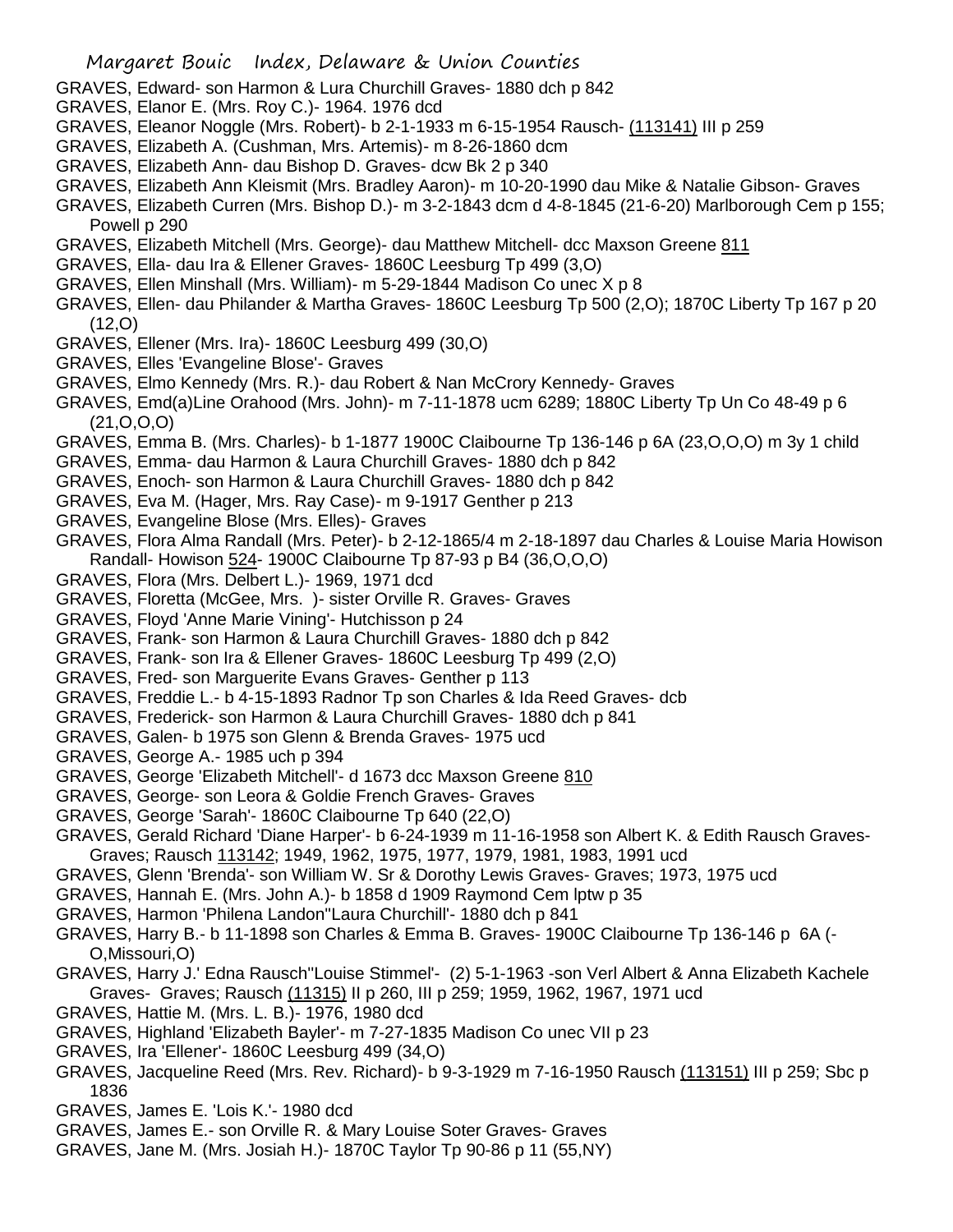- GRAVES, Jane- dau Philander & Martha Graves- 1860C Leesburg Tp 500 (4,O); 1870C Liberty Tp 167 (14,O)
- GRAVES, Jeanne- dau Lowell Graves- Graves
- GRAVES, Jeffrey- b 1966 son Roland E. & Loretta M. Graves- 1962, 1967, 1971, 1973, 1975 ucd
- GRAVES, Jill Ann- b 1969 dau Gerald Richard & Diane Harper Graves- Graves; 1973, 1977, 1979, 1981, 1983, 1991 ucd
- GRAVES, Jody- b 1968 dau Glenn & Brenda Graves- 1973, 1975 ucd
- GRAVES, John A.- 1980 dcd
- GRAVES, John- Powers Pat p 126
- GRAVES, John- 1880C Liberty Tp p 036A
- GRAVES, John A. 'Hannah E.'- b 1858 d 1929 Raymond Cem lptw p 35
- GRAVES, John 'Eme(a)line Orahood' m 7-11-1878 ucm 6289; 1880C Liberty Tp Un Co 48-49 p 6 (23,O,-,-)
- GRAVES, John T. 'Orlene;- d 4-19-1987 (63) bur Mo.- Graves
- GRAVES, Johnny- brother Orville R. Graves- Graves
- GRAVES, Josiah H. 'Jane M.'- 1870C Taylor Tp 90-86 p 11 (68, Mass)
- GRAVES, Karen- b 1953 dau Delbert L. & Flora Graves- 1969, 1971 dcd
- GRAVES, Kathy- dau Carlton M. & Edith Graves- 1961, 1964(17) dcd
- GRAVES, Ken- b 1961 son Gerald Richard & Diane Harper Graves- Graves; 1975, 1977, 1979 dcd
- GRAVES, Kim 'Nickie'- 1991 ucd
- GRAVES, Kimball- b 9-8-1953 ch Rev. Richard & Jacqueline Reed Graves- Rausch 1131512 III p 259
- GRAVES, Laura Churchill (Mrs. Harmon)- 1880 dch p 842
- GRAVES, L. B. 'Hattie M.'- 1976, 1980 dcd
- GRAVES, Leora- 1870C Liberty Tp Un Co 167 p 20 (3,O)
- GRAVES, Lester- brother Orville R. Graves- Graves
- GRAVES, Lewis- son Harmon & Laura Churchill Graves- 1880 dch p 842
- GRAVES, Leyman 'Almeda'- 1860C Leesburg Tp 583 (34,O)
- GRAVES, Lida F.- b 1843 d 12-10-1919 York Cem p 61; 1900C Claibourne Tp 235-251 p 10B (56,O,Md,Md)
- GRAVES, Linda Lou (Eiselstein, Mrs. Latane)- m 6-12-1968 dau Robert H. & Maribel Graves- Graves
- GRAVES, Linda (McFadden, Mrs. Randy)- dau Marion & Wilma Porter Graves- Graves
- GRAVES, Lindsay (Mrs. Robert G.)- 1975 ucd
- GRAVES, Lisa- b 9-16-1960 dau Rev. Richard & Jacqueline Reed Graves-Rausch 1131514 III p 259
- GRAVES, Linda- dau Robert & Mary Belle Vicars Graves- Graves
- GRAVES, Lois K. (Mrs. James E.)- 1980 dcd
- GRAVES, Lore E. (Mullen, Mrs. William E.)- m 1-8-1871 ucm 4855
- GRAVES, Loretta M. (Mrs. Roland E.)- m 8-2-1904 dau Delmer & Loretta Rausch Cook- Graves; Rausch 13123;1962, 1967, 1971, 1973, 1975, 1979, 1981 ucd
- GRAVES, Louise Stimmel (Finch, Mrs. Emerson)(Mrs. Harry J.)- m(2) 5-1-1963 dau Hugh Otis & Marie Rodgers Stimmel- Graves; Hutchisson; Stimmel; 1967, 1971 ucd
- GRAVES, Lowell- Graves
- GRAVES, L. P.- 1883 uch IV p 508; uca p 102
- GRAVES, Lura- 1870c Liberty Tp Un Co 167 p 20 (5,O)
- GRAVES, M. A.- hadc p 38
- GRAVES, Madeline (Wilson, Mrs. Bernard)- dau Verl & Anna Graves- Graves
- GRAVES, Maj.- Powers Pat p 141, 318
- GRAVES, Malinda Malvina (91-1919) Liberty Tp uninf p 17
- GRAVES, Marcella (Clark, Mrs. )- dau Leora & Goldie French Graves- Graves
- GRAVES, Marguerite Evans (Mrs. )- dau Metta Bothwell Evans- Genther p 113
- GRAVES, Maribel (Mrs. Robert H.)- Graves
- GRAVES, Marie (Mrs. Stanley K.)- Graves
- GRAVES, Marion 'Wilma Porter'- m 5-29-1954 Graves
- GRAVES, Mark- b 1967 son Roy C. & Eleanor E. Graves- 1976 dcd
- GRAVES, Martha- 1860C Leesburg Tp 583 (19,O)
- GRAVES, Martha- dau Harmon & Laura Churchill Graves- 1880 dch p 842
- GRAVES, Martha (Mrs. Philander)- 1860C Leesburg Tp 500 (25,O); 1870C Liberty Tp 167 p 20 (36,O); mt 3 p 7
- GRAVES, Martha Rinehard (Mrs. N. F.)- m 11-14-1850 Madison Co unec XI p 46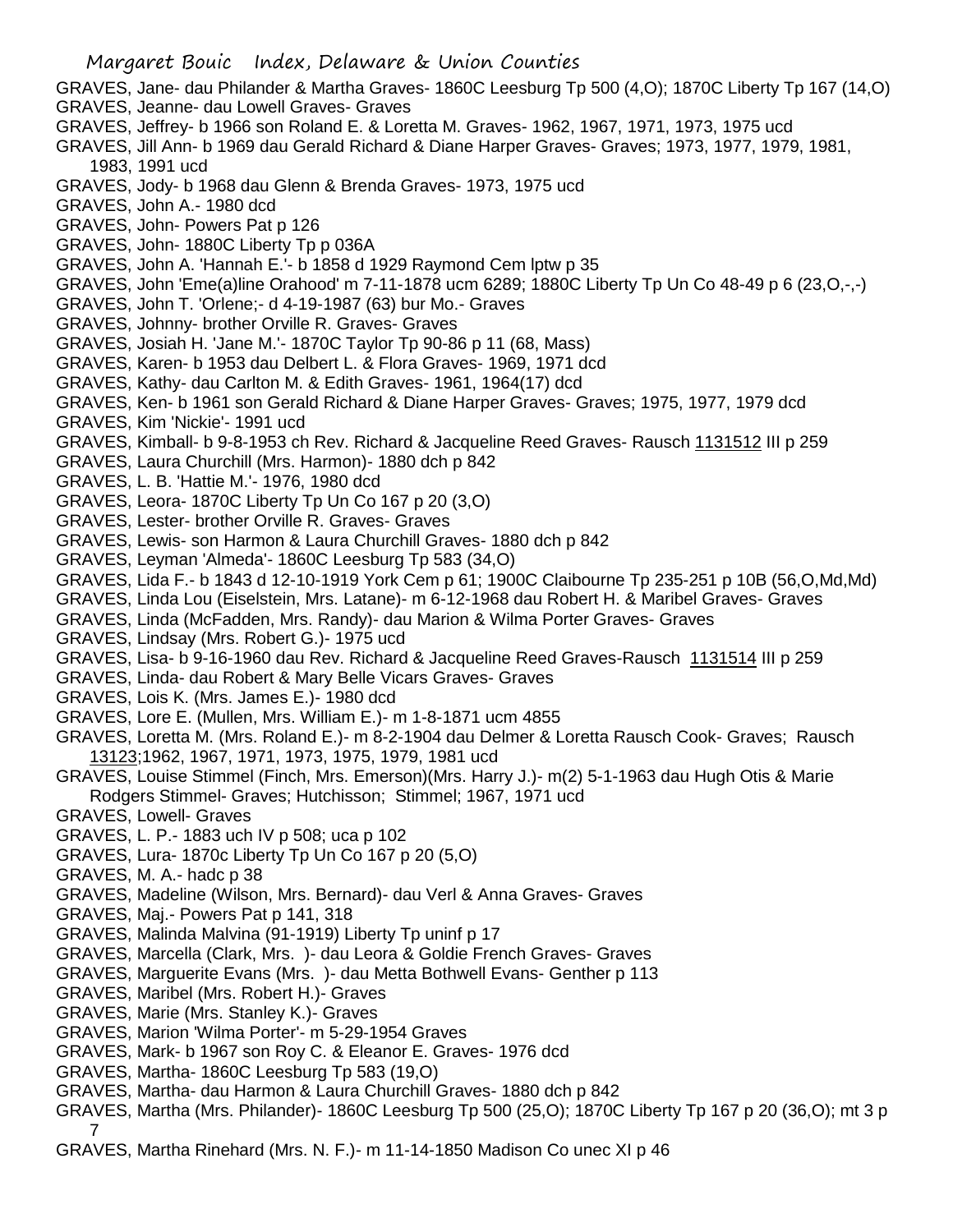- GRAVES, Martha Webb (Mrs. Benjamin Jr.)- m 4-4-1820 dau Thomas Smith Webb- dcga p 10 Franklin **Chronicle**
- GRAVES, Mary Ann- heir of Austin Graves- dcw Bk 2 p 62
- GRAVES, Mary A. (Wilson, Mrs. Amos C.)- m 12-16-1840 dcm
- GRAVES, Mary Belle Vicars (Mrs. Robert)- Graves
- GRAVES, Mary E.- dau John & Emaline Orahood Graves- 1880C Liberty Tp Un Co 48-49 p 6 (1,O,O,O)
- GRAVES, Mary Iles- sister Jane Iles Sinkey- 1880 dch p 835
- GRAVES, Mary Jane (Gillham, Mrs. )- sister John T. Graves- Graves
- GRAVES, Mary Louise Soter (Mrs. Orville R.)- Graves
- GRAVES, Mary P. (Crites, Mrs. W. Pearl)- b 1903 Oakdale Cem II p 152 (M-R19-4)
- GRAVES, Mary (Reeds, Mrs. Thomas)- b 1808 d 1893 ped Delos C. Reeds #148 17- unec IX p 19
- GRAVES, Mattie (Ready, Mrs. Louis H.)- Newhouse p 13
- GRAVES, Michael- b 1968 son Roland & Loretta M. Graves- 1971, 1973, 1975 ucd
- GRAVES, Mike- son John T. & Orlene Graves- Graves
- GRAVES, Nancy Jeanne- b 9-13-1952 dau Rev. Richard Graves- Graves; Rausch 1131511
- GRAVES, Nancy Jo (Franzeen, Mrs. )- dau Rev. William Richard Graves- Graves
- GRAVES, Nancy L. Adams (Mrs. Wiley F.)- m 11-2-1851 dcm dau Levi & Diadema Linnabary Adams- 1880 dch p 842
- GRAVES, Nancy (Polenz, Mrs. Rev. Lester)- b 2-26-1932 dau Harry J. & Edna Rausch Graves- Graves; Rausch 113152
- GRAVES, Nellie (Schooley, Mrs. Samuel)- dumch p 427
- GRAVES, Nickie (Mrs. Kim)- 1991 ucd
- GRAVES, Ora (Bacon, Mrs. Perry)- d 1932 Graves; Bacon
- GRAVES, Orlene (Mrs. John T.)- Graves
- GRAVES, Orville R. 'Mary Louise Soter'- d 10-4-1987 (81) bur Zanesville- Graves
- GRAVES, P. A.- 1915 uch p 447; 1883 uch V p 402
- GRAVES, Patricia Gaye Shoffner (Mrs. Ronald Kenneth,Jr.)- m 9-6-1986 dau John E. Shoffner- Graves
- GRAVES, Peter 'Flora Alma Randall'- b 3-1863 m 2-18-1897 Howison (524); 1900C Claibourne Tp 87-93 p B4 (37,O,O,O)
- GRAVES, Philander A. 'Martha'- 1860C Leesburg Tp 500 (28,O); 1870C Liberty Tp 167 p 20 (39,O); mt 3 p 7; unec III p 54
- GRAVES, Philena Landon (Mrs. Harmon)- 1880 dch p 841
- GRAVES, R.- uca p 31
- GRAVES, Randall d.- 1964 dcd
- GRAVES, R. 'Elmo Kennedy'- Graves
- GRAVES, Ray A.- principal Buckeye Valley- Graves
- GRAVES, Rev. William Richard 'Jacqueline Reed'- b 6-20-1930 m 7-16-1930 son Harry J. & Edna Rausch Graves- Graves; Rausch 113151; Sbc p 18
- GRAVES, Richard- son Robert & Mary Belle Vicars Graves- Graves
- GRAVES, Rick- son John T. & Orlene Graves- Graves
- GRAVES, Riley F.'Nancy L. Adams'- m 11-2-1851 dcm- 1880 dch p 263, 841; 1880C Harlem Tp p 442; delge VII p 42
- GRAVES, Robert 'Eleanor Noggle'- b 1-29-1928 m 6-15-1954 son Albert K. & Edith Rausch Graves- Graves; Rausch 113141 III p 259; 1949 ucd
- GRAVES, Robert G. 'Lindsay'- 1975 ucd
- GRAVES, Robert H. 'Maribel'- Graves
- GRAVES, Robert 'Mary Belle Vicars'- Graves
- GRAVES, Robert- son Robert & Mary Belle Vicars Graves- Graves
- GRAVES, Rodman- d 6-26-1872 (101y4m9d) Tussic St. Cem Powell p 118
- GRAVES, Roland E. 'Loretta Cook'- b 3-31-1941- son Albert K. & Edith Rausch Graves- Graves; Rausch 113143 II p 259; 1949, 1967, 1971, 1973 ucd
- GRAVES, Ronald E.- son James E. & Lois K. Graves- Graves; 1980 dcd; engaged to Traci Ann Clark
- GRAVES, Ronald/Rolland- b 1961 son Gerald Richard & Elizabeth Diane Harper Graves- 1962, 1973 ucd
- GRAVES, Ronald Kenneth,Jr. 'Patricia Gaye Shoffner'- son Ronald Kenneth & Norma Graves- Graves GRAVES, Ronald Kenneth, Sr. 'Norma'- Graves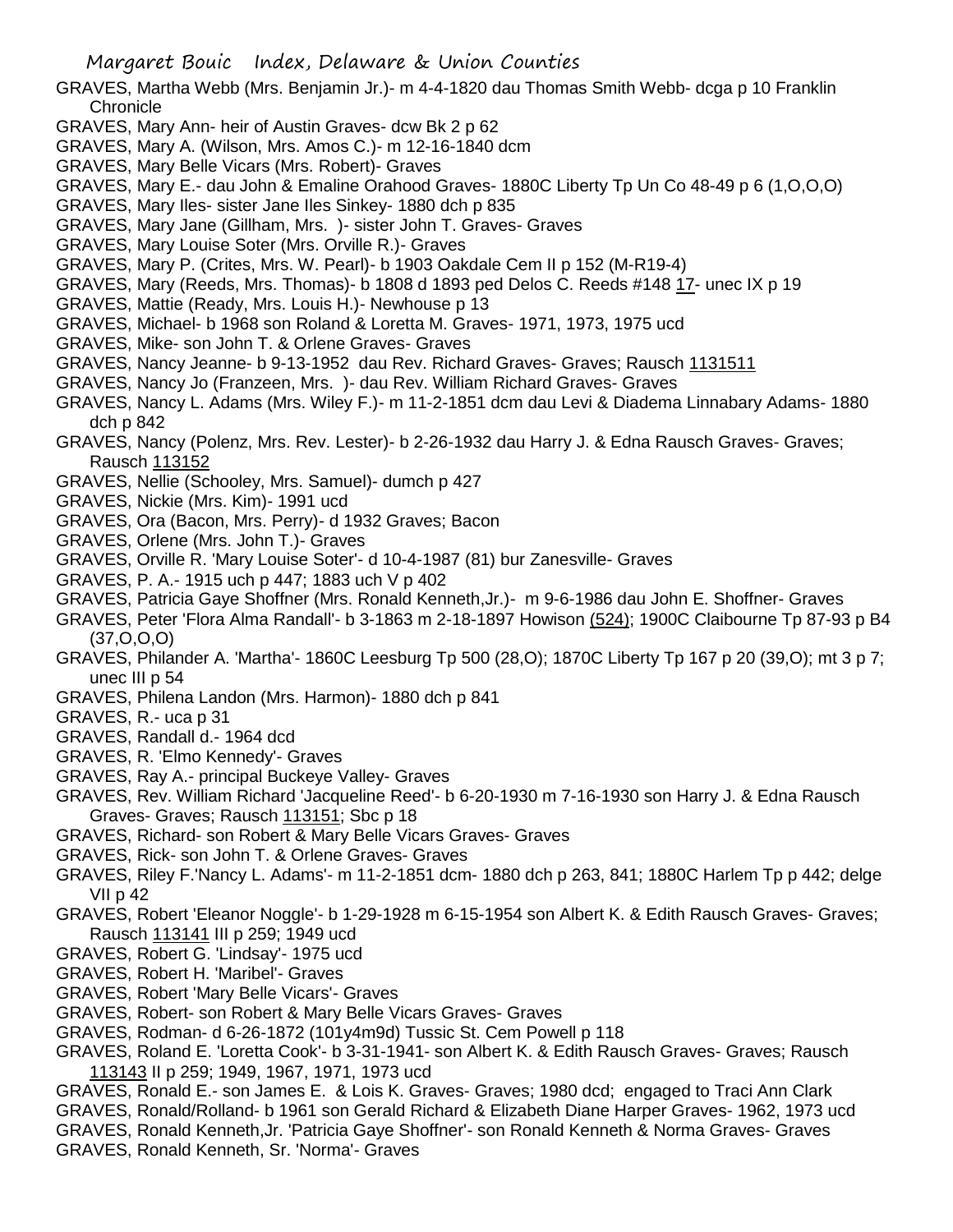- GRAVES, Roxanna (Mrs. Samuel)- 1870C Jerome Tp 110 p 15 (59,Ky)
- GRAVES, Roy C. 'Elanor E.'- 1964, 1976 dcd
- GRAVES, Salome (Noble, Mrs. James)- delge IV p 58
- GRAVES, Samuel 'Roxana'- 1870C Jerome Tp 110 p 15 (65, Mass)
- GRAVES, Sandra Lou (Evans, Mrs. James H.)- b 7-23-1939 m 10-27-1960 dau Harry & Edna Rausch Graves- Evans; Graves; Rausch 113153 III p 259; 1959 ucd
- GRAVES, Sarah (Mrs. George)- 1860C Claibourne Tp 640 (20)
- GRAVES, Sarah (Loomis, Mrs. Jonathan)- m 12-27-1688 d 7-16-1699 dau George & Elizabeth Mitchell Graves- dcc Maxson Greene 405
- GRAVES, Sarah (Moats, Mrs. Francis M.)- m 2-19-1875 ucm 5644; mt 3 p 9
- GRAVES, Sarah (White, Mrs. )- dau William W.Sr. & Dorothy Lewis Graves- Graves
- GRAVES, Scott'Brenda C.'-- 1971, 1976, 1980 dcd
- GRAVES, Shelly L. James (Mrs. Douglas L.)- m 10-2-1992 dau Robert & Sue James- Graves
- GRAVES, Stanley K. 'Bessie B.'- Graves; 1964, 1969 dcd
- GRAVES, Stanley K. 'Marie'- d 11-1-1979 (67) Ashley Cem- Graves; 1971, 1976 dcd
- GRAVES, Steven- b 1956 son Delbert L. & Flora Graves- 1969, 1971, 1980 dcd
- GRAVES, Talitha (Payne, Mrs. )- dau Verl & Anna E. Kachele Graves- Graves
- GRAVES, Tammy- b 1958 dau Delbert L. & Flora Graves- 1969, 1971 dcd
- GRAVES, Terri Lynn (Shreve, Mrs. )- b 8-16-1960 dau Gerald R. & Diane Harper Graves- Graves; Rausch 1131421 III p 259; 1962,1973, 1975, 1977 1979 ucd engaged to Clarence E. Shreve
- GRAVES, Terry- b 7-18-1957 ch Robert & Eleanor Noggle Graves- Rausch 1131412
- GRAVES, Thelma (Ford, Mrs. )- dau Leora & Goldie French Graves- Graves
- GRAVES, Tillie- son Philander A. & Martha E. Graves- d 1-29-1875 (4-11-4) mt 3 p 7
- GRAVES, Trillison- b 2-1870- 1870C Liberty Tp Un Co 167 p 20 (3/12)
- GRAVES, Verl Albert 'Anna Elizabeth Kachele'- b 10-29-1884 d 1-12-1969 Oakdale Cem II p 66 (H-R2-7) son Elles & Evangeline Blose Graves- Graves
- GRAVES, Viola- dau Riley & Nancy Adams Graves- 1880 dch p 842
- GRAVES, Walter,Jr.- brother Orville R. Graves- Graves
- GRAVES, Wayne- b 1971 son Gerald Richard & Diane Harper Graves- Graves; 1973, 1975, 977, 1979, 1981, 1983, 1991 ucd
- GRAVES, --b 3-12-1875 Berkshire Tp son William & Eliza Farly Graves- dcb
- GRAVES, William 'Ellen Minsahll'- m 5-29-1844 Madison Co unec X p 8
- GRAVES, William/Lida F.'- b 1846 d 8-25-1914 York Cem p 61; 1900C Claibourne Tp 235-251 p 10B (53,O,O,O) m 31y
- GRAVES, William W.,Sr. 'Dorothy Lewis'- b 2-17-1928 d 8-5-1992 (64) bur Johnstown- son Leora & Goldie French Graves- Graves
- GRAVES, William W. Jr.- son Wm. W. Sr. & Dorothy Lewis Graves- Graves
- GRAVES, Wilma (Hathaway, Mrs. )- dau William W. Sr. & Dorothy Lewis Graves- Graves
- GRAVES, Wilma Porter (Mrs. Marion)- m 5-29-1954- Graves
- GRAVES, Yvonne (Woodruff, Mrs. Max)- dau Robert & Mary Belle Vicars Graves- Graves
- GRAVEY, William M.- 1880 dch p 501
- GRAVENSTINE, Arthur 'Hazel A. Kehl'- Weiser p 619
- GRAVENSTINE, Donald- son Arthur & Hazel A. Kehl Gravenstine- Weiser p 620
- GRAVENSTINE, Hazel A. Kehl (Mrs. Arthur)- dau Henry H. & Sophia Hoeffer Kehl- Weiser p 619
- GRAVENSTINE, Lois Jeanne- dau Arthur & Hazel A. Kehl Gravenstine- Weiser p 620
- GRAVINNA--b 3-2-1887 Genoa Tp son Charles F. & Emma Carpenter Gravinna- dcb
- GRAVIUS, Ida Elizabeth (McKitrick, Mrs. Albert Russell)- b 7-18-1893 m 6-15-1916 dau Theobald & Elizabeth Maisch Gravius- McKitrick p 87
- GRAW, see Grow
- GRAWALL, Charlotte (Swigart, Mrs. )- sister Harold E. Grawall- Grawall
- GRAWALL, David 'Flora Dawson'- Grawall
- GRAWALL, Emma E. Cahill (Mrs. Harold E.)- b 1910 m 4-4-1931 York Cem p 40; Grawall
- GRAWALL, Flora Dawson (Mrs. David)- Grawall
- GRAWALL, Gladys (Holsbert, Mrs. )- sister Harold E. Grawall- Grawall
- GRAWALL, Harold E. 'Emma E. Cahill;- b 4-4-1909 m 4-4-1931 d 3-15-1967 York Cem p 40- son David &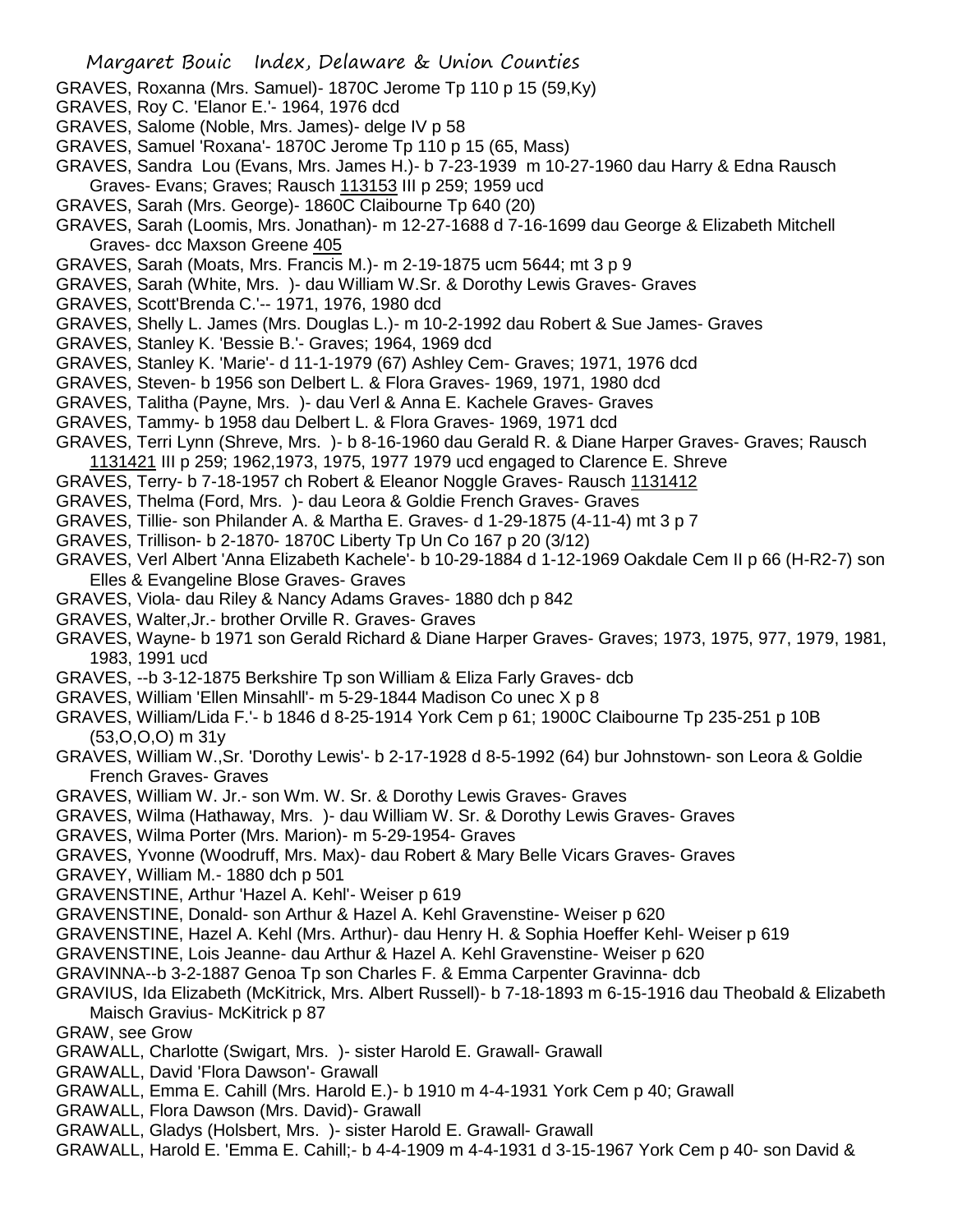Flora Dawson Grawall- Grawall

- GRAWALL, Iva (Denney, Mrs. )- sister Harold E. Grawall- Grawall
- GRAWALL, Myrtle (Kesling, Mrs. )- sister Harold E. Grawall- Grawall
- GRAWALL, Nina (Mohr, Mrs. )- sister Harold E. Grawall- Grawall

GRAWLEY, Marea Elis. (Blietz, Mrs. Carl Christ)- b 1773 d 1841 Ger- ped Duane L. Blietz 33- delge III p 51 GRAY, ----1880 dch p 583

- GRAY, --b 9-25-1892 Porter Tp dau George E. & Joanna Rooney Gray- dcb
- GRAY, --b 3-21-1896 Porter Tp ch George E. & Joanna Rooney Gray- dcb
- GRAY, --b 10-10-1897 Porter Tp ch George E. & Joanna Rooney Gray- dcb
- GRAY, --b 5-23-1904 Porter Tp ch George E. & Joanna Rooney Gray- dcb
- GRAY, --b 7-23-1901 Porter Tp son George E. & Joanna Rooney Gray- dcb
- GRAY, --1-24-1875 Porter Tp son William & Elizabeth Iler Gray- dcb
- GRAY, --Family of Martha Kaufman #193, unec VII p 13; John Gray #23, unec V p 1, VI p 2, XI p 2; Dennis Baker #308 XI p 1
- GRAY, & Miller- letter unec V p 22
- GRAY, Aaron E.- son Jehu & Lydia Miller Gray- 1883 uch V p 668; 1985 uch p 61; uca p 101; 1860C Washington Tp 1524-1535 p 206 (7,O); 1870C Washington Tp 83-79 p 1 (17,O)
- GRAY, Aaron K.- son John W. & Charlotte Phillips Gray- 1883 uch V p 312; 1860C Jerome Tp 244 p 35 (14,O)
- GRAY, Abigail (Graham, Mrs. Silas)- m 9-22-1859 ucm 2928 dau John & J. Gray- Graham (142); 1850C
- Millcreek Tp 1970-1991 p 287 (7,O); unec IV p 27
- GRAY, Adam- b 1987 son Tom F. & Patty Gray- 1991 ucd
- GRAY, Addie (Huddleston, mrs. Elmer G.)- m 1889 dau Lucius & Marietta Huddleston- dumch p 403
- GRAY, Addie Solomon (Mrs. Donald)- m 9-2-1961 dau Thomas & Selma Solomon- 1985 uch p 60
- GRAY, Albert E.- b 6-1-1907 d 7-5-1907 York Cem p 72 son H. H. & E.M. Watts
- GRAY, Albert Ernest 'Ivy Halsey'- b 11-20-1887 son Dr. Allen H. & Martha Antoinette McDaniel Gray- Howison 896
- GRAY, Albert 'Nannie L. Slexander'- m 3-23-1881 ucm 6944 d 3-7-1925 (74) Oakdale Cem 3714 (F143)I p 131 (F-R9-6)
- GRAY, Alexander- son John & Jane Gray- 1908 dch p 394; 1850C Porter Tp 3123 p 168 (11,O)
- GRAY, Alexander 'Sarah Rees'- d 8-8-1877 (58-5-27) Ebenezer Cem- Powell p 327
- GRAY, Alice (Beard, Mrs. Daniel)- dau James & Ellen Riggle Gray- dumch p 403
- GRAY, Alice- b 5-3-1857 d 4-26-1932 dau Peter Watson & Margaret Frantz Gray- Weiser p 756
- GRAY, Alice Myrta (Hurd, Mrs. Albert)- dau Silas & Sarah Blue Gray- 1985 uch p 62; 1880C Paris Tp 18 p 2 (2,O,O,O)
- GRAY, Alice Temple (Mrs. Eugene)- Gray
- GRAY, Allen Bertrande 'Lenice Halbert'- b 10-30-1882 son Dr. Allen H. & Martha Antoinette McDaniel Gray-Howison 895
- GRAY, Allen 'Eliza Jane Johnson'- m 2-1-1844 Madison Co unec X p 7
- GRAY, Dr. Allen H. 'Martha Antoinette McDaniel'- d 12-11-1895- Howison (332)
- GRAY, Almeda Riley (Mrs. John)- Gray
- GRAY, Amanda Ford (Mrs. Isaac)- m 12-1-1853 dcm
- GRAY, Amanda McIntire (Mrs. Robert)- m 12-21-1854 ucm 2214; unec IV p 54
- GRAY, Amy- b 1976 dau Steve & Becky Steck Gray- 1979, 1981, 1983, 1991 ucd
- GRAY, Angie- b 1967 ch Michael & Sue Green- 1980 dcd
- GRAY, Ann Hammer (Mrs. Robert)- m 4-3-1969 dau Everett & Helen Hammer- 1985 uch p 60
- GRAY, Ann (Mrs. Robert F.)- 1980 dcd
- GRAY, Anna (Mrs. Celmon)- 1949 ucd
- GRAY, Anna Harbottle (Mrs. James)- m 2-3-1859 dcm
- GRAY, Anna L. (Mrs. James A.)- b 1880 d 1907 Jerome IOOF p 118, 121; 1959, 1962 ucd
- GRAY, Anna Martin (Mrs. Charles D.)- m 2-24-1869 ucm 4512
- GRAY, Anna Ritchie (Mrs. James A.)- b 9-18-1880 d 3-14-1967 bur Jerome- Gray; 1949 ucd
- GRAY, Anna Wilson (Mrs. Kalso)- 1883 uch V p 312
- GRAY, Anne (Mrs. John J.)- Gray
- GRAY, April Ann Patrick (Wornstaff, Mrs. William Levi)- m 9-11-1980 div 1-3-1983 Cowgill p 36 GRAY, April (Mrs. Ronald W.)- 1977, 1979 ucd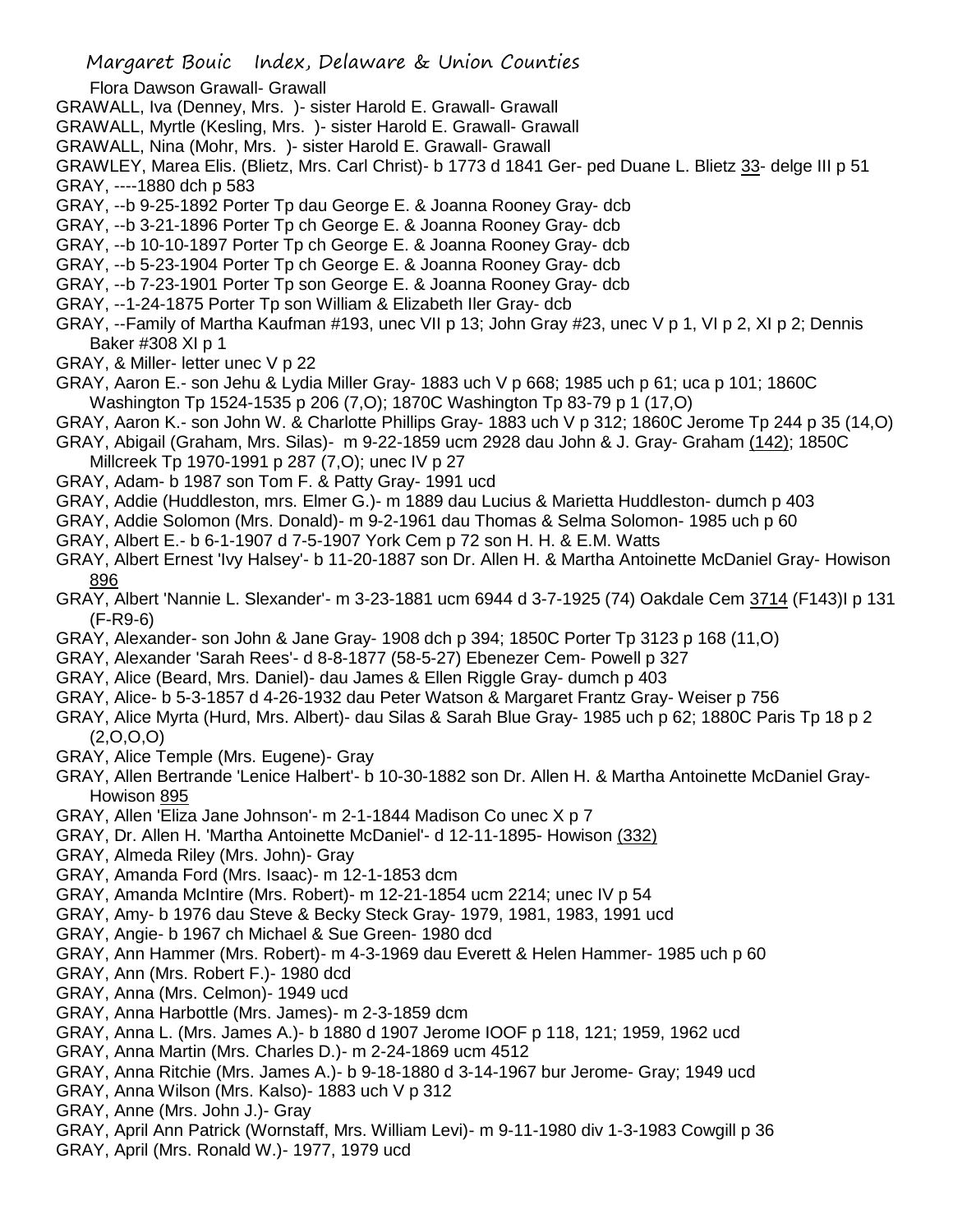- GRAY, Archie 'Ethel Nafus'- d 3-7-1920- Gray
- GRAY, Dr. Asa 'Sarah Prosser'- Asp p 101
- GRAY, Audrey Jane (Hogarth, Mrs. )- dau W. E. & Ella Helen McKitrick Gray- McKitrick p 446
- GRAY, Audrey Moffett (Mrs. H arlan)- dau John & Josephine Vannausdle Gray- Gray; 1985 uch p 138 GRAY, Barbara (36-1987)- Gray
- GRAY, Barbara Baughman (Mrs. James)- b 1845 m 10-5-1865 ucm 3808 d 1928 Jerome IOOF DJ p 117 dau John & Anna Layman Baughman- 1915 uch p 648; Gray; 1870C Milldreek Tp 96 (25,O); 1880C Mil Tp 79-83 (35); unec VIII p 70
- GRAY, Barbara J. (Mrs. Charlie A.)- 1961, 1964, 1969, 1971, 1976, 1980 dcd
- GRAY, Barbara (Mrs. John P.)- 1969, 1981 dcd
- GRAY, Barbara (Mrs. Thomas)- d 1849 1883 uch V p 307; 1830C Jerome Tp 20 (40-50)
- GRAY, Barton R.- b 12-2-1928 d 11-28-1966 bur Raymond lptw p 37- son Ottie L. & Hazel Jackson Gray-Gray; 1949, 1962 ucd
- GRAY, Becky- b 1963 dau Ted B. & Shirley L. Gray- 1969, 1971, 1976, 1980 dcd
- GRAY, Becky- dau Theodore M. & Dorothy Gray- Gray
- GRAY, Becky S. Steck (Mrs. Steven R.)- m 6-30-1972 Gray; 1973, 1979, 1981, 1983, 1991 ucd
- GRAY, Benjamin son Fred F. & Rose Mae Toler Gray- Gray
- GRAY, J. Berlin "Barney''Maxine Roberta Wiley'- b 4-9-1915 m 2-7-1934 d 3-4-1900 bur Byhalia- son Chalmer/Chalmus & Joyce Haines Gray- Gray; 1985 uch p 61, 62; 1949, 1959, 1962, 1967, 1971, 1973, 1975, 1977, 1979, 1981, 1983 ucd
- GRAY, Bernard Cohr 'Dorothea E. Bumgarner'- b 1-29-1900 m 9-12-1926 d 11-11-1978 Prospect Cem son Robert & Emma Cohr Gray- 1985 uch p 60, 61, 103; 1949, 1959, 1962, 1967, 1971, 1973, 1975, 1977 ucd
- GRAY, Bessie- b 10-20-1886 Porter Tp dau Robert & Anna Cubbage Gray- dcb
- GRAY, Bessie May- b 1879 Georgeville- delge VI p 60
- GRAY, Beth Garner (Mrs. Tim)- m 6-2-1990 dau Jerry Garner- Gray
- GRAY, Betty I/J (Mrs. Paul W.)- 1976, 1980 dcd
- GRAY, Betty Rodgers (Mrs. Burdette)- dau Clarence & Ruby Patingale Rodgers- Gray; Rodgers; 1964, 1969 dcd
- GRAY, Beverly Bickahm (Mrs. James H.)- dau Carl Bickham- Gray; 1971, 1973, 1975, 1977, 1979, 1981, 1983, 1991 ucd
- GRAY, Bill 'Sylvia Rothwell'- Gray
- GRAY, Bob' Joyce'- Gray
- GRAY, Bobbi- b 1962 ch Robert J. & Louise Gray- 1971, 1977 ucd
- GRAY, Bobby b 1964 son James H. & Beverly J. Gray- 1973 ucd
- GRAY, Bonita Mitchell (Mrs. James)- m 8-31-1951 Gray; 1980 dcd
- GRAY, Brad- b 1970 son Lloyd E. & Pamela L. Gray- 1980 dcd
- GRAY, Brenda Sue (Powell, Mrs. )- dau James & Bonita Mitchell Gray- Gray
- GRAY, Brian Frederick/Winfield- b 11-20-1976 son Fred Franklin II & Mary K. Behrens Gray- Gray; Behrens
- GRAY, Burdette 'Betty Rodgers'- b 2-22-1916 m 11-23-1939 d 2-12-1963 son George & Fannie Gray- Gray; 1969 dcd
- GRAY, Byon- unclaimed letter- unec XII p 40
- GRAY, Carl- son Margaret E. Gray Gray
- GRAY, Carmen (Hopkins, Mrs. Richard)-(17-1981) m 5-25-1991- dau Robert & Joyce Gray- Gray
- GRAY, Carol A.- 1961 dcd
- GRAY, Carol L. Clark (Mrs. Gary W.)- m 10-14-1967 dau Earl Clark- Gray; 1980 dcd
- GRAY, Carol (Pool(e), Mrs. )- dau Sidney & Emma Shoaf Gray- Gray
- GRAY, Carrie May- b 8-16-1974 dau Gene & Roof Gray- Gray
- GRAY, Carroll E.- son James V.,Sr. & FLorence M. Amrine Gray- Grayu
- GRAY, Casey Renee- b 12-16-1983 dau James Allen & Judy Cooperider Gray- 1985 uch p 61
- GRAY, Catharine- d 9-14-1852 (1-1-15) Plain City Cem- dau John W. & Charlotta Gray- unec VIII p 8
- GRAY, Catherine Ann (Fowler, Mrs. Charles M.)- dau George K. & Elizabeth Beary Gray- 1880 dch p 581, 822; 1908 dch p 481; dumch p 203
- GRAY, Catherine Smith (Mrs. Peter)- m 8-20-1857 mt 9-2-1857- 1860C Leesburg Tp 459 (25,O); unec XII p 12 GRAY, Dr. Cecile Gay- delge III p 1i
- GRAY, Celia (Mrs. Lonnie J.)- b 1891 d 1983 Buhalia Cem lptw p 127; 1949, 1959, 1962 ucd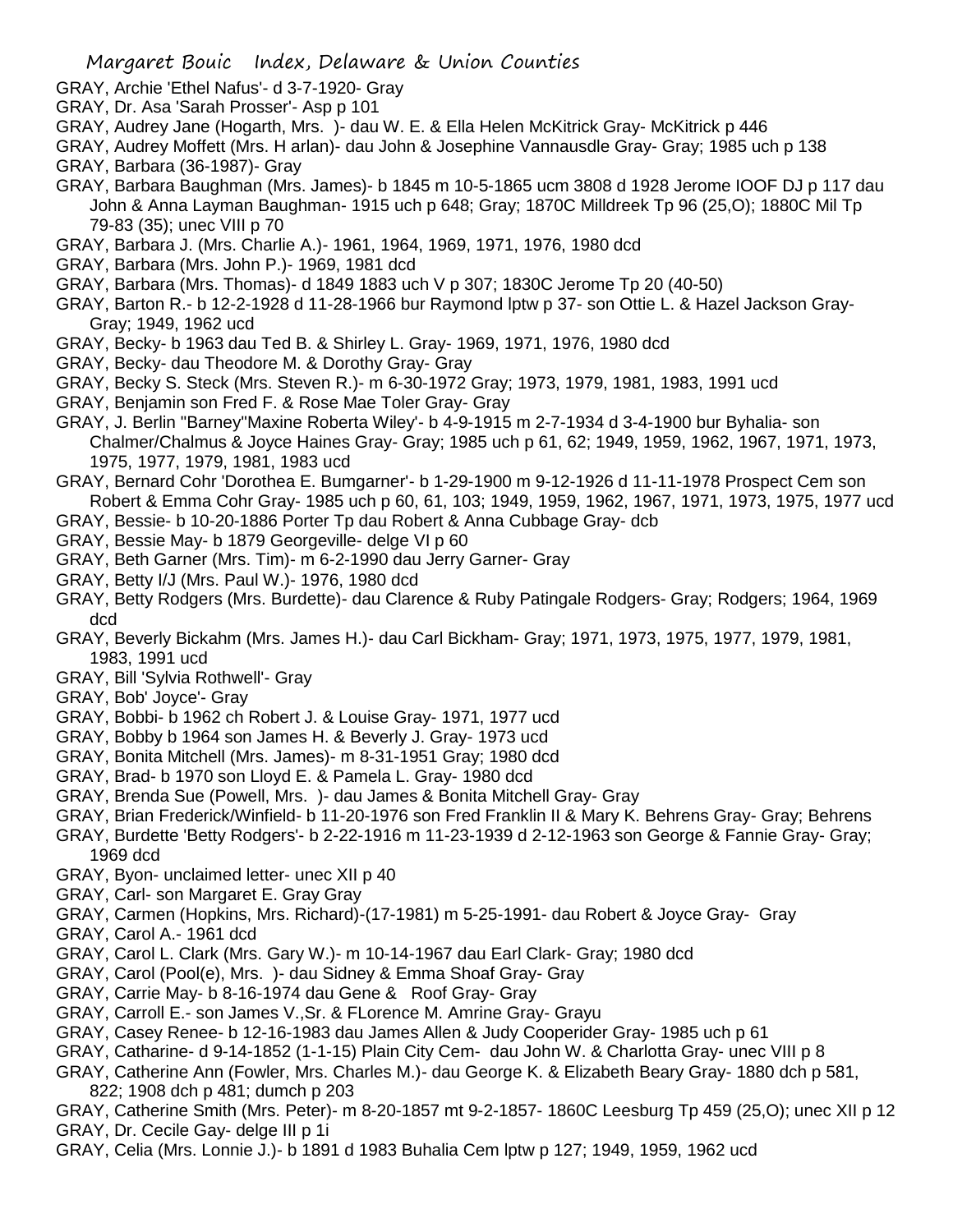- GRAY, Celmon 'Anna'- 1949 ucd
- GRAY, Chalmer Jehu 'Joyce Haines'- b 7-11-1889 d 9-7-1959 Byhalia Cem lptw p 115- son Howard E. & Meeka Eastman Gray- 1985 uch p 61, 62
- GRAY, Charles- 1908 dch p 394
- GRAY, Charles D. 'Anna Martin'- m 2-24-1869 ucm 4512
- GRAY, Charles Everett 'Theodora Louise Yates''Dorothea'- b 7-28-1907 m 5-12-1934 son Salathiel & Sarah Gray- Maugans Anc p 153
- GRAY, Charles F.- son Harriet Gray- 1850C Allen Tp 1447-1465 p 215 (7,O)
- GRAY, Charles H.- son Peter & Catherine Smith Gray- 1870C Taylor Tp 114-108 p 13 (6,O)
- GRAY, Charles- b Mar. 1870 son Morgan & Clara A. Gray- 1870C Marysville 150 p 17 (2/12,O)
- GRAY, Charles L. 'Jan'- Gray
- GRAY, Charles 'Lucretia Shettel'- b 8-1880 m 4-9-1909 d 7-23-1935 Weiser p 460
- GRAY, Charles Oscar- b 7-17-1953 son John & Ruth Bierly Gray- Weiser p 616
- GRAY, Charles 'Vivian Lowry'- b 1-10-1910 d 3-13-1964 bur Dayton- son Earl & Orpha Palmer Gray- Gray
- GRAY, Charlie- son Sidney & Emma Shoaf Gray- Gray
- GRAY, Charlie A. 'Barbara J.'- 1961, 1964, 1969, 1971, 1976, 1980 dcd
- GRAY, Charlotte Phillips (Mrs. John W.)- m 12-2-1844 Madison Co d 5-12-1852 dau Aaron & Hannah Phillipsunec VIII p 8, X p 8l 1850C Jerome Tp 1736-1756 p 256 (40,Vt)
- GRAY, Christine- 9-6-1839 Byhalia Cem lptw p 122
- GRAY, Christine d 8-12-1984 (19) bur Sunbury Mem. Pk.- dau Dennis N. & Nancy J. Gray- Gray
- GRAY, Christine Louise- b 2-5-1962 dau Larry Wayne & Esther Ruth Crowe Gray- Maugans Anc p 154
- GRAY, Christy L. Cummings (Mrs. Stuart A.)- m 7-3-1977 dau Richard & Maxine Cummings- 1985 uch p 61; 1981, 1983 ucd
- GRAY, Cindy Lynn (Horner, Mrs. Michael R.)- m 6-16-1984 dau Charles L. & Jan Gray- Gray
- GRAY, Cindy/Cynthia- b 1961 dau Ted & Shirley Levering Gray- Gray; 1961, 1964, 1969, 1971, 1976 dcd
- GRAY, Clara Anna Ruth (McKitrick, Mrs. Kelton Eugene)- b 4-4-1918 m 6-22-1938 dau John & Ella Bail Gray-McKitrick p 288; Gray
- GRAY, Clara A. (Mrs. Morgan)- 1870C Marysville 150 p 17 (27,O)
- GRAY, Clara Evaline Bergandine (Mrs. John Alan)(Green, Mrs. Len J.)- b 9-20-1884 m(1) 6-14-1903 div 1930 d 2-21-1964 Oakdale Cem II p 22 (B-R10-10) dau John Wesley & Mary Melvina Baker/Brown Bergandine-1985 uch p 61, 62; ped John Robert Gray #23 5; unec III p 35
- GRAY, Clara J. (Anderson, Mrs. Cliffton)- dau James & Barbara Baughman Gray- Gray; 1880C Millcreek Tp 79-83 (3,O,O,O)
- GRAY, Clara Marie- b 12-8-1948 dau S. John & Ruth Bierly Gray- Weiser p 616
- GRAY, Clarinda (Mrs. James)- 1880C Dover Tp 8 p 19 (35,O,O,O)
- GRAY, Clarissa E.- b 1846 d 1867 Old Liberty Chyd Powell p 148
- GRAY, Clark- son John W. & Charlotte Phillips Gray- 1880 dch p 312; 1850C Jerome Tp 1736-1756 p 256 (2,O); 1860C Jerome Tp 244 p 35 (12,O)
- GRAY, Claude J.- son George Edward Gray- Gray
- GRAY, Connie- b 12-26-1939 dau Harold E. & Margaret Charles Gray- Weiser p 553
- GRAY, Cora- 1880C Delaware Town p 490C
- GRAY, Cora Belle- b 10-5-1870 Union Co births- dau James & Barbara J. Baughman Gray- Gray
- GRAY, Cornelius- d 2-8-1852 (9m19d) Mt. Herman Cem son Rian & Rosana Gray- djlm p 10
- GRAY, Dana b 1970- dau Dennis N. & Nancy J.Gray- Gray; 1980 dcd
- GRAY, Dana- son Noah & Bertha Bell Holycross Gray- Gray
- GRAY, Dana L.- b 12-6-1916 d 12-26-1916 York Cem p 72
- GRAY, Darl- 1969, 1971 dcd
- GRAY, David- 1980 dcd
- GRAY, David- dumch p 120; 1883 uch V p 408
- GRAY, Rev. David- 1908 dch p 224
- GRAY, David 'Flora Heiner'- b 10-24-1868 d 2-6-1961 bur Marion- son John & Almeda Riley Gray- Gray
- GRAY, David b 1954 son J. Richard & Emma Gray- 1959, 1962, 1967, 1971 ucd
- GRAY, David J.- d 10-16-1864 (30y) Claibourne Cem p 44-son George & Mary Gray
- GRAY, David S.- d 3-1921 (92) 1908 dch p 223, 224, 231- Gray
- GRAY, David 'Sallie Bass'- b 1798 Ky m 1820 d 3-9-1880 Ind. ped Ethel Temple Jensen 30- delge III p 51;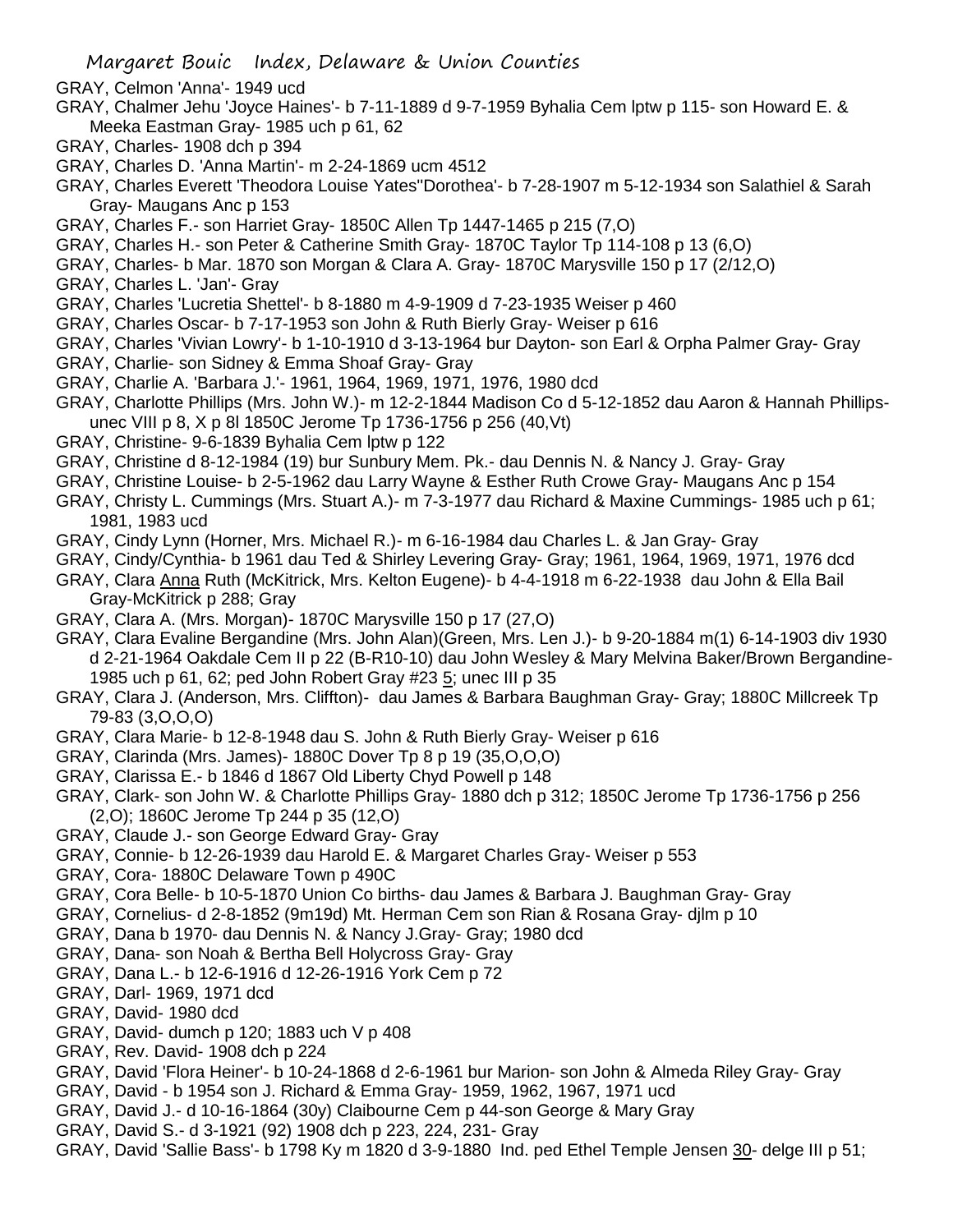unec II p 7

- GRAY, Dr. Dean 'Patty Apt'- son Robert Jehu & Louisa A. Patch Gray- 1985 uch p 62; Gray; 1967, 1971, 1973, 1975, 1977, 1979, 1981, 1983, 1991 ucd
- GRAY, Debbie- b 1957 dau Glenn M. & Ruth Gray- 1967, 1971 ucd
- GRAY, Deborah (Humble, Mrs. Levi)- m 10-12-1820 Madison Co unec IV p 52
- GRAY, Deborah- b 11/10-26-1723 d 3-7-1725 dau Samuel & Hannah Gray- Morey Bible- unec VII p 21
- GRAY, Delila (Miller, Mrs. William)- m 12-9-1862 McKitrick p 237
- GRAY, Della Disbennett (Mrs. William)- Gray
- GRAY, Delmas V.'Margaret McAllister'- b 11-8-1907 m 1930 d 8-8-1978 Byhalia Cem lptw p 125- son John & Josephine Vannausdle Gray- Gray; ped Dennis Baker #308 6- unec XI p 47
- GRAY, Delmer- son James & Clarinda Gray- 1880C Dover Tp 8 p 19 (13,O,O,O)
- GRAY, Demice- unec XII p 50
- GRAY, Dennis II-b 1963 son Dennis N. & Nancy Gray- Gray; 1980 dcd
- GRAY, Dennis N. 'Nancy J.'- son Edith Gray- Gray; 1980 dcd
- GRAY, Desire(Defare?) b 11-27-1721 d 10-19-1732 dau Samuel & Hannah Gray- Morey Bible; unec VII p 21
- GRAY, Desire- b 7-7-1835 Morey Bible- unec VII p 22
- GRAY, Dexter 'Myrtle Banks'- Maugans Anc p 142
- GRAY, Dina b 1964 du Dennis N. & Nancy J. Gray- 1980 dcd
- GRAY, Donald Alexander 'Ruth Amelia Slyh'- b 8-20-1909 m 6-6-1939 d 7-12-1986 (76) Union Cem- son John Alan & Clara E. Bergandine Gray- Gray; Slyh; 1985 uch p 61; unec III p 35; ped John R. Gray 2
- GRAY, Donald R.'Addie Solomon'- b 2-22-1937 m 9-2-1961 son Bernard Cohr & Dorothea E. Gray- 1949, 1959 ucd
- GRAY, Donald Robert- b 12-8-1967 son John Robert & Patricia Joan Smith Gray- 1985 uch p 62; Gray
- GRAY, Dorothea E. Baumgartner'- b 11-6-1903 m 9-12-1936 dau Franklin & Sophronia Baumgartner- 1985 uch p 60, 61, 103; 1949, 1959, 1967, 1971, 1973, 1975, 1977, 1979, 1981, 1983, 1991 ucd
- GRAY, Dorothy (Mrs. Theodore M.)- Gray
- GRAY, Dosha Huff (Mrs. Thomas)- m 12-27-1810 onwq I
- GRAY, Douglas (13-1987) twin son Barbara Gray- Gray
- GRAY, Douglas William- son W. E. & Ella Helen McKitrick- McKitrick p 446
- GRAY, Earl W. /Pete'Orpha A. Palmer'- b 4-22-1881/2 d 4-28-1963 Oakdale Cem I p 137 (F-R11-6)
- GRAY, E. B.- 1880 dch p 347
- GRAY, Ebenezer Atherton 'Margaret Patterson'- b 1772 d 1861 dcc Eugene Taggart 18; delge VI p 24, VIII p 8
- GRAY, Ebenezer- b 1840 d 1864 Old Liberty Chyd Powell p 148- son John & Eliza Thompson Gray- 1880 dch p 662; 1908 dch p 394
- GRAY, Eddie- son Elmer C. & Addie Huddleston Gray- dumch p 403
- GRAY, Edith (Mrs. )- Gray
- GRAY, Edman L.- 'Lola R.'- son John & Almeda Riley Gray- Gray; 1949 ucd
- GRAY, Edmund- unec V p 32
- GRAY, Edna (Arnold, Mrs. A. R.)- dau Earl & Orpha Ann Parmer Gray- Gray
- GRAY, Edna Mary- b 9-22-1958 dau S. John & Ruth Bierly Gray- Weiser p 616
- GRAY, Edward- Pabst Pion II p 165
- GRAY, Edward- 1915 uch p 272; 1883 uch III p 433, V p 619; mt 10-8-1859 (68); 8-15-1860(69); unec IV p 91 (unclaimed letter)
- GRAY, Edward 'Mary'- d 9-4-1864 (79y13d) Ford Cem lptw p 84, 85
- GRAY, Edward N.- son Peter & Catherine Gray- 1870C Taylor Tp 114-108 p 13 (3,O)
- GRAY, Effa- b 9-25-1890 dau George & Joe Ann Rooney Gray- Gray
- GRAY, Effie- Pabst 7 p 27
- GRAY, Effie L. (Mrs. Thomas R.)- b 5-24-1900 d 1977 Oakdale Cem II p 114 (K-R3-17)
- GRAY, Eileen/Eilene Rose(Wilcox, Mrs. Carmon)(Kale, Mrs. DeLynn)- b 6-11-1937 dau J. Berlin & Maxine Roberta Wiley Gray- Gray; 1985 uch p 61, 62; 1949 ucd
- GRAY, Eleanor (Mrs. James)- dcw Bk 4 p 80 (10)
- GRAY, Eleanor (Smalley, Mrs. Ira)- m 11-16-1845 dcm
- GRAY, Eli b 1988- son Dr. Dean & Patrice E. Apt Gray- Gray; 1991
- GRAY, Eliza- 1880C Liberty Tp Del Co p 310A
- GRAY, Eliza- b 10-1879 d 5-9-1957 Jerome Cem DJ p 117- dau James & Barbara Baughman Gray- Gray;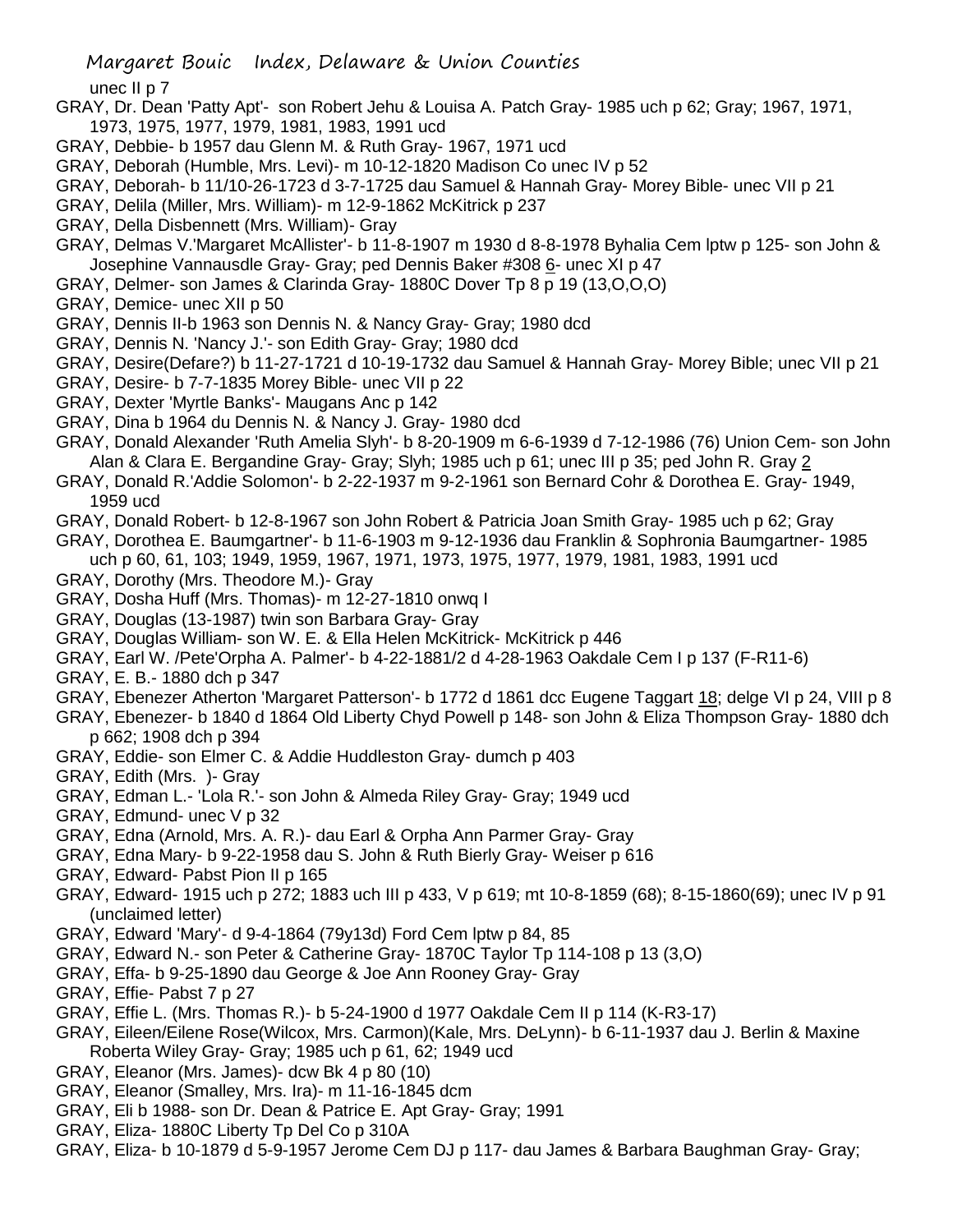- 1880C Millcreek Tp 79=-83 p 9 (7/12,O)
- GRAY, Eliza Jane Johnson (Mrs. Allen)- m 2-1-1844 Madison Co unec X p 7
- GRAY, Eliza Jennet (GS-1843) unec III p 47
- GRAY, Eliza J. (Framer, Mrs. James)- m 1-18-1838 Holmes Co DAR
- GRAY, Eliza Thompson (Mrs. John P.Sr.)- 1880 dch p 662; dcw Bk 4 p 354(37)exec
- GRAY, Elizabeth Beary (Mrs. George K.)- 1880 dch p 822
- GRAY, Elizabeth (Boring, Mrs. )- dau John & Ella Bail Gray- Gray
- GRAY, Elizabeth (Crane, Mrs. George W.)- m 10-8-1840 dcm
- GRAY, Elizabeth (Dort, Mrs. James B.)- m 10-25-1850 ucm 1588; 1850C Jerome Tp 1876-1897 p 274 (32,O)
- GRAY, Elizabeth (Hutchison, Mrs. Joseph)- Hutchisson p 15
- GRAY, Elizabeth/Betsy Ann- b 10-22-1981 dau James Allen & Judy Cooperider Gray- 1985 uch p 61; 1983 ucd
- GRAY, Elizabeth (Crane, Mrs. George W.Sr.)- b 6-10-1822 m 1840 ped Estelle Crane Keefer 9- delge III p 5, 53
- GRAY, Elizabeth- b 1963 dau James & Margie Gray- 1971 dcd
- GRAY, Elizabeth J.- d 11-5-1846 (2-2-9) Mt. Herman Cem djlm p 10- dau Rian & Rosana Gray
- GRAY, Elizabeth (Grey)(Longberry, Mrs. Owen)- 1985 uch p 146
- GRAY, Elizabeth (Springer, Mrs. George W.)- m 2-2-1876 ucm 5834 mt 3 p 23
- GRAY, Ella Helen (Mrs. W. E.)- dau Samuel & Jane Latimer McKitrick- McKitrick p 446
- GRAY, Ellen (Mrs. John)- 1883 uch V p 669; 1985 uch p 61
- GRAY, Ellen Riggle (Mrs. James)- dumch p 403
- GRAY, Dr. Elmer G.'Addie Huddleston'- b 3-7-1867 m 1889- son James & Ellen Riggle Gray- dumch p 403
- GRAY, Elmer J. 'Roxie Keith'- McKitrick p 271
- GRAY, Emeline (Wilcox, Mrs. Francis B.)- m 7-2-1852 dcm
- GRAY, Emily- b 1983 dau Dr. Dean & Patrice E. Apt Gray- Gray; 1991 ucd
- GRAY, Emily Maud- b 1860 d 1929 Claibourne Cem p 23
- GRAY, Emma Cohr (Mrs. Robert)- 1985 uch p 60
- GRAY, Emma D (Mrs. Sidney A.)- 1961, 1964, 1969, 1971, 1976, 1980 dcd
- GRAY, Emma Frances- b 5-24-1860 d 9-15-1939 dau Peter Watson & Margaret Frantz Gray- Weiser p 756
- GRAY, Emma (Igou, Mrs. )(Mrs. James M.)- m 2-17-1881 ucm 6916
- GRAY, Emma- dau Jehu & Lydia Miller Gray- 1985 uch p 61; 1883 uch V p 668; 1860C Washington Tp 1524-1533 p 206 (7/12,O)
- GRAY, Emma (Mrs. J. Richard)- 1959, 1962, 1967, 1973, 1975, 1977, 1979, 1981, 1983, 1991 ucd
- GRAY, Emma (Kent, Mrs. Lorenzo)- m 9-29-1874 ucm 5545 mt 3 p 3; Genther p 110
- GRAY, Emma L. (Bowsher, Mrs. William Allen)- b 6-1879 m 8-27-1891 Cowgill p 6
- GRAY, Emma LeRay (Mrs. Lyman)- Asp (442)
- GRAY, Emma Letts (Mrs. Eugene)- Gray
- GRAY, Emma Lynn Boaz (Mrs. Richard)- b 3-11-1933 m 9-21-1952 dau John Delbert & Martha Boaz- 1985 uch p 60, 61; 1971 ucd
- GRAY, Emma L.(Mrs. Robert)- d 6-10-1963 bur Marion- Gray
- GRAY, Emma Shoaf (Mrs. Sidney)- m 4-2-1932 d 3-1-1987 (73)- bur Radnor Cem- Gray
- GRAY, Emma (Wallace, Mrs. William P.)- 1915 uch p 775
- GRAY, Erik- b 1989 son Tom F. & Patty Gray- 1991 ucd
- GRAY, E. S.- Co K. Old Liberty Chyd Powell p 148
- GRAY, Estella Maine (Mrs. Frank)- dau Moses & Mary Hodge Maine- Asp 557f
- GRAY, Esther Ruth Crowe (Mrs. Larry Wayne)- m 9-9-1960 dau James H. Crowe- Maugans Anc p 154
- GRAY, Ethel G. (Mrs. )- d 9-5-1960 bur Marietta- Gray
- GRAY, Ethel- b 12-28-1880 Porter Tp dcb- dau James & Ellen Riggle Gray- dumch p 403
- GRAY, Ethel Nafus (Mrs. Archie)(Robinette, Mrs. Cornelius)- b 1-22-1893 d 7-13-1991 (98) dau Cornelius & Elizabeth Grubbs Nafus- Gray
- GRAY, Eugene 'Emma Letts''Alice Temple'- b 8-1-1871 d 5-8-1957 Oakdale Cem Gray; 1880C Millcreek Tp 79-83 p 9 (7,O,O,O); 1900C Jerome Tp 195-204 p 9A (28,O,O,O) b 4-1872; wid
- GRAY, Eugene- son John & Ella Bail Gray- Gray
- GRAY, Eva Fox (Mrs. )- d 3-31-1970 bur Middletown- Gray
- GRAY, Evalene E.- b 4-28-1897 Trenton Tp dau Harry M. & Della m. Farres Gray- dcb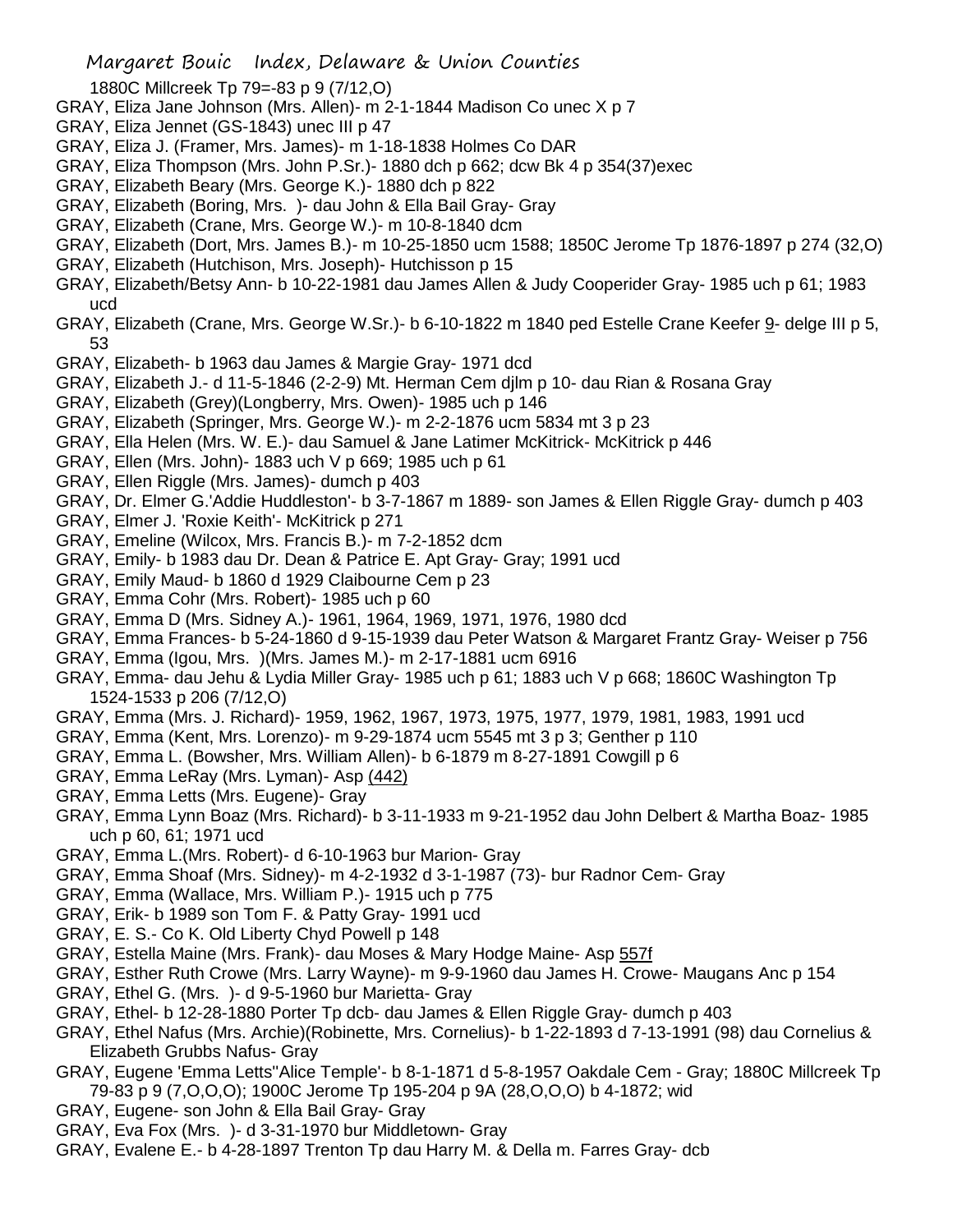- GRAY, Evelyn- b 10-10-1920 dau Grober & Lucretia Seaton Gray- Howison 1549
- GRAY, Everett 'Gertrude Ellen Renn'- m 4-20-1905- Weiser p 553
- GRAY, Fannie- Leesburg Tp 1973 ucd
- GRAY, Fannie E. (Mrs. George H.)- b 1881 d 10-13-1974 (93) Fairview Cem p 16; 1964 dcd
- GRAY, Flora Heiner (Mrs. David)- Gray
- GRAY, Flora (Mrs. John)- 1880C Jerome Tp 247-253 p 28 (55, Pa, Pa,Pa)
- GRAY, Florence M. Amrine (Mrs. James Vincent)- b 11-21-1919 m 1-5-1935 d 8-11-1992 Oakdale Cem II p 131 (M-RG-60; dau Arthur & Rachel Anna Shirk Amrine- Gray
- GRAY, Forest E.- b 3-10-1913 d 3-22-1920 son Everett & Gertrude Ellen Renn Gray- Weiser p 553
- GRAY, Francis O. 'Netta'- d 5-5-1961 (56) Trenton Cem- Gray
- GRAY, Frank 'Estella Maine'- Asp (557f)
- GRAY, Franklin 'Margaret A. Smith'- m 10-14-1858 ucm 2783; unec XII p 30
- GRAY, Fred- son Elmer G. & Addie Huddleston Gray- dumch p 403
- GRAY, Fred Franklin II 'Mary K. Behrens'- b 7-3-1952 d 11-18-1980 (28) Oakdale Cem II p 145 (M-R10-9)- son Fred F. Gray- Gray
- GRAY, Fred Franklin 'Rose Mae Toler'- Gray
- GRAY, Freda/Freida App (Mrs. Chalmer J.)- b 1903 d 1970 Byhalia Cem lptw p 115
- GRAY, Frederick 'Pearl Focer'- Freshwater p 54
- GRAY, Gabriel- b 1973 son Steve & Becky Steck Gray- 1973, 1979, 1981, 1983, 1991 ucd
- GRAY, Gary W. 'Carol L.Clark'-m 10-14-1967 son William M. Jr. & Sylvia I.Rothwell Gray- Gray; 1961(14), 1964 dcd
- GRAY, Gene- son William/Bill M. Jr. & Sylvia Rothwell Gray- Gray; 1961 (17)1964 dcd
- GRAY, Geneva- dau John W. & Mildred Gray- 1959 ucd (4)
- GRAY, George Edward- d 8-5-1958(90) DJ p 121 son James & Barbara Baughman Gray- Gray; 1870C Millcreek Tp 96 p 12 (2,O); 1880CC Millcreek Tp 79 (13)
- GRAY, George E.- son James & Ellen Riggle Gray- dumch p 403
- GRAY, George H. 'Fannie'- b 1877 d 1951 Fairview Cem p 16; Ostrander p 3
- GRAY, George- son James & Barbara Baughman Gray- 1870C Millcreek Tp 96 (2,O); 1880C Mil Tp 79-83 p 9 (13,O,O,O)
- GRAY, George 'Josephine Morris'- d 1944 Gray
- GRAY, George,Jr.- son George & Josephine Morris Gray- Gray
- GRAY, George K. 'Elizabeth Beary'- 1880 dch p 822
- GRAY, George K.- b 1906 d 9-13-1908 (2y4m) Oakdale Cem 2142 (47B) II p 22 (B-R10-10) son John Alan & Clara Evaline Bergandine Gray- 1985 uch p 62
- GRAY, George 'Mary'- Claibourne Cem p 44
- GRAY, George- son Morgan & Clara A. Gray- 1870C Marysville 150 p 17 (2,O)
- GRAY, George 'Sabena S. Smith'- m 1-14-1856 ucm 2380; unec VIII p 65
- GRAY, Gerald R. 'Jean DeWolf'- b 1-20-1904 d 4-13-1962 son Robert & Emma Gray- 1985 uch p 60; 1959 ucd
- GRAY, Gertrude Ellen Renn (Mrs. Everett)- b 12-19-1885 m 4-20-1905 dau Thomas Jefferson & Viola Mae Yeager Renn- Weiser p 553
- GRAY, Gertrude Mary Goldsberry (Mrs. William Ellery)- b 1885 d 1956 Unionville Cem DJ p 38, 47, 49- dau Wesley Jefferson & Mary Yealey Goldsberry- 1985 uch p 59
- GRAY, Gilbert- son Ethel G. Gray- Gray
- GRAY, Gilbert H. 'Mildred C.'- 1962 ucd
- GRAY, Glen M. 'Ruth E.'- Gray; 1967, 1971 ucd
- GRAY, Glenn- b 4-25-1941 son Harold E. & Margaret Charles Gray- Weiser p 553
- GRAY, Glenn- son Stanton Gray- Gray
- GRAY, Gordon- son Fred Franklin & Rose Mae Toler Gray- Gray
- GRAY, Gordon M.- b 1955 son Glenn M. & Ruth Z. Gray- 1967, 1971, 1979 ucd
- GRAY, Greta Sue Evans (Mrs. Tod Anthony)- m 4-20-1985 dau Roger Evans- m 4-20-1985 Gray; 1985 uch p 61
- GRAY, Grober 'Lucretia Seaton'- m 12-24-1912 Howison p 763
- GRAY, Gwen McNamara (Mrs. William)- dau Ottie Lee & Hazle Estella Jackson Gray- Gray; 1848 ucd
- GRAY, Hannah (Mrs. Samuel)- b 11-8-1751 d 8-4-1797 Morey Bible; unec VII p 21
- GRAY, Hannah- b 4-22-172? dau Samuel & Hannah Gray- Morey Bible; unec VII p 21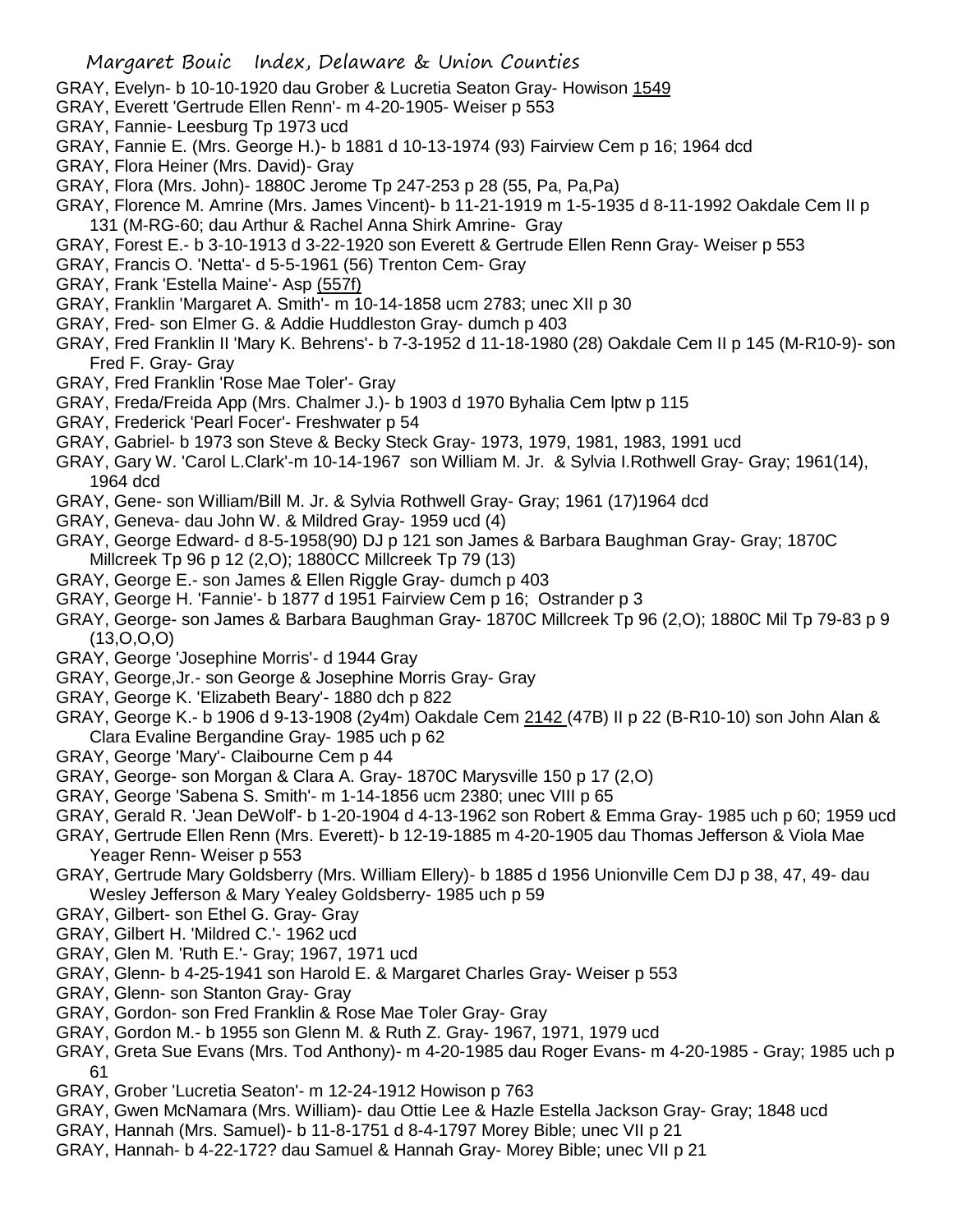- GRAY, Harlow- d 12-4-1923 (11y) Oakdale Cem 3599 (B47) II p 22 (B-R10-10) son John Alan & Clara Evaline Bergandina Gray- 1985 uch p 62
- GRAY, Harold E. 'Margaret Charles'- b 8-21-1908 son Everett & Gertrude Ellen Renn Gray- Weiser p 553 GRAY, Harriet- 1850C Allen Tp 1447-1465 p 215(39,NY)
- GRAY, Harriett Ann Rausch (Mrs. John Joseph,Sr.)- b 8-22-1923 Oakdale Cem II p 134 (M-R1-6) dau Louis P. & Helen Butler Rausch- Rausch 14332 II p 269,III p 284
- GRAY, Harry- b 8-24-1901 Oxford Tp son James & Susie V. Jones Gray- dcb
- GRAY, Hazel- Sunbury- 1976 dcd
- GRAY, Hazel E. Jackson (Mrs. Ottie L.)- b 3-2-1898 d 10-28-1971 Raymond Cem lptw p 37- dau Fay & Bessie Black Jackson- Gray; 1949, 1959, 1962, 1967 ucd
- GRAY, Hazel (Tallman, Mrs. Houston H.)- d 4-18-1972- dau John & Josephine Vannausdle Gray- GrayGray
- GRAY, Heather Elaine- b 7-12-1973 dau Fred Franklin II & Mary K. Behrens Gray- Gray; 1991 ucd
- GRAY, Helen- Pabst 7 p 23
- GRAY, Helen L. (McKitrick, Mrs. Clyde Russell)- b 1-28-1921 m 8-3-1940 dau Howard & Jenny Gray- McKitrick p 296
- GRAY, Helen M.- d 12-1-1967 (75) bur Galena- Gray
- GRAY, Helen Marie Frost (Mrs. J. B.Jr.)- b 1-10-1922 m 7-10-1941 dau Harley H. & Cuma Mae Fossinger Frost- Weiser p 294
- GRAY, Helen Ruth b 9-19-1966 dau John Robert & Patricia Joan Smith Gray- 1985 uch p 63; Gray
- GRAY, Hellen E.- b 10-26-1890 Liberty Tp dau John P. & Mary Rutherford Gray- dcb
- GRAY, Hester Ann Carr (Mrs. Peter)- m 12-14-1848 ucm 1369; unec VII p 40
- GRAY, Hettie Price (Mrs. )- Powers p 192
- GRAY, Horace- son William M. Gray,Sr.- Gray; 1980 dcd
- GRAY, Howard E.'Meeka Eastman'- b 11-17-1869 m 2-16-1889 d 11-29-1944 Byhalia Cem lptw p 115; 1985 uch p 61, 62; 1883 uch V p 668; 1870C Washington Tp 83-79 p 12 (7/12,O); 1880C Washington Tp 160-166 p 18 (10,O,O,O)
- GRAY, Howard 'Jenny'- McKitrick p 296
- GRAY, Howard 'Meeka Eastman'- m permission- unec IV p 18
- GRAY, H. S.- Gray
- GRAY, I.- 1880 dch p 346
- GRAY, Ida (Barnes, Mrs. Howard)- Gray
- GRAY, Ida (Perkins, Mrs. Thomas Joseph)- Cowgill p 38
- GRAY, Ione Kunze (Mrs. John P.)- d 12-21-1972 (79) bur Radnor; lpc p 16, 24
- GRAY, Ira- twin son John W. & Phila Gray- 1860C Jerome Tp 244 p 35 (8/12,O)
- GRAY, Irma Lee- dau O'Dell & Margaret Gray- 1949 ucd
- GRAY, Isaac 'Amanda Ford'- m 12-1-1953 ucm 2038
- GRAY, Isaac 'Mary M.'- 1860C Taylor Tp 939-954 p 125 (26, Penn)
- GRAY, Ivy- b 1990- dau Dr. Dean & Patrice Apt Gray- Gray; 1991 ucd
- GRAY, Ivy Halsey (Mrs. Albert Ernest)- Howison (896)
- GRAY, J.- uca p 49
- GRAY, J. A. 'Anna'- 1959, 1962 ucd
- GRAY, James- 1880C Millcreek Tp p 0159
- GRAY, Infant of James- d 1-1879 Fairfield Tp; unec XII p 33
- GRAY, James A. Anna Richey'- b 7-4-1882 d 1-4-1968 bur Jrome DJ p 118, 121 son James & Barbara Baughman Gray- 1949 ucd
- GRAY, James Allen 'Judy Ann Cooperider'- b 3-28-1956 m 2-15-1981 son Richard John & Emma Lynn Boaz Gray- Gray; 1985 uch p 61; 1959,1971, 1973, 1977, 1979 ucd
- GRAY, James 'Anna Harbottle'- m 2-3-1859 dcm
- GRAY, James B.- 1880C Porter Tp p 452A
- GRAY, James B.- son James & Eleanor Gray- will Bk 4 p 80 (10)
- GRAY, James 'Barbara Baughman' b 1840 m 10-5-1865 ucm 3908 d 1919 Jerome IOOF Cem DJ p 117; son John & Julia A. Sherman Gray- 1915 uch p 648; 1883 uch IV p 485, 536; 1850C Millcreek Tp p 287(9,O); 1870C Mil Tp 96 p 12 (30,O)
- GRAY, James 'Beverly Bickham'- Gray
- GRAY, James Burdette 'Sheryl Jean Braumiller'- b 5-25-1942 m 8-15-1964 son Burdette & Betty Rodgers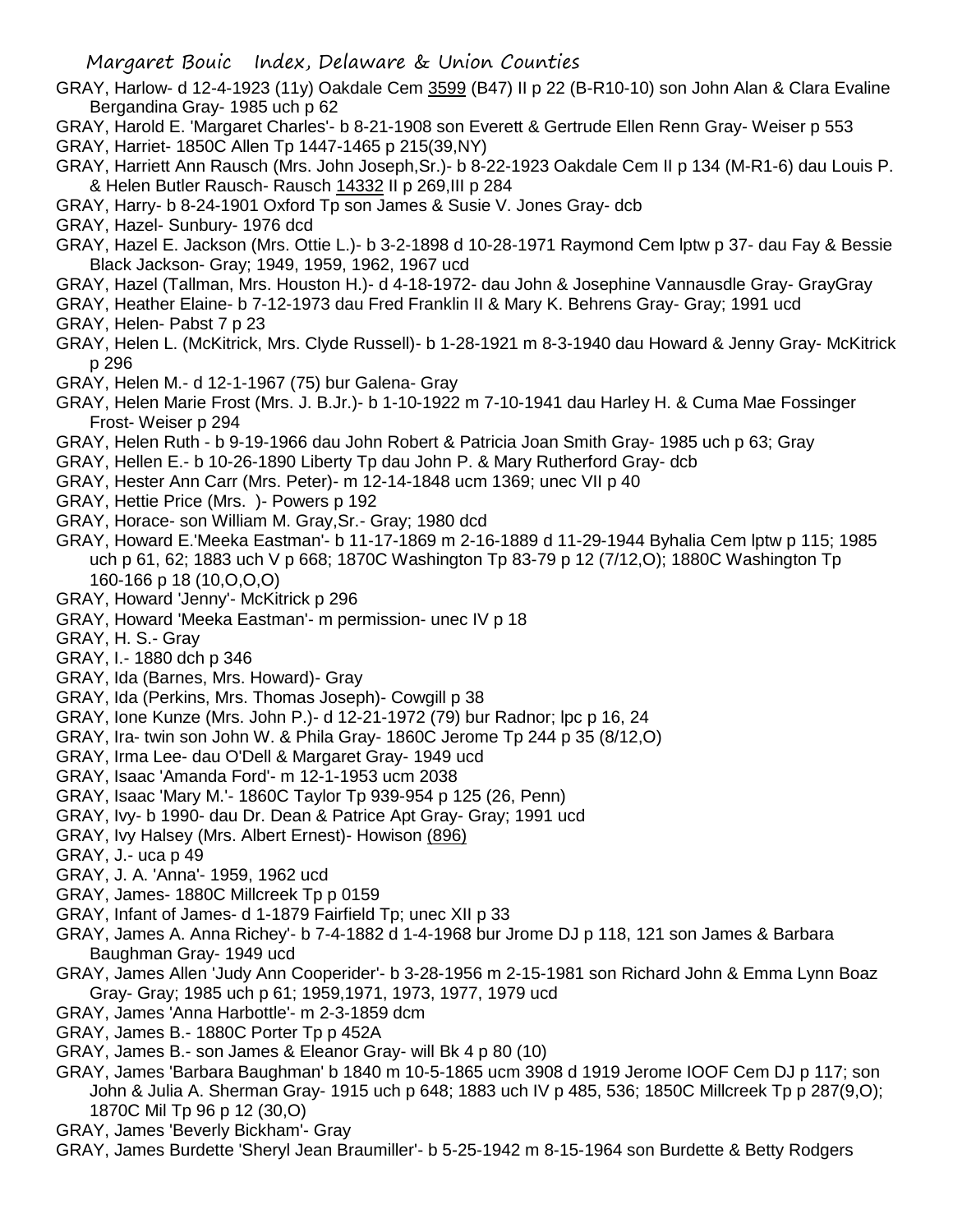Gray- Gray; 1961 dcd

- GRAY, James 'Bonita Mitchell'- son H. S. Gray- Gray; 1980 dcd
- GRAY, James 'Clarinda'- 1880C Dover Tp 8 p 19 (35,O,O,Va)- p 0164
- GRAY, James 'Eleanor'- will Bk 4 p 80(10)
- GRAY, James 'Ellen Riggle'- dumch p 403
- GRAY, James/Jimmy- b 1962 son James H. & Beverly Gray- 1971, 1973, 1975, 1977, 1979, 1981 ucd
- GRAY, James H.- Porter Tp 1866 delge IV p 3i
- GRAY, James H. 'Beverly'- 1971, 1973, 1975, 1977, 1979, 1981, 1983, 1991 ucd
- GRAY, James H. 'Catharine Blizard'- m 1-7-1837 Madison Co unec VIII p 68
- GRAY, James I.- 1883 uch V p 470
- GRAY, James J.- unec VIII p 42, XII p 12, 57
- GRAY, James- son John & Jane Gray- 1850C Porter Tp 3123 p 168 (17,O)
- GRAY, James 'Judy'- 1983 ucd
- GRAY, James L.- unec XI p 41 Richwood
- GRAY, James 'Margie'- 1971 dcd
- GRAY, Jame 'Mariah Joy'- m 1-31-1849 dcm
- GRAY, James M. 'Mrs. Emma Igou'- m 2-17-1881 ucm 6916
- GRAY, James- son Richard & Emma Boaz Gray- 1985 uch p 60
- GRAY, James V.Jr. 'Cynthia L. Carson'- son James V. & Florence Amrine Gray- Gray
- GRAY, James V. Sr.'Florence M.Amrine'- b 12-20-1914 m 1-5-1935 d 12-5-1971 Oakdale Cem II p 131 son Cora Landon & George Waller, adopted by James & Ruth Gray- Gray
- GRAY, James V.,Jr.'Martha'- Gray
- GRAY, James W.- son Kenneth J. & Josephine Gray-Gray
- GRAY, James Wesley 'Margaret Eckles'- Gray
- GRAY, Jan (Mrs. Charles L.)(Stover, Mrs. )- Gray
- GRAY, Jane G. (Iler, Mrs. Williams)- dumch p 155
- GRAY, Jane (Mrs. John)- 1850C Porter tp 3123 p 168 (39, Pa)
- GRAY, Janet- dau L. J. & Celia Gray- 1949 ucd
- GRAY, Janet S. (Lane, Mrs. )- dau Kenneth J. & Josephine Gray- Gray
- GRAY, Jean DeWolf (Mrs. Gerald R.)- 1985 uch p 60; 1959 ucd
- GRAY, Jehu John 'Lydia Miller''Joanna Stalder'- b 3-11-1827 m 6-25-1849 (2) 3-21-1867 ucm 4160 d 9-14-1895 Byhalia Cem lptw p 115- son John & Ellen Gray- 1985 uch p 61, 158; 1883 uch V p 332, 338, 339, 372, 663, 668; 1915 uch p 133, 507; unec picture p 23; ped Dennis Baker #308- unec XI p 47; uca p 24, 25, 48, 67, 101; 1860C Washington Tp 1524-1533 p 206 (38,O); 1870C Washington Tp 83-79 p 12 (43,O)
- GRAY, Jennifer- dau Bob & Joyce Gray (22-1988)- Gray
- GRAY, Jennie (18-1882) unec III p 3
- GRAY, Jenny (Mrs. Howard)- McKitrick p 296
- GRAY, Jeraldine (Creviston, Mrs. Russell)- dau J. Berlin & Maxine Roberta Wiley Gray- Gray; 1985 uch p 62; 1949, 1959(15),1962 ucd
- GRAY, Jessie (Baker, Mrs. John Phillips)- b 6-25-1883 m 1-1-1909- Warren-Swick p 14
- GRAY, Jimmy- son Celmon & Anna Gray- 1949 ucd
- GRAY, J. M.- unec IV p 20
- GRAY, Jo(h)anna Stalder (Mrs. Jehu)- b 1848 m 3-21-1867 ucm 4160 d 4-26-1926 Byhalia Cem lptw p 115 dau Casper & Mary Stalder- 1985 uch p 21; 1870C Washington Tp 83-79 p 12 (24,O); 1880C Washington Tp 160-166 p 18 (34,O,Switz,NY))
- GRAY, Joe- 1985 uch p 158
- GRAY, John- 1880CC Jerome Tp p 152A
- GRAY, John- 1860C Millcreek Tp 139 (22,O)
- GRAY, John- 1860C Claibourne Tp 802 (60,Pa) uca p 16
- GRAY, John- Washington Tp- 158
- GRAY, John- 1915 uch p 133, 779; 1883 uch V p 219
- GRAY, John- 1985 uch p 22 owned farm near Prospect-Wm Carr
- GRAY, Mrs. John- Liberty p 1
- GRAY, John Alan'Clara Evaline Bergandine'b 9-5-1880 d 8-8-1957 Oakdale Cem p 22 (B-R10-10) son Silas &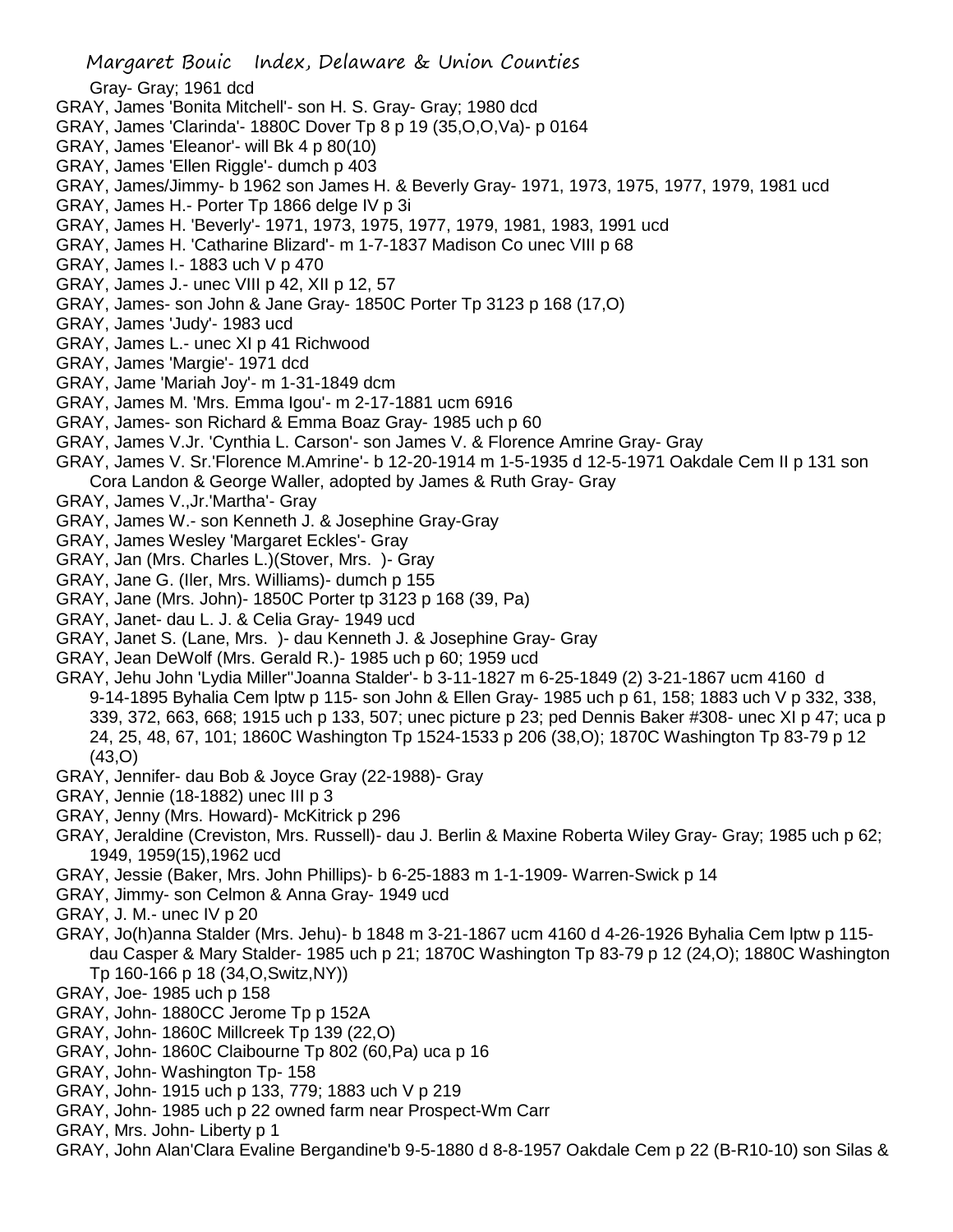- Sarah Blue Gray- 1985 uch p 61, 62; unec III p 38; ped John Gray 4
- GRAY, John 'Almeda Riley'- Gray
- GRAY, J. B. Jr. 'Helen Marie Frost'- b 10-26-1913 m 7-10-1941- Weiser p 294
- GRAY, John Curtis- b 7-7-1955 son S. John & Ruth Bierly Gray- Weiser p 616
- GRAY, John C. 'Vergie M. Phillips'-d 1-3-1969 bur Prospect- son Emme L. Gray- Gray; 1961, 1964 dcd
- GRAY, John David 'Molly Martin'- b 4-1-1954 son John Richard & Emma Lynn Boaz Gray- 1985 uch p 61 GRAY, John- son Dennis N. & Nancy J. Gray- Gray
- GRAY, John 'Ella Bail'- d 1-16-1969 (83) bur New Millcreek son James & Barbara Baughman Gray- Gray; 1964 dcd
- GRAY, John 'Ellen'- 1883 uch V p 668; 1985 uch p 61
- GRAY, John F. 'Josephine/Josie Vannausdle'- b 1865 d 1944 Byhalia Cem- lptw p 107
- GRAY, John 'Flora'- 1880C Jerome Tp 247-253 p 28
- GRAY, John H.- d 11-28-1861(24-1-5) Price Cem son J.& R. Gray- djlm p 23; 1883 uch IV p 456, 459
- GRAY, John Henry- b 10-1869 son Isaac & Mary M. Gray- 1870C Richwood 102-97 p 11 (8/12,O)
- GRAY, John J.- 1985 uch p 169 Gray; Catholic ch.
- GRAY, John 'Jane'- 1850C Porter Tp 3123 p 168 (39,O); hadc p 46
- GRAY, John 'Joanna'- 1880C Washington Tp 160-166 p 18 (53,O,Vir,Vir) p 013A
- GRAY, John- son John & Julia A Sherman Gray- 1840C Millcreek Tp 1297 (-5); 1850C Mil Tp 1970-1991 p 287 (11,O)
- GRAY, John- d 12-6-1860 (1-1-11) Plain City Cem son J. W. & E>- unec VIII p 8
- GRAY, John- twin son John W. & Phila Gray- 1860C Jerome Tp 244 (8/12,O)
- GRAY, John Jr.- son John & Anne Gray- Gray
- GRAY, John Joseph,Sr. 'Harriett Ann Rausch'- b 6-24-1915 Oakdale Cem II p 134 (M-R1-6); Rausch (14332) III p 284
- GRAY, John Joseph,Jr.- b 8-2-1944 son John Joseph,Sr.& Harriett Ann Rausch Gray- Rausch 143321 III p 284
- GRAY, John 'Josephine Vannausdle'- Gray
- GRAY, John 'Juliann/Polly Sherman'- m 5-26-1832 ucm 274 djlm p 106- 1985 uch p 62; 1883 uch V p 275; 1840C Millcreek Tp 1297 (50-60); 1850C Mil Tp 1970-1991 p 287 (65,Va); ped John Gray #23 16- unec III p 35
- GRAY, John L- son Jehu & Lydia Miller Gray- 1985 uch p 61; 1883 uch V p 668
- GRAY, John 'Lucy Maine'- b 5-10-1795 son John & Nancy Maine Gray- Asp (345a); 441
- GRAY, John 'Nancy Loveless'- Loveless p 6
- GRAY, John 'Nancy Maine'- m 11-2-1794 Asp (142)
- GRAY, John P.- hmp p 59
- GRAY, John Patterson,Jr.- son John P. & Eliza Thompson Gray- 1880 dch p 662; lpc p 22, 23, 24; hadc p 99, 107
- GRAY, John P. 'Barbara'- Galena- 1969, 1971 dcd
- GRAY, John P. 'Eliza Thompson'- b 1853 d 1912 Old Liberty Chyd Powell p 148; 1880 dch p 662; lpc p 13, 18, 22, 23; will dcw Bk 4 p 354 (37)
- GRAY, John P. 'Ione L. Kunze'- b 1958- Gray
- GRAY, John P.- b 6-5-1895 Liberty Tp son John P. & Marry C. Rutherford Gray- dcb
- GRAY, John Robert '' ' Patricia J. Smith'- b 6-14-1938 m(2) 9-5-1964 son Donald Alexander & Ruth Amelia Slyh Gray- Gray; 1985 uch p 61; unec III p 35, IV p 2 #23, VI p 2, VII p 29, VIII p 1, 57, IX p 3,4; X p 2; ped 1; XII p 2
- GRAY, John S.- son Jehu Gray- 1870C Washington Tp 83-79 p 12 (4,O)
- GRAY, S. John 'Ruth Bierly'- b 6-24-1916 m 12-22-1940- Weiser p 616
- GRAY, John 'Sarah Humes'- m 5-15-1909- Gray
- GRAY, John Sheridan 'Josephine Vanausdle'- b 1865 d 1940 son Jehur & Lycida Miller Gray- unec XI p 40, 47; ped Dennis Baker 12
- GRAY, John S.- son John Gray- 1880C Washington Tp 160-166 p 18 (14,O,O,O)
- GRAY, John Steilyn- b 2-1-1981 son John David & Molly Martin Gray- 1985 uch p 61
- GRAY, John 'Susan Thompson'- d 10-28-1885 (70-7-28) Watkins Cem p 3 djlm p 106- 1915 uch p 432; 1883 uch V p 378; Thompson 2; 1830C Millcreek Tp 302 (40-50)
- GRAY, John Thomas 'Sarah Anna' d 5-24-1963 (85) Fairview Cem- Gray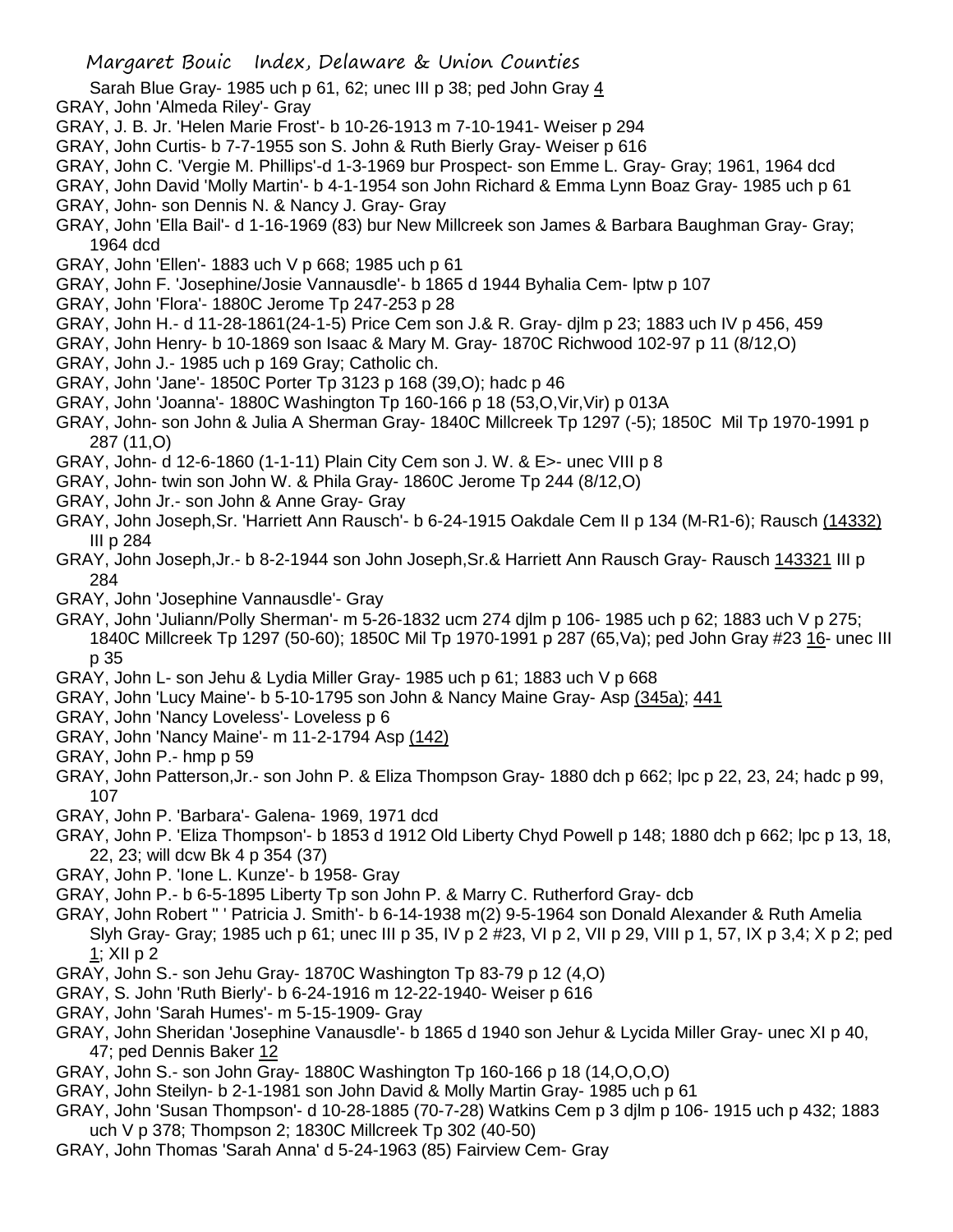GRAY, John 'Vergie Phillips'- son Robert & Emma Cohr Gray- 1985 uch p 60

- GRAY, John W. 'Charlotte Phillips''Phila Guttner'- b 8-21-1809 m 12-2-1844 Madison Co -son Kalso & Anna Wilson Gray - 1883 uch V p 312; unec X p 8, VIII p 8; 1850C Jerome Tp 1736-1756 p 256 (40, Vt); 1860C Jerome Tp 204 p 35 (50, Vt)
- GRAY, John W.- son John & Jane Gray- 1850C Porter Tp 3123 p 168 (9,O)
- GRAY, John W. 'Margaret Eckles'- d 1955- Gray
- GRAY, John W. 'Mildred'- 1959 ucd
- GRAY, John W. 'Seralda Owings'- ped Joanne Johnson Carman #187 22- unec X p 11
- GRAY, Jon- b 1968 son Dennis N. & Nancy J. Gray- 1980 dcd
- GRAY, Joseph B. (GS-1843) unec III p 47
- GRAY, Josephine Morris (Mrs. George)- dau Thomas & Sarah Sutton Morris- Gray
- GRAY, Emma Josephine Vanausdle (Mrs. John Sheridan)- b 1866 d 1944 Byhalia Cem lptw p 107; unec XI p 40; ped Dennis Baker 13
- GRAY, Joyce (Mrs. Robert/Bob P.)- Gray
- GRAY, Joyce Haines (Mrs. Chalmus/Chalmer)- b 8-28-1888 m 1-16-1909 d 1-16-1955 Byhalia Cem lptw p 122- dau Harvey & Jane Harriman Haines- 1985 uch p 62; Gray
- GRAY, J.'R'- djlm p 23
- GRAY, Judge- Hamilton Co Ind-McKitrick p 229
- GRAY, Judith (Bowers, Mrs. John A.)- b 5-12-1945 m 12-31-1964 dau G. Burdette & Betty Rodgers Gray-Gray; 1961 dcd
- GRAY, Judy- 1959 ucd
- GRAY, Judy (Cooke, Mrs. )- dau James & Bonita Mitchell Gray- Gray
- GRAY, Judy Cooperider (Mrs. James Allen)- m 2-15-1981 dau Jack & Sue Cooperider- 1985 uch p 61
- GRAY, Judy (Mrs. James)- 1983 ucd
- GRAY, Julia A. (Battees/Butters, Mrs. John)- mt 10-13-1858 ucm 2781; unec XII p 29
- GRAY, Julia A.(Hoy Mrs. Thomas J.)- b 8-28-1874 m 1895 d 4-13-1970 New Millcreek Cem p 43- Gray; 1880C Millcreek Tp 79-83 p 9 (5,O,O,O)
- GRAY, Juliann/Polly A. Sherman (Mrs. John)- 1985 uch p 62; 1840C Millcreek Tp 1297 (20-30); 1850C Mil Tp 1970-1991 p 287 (35,Ky); unec III p 35; ped John Gray #23 17
- GRAY, June (Powell, Mrs. Jerry)- dau Walter L. & Sarah Louise Wilkin Gray- Gray
- GRAY, J. W.- unec IV p 20
- GRAY, J. W.'Rachael A. Spangler'- 1915 uch p 1100; uca p 31, 60
- GRAY, Kalso 'Anna Wilson'- son Kalso,Sr. Gray- 1883 uch V p 312
- GRAY, Kalso,Sr.- son John W. & Charlotte Phillips Gray- 1883 uch V p 312; 1850C Jerome Tp 1738-1750 p 256 (4,O)
- GRAY, Karyn Beth (13-1987) twin dau Barbara Gray- Gray
- GRAY, Kathleen (Buroker, Mrs. Gary)- dau Delmas V. & Margaret McAllister Gray- Gray
- GRAY, Kathleen- dau O'Dell & Margaret Gray- 1949 ucd
- GRAY, Kathryn Eckles (Mrs. )- sister Margaret Eckles Gray- Gray
- GRAY, Kathryn Lewis (Mrs. Miles W.)- Weiser p 553
- GRAY, Kathryn M.- 1973, 1977, 1979, 1981, 1983, 1991 ucd
- GRAY, Kathy- b 1951 dau Glenn M. & Ruth Z. Gray- 1967 ucd
- GRAY, Kathy- b 1957 dau Ruth Gray- 173 ucd
- GRAY, Keith- son James A. & Anne Gray- 1949 ucd
- GRAY, Kenneth J. 'Josephine'- b 12-20-1925 d 12-9-1990 (64)0 son James Wesley & Margaret Eckles Gray-Gray
- GRAY, Kenneth W.- son Kenneth J. & Josephine Gray- Gray
- GRAY, Kenneth- son Walter C. & Mary Conrad Gray- Weiser p 553
- GRAY, Kimberly (16-1987) dau Barbara Gray- Gray
- GRAY, Kip- b 1967 ch Russell B. & Peggy Davis Gray- Gray; 1971, 1983 ucd
- GRAY, L.- hadc p 44
- GRAY, Larry Wayne 'Esther Ruth Crowe'- b 9-8-1937 m 9-9-1960 son Charles Everett & Theodora Louise Yates Gray- Maugans Anc p 153, 154
- GRAY, Laura B. (Bryson, Mrs. Sol)- dau James & Barbara Baughman Gray- 1880C Millcreek Tp 79-83 (10,O,O,O)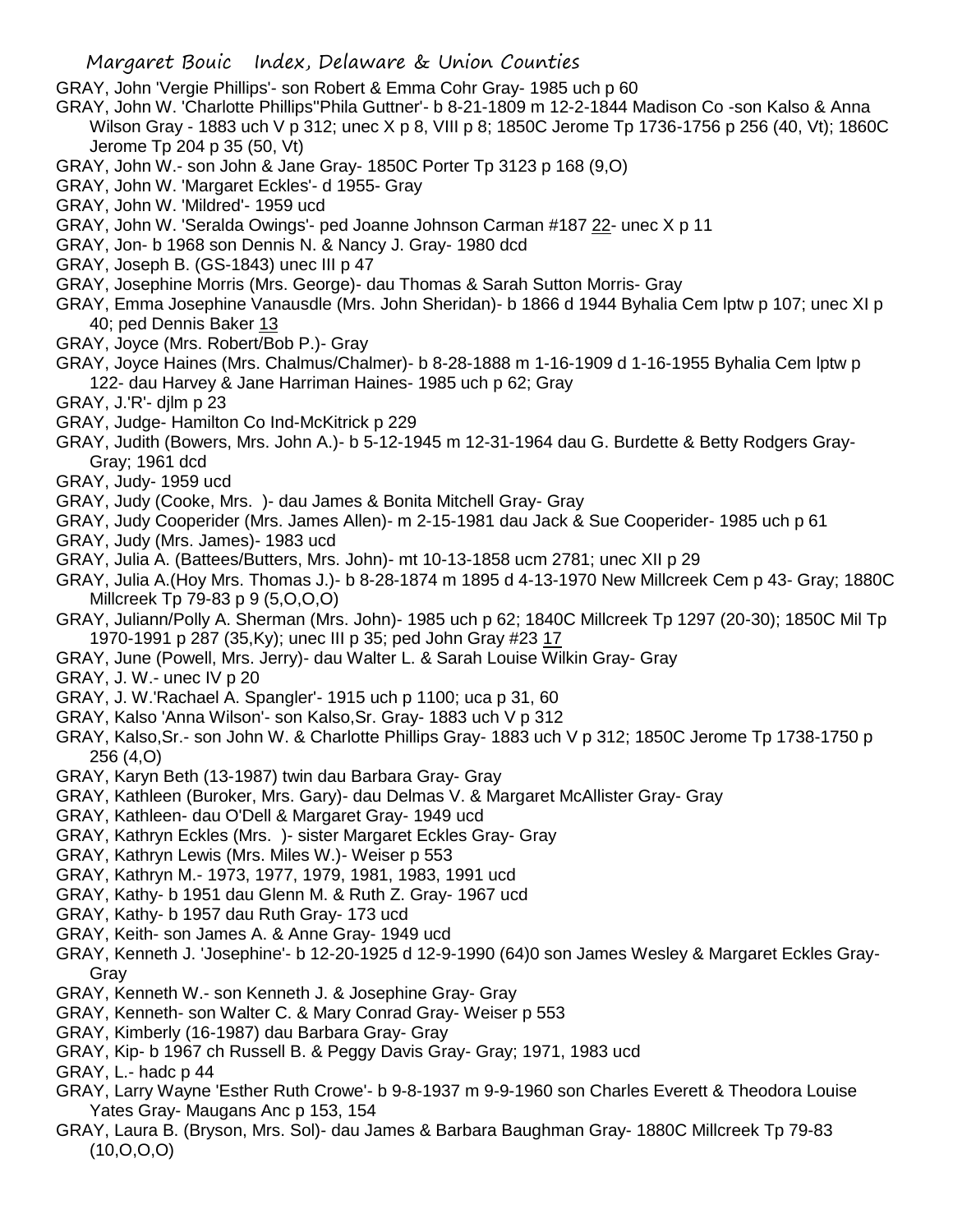- GRAY, Laura (Downing, Mrs. )- dau John & Ella Bail Gray- Gray
- GRAY, Laura J.- dau James W. Gray- Gray
- GRAY, Laura (Millen, Mrs. )- dau William M. Gray,Sr.- Gray
- GRAY, Laura (Shattuck, Mrs. )- b 1962 dau James & Bonita Mitchell Gray- Gray; 1980 dcd
- GRAY, Lawrence- son Harriet Gray- 1850C Allen Tp 1447-1463 p 215 (4,O)
- GRAY, Lenise Halbert (Mrs. Allen Bertrand)- Howison (895)
- GRAY, Leo Stewart- b 9-22-1898 d 10-19-1899 Byhalia Cem lptw p 107
- GRAY, Lida (Mrs. John)- 1860C Washington Tp 1524-1533 p 206 (36,O)
- GRAY, Lillian- Sunbuy p 89, 119
- GRAY, Lillian (Fisher, Mrs. )- b 1884 d 4-22-1909 (25y6m) Oakdale Cem I p 131 (F-R9-6)
- GRAY, Linda (McNamee, Mrs. Charles)- b 7-4-1942 m 9-10-1961- dau Bernard Cohr & Dorothea Bumgartner Gray- 1985 uch p 60, 63; Gray; 1949 ucd
- GRAY, Linnie M. (Brown, Mrs. Marshall Hugh)- b 1886- Maugans Anc p 204
- GRAY, Lisa (Rowland, Mrs. )- b 1964 dau James & Bonita Mitchell Gray- Gray; 1980 dcd
- GRAY, Lisa (16-1988) dau James V. Jr. & Martha Gray- Gray
- GRAY, Lloyd E. 'Pamela L.'- 1980 dcd
- GRAY, Lloyd- d 5-25-1979 (49) bur Los Angeles- brother Robert Gray- Gray
- GRAY, Lloyd- son Stanton Gray- Gray
- GRAY, Lola R. (Mrs. Edman L.)- 1949 ucd
- GRAY, Lona James- son James & Clarinda Gray- 1880C Dover Tp 8 p 19 (3,O,O,O)
- GRAY, Lonnie J. 'Celia McElroy'- b 1-20-1892 m 2-19-1916 d 11-14-1965 Byhalia Cem lptw p 127- son John & Josephine Vannausdle Gray- Gray; 1949 ucd
- GRAY,----(Jordan, Mrs. Irvin)- dau Lonnie J. & Celia McElroy Gray- Gray
- GRAY, ---(Loy, Mrs. mark)- dau Lonnie J. & Celia McElroy Gray- Gray
- GRAY, (Thorpe, Mrs. Owen)- dau Stanton Gray-Gray
- GRAY, Loren- b 6-7-1812 d 4-11-1863 Alum Creek Friends Cem- Powell p 338
- GRAY, Loretta (Shanks, Mrs. Clayton)- b 11-5-1907 Oakdale Cem II p 131 (M-RG-5)- dau Earl & Orpha Ann Parma Gray- Gray
- GRAY, Lorie A.- dau Peter & Catherine Smith Gray- 1870C Taylor Tp 114-108 p 14 (1,O)
- GRAY, Lottie- b 10-12-1901 d 2-21-1974 Raymond Cem lptw p 45
- GRAY, Lottie Ellen (Winward, Mrs. David A.)(Kidd, Mrs. Alfred Carson)- b 11-3-1902 m 2-3-1942 dau Robert Hunter & Mary Lucy Anderson Gray- McKitrick p 142
- GRAY, Lottie- b 10-12-1901 d 2-20-1974 dau William & Della Disbennett Gray- Gray; 1967, 1971 ucd
- GRAY, Louis- b 6-12-1743 Morey Bible unec VII p 22
- GRAY, Louisa A. Patch (Mrs. Robert Jehu)- 1962, 1967, 1971, 1973, 1975, 1977, 1979, 1981, 1983, 1991 ucd
- GRAY, Louisa (Tyrrell, Mrs. Thomas)- dcc Sheila Burroughs Cagle 31
- GRAY, Louise- dau John & Ellen Gray- 1883 uch V p 668
- GRAY, Lowel T.- b 1-24-1921 d 2-2-1921 York Cem p 72
- GRAY, Lucille (Crabtree, Mrs. )- dau George & Josephine Morris Gray- Gray
- GRAY, Lucinda- unec IV p 33
- GRAY, Lucinda (Dean, Mrs. Jacob)- m 3-27-1855 ucm 2262; unec VIII p 35
- GRAY, Lucretia Seaton (Mrs. Grober)- b 12-27-1886 m 12-24-1912 dau Cornelius & Sarah Virginia Barnes Seaton- Howison 763
- GRAY, Lucretia Shettel (Mrs. Charles)- b 2-28-1880 m 4-9-1909 dau John D. & Salome Weaver Shetter-Weiser p 460
- GRAY, Lucy Ann- dau Daniel Thurston- dcw Bk 2 p 235
- GRAY, Lucy Maine (Mrs. John)- dau Luther & Deborah Brown Gray- Asp 345a
- GRAY, Lucy (Thompson, Mrs. Daniel)- dau John & Nancy Maine Gray- Asp 444
- GRAY, Lydia Kerns (Mrs. Willi8e)- dau John & Josephine Vannausdle Gray- Gray
- GRAY, Lydia Miller (Mrs. Jehu)- b 6-25-1829 m 6-25-1849 d 1-16-1866 dau John & Margaret Miller- 1883 uch V p 668; 1985 uch p 61 ped Dennis Baker 25- unec XI p 47
- GRAY, Lydia- b 3-20-173?- dau Samuel & Hannah Gray- Morey Bible- unec VII p 21
- GRAY, Lyman 'Emma LeRay'- b 8-20-1800 son John & Nancy Maine Gray- Asp 442
- GRAY, Madelaine Ann- b 6-20-1954 dau John Joseph,Sr. & Harriett Ann Rausch Gray- Rausch 143322 III p 284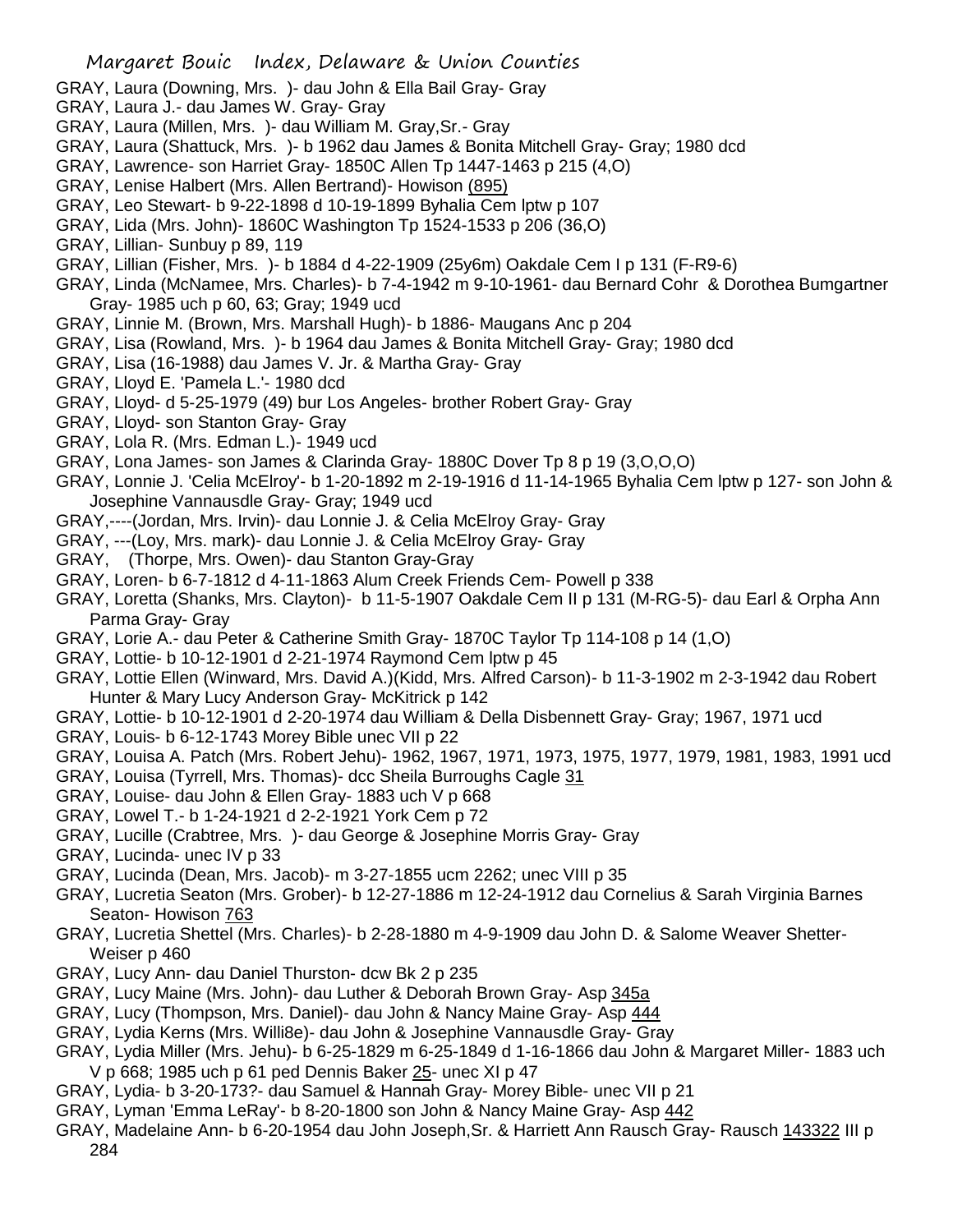- GRAY, Madeline (Guy, Mrs. )- b 3-4-1888 d 5-17-1974 Oakdale Cem II p 131 (F-R9-6)- dau Albert & Nannie Alexander Gray- Gray
- GRAY, Madeline June (Powell, Mrs. Gerald Louis)- m 9-9- dau Walter Gray- Gray
- GRAY, Madeline Lucille (Crabtree, Mrs. Harold)- b 11-7-1913 d 3-4-1991 (77) dau George & Josephine Morris Gray- Gray
- GRAY, Mahalia- dau Isaac & Mary M. Gray- 1870C Richwood 102-97 p 11 (9,O)
- GRAY, Marey Ann (Zigg, Mrs. )- dau John C. & Virgie Phillips Gray- Gray
- GRAY, Margaret- unvmec p 30
- GRAY, Margaret A. Smith (Mrs. Franklin)- m 10-14-1858 ucm 2783; unec XII p 30
- GRAY, Margaret (Avilino, Mrs. John)- dau Miles W. & Kathryn Lewis Gray- Weiser p 553
- GRAY, Margaret Charles (Mrs. Harold E.)- Weiser p 553
- GRAY, Margaret Eckles (Mrs. James Wesley)- Gray
- GRAY, Margaret E.- b 1851 d 1896 Old Liberty Chyd Powell p 148- dau John P. & Eliza Thompson Gray- 1880 dch p 662
- GRAY, Margaret E (Mrs. John W.)- d 4-6-1976 (75) bur Radnor- Gray
- GRAY, Margaret Frantz (Mrs. Peter Watson)- b 4-6-1819 m 6-12-1848 d 5-23-1891 dau John & Mary Fricker Frantz- Weiser p 755
- GRAY, Margaret (Hayes, Mrs. Joseph)- dau William Ellery & Gertrude Mary Goldsberry- 1985 uch p 59
- GRAY, Margaret Lee- dau Richard T. Gray- Gray; engaged to Mark Alan Junker
- GRAY, Margaret Louisa (Murdock, Mrs. Thomas A.)- b 5-18-1852 m 1870 d 10-16-1936 dau Peter Watson & Margaret Frantz Gray- Weiser p 755
- GRAY, Lena Margaret McAllister (Mrs. Delmas V.)- b 1909/8 m 1930 Byhalia Cem lptw p 125; ped Dennis Baker #308 7- unec XI p 47- Gray
- GRAY, Margaret (Mrs. O'Dell)- 1949 ucd
- GRAY, Margaret Patterson (Mrs. Ebenezer Atherton)- b 1778 d 1853 ped Eugene Taggart 19
- GRAY, Margaret (Taggart, Mrs. John)- b 12-2-1813 m 1-8-1835 dau Ebenezer Atherton & Margaret Patterson Gray- ped Eugene Taggart 9
- GRAY, Margie (Mrs. James)- 1971 dcd
- GRAY, Maria (Walters, Mrs. John)- m 7-3-1852 ucm 1828
- GRAY, Mariah Joy (Mrs. James)- m 1-31-1849 dcm
- GRAY, Marilyn- 5 23-1944 Byhalia Cem lptw p 122
- GRAY, Marlene Ann (Harder, Mrs. LeRoy/Larry)- b 2-6-1937 dau J. Berlin & Maxine Roberta Wiley Gray-Gray; 1985 uch p 62; 1949 ucd
- GRAY, Martha- 1860C Leesbrug Tp 459 (12,O)
- GRAY, Martha Antoinette McDaniel (Mrs. Dr. Allen H.)- b 8-6-1854 d 5-3-1906 dau Ambrose Dudley & Marie E. Soborn McDaniel- Howison 332
- GRAY, Martha E. (Hock, Mrs. James)- m 9-12-1865 ucm 3788
- GRAY, Martha (Mrs. James V.,Jr)- Gray
- GRAY, Mary- uca p 75
- GRAY, Mary, Mrs. lpc p 13, 24
- GRAY, Mary A.- Thompson Tp 1964 dcd
- GRAY, Mary A. (Cellar, Mrs. George C.)- 1880 dch p 656
- GRAY, Mary Alice (Fry, Mrs. )- dau Stanton Gray- Gray
- GRAY, Mary Ann (Lockwood, Mrs. John Wesley)- m 12-18-1850 ucm 1608 d 1-5-1866 dau David Gray- 1883 uch V p 387, 408; dumch p 120; mt 12-4-1850; unec VIII p 3, 43
- GRAY, Mary Annabelle (New, Mrs. Matthew James)- b 6-13-1940 d 12-11-1990 (50) bur Union Cem dau Donald Alexander & Ruth A. Slyh Gray- Gray; 1985 uch p 61
- GRAY, Mary Behrens (Mrs. Fred,Jr.)- dau W. E. Behrens; Behrens; Gray
- GRAY, Mary (Cassil, Mrs. Alexander)- 1915 uch p 807; 1883 uch V p 85
- GRAY, Mary Conrad (Mrs. Walter C.)- Weiser p 553
- GRAY, Mary (Dunlap, Mrs. John)- b 1774 d 9-8-1837 Powers p 112
- GRAY, Mary (Mrs. Edward)- d 6-1-1867 (76-1-16) Ford Cem lptw p 85
- GRAY, Mary E. Green (Mrs. William)- m 10-8-1869 ucm 4614
- GRAY, Mary E. (Mrs. W. M.)- b 4-22-1837 d 4-25-1887 (50y4d) Claibourne Cem p 20
- GRAY, Mary E. (Mrs. Robert P.)- b 1859 d 2-16-1920 Oakdale Cem II p 37 (G-R4-16)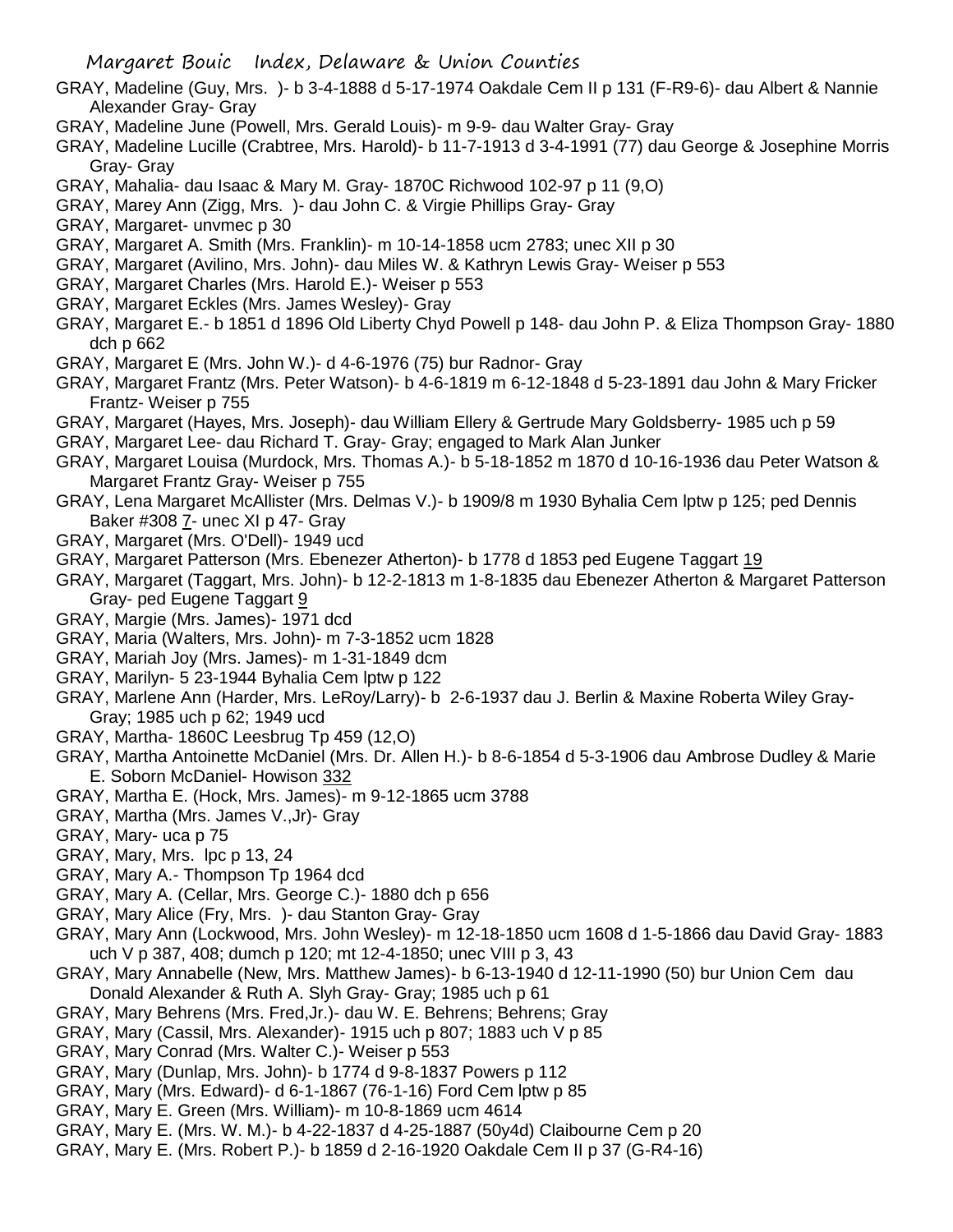- GRAY, Mary (Mrs. George)- b 10-22-1814 d 12-4-1894 Claibourne Cem p 44
- GRAY, Mary J.- dau John & Jane Gray- 1850C Porter Tp 3123 p 168 (5,O)
- GRAY, Mary- dau James & Ellen Riggle Gray- dumch p 403
- GRAY, Mary- b 1859 d 1940 Old Liberty Chyd Powell p 148 dau John P. & Eliza Gray- dcw Bk 4 p 354(37)
- GRAY, Mary- dau John C. & Vergie M. Gray- 1961 dcd(17)
- GRAY, Mary K. Behrens (Mrs. Fred F. II)- Gray
- GRAY, Mary L. (Mrs. Robert A.)- 1983 ucd
- GRAY, Mary Lucy Anderson (Mrs. Robert Hunter)- McKitrick p 142
- GRAY, Mary Mae (Scott, Mrs. Ernest)- dau Walter Gray- Gray
- GRAY, Mary M. (Mrs. Isaac)- 1860C Taylor Tp 939-954 p 125 (24,O); 1870C Richwood 102-97 p 11 (33,O)
- GRAY, Mary- dau Peter & Catherine Smith Gray- 1860C Leesburg Tp 459 (5/12,O); 1870C Taylor Tp 114-108 p 13 (10,O)
- GRAY, Mary P. (Hoopes, Mrs. )- dau Helen Marie Gray- Gray
- GRAY, Mary (Reece, Mrs. )- dau William M. Gray,Sr.- Gray
- GRAY, Mary (Scott, Mrs. Earnest)- dau Walter L. & Sarah Louise Wilkin Gray- Gray
- GRAY, Mary (Smith, Mrs. John)- m 9-2-1852 ucm 1848
- GRAY, Mary (Springer, Mrs. Alexander C.)- m 12-23-1875 ucm 5805
- GRAY, Maryett (Mrs. William)- 1880C Taylor Tp 65-66 p 6 (45,O,O,O)
- GRAY, Matt (13-1988) son James V.,Jr & Martha Gray- Gray
- GRAY, Maxine Roberta Wiley (Mrs. J. Berlin)- m 2-7-1934 dau Charles O. & Florence Coe Wiley- Gray; 1949, 1959, 1962, 1967, 1971, 1973, 1975, 1979, 1981, 1983,1991 ucd
- GRAY, Mazie Elizabeth- d 2-1954 bur Ebenezer Cem, Marengo- Gray
- GRAY, Meeka Eastman (Mrs. Howard)- b 1870 m 2-16-1889 d 1-2-1935 Byhalia Cem lptw p 115; dau Jacob & Susan Eastman- 1908 dch p 61,62
- GRAY, Megan Elizabeth- b 4-15-1975 dau John Joseph Gray,Jr.- Rausch 1433212
- GRAY, Michael- b 4-27-1956 Son Burdette & Betty Rodgers Gray; Gray; 1961, 1964 dcd
- GRAY, Michael- b 1967 son James & Margie Gray- 1971 dcd
- GRAY, Michael- son Ottie & Hazel Gray- 1949 ucd
- GRAY, Michelle A.- b 1960 dau Charlie A. & Barbara J. Gray- 1961, 1974, 1969, 1971, 1976, 1980 dcd
- GRAY, Mildred- 1980 dcd
- GRAY, Mildred C. (Mrs. Gilbert H.)- 1962 ucd
- GRAY, Mildred dau Ethel G. Gray- Gray
- GRAY, Mildred (Mrs. John W.)- 1959 ucd
- GRAY, Miles W. 'Kathryn Lewis'- b 6-16-1906 son Everett & Gertrude Ellen Renn Gray- Weiser p 553
- GRAY, Minerva (Lunsford, Mrs. Abraham Kilby)- b 1828 d 1875 ped Joy Wells Dyer #63 27- unec V p 52
- GRAY, Minerva (Trimmer, Mrs. )- dau James & Ellen Riggle Gray- dumch p 403
- GRAY, M. M. 'Phebe A.'- Powell p 331
- GRAY, Molley (Campbell, Mrs. Joseph Moore)- b 6-17-1877 m 1-21-1903 dau Dr. Allen H. & Martha Antoinette McDaniel Gray- Howison 894
- GRAY, Molly Martin (Mrs. John David)- m 9-18-1977 dau Everett & Mary Martin- 1985 uch p 61
- GRAY, Monica- dau John Joseph Gray,Jr.- Rausch 1433211
- GRAY, Morgan 'Clara A.'- 1870C Marysville 150 p 17 (26, Ky)
- GRAY, Myrtie- dau James & Clarinda Gray- 1880C Dover Tp 8 p 19 (5,O,O,O)
- GRAY, Myrtle Banks (Mrs. Dexter)- Maugans Anc p 142
- GRAY, Nancy A.- dau Peter & Catherine Smith Gray- 1870C Taylor Tp 114-108 p 13 (8,O)
- GRAY, Nancy dau Charles & Vivian Lowry Gray- Gray
- GRAY, Nancy (Mrs. Dennis)- Gray
- GRAY, Nancy J. (Mrs. Dennis N.)- 1980 dcd
- GRAY, Nancy Loveless (Mrs. John)- dau William Loveless- Loveless p 6
- GRAY, Nancy Maine (Mrs. John)- m 11-2-1794 d 5-1-1804 dau Jonas & Content Bromley Maine- Asp(142); 345a
- GRAY, Nancy Teeple (Mrs. James)- dau Theodore M. & Dorothy Gray- Gray
- GRAY, Nancy (Whipple, Mrs. William)- b 10-17-1797 dau John & Nancy Maine Gray- Asp 443
- GRAY, Nannie L. Alexander (Mrs. Albert)- b 1858 m 3-23-1881 ucm 6944 d 10-30-1934 Oakdale Cem I p 131 (F-R9-6)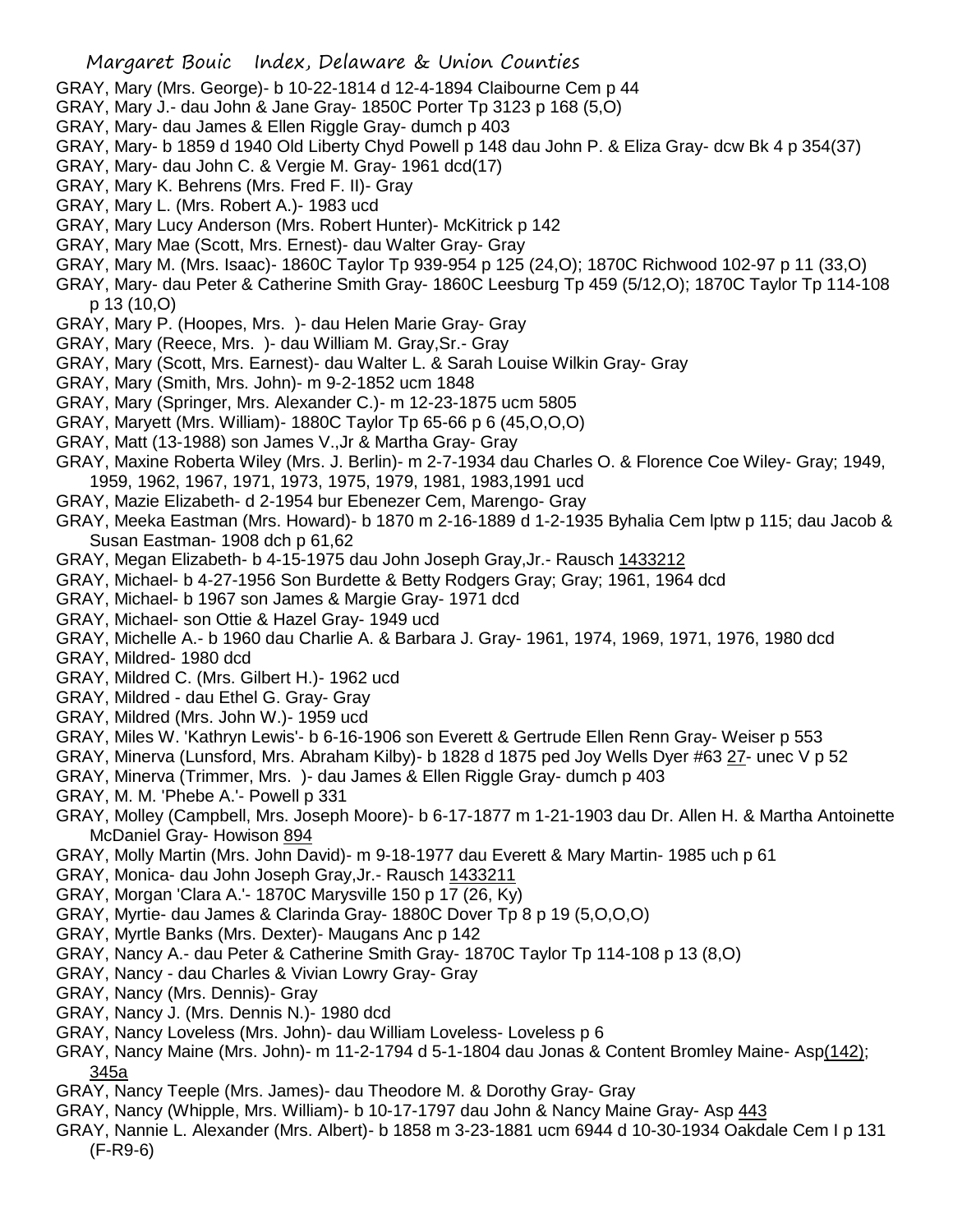GRAY, Naomi Ann- b 10-17-1966 dau Larry Wayne & Esther Ruth Crowe Gray- Maugans Anc p 154

- GRAY, Nellie Mitchell- dau John Thomas & Sarah A. Gray- Gray
- GRAY, Nelson- b 7-9-1922 son Grober & Lucretia Seaton Gray- Howison 1550
- GRAY, Netta Lucinda- b 3-31-1873 Scioto Tp dau George H. & Emily C. Cherry Gray- dcb
- GRAY, Netta M.- 1961, 1964, 1971, 1976, 1980 dcd
- GRAY, Nicole- b 1970 dau Gary W. & Carol L. Gray- 1980 dcd
- GRAY, Nora- dau Elmer G. & Addie Huddleston Gray- dumch p 403
- GRAY, Norma L. (Baker, Mrs. Dana)- b 1933 dau Delmas V. & Margaret McAllister Gray- Gray; ped Dennis Baker #308 3- unec XI p 47
- GRAY, O'Dell 'Margaret'- 1949 ucd
- GRAY, Ola Mortimore (Mrs. Cecil)- dau John & Josephine Vannausdle Gray- Gray
- GRAY, Oliver T.- b 1843 d 1863 Old Liberty Chyd Powell p 48- son John P. & Eliza Thompson Gray- 1880 dch p 662
- GRAY, Orpha Ann Parmer (Mrs. Earl)- b 3-3-1886 d 11-23-1959 Oakdale Cem I p 137 (F-R11-4) dau Joseph & Lenora Wallace Parmer- Gray
- GRAY, Otis R.- b 10-12-1905 d 9-23-1963 Byhalia Cem lptw p 1-7- son John & Josephine Vannausdle Gray-Gray
- GRAY, Ottie Lee 'Hazel Estella Jackson'- b 8-2-1891 d 1947 Raymond Cem lptw p 37
- GRAY, Pamela L. (Mrs. Lloyd E.)- 1980 dcd
- GRAY, Pat- b 1974 dau Gary W. & Carol Gray- 1980 dcd
- GRAY, Pat Reynolds (Mrs. Dale)- dau Charles & Vivian Lowry Gray- Gray
- GRAY, Patrice E. (Mrs. Dean J.)- 1991 ucd
- GRAY, Patricia (Jackson, Mrs. )- dau Ione L. Kunze Gray- Gray
- GRAY, Patricia Joan Smith (Mrs. John Robert)- b 4-14-1946 m 9-5-1964 dau Harold & Helen B. Fisher- 1985 uch p 62
- GRAY, Patricia (Mrs. William)- Gray
- GRAY, Patti- dau Burdette & Betty Rodgers Gray- Gray; 1961(2), 1964 dcd
- GRAY, Pattie (Mckitrick, Mrs. Jack Meller)- b 4-2-1938 m 4-3-1964 dau Elmer J. & Roxie Keith Gray- McKitrick p 271
- GRAY, Patty (Mrs. Tom F.)- 1991 ucd
- GRAY, Paul- Gray
- GRAY, Paul K.- son James & Ruth Gray- Gray
- GRAY, Paul W. 'Betty I/J.'- 1976, 1980 dcd
- GRAY, Pearl- Pabst 7 p 27
- GRAY, Pearl Focer (Mrs. Frederick)- dau Charles Focer- Freshwater p 54
- GRAY, Pearl May (Wilson, Mrs. Jacob Grank)- Pounds 4,5
- GRAY, Pearlee- b 5-26-1913 d 4-28-1916 Oakdale Cem I p 131 (F-R9-6)- son Earl & Orpha Gray
- GRAY, Peggy Dawn Davis (Mrs. Russel Berlin)- b 11-16-1943 m 12-15-1961 Byhalia Cem lptw p 119- dau Charles Lester & Mary Kathryn Mouser Davis- 1985 uch p 38, 61, 62; -1967, 1971, 1973, 1975, 1977, 1979, 1981, 1983, 1991 ucd
- GRAY, Peter 'Catherine Smith'- m 8-20-1857 mt 9-2-1857 (ucm 2589 Peter Crary); unec XII p 12
- GRAY, Peter 'Hester A. Carr'- m 12-14-1848 ucm 1369- unec VII p 40
- GRAY, Peter Watson 'Margaret Frantz'- b 2-4-1816 m 6-12-1848 d 9-6-1894- Weiser p 755
- GRAY, Phebe A. (Mrs. M. M.)- d 11-18-1869 (29) Stiner's Corners Cem- Weiser p 331
- GRAY, Phebe (Bevin, Mrs. Ezra)- m 5-13-1842 unec IX p 56
- GRAY, Phebe J.- b 1848 d 1867 Old Liberty Chyd Powell p 148
- GRAY, Phila (Gudtner, Mrs. John)(Mrs. John W)- m 11-1854 1883 uch V p 312; 1860C Jerome Tp 244 p 35 (34, Pa); 1870C Jerome Tp 21 p 3 (44, Penn)
- GRAY, Pinkney- b 10-15-1874 d 12-2-1883 ch Dr. Allen H. & Martha Antoinette McDaniel Gray- Howison 893 GRAY, R (Mrs. J)- djlm p 23
- GRAY, Dr. R. A.- 1883 uch V p 397, 427; 1915 uch p 170
- GRAY, Rachel Agnes (Elrod, Mrs. James Robert)- b 1843 d 1903 dau John W. & Seralda Owings Gray- ped Joanne Johnson Carman #187 11- unec X p 11
- GRAY, Rachel Ann (Parish, Mrs. Daniel C.)- m 11-26-1865 ucm 3855 dau John Gray- 1915 uch p 779 GRAY, Rachel A. Spangler (Mrs. J. W.)- dau Alexander & Minerva Huffman Spangler- 1915 uch p 1100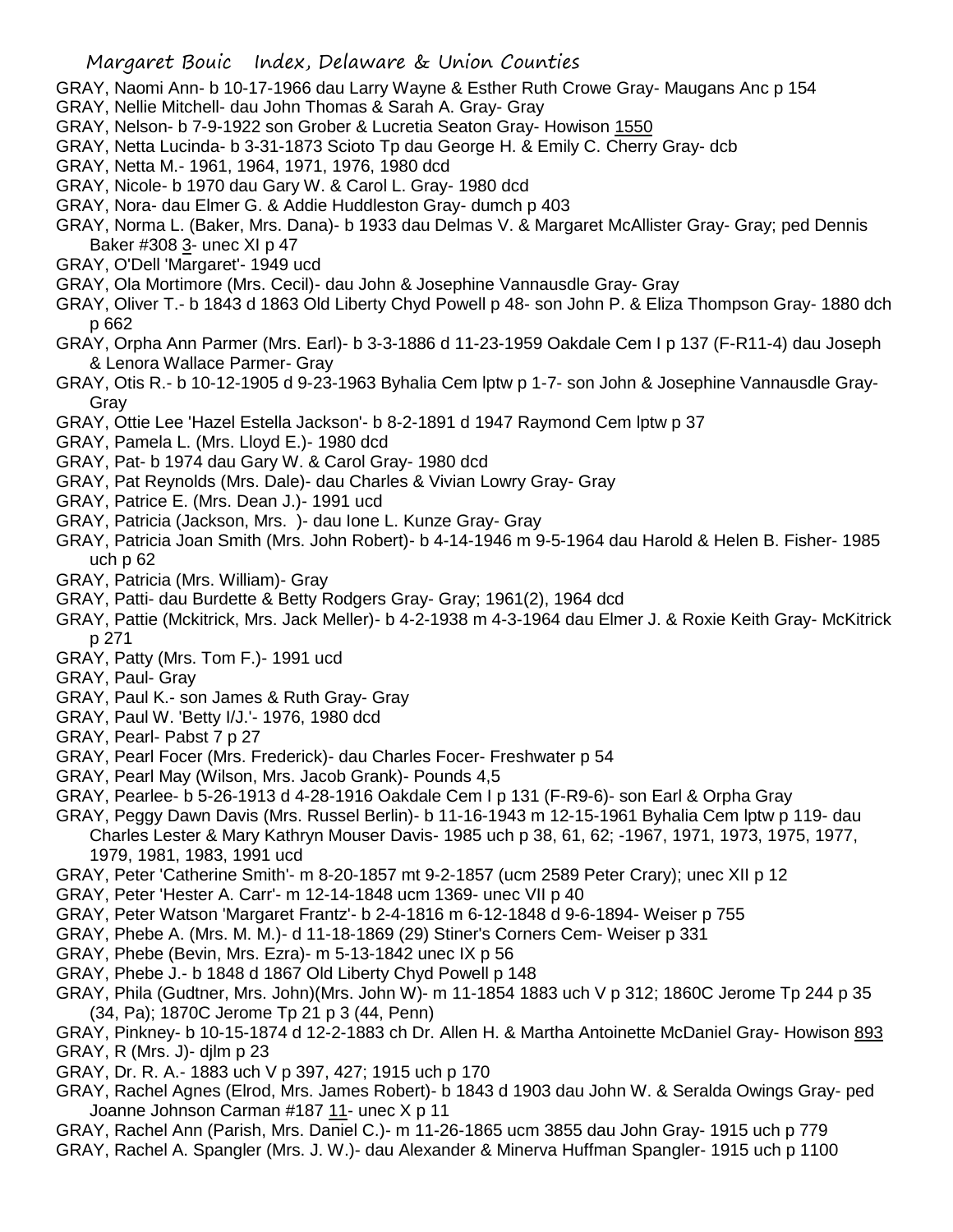- GRAY, Rachel Mae- b 5-11-1946 dau John & Ruth Bierly Gray- Weiser p 616
- GRAY, Rachel (Taylor, Mrs. Samuel)- Genther p 128
- GRAY, Rebecca Collins (Mrs. Robert)- m 5-11-1849 ucm 1420
- GRAY, Rebecca Ruth- b 2-5-1962 dau Larry Wayne & Esther Ruth Crowe Gray- Maugans Anc p 154
- GRAY, Rebecca- dau Ted & Shirley Levering Gray- Gray; 1964 dcd (1)
- GRAY, Rian 'Rosana'- djlm p 10
- GRAY, Richard- son Charles & Vivian Lowry Gray- Gray
- GRAY, Richard- son Delmas V. & Margaret McAllister Gray- Gray
- GRAY, John Richard 'Emma Boaz'- b 6-25-1933 m 9-21/22-1952 son Bernard Cohr & Dorothea Baumgartner Gray- Gray; 1985 uch p 60, 61; 1949, 1959, 1962, 1967, 1971, 1973, 1975, 1979, 1981, 1983, 1991 ucd ucd
- GRAY, Rita- dau James A. & Anne Gray- 1949 ucd
- GRAY, Robert- 1908 dch p 394
- GRAY, Mrs. Robert- Pabst 8 p 39, 41
- GRAY, Robert- dcw Bk 4 p 80(10) witness
- GRAY, Robert- 1880C Porter Tp p 456A
- GRAY, Robert- d 11-16-1931 (70) Oakdale Cem 4381 (G74)
- GRAY, Robert A.- son Kenneth J. & Josephine Gray- Gray
- GRAY, Robert Allen b 11-26-1964 d 11-23-1988 (23) son James & Beverly Bickham Gray- Gray
- GRAY, Robert 'Amanda McIntire'- m 12-21-1854 ucm 2214; unec IV p 54 perm slip
- GRAY, Robert A. 'Mary L.'- 1983 ucd
- GRAY, Robert- b 1-31-1950 son Burdette & Betty Rodgers Gray- Gray; 1961, 1964 dcd
- GRAY, Robert E.- b 1930 son Earl W. & Ortha/Orpha Ann Parmer Gray- Oakdale Cem I p 37 (F-R11-4); Gray
- GRAY, Robert 'Emma Cohr'- 1985 uch p 60
- GRAY, Robert F. 'Ann'- 1980 dcd
- GRAY, Robert F.'Ann Hammer'- b 12-3-1943 m 4-3-1969 son Bernard C. & Dorothea E. Baumgartner Gray-Gray- 1985 uch p 60; 1949, 1962, 1977, 1981, 1983
- GRAY, Robert Hunter 'Mary Lucy Anderson'- McKitrick p 142
- GRAY, Robert- son James & Clarinda Gray- 1880C Dover Tp 8 p 19 (7,O,O,O)
- GRAY, Robert- b 1964 son James H. & Beverly Gray 1971, 1975, 1979, 1981 ucd
- GRAY, Robert Jehu- b 9-7-1940- son Jay Berlin & Maxine Roberta Wiley Gray- Gray; 1985 uch p 62; 1949 ucd
- GRAY, Robert Jehu 'Louisa A. Patch'- son Jay Berlin & Maxine Wiley Gray- 1985 uch p 62; 1949, 1959, 1967, 1973, 1975, 1979, 1981, 1983 ucd
- GRAY, Robert- son John & Jane Gray- 1850C Porter Tp 3123 p 168 (1,O)
- GRAY, Robert- Brother Lloyd Gray- Gray
- GRAY, Robert P. 'Mary E.'- b 1857 d 11-16-1931 Oakdale Cem II p 37 (G-R4-16)
- GRAY, Robert P. 'Joyce'- Gray
- GRAY, Robert 'Rebecca Collins'- m 5-11-1849 ucm 1420
- GRAY, Robert- b 1969 son Robert A. & Mary L. Gray- 1983 ucd
- GRAY, Roberta- dau John W. & Mildred Gray- 1959 ucd ( 1/2)
- GRAY, Ronald Dean- b 22-22-1943 son J. B. Jr. & Helen Marie Frost Gray- Weiser p 294
- GRAY, Ronald W.b 1955- son Glen M. & Ruth E/Z. Gray- Gray; 1967, 1971 ucd
- GRAY, Rose Ann (Shirley, Mrs. William B.)- b 3-23-1829 m 4-10-1887 d 8-18-1917 dau David & Sallie Bass
- Gray- ped Ethel Temple Jenson15- delge III p 51; unec II p 7
- GRAY, Rose Mae Toler Gray- Gray
- GRAY, Rosana (Mrs. Rian)- djlm p 10
- GRAY, Rosella Gertrude (Clemans, Mrs. Carl)- m 9-2-1950 d 8-2-1964 Crandall Bible- unec VI p 41
- GRAY, Rosella- dau Isaac & Mary M. Gray- 1870C Richwood 102-97 p 11 (7,O)
- GRAY, Rosemary Teresa- b 7-3-1965 dau John Robert & Patricia Joan Smith Gray- 1985 uch p 62
- GRAY, Rosemay- dau John Robert Gray- Gray
- GRAY, Roxie Keith (Mrs. Elmer J.)- McKitrick p 271
- GRAY, Russell Berlin 'Peggy Dawn Davis' -b 4-20-1942 d 11-25-1975 Byhalia Cem lptw p 119- son Jay Berlin & Maxine Roberta Wiley Gray- Gray; 1985 uch p 38, 61, 62; 1962, 1971,1973 , 1975, 1977ucd
- GRAY, Russell Kip- b 2-18-1967 son Russell Berlin & Peggy Dawn Davis Gray- 1985 uch p 38, 61, 62; 1973, 1975, 1979, 1981, 1991 ucd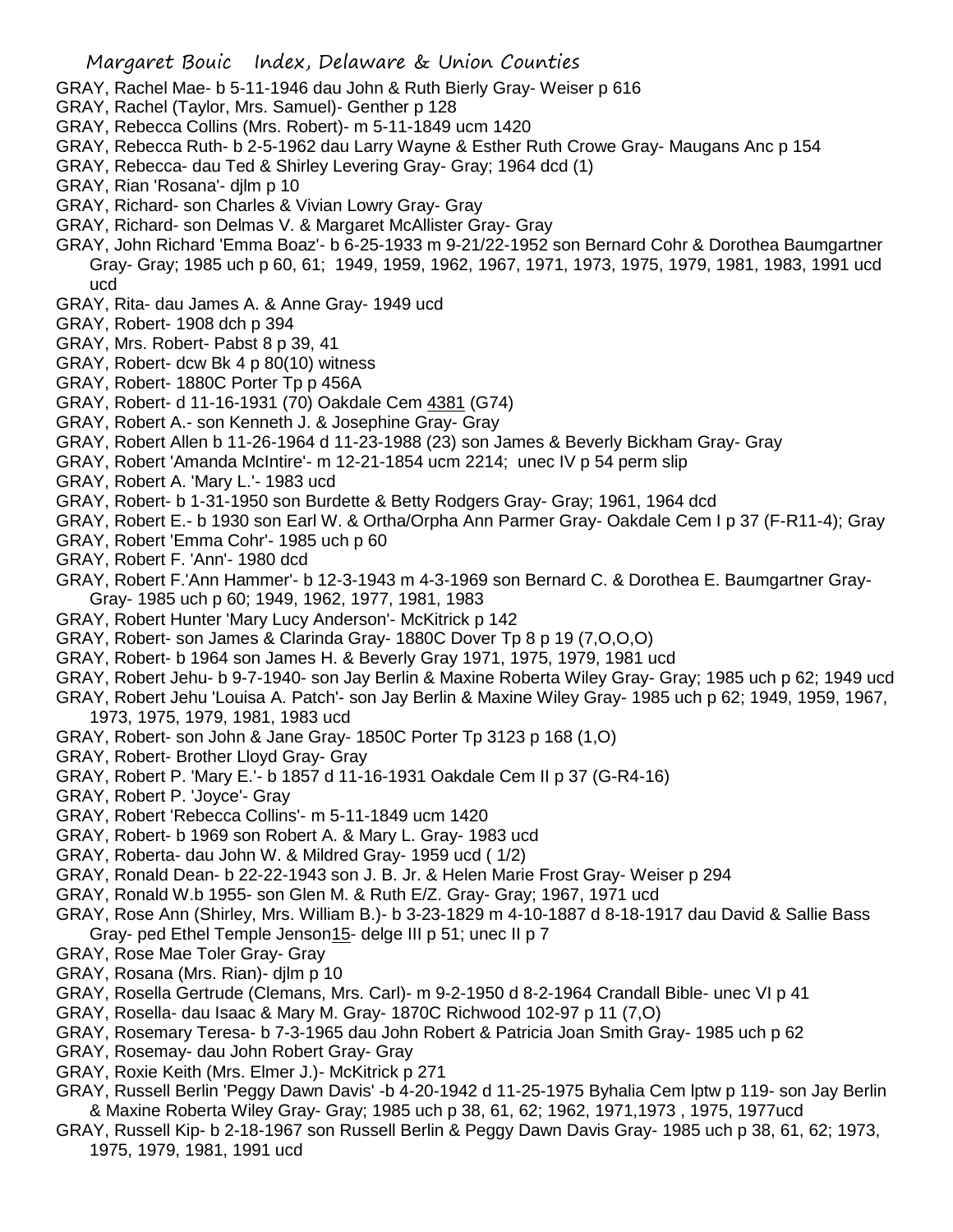GRAY, Rusty- b 1958 son Ruth Gray- 1973 ucd

- GRAY, Ruth Amelia Slyh (Mrs. Donald Alexander)- b 9-20-1914 m 6-6-1936 d 10/12-12-1977 bur Columbusdau John Moses & Nora Marnetha Ramlow Slyh- 1985 uch p 61; ped John Gray #23 3- unec III p 35; Gray; Slyh
- GRAY, Ruth Anne (Wynn, Mrs. Richart)- dau Bernard C.& Dorothea Baumgartner Gray- 1985 uch p 60; Gray
- GRAY, Ruth Bierly (Mrs. John)- b 11-14-1921 m 12-22-1940 dau Curtis Melancthon & Mayme Wolfe Bierly-Weiser p 616
- GRAY, Ruth E.- 1973, 1977, 1979, 1991 ucd
- GRAY, Ruth (Mrs. James)- Gray
- GRAY, Ruth- dau James A. & Anne Gray- 1949 ucd
- GRAY, Ruth (Kelley, Mrs. )- b 1916 Oak Grove Cem I p 131 (F-R9-6)- dau Earl & Orpha Ann Parmer Gray-
- GRAY, Ruth Z/E. (Mrs. Glenn M.)- Gray;1967, 1971, 1983 ucd
- GRAY, R. W.- lpc p 23
- GRAY, Ryan- 1883 uch V p 365; 1850C Dover Tp 1373 (30-40); unec X p 53 unclaimed letter
- GRAY, Sabena S. Smith (Mrs. George)- m 1-14-1856 ucm 2380; unec VIII p 65
- GRAY, Salathiel 'Sarah'- Maugans Anc p 153
- GRAY, Sallie Bass (Mrs. David)- b 7-11-1805 m 1820 d 3-10-1884 Ind ped Ethel Temple Jensen31- delge III p 51; unec II p 7
- GRAY, Sally (Bradford, Mrs. Thomas)- m 12-2-1819 Madison Co unec IV p 51
- GRAY, Samantha J.- dau Isaac & Mary M. Gray- 1860C Taylor Tp 939-984 p 125 (1,O); 1870C Richwood 102-97 p 11 (11,O)
- GRAY, Samuel Eugene- b 2-23-1945 son S. John & Ruth Bierly Gray- Weiser p 616
- GRAY, Samuel 'Hannah'- d 4-22- (64y6d) Morey Bible- unec VII p 21
- GRAY, Samuel 'Jane Athey'- m 10-26-1843 Madison Co unec IX p 66
- GRAY, Samuel- b 5-15-1726 son Samuel & Hannah Gray- Morey Bible- unec VII p 21
- GRAY, Sarah Ann (Dort, Mrs. David)- b 6-4-1813 m 9-14-1836 Madison Co unec VII p 24- dau Thomas & Barbara Gray- 1883 uch V p 307; 1830C Jerome Tp 20 (15-20)
- GRAY, Sarah A. (Mrs. John T.)- d 10-13-1972 (83) Fairview Cem- Gray
- GRAY, Sarah Ann (McLurg, Mrs. Thomas)- lic 2-25-1841 ucm 704; unec V p 38
- GRAY, Sarah Benedict (Mrs. )- dau Aaron & Phoebe Knowles Benedict- dumch p 348
- GRAY, Sarah Benedict (Mrs. )- dau William & Alse Hoag Benedict- Powell p 146
- GRAY, Sarah Blue (Mrs. Silas)- b 7-29-1855 m 5-10-1876 ucm 5880 d 7-30-1941 Oakdale Cem II p 22 (B-R10-10); dau Josiah & Susanna Wells Blue- 1883 uch V p 82; Gray; 1985 uch p 62; ped John Gray 9; unec III p 35; mt 3 p 16; 1880C Paris Tp 18 p 2 (25,O,O,O)
- GRAY, Sarah (Mrs. George)- 1964, 1969 dcd
- GRAY, Sarah (Graham, Mrs. Hezekiah)- m 12-21-854 ucm 2215 d 11-12-1866 (31-0-15) Watkins Cem p 3; Graham (163); Richey 4,5
- GRAY, Sarah Humes (Mrs. John)- Gray
- GRAY, Sarah I.- dau Peter & Catherine Smith Gray- 1860C Leesburg 459 (2,O); 1870C Taylor Tp 114-108 p 15 (12,O)
- GRAY, Sarah- dau John & Julia Sherman Gray- 1840C Millcreek Tp 1297 (-5); 1850C Mil Tp 1970-1991 p 287  $(14,0)$
- GRAY, Sarah Louise Wilkin (Mrs. Walter L.)- Gray
- GRAY, Sarah M. (Elliott, Mrs. A. D.)- m 9-4-1862 ucm 3353
- GRAY, Sarah Prosser (Mrs. Dr. Asa)- Asp p 101
- GRAY, Sarah Rees (Mrs. Alex)- d 9-7-1923 (84-7-26) Ebenezer Cem Powell p 327
- GRAY, Sarah (Mrs. Salathiel)-Maugans Anc p 153
- GRAY, Scarlette Ann (White, Mrs. Steve)(Hablutzel, Mrs. Carl James)- dau John Robert Gray & 1st wife- Gray; 1985 uch p 62
- GRAY, Scarlett dau Robert Gray- Gray- engaged to James Guisinger
- GRAY, Seralda Owings (Mrs. John W.)- ped Joanne Johnson Carman #187 23- unec X p 11
- GRAY, Silas George 'Sarah Blue'- b 5-8-1844 m 5-10-1876 ucm 5880 d 4-7-1916 Oakdale Cem II p 22 (B-R10-10)- son John & Julia A. Sherman Gray- 1985 uch p 61; 1883 uch IV p 521, V p 82; ped John Gray 8; unec III p 35; 1850C Millcreek Tp 287 (5,O); 1860C Mil Tp 122 (15,O); 1870C Mil Tp 66 (25,O); 1880C Paris Tp 18 p 2 (35,O,Va,Ky)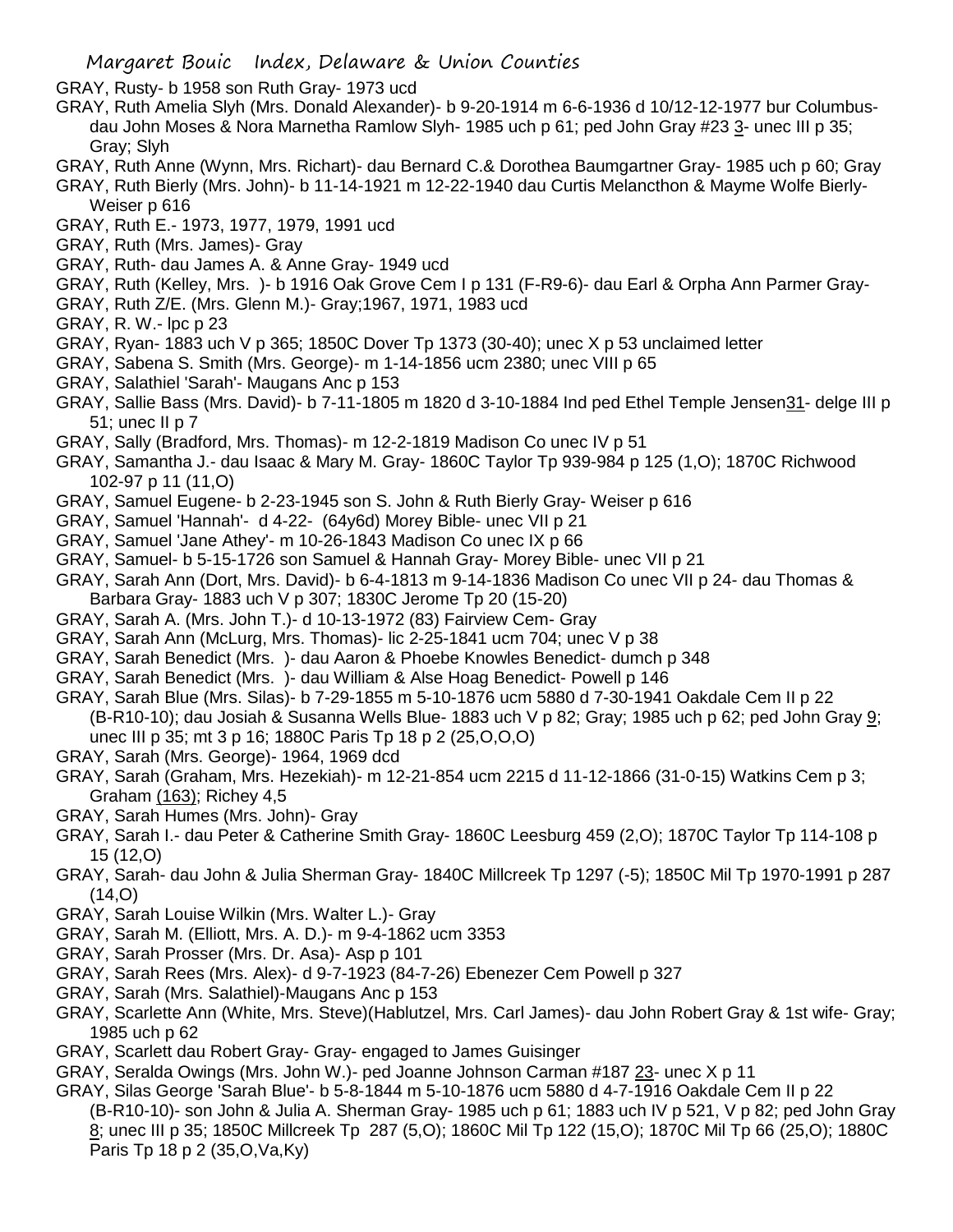- GRAY, Sheryl Braumiller (Mrs. James B.)- b 10-6-1942 m 8-15-1964 dau Arthur Everett & Nina Maxine Manter Braumiller- Gray; Weiser p 269
- GRAY, Shirley Levering (Mrs. Ted)- b 7-29-1933 m 6-26-1960 d 7-12-1990 (56) Trenton Cem dau Floyd & Thelma Primmer Levering- Gray; 1961, 1964, 1969, 1971, 1976, 1980 dcd; Sunbury p 53, 117
- GRAY, Sidney A. 'Emma Shoaf'- son William M. Gray,Sr.- Gray; 1961, 1964, 1969, 1971, 1976, 1980 dcd
- GRAY, Sophia- b May 1880 dau James & Clarinda Gray- 1880C Dover Tp 8 p 19
- GRAY, Stacy- b 1973 ch Ronald W. & April Gray- 1977, 1979 ucd
- GRAY, Stanley- b 11-6-1870 Porter Tp son William & Elizabeth Gray- dcb
- GRAY, Stephen- uca p 102
- GRAY, Stanton- d 12-10-1969 (75) bur Loudonville- Gray
- GRAY, Stephen- b 1966 son Dennis M. & Nancy J. Gray- Gray; 1980 dcd
- GRAY, Stephen K.- b 1847 d 11-121-1864 Watkins Cem djlm p 106 son John & Julia Sherman Gray- 1883 uch IV p 485, 541; 1850C Millcreek Tp 1970-1991 p 287 (4,O); 1860C Dover Tp 202-196 (13,O)
- GRAY, Steven R. 'Becky S. Steck'- b 1954 m 6-30-1972- 1967, 1971, 1973, 1979, 1981. 1983, 1991 ucd
- GRAY, Stuart Andrew 'Christy Cummings'- b 11-20-1959 m 7-3-1977 son John Richard & Emma Lynn Boaz Gray- 1985 uch p 61- Gray; 1962, 1967, 1971, 1973, 1975, 1981, 1983 ucd
- GRAY, Susan Jane- b 6-28-1942 dau S. John & Ruth Bierly Gray- Weiser p 616
- GRAY, Susan M. (Maine, Mrs. Stanton)- b 10-15-1825 m 9-4-1842 dau Dr. Asa & Sarah Prosser Gray- Asp (764)
- GRAY, Susanna- d 7-8-1881 (83y9m) Ebenezer Cem Powell p 327
- GRAY, Susannah Thompson (Mrs. John)- d 4-1-1830 (52) Watkins p 3, djlm p 106- dau James & Temperance Mooney Thompson- Thompson 1; 1883 uch V p 378
- GRAY, Sylvester- son Isaac & Mary M. Gray- 1860C Taylor Tp 939-954 p 125 (6,O); 1870C Richwood 102-97 p 11 (14,O)
- GRAY, Sylvia I. Rothwell (Mrs. Bill/William M.)- m 11-11-1939- Gray; 1961, 1964, 1969, 1971, 1976, 1980 dcd
- GRAY, Tamara Lynn (Smith, Mrs. R. Murray)- b 1957 m 1-29-1977 dau Charlie A. & Barbara J. Gray- Gray; 1961, 1964, 1969, 1971, 1976 dcd
- GRAY, Tami/Tamara- b 1970 dau James H. & Beverly J. Bickham Gray- Gray; 1971, 1973, 1975, 1979. 1981, 1983 ucd
- GRAY, Ted B. (Senator) 'Shirley Levering'- m 6-26-1960 son Francis O. & Netta Gray- Gray; 1961, 1964, 1969, 1971, 1976, 1980 dcd
- GRAY, Terri (Burns, Mrs. Ron)- m 7-1-1983 dau King Burns- Burns; Gray
- GRAY, Terri- b 1961 twin ch Robert Jehu & Louise A. Patch Gray- 1985 uch p 62; 1967, 1971, 1973, 1975, 1977, 1979, 1983 ucd
- GRAY, Thelma- b 2-24-1919 dau Grober & Lucretia Seaton Gray- Howison 1548
- GRAY, Thelma (Phillips, Mrs. )- dau George & Josephine Morris Gray- Gray
- GRAY, Theodore Louise /Dorothea L. Yates (Mrs. Charles Everett)- b 3-15-1910 m 5-12-1934 dau William Henry & Julia Georgina Parsons Yates- Maugans Anc p 152, 142
- GRAY, Theodore M. 'Dorothy'- d 1-9-1962 bur Piqua- Gray
- GRAY, Theresa- b 1965 dau James & Margie Gray- 1971 dcd
- GRAY, Theodore M.Jr- son Theodore M. & Dorothy Gray- Gray
- GRAY, Thomas, Mrs. Thomas- 1949 ucd
- GRAY, Thomas 'Barbara'- d 1844- 1883 uch V p 275, 307; 1830C Jerome Tp 20 (40-50)
- GRAY, Thomas 'Dosha Huff'- m 12-27-1810 onwq I
- GRAY, Thomas E.- Westfield Tp 1826; delge VIII p 8
- GRAY, Thomas F. 'Patty'- 1991 ucd
- GRAY, Thomas G.- son James & Ruth Gray- Gray
- GRAY, Thomas Richard- b 12-26-1966 son J. Richard & Emma Lynn Boaz Gray- 1985 uch p 61; 1967, 1971, 1973, 1975, 1977, 1979, 1981, 1983 ucd
- GRAY, Tim 'Beth Garner'- m 6-2-1990 son Paul Gray- Gray
- GRAY, Tod Anthony 'Greta Evans'- b 10-11-1964 m 4-20-1985 son Russell Berlin & Peggy Dawn Davis Gray-Gray; 1985 uch p 38, 61, 62; 1971, 1973, 1975, 1977, 1797, 181, 1983 ucd
- GRAY, Tonya- b 1961 twin dau Robert Jehu & Louise A. Patch Grah- 1985 uch p 61; 1967, 1971, 1973, 1975, 1977, 1979, 1981, 1983 ucd
- GRAY, Traci Dawn (Chapman, Mrs. Michael Ray)- b 9-19-1969 m 6-1989 dau Russell Berlin & Peggy Dawn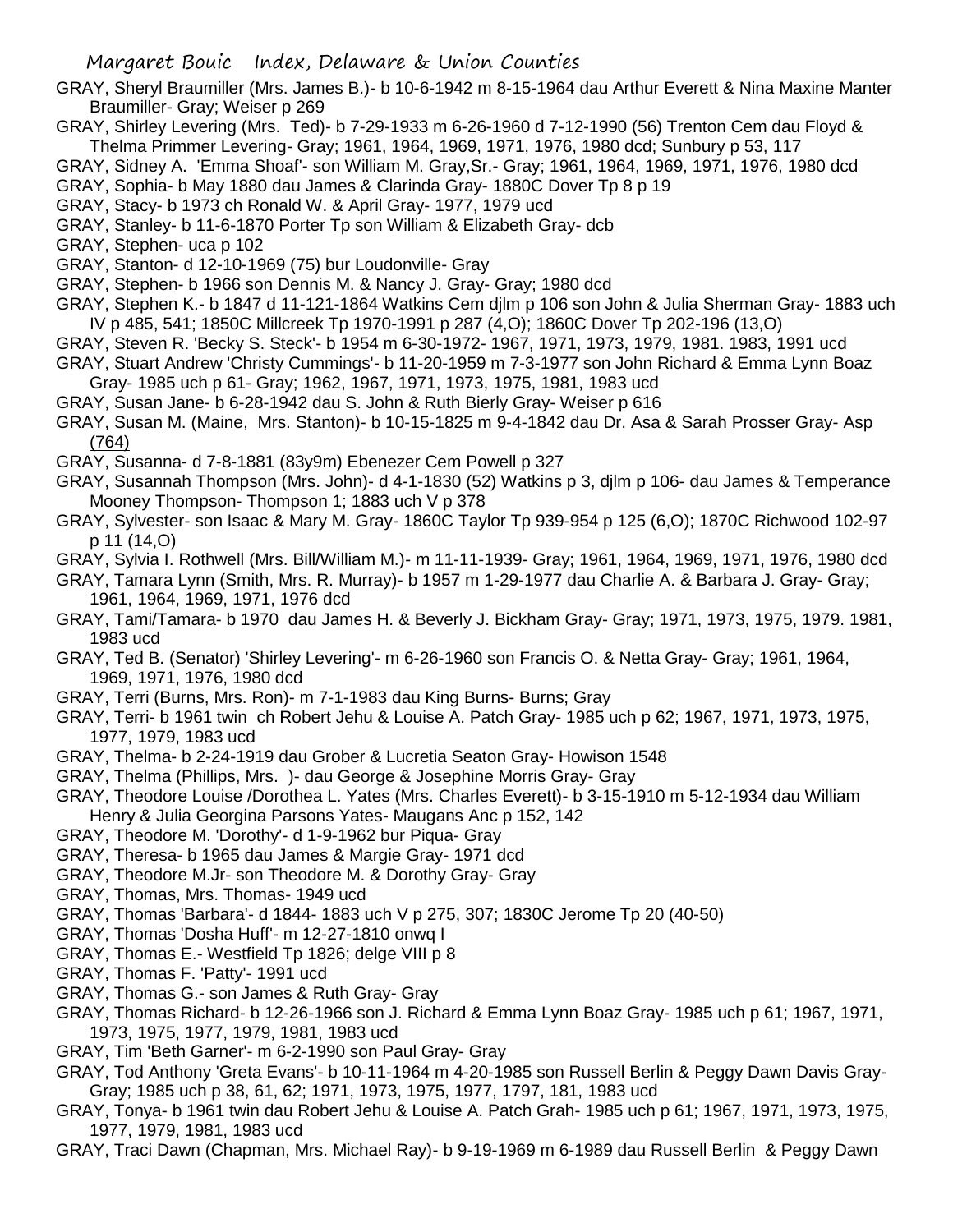Davis Gray- Gray; 1985 uch p 38, 61, 62; unec IV p 61; 1971, 1973, 1975, 1977, 1979, 1981, 1983 ucd GRAY, Troy Allen- b 2-18-1963 son Russel Berlin & Peggy Dawn Davis Gray- Gray; 1985 uch p 38, 61, 62; 1967, 1971, 1973, 1975, 1979, 1981, 1983 1991 ucd

GRAY, Tyler Richard- b 12-9-1982 son Stuart A. & Christy L. Cummins Gray- Gray; 1985 uch p 61; 1983 ucd GRAY, Verda Jeanne- b 9-16-1936 d 9-1936 dau Charles Everett & Theodorea Louise Yates Gray- Maugans

Anc p 153, 154 GRAY, Vergie Phillips (Mrs. John)- 1985 uch p 60; 1961, 1963, 1969 dcd

- GRAY, Vincent- son John & Julia A. Sherman Gray- 1840C Millcreek Tp 1297 (5-10) 1850C Mil Tp 1990 p 287  $(16, 0)$
- GRAY, Viola- b 1915 d 1930 New Millcreek Cem p 8
- GRAY, Viola R. (Warner, Mrs. Henry Maurice)- b 9-4-1852 1985 uch p 142
- GRAY, Virginia Goins (Mrs. Leonard)- dau Ottie L. & Hazel E. Gray- Gray
- GRAY, Vonda Joanne/Bonni (Halleburton, Mrs. J. Randall)- b 9-15-1936 m 4-10-1972 dau Charles Everett & Theodore Louise Yates Gray- Maugans Anc p 153, 154
- GRAY, W. A.- b 1836 d 1911 Old Liberty Chyd Powell p 150; Liberty p 2
- GRAY, Walter- dcga p 11 Franklin Chronicle 6-5-1820
- GRAY, Walter C. 'Mary Conrad'- b 6-20-1914 son Everett & Gertrude Ellen Renn Gray- Weiser p 553
- GRAY, Walter- m 6-22-1939- Gray
- GRAY, Walter L. "Ham' 'Sarah Louise Wilkin'- b 2-15-1906 d 1-11-1984 (77) Woodstock Cem- son George & Josephine Morris Gray- Gray
- GRAY, Wayne 'Margaret'- son Delmas V. & Margaret McAllister Gray- Gray; 1949 ucd
- GRAY, W. E. 'Ella Helen Mckitrick'- McKitrick p 446
- GRAY, Will- Liberty p 2
- GRAY, William (1867) unec III p 8
- GRAY, William- 1880C Porter Tp p 451C
- GRAY, William- unclaimed letter 1844 unec X p 53
- GRAY, William- 1908 dch p 394; Pabst Pion II p 165
- GRAY, William 'Della Disbennett'- Gray
- GRAY, William Ellesy 'Gertrude Mary Goldsberry'- b 1879 d 1923 Unionville Cem DJ p 38; 1985 uch p 59
- GRAY, William H.- son Harriet Gray- 1850C Allen Tp 1447-1465 p 215 (10,O)
- GRAY, William- son John & Jane Gray- 1850C Porter Tp 3123 p 168 (3,O)
- GRAY, William- eldest son John P. & Eliza Thompson Gray- dcw Bk 4 p 354 (37)
- GRAY, William- son John T. & Sarah A. Gray- Gray
- GRAY, William M. Sr d 12-1-1973 (93) bur Dublin- Gray; 1961 dcd
- GRAY, William 'Mary E. Green'- m 10-8-1869 ucm 4614
- GRAY, William 'Maryett'- 1880C Taylor Tp 66-67 p 6 (38,Va,Va,Va) or Vt,Vt,Vt? p 127A
- GRAY, William M. 'Sylvia I.'- 1961, 1964, 1969, 1971, 1976, 1980 dcd
- GRAY, William M. Jr. son William M. Gray,Sr.- Gray
- GRAY, William 'Patricia'- Gray
- GRAY, W. M. 'Mary'- Claibourne Cem p 20
- GRAYBILL, Ronnie- 1971 dcd
- GRAYBILL, M. Undine (Dailey, Mrs. John William)- b 3-14-1904 d 3-27-1972 Oakdale Cem II p 142 (M-R8-1)
- GRAYHAM, Elizabeth S. Alkire (Mrs. Washington)- m 2-5-1824 Madison Co unec IV p 64
- GRAYHAM, Elizabeth (Thompson, Mrs. John)- m 8-6-1818 Madison Co unec IV p 30
- GRAYHAM, Israel- delge II p 36; VII p 62
- GRAYHAM, Jane (Mitts, Mrs. John C.)- m 1-17-1811 Madison Co unec IV p 21
- GRAYHAM, Malinda (Walson, Mrs. John)- m 2-1-1816 Madison Co unec IV p 29
- GRAYHAM, Rebecca (Carr, Mrs. Moses)- m 3-14-1824 Madison Co unec V p 15
- GRAYHUM, Eliza (Harvey, Mrs. Thomas)- m 8-26-1826 Madison Co unec V p 28
- GRAYLESS, Nathan- 1820C Big Rock Tp
- GRAYSON, -----Weiser p 846 (I can't find)
- GRAYSON, J. H. 'Luana'- 1880C Claibourne Tp 26-27- p 3 (32, O,Va,Va) p 0211
- GRAYSON, Luana (Mrs. J. H.)- 1880C Claibourne Tp 26-27 p 3 (25,O,Va,Va)
- GRAYSON, Mary (Moore, Mrs. James)- b 1826 d 1975 ped Arlene Hoover Mansfield #146 25- unec IX p 9 GRAYTON, Mary (McAllister, Mrs. John)- 1883 uch V p 442, 643; (Grattan) Maugans Anc p 214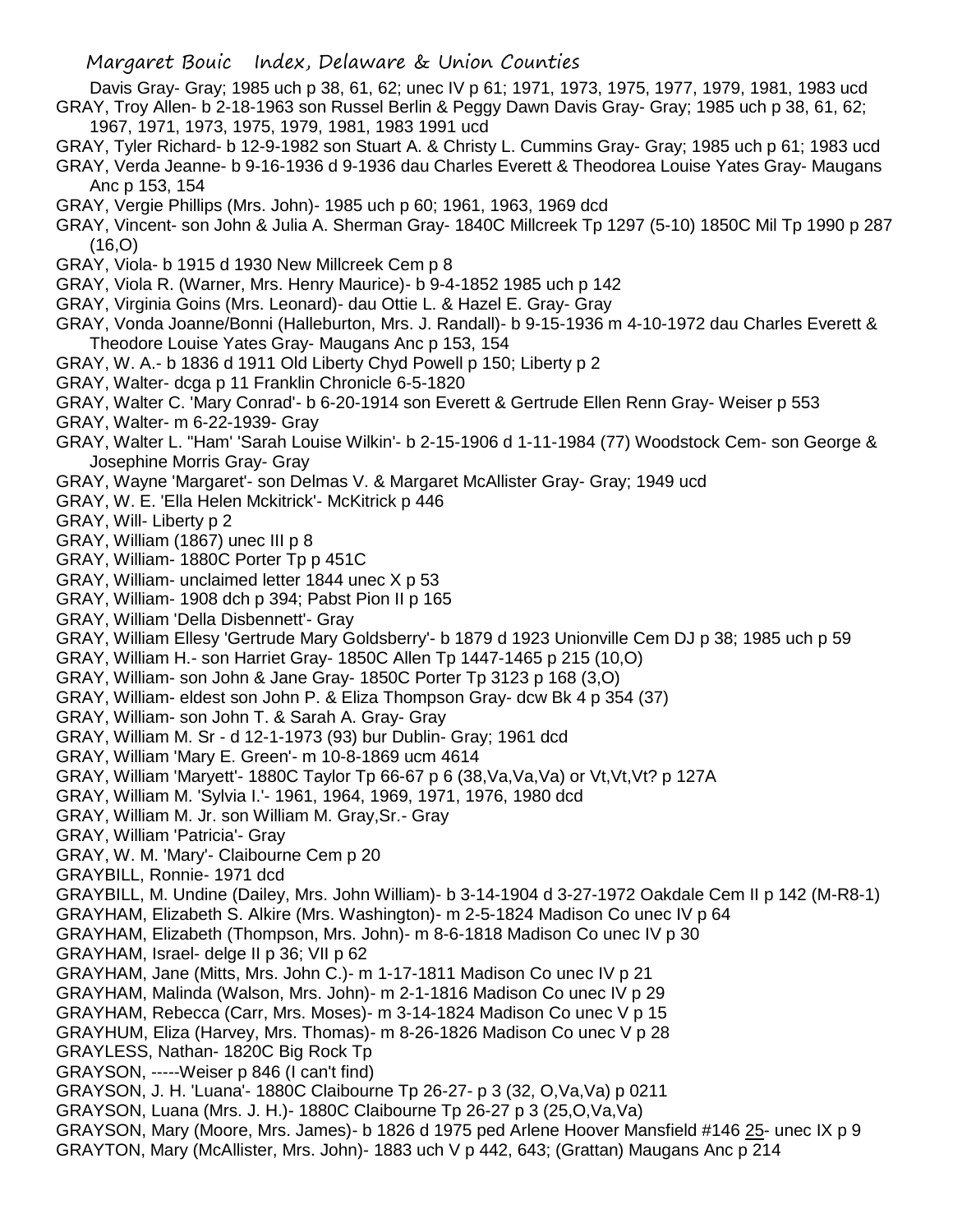Margaret Bouic Index, Delaware & Union Counties GRAZIER, Russel F. 'Ruth Clark'- m 1927- Weiser p 462 GRAZIER, Ruth Clark (Mrs. Russel F.)- b 4-16-1909 m 1927 dau James & Mary Shettel Clark- Weiser p 462 GREAGER, Elizabeth (Fasold, Mrs. Howard Marshall)- b 3-22-1907 m 8-28-1928- Weiser p 427 GREAKBAUM, Adam 'Mary Mayer'- m 7-2-1881 ucm 6985 GREAKBAUM, Mary Mayer (Mrs. Adam)- m 7-2-1881 ucm 6985 GREAR, Alex- 1880C Orange Tp p 348C GREAR, Daisy (Layman, Mrs. Carl)- 1976 dch p 369 GREARSON, Elizabeth (Harter, Mrs. John)- m 4-6-1837 dcm GREASAMAR, --b 2-13-1889 Berlin Tp dau Emmanuel & Lida Hubbard Greasamar- dcb GREASAMAR, --b 3-7-1894 Berlin Tp dau Emmanuel & Lida Hubbard Greasamar- dcb GREASAMAR, Amelia K. Artz (Mrs. Frank E.)- m 6-25-1917d 4-4-1987 (91) bur St Mary's- Greasamar; 1961, 1964, 1969, 1971, 1976 dcd GREASAMAR, Debbie Lovett (Mrs. John)- m 2-3-1979 dau Floyd Greasamar- Greasamar GREASAMAR, Debbie Stewart (Mrs. Ed)- m 6-30-1979 dau Joe Stewart- Greasamar GREASAMAR, Ed 'Debbie Stewart'- m 6-30-1979 son Floyd Greasamar- Greasamar; 1980 dcd GREASAMAR, Edward Clyde- b 8-5-1898 Berlin Tp son E. & Lida Hubbard Greasamar- dcb GREASAMAR, E. E.- son Frank E. & Amelia Greasamar- Greasamar GREASAMAR, Emanuel S.- son Frank & Amelia Artz Greasamar- Greasamar; 1976 dch p 234 GREASAMAR, Frances- b 3-4-1893 Berlin Tp dau John & Erna Dunham Greasamar- dcb GREASAMAR, Frank E. 'Amelia Artz'- b 6-22-1886 m 6-25-1917 d 2-4-1976 (89) bur St. Mary's- Greasamar; 1936, 1961, 1964, 1969, 1971, 1976 GREASAMAR, Franke- b 6-22-1886 Berlin Tp son E. & Lida Hubbard Greasamar- dcb GREASAMAR, Floyd- son Frank E. & Amelia Artz Greasamar- Greasamar GREASAMAR, Gladys- b 7-12-1896 Berlin Tp dau E. & Lida Hubbard Greasamar- dcb GREASAMAR, John- son Floyd Greasamar- Greasamar GREASAMAR, Mary Elizabeth- d 12-12-1973 (80) bur Berkshire Cem- sister Frank Greasamar- Greasamar GREASAMAR, Mary S. (Mrs. )- b 2-4-1862 d 10-1953 (91) Green Mound Cem- Greasamar; dg 10-25-1953 GREASAMAR, Olivia (Kelsey, Mrs. )- sister Frank E. Greasamer- Greasamer GREASEMER, Emanuel- hadc p 92 (1900 Berlin Tp) GREASEMER, John J.- Hadc p 91 CCC(1900 Berlin Tp);CCC p 31 1875 Berlin Tp GREATHOUSE, Jeannette Ann Akers (Mrs. John William)- m 6-29-1980 dau Dewey B. & Wanda Akers- Akers GREATHOUSE, John William 'Jeannette Ann Akers'- son William Greathouse- Akers GREATHOUSE, Judith Diane- b 6-19-1950 dau Roy Harold & Letha Clara Russell Greathouse- Weaver 1294)10)42 GREATHOUSE, Letha Clara Russell (Mrs. Roy Harold)- b 8-24-1925 m 10-21-1944 dau Alvin Curtis & Hazel Oresta Gavins Russell- Weaver 1294(10)4 GREATHOUSE, Peggy Jean- b 4-27-1946 dau Roy Harold & Letha Clara Russell Greathouse- Weaver 1294(10)41 GREATHOUSWE, Roy Harold 'Letha Clara Russell'- m 10-21-1944 Weaver (1294(10)4) GREATHOUSE, Russel- 1959 ucd GREATHOUSE, William- Akers GREATREAK, George W.- 1864 Trenton Tp delge VI p 50 GREATREAKS, Dorcus (Edminster, Mrs. )- dcw Bk 4 p 32(4) GREATREAKS, Jemima Rosecrans (Mrs. Oliver)- d 5-11-1871 (69y8m) Trenton Cem Powell p 275 GREATREAKS, Louisa J.- d 4-11-1864 (24) dau Oliver & Jemima Greatreaks- Trenton Cem Powell p 275 GREATREAKS, Marion- son Oliver & Jemima Greatreaks- dcw Bk 4 p 32(4) GREATREAKS, Oliver 'Jemima Rosecrans'- d 3-30-1860 (80y7m) Trenton Cem Powell p 275 GREATRAX, Caroline- dau Oliver & Jemima Greatrax- 1850C Trenton Tp 852 p 71 (4,O) GREATRAX, Dorcas- dau Oliver & Jemima Greatrax- 1850C Trenton Tp 852 p 71 (15,O) GREATRAX, Eliza Jane- dau Oliver Greatrax- 1850C Trenton Tp 852 p 71 (11,O); dcw Bk 4 p 32(4) GREATRAX, Emanuel- son Oliver Greatrax- 1850C Trenton Tp 852 p 71 (22,O) dcw Bk 4 p 32(4) Manuel see **Greatracks** GREATRAX, Francis M.- son Oliver Greatrax- 1850C Trenton Tp 852 p 71 (13,O) GREATRAX, George W.- son Oliver Greatrax- 1850C Trenton Tp 852 p 71 (25,O); dcw Bk 4 p 32(4) GREATRAX, Harriett (Sunderland, Mrs. )- son Oliver Greatrax- 1850C Trenton Tp 852 p 71 (20,O); dcw Bk 4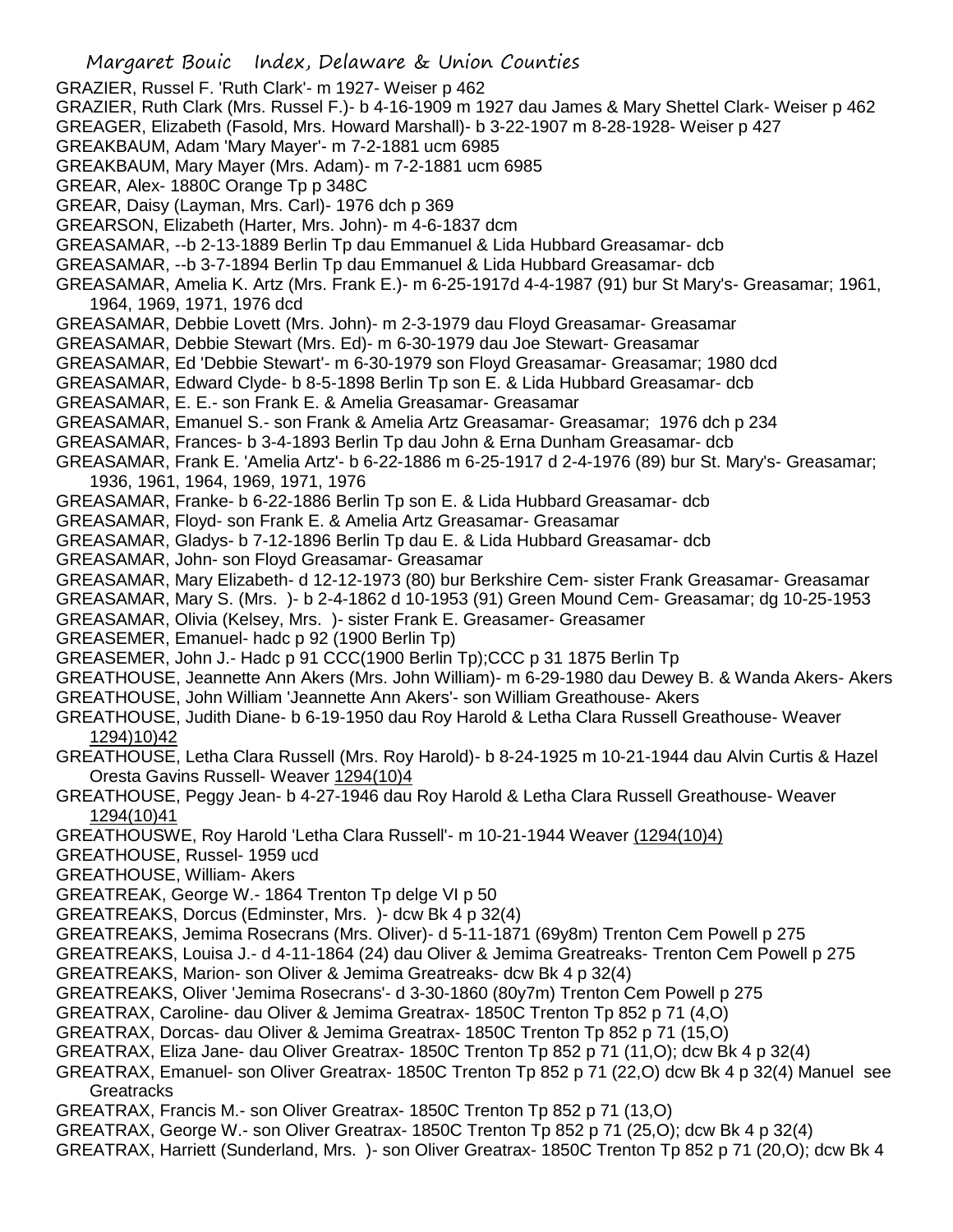Margaret Bouic Index, Delaware & Union Counties p 32(4) GREATRAX, Jamima (Mrs. Oliver)- 1850C Trenton Tp 852 p 71 (44,O) dcw Bk 4 p 32(4) GREATRAX, Moriah (Dehart, Mrs. )- dau Oliver Greatrax- 1850C Trenton Tp 852 p 71 (18,O); dcw Bk 4 p 32(4) GREATRAX, Oliver 'Jamima'- 1850C Trenton Tp 852 p 71 (67, NY) hadc p 54; will dcw Bk 4 p 32(4) GREATREX, Mrs. - d 12-25-1819/1849 (17) Stark Cem 203 GREATRIX, Emma Maria- b 3-9-1874 Trenton Tp dau G. W. & M. J. Eddy Greatrix- dcb GREBE, Carl- Pabst 2 p 54 GREBE, Charles- Grebe GREBE, Earl- Pabst 2 p 54 GREBE, Edna (Mrs. George E.)- Grebe GREBE, Ethel (Hern, Mrs. )- dau Charles Grebe- Grebe GREBE, George E.'Edna'- d 5-10-1966 (74) son Charles Grebe- Grebe; delge VII p 23, dg 1-3-1902 GREBE, George- son George E. & Edna Grebe- Grebe GREBE, Helen- delge VII p 23; dg 1-3-1902 GREBE, Irene- delge VII p 23; dg 1-3-1902 GREBE, Josephine- Pabst 2 p 56 GREBE, Margaret- dau George E. & Edna Grebe- Grebe GREBE, Paul- delge VII p 23; dg 1-3-1902 GREBE, Robert- son George E. & Edna Grebe- Grebe GREBNER, Catharine Reegel (Mrs. Lorenz)- m 5-9-1852 dcm GREBNER, Lorenz 'Catharine Reegel'- m 5-9-1852 dcm GREBNER, Mary R. E.- b 1853 d 1854 Oak Grove Cem Powell p 432 GRECKER, Alex- Powers Pat p 264; Philadelphia Co. GRECO, Betty M. (Mrs. Frank)- 1961, 1964 dcd GRECO, Frank 'Betty M.'- 1961, 1964 dcd GRECO, Joseph- Greco GRECO, Kathy - dau Joseph Greco- Greco engaged to Gary Vowell GRECO, Steven- son Frank & Betty M. Greco- 1961 dcd(4), 1964 dcd GRDEN, Bobby- b 1967 son Raymond L. & Elaine R. Grden- 1976 dcd GRDEN, Elaine R. (Mrs. Raymond L.)- 1976 dcd GRDEN, Gary- b 1963 son Raymond L. & Elaine R. Grden- 1976 dcd GRDEN, Raymond- b 1962 son Raymond L. & Elaine R. Grden- 1976 dcd GRDEN, Raymond L. 'Elaine R.'- 1976 dcd GREDING, Marjorie Weimer (Mrs. Raymond)- b 6-26-1920 dau Earl & Margaret Gruenbaum Weimer- Rausch 18212 II p 279 GREDING, Raymond 'Marjorie Weiser'- b 4-21-1919- Rausch 18212 GREEBER, Aren- b 3-2-1896 Delaware Town son Charlie & Ada Browning Greeber- dcb GREEBLE, Henry- 1880c Scioto Tp p 283C GREEBLE, Kate- b 11-2-1883 Scioto Tp dau Henry & L. L. Long Greeble- dcb GREEK/Kreek, Darold I.- 1964, 1969, 1971, 1980 dcd GREEK, Darold I.Jr.- 1964, 1969, 1986 dcd GREEK, Ellen (Hoskins, Mrs. Oliver)- 1908 dch p 679 GREELE, Paul- b 11-4-1893 Brown Tp son William Greele & Miss Meiser- dcb GREELEY, Hannah Pettengill (Mrs. Shubal)- MR-DAR p 16 GREELEY, Horace- 1883 uch V p 247; Powers Pat p 56, 280 GREELEY, Horace- 1870C Brown Tp 106-109 (18, Tenn)- delge II p 40 GREELEY, Horace T.- 1880C Delaware Town p 506A GREELEY, James- son Margaret Greeley- 1850C Orange Tp 1795 p 114 (3, Irel) GREELEY, Margaret- 1850C Orange Tp 1795 p 114 (32,Irel) GREELEY, Margaret- dau Margaret Greeley- 1850C Orange Tp 1795 p 114 (5, Irel) GREELEY, Mary J.- dau Margaret Greeley- 1850C Orange Tp 1795 p 114 (14, Irel) GREELEY, Michael J.- son Margaret Greeley- 1850C Orange Tp 1795 p 114 (1,Irel) GREELEY, Patrick- son Margaret Greeley- 1850C Orange Tp 1795 p 114 (10,Irel) GREELEY, Rebecca (Fullington, Mrs. George)- dau Shubal & Hannah Pettingill Greeley- MR-DAR p 16; unec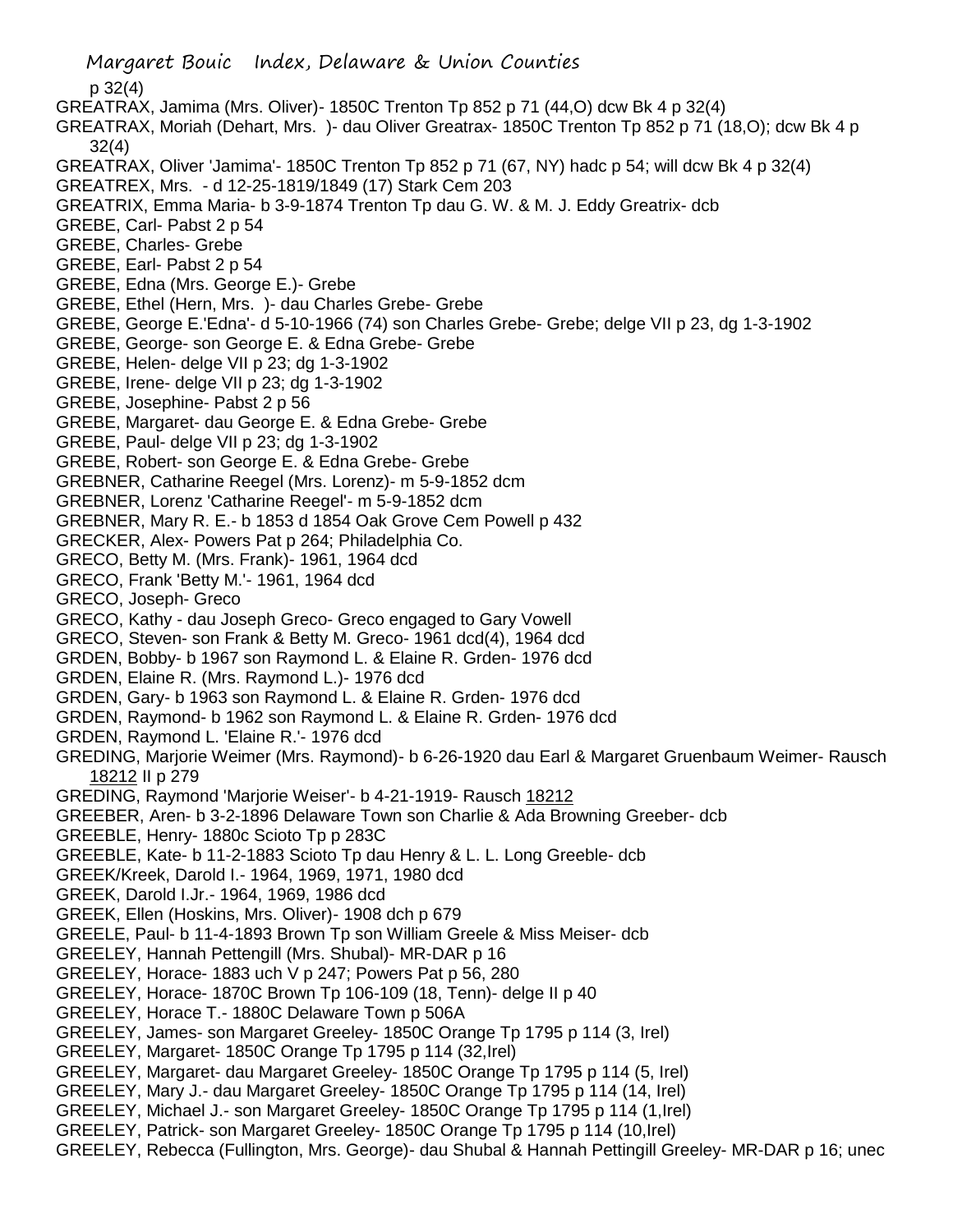VII p 16

- GREELEY, Sally A.- dau Margaret Greeley- 1850C Orange Tp 1795 p 114 (12, Irel)
- GREELEY, Shubal 'Hannah Pettengill'- b 1-10-1730 m 11-9-1758 d 10-22-1814 MR-DAR p 16
- GREEM, Drusilla (Spurgeon, Mrs. Elias)- m 6-8-1851 ucm 1679GREEN & SCOTT, unec XII p 68 Washington Tp.
- GREEN, Dr.- Genther p 157
- GREEN, ---hjt p 10; 1915 uch p 414; family of Henry Hensel #219 unec IX p 25, X p 37; Melanie Pratt- delge I p 10; Delores Black unec VI p 1, X p 1, XII p 1; James W. Watkins- unec IX p 49 Margaret Watkins #256 unec IX p 51
- GREEN, Condit &- delge IV p 3i 1866 Porter Tp
- GREEN, Mrs.-- uca p 43, 44
- GREEN, -- b 8-6-1869 Radnor Tp son William Green- dcb
- GREEN, --b 4-1-1891 Harlem Tp dau Owin & Diana Robbins Green- dcb
- GREEN, --b 3-10-1894 Harlem Tp son Frank S. & Ada E. Orndoff Green- dcb
- GREEN, --b 3-3-1896 Scioto Tp dau Cassius & Dora Worley Green- dcb
- GREEN, --b 3-24-1892 Del. Tp dau Leroy & Harriett S. Green- dcb
- GREEN, --b 1-1-1869 Radnor Tp son William Green- dcb
- GREEN, --b 6-10-1870 Berlin Tp dau A. J. & Elizabeth Grover Green- dcb
- GREEN, Aaron H.- son Gilbert & Belinda Harrison Green- dcw Bk 3 p 299; 1835 men p 40 #12 p 71 Marlborough Tp
- GREEN, Aaron L.- son Boanerges & Elizabeth A. Green- 1880C Leesburg Tp 195 p 20 (17,O,Va,Pa)
- GREEN, A. B.- son B. & Elizabeth Deeds Green- 1883 uch V p 437; 1949 ucd
- GREEN, Abbie (Palmer, Mrs. David)- m 2-13-1862 ucm 3290
- GREEN, Abigail Breese (Mrs. Lewis)- m 7-9-1856 ucm 2437; unec IV p 10
- GREEN, Abner Henry 'Anna Elizabeth Bennett'- b 1867 d 1955 ped Linda Hurlbert Ghogren #208 6- unec X p 32
- GREEN, Absalom- 1880C Berkshire tp p 423A
- GREEN, --addin- 1880C Jerome Tp 162-176 p 19 (48,O,NY,NY)
- GREEN, Ada- dau Joseph Benedict & Phoebe Jane Mosher Green- 1860C Lib Tp 1121-1181 p 152(2,O); 1870C Liberty Tp Un Co 56 p 7 (11,O))
- GREEN, Ada (McKitrick, Mrs. Harry Emerson)- b 1889 d 1972- McKitrick p 92, 93
- GREEN, Adda J. (Smith, Mrs. John N.)- m 11-27-1878 ucm 6375
- GREEN, Adeline Catherine Ehrhardt (Miller, Mrs. )(Mrs. Edward Adolphus)- b 8-13-1911 m(1) 3-16-1929 (2) 12-31-1953 dau Clyde Walter & Laura Mae Heidle Ehrhardt- Weiser p 285
- GREEN, Adrienne- b 1976 du Guy L. & Carson F. Green- 1991 ucd
- GREEN, Agnes- b 12-1885 dau Charles Green- 1900C Jerome Tp 115-123 p 5A (14,O,O,O)
- GREEN, Agnes (Dodge, Mrs. Thomas J.)- b 1869 d 1956 Oakdale Cem II p 28 (G-R1-11)- dau Henry & Sarah Locke Green- 1915 uch p 786; 1870C Millcreek Tp 117 p 14 (1,O); 1880C Mil Tp 119-124 p 13 (11,O,Eng,Eng)
- GREEN, Agnes- b 6-11-1883 d 3-5-1972 bur Marion- dau Nathaniel & Mary Barker Green- Green; 1971 ucd
- GREEN, A. L.- son D. & Elizabeth Deeds Green- 1883 uch V p 437
- GREEN, Albert- 1880C Berlin Tp p 360A
- GREEN, Albert A. 'Eliza Andrus'- m 11-25-1875 Pabst 8 p 52, 56, 62
- GREEN, Albert 'Catharine'- 1860C Marysville 1476-1466 p 194 (35, Vt)
- GREEN, Albert S. 'Huldah Foote Maine'- m 1-27-1873 Asp (920)
- GREEN, Alcitta (Mrs. Francis)- 1850C Trenton Tp 905 p 73 (33, NY)
- GREEN, Alexander N. b 1887 d 11-10-1918/9 York Cem p 74- Pvt. Co C.
- GREEN, Alice (Mrs. Stuart A.)- Green
- GREEN, Alice A. (Mrs. William A.)- d 7-7-1988 (61) Green Mound Cem- Green; 1976, 1980 dcd
- GREEN, Alice C. (Mrs. Charles J.)- b 1878 d 1958 Oakdale Cem II p 85 (H-RR-1)
- GREEN, Alice H.- b 1-1888 dau Charles Green- 1900C Jerome Tp 115-123 p 5A (12,O,O,O)
- GREEN, Alice J. Wright (Mrs. Alison)- m 10-10-1875 ucm 5758; mt 3 p 17
- GREEN, Alison G. 'Alice J. Wright'- m 10-10-1875 ucm 5758 mt 3 p 17
- GREEN, Rev. Allen A. 'Maude'- 1961, 1964, 1969, 1971 dcd.
- GREEN, Allen- b 1967 son Elmer J. & Christine Green- 1969, 1971, 1976, 1980 dcd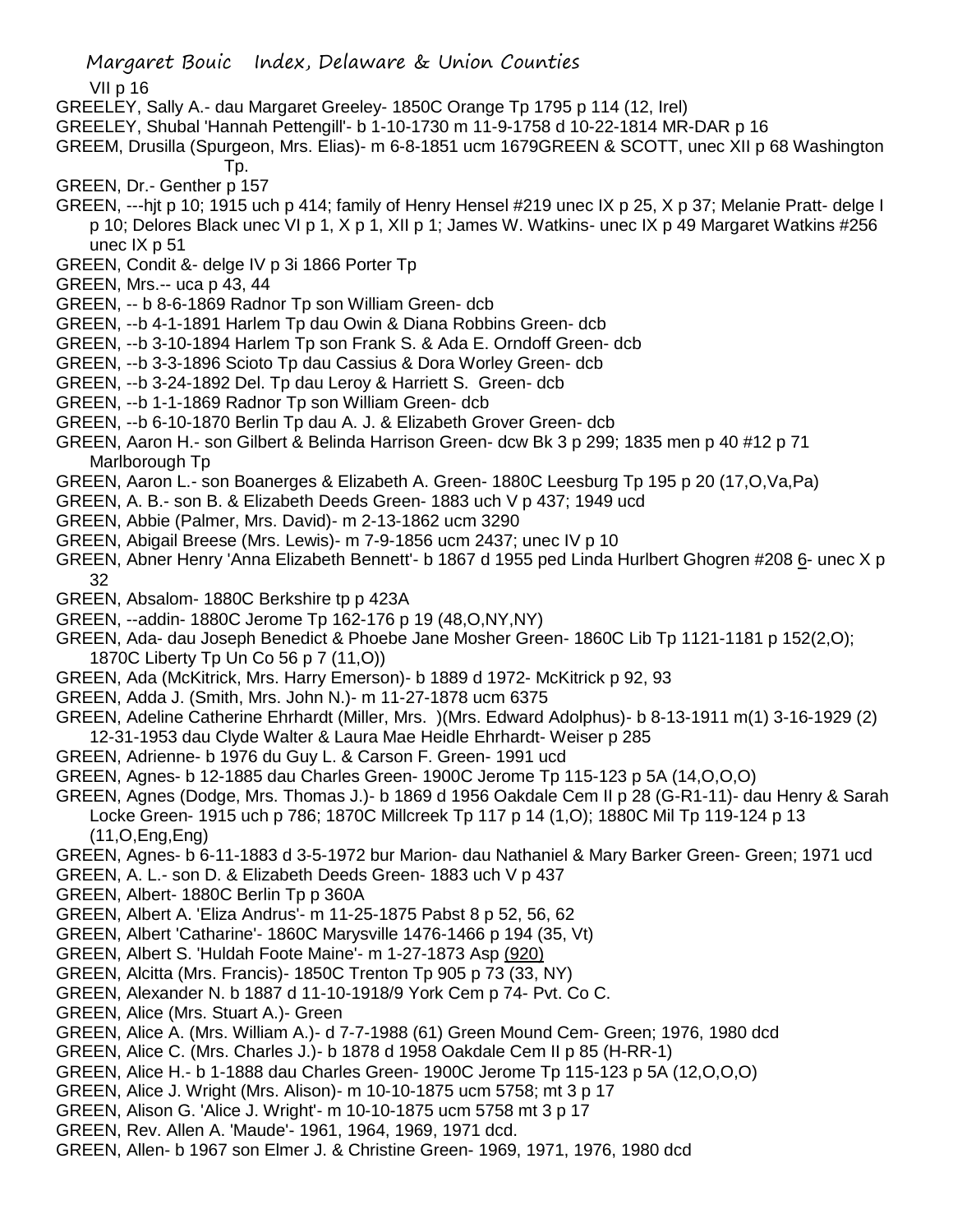- GREEN, Allen Howison 'Lelia Montague'- b 7-16-1863 m 2-2-1886 son McDuff & Mary Catherine Howison Green- Howison 307
- GREEN, Allie Grace- b 4-25-1887 Trenton Tp dau F. F. & M. L. Chryler Green- dcb
- GREEN, Alma- dau Caleb & Lovina Lawne Green- 1860C Jerome Tp 69-68 p 10 1/12,O)
- GREEN, Almira- dau John & Amanda Green- 1860C Taylor Tp 896 (4,O); 1870C Taylor Tp 87-84 p 11 (15,O)
- GREEN, Almyra- dau Robert C. & Ruth Green- 1850C Taylor Tp 1132-1150 p 168 (14, NY)
- GREEN, Alonza A.- 1880C Delaware Tp p 325C
- GREEN, Alpheus H.- son George & Elisabeth Green- 1850C Washington Tp 1175-1193 p 175 (6,O)
- GREEN, Alta L.- d 5-11-1931 Sexton Rec. York Cem p 54
- GREEN, Alva R/A. 'Rosa Della Jones'- b 1868 d 2-22-1884 York Cem p 30; 1985 uch p 62; unec IV p 28
- GREEN, Alva V.- son Boanerges & Elizabeth A. Green- 1880C Leesburg Tp 195 p 18 (12,O,Va,Pa)
- GREEN, Alvaretta M.- dau David & Lenseta Green- 1880C Leesburg Tp 278 p 1880C (1,O,O,O)
- GREEN, Rev. Alvin A.- m 12-3-1931 Green
- GREEN, Alzira Fry (Mrs. William D.)- m 5-1-1873 ucm 5270
- GREEN, C. Amanda- dau Houston Green- Green- engaged to G. Christopher Hall
- GREEN, Amanda (Mrs. John)- 1860C Taylor Tp 896 (26,O); 1870C Taylor Tp 87-84 p 10 (35,O)
- GREEN, Amanda Spaulding (Mrs. Henry)- m 11-3-1844 dcm
- GREEN, Amelia Agnes (Rowlen, Mrs. William Fisher)- White (23)
- GREEN, Amelia (Coberly, Mrs. William)- m 8-22-1816 Madison Co unec IV p 29
- GREEN, Amelia Downs (Mrs. Jacob)- 1985 uch p 56
- GREEN, Amelia Weiser (Mrs. Meredith S.)- b 9-4-1834 m 10-25-1872 dau Charles & Anna Maria Spangler Weiser- Weiser p 806
- GREEN, Amos- son Ebenezer & Mary Green- 1850C Trenton Tp 778 p 66 (22,O)
- GREEN, Amos H.- d 5-21-1869 (10-7-18) Raymond Cem lptw p 31
- GREEN, Amos 'Sarah Cole'- m 11-24-1850 dcm
- GREEN, Amy- b 1-11-1898 Harlem Tp dau F. S. & Addie Orndorff Green- dcb
- GREEN, Amy (Mrs. Russell)- 1961 dcd
- GREEN, Andrew 'Elizabeth Durfey'- m 2-29-1848 Pabst 8 p 50
- GREEN, Angela- b 1967 dau Charles M. & Sandra S. Green- 1976 dcd
- GREEN, Angeline- dau Henry H. & Lydia F. Lukens Green- 1883 uch V p 668; 1880C Washington Tp 121-125 p 13 (19,O,O,,Va)
- GREEN, Ann Garland (Mrs. Jacob)- b 10-21-1819 mc 1-1-1843 d 3-19-1869 dau Alexander I. & Anne Garland Howison- Howison 44
- GREEN, Ann (Mrs. Kenneth)- 1961 dcd
- GREEN, Anna- b 1880 d 4-1-1882 (2m) Oakdale Cem 58 (potterfield) I p 14 (E)
- GREEN, Anna- 1961 dcd Lewis Center
- GREEN, Anna B.- 1976 dcd Ashley
- GREEN, Anna B.- dau Sarah Green- 1870C Leesburg Tp 114-119 p 14 (8,O); 1880C Leesburg Tp 224 p 22 (19,O,O,Md)
- GREEN, Anna C. (Mrs. Sherman)- b 1869 d 7-12-1926 York Cem p 54
- GREEN, Anna Elizabeth Bennett (Mrs. Abner Henry)- b 1893 d 1968 dau James William & Clara Belle Poston Bennett- ped Linda Hurlbert Shogren #208 7 unec X p 32
- GREEN, Anna (Hoffman, Mrs. Nicholas)- m 11-24-1854 ucm 2200
- GREEN, Anna Kathryn (Harris, Mrs. Urlin G.,Sr.)- m 12-5-1932 Green; Harris
- GREEN, Anna May- d 5-4-1891 (78-3-25) Bokescreek p 59
- GREEN, Anna M. (Mrs. Daniel)- d 12-8-1961 (77) Oakdale Cem -Green
- GREEN, Anna M.- dau Isaac N. & Ellen L. Green- 1870C Richwood 57-55 p 6 (6,O)
- GREEN, Anna (Newlove, Mrs. Garrison)-Freshwater p 93
- GREEN, Anna S.- Pabst 5 p 19
- GREEN, Annabelle- Ashley- 1969, 1971 dcd
- GREEN, Annabelle Georgia (Hurlbert, Mrs. Joseph William)- b 1919 dau Abner Henry & Anna Elizabeth Bennett- ped Linda Hurlbert Shogren #208 3- unec X p 32
- GREEN, Annalisa (Karns, Mrs. George)- b 6-30-1854 m 3-13-1873 d 12-11-1900 dau William & Susan Jane McCune Green- Genther p 198
- GREEN, Anne Chew- b 7-14-1925 dau Samuel Alexander & Mildred Hoshall Green- Howison 1158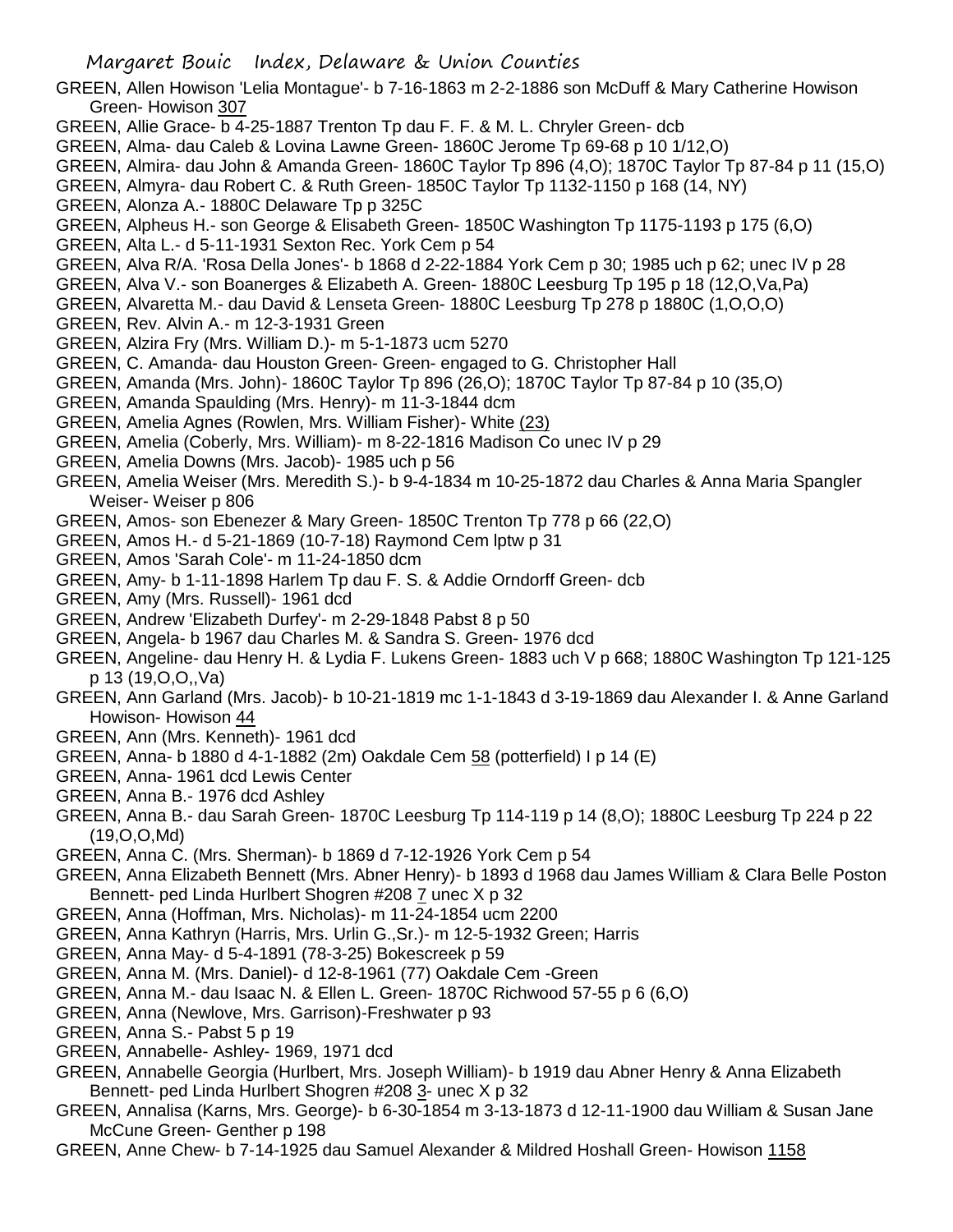- GREEN, Anne McKittrick (Mrs. Walter Maxwell)- b 12-16-1930 dau Robert & Elizabeth Mullen McKittrick-McKitrick p 471
- GREEN, Annie- dau John & Amanda Green- 1860C Taylor Tp 896 (2,O); 1870C Taylor Tp 87-84 p 11 (12,O)
- GREEN, Annie L.- b 1863 d 1932 Trenton Cem Powell p 271
- GREEN, Annie L.- dau E. & Mary Jane Condit Green- 1880 dch p 831
- GREEN, Annie M. (Weatherall)(Mrs. Ray) )- d 4-22-1987 (71) bur W. Va- Green
- GREEN, Annie Wear (Mrs. David)- dau Noble & Sarah Ann Bird Wear- dumch p 426
- GREEN, Ansfield 'Diana Cockrell'- m 11-18-1849 dcm- 1908 dch p 394; 1850C Harlem tp 618 p 56 923,O) GREEN, Aquila- Nash p 193
- GREEN, Arnez C.- dau Joseph T. & Melvina Swick Green- 1880C Leesburg Tp 147 p 182C (10,O,Va,O)
- GREEN, Aron 'Nancy'- 1850C Marlborough Tp 24 p 183 (42, Pa)
- GREEN, Arthur George 'Josephine Virginia Courtright'- b 12-14-1911 m 9-24-1938 Weiser p 642
- GREEN, Arthur 'Louise Hatfield'- b 10-25-1922 d 6-12-1988 (65) bur Amherst- Green; 1959, 1962 ucd GREEN, Asa 'Caty Ann Graham'- m 6-17-1831 Madison Co unec V p 48
- GREEN, Ashley Michelle- d 2-21-1991 Bur Forest Grove Cem- infant dau of Brian & Tracy Green- Green
- GREEN, Atthena (Bigalow, Mrs. Isaac Jr.)- m 12-6-1817 Madison Co unec IV p 30
- GREEN, Augustia- b 8-1896 dau Charles Green- 1900C Jerome Tp 115-123 p 5A (3,O,O,O)
- GREEN, Aurelia- dau Ebenezer & Mary Green- 1850C Trenton Tp 778 p 67 (7,O)
- GREEN, Austin C.- b 1862 d 1930 Rush Creek Cem lptw p 134- son John A. & Deborah Green- 1870C Washington Tp 15 p 3 (7,O); 1880C Washington Tp 120-124 p 13 (17,O,O,O)
- GREEN, B.- b 1-27-1878 Berlin Tp son Alfred A. & Louisa Andrews Green- dcb
- GREEN, B. 'Elizabeth Deeds'- b 8-13-1833 m 10-2-1856 son William & Matilda Harden Green- 1883 uch V p 437; uca p 43
- GREEN, Barbara Ann (Whipple, Mrs. Joel)- b 1821 d 1894 ped Ronald Wetzel #61 25- unec V p 45
- GREEN, Barbara (Mrs. Ralph F.)- 1971 dcd
- GREEN, B. Clara- b 3-12-1882 Del. Town dau Alonzo & Mahala Fenner Green- dcb
- GREEN, Beatrice B. Guckart (Stevens, Mrs )(Mrs. Rufus B.)- b 12-19-1911 d 1-10-1991 (79) bur Glen Rest-Green
- GREEN, Belinda Harrison (Mrs. Gilbert)- dau Aaron R. Harrison- dcw Bk 3 p 299
- GREEN, Bell- 1883 uch V p 427
- GREEN, Benjamin- son Charles & Margaret Merser Green- 1860C Dover Tp 287 (7,O); 1870C Dover Tp 120-122 p 15 (20,O); Sbc p 35; 1880C Dover Tp 23-24 p 165 (21,O,O,Penn); unec V p 42
- GREEN, Benjamin Chew 'Clara B. Ewing'- b 7-19-1883 m 6-3-1905 son John Alexander & Elizabeth Anne Chew Green- Howison (49)
- GREEN, Benjamin 'Hannah Arey'- m 11-8-1759- Powers Pat p 114
- GREEN, Benjamin 'Hannah Conant'- m 4-29-1753 Powers Pat p 114
- GREEN, Benjamin Harrison 'Elizabeth Ann Beard'- unec III p 24
- GREEN, Benjamin- son Isaac & Hannah Green- 1850C Thomson Tp 105 p 189 (15,O); 1880C Thompson Tp p 297A
- GREEN, Benj.- b 1967 son Jonathan W. & Louise L. Green- 1980 dcd
- GREEN, Benjamin 'Sarah Lombard'- m 9-29-1774 Powers Pat p 114
- GREEN, Benjamin T.- son John C. & Amanda M. Green- 1870C Taylor Tp 87-84 p 11 (2,O)
- GREEN, Bennie A.'Sandy L.- son Arthur & Louise Hatfield Green- Green; 1959(13, 1962, 1971 ucd
- GREEN, Bennie A. II b d 9-19-1971 bur Byhalia lptw p 124 son Bennie Green- Green
- GREEN, Bertha A.- b 2-28-1873 Harlem Tp twin dau Moses & RUth Jacobus Green- dcb
- GREEN, Bertha Bell Holycross (Mrs. Noah S.)- b 1-15-1887 m 9-30-1903 d 10-20-1969 Oakdale Cem I p 51 (E-R51-1)-dau Elijah & Mary Nessus Holycross- Green
- GREEN, Bertha Hicks (Mrs. Ellis)- b 1872 d 6-6-1934 York Cem p 98
- GREEN, Bertha (Martin,. Mrs. )- dau Frank K. & Mary Hatton Green- Green
- GREEN, Bertha Prohaska (Mrs. Fredrick)- Green
- GREEN, Bertha (Stanley, Mrs. )- d 8-6-1969 (74) bur Alum Creek Cem- Green
- GREEN, Bertie- Pabst 8 p 104, 105
- GREEN, Bessie R.- b 9-13-1877 dau Albert S. & Huldah Fotte Maine- Asp 1839
- GREEN, Betsy Ann Williams (Mrs. James)- b 2-9-1933 dau Marion Philip & Doris Ann Lane Williams-Freshwater p 91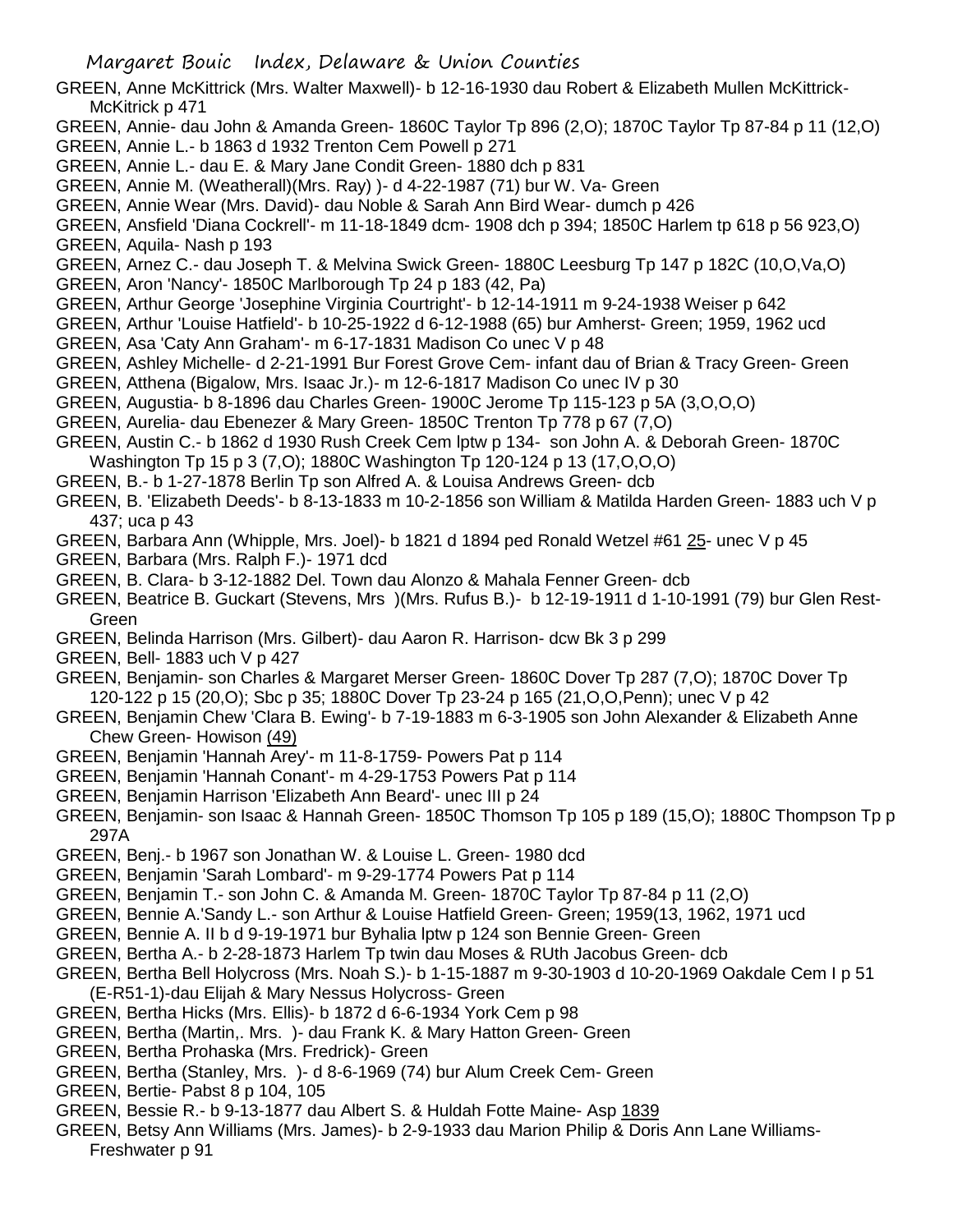- GREEN, Betty- b 1963 dau Dan R. & Thelma Green- 1969, 1971, 1976, 1980 dcd
- GREEN, Betty (Ferrin, Mrs. )- dau Delmar D. & Clarabelle K. Thomas Green- Green
- GREEN, Betty- dau George W. & Martha M. Green- 1949, 1959(12), 1962 ucd
- GREEN, Betty J.- dau Dan Green- Green
- GREEN, Betty J. (Thornton, Mrs. David)- dau George W. Green- Green
- GREEN, Beulah M. (Tucker, Mrs. )- dau Delmar D. & Clarabelle K. Thomas Green- Green
- GREEN, Bill- 1983 ucd
- GREEN, Dr. Bill- dentist- 1976 dch p 297
- GREEN, Billy- b 1966 son Theodore J. & Frances Green- 1971 dcd
- GREEN, Birge- son Isaac N. & Ellen L. Green- 1870C Richwood 57-55 p 6 (1,O)
- GREEN, Blanche A.- dau Boanerges & Elizabeth A. Green- 1880C Leesburg Tp 195 p 29 (4,O,Va,Pa)
- GREEN, Blanche (Teets, Mrs. Ordell)- Green; Teets
- GREEN, Boanerges/Bonerges 'Elizabeth'- b 1833 d 1909 Claibourne Cem p 17; 1880C Leesburg Tp 195 p 20 (46,O,Va,Va) p 184A
- GREEN, Bob (Red Cross)- 1976 dch p 328
- GREEN, Bobby,Jr.- son Glen Green- Green
- GREEN, Bobby- b 1958 son Harold E. & Martha V. Green- 1976 dcd
- GREEN, Bobby- b 1974 ch Robert W. & Jill Green- 1979, 1981, 1983 ucd
- GREEN, Bonnie Fridley (Mrs. Harold)- m 8-19-1966- Green; 1973, 1975, 1977, 1979, 1981, 1983, 1991 ucd
- GREEN, Bonnie L. (Mason, Mrs. Fred)- m 7-18-1965 dau Arthur & Louise Hatfield Green- Green; 1959(12), 1962 ucd
- GREEN, Braley 'Mary Twigg'- m 6-21-1855 ucm 2299; 1870C York Tp 185-182 p 25 (72, Penn)
- GREEN, Brenda- dau James W. & Delores M. Green- 164 dcd (10)
- GREEN, Brenda (Mrs. Rev. Rande)- Green
- GREEN, Brian/Bryan 'Tracy'- b 1970 son Robert D. & Faith L. Green- Green; 1971, 173, 1975, 1977 ucd
- GREEN, B. S.- son B. & ELizabeth Deeds Green- 1883 uch V p 437
- GREEN, Burl- b 2-25-1896 Troy T[p son A. B. & Dell Jones Green- dcb
- GREEN, Burton- son Coy B. & Ethel E. Green- 1961, 1964 dcd (15)
- GREEN, Buster- son John A. & Mary L. Green- 1964 dcd (12)
- GREEN, C.- uca p 43; delge VII p 9 (1843)
- GREEN, Caleb 'Catharine'- d 12-16-1863 1883 uch IV p 468, V p 308
- GREEN, Caleb 'Lavina'- m 12-25-1854 dcm d 12-16-1863 (41-4-16) Jerome Tp Cem DJ p 97; hjt p 192, 202, 203; 1850C Jerome Tp 1772-1792 p 260 (28,O); 1860C Jerome Tp 69-68 p 10 (37,O)
- GREEN, Calvin- 1880C Delaware Town p 532A
- GREEN, Calvin- son William Jr & Hester Pounds Green- 1860C Dover Tp 282 (7,O)
- GREEN, Carl- b 1-9-1898 Harlem Tp son Charles & Mamie Cramer Green- dcb
- GREEN, Carlton- son Robert H. & Eliza A. Johnson Green- 1870C Taylor Tp 190-181 p 23 (4,O)
- GREEN, Carol- b 1959 dau David H. & Vera Green- 1961, 1964, 1969, 1971, 1976, 1980 dcd
- GREEN, Carol Sue (Mrs. James E.)- Green
- GREEN, Carole S. Horner (Mrs. James E.)- dau Marvin A. Horner- Green
- GREEN, Carolyn (Andrews, Mrs. Gary W.)- m 1974- dau Rose Green- Green; Andrews; engaged to Harry Seymore
- GREEN, Carolyn Elizabeth- b 8-28-1913 dau Jacob Milton & Elizabeth Ann Chew Green- Howison 1155
- GREEN, Carolyn K.- dau Paul F. & Lucille Green- Green; 1949, 1962 ucd
- GREEN, Caroline M.- dau Sylvan Green- Green
- GREEN, Caroline- dau Paul & Lucille Green- 1959 ucd(170
- GREEN, Carolyn (Sommer, Mrs. James)- dau Paul F. & Lucille Weiser Green- Green
- GREEN, Carrie E. (Mills, Mrs. W. E.)- dau E. & Mary Jane Condit Green- 1880 dch p 831
- GREEN, Carrol E.- infant 4-4-1937 Oakdale Cem I p 51 (E-R51-1)
- GREEN, Carson F. Trees (Mrs. Guy L.)- m 7-29-1967 dau Fred & Esther Trees- Green; 1967, 1971, 1973, 1975, 1977, 1979, 1981, 1983, 1991 ucd
- GREEN, Cary- b 1-13-1889 Harlem Tp dau F. S. & Addie Orndorf Green-dcb
- GREEN, Casey- b 1976 ch John M. & Cathy A. Green- 1981 ucd
- GREEN, Cassie- b 12-8-1895 Harlem Tp dau F. S. & Addie Orndoff Green- dcb
- GREEN, Cassius- son Rachel McElroy Green- 1985 uch p 708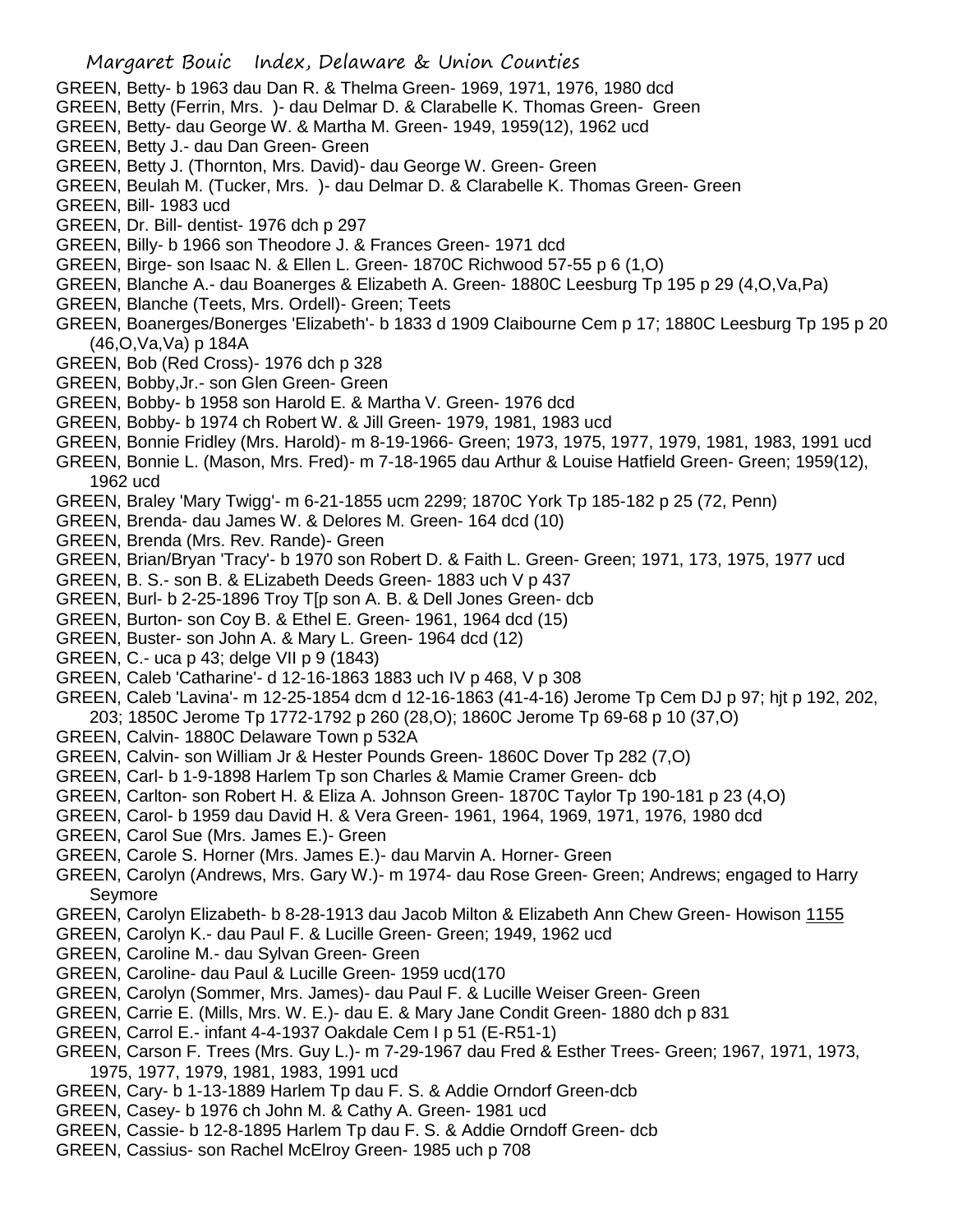- GREEN, Catharine (Mrs. Albert)- 1860C Marysville 1476-1466 p 194 (26,O)
- GREEN, Catharine (Mrs. Caleb)- 1883 uch V p 308
- GREEN, Catharine (Sherwood, Mrs. )- 1880 dch p 778
- GREEN, Catherine- 1850C Harlem Tp 618 p 56 (45,-)
- GREEN, Catherine Bancroft (Mrs. Elbridge)- b 1833 m 3-12-1855 ucm 2254; mt 3-14-1855, 7-28-1858; d 11-20-1916 Oakdale Cem II p 22 (B-R10-13) dau Richard & Mary Graham Bancroft- Graham 156; 1870C
- Marysville 218-220 p 25 (34,O); 1880C Marysville 190-204 p 9 (45,O,Eng, NY)
- GREEN, Catherine (Dort, Mrs. Titus)- m 9-14-1836 ucm 396; unec III p 29
- GREEN, Catherine E.- dau Stuart & L. Rose Green- 1880C Liberty Tp Un Co 134-138 p 15 (3,O,O,O)
- GREEN, Catherine- dau Ira D. & Phebe Heath Green- 1870C Taylor Tp 91-87 p 11 (20,O)
- GREEN, Catherine L. (Johnson, Mrs. Leslie V.)- b 10-22-1916 d 7-30-1989 (72) dau Fredrick & Bertha Prohaska Green- Green
- GREEN, Catherine (Patton, Mrs. )- sister of Herbert H. Green- Green
- GREEN, Catherine (Randolph (Mrs. Israel)- m 11-15-1849 dcm
- GREEN, Cathy A. (Mrs. John M.)- 1981 ucd
- GREEN, Cathy (Mrs. Robert)- Green
- GREEN, Cathy S.- Darby Tp 1991 ucd
- GREEN, Caty Ann Graham (Mrs. Asa)- m 6-17-1831 Madison Co unec V p 48
- GREEN, C. C. 'Fanny A. Maine'- Asp (729j)
- GREEN, Celia F.- 1991 ucd
- GREEN, Cernie Venters (Mrs. Orville)- dau Vernon & Maude Wise Green- Green
- GREEN, C. H.- hadc p 123 (Trenton Tp)
- GREEN, Chancey W.- b 5-30-1886 d 8-1953 Claibourne Cem p 74 son William & Elizabeth Green- dg 8-29-1953; Green; 1900C Claibourne Tp 61-66 p 3B (14,O,O,O)
- GREEN, Charles- 1971, 1976 dcd
- GREEN, Charles- hjt p 21; 1915 uch p 243, 327
- GREEN, Charles- b 4-1860 1900C Jerome Tp 115-123 p 5A (40,O,Eng,Eng) wid
- GREEN, Charles A.- b 9-1-1876 d inf son Albert S. & Huldah Foote Main- Asp 1838
- GREEN, Charles B.- b 2-28-1873 Harlem Tp son Moses & Ruth Jacobus Green- dcb
- GREEN, Charles- son Charles & Evaline Southard Green- 1880C Dover Tp 23-24 p 165 (6,O,O,O)
- GREEN, Charles 'Chloe Whiteley'- Genther p 118
- GREEN, Charles Dean 'Zula Fogle'- 1915 uch p 765; 1985 uch p 62
- GREEN, Charles Deen- b 10-1-1892 son Alvah B. & Della Jones Green- dcb
- GREEN, Charles D. 'Ermal M.'- b 1892 d 1-6-1948 York Cem p 85
- GREEN, Charles E.- son E. & Mary Jane Condit Green- 1880 dch p 831; Pabst 5 p 18; hadc p 115 (Porter Tp)
- GREEN, Charles E. 'Jennie C.'- d 1942- Green
- GREEN, Charles- son Elbridge & Catherine Bancroft Green- Graham 156- 1880C Marysville 190-204 p 9 (8,O,Vt,O)
- GREEN, Charles 'Evaline Southard'- m 7-3-1872 ucm 5114; uca p 53; 1880C Dover Tp 23-24 p 165 (63,O,Va,Va)
- GREEN, Charles- son Frank & Mable Clifton Green- Green
- GREEN, Charles H. 'Mattie Leston'- m 8-5-1882 ucm 7204
- GREEN, Charles- son Henry & Sarah Locke Green- 1870C Millcreek Tp 117 p 114 (10,O); 1880C Mil Tp 119 (20,O)
- GREEN, Charles J. 'Alice C.'- b 1871 d 1949 Oakdale Cem II p 85 (H-RR-1)
- GREEN, Charles- son Sarah Green- 1870C Leesburg Tp 114-119 p 14 (12,O; 1880C Leesburg Tp 224 p 186B (23,O,O,Md)
- GREEN, Charles L.- d 9-7-1874 (15-10-22) son Robert & Eliza A. Johnson Green- mt 3 p 3; 1870C Taylor Tp 190-181 p 23 (12,O)
- GREEN, Charles- son Mabel C. Green- Green
- GREEN, Charles 'Margaret Mercer'- son William & Martha Bilderback Green- unec III p 5, V p 42; 1840C Dover Tp 1423 (20-30); 1850C Dover Tp 747-763 (34,O); 1860C Dover Tp 287 (44,O); 1870C Dover Tp 120-122 p 15 (56,O)
- GREEN, Charles M. 'Sandra S.'- 1976 dcd
- GREEN, Charles R.- b 1866 d 1892 Claibourne Cem p 17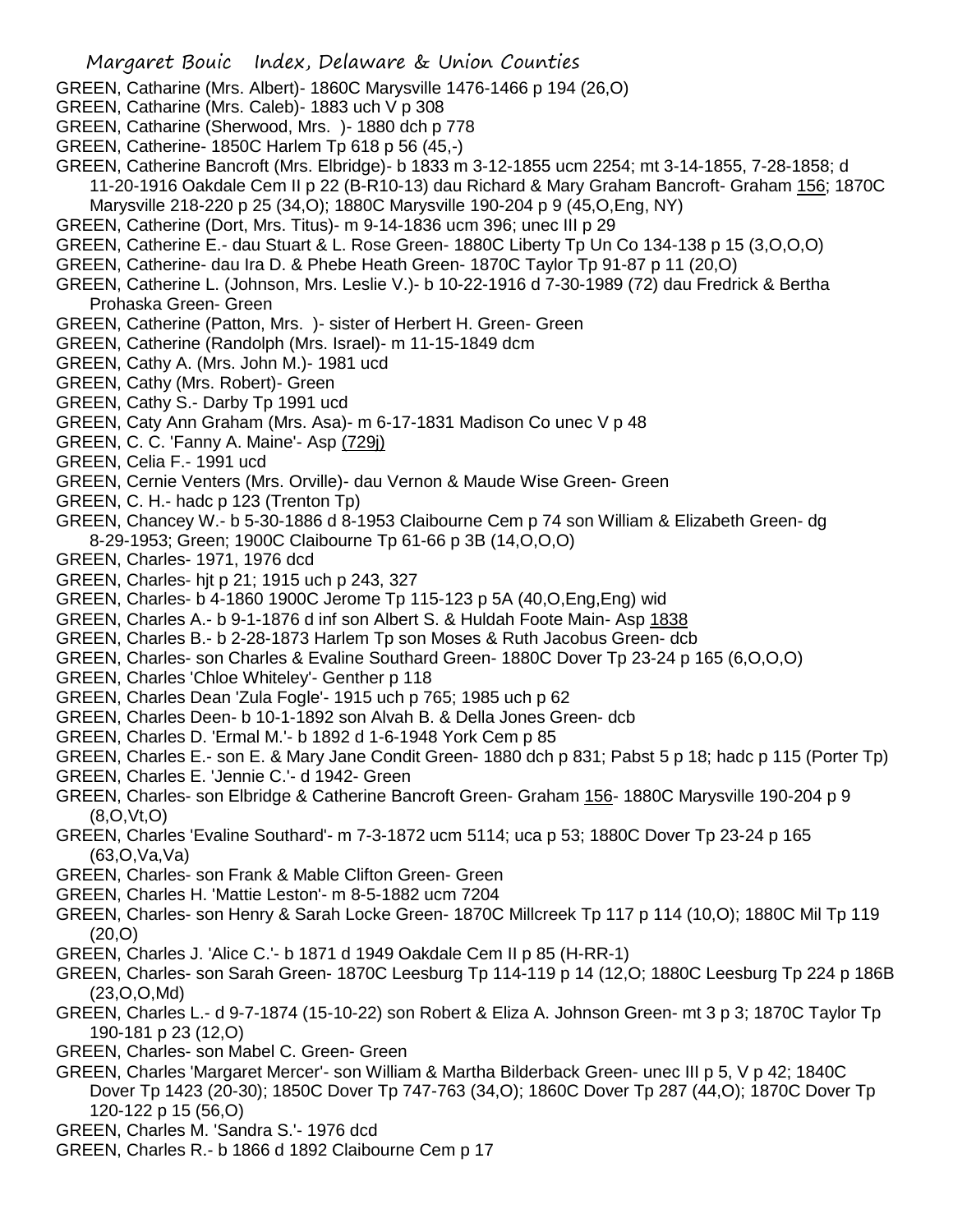GREEN, Charles R.- son Boanerges & Elizabeth A. Green- 1880C Leesburg Tp 195 p 20 (14,O,Va,Pa)

GREEN, Charles Ridgely- b 12-10-1878 d 7-14-1879 son John Alexander & Elizabeth Ann Chew Green-Howison 488

- GREEN, Charles'Rosemary George'- son Charles H. Green- Green
- GREEN, Charles 'Ruth Kilt''Grace'- b 2-12-1895 m(1) 6-1916 son Henry & Etta Patch Green- Genther p 200; 1900C Jerome Tp 385-397 p 17B (5,O,O,O)
- GREEN, Charles T. 'Rosemary'- 1976, 1980 dcd
- GREEN, Charles William 'Marjorie Parrish'- b 1913 m 3-3-1934 Oakdale Cem II p 129 (M-RD-6)-son Charles Dean & Zula Fogle Green- 1985 uch p 62; 1915 uch p 765; 1949, 1959, 1962, 1967, 1971, 1973, 1975, 1977, 1979, 1981, 1983, 1991 ucd
- GREEN, Charles son Charles & Eula Goff Green- Green; mt 5-1984 (error?)
- GREEN, Charles- b c 1837 son William & Martha Bilderback Green- 1883 uch V p 362; unec IX p 51
- GREEN, Charlie- 1980 dcd
- GREEN, Charlie- d 11-29-1868 (1-2-17) Price Cem djlm p 11 son I. N. & E. M.
- GREEN, Charlotte Elizabeth O'Brien (Mrs. Herbert H.)- b 11-4-1883 m 8-7-1907 d 9-26-1971 St. John's Catholic lptw p 50- dau Matthew & Catherine Colligan O'Brien- Green; 1985 uch p 29, 30
- GREEN, Charlotte (Rausch, Mrs. Adelbert)- Rausch (1732) II p 276
- GREEN, Charlotte Wickiser (Mrs. Moses)- m 12-22-1850 dcm
- GREEN, Chester- brother Arthur Green- Green
- GREEN, Chloe Whiteley (Mrs. Charles)- dau Newton & Eva Arthur Whiteley- Genther p 118
- GREEN, Christine- b 9-16-1892 Genoa Tp dau Cora Green- dcb
- GREEN, Christine (Mrs. Elmer J.)- 1969, 1971, 1976, 1980 dcd
- GREEN, Clar Loraine- d 9-27-1930 Sexton record- York Cem p 30
- GREEN, Clara B. Ewing (Mrs. Benjamin Chew)- m 6-3-1905 Howison (491)
- GREEN, Clara Evaline Bergandine (Gray, Mrs. John Alan)(Mrs. Len J.)- b 9-24-1884 d 2-21-1964 Oakdale
- Cem dau John Wesley & Mary Melvina Brown Bergandine- 1985 uch p 62; Green
- GREEN, Clara L. Thompson (Mrs. William D.)- m 7-1-1875 ucm 5703; mt 3 p 14
- GREEN, Clara (McMichaels, Mrs. Don)- sister Arthur Green- Green
- GREEN, Clarabelle K. Thomas (Mrs. Delmar D)- m 2-23-1937 Green
- GREEN, Clark- son Charles & Margaret Mercer Green- 1860C Dover Tp 287 (3,O); 1870C Dover Tp 120-122  $(14,0)$ ; 1880C Dover Tp p 0165; unclaimed letter unec IV p 35; unec V p 42, Vii p 30
- GREEN, Clark- lived with William & Martha Bilderback Green- 1850C Dover Tp 749-765 p 115 (2,O)
- GREEN, Clement- Nash p 193
- GREEN, Clinton 'Martha Brundige'- m 5-29-1937 Genther p 98
- GREEN, Corwin- b 1-25-1876 Harlem Tp son John W. & Ella Tuller Green- dcb
- GREEN, Coy B. 'Ethel E.' son Howard H. Green- Green; 1961, 1964 dcd
- GREEN, C. V. 'Lena'- son Howard H. Green- Green; 1964, 1969, 1971, 1976, 1980 dcd
- GREEN, Cynthia- 1976 dcd
- GREEN, Cynthia A.- b 4-1892 1900C Leesburg Tp 62 p 3B (2,O,O,O)
- GREEN, Cynthia- b 1971 dau Jeff & Terrie Ann Colletti Green- McKitrick p 94
- GREEN, Dale- dau Lewis Mitchell- Green
- GREEN, Dan Lake- b 10-4-1891 Harlem Tp son A. B. & Sarah Elizabeth Lake Green- dcb
- GREEN, Dan R. 'Thelma J.'- 1969, 1971, 1976, 1980 dcd
- GREEN, Dane C.- b 11-8-1910 d 3-3-1978 Oakdale Cem I p 60 (O)- son Noah & Bertha Holycross Green-Green; 1971 ucd
- GREEN, Daniel W.- son Ira D. Green- 1850C Taylor Tp 1123-1141 p 167 (4,O)
- GREEN, Danita- b 1968 ch Dan & Thelma Green- 1969, 1971, 1976, 1980 dcd
- GREEN, Danneen Kay (Cummins, Mrs. Joseph C.) dau Robert L. & Polly Allen Green- 1985 uch p 6
- GREEN, Danny 'Ruth'- 1975, 1977, 1979 ucd.
- GREEN, Danny S.- son William A. & Alice A. Green- Green
- GREEN, Rev. David A.- 1908 dch p 271, 278, 282
- GREEN, David- son Alvin Green- Green
- GREEN, David 'Annie Wear'- dumch p 426
- GREEN, David A. 'Marie Ann Johnson'- m 6-7-19--- Green
- GREEN, Dr. David C.- dentist- 1976 dch p 297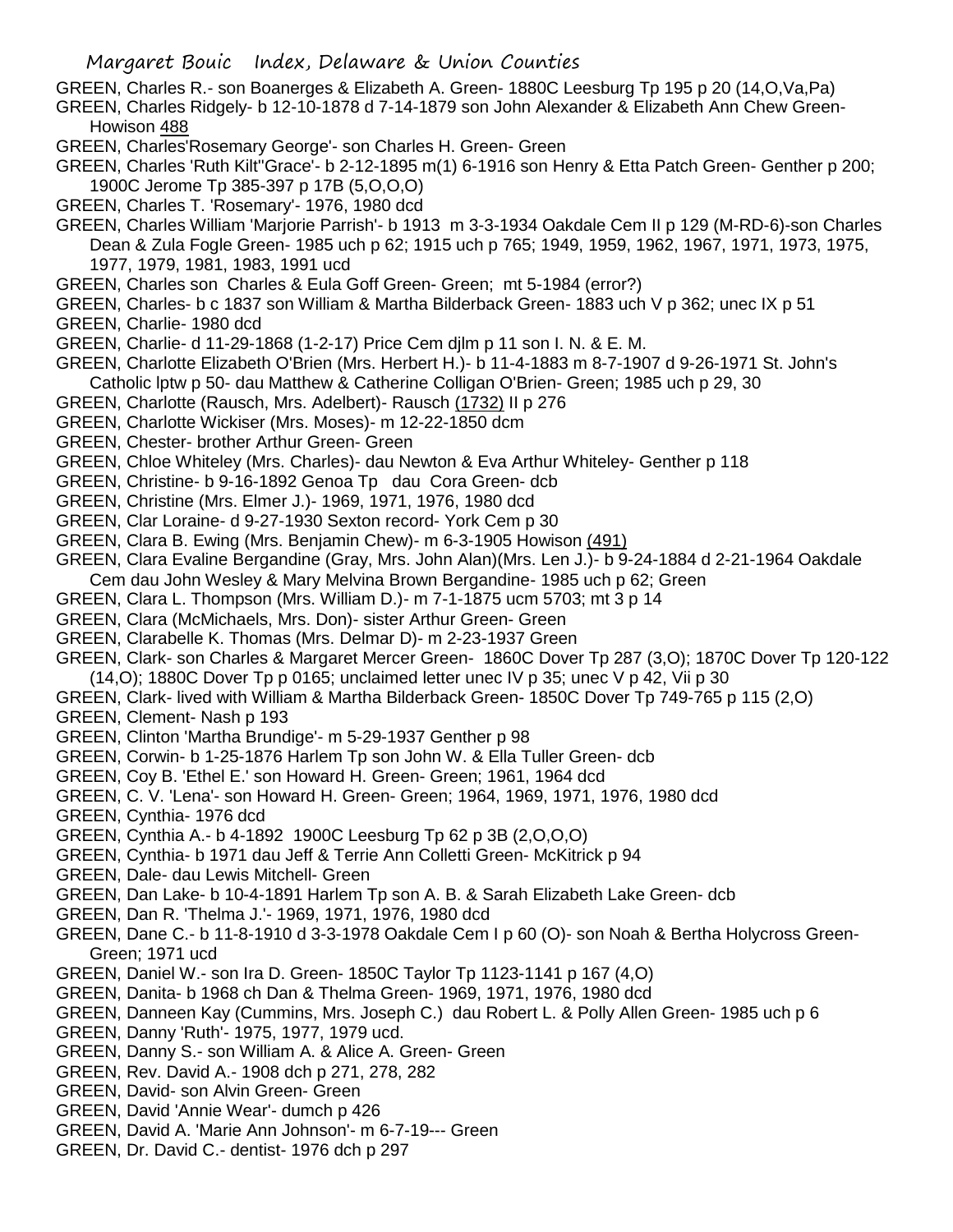- GREEN, David Charles 'Judith A. Dodd'- b 1942 m 7-12-1969.- son Charles William & Marjorie Parrish Green-Green; 1985 uch p 62; Green; 1959, 1962, 1967, 1971, 1973 ucd
- GREEN, David Charles 'Mildred Tswitsie'- b 8-4-1935 son Ernest & Edith Willeys- Weiser p 28; Green
- GREEN, David C- b c 1855- son Charles William & Margaret Mercer Green- 1860C Dover Tp 207 (5,O; Sbc p 35; unec V p 42
- GREEN, David C. 'Judy'- sales manager- 1991 ucd
- GREEN, David D.- hmp p 167, 226
- GREEN, David Earl 'Edna Jane Trigg'- m 5-29-1948 Weiser p 289
- GREEN, David Earl,Jr.- b 12-10-1950 son David Earl & Edna Jane Trigg Green- Weiser p 229
- GREEN, David Edson- son David H. & Vera J. Green- 1961(12), 1964 dcd
- GREEN, David- son Ernest & Edith Green- 1985 uch p 233
- GREEN, David H. 'Vera'- 1961, 1964, 1969, 1971, 1976, 1980 dcd
- GREEN, Dr. David- son James Green- Green
- GREEN, David 'Judy'- Green
- GREEN, David 'Lensetta'- Pabst Pion I p 128; 1880C Leesburg Tp 278 p 188C (26,O,O,O)
- GREEN, Rev. David M.- son Lewis Green- hmp p 61, 76, 117, 158, 226, 238
- GREEN, Dawn- b 1962 dau William W. & Myrna M. Wright Green- 1973 ucd
- GREEN, Deborah (Mrs. John A.)- 1870C Washington Tp 15 p 3 (39,O); 1880C Washington Tp 120-124 p 13 (45, O,Va,Va)
- GREEN, Deborah- dau William & Martha Bilderback Green- 1883 uch V p 362
- GREEN, Dee Dee Dunkle (Green, Mrs. Harold W. II "Sonny")- dau Richard & Carolyn Honeter Dunkle- Green; 1991 ucd
- GREEN, Delbert H. 'Effie H.'- b 1871 d 9-24-1947 Oakdale Cem I p 137 (F-R11-5)- son Henry & Sarah Greenuninf p 28, Jerome Tp; 1880C Millcreek Tp 119-124 p 13 (8,O,Eng,Eng)
- GREEN, Delilah Hatton (Mrs. )- dau David & Lydia Fleming Hatton- dumch p 396
- GREEN, Dell (Mrs. Roy)- Green
- GREEN, Della- dau Oscar A. Green- Green
- GREEN, Delmar D. 'Clarabelle K. Thomas'- b 2-19-1915 m 2-23-1937 d 8-3-1968 bur Marion- son Charles D. & Zula D. Fogle Green- Green
- GREEN, Delmar D. Jr.- son Delmar D. & Clarabelle K. Thomas Green- Green
- GREEN, Delores M. (Mrs. James W.)- 1964 dcd
- GREEN, Dennis Allen- son Robert L. & Polly Allen Green- 1985 uch p 6
- GREEN, Deryl- son Myron W. Green- Green
- GREEN, Diana Cockrell (Mrs. Ansfield)- m 11-18-1849- dau Edward Cockrell- dcw Bk 3 p 27; 1850CC Harlem Tp 618 p 56 (18,O)
- GREEN, Diana M. (Rains, Mrs. )- dau William A. & Alice A. Green- Green
- GREEN, Diane L. (Mrs. Robert Jr.)- m 6-10-1972 dau Robert Jewell- Green
- GREEN, Diane Lucille (Ison, Mrs. Denny N.)- m 10-25-1974 dau Olen Green- Green
- GREEN, Diane- dau Olen E. Green- Green
- GREEN, Diane (Smith, Mrs. Fred P. Jr.)- dau Olen E. & Wilma Jane Stultz Green- Green
- GREEN, Dolly (Suchmitt, Mrs. )- sister Arthur Green- Green
- GREEN, Donald- son Delmar D. & Clarabelle K. Thomas Green- Green
- GREEN, Donald- son Wesley R. Green- Green
- GREEN, Dora- b 12-1879 dau Charles & Evaline Southard Green- 1880C Dover Tp 23-24 p 165 (5/12,O,O,O)
- GREEN, Dora Phipps- b 1871 d 1898 Bokescreek Cem p 62 (Greene)
- GREEN, Dora (Mrs. Obed)- 1870C Jerome Tp 274-261 p 35 (19,O)
- GREEN, Dorcas- 1850C Paris Tp 579-590 p 89 (56,NY)
- GREEN, Dorcas (Saxton, Mrs. Joseph)- m 4-8-1840 dcm; delge VIII p 17
- GREEN, Doris D.- b 1956 dau Noah L. & Margie R. Green- Green; 1964, 1969 dcd
- GREEN, Doris (McClish, Mrs. )- dau Howard H. Green- Green
- GREEN, Doris- dau Noah & Margie R. Butterfield Green- Green
- GREEN, Dorothy Joan (McNeeley, Mrs. )- dau Myron W. & Edna Green- Green; 1949 ucd
- GREEN, Dorothy Temple (Mrs. Richard)- dau Vernon & Maude Wise Green- Green
- GREEN, Drusilla- dau William & Martha Bilderback Green- 1883 uch V p 362
- GREEN, Duff McDuff- b 1-7-1892 son Allen Howison & Lelia Mmontague Green- Howison853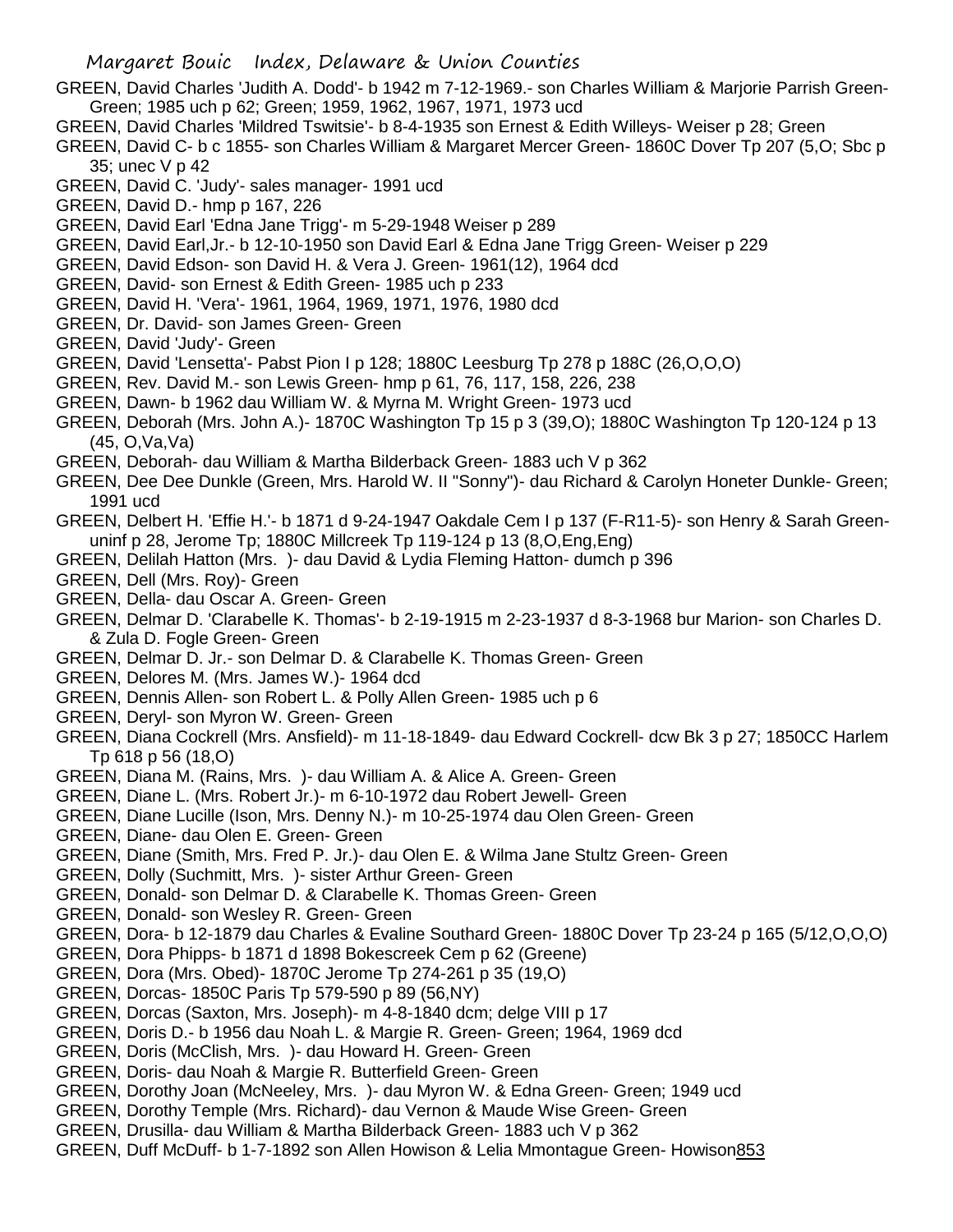GREEN, Dustin Colt- b 3-15-1983 son Kevin & Polly Lynnette Spurlock Green- Green; 1991 ucd GREEN, E.- uca p 65, 71

- GREEN, Earl 'Mary Williams'- b 9-1914 m 4-14-1939 son Harry & Etta Wren green- Genther p 200
- GREEN, Earl S. Flora'- b 6-1-1925 m 6-9-1947 d 10-30-1978 WWII Jerome IOOF Cem DJ p 115, 122; 1961, 1969, 1981, 1976, 1980 dcd

GREEN, Ebenezer 'Mary/Polly Tallman'- b 1801 d 4-25-1862 (61-10-29) Raymond Cem lptw p 31; unec IV p 26; 1850C Trenton tp 778 p 66 (48, NJ); ped Tamy Sarratt Green #120 16 unec VIII p 21

- GREEN, Ebenezer W.- 1850C Porter Tp 3031 p 165 (64,NY); delge IV p 3i
- GREEN, Ed- hadc p 46 (1849 Porter Tp)

GREEN, Edda- son William & ELizabeth Green- 1880C Claibourne Tp 44-46 p 193A (10,O,O,O)

GREEN, Edith Willey (Mrs. Ernest)- b 4-28-1899 dau Charles Clinton & Dorothy May Jones Willey- Weiser p 28; 1985 uch p 23

GREEN, Edna A. Thomas (Mrs. Jacob Milton)- m 6-12-1912- Howison (489)

- GREEN, Edna Jane Trigg (Mrs. David Earl)- b 1-27-1931 m 5-29-1948 dau James Foster & Mary Martha Weiser Trigg- Weiser p 289
- GREEN, Edna McCrary (Mrs. William)- dau William D. & Aurilla White McCrary- 1915 uch p 1024
- GREEN, Edna- 1985 uch p 143 (can't find)
- GREEN, Edna (Mrs. Myron)- 1949 ucd
- GREEN, Edna (Robinson, Mrs. Girard)- dau Stuart F. & Rose M. Green- 1908 dch p 365; Fowler p 92; Robinson 3,4; 1915 uch p 378; 1880C Liberty Tp Un Co 134-138 p 14 (7,O,O,O)
- GREEN, Edna (Warner, Mrs. Albert E.)- b 10-8-1862 m 4-3-1885 dau William & Sarah Jane McCune Green-Genther p 198
- GREEN, Edward Dolphus 'Adeline Catherine Ehrhardt'- m 12-31-1953- Weiser p 585
- GREEN, Edward 'Elizabeth Craun'- m 7-9-1810 onwq I
- GREEN, Edward L.- Centerburg- 1961 dcd
- GREEN, Edward 'Mary Jane Condit'- m 12-23-1847 dcm d 7-26-1873 (54-11-24) Trenton Cem Powell p 271, 281- son E. & Elizabeth Green- 1880 dch p 831; Pabst 5 p 8, 13, 16; 1850C Trenton Tp 860 p 71 (27, Eng)
- GREEN, Edward 'Stella Carter'- 1915 uch p 841

GREEN, Edward 'Tacy Hamilton'- b 7-5-1816 m 6-19-1847 d 4-14-1909 son Paris & Mary Sweet Green- dcc Maxson Greene 8

- GREEN, Edwin L. 'Stella Green'- b 1863 d 1944 Price Cem djlm p 36; 1908 dch p 23
- GREEN, E. 'Elizabeth'- 1880 dch p 831
- GREEN, Effie H.- b 1881 d 10-3-1915 (34y3m) Oakdale Cem 2776 (F-170) I p 137 (F-R11-5)
- GREEN, Effie H. Hummel- b 7-27-1887 d 10-3-1915 Hummel Bible unec IV p 46
- GREEN, Elbridge 'Catherine Bancroft'- b 1823 m 3-12-1855 ucm 2254 d 9-18-1894 (71y3m) Oakdale Cem II p 22 (B-R10-13); mt 3-14-1855; Graham (156); 1850C Marysville 500-509 p 77 (27, Vt); 1870C Marysville 218-220 p 25 (45, Vt); 1880C Marysville 190-204 p 9 (54, Vt,Mass,Vt) p 0090
- GREEN, Eldridge- 1880C Thompson Tp p 297A
- GREEN, Eleanor- sister Alice A. Green- Green
- GREEN, Eleanor Robbins (Mrs. Noah)- m 8-14-1859 dcm
- GREEN, Eleene Dort (Mrs. Robert E.)- 1949, 1959, 1962, 1967, 1971, 1977 ucd
- GREEN, Elias- hadc p 92 CCC (1900Berlin Tp)
- GREEN, Eliza R.- son William Jr. & Hester Pounds Green- 1860C Dover Tp 282 (8,O)
- GREEN, Elisha- 1880C Harlem Tp p 443C
- GREEN, Eliza- 1883 uch V p 398
- GREEN, Eliza (Mrs. )- d 9-13-1946 (80) uninf p 21
- GREEN, Eliza Andrus (Mrs. Albert A.)- m 11-25-1875 d8 p 55, 62, 65
- GREEN, Eliza Ann Johnson (Mrs. Robert)- m 10-12-1852 ucm 1865 mt 10-13-1852 unec VI p 20; 1870C Taylor Tp 190-181 p 23 (40,O)
- GREEN, Eliza Ann (Mrs. Theodorus)- d 2-19-1890 (78-8-15) Baughan Cem lptw p 6
- GREEN, Eliza Elen- b 4-3-1956 dau Richard Edwin & Joyce Roach Green- Weiser p 29
- GREEN, Eliza (Hensel, Mrs. John)- m 1-15-1837 ucm 413; unec III p 29
- GREEN, Eliza (Lightner, Mrs. George)- m 1-26-1840 dcm
- GREEN, Eliza McClelland (Mrs. Oliver)- m 9-27-1857 dcm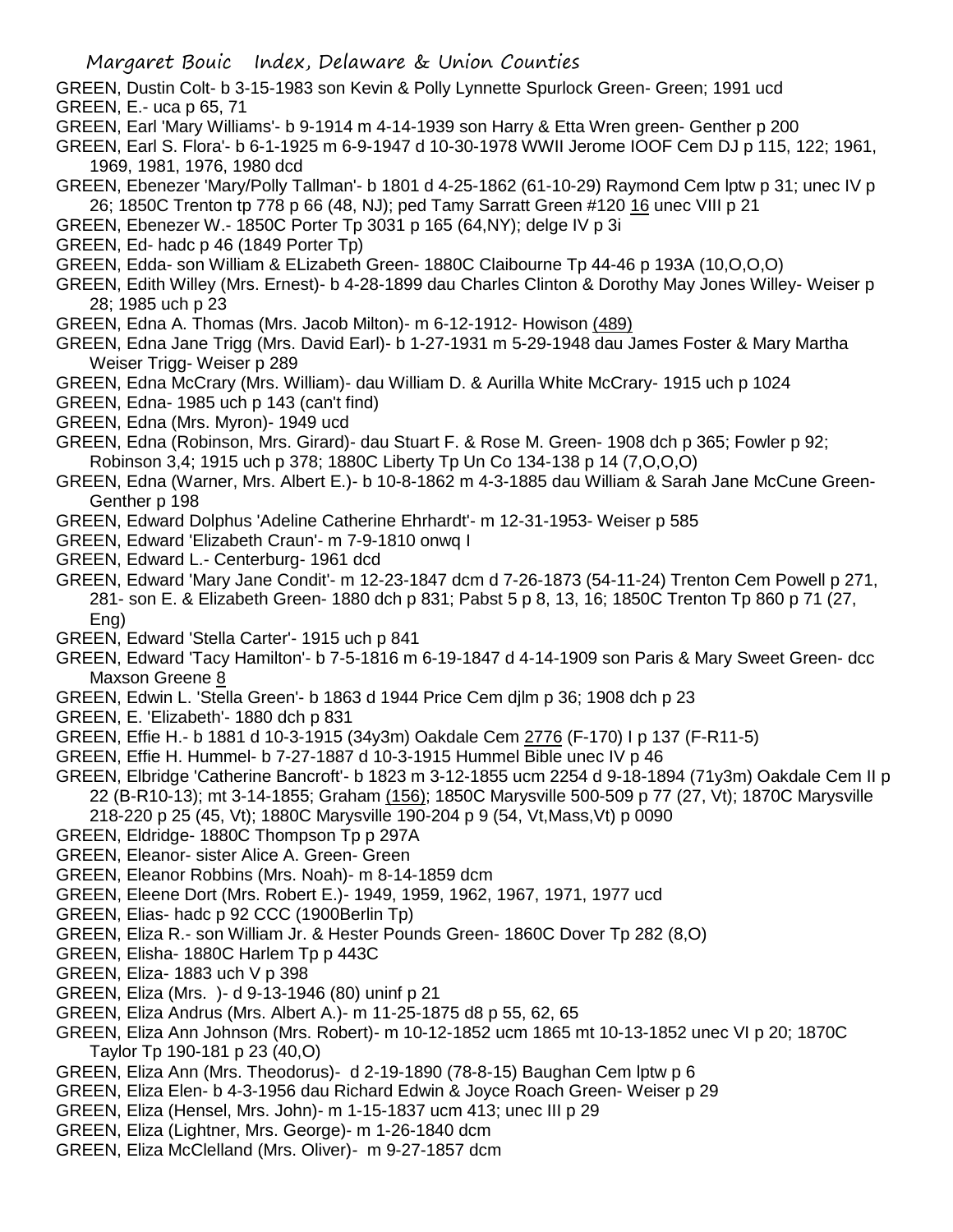- GREEN, Eliza (Mrs. Robert)- 1860C Taylor Tp 901 (27,O)
- GREEN, Eliza (Roff, Mrs. William)(Robb, Mrs. W. H.)- m 1850 ucm 1528- 1883 uch V p 133
- GREEN, Eliza Stuart (Mrs. Theodore)- m 6-3-1811 d 2-19-1890 dau Nathaniel Stuart- 1883 uch V p 414;
	- 1850C Liberty Tp Un Co 929-946 p 139 (39, NY); 1860C Lib Tp 1137-1147 p 154 (49,NY); 1870C Lib Tp 247 p 30 (60,NY); 1880C Lib Tp 134-138 p 14 (68,NY,NY,NY)
- GREEN, Elizabeth- uca p 75
- GREEN, Elizabeth (Mrs. )- 1915 uch p 235
- GREEN, Elizabeth- 1883 uch V p 427
- GREEN, Elizabeth- 1880C Troy Tp p 333A
- GREEN, Elizabeth A. (Mrs. Boanerges)- b 1839 d 1930 Claibourne Cem p 17; 1880C Leesburg Tp 195 p 20 (40,Pa,Pa,Pa)
- GREEN, Elizabeth Ann (Mrs. Benjamin Harrison)- unec III p 24
- GREEN, Elizabeth Ann Chew (Mrs. John Alexander)- m 12-13-1877 dau Charles Ridgely & Harriet Green Chew- Howison (158)
- GREEN, Elizabeth Chew- b 10-5-1881 dau John Alexander & Elizabeth Ann Chew Green- Howison 490
- GREEN, Elizabeth (Clark, Mrs. Angus)- d 3-20-1881 (91)-dau Nehemiah Green- dumch p 26, 345; 1915 uch p 918; 1883 uch V p 473
- GREEN, Elizabeth Craun (Mrs. Edward)- m 7-9-1810 onwq I
- GREEN, Elizabeth Davis Neff (Mrs. John M.)- m 2-2-1830 Madison Co unec V p 40
- GREEN, Elizabeth Deeds (Mrs. B.)- b 12-13-1839 m 10-2-1856 dau Andrew & Lydia Stoolfire Deeds- 1883 uch V p 437
- GREEN, Elizabeth (Mrs. E.)- 1880 dch p 831
- GREEN, Elisabeth (Mrs. George)- 1850C Washington Tp 1175-1193 p 175 (32,O)
- GREEN, Elisabeth- dau George & Elisabeth Green- 1850C Washington Tp 1175-1193 p 175 (11,O)
- GREEN, Elizabeth- sister Herbert A. Green- Green
- GREEN, Elizabeth L.- dau Hewett Herbert & Charlotte Elizabeth O'Brien Green- Our Lady of Lourdes Cem lptw p 50
- GREEN, Elizabeth I.- b 1880 d 1977 Oakdale Cem I p 111 (F-R3-11) dau Stuart F. & Rose Hewitt Green
- GREEN, Elizabeth J.- Orange Tp 1961 dcd
- GREEN, Elizabeth (Mrs. James)- 1870C York Tp 149-146 p 20 (40,O)
- GREEN, Elizabeth Morris (Mrs. William)- b 10-11-1792 d 11-7-1861 Powell p 321, 369
- GREEN, Elizabeth P. Fleming (Mrs. Robert A.)- m 6-22-1864 dcm
- GREEN, Elizabeth (Sanaft, Mrs. Isaac J.)- m 5-30-1841 ucm 722 d 5-23-1892 (75) dau Clark & Ruth Draper Greene- 1915 uch p 1011, 1012; unec V p 38
- GREEN, Elizabeth Shirk (Mrs. Ira C.)- m 9-30-1841 ucm 741 d 6-28-1846 (23-3-4) Baughn Cem lptw p 9; unec V p 38
- GREEN, Elizabeth (Spurgeon, Mrs. Nathan)- m 7-31-1841 dcm
- GREEN, Elizabeth (Stover, Mrs. Rev. George W.)- m 3-21-1853 dau Benjamin & Mary Maline Green- 1880 dch p 704; Pabst 8 p 50
- GREEN, Elizabeth Tabbott (Mrs. William)- unec II p 20, 37
- GREEN, Elizabeth Thompson (Mrs. George Nelson)- m 1-28-1852 ucm 1763
- GREEN, Elizabeth/Nancy (Todd, Mrs. Benjamin L.)- b 12-11-1799 m 1-10-1813 d 6-11-1868- Maugans Anc p 198, 200
- GREEN, Elizabeth (Mrs. William)- b 1-1848/7 d 1929 Claibourne Cem p 74; 1880C Claibourne Tp 44-46 p 193A (34,O,O,O); 1900C Claibourne Tp 61-66 p 132 (52,O,O,O) 2 ch m 31y
- GREEN, Elizabeth (Mrs. William)- ped David Markley #19 15
- GREEN, Elizabeth- dau William & Hester Pounds Green- 1860C Dover Tp 282 (9,O)
- GREEN, Ella E.- b 7-4-1885 dau Albert S. & Huldah Boote Maine Green- Asp 1841
- GREEN, Ellen- delge VIII p 13, dg 1-14-1908
- GREEN, Ellen- 1860C York Tp 1245-1253 p 168 (21,O)
- GREEN, Ellen- b 1836 d 1906 Milford Cem Un Al p 37
- GREEN, Ellen (Brown, Mrs. Absolem)- m 2-1843 unec XII p 57
- GREEN, Ellen F. (Mrs. James)- 1860C Union Tp 695-701 p 95 (28, Irel); 1870C Milford 71-70 p 7 (40,Irel); 1880C Milford 70 p 36 (47, Irel, Irel, Irel)
- GREEN, Ellen (Mrs. G. W.)- d 4-5-1869 (23y) Somersville Cem York Tp p 21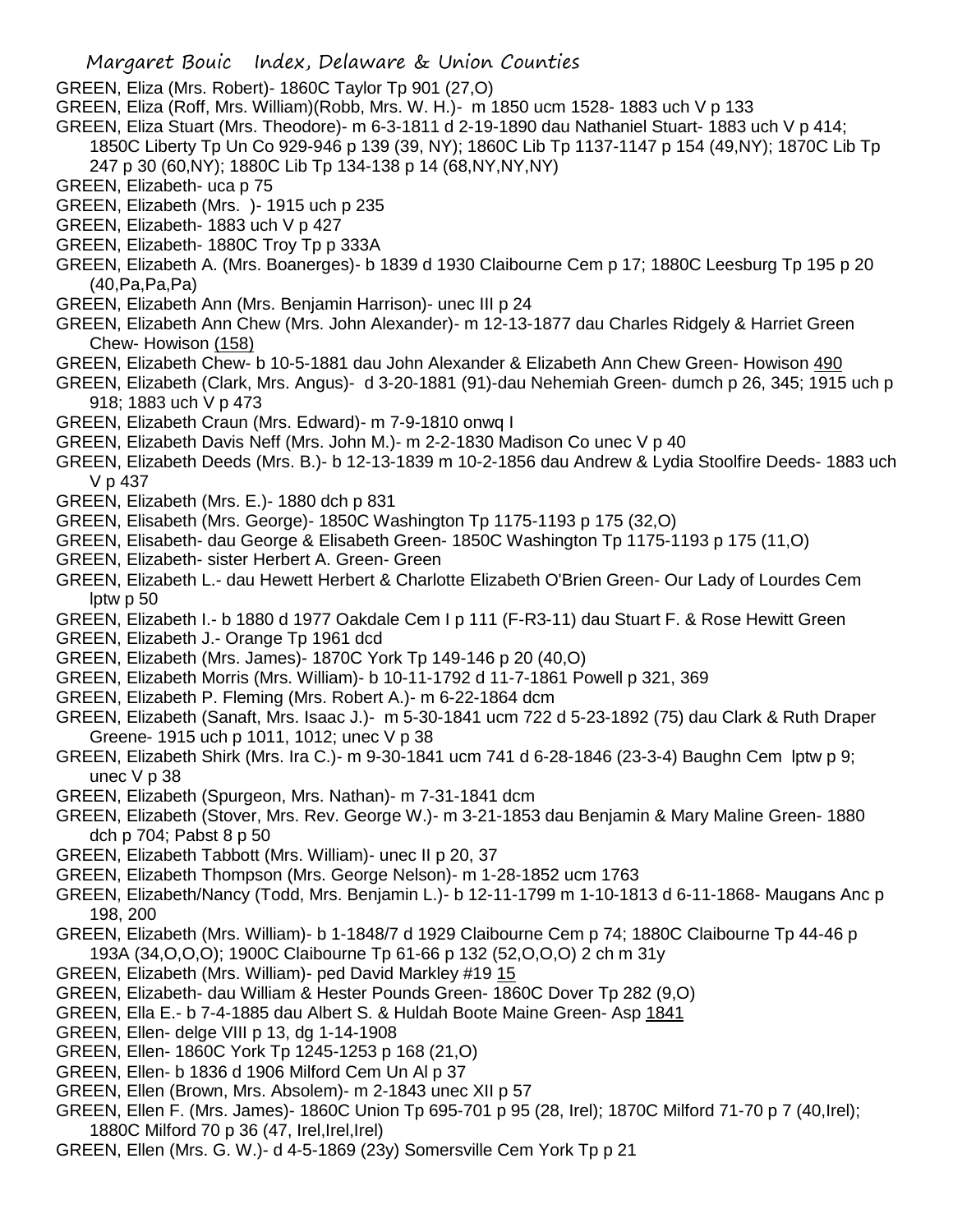- GREEN, Ellen- dau James & Ellen F. Green- 1870C Milford 71-70 p 7 (9,O)
- GREEN, Ellen L. (Mrs. Isaac N.)- djlm p 22; 1870C Richwood 57-55 p 6 (32,O)
- GREEN, Ellen Longshore (Mrs. Osco F)- Green
- GREEN, Ellen (Wilson, Mrs. Ambress)- m 7-27-1865 dcm
- GREEN, Ellis 'Bertha Hicks'- b 1865 d 12-28-1940 York Cem p 98
- GREEN, Ellis- son Henry H. & Lydia F. Lukens Green- 1883 uch V p 668; 1870C Washington Tp 12 p 2 (4,O); 1880C Washington Tp 121-125 p 13 (15,O,O,Va)
- GREEN, Elmer J. 'Christine'- 1969, 1971, 1976, 1980 dcd
- GREEN, Elmer- son Walter E.,Sr. & Vida May Cumston Green- Green
- GREEN, Elmira Rosetta/Ella (Mrs. George Lewis)- York Cem p 74
- GREEN, Elsie (Mrs. Ezra)- Claibourne Tp retired 1971, 1975, 1977 ucd
- GREEN, Elsie (Mrs. Ralph Mullin)- dau Myron W. Green- Green; 1979, 1981, 1983 ucd
- GREEN, Emanuel- hadc p 121 (Thompson Tp)
- GREEN, Emanuel 'Hattie A.'- b 1863 d 1947 Claibourne Cem p 82
- GREEN, Emmaline- dau James & ELizabeth Green- 1870C York Tp 149-146 p 20 (11,O)
- GREEN, Emma- b 6-1-1895 Berlin Tp dau Jacob V. & ELizabeth Kirkpatarick Green- dcb
- GREEN, Emma- 1880C Berlin Tp p 367C
- GREEN, Emma- 1880C Delaware Town p 515A
- GREEN, Emma- 1880C Taylor Tp 201-203 p 20 (25,O,O,O) p 134A
- GREEN, Emma F.- b 9-27-1879 dau Albert S. & Huldah Foote Maine Green- Asp 1840
- GREEN, Emma Lucille- b 5-26-1904 Thomson Tp dau Emanuel & Harriet Gallant Green- dcb
- GREEN, Emma- b 8-14-1880 d 1-22-1967 bur Marion- dau Nathaniel & Mary Barker Green- Green
- GREEN, Emmanuel 'Harriet Gallant'- Green
- GREEN, Enola (VanMeter, Mrs. James)- b 9-20-1923 m 1942 dau Ernest & Edith Willey Green- 1985 uch p 23l Green
- GREEN, E. Otis- Pabst 3 p 23
- GREEN, Erma (Mrs. Charles)- 1949, 1971 ucd
- GREEN, Ermil M. (Mrs. Charles)- b 1894 d 10-3-1973 York Cem p 75
- GREEN, Ernest 'Edith Willey'-b 3-19-1896 m 10-22-1922 d 3-2-1973 Radnor Cem son Edwin & Stella Carter Green; grandson Benjamin Carter- 1985 uch p 23; Weiser p 28
- GREEN, Esta- dau Jenette Wright Green- 1880C Washington Tp 41-443 p 5 (3,O)
- GREEN, Esther- Sunbury- 1961 dcd
- GREEN, Esther- dau Charles E. & Jennie C. Green- Green
- GREEN, Esther- b 6-27-1918 dau Charles Green- Genther p 200
- GREEN, Esther- b 2-28-1891 Porter Tp dau Charles & Mary S. Gordon Green- dcb
- GREEN, Esther (Temple, Mrs. )- dau Vernon & Maude Wise Green- Green
- GREEN, Ethel E. (Mrs. Coy B.)- 1961, 1964 dcd
- GREEN, Ethel May (Watkins, Mrs. John Firman)- b 1904 d 1968 dau Frederick Ellsworth & Johnina Inez Blair Green- Watkins; ped Margaret Davis #256 3
- GREEN, Etta- 1961, 1969, 1971 dcd
- GREEN, Etta Patch (Mrs. Henry)- b 7-1870; Genther p 198, 200; 1900C Jerome Tp 335-397 p 17B (29,O,O,O) m 12y
- GREEN, Etta Wren (Mrs. Harry)- m 10-31-1912 Genther p 200
- GREEN, Eugene- 1880C Delaware Tp p 324A
- GREEN, Eugene 'Peggy'- son Olen E. & Wilma Jane Stultz Green- Green
- GREEN, F. Eugene 'Patricia L.'- 1969, 1971, 1976, 1980 dcd
- GREEN, Eugene S. 'Margaret J. Tobin'- m 3-30-1970 son Olen Green- Green
- GREEN, Eunice (Bennett, Mrs. Josiah)- m 1853 dau Stephen & Rebecca Sherman Green- Powell p 316
- GREEN, Eunica- dau Francis & Alcitta Green- 1850C Trenton Tp 905 p 73 (6/12,O)
- GREEN, Eva- 1880C Genoa Tp p 401D
- GREEN, Evaline Southard (Mrs. Charles)- m 7-3-1872 ucm 5114; 1880C Dover Tp 23-24 p 165 (36,O,Penn,Penn)
- GREEN, Evelyn (Mrs. )(Miller, Mrs. James William)- b 10-15-1909 Cowgill p 15
- GREEN, Everett- b 1-1918 son Harry & Etta Wren Green- Genther p 200
- GREEN, Everett M. 'Marian'- d 11-26-1961 (59) Green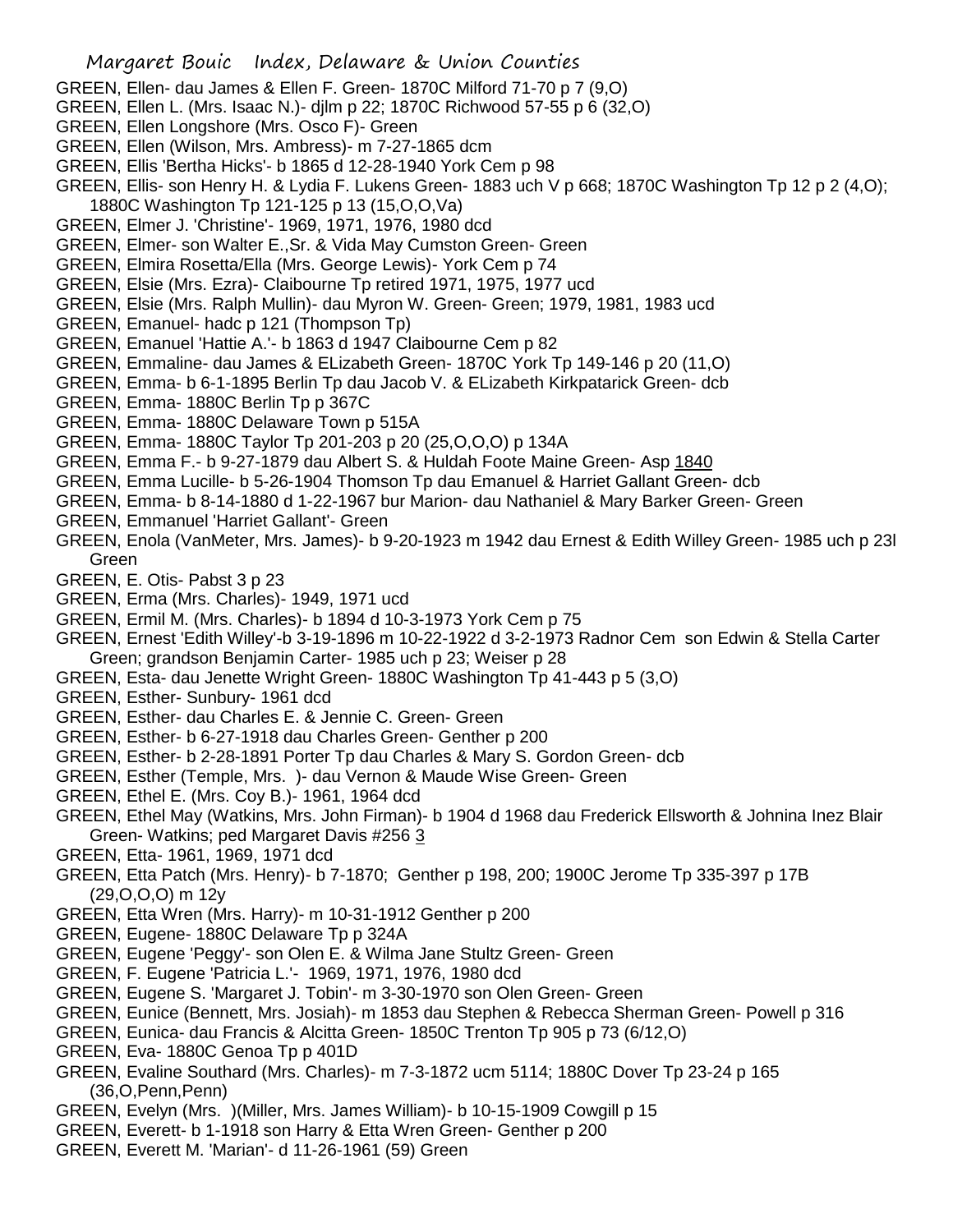- Margaret Bouic Index, Delaware & Union Counties GREEN, Everett M.,Jr- son Everett M. & Marian Green- Green GREEN, ---ch E. W. & A> d 4-28-1859 (22-2-10) Somersville Cem York Tp p 21 GREEN, Ezra 'Elsie'- b 1900 d 1974 Claibourne Cem p 83; 1971 ucd GREEN, Ezra 'Iva'- 1949, 1959 ucd GREEN, Faith Pratt (Mrs. Robert)- m 9-1-1962 dau Forest Pratt- Green; 1971, 1973, 1975, 1977 ucd GREEN, Fanny A. Maine (Mrs. C. C.)- b 5-24-1828 dau John & Nancy Spencer Maine- Asp 739i GREEN, F. A. W.- Powers Pat p 114 GREEN, Fay- ch Robert H. & Eliza A. Johnson Green- 1870C Taylor Tp 190-181 p 23 (2,O) GREEN, F. E.- 1979, 1981 ucd GREEN, Fiddlers- 1866 Porter Tp delge IV p 3i GREEN, Fletcher- son William Jr. & Hester Pounds Green- 1860C Dover Tp 282 (5,O) GREEN, Flora A.- dau Caleb & Lavina Lawne Green- 1860C Jerome Tp 69-68 p 10 (2,O); 1870C Jerome Tp 186-178 p 25 (12,O); mt 3 p 24 GREEN, Flora E. (Mrs. Earl S.)- b 1929 m 6-9-1947 DJ p 115; 1961, 1974, 1979,k 1981, 1976, 1980 dcd GREEN, Flora S.- b 8-16-1874 Del. Town dau D. & Pauline Whetman Green- dcb GREEN, Florence (Darby, Mrs. Paul)- dau Stanley E. & Bertha Green- Green GREEN, Florence E. (Mrs. Robert E.)- 1973, 1975 ucd GREEN, Florence E.- b 5-18-1895 Radnor Tp dau Leroy & Hattie Sexton Green-dcb GREEN, Florence (Hunt, Mrs. )- sister Melvin J. Green- Green GREEN, Floyd- d 9-12-1896 Sexton Record York Cem p 54 GREEN, Floyd- b 8-10-1889 Harlem Tp son Owen & Dianna Robbins Green- dcb GREEN, Frances Josephine Hanrahan (Mrs. Melvin)- sister John Hanrahan- Green GREEN, Frances (Mrs. Theodore J.)- 1971 dcd GREEN, Frances/Fannie Harriett (Calhoun, Mrs. William Howard)- b 11-30-1867 m 11-17-1888 d 2-6-1946 New Millcreek Cem p 1- dau Joseph & Melvina Swick Green- Bean (1122221); Calhoun 2,3; Maugans Anc p 100 GREEN, Francis D.- dau Joseph T. & Melvina Swick Green- 1880C Leesburg Tp 147 p 182C (12,O,Va,O) GREEN, Francis 'Alcitta'- 1850C Trenton Tp 905 p 73 (38,NY) GREEN, Francis- son Francis & Alcitta Green- 1850C Trenton Tp 905 p 73 (8,O) GREEN, Frank J. 'Mable/Mabel Clifton'- Green; 1961, 1964, 1969 dcd GREEN, Frank H. -son Howard Green- Green GREEN, Frank- d 5-12-1971 (65) Oak Grove Cem -brother Russell Green- Green GREEN, Frank- b 3-17-1877 Harlem Tp son William H. & Frances C. Quinn Green-dcb GREEN, Frankleland- b 3-20-1891 Del. Town son F. F. Green- dcb GREEN, Franklin- son Charles & Evaline Southard Green- 1880C Dover Tp 23-24 p 165 (4,O,O,O) GREEN, Fred F.- Pabst 5 p 21, 22 GREEN, Fred H.- son Howard H. Green- Green
- GREEN, Freda (Carter, Mrs. Jay)- dau Ray & Pheobe Cordle Green- Green
- GREEN, Frederick E.- son Noah & Mary S. Green- 1880C Dover Tp 6 p 19 (8,O,O,O)
- GREEN, Frederick T. 'Kathryn Lucille Powers'- m 11-30-1926 Powers Pat p 198
- GREEN, Fredrick 'Bertha Prohaska'- Green
- GREEN, Gail M.- b 1948 d 1981 Oakdale Cem II p 104 (H-RI-5)
- GREEN, Garrison- son Rande & Brenda Green- Green
- GREEN, Gary- 1981 ucd Jerome Tp; lived Raymond 1991 ucd
- GREEN, Gary- b 1958 son Earl S. & Flora Green- 1961, 1964, 1969, 1971, 1976 dcd
- GREEN, Gary 'Jan'- Green
- GREEN, Gastin- b 1985 ch Kevin & Polly Green- 1991 ucd
- GREEN, Gene- son Paul & Lucille Green- 1949, 1959(15), 1962 ucd
- GREEN, Genora O. /Geneva Poe (Mrs. Guy L.)- b 1894 d 7-20-1973 York Cem- 1949, 1959, 1967, 19731 ucd GREEN, George- Byers 2
- GREEN, George- Nash p 155
- GREEN, George B.- son B. & Elizabeth Deeds Green- 1883 uch V p 437
- GREEN, George- son Caleb & Lovina Lawne Green- 1860C Jerome Tp 69-68 p 10 (3,O); 1870C Jerome Tp 162-157 p 22 (13,O)
- GREEN, George 'Elisabeth- 1850C Washington Tp 1175-1193 p 175 (39,O)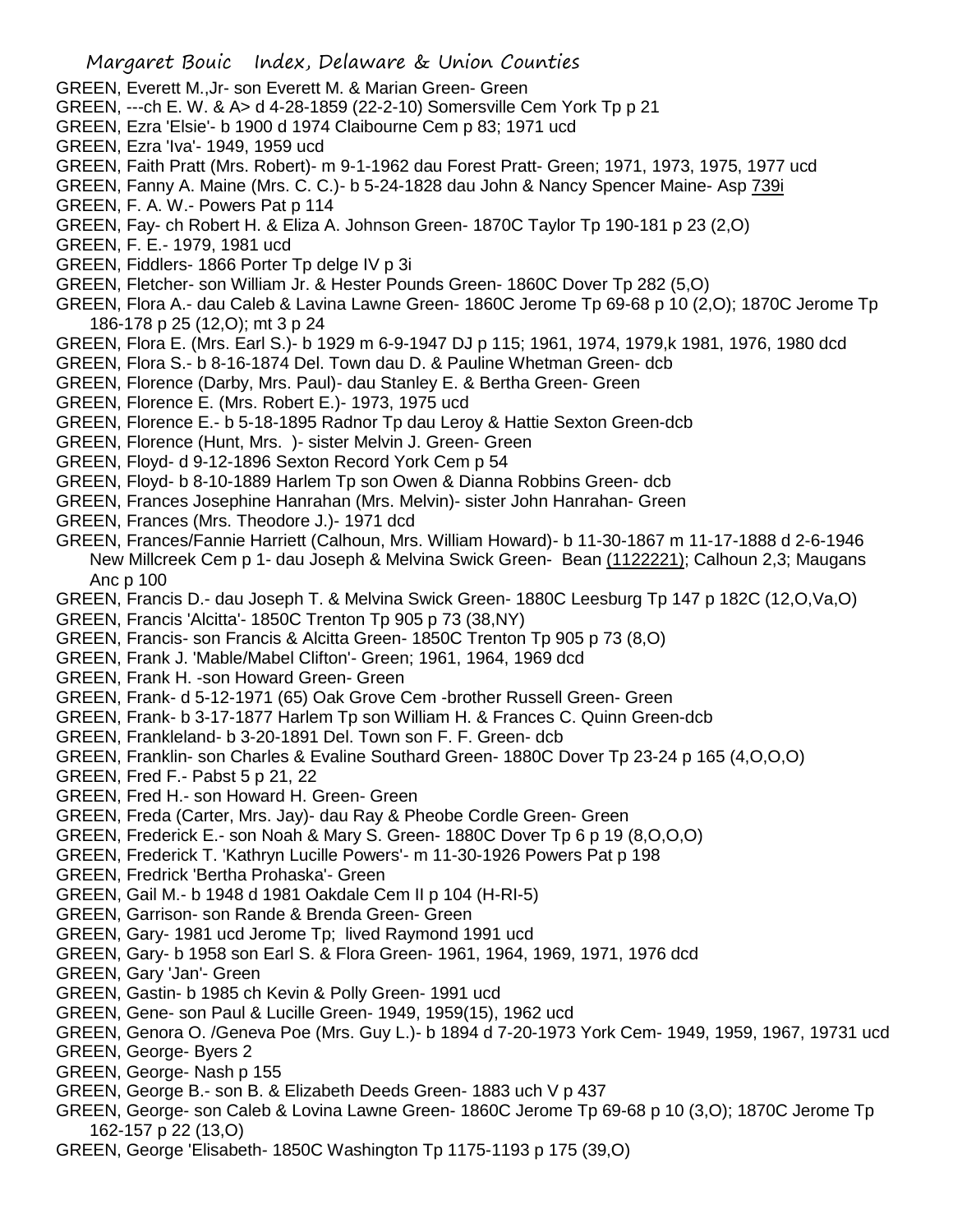- GREEN, George Frederick- b 6-13-1947 son Arthur George & Josephine Virginia Courtright Green- Weiser p 642
- GREEN, George H.- 1967 ucd
- GREEN, George H. 'Wanda M. Blair'- m 9-12-1970 son Robert Green- Green
- GREEN, George Lewis 'Elmira Rosetta/Ella'- b 1862 d 6-11-1931 Richwood- York Cem p 75
- GREEN, George L.- son John & Nancy Green- 1870C York Tp 176-173 p 23 (8,O); 1880C York Tp 158 (18,O,O,O)
- GREEN, George 'Martha M. Patton'- m 3-26-1942
- GREEN, George Nelson 'Elizabeth Thompson'- m 1-28-1852 ucm 1763; Graham (137)
- GREEN, George N.- son Sarah Green- 1850C Jerome Tp 1740-1760 p 256 (23,O)
- GREEN, George- son Robert E. & Eleene Dort Greene- 1949, 1959(17), 1962 ucd
- GREEN, George R. 'Ruth'- 1883 uch V p 673
- GREEN, George 'Sarah A. Vanvoris'- m 11-5-1854 ucm 2191
- GREEN, George W. son Charles Dean & Zula D. Fogle Green- 1985 uch p 62
- GREEN, George W. 'Martha M.'- b 1918 m 3-26-1942 Broadway cem lptw p 83; 1949, 1959, 1962, 1967, 1971, 1973, 1977, 1979, 1981, 1983 ucd
- GREEN, George- nephew William Green- 1880C Claibourne Tp 44-46 p 193A (18,O,O,O)
- GREEN, George- son William Green- 1883 uch V p 661
- GREEN, Georgiana- dau Henry & Sarah Green- 1870C Millcreek Tp 117 p 114 (18,O); 1880C Mil Tp 119-124 (30,Eng,Eng,Eng)
- GREEN, Georgiana (Mrs. James E.)- 1977 ucd
- GREEN, Gertrude Galdean (Mrs. Teddy)- m 6-1926 Genther p 200
- GREEN, Gertrude (Hutchisson, Mrs. Hubert)(Mrs. )- Hutchisson p 60
- GREEN, Gertrude I.- b 1894 d 1902 Claibourne cem p 19
- GREEN, Gertrude (Mrs. James R.)- d 2-28-1962 (81) Oak Grove Cem Green
- GREEN, Gertrude (Parish, Mrs. )- dau Nathaniel & Mary Barker Green- Green
- GREEN, Gilbert 'Belinda Harrison'- dcw Bk 3 p 299
- GREEN, Gilbert D. 'Lori B.Graham' m 3-7-1981 son Gilda Green- Green
- GREEN, Gladys (Mrs. John R.)- 1971 dcd
- GREEN, Gladys Jones (Mrs. Oscar)- dau Vernon & Maude Wise Green- Green
- GREEN, Gloria (Smith, Mrs. Jack b.)- dau Hewitt Herbert & Charlotte Elizabeth O'Brien Green- Green
- GREEN, Grace (Chappell, Mrs. Robert A.)- b 1884 m 12-27-1905 d 1966 Oakdale Cem II p 103 (H-RG-30); Chappell; 1915 uch p 1108
- GREEN, Grace (Mrs. Charles)- Genther p 200
- GREEN, Grant- b 4-3-1870 Oxford Tp son Gilbert & Nancy Pearl Green- dcb, colored
- GREEN, Greg 'Melanie Taylor'- m 9-28-1985 son Warren D. Green- Green
- GREEN, Gustavus- 1870C Paris Tp 75-76 p 11 (22,O)
- GREEN, Gustus Theadora- b 1-6-1905 colored, son Sally Ann Slymen- dcb
- GREEN, Guy- Green
- GREEN, Guy- 1840C Berkshire Tp 184 (60-70)
- GREEN, Guy L. 'Carson F. Trees'- son George W. & Martha Green- Green; 1949, 1959(10), 1962, 1967, 1971, 1973, 1975, 1977, 1979, 1981, 1983, 1991 ucd
- GREEN, Guy L. 'Genora O./Geneva Poe'- b 1896 York Cem p 83; 1949, 1959, 1967 ucd
- GREEN, Guy L. 'Lenora Overholser'- m 3-4-1917 Green; 1971, 1973, 1975 ucd
- GREEN, Guy L. 'Madge'- 1977 ucd
- GREEN, Gwen- b 1968 lived with Roberta L. Payne- 1979 ucd
- GREEN, H.- uca p 31, 49
- GREEN, Hannah Arey (Mrs. Benjamin)- m 11-8-1759 Powers Pat p 114
- GREEN, Hannah Conant (Mrs. Benjamin)- m 4-29-1753 Powers Pat p 114
- GREEN, Hannah- dau Ira D. & Phebe Heath Green- 1870C Taylor Tp 91-87 p 11 (10,O)
- GREEN, Hannah (Mrs. Isaac)- 1850C Thomson Tp 105 p 189 (51, Pa)
- GREEN, Hannah- dau Isaac & Hannah Green- 1850C Thomson Tp 105 p 189 (4,O)
- GREEN, Hannah Lewis (Mrs. Rev. Joseph)- dau Rev. Isaiah Lewis- Powers Pat p 114
- GREEN, Hannah Russell (Mrs. Rev. Joseph)- Powers Pat p 114
- GREEN, Harold- Marysville p 22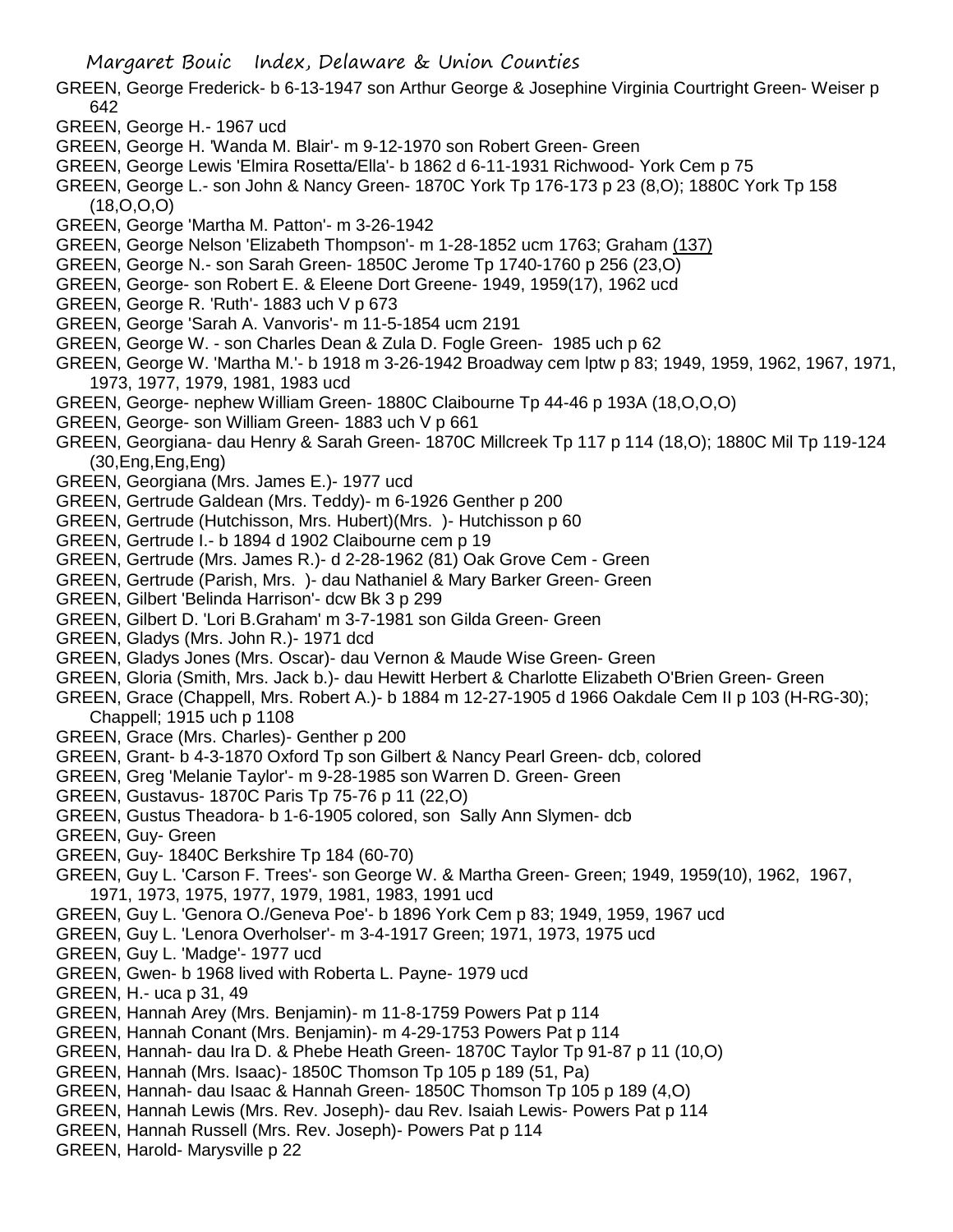Margaret Bouic Index, Delaware & Union Counties

- GREEN, Harold 'Bonnie Fridley'- (21-1970) m 8-19-1977- Green; 1973, 1975, 1977, 1979, 1981, 1983, 1991 ucd
- GREEN, Harold E. 'Martha V.'- 1964, 1969, 1976, 1980 dcd
- GREEN, Harold II"Sonny' 'Dee Dee Dunkle'- son Harold & Bonnie Fridley Green- Green; 1973, 1975, 1977, 1981, 1983, 1991 ucd-
- GREEN, Harold- b 1990 son Harold W II & Dee Dee Dunkle Green- Green
- GREEN, Harold- son Osco F. & Ellen Longshore Green- Green
- GREEN, Harold- son Paul F. & Lucille Green- 1959 ucd(11), 1962 ucd
- GREEN, Harriet (Chew, Mrs. Charles Ridgely)- see Howison 158
- GREEN, Harriet Gallant (Mrs. Emmanuel)- Green
- GREEN, Harriet Howison (Davis, Mrs. James Jenkyn)- b 11-3-1888 m 8-12-1908 dau Allen Howison & Lelia Montague Green- Howison 851
- GREEN, Harriet (Maine, Mrs. Chester W.)- m 10-22-1872 Asp (1174)
- GREEN, Harry Eugene 'Kathryn Louise Johnston'- b 1910 d 1976 son Lowell Gram,Jr. & Mary Elizabeth Kerr Green- ped Tamy L. Sarratt Green #120; unec VIII p 21
- GREEN, Harry P.'Etta Wren'- b 1-7-1889 m 10-31-1912 son Henry & Etta Patch Green- Genther p 200; 1900C Jerome Tp 385-397 p 17B (11,O,O,O)
- GREEN, Harry H.- son Delmar D. & Clarabelle K. Thomas Green- Green
- GREEN, Harry- d 4-27-1886 (5m27d) son John L. & Martha B. Green- Hopewell Cem djlm p 85
- GREEN, Rev. Harry T. 'LaVanchi Bunker'-b 11-9-1881 m 11-28-1906 d 9-2-1961 son Frank K. & Mary Hatton Green- Green; 1959 ucd Green
- GREEN, Harvey- 1880C Berlin Tp p 365C
- GREEN, Hattie A. (Mrs. Emanuel)- b 1867 d 1936 Claibourne Cem p 82
- GREEN, Hattie (Boyd, Mrs. Joseph)- m 9-7-1865 ucm 3784
- GREEN, Hattie (Whipple, Mrs. Ernest)- 1908 dch p 860
- GREEN, Hazel J. (Mrs. William B.)- d 3-19-1970 York Cem p 92
- GREEN, Helen (Price, Mrs. )- dau Howard H. Green- Green
- GREEN, Helen (Mrs. Ralph)- 1985 uch p 23
- GREEN, Henry- 1835 men p 54 #34 p 100 Scioto Tp
- GREEN, Henry 'Amanda Spaulding'- m 11-3-1844 dcm
- GREEN, Henry B. Dixon- b 6-11-1871 Liberty Tp son Isach & Mary Gedner Green- dcb
- GREEN, Henry Banning Chew- b 10-18-1887 son John Alexander & Elizabeth Ann Chew Green- Howison 493
- GREEN, Henry- b 2-1890 son Charles Green- 1900C Jerome Tp 115-123 p 5A (10,O,O,O)
- GREEN, Henry E.- b 1890 d 1918 France- N Calif. Cem DJ p 89, 95, 119
- GREEN, Henry 'Etta Patch'- b 12-30-1865 d 4-7-1931 son William & Susan Jane McCune Green- Genther p 198, 200; 1900C Jerome Tp 385-397 p 17B (34,O,O,O) m 12y
- GREEN, Henry F.- 1850C Delaware Town 1204 p 89 (22,O)
- Green, Henry H. 'Sarah Ellis''Lydia F. Lukens'- b 5-21-1814 m(2) 11-4-1851 d 1-28-1870 York Cem p 54- 1883 uch V p 668; uca p 23, 101; 1850C Washington Tp 1174-1192 p 175 (35,O); 1860C Washington Tp 1124-1434 p 193 (44,O)
- GREEN, Henry- d 7-21-1846 (3-6-24) son Ira D. & Elizabeth Shirk Green- Baughan Cem lptw p 9
- GREEN, Henry- son John W. & Martha Green- 1850C Washington Tp 1174-1192 p 175 (2,O)
- GREEN, Henry 'Mary'- 1850C Jerome Tp 1801-1822 p 264 (32,O)
- GREEN, Henry P.- d 9-1850
- GREEN, Henry P.- d 9-25-1850 (29) Hopewell cem djlm p 84; mt 10-2-1850; unec VII p 41
- GREEN, Henry 'Sarah Locke'- 1915 uch p 786; 1870C Millcreek Tp 117 p 14 (45,O); 1880C Mil Tp 119-124 (56,Eng,Eng,Eng)
- GREEN, Henry S.- son Henry H. & Lydia F. Lukens Green- 1883 uch V p 668; 1880C Washington Tp 121-125 p 13 (17,O,O,Vir)
- GREEN, Henry- son William Green- 1883 uch V p 661
- GREEN, Herbert A. ' Rick'- Weiser p 839
- GREEN, Herbert Hewitt Sr.- b 4-17-1877 d 5-19-1872 Our Lady of Lourdes Cem lptw p 50
- GREEN, Herbert H.- son Hewitt Herbert & Charlotte Elizabeth O'Brien Green- Green
- GREEN, Herda- unec VI p 23
- GREEN, Hester Pounds (Mrs. William Jr.)- m 6-4-1849 dcm- dau Samuel & Elizabeth Frazier Pounds- Pounds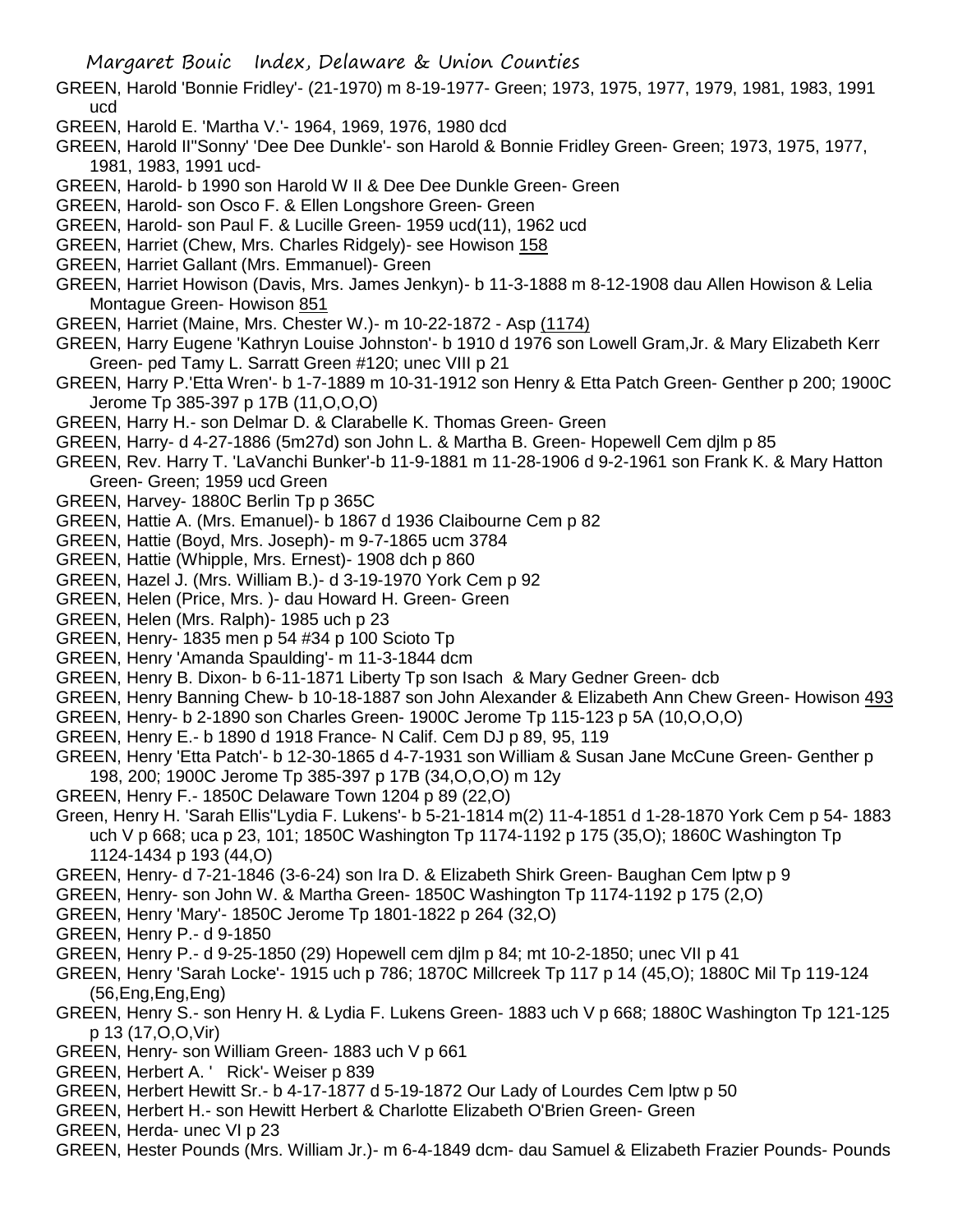- Margaret Bouic Index, Delaware & Union Counties
- 2; 1850C Scioto Tp 2403 (21,O); 1860C Dover Tp 282 930,O)
- GREEN, Hettie Elizabeth- b 1898 d 3-2-1914 York Cem p 29
- GREEN, Hewitt Herbert 'Charlotte Elizabeth O'Brien'- m 8-7-1907 d 5-19-1972 (95) bur St. John's Green- son Stuart & L. Rose Hewitt Green- 1985 uch p 29, 30; 1915 uch p 327; 1880C Liberty Tp Un Co 134-138 p 15 (5,O,O,O)
- GREEN, H. F.- Pabst 7 p 54
- GREEN, H. N.- Galena- 1964, 1969, 1976 dcd
- GREEN, Homer S.- son Stuart & L. Rose Green- 1880C Liberty Tp Un Co 134-138 p 15 (1,O,O,O)
- GREEN, Howard H.- Green
- GREEN, Howard 'Jessie George'- 1985 uch p 57
- GREEN, Howard W. son Howard H. Green- Green
- GREEN, Howard W.- b 1-27-1878 Harlem Tp son Moses & Euresta Garabrant Green- dcb
- GREEN, Hugh 'Lucinda Ulery'- b 4-24-1820 m 1840 d 4-24-1888 (68) Harmony Chapel Cem -son William & Elizabeth Morris Green- Powell p 321, 269
- GREEN, Huldah A.- b 6-22-1887 dau Albert S. & Huldah Foote Maine- Asp 1842
- GREEN, Huldah Foote Maine (Mrs. Albert S.)(Cole, Mrs. George H.)- b 7-13-1849 m(1) 6-3-1866 (2)
- 1-27-1873 dau Samuel Merwin & Maryette Foote Maine- Asp 920
- GREEN, Imo A.- b 1-10-1900 Del Town dau Leroy F. & Harriet C. Sexton Green- dcb
- GREEN, Ira- 1883 uch IV p 463
- GREEN, Ira C. 'Elizabeth Shirk'- m 9-30-1841 ucm 741 unec V p 38
- GREEN, Ira D. 'Phebe Heath'- m 3-7-1848 ucm 1301; unec IV p 50, VII p 39; 1850C Taylor Tp 1123-1141 p 167 (30,Vt); 1870C Taylor Tp 91-87 p 11 (50,NY)
- GREEN, Irene- b 1-26-1898 Del Town dau Leroy & Hattie Sexton Green- dcb
- GREEN, Irene Marilla- (19-1897) Paris Tp uninf p 92
- GREEN, Isaac- son Isaac & Hannah Green- 1850C Thomson Tp 105 p 189 (11,O)
- GREEN, Isaac N. 'Ellen L.'- d 12-10-1940 Sexton Rec York Cem p 103- 1870C Richwood 57-55 p 6 (37,O); djlm p 22
- GREEN, Isaac N.- son John & Nancy J. Green- 1870C York Tp 176-173 p 23 (14,O)
- GREEN, Isaac W.'Hannah'- 1850C Thomson Tp 105 p 189 (58, Pa); hadc p 50
- GREEN, Isabella- dau Francis & Alcitta Green- 1850C Trenton Tp 905 p 73 (6,O)
- GREEN, Israel- d 12-5-1854 (23-5-27) Galena Cem Powell p 26; 1850C Berkshire Tp 123 p 13 (19,NY)
- GREEN, Israel W.- hadc p 52 (Thompson Tp)
- GREEN, Iva (Mrs. Ezra)- 1949 ucd
- GREEN, Ivan- son Charles & Evaline Southard Green- 1880C Dover Tp 23-24 p 165 (2,O,O,O); 1975 ucd
- GREEN, Ivan G. b 10-25-1901 d 12-3-1991 (90) Claibourne Cem son Emmanuel & Harriett Gallant Green-Green; 1949, 1959, 1962, 1967, 1973, 1977, 1979, 1981 ucd
- GREEN, J.- 1883 uch V p 684; uca p 57
- GREEN, J. A.- 1883 uch IV p 523; uca p 102
- GREEN, Jacob- 1880C Berlin Tp p 360A
- GREEN, Jacob 'Amelia Downs'- 1985 uch p 56
- GREEN, Jacob 'Ann Garland Howison'- m c 1-1-1843 Howison (44)
- GREEN, Jacob Milton 'Edna A. Thomas'- b 7-18-1880 m 6-12-1912 son John Alexander & Elizabeth Ann Chew Green- Howison 489
- GREEN, Jacqueline A. (Mrs. Jon M.)- 1971 dcd
- GREEN, Jacqueline- dau Russell Green- Green
- GREEN, James- 1908 dch p 165
- GREEN, James- 1979, 1981 ucd
- GREEN, James- Harlem Tp 1961 dcd
- GREEN, James- Orange Tp Westerville- 1961 dcd
- GREEN, James- 1880C Union Tp 65 p 11 (47,Md,Md,Md); uca p 44, 93, 98
- GREEN, James- son Aron & Nancy Green- 1850C Marlborough Tp 24 p 183 (17,O)
- GREEN, James B. D.- b 3-28-1877 Thomson Tp son Benjamin & ELizabeth A. Beard Green- dcb
- GREEN, James 'Betsy Ann Williams'- Freshwater p 91
- GREEN, James- son Earl S. & Flora E.Green- 1861(13), 1964 dcd
- GREEN, James E.- 1981, 1983 ucd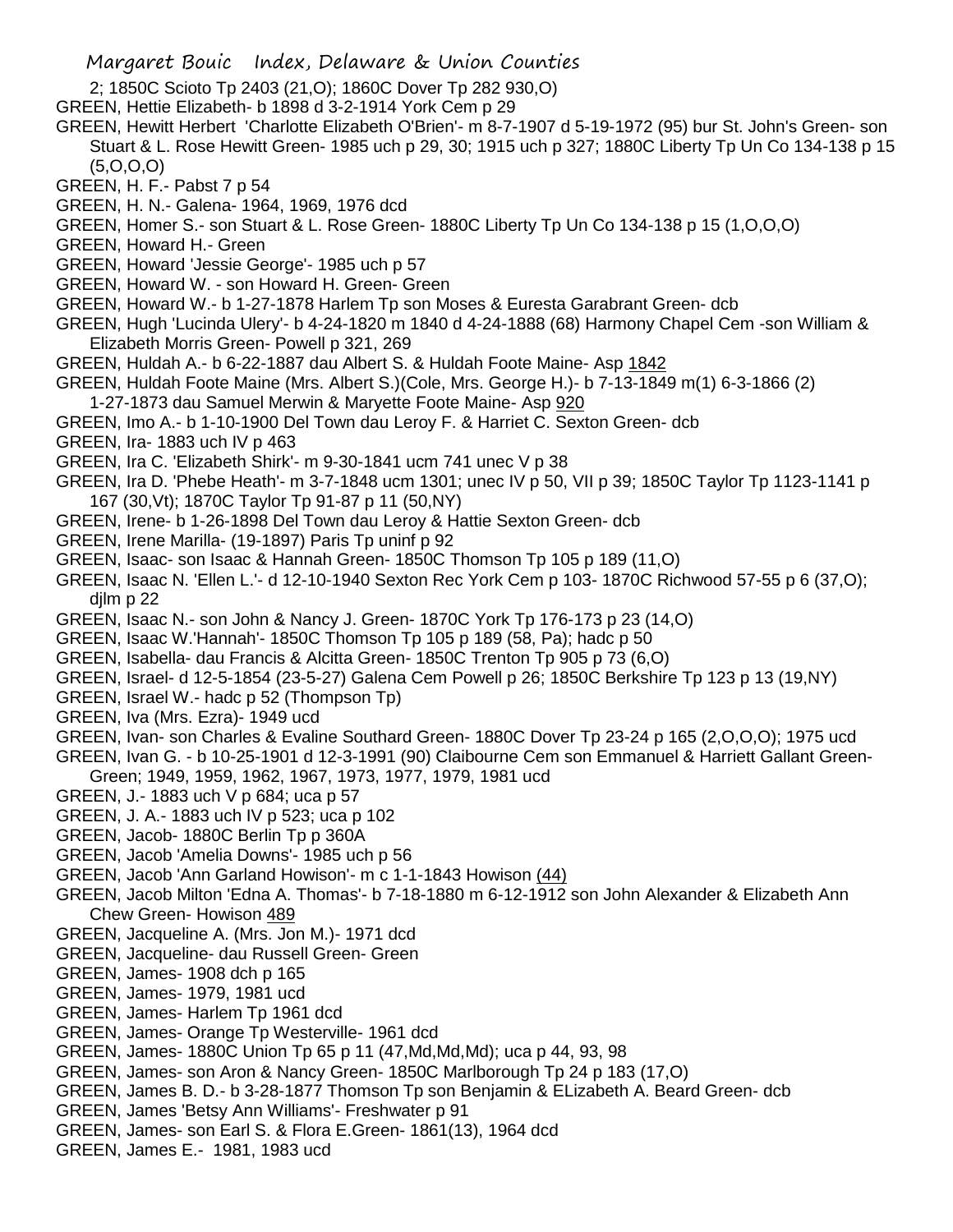- GREEN, James E.- Lewis Center- 1961 dcd
- GREEN, James E. 'Carole Sue Horner'- m 2-8-1964 son Melvin J. Green- Green; 1969, 1971, 1976, 1980 dcd
- GREEN, James 'Elizabeth'- 1870C York Tp 149-146 p 19 (43,O)
- GREEN, James E. 'Georgiana'- 1977 ucd
- GREEN, James E.- son Melvin John & Mary Green- Green
- GREEN, James E. 'Carol Sue'- Green
- GREEN, James 'Ellen F.'- 1860C Union Tp 695-701 p 95 (30, Irel); 1870C Milford 71-70 p 7 (40,Irel); 1880C Milford 70 p 36 (50, Irel, Irel, Irel) p 0069
- GREEN, James- son James & ELlen F. Green- 1870C Milford 71-70 p 7 (5,O); 1880C Milford 70 p 36 (15,O,Irel,Irel) 0082
- GREEN, James 'Jean'- 1971 dcd
- GREEN, James- son Joseph Green- 1883 uch V p 174
- GREEN, James R. 'Gertrude'- d 9-10-1959 Thompson Tp
- GREEN, James S.- d 5-5-1986 (44)- bur Fla. son Frank & Mabel/Mable Clifton Green- Green
- GREEN, James 'Sandra'- Green
- GREEN, James W. 'Delores'- 1964 dcd
- GREEN, Jamie- b 1979 ch John M. & Cathy A. Green- 1981 ucd
- GREEN, Jan (Mrs. Gary)- Green
- GREEN, Jane Ann (Robirds, Mrs. Charles)- m 2-28-1853 dcm
- GREEN, Jane A. Watros (Mrs. Perry)- m 9-10-1845 dcm
- GREEN, Jane (Dale, Mrs. John)- m 12-13-1861 ucm 3216
- GREEN, Jane McCune (Mrs. William)- m 6-30-1852 ucm 1822 dau John & Polly Hager McCune- 1883 uch V p 271
- GREEN, Jane (Mrs. Ron E.)- 1971 dcd
- GREEN, Jane (Nash, Mrs. John)- m 12-1-1879 Nash p 209
- GREEN, Jane Simmons (Mrs. Silas W.)- m 8-11-1856 ucm 2448
- GREEN, Jasper- 1880C Genoa Tp p 406A
- GREEN, Jean (Mrs. James)- 1971 dcd
- GREEN, J. B.- uca p 83
- GREEN, J. D. 'Sharylene'- 1977 ucd
- GREEN, Jeff- d 1879 (3)- unec IX p 4
- GREEN, Jeff 'Terri Ann Colletti'- McKitrick p 94
- GREEN, Jeffrey Scott- b 9-27-1956 son David Earl & Edna Jane Trigg Green- Weiser p 290
- GREEN, Jeldia V. (Goodell, Mrs. Glen)- dau Arthur & Louise Hatfield Green- Green; 1959(6), 1962 ucd
- GREEN, Jenette Wright- dau Samuel & Deborah Wright- 1880C Washington Tp 41-43 p 5 (24,O) p 0007
- GREEN, Jennie C. (Person, Mrs. Charles A.)(Mrs. Charles E.)- d 5-3-1966 (106) Trenton Cem- Green; Sunbury p 123
- GREEN, Jennie E.- b 9-25-1877 Harlem Tp dau John & Emma Tuller Green- dcb
- GREEN, Jennie Elizabeth- Pabst 1 p 61, 65
- GREEN, Jennie- dau John C. & Amanda M. Green- 1870C Taylor Tp 87-84 p 11 (7,O)
- GREEN, Jenny- 1961, 1964 dcd Sunbury
- GREEN, Jenses- b 1973 ch Kenneth M. & Linda Green- 1980 dcd
- GREEN, Jerry C.- b 4-17-1958 son Oakley Green- mt
- GREEN, Jerry L.- son Delmar D. & Clarabelle K. Thomas Green- Green
- GREEN, Jerry 'Mary'- 1860C Taylor Tp 941-956 p 125 (32,O)
- GREEN, Jerry- b 1962 son Vernon J. & Mary Lou Green- 1964, 1979, 1971, 1976 dcd
- GREEN, Jerusha A. Ford (Mrs. Lewis Delano)- m 11-25-1865 dcm; hadc p 103 Harlem Tp
- GREEN, Jesse 'Sally Hennis'- m 1-20-1859 dcm; 1880C Delaware Town p 550A
- GREEN, Jesse 'Shirley'- Green
- GREEN, Jessie Dunlap (Mrs. William)- dau Vernon & Maude Wise Green- Green
- GREEN, Jessie George (Mrs. Howard)- dau Lewis Ridden & Keturah Alice Warner George- 1985 uch p 57
- GREEN, Jessie W. (Mrs. William S.)- b 1859 d 1935 Claibourne Cem p 19
- GREEN, J. H.- 1883 uch IV p 523
- GREEN, Jill (Mrs. Robert W.)- 1979, 1981, 1983 ucd
- GREEN, Joanna- dau Henry & Sarah Locke Green- 1870C Millcreek Tp 117 p 14 (18,O)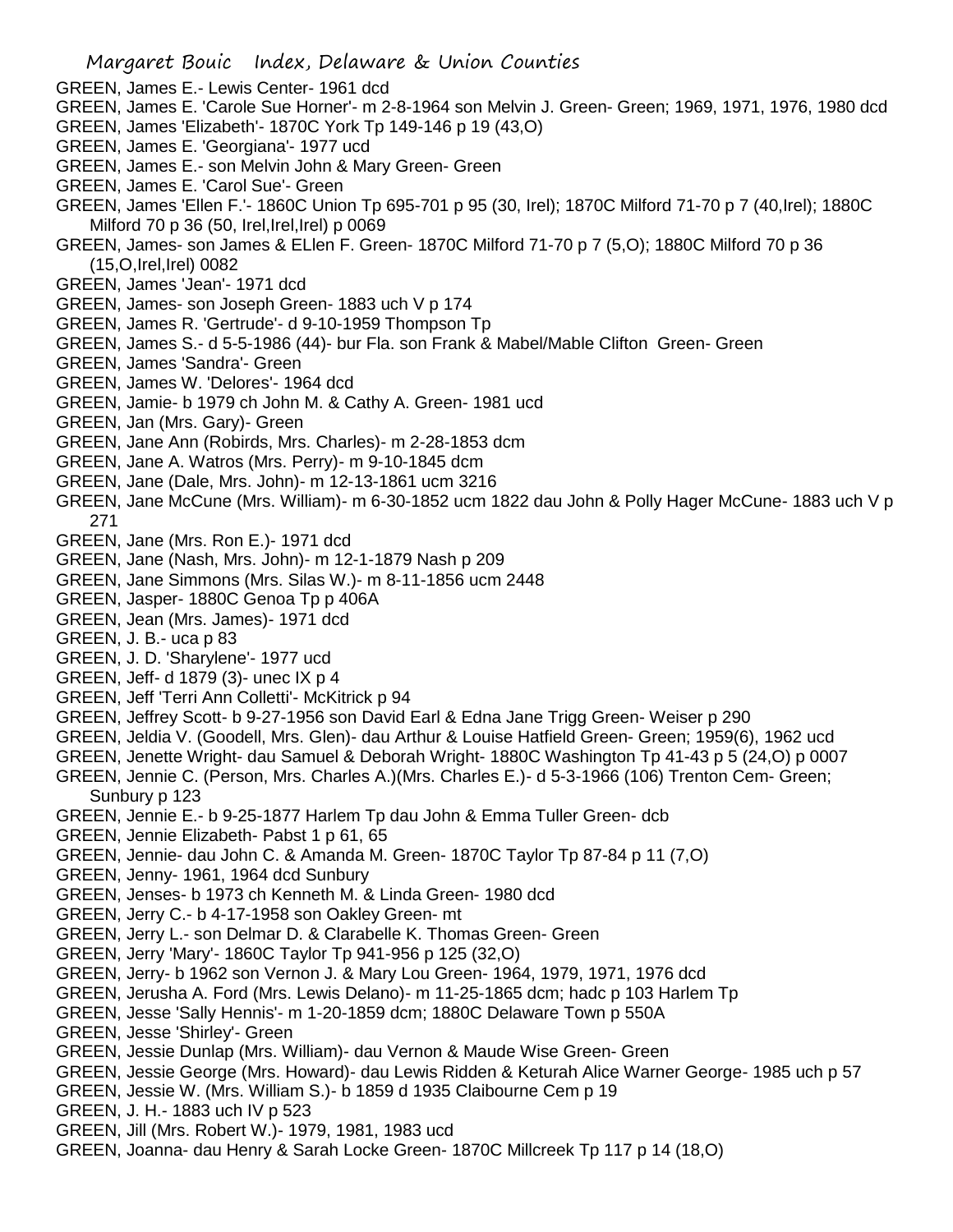Margaret Bouic Index, Delaware & Union Counties GREEN, Joanne- Sbc p 25 GREEN, Joe- b 1969 son Joseph L. & Marilyn Green- 1976 dcd GREEN, John- unec VI p 23 GREEN, John- 1883 uch IV p 458, 541, 580 McKendrie Cem GREEN, John- 1850C Harlem Tp 618 p 56 (2,O) GREEN, John- d 5-1-1878 (54-1-15) Somersville Cem York Tp p 20 GREEN, John- 1870C Jerome Tp 223-214 p 29 (74,O) GREEN, John (15-1890) uninf p 6 GREEN, John A. 'Deborah'-1870C Washington Tp 15 p 2 (34,O); 1880C Washington Tp 120-124 p 13 (46,O,O,O) p 0011; uca p 101 GREEN, John Alexander 'Elizabeth Ann Chew'- b 5-2-1845 d 1901101911 son Jacob & Ann Garland Howison-Howison 158 GREEN, John 'Amanda'- 1860C Taylor Tp 896 (30,O); 1870C Taylor Tp 87-84 p 10 (44, NY) GREEN, John A. 'Mary L.'- 1964 dcd GREEN, John- son Annie M. Green- Green GREEN, John C.- 1850C Union Tp 1226-1244 p 182 (17,O) GREEN, John C.- 1850C Union Tp 1226-1244 p 182 (24,NY) GREEN, John- cousin David Green- 1880C Leesburg Tp 278 p 188D (23,O,O,O) GREEN, John b 1966 son James E. & Carol Sue Green- 1971 dcd GREEN, John- son James & ELizabeth Green- 1870C York tp 149-146 p 20 (16,O) GREEN, John- son James & Ellen F. Green- 1860C Union Tp 695-701 p 95 (7,O); 1870C Milford 70-71 p 7 (11,O); 1880C Milford 70 p 36 (21, O,Irel,Irel) GREEN, John- son John A. & Mary L. Green- 1964 dcd GREEN, John L. - son Howard H. Green- Green GREEN, John L/A'Martha B.'- b 1856 d 1941 Hopewell Cem djlm p 85 (12,O) son Henry H. & Lydia F. Lukens Green- 1883 uch V p 668; 1860C Washington Tp 1424-1434 p 193 (3,O); 1870C Washington Tp 12 p 2 (12,O); 1880C Washington Tp 121-125 p 13 (22,O,O,Vir) GREEN, John L. 'Lucy Young'- m 5-13-1871 ucm 6481 GREEN, John M.'Cathy A.'- 1981 ucd GREEN, John M. 'Elizabeth Davis Neff'- m 2-2-1830 unec V p 40 GREEN, John Melvin- b 9-27-1857 d 3-5-1923 son William & Sarah Jane McCune Green- Genther p 198 GREEN, John M.- son Francis & Alcitta Green- 1850C Trenton Tp 905 p 73 (2,O) GREEN, John 'Nancy J.'- 1870C York Tp 176-173 p 23 (46,Penn) GREEN, John R. 'Gladys'- 1971 dcd GREEN, John S. 'Lucy'- 1880C Richwood 305-322 p 28 (25,O,Va,Va,) black p 204A GREEN, John- son Sarah Green- 1850C Jerome Tp 1740-1760 p 256 (20,O) GREEN, John S. 'Mary O. N. White'- lic 10-4-1873 ucm 5342 GREEN, John T.- 1840C Delaware Town 1262 p 92 (22,O) GREEN, John- son William Green- 1883 uch V p 661 GREEN, John W. (12-1887) uninf p 4 GREEN, John W. 'Martha'- 1850C Washington Tp 1174-1192 p 175 (34,O) GREEN, John W.- son Vernon J. & Mary J. Green- Green; 1964 dcd (16) GREEN, John W.- son William Jr. & Hester Pounds Green- 1860C Dover Tp 282 (6,O) GREEN, Johnina Inez Blair (Mrs. Frederick Ellsworth)- b 1879 d 1969 ped Margaret Davis Watkins #256 7 unec XI p 17 GREEN, Johnny- b 1-3-1936 son Charles Green- Genther p 200 GREEN, Jon 'Jacqueline'- 1971 dcd GREEN, Jonas- son Francis & Alcitta Green- 1850C Trenton Tp 905 p 73 (4,O) GREEN, Jonathan A.- b 9-18-1872 Thomson Tp son Benjamin & Elizabeth Beard Green- dcb GREEN, Jonathan B.- b 3-3-1874 Thompson Tp son John & Mary E. Bearer Green- dcb GREEN, Jonathon- b 1966 son James E. & Carol Sue Green- 1969, 1976, 1980 dcd GREEN, Jonathan W. 'Louise J.'- 1980 dcd GREEN, Joseph- 1915 uch p 392 GREEN, Joseph Benedict 'Phoebe Jane Mosher'- b 7-8-1827 m 10-25-1855 d 3-3-1896 Baughmn Cem lptw p

5- son Theodorus & Eliza Stuart Green- uca p 83; mt 3-18-1896; 1850C Liberty Tp Un Co 929-946 p 139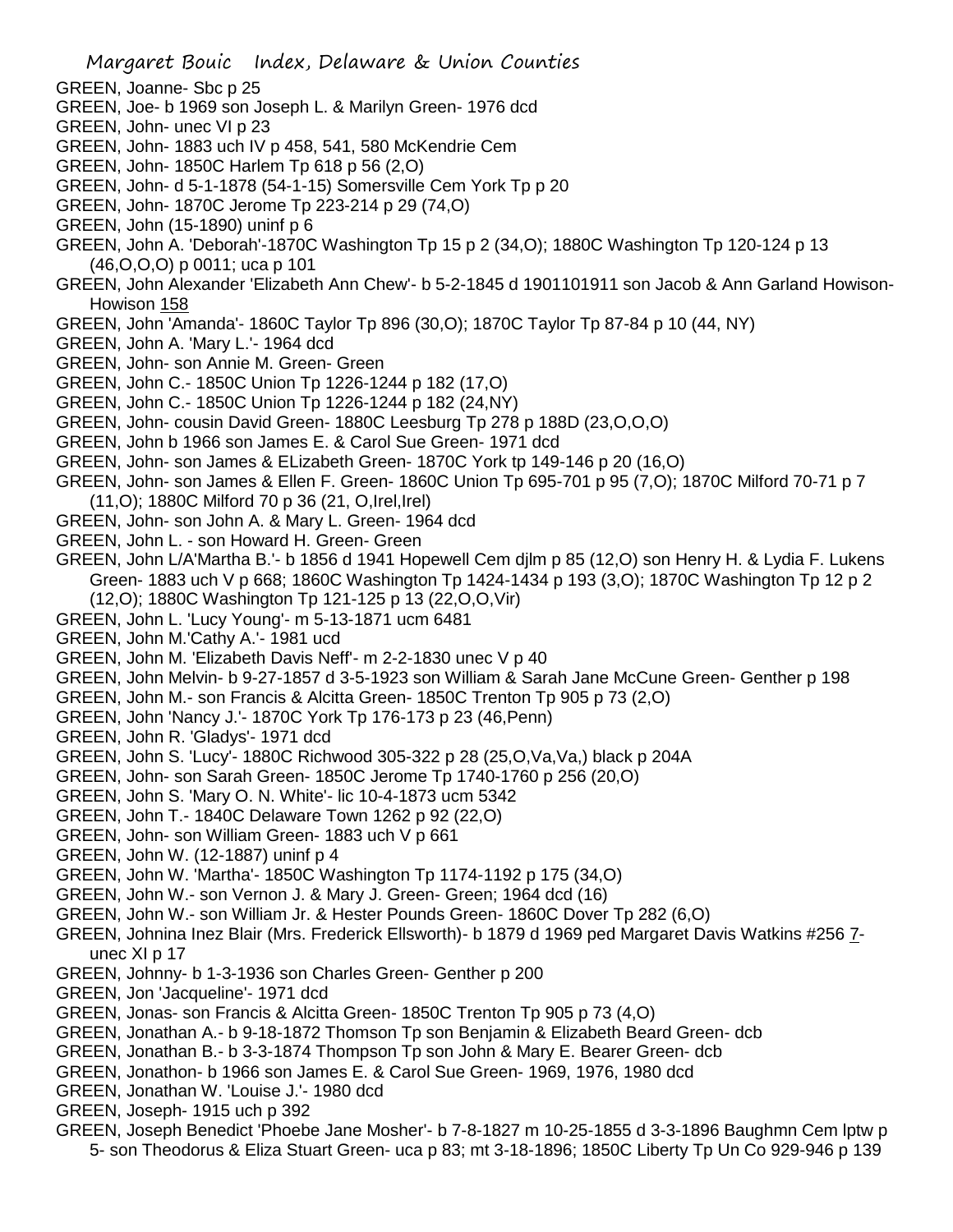- Margaret Bouic Index, Delaware & Union Counties
- (23,NY); 1860C Liberty Tp 1121-1131 p 152 (33,NY); 1870C Liberty Tp 56 p 7 (42, NY); 1880C Liberty Tp 27-28 p 4 (52,NY,NY,NY) p 035A
- GREEN, Rev. Joseph 'Hannah Lewis'- b 9-12-1727 d 1768 son Rev. Joseph & Hannah Russell Green- Powers Pat p 114
- GREEN, Rev. Joseph 'Hannah Russell'- m 3-18-1725 Powers Pat p 114
- GREEN, Joseph 'Widow Hamond'- 1883 uch V p 174
- GREEN, Joseph L. 'Marilyn'- 1969, 1971, 1976 dcd
- GREEN, Joseph 'Melvina Swick- Maugans Anc p 100; 1880C Leesburg Tp 147 p 182C (34,Va,Va,Va)
- GREEN, Joseph T. 'Melvina A.'- b 1844 Va d 9-20-1922 Army Oakdale Cem I p 135 (F-R10-10)
- GREEN, Joseph- son Wesley R. Green- Green
- GREEN, Joseph W. 'Veronica'- 1964 dcd
- GREEN, Joseph Y.'Sally Ann Harrod'- m 11-29-1836 unec VIII p 67
- GREEN, Josephine Virginia Courtright (Mrs. Arthur George)- b 8-21-1915 m 9-24-1938 dau Harlow Brice & Sarah Anise Phelps Courtright- Weiser p 642
- GREEN, Joyce Lynn- b 4-22-1949 d 6-18-1959 dau David Earl & Edna Jane Trigg Green- Weiser p 289 GREEN, Joyce Roach (Mrs. Richard Edwin)- Weiser p 29
- GREEN, Juanita- dau Earl S. & Flora E. Green- 1961 dcd (11), 1964, 1969 dcd
- GREEN, Juanita-(17-1990)- dau James & Sandra Green- Green
- GREEN, Judith A. Dodd (Mrs. David C.)- m 7-12-1969 dau Ross S. Dodd- 1985 uch p 62; Green; 1971, 1973 ucd
- GREEN, Judith Ann- b 4-4-1839 dau Clinton & Martha Brendige Green- Genther p 198
- GREEN, Judith K.- dau Russell Green- Green
- GREEN, Judith- b 1959 dau Vernon J. & Mary Lou Green- 1964, 1969, 1971, 1976 dcd
- GREEN, Juditha- b 1976 dau Guy L. & Carson Trees Green- 1977, 1979, 1981, 1983 ucd
- GREEN, Judy (Mrs. David C.)- 1991 ucd
- GREEN, Judy- dau Earl S. & FLora E. Green- 1961(8), 1964, 1969, 1971 dcd
- GREEN, Judy- dau John A. & Mary L. Green- 1964 dcd (6)
- GREEN, Judy- b 1959 dau Vernon J. & Mary J. Green- 1961, 1969, 1973 ucd
- GREEN, Julia A.- dau Ira D. & Elizabeth Shirk Green- 1850C Taylor Tp 1123-1141 p 167 (6,O)
- GREEN, Julia- b 9-2-1883 Harlem Tp dau A. B. & Mary Lake Green- dcb
- GREEN, Julia Garland- b 10-9-1890 d 12-5-1894 dau John Alexander & Elizabeth Ann Chew Green- Howison 499
- GREEN, Julia- dau William Jr. & Hester Pounds Green- 1860C Dover Tp 282 (6/12,O)
- GREEN, Junior- 1979, 1981, 1983 ucd
- GREEN, Judy (Mrs. David)- Green
- GREEN, J. W.- uca p 101
- GREEN, Karen (Scheiderer, Mrs. Thomas)- m 9-24- dau George W. & Martha M. Green- 1949, 1959 (15), 1962, 1967 ucd
- GREEN, Katherine Elizabeth- b 6-27-1907 dau Benjamin Chew & Clara B. Ewing Green- Howison 1157
- GREEN, Kathryn Louise Johnston (Mrs. Harry Eugene)- b 1909 dau Oliver Leroy & Ethel Estelle Story Johnston- ped Tamy Sarratt Green 120, unec VIII p 21
- GREEN, Kathryn Lucille Powers (Mrs. Frederick T.)- b 1-8-1903 m 11-30-1926 dau Henry Van Horn & Rose Buffington Dysart Powers- Powers Pat p 198
- GREEN, Kathy- dau Robert W. & Marvel J. Green- 1961 dcd (5)
- GREEN, Kelly- b 1981 ch Celia F. Green- 1991 ucd
- GREEN, Kelly Joe 'Tracey Carol Blankenship'- b 1968 m 7-28-1990 son James E. & Carole Sue Green-Green; 1969, 1971, 1976, 1980 dcd
- GREEN, Kemal L.- son Arthur & Louise Hatfield Green- Green; 1959, 1962 (12)
- GREEN, Kenneth 'Ann'- 1961 dcd
- GREEN, Kenneth- son Kenneth & Ann Green- 1961 dcd (15)
- GREEN, Kenneth M. 'Linda'- 1980 dcd
- GREEN, Kevin- b 1984 son Celia F. Green- 1991 ucd
- GREEN, Kevin 'Polly Lynnette Spurlock'- m 8-7-1982 son Howard Green- Green; 1991 ucd
- GREEN, Kyra- b 1989 ch Kevin & Polly Green- 1991 ucd
- GREEN, L.- 1840C Liberty Tp Un Co 351 (40-50)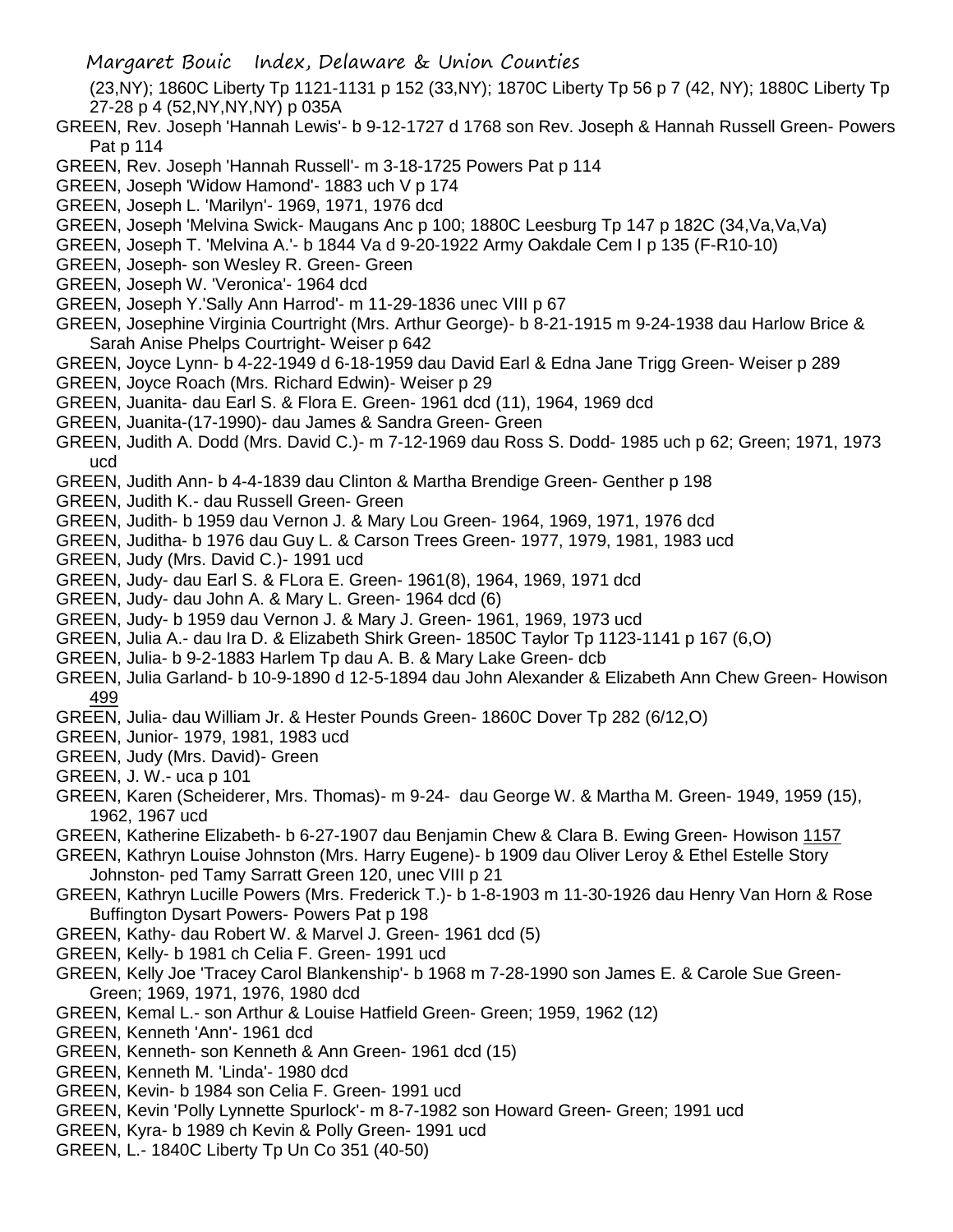Margaret Bouic Index, Delaware & Union Counties GREEN, L. A.- son B. & Elizabeth Deeds Green- 1883 uch V p 437 GREEN, Lad- son Ebenezer & Mary Green- 1850C Trenton Tp 778 p 66 (5,O) GREEN, Laddin- 1880C Jerome Tp p 0148 GREEN, Laura- 1850C Paris Tp 579-590 p 89 (9,Vt) GREEN, Laura A.- dau Ebenezer & Mary Green- 1850C Trenton Tp 778 p 66 (19,O) GREEN, Laura A. (Perkins, Mrs. Marion P.)- m 11-4-1885 ucm 782 GREEN, Laura Ann- 1850C Berkshire Tp 224 p 23 (19,O) GREEN, Laura Ann (Gaylord, Mrs. Benjamin)- m 11-6-1851 dcm GREEN, Laura (Wood, Mrs. Michael)- m 2-24-1864 ucm 3549 GREEN, LaVanchi Bunker (Mrs. Rev. Harry T.)- d 5-27-1959 (77) bur Alum Creek; Green; 1959 ucd GREEN, Lawrence- son Marvin J. Green- Green GREEN, Lawrence E.- son Melvin John & Mary Green- Green GREEN, Lawson E.- son Rachel McElroy Green- 1908 dch p 708 GREEN, L. C.- 1883 uch IV p 491 GREEN, Lelia Merrick- b 7-30-1890 dau Allen Howison & Lelia Montague Green- Howison 852 GREEN, Lelia Montague (Mrs. Allen Howison)- m 2-2-1886- Howison (307) GREEN, Len J. 'Clara E. Bergandine Gray'- Green; 1985 uch p 62 GREEN, Lena M. (Mrs. C. Verner)- Green; 1964, 1969, 1971, 1976, 1980 dcd GREEN, Lena Trent Hull (Mrs. William J.)- m 11-20-1907- Howison 308 GREEN, Lenora (Adams, Mrs. P. C.)- m 1853 -dau Rev. Thomas Green- 1883 uch V p 535 GREEN, Lensetta (Mrs. David)- Pabst Pion I p 128; 1880C Leesburg Tp 278 p 188C (24,O,O,O) GREEN, Leota (Strawser, Mrs. John)- dau Vernon & Maude Wise Green- Green GREEN, Leroy- son Noah & Mary Green- Sbc p 35; 1870C Dover Tp 51-52 p 6 (3,O); 1880C Dover Tp 6 p 19 (13,O,O,O) GREEN, Lettice- hmp p 146 GREEN, Lew- son Sarah Green- 1870C Leesburg Tp 114-119 p 14 (6,O) GREEN, Lewis- hmp p 158 GREEN, Mrs. Lewis- d 11-7-1879 Counts Cem Madison Co unec XI p 9 GREEN, Lewis- 1850C Berkshire Tp 224 p 23 (17,O) GREEN, Lewis 'Abigail Breese'- m 7-9-1856 ucm 2437; unec IV p 10 GREEN, Lewis D.- 1880C Berkshire Tp p 425A GREEN, Lewis Delano 'Jerusha A. Ford'- m 11-25-1865 dcm GREEN, Lewis- son Ebenezer & Mary Green- 1850C Trenton Tp 778 p 66 (6,O) GREEN, Lida- 1880C Orange Tp p 353A GREEN, Lilla M.- dau Sarah Green- 1880C Leesburg Tp 224 p 22 (14,O,O,Md) GREEN, Lillian- 1979 ucd GREEN, Lillie- dau Sarah Green- 1870C Leesburg Tp 114-119 p 14 (4,O) GREEN, Linda- dau John A. & Mary L. Green- 1964 dcd (7) GREEN, Linda (Mrs. Kenneth M.)- 1980 dcd GREEN, Linda (Mast, Mrs. )- dau Ray & Pheoba Cordle Green- Green GREEN, Lisa Danielle (Sepeda, Mrs. Jesse)- dau Harold & Bonnie Fridley Green- Green GREEN, Lisa- b 1972 dau Harrold W. & Bonnie L. Fredley Green- 1973, 1975, 1977, 1979, 1981, 1983 ucd GREEN, Lisa- dau James W. & Delores M. Green- 1964 dcd (2) GREEN, Llewellyn- b 3-15-1853 d 8-10-1853 son William & Susan Jane McCune Green- Genther p 198 GREEN, Lodica (Lane, Mrs. Luther)- 1883 uch V p 316 GREEN, Lois M. (Flickinger, Mrs. William E.)- m 4-2-1874 ucm 5475 GREEN, Loisa- 1850C Berkshire Tp 123 p 13 (24, NY) GREEN, Lona- b 3-7-1874 Harlem Tp son Dillon & Ella Green- dcb GREEN, Loren- ch Guy L. & Carson F. Trees Green- 1971, 1973, 1975, 1977, 1979, 1981, 1983, 1991 ucd GREEN, Lori- (17-1989) dau Gary & Jan Green- Green GREEN, Lori- b 1967 dau Harold & Bonnie Fridley Green- Green; 1973, 1975, 1977, 1979, 1981, 1983 ucd GREEN, Lori B. Graham (Mrs. Gilbert D.)- m 3-7-1981 dau B. W. Graham- Green GREEN, Lori- b 1959 dua William W. & Myrna M. Green- 1973 ucd GREEN, Louella M.- 1976 dcd GREEN, Louis- son Joseph & Phoebe Jane Mosher Green- 1860C Liberty Tp Un Co 1121-1131 p 152 (4,O)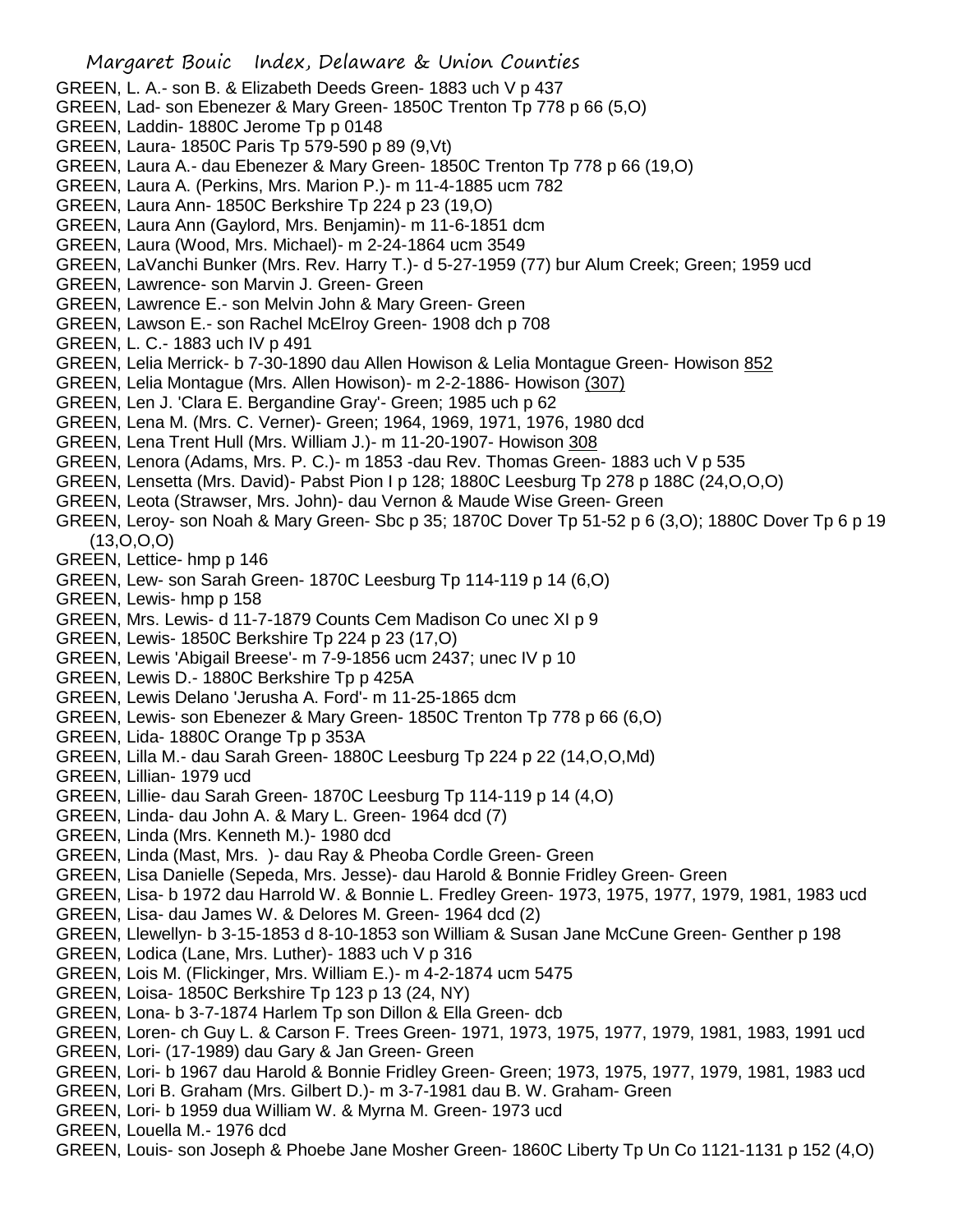- GREEN, Louis- son Sarah Green- 1880C Leesburg Tp 224 p 22 (17,O,O,Md)
- GREEN, Louisa C. d 3-1-1891 Powers Pat p 179
- GREEN, Louisa M.- dau Joseph Benedict & Phoebe Jane mosher Green- 1870C Liberty Tp Un Co 56 p 7 (13,O)
- GREEN, Louisa (Vanluken, Mrs. Lewis J.)- m 3-23-1851 dcm
- GREEN, Louise (Boyd, Mrs. Charles)- dau Natalie Green Rider- Green
- GREEN, Louise Hatfield (Mrs. Arthur)- Green; 1959, 1962 ucd
- GREEN, Louise J. (Mrs. Jonathan W.)- 1980 dcd
- GREEN, Loura Ann- dau Noah & Mary Green- 1870C Dover Tp 51-52 p 6 (3,O); 1880 Dover 6 p 19 (10,O,O,O)
- GREEN, Lovina Lawne (Mrs. Caleb)- m 12-25-1854 d 1-1-1865 (27y18d) Jerome Tp Cem DJ p 97- 1860C Jerome Tp 69-68 p 10 (21,O)
- GREEN, Lowell Cram,Sr. 'Lucinda Fisher- b 1845 d 1925 son Ebenezer & Polly/Mary Tallman Green- ped Tamy Sarratt Green #120 8, unec VIII p 2
- GREEN, Lowell Cram,Jr. 'Mary Elizabeth Kerr'- b 1884 d 1976 son Lowell Cram, Sr. & Lucinda Fisher Greenped Tamy Sarratt Green 120 4, unec VIII p 21
- GREEN, Lucenda B.- dau Boanerges & Elizabeth A. Green- 1880C Leesburg 195 p 20 (19,O,Va,Pa)
- GREEN, Lucile- b 1-27-1903 Harlem Tp dau F. S. & Addie Orndorff Green- dcb
- GREEN, H. Lucille (Mrs. Paul F.)- b 1919 York Cem p 91; 1949, 1959, 1967, 1971, 1973, 1979 ucd
- GREEN, Lucille M.- d 11-30-1918 (9y) SR Oakdale Cem I p 51 (E-R51-1)
- GREEN, Lucille Weiser (Mrs. Paul F.)- m 12-14-1939 Green
- GREEN, Lucinda- dau Joseph B. & Phebe J. Green- Baughan Cem lptw p 5
- GREEN, Lucinda Fisher (Mrs. Lowell Cram,Sr.0 b 1850 d 1915 dau David P. & Jane Weaver Fisher- ped Tamy Sarratt Green #120 9, unec VIII p 21
- GREEN, Lucinda M. (Southard, Mrs. John)- b 10-7-1836 m 9-14-1861 ucm 3221 dau Theodore & Eliza Stuart Green- 1883 uch V p 413; 1985 uch p 29; 1860c Liberty Tp Un Co 1137-1147 p 154 (23, NY)
- GREEN, Lucinda Ulery (Mrs. Hugh)- m 1840 d 11-26-1899 (76-2-25) Harmony Chapel Cem Powell p 321, 369 GREEN, Lucy- Sbc p 35
- GREEN, Lucy A. (Rosecrans, Mrs. Marmanduke P.)- m 4-4-1844 dcm
- GREEN, Lucy (Mrs. John S.)- 1880C Richwood 305-322 p 28 (19,Ky,Ky,Ky)
- GREEN, Lucy Wilcox (Mrs. )- dau Isaac Wilcox- dcw Bk 1 p 65
- GREEN, Lucy Young (Mrs. John L.)- m 5-13-1871 ucm 6481
- GREEN, Lulu (Jacobs, Mrs. Noah)- b 10-13-1890 m 6-1-1912 d 4-23-1925 dau Henry & Etta Patch Green-Genther p 200; 1900C Jerome Tp 385-397 p 17B (9,O,O,O)
- GREEN, Lunie A.- d 5-14-1865 (1-7-4) Redband Cem Powell p 116 dau J. A. & S
- GREEN, Lydia- 1850C Paris Tp 579-590 p 89 (5,O)
- GREEN, Lydia Ann (Doan, Mrs. Wilson)- m 8-1-1846 Madison Co unec X p 27
- GREEN, Lydia (Cook, Mrs. Spencer)- dau Turpin Green- 1880 dch p 680
- GREEN, Lydia F. Lukens (Mrs. Henry H.)- b 1831 m 11-4-1851 d 2-12-1919 York Cem p 54- dau Jesse & Beulah Lukens- 1860C Washington Tp 1424-1434 p 193 (27, Va) 1870C Washington Tp 12 p 2 (38, Va); 1880C Washington Tp 121-125 p 13 (47, Va,Va,Va) p 0011
- GREEN, Lydia M.- 1850C Jerome Tp 1772-1792 p 260 (18,O); 1860C Jerome Tp 75-74 p 10 (28,O)
- GREEN, Lynette b 1970 dau Kenneth M. & Linda Green- 1980 dcd
- GREEN, McDuff 'Mary Catherine Howison'- m 11-2-1859 Howison (77)
- GREEN, Mabel C.- mother James W. Green- Green
- GREEN, Mable Ann- d 12-16-1842 (20y16d) Baughan Cem lptw p 6
- GREEN, Mable Clifton (Mrs. Frank J.)- b 2-22-1913 d 5-12-1989 Fla.- Green; 1961, 1964 dcd
- GREEN, Madge V. (Mrs. Guy L.)- 1977, 1983, 1991 ucd
- GREEN, Maggie E.- d 11-27-1876 (17-3-12) dau Boanerges & Elizabeth A. Green Claibourne Cem p 17
- GREEN, Mahala- 1880C Delaware Tp p 325C
- GREEN, M. A. M.- uca p 43
- GREEN, Marceline- dau Myron W. Green- Green
- GREEN, Marcia Ann (Welch, Mrs. Kenneth)- b 1935 dau Charles William & Marjorie Parrish Green- Green; 1985 uch p 62
- GREEN, Margaret (Berry, Mrs. George)- 1985 uch p 130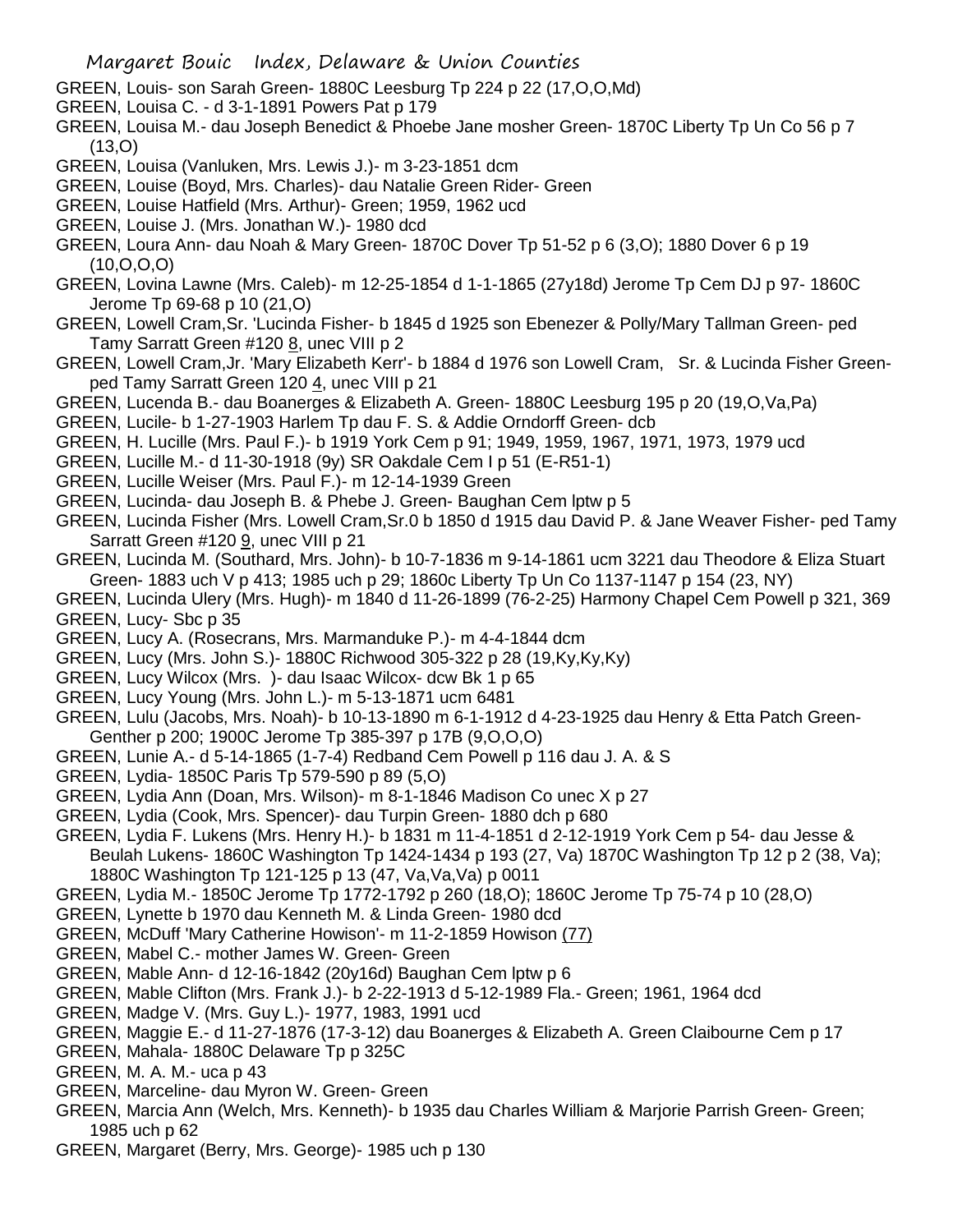- GREEN, Margaret Chew- b 5-14-1919 dau Jacob Milton & Elizabeth Ann Chew Green- Howison 1156
- GREEN, Margaret E.- dau B. & Elizabeth Deeds Green- 1883 uch V p 437
- GREEN, Margaret Effie (Weiser, Mrs. Andrew Jackson)- b 1-6-1839 m 1-17-1860 d 1-30-1908 bur Lithopolis-Weiser p 656
- GREEN, Margaret (Humphreys, Mrs. Jacob)- 1883 uch V p 387
- GREEN, Margaret J. Tobin (Mrs. Eugene S.)- m 3-30-1971 dau Maurice Tobin- Green
- GREEN, Margaret- adopted dau Louisa C. Shaw- dcw Bk 2 p 437
- GREEN, Margaret Mercer (Mrs. Charles)- ped Margaret Davis Watkins #256 25- unec XI p 17; 1840C Dover
	- Tp 1423 (20-30); 1850C Dover Tp 747-763 p 114 (36,O); 1860C Dover Tp 287 (47, Pa); 1870C Dover Tp 120-122 p 156 (58,O); unec III p 5, V p 42
- GREEN, Margaret b 1964 lived with Roberta L. Payne- 1979 ucd
- GREEN, Margaret (Strohm, Mrs. George)- dau Melvin J. & Mary Green- Green
- GREEN, Margie R. Butterfield (Mrs. Noah L.)- b 5-11-1922 d 9-12-1988 (66) Ariz.- Green; 1964, 1969, 1976 dcd
- GREEN, Maria- dau Theodorus & ELizabeth Stuart Green- 1850C Liberty Tp Un Co 929-946 p 139 (13,NY)
- GREEN, Marie Ann Johnston (Mrs. David A.)- m 6-7-19 dau Oliver Johnston- Green
- GREEN, Marie (Schnees, Mrs. Laverne)- Green
- GREEN, Marilyn (Mrs. Joseph L.)- 1969, 1971, 1976 dcd
- GREEN, Marilyn- b 1969 dau Louella M. Green- 1976 dcd
- GREEN, Marilyn dau Vernon J. & Mary Green- Green; 1961 dcd(14)
- GREEN, Marilyn W. (Mrs. Theodore J.)- 1976 dcd
- GREEN, Marinda (Black, Mrs. John)- b 5-1-1844 m 8-11-1864 ucm 3610 d 8-23-1933 dau Charles & Margaret Mercer Green- unec III p 5; ped Dallas Black 5; 1850C Dover Tp 7470763 p 114 (5,O); 1860C Dover Tp 287(16,O); unec IV p 27, V p 42; delge VII p 33
- GREEN, Marion W.- b 3-1880 son Noah & Mary S. Green- 1880C Dover Tp 6 p 19 (3/12,O,O,O)
- GREEN, Marjorie Parrish (Mrs. Charles William)- m 3-3-1934 Oakdale Cem II p 129 (M-RD-6) dau Hugh & Martha Paden Parrish- Green; 1985 uch p 62; 1949, 1959, 1962, 1967, 1971, 1973, 1975, 1979, 1981, 1983, 1991 ucd
- GREEN, Mark- b 1966 son Robert C. & Faith L. Green- 1971, 1973, 1975, 1977 ucd
- GREEN, Marsha- 1961 dcd
- GREEN, Martha Bilderback (Mrs. William)- b 1789 m 9-7-1802 -1883 uch V p 362; ped Dallas Black 21- 1840C Dover Tp 1422 (50-60); 1850C Dover Tp 749-765 p 115 (61,O)
- GREEN, Martha B. (Mrs. John L.)- b 1865 Hopewell cem djlm p 85
- GREEN, Martha B.- dau Joseph T. & Melvina Swick Green- 1880C Leesburg Tp 147 p 182C (4,O,Va,O)
- GREEN, Martha Brundige (Mrs. Clinton)- b 12-21-1916 m 5-29-1937 dau Clyde & Ethel White Brundige-Genther p 198
- GREEN, Martha (Burnham, Mrs. Ralph)- 1883 uch V p 177
- GREEN, Martha Clapham (Mrs. William)- m 9-5-1861 dcm
- GREEN, Martha- dau Ebenezer & Mary Green- 1850C Trenton Tp 778 p 66 (11,O)
- GREEN, Martha (Fulk, Mrs. Benjamin)- m 3-27-1851 ucm 1645 1850C Dover Tp 749-765 p 115 (19,O)
- GREEN, Martha (Mrs. John W.)- 1850C Washington Tp 1174-1192 p 175 (23,O)
- GREEN, Martha M. (Mrs. George W.)- b 1921 m 3-26-1942 Broadway Cem lptw p 33; 1949, 1959, 1962, 1967, 1971, 1973, 1977, 1979, 1981, 1983, 1991 ucd
- GREEN, Martha (Nash, Mrs. John W.)- 1908 dch p 767
- GREEN, Martha dau Sarah Green- 1850C Jerome Tp 1740-1760 p 256 (13,O)
- GREEN, Martha V. (Mrs. Harold)- 1964, 1969, 1976, 1980 dcd
- GREEN, Martha (Mrs. William)- 1840C Dover Tp 1424 (50-60); 1850C Dover Tp 749-765 p 115 (61,O); unec IX p 51
- GREEN, Martha- dau William Jr. & Hester Pounds Green- 1860C Dover Tp 282(3,O)
- GREEN, Martha- dau William & Martha Bilderback Green- 1883 uch V p 362
- GREEN, Martha (Williamson, Mrs. John H)- m 8-6-1854 ucm 2149
- GREEN, Martin- son Charles & Evaline Southard Green- 1880C Dover tp 23-24 p 165 (2,O,O,O)
- GREEN, Marvel J. (Mrs. Robert W.)- 1961 dcd
- GREEN, Mary- Sbc p 36
- GREEN, Mary- unec VI p 23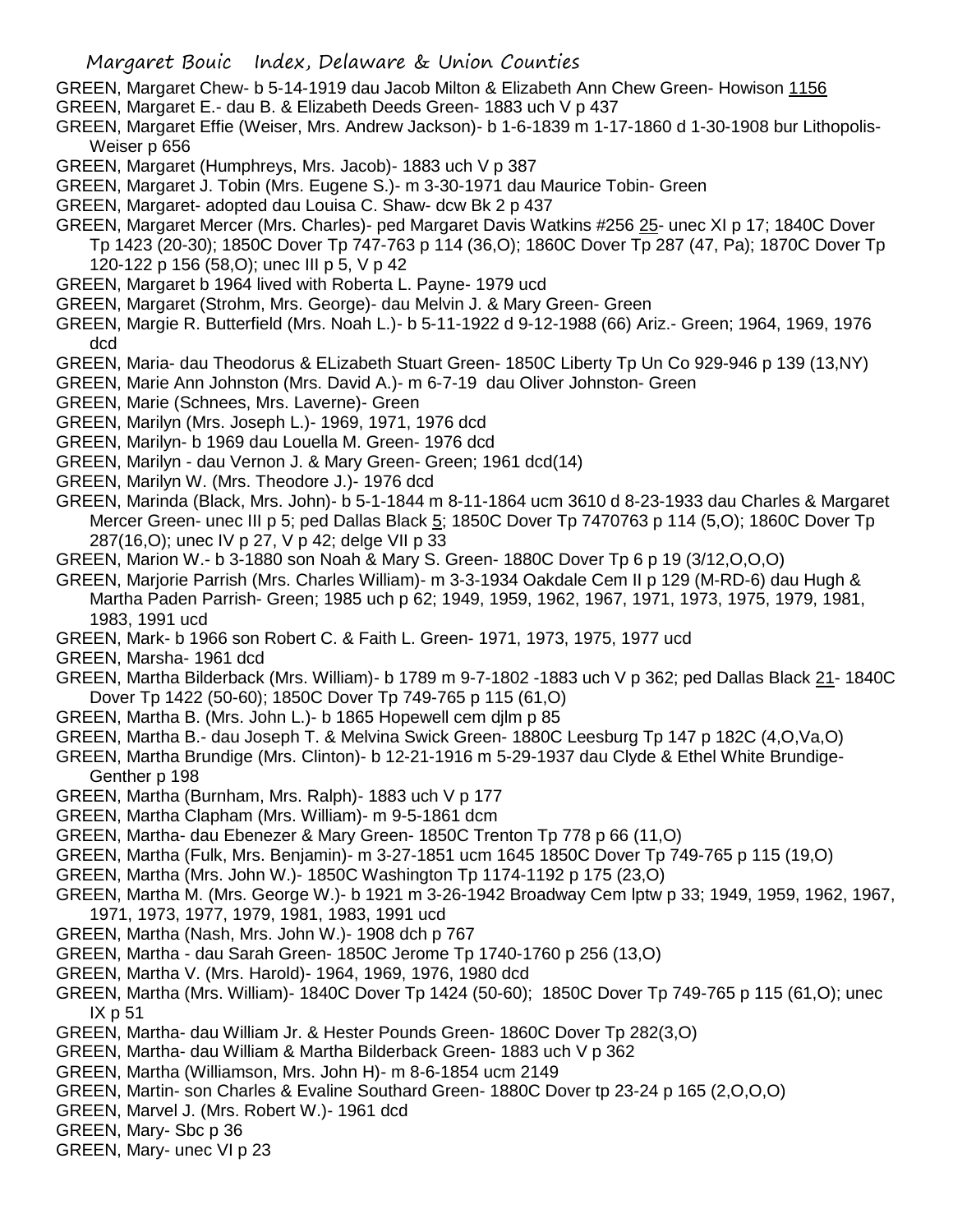- GREEN, Mary- 1850C Berkshire Tp 123 p 13 (27,NY)
- GREEN, Mary- 1870C York Tp 160-157 p 21 (65,NY); 1880C York Tp 80 p 8 (70,O,Eng,Eng) p 021A
- GREEN, Mary- 1870C Jerome Tp 223-214 p 29 (12,O)
- GREEN, Mary A.- 1959, 1962 ucd
- GREEN, Mary A.- dau Rev. Harry & LeVanchie M. Green- Green
- GREEN, Mary A.- dau Robert H. & Eliza A. Johnson Green- 1870C Taylor Tp 190-181 p 23 (10,O)
- GREEN, Mary Alice Sidwell (Twitchell, Mrs. Marion Francis)- McKitrick p 154
- GREEN, Mary Ann (Brooks, Mrs. Hiram)- b 5-12-1843 d 1896 dau Thomas V. & Nancy Paxton Green- ped Esther Marsh #55 13- unec V p 18, VI p 49, XII p 14
- GREEN, Mary Ann (Philbrook, Mrs. Darius)- Shipps p 28
- GREEN, Mary Ann (Ross, Mrs. Daniel J.)- lic 8-18-1842 ucm 811; unec V p 60
- GREEN, Mary (Arthur, Mrs. Frank)- b 1-15-1876 m 12-5-1898 d 7-2-1927- Genther p 118
- GREEN, Mary (Brooks, Mrs. Hiram)- 1985 uch p 95
- GREEN, Mary Catherine-d 11-27-1992 Our Lady of Lourdes Cem- dau Hewitt Herbert & Charlotte Elizabeth O'Brien Green- Green
- GREEN, Mary Catherine- b 10-22-1870 not m dau McDuff & Mary Catherine Howison Green- Howison 309
- GREEN, Mary Catherine Howison (Mrs. McDuff)- m 11-2-1859 dau Allen & Jane M. Dogan Howison- Howison 77
- GREEN, Mary Celestine (Brown, Mrs. Benjamin)- b 1-3-1887 m 6-30-1908 dau Allen Howison & Lelia Montague Green- Howison 850
- GREEN, Mary (Cook, Mrs. )- dau Natalie Green Rider- Green
- GREEN, Mary D.- dau Joseph Benedict & Phoebe Jane Mosher Green- 1870C Liberty Tp Un Co 56 p 7 (8,O); 1880C Liberty Tp 27-28 p 4 (18,O,NY,NY)
- GREEN, Mary E. (Mrs. )- Pabst 5 p 12, 20
- GREEN, Mary (Mrs. Ebenezer)- d 7-8-1888 (81-9-25) Raymond Cem lptw p 31; 1850C Trenton Tp 778 p 66 (44,NY)
- GREEN, Mary E. (Gray, Mrs. William)- m 10-8-1869 ucm 4614
- GREEN, Mary E.- dau Ira D. & Phebe D. Heath Green- 1850C Taylor Tp 1123-1141 p 167 (1,O)
- GREEN, Mary E.- dau John A. & Deborah Green- 1870C Washington Tp 15 p 3 (1,O)
- GREEN, Mary E.- dau John A. & Nancy Green- 1870C York Tp 176-173 p 23 (17,O)
- GREEN, Mary Eliza- b 12-19-1876 Del. Town dau Samuel & Clara Wright Green- dcb
- GREEN, Mary Elizabeth- dau Ed & Mary Jane Green- Pabst 5 p 8
- GREEN, Mary Elizabeth Kerr (Mrs. Lowell Cram,Jr.)- b 1887 d 1983 dau John W. & Martha Louise Robinson Kerr- ped Tamy Sarratt Green #120 5, unec VIII p 21
- GREEN, Mary E.(Mrs. Melvin J.)- dau Charles & Margaret Mercer Green- Green; 1961, 1964, 1969, 1971,1976, 1980 dcd
- GREEN, Mary (Figley, Mrs. William E.)- Green
- GREEN, Mary Glick (Mrs. )- d 1963 (57) Sbc p 36
- GREEN, Mary (Mrs. Henry)- 1850C Jerome Tp 1801-1822 p 264 (28,O)
- GREEN, Mary- dau Henry & Sarah Green- 1870C Millcreek Tp 117 p 14 (3,O); 1880C Mil Tp 119-124 (11,O)
- GREEN, Mary J.- d 9-13-1859 (1d) dau J. A. & S. Redbank Cem Powell p 116
- GREEN, Mary J. (Mrs. Edward)- b 1827 d 1906 Trenton Cem Powell p 271; 1880C Trenton Tp p 462A
- GREEN, Mary- dau James & ELizabeth Green- 1870C York Tp 149-146 p 20 (9,O)
- GREEN, Mary- dau James & Ellen F. Green- 1870C Milford 71-70 p 7 (7,O); 1880C Milford 70 p 36  $(16, 0, 1$ rel, $|rel\rangle$
- GREEN, Mary Jane Condit (Mrs. E.)- m 12-23-1847 dcm- dau Jotham & Mary Mulford Condit- 1880 dch p 831; dumch p 272; Pabst 5 p 8, 13; 1850C Trenton Tp 860 p 71 (22, NJ)
- GREEN, Mary Jane (LaMay, Mrs. George)- b 1830 d 3-2-1907 dau William Green; ped Sandra Morris Lowther #211 25- unec VIII p 14, X p 58
- GREEN, Mary (Mrs. Jerry)- 1860C Taylor Tp 941-956 p 125 (22,O)
- GREEN, Mary- dau John & Polly Hager McCune- 1883 uch V p 271
- GREEN, Mary J. Shaima (Mrs. Michael A.)- m 5-11-1968 dau Col. A. L. Shaima- Green
- GREEN, Mary (Kearns, Mrs. Gideon)- 1915 uch p 747
- GREEN, Mary K.- dau Ernest J. Green- Green
- GREEN, Mary L. (Mrs. John A.)- 1964 dcd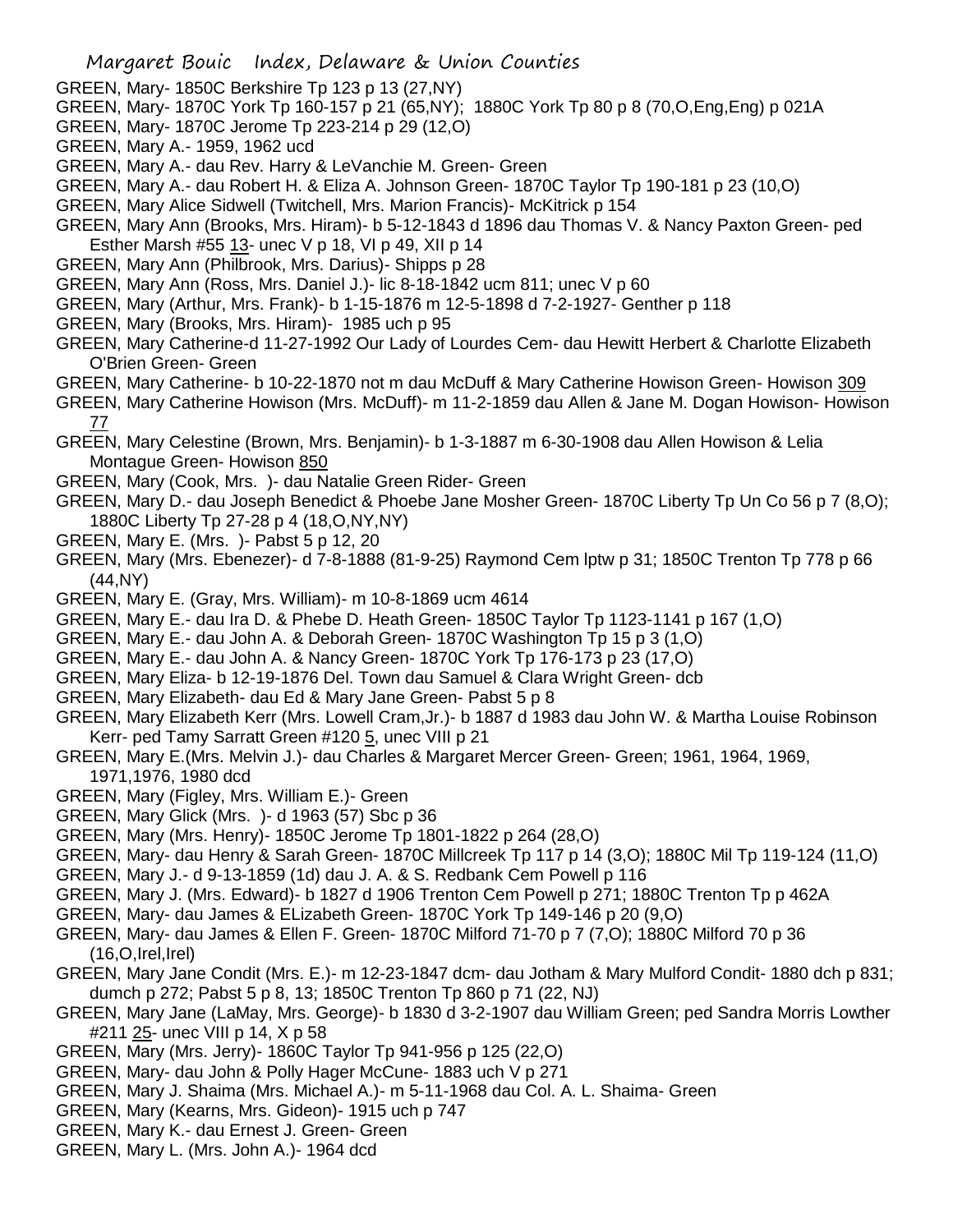- Margaret Bouic Index, Delaware & Union Counties GREEN, Mary Lou (Mrs. Vernon J.)- 1961, 1964, 1969, 1971, 1976 dcd GREEN, Mary Louise (Lowe, Mrs. John Robert)- b 6-24-1920 m 4-6-1944- Weiser p 266 GREEN, Mary Louise (Morgan, Mrs. )- dau Melvin J. & Mary Green- Green GREEN, Mary (Macomber, Mrs. Alva)- m 2-18-1837 dcm; 1880 dch p 669 GREEN, Mary (McCracken, Mrs. William W.)- dumch p 32, 370 GREEN, Mary (Mrs. Nathaniel)- Green GREEN, Mary (Mrs. Noah)- 1870C Dover Tp 51-52 p 6 (10,Ind); 1880C Dover Tp 19 (29,O,Penn,NY) GREEN, Mary O. N. White (Mrs. John S.)- lic 10-4-1873 ucm 5342 GREEN, Mary (Plants, Mrs. )- dau Ray Green- Green GREEN, Mary (Reves, Mrs. )- dau Arthur & Louise Hatfield Green- Green GREEN, Mary S. (Mrs. Noah)- b 1851 ped Margaret Davis Watkins #256 13- unec IX p 51, XI p 17 GREEN, Mary (Shivers, Mrs. Elmer Ellsworth)- b 1874 d 1895 dau William & Elizabeth Green- ped David Markley #19- unec III p 26 GREEN, Mary Sweet (Mrs. Paris)- b 7-17-1789 m 3-19-1809 d 8-16-1883 dau James & Mary Baker Sweetdcc Maxson Greene 17 GREEN, Mary Twigg (Mrs. Braley)- m 6-21-1855 ucm 2299; 1870C York Tp 185-182 p 25 (55,O) GREEN, Mary (Vananken, Mrs. Lewis J.)- m 3-8-1855 dcm GREEN, Mary Williams (Mrs. Earl)- m 4-14-1939 Genther p 200 GREEN, Mary (Wright, Mrs. Isaac)- m 2-16-1854 dcm GREEN, Maryette- dau Ebenezer & Mary Green- 1850C Trenton Tp 778 p 66 (11,O) GREEN, Matilda Harden (Mrs. William)- 1883 uch V p 177 GREEN, Mattie Liston (Mrs. Charles H.)- m 8-5-1882 ucm 7204 GREEN, Mattie (White, Mrs. Richard H.)- m 8-5-1866 ucm 4008 GREEN, Maude- Galena- 1961 dcd Maude- Leonardsburg- 1969 dcd GREEN, Maude (Mrs. Rev. A. A.)- 1961, 1964, 1969, 1971 dcd GREEN, Maude (Mrs. Vernon)- d 6-10-1971 (85) Africa Cem- Green; 1964 dcd GREEN, Max- son Edwin & Stella Carter Green- 1985 uch p 23 GREEN, Max W.- d 8-22-1970 (67) bur Minn.- Green GREEN, Maxine M.(Mrs. Parker M.)- b 1914 Oakdale Cem II p 104 (H-RI-5) GREEN, Maxson- dpc p 92, 93 see Greene GREEN, M. D. L.- b 6-15-1837 d 4-1-1907 OVI Claibourne Cem p 75 GREEN, Melanie Taylor (Mrs. Greg)- m 9-28-1985 dau Warren D. Green- Green GREEN, Meletir- 1850C Delaware Town 1260 p 92 (19,O) GREEN, Melissa Sue (Lamb, Mrs. Thomas)- b 1940 m 5-20-1961 dau Charles William & Marjorie Parrish Green- Green; 1985 uch p 62 GREEN, Melvennis H.(Mrs. Joseph T.)- b 1846 d 10-10-1915 (69y3m) Oakdale Cem 2778 (F159) I p 135 (F-R10-10) GREEN, Melvin John 'Mary E.'- d 1-24-1983 (75) Cheshire Cem- Green; 1961, 1964, 1969, 1971, 1976, 1980 dcd GREEN, Melvina Swick (Mrs. Joseph)- Maugans Anc p 100; 1880C Leesburg Tp 147 p 182C (32,O,O,O)
- GREEN, Mercy- 1850C Porter Tp 3031 p 165 (28, NY)
- GREEN, Michael- uca p 25
- GREEN, Michael- son Rev. Allen A. & Maude Green- 1961 dcd (14)
- GREEN, Michael A. 'Mary J. Shaima'- m 5-11-1968- Green
- GREEN, Michael A.- son William A. & Alice A. Green- Green; 1964, 1976, 1980 dcd
- GREEN, Michael 'Sue'- 1980 dcd
- GREEN, Michael- b 1958 son Vernon J. & Mary Lou Green- 1961, 1964, 1969, 1971 dcd
- GREEN, Michelle Marie (Graham, Mrs. Keith Wayne)- b 2-25-1970 m 9-2-1989 dau Guy L. & Carson Trees Green- Green; 1971, 1973, 1975, 1977, 1979, 1981, 1983 ucd
- GREEN, Mike- b 1971 son Dan & Thelma J. Green- 1976, 1980 dcd
- GREEN, Mildred Hoshall (Mrs. Samuel Alexander)- Howison (492)
- GREEN, Mildred V. Tsivitse/Tswitsie (Mrs. David Charles)- b 5-22-1934 d 5-21-1991 (56) dau Peter & Constance Bimbly Tsivitse- Green; Weiser p 29
- GREEN, Mina- d 5-14-1927 (54y11m) Oakdale Cem 3918(B5)
- GREEN, Minerva (Williams, Mrs. Henry)- m 7-1844 d 2-18-1870- dau George R. & Ruth Green- 1883 uch V p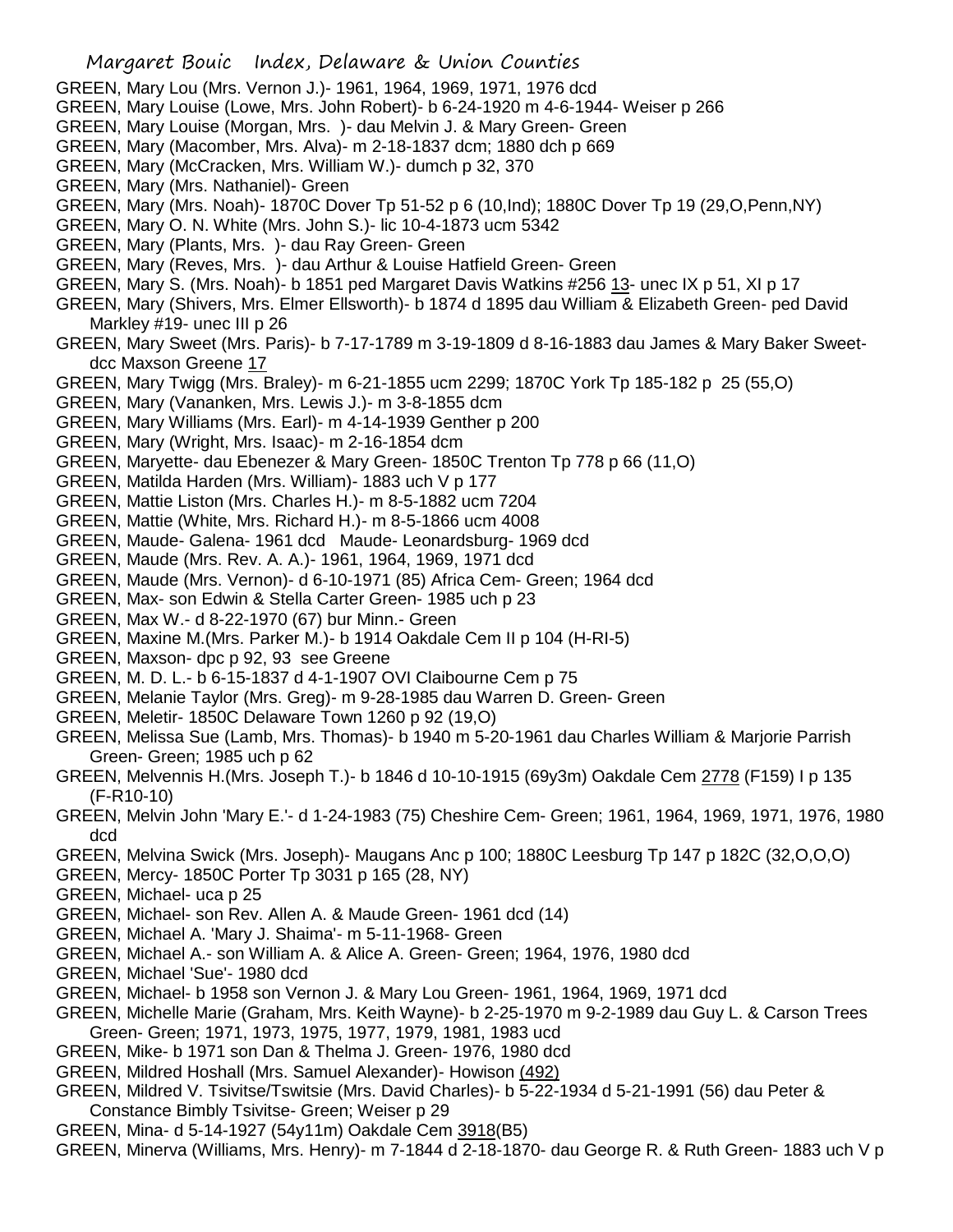673

- GREEN, Minnie- b 3-11-1892 Berlin Tp dau Jacob V. & Elizabeth Kirkpatrick Green- dcb
- GREEN, Minnie- dau John C. & Amanda M. Green- 1870C Taylor Tp 87-84 p 11 (4,O); unex III p 3 (18-1882) GREEN, Minnie V.- dau Noah & Mary S. Green- 1880C Dover Tp 6 p 19 (5,O,O,O)
- GREEN, Mitzi Lyn Holden (Mrs. Robert Edwin)- m 8-29-1987 dau Fred & Shelby Holden- Green
- GREEN, Mollie/Mary- dau Elbridge & Catherine Bancroft Green- Graham 1562; 1870C Marysville 218-220 p 25 (5,O); 1880C Marysville 190-204 p 9 (14,O,Vt,O)
- GREEN, Mona B.- 1961, 1964, 1969, 1971 dcd
- GREEN, Mos- bc 1846 ch Charles & Margaret Mercer Green- unec V p 42
- GREEN, Moses- 1880C Harlem Tp p 444A
- GREEN, Moses 'Charlotte Wickiser'- m 12-22-1850 dcm; Pabst Pion II p 209; delge III p 12; 1835 men p 54 #40 p 100 Scioto Tp
- GREEN, Moses 'Sarah Stickle'- m 10-9-1823 ucm 58; 1883 uch V p 275, 284; unec II p 14; 1830C Jerome Tp 5 (40-50); 1840C Jerome Tp 1212 (50-60)
- GREEN, Myrna Wright (Mrs. William)- dau Harold & Marian Meddles Wright- 1985 uch p 150; 1971, 1973, 1975, 1977, 1979, 1981 ucd
- GREEN, Myron W.'Edna'- b 1-20-1890 d 4-4-1960 son Warren & Johanna Kirkpatrick- Green; uninf p 21; 1949, 1959 ucd
- GREEN, N.- uca p 102
- GREEN, Nancy- 1850C Marysville 500-509 p 77 (18, Vt)
- GREEN, Nancy (Mrs. )- 1880C York Tp 161 p 15 (32,O,O,O) p 0025
- GREEN, Nancy A.- 1850C Liberty Tp Un Co 892-909 (15,NY)
- GREEN, Nancy Almyra (Temple, Mrs. Joseph Lewis)- m 8-28-1855; mt 9-19-1855
- GREEN, Nancy (Mrs. Aron)- 1850C Marlborough Tp 24 p 183 (36,O)
- GREEN, Nancy (Clark, Mrs. William)- m 8-13-1808 onwq I
- GREEN, Nancy E.- b 1849 d 1925 Harmony Chapel Cem Powell p 321
- GREEN, Nancy Elmira (Temple, Mrs. Joseph Lewis)- m 8-24-1855 ucm 2320
- GREEN, Nancy Horn (Mrs. Russel)- m 3-17-1864 dcm
- GREEN, Nancy Jane (Boudre, Mrs. Samuel)- m 1-17-1841 ucm 690 d 11-21-1886 (66-5-20) Mt. Herman Cem djlm p 14- 1883 uch V p 362, 372
- GREEN, Nancy J. (Mrs. John)- 1870C York Tp 176-173 p 23 (42,O)
- GREEN, Nancy J. Schwartz (Mrs. Ralph E.)- m 11-7-1971 dau Paul W. & Betty R. Schwartz Green-Green
- GREEN, Nancy Paxton (Mrs. Thomas V.)- ped Esther Dillon Marsh #55 27- unec V p 18
- GREEN, Natalie (Rider, Mrs. Hubert)- b 1-9-1891 d 1-1-1988 (95) Claibourne Cem- dau Nanthaniel & Mary Barker Green- Green
- GREEN, Gen Nathaniel- McKitrick p 171
- GREEN, Nathaniel- 1826 Harlem Tp delge VI p 8
- GREEN, Nathaniel 'Mary Barker'- Green
- GREEN, Nathel- Nash p 71
- GREEN, Nehemiah- d age 80; dumch p 76; 1883 uch V p 473
- GREEN, Nellie E.- b 1868 d 1948 Bokescreek Cem p 62
- GREEN, Nellie Pearl- b 1-24-1892 Tx, Henry Co- dau Lawson E. & Mary Phipps Green- dcb
- GREEN, Nina- b 1871 d 5-14-1927 Oakdale Cem II p 19 (B-R9-24)
- GREEN, Noah- 1908 dch p 394
- GREEN, Noah D.- son Charles & Margaret Green- ped Margaret Davis Watkins #256 12- unec XI p 17; 1850C Dover Tp 747-765 p 114 (3,O); 1860C Dover Tp 287 (14,O); 1870C Dover Tp 51-52 p 6 (22,O); 1880C Dover Tp 6 p 19 (32,O,Va,Penn) p 0164
- GREEN, Noah 'Eleanor Robbins'- m 8-14-1859 dcm
- GREEN, Noah L. 'Margie R.Butterfield'- d 11-23/21-1965 (39) bur new Albany- son Howard H. Green- Green; 1964 dcd
- GREEN, Noah L. -b 1957 son Noah & Margie R. Butterfield Green- Green; 1964, 1969 dcd
- GREEN, Noah 'Mary S.'- b 1847 son William & Martha Green- unec IX p 51
- GREEN, Noah 'Richard Andrews'- m 3-29-1864 ucm 3574
- GREEN, Noah S. 'Bertha Bell Holycross'- b 2-18-1874 m 9-30-1903 d 10-9-1954 Oakdale Cem I p 51 (E-RG-1) son Joseph T. & Melvina Swick Green-Green; 1880C Leesburg Tp 147 p 182 (6,O,O,O); 1900C Dover Tp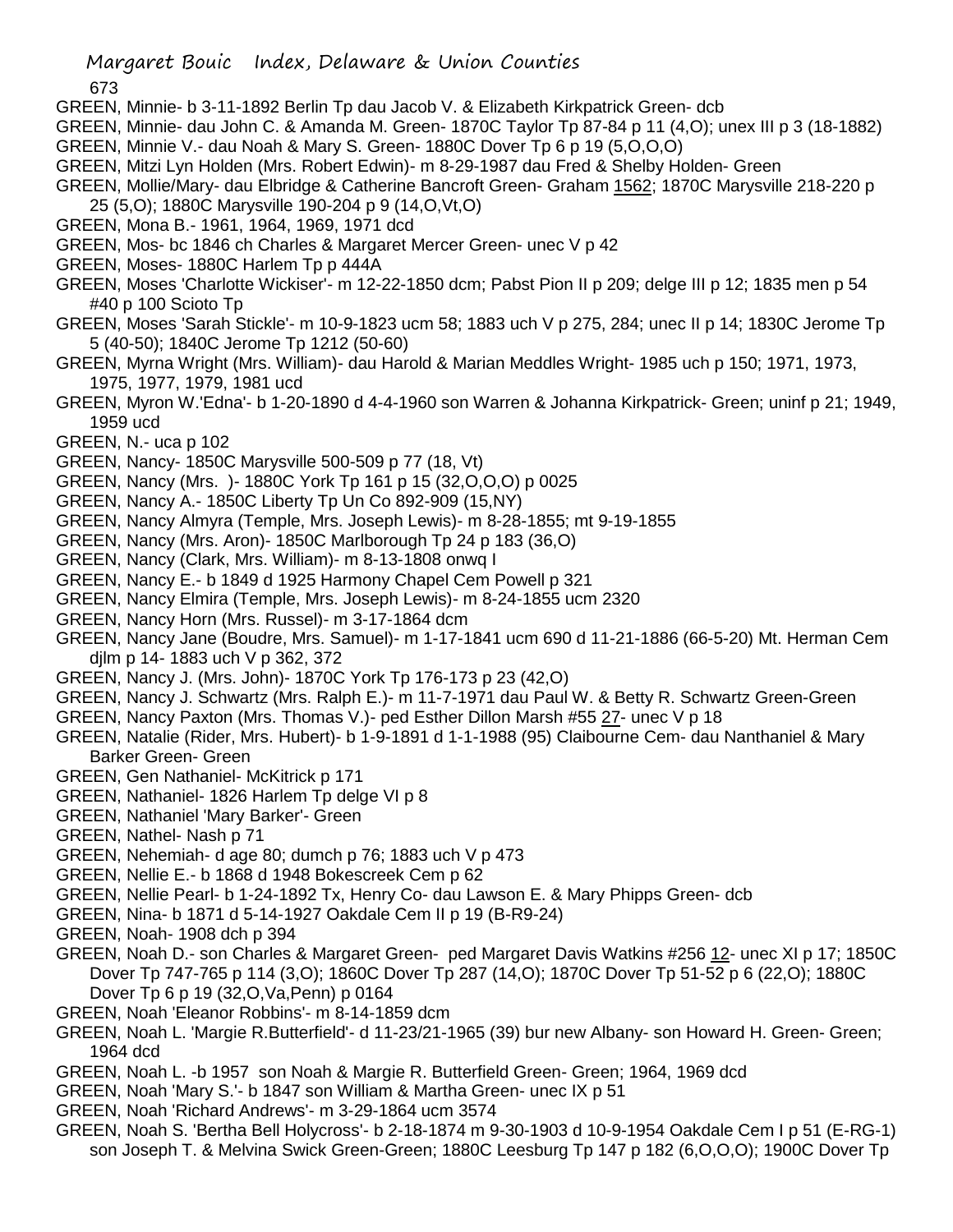Margaret Bouic Index, Delaware & Union Counties

- GREEN, Nola (Afentakis, Mrs. )- sister Arthur Green- Green
- GREEN, Nora (Blair, Mrs. Curtis)- sister Arthur Green- Green
- GREEN, Nora Overholser (Mrs. Guy L.)- m 3-4-1917 Green; 1962, 1967, 1971 ucd
- GREEN, O.- ch Jerry & Mary Green- 1860CC Taylor Tp 941-956 p 125 (3,O)
- GREEN, Oakly- d 10-11-1968 (76) half brother Russell Green- Green
- GREEN, Obed 'Dora'- 1870C Jerome Tp 274-261 p 35 (28,O)
- GREEN, Oda- ch John & Nancy J. Green- 1870C York Tp 176-173 p 23 (2,O)
- GREEN, Ola (Kastraunis, Mrs. )- sister Arthur Green- Green
- GREEN, Olen E. (Mort) 'Wilma Jane Stultz'- b 4-4-1924 m 5-15-1948 d 3-30-1984 (59) son Noah S. & Bertha B. Holycross Green- Green
- GREEN, Olive- dau Ira E. & Phebe Heath Green- 1870C Taylor Tp 91-87 p 11 (15,O)
- GREEN, Olive- granddau James & Elizabeth Stewart- 1880C Allen Tp 45-50 p 5 (9,O,Penn,O) p 0052
- GREEN, Oliver 'Eliza McClelland'- m 9-27-1857 dcm
- GREEN, Orley- 1915 uch p 267
- GREEN, Ortin- b 4-26-1881 Harlem Tp son Aurtin & Sarah Lake Green- dcb
- GREEN, Oscar- son Henry & Sarah Green- DJ p 122; 1870C Millcreek Tp 117 p 14 (7,O); 1880C Mil Tp 119-124 p 13 (17,O,Eng,Eng)
- GREEN, Oscar N.- b 1857 d 1940 York Cem p 98
- GREEN, Oscar U.- Green
- GREEN, Osco F. 'Ellen Longshore'- d 12-10-1960 (67) bur Ashley- Green
- GREEN, Ottis E.- son Nancy Green- 1883 uch V p 176, 194, 197, 1983; 1880C York Tp 161 p 15 (12,O,O,O)
- GREEN, Paden- b 1974 dau David C. & Judy Green- Green; 1991 ucd
- GREEN, Pamela- b 1960 dau Elmer J. & Christine Green- 1969, 1971, 1976 dcd
- GREEN, Paris 'Mary Sweet'- b 11-23-1785 m 3-19-1809 d 3-29-1868 son Judge Edward & Huldah Sweet Greene- dcc Maxson Greene 16
- GREEN, Parker M. 'Maxine'- b 1908 d 1956 Oakdale Cem II p 104 (H-RI-5)
- GREEN, Patricia- Sbc p 25
- GREEN, Patricia A.- 1959 ucd
- GREEN, Patricia- dau David H. & Vera J. Green- 1961(14), 1964 dcd
- GREEN, Patricia Howe (Hughes, Mrs. David N.)- m 6-15-1968 dau Ward Watkins- Green
- GREEN, Patricia L (Mrs. Eugene)- 1969, 1971, 1976, 1980 dcd
- GREEN, W. Patrick- son Hewitt Herbert & Charlotte Elizabeth O'Brien Green- Green
- GREEN, Patrick O'Brien- b 12-18-1956 d 11-18-1978 beloved grandson Our Lady of Lourdes- lptw p 50
- GREEN, Patrick- b 1963 son Robert C. & Faith L. Green- 1971, 1973, 1975, 1977 ucd
- GREEN, Paul- son Rev. Allen A. & Maude Green- 1961(12), 1969 dcd
- GREEN, Paul- grandson E. C. & Sarah Vining- Pabst Pion II p 251
- GREEN, Paul- son Ray & Phoeba Cordle Green- Green
- GREEN, Dr. Paul E.- son Paul F. & Lucille Weiser Green- Green
- GREEN, Paul F. 'Lucille Weiser'- b 10-23-1920 m 12-14-1939 d 10-20-1980 (59) York Cem p 91- son Rev. Harry T. & LaVanchi Bunker Green- Green; 1949, 1959, 1962, 1967, 1971, 1973, 1975 ucd
- GREEN, Pauline (Gordon, Mrs. William)- m 8-31-1865 ucm 3780
- GREEN, Pearl- b 6-22-1922 dau Harry & Etta Wren Green- Genther p 200
- GREEN, Pearl L. (Spearman, Mrs. )- dau Osco F. & Ellen Longshore Green- Green
- GREEN, Pearl (Millington, Mrs. Zacchaeus)- dau Walter E. Sr & Vida May Cumston Green- Green
- GREEN, Pearl (Whitney, Mrs. O. W.)- 1976 dch p 391
- GREEN, Pegge- b 1959 dau Ralph F. & Barbara Green- 1971 dcd
- GREEN, Peggy (Mrs. Eugene)- Green
- GREEN, Peggy J.(Murfield, Mrs. )- b 1958 dau Noah & Margie Butterfield Green- Green; 1964, 1969 dcd
- GREEN, Perry 'Jane A. Watros'- m 9-10-1845 dcm
- GREEN, P. H.- 1880C Troy Tp p 335A
- GREEN, Phebe G. (Evans, Mrs. John W.)- m 5-18-1845 ucm 1049 dau Caleb & Cathrine Green- 1883 uch V p 308; 1880C Jerome Tp 161-176 p 19 (52,O,NY.NY)
- GREEN, Phebe Heath (Mrs. Ira D.)- m 3-7-1848 ucm 1301; unec VII p 39; 1850C Taylor Tp 1123-1141 p 167 (29, Va); 1870C Taylor Tp 91-87 p 11 (49,Vt)

<sup>134-136</sup> p 6B (26,O,Va,O)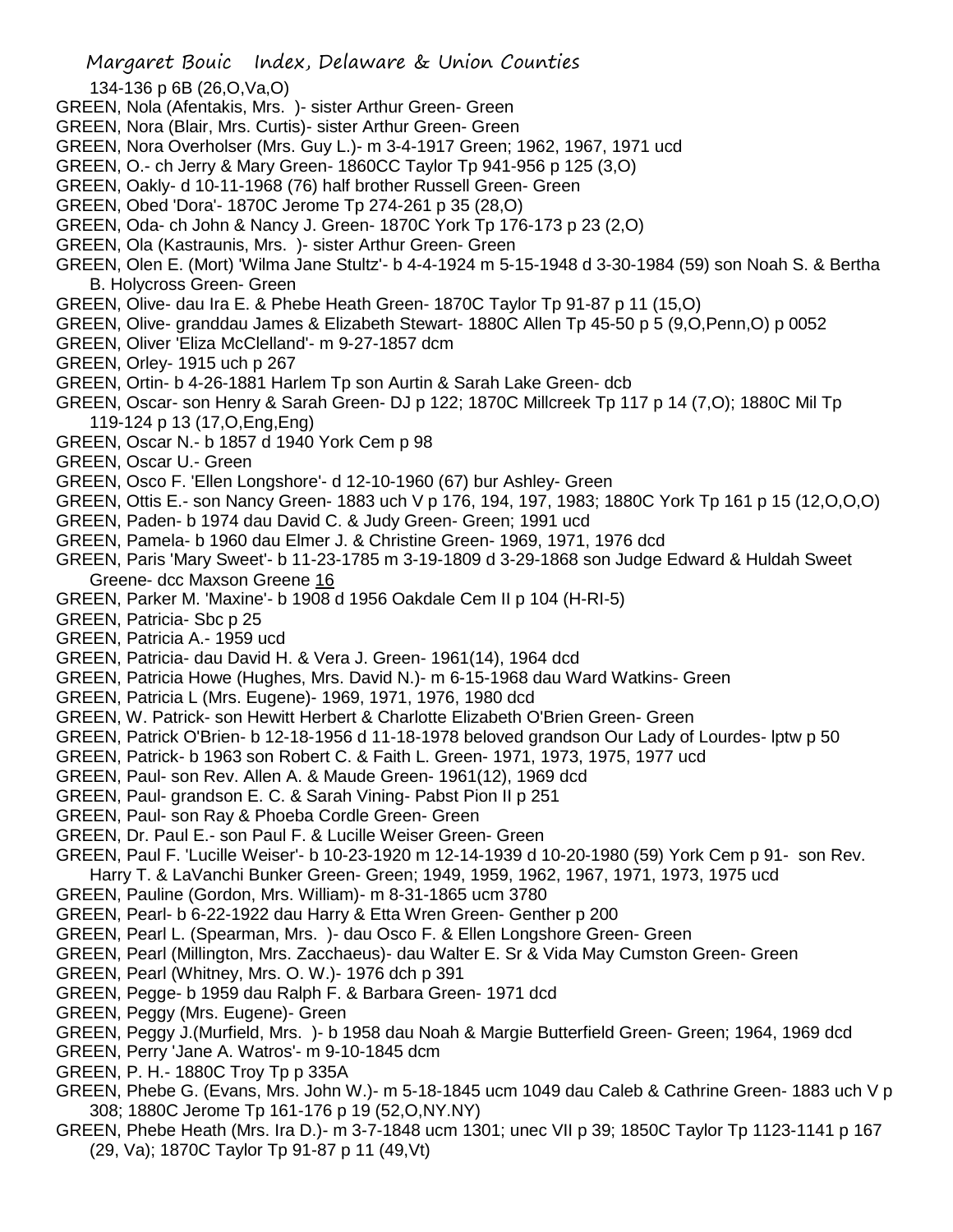GREEN, Phene Jane- d 9-13-1854 (10m24d)- Trenton Cem Powell p 271

GREEN, Phoebe Cordle (Mrs. Ray)- b 10-30-1911 d 7-4-1989 (77)- dau Jesse & Rosie Sparks Cordle- Green GREEN, Phoebe Jane Mosher (Mrs. Joseph Benedict)- m 10-25-1855 mt 3-18-1896- 1860C Liberty Tp Un Co

- 1121-1131 p 154 (31,NY); 1870C Liberty Tp 56 (40,NY); 1880C Lib Tp 27-28 p 4 (51,NY,NY,NY)
- GREEN, Phoebe- dau Joseph Green- 1883 uch V p 174
- GREEN, Phyllis (McColloch, Mrs. Herbert)- dau Stanley E. & Bertha Green- Green
- GREEN, Phyllis (Mrs. William L.)- 1969 dcd
- GREEN, Polly- 1860C Paris Tp 1221-1230 p 162 (22,NY)
- GREEN, Polly Allen (Mrs. Robert L.)- dau Robert Frank & Mildred Lavina Fenstermacher Allen- 1985 uch p 6
- GREEN, Polly (Mrs. Henry/Thomas)- d 5-4-1839 (39/33) New Millcreek Cem p 16; Powell p 252
- GREEN, Polly Lynnette Spurlock (Mrs. Kevin)- m 8-7-1982 dau Frank Spurlock- Green; 1991 ucd
- GREEN, Polly (Motsinger, Mrs. George,Sr.)- dc 1825 ped Rex Finley 31- delge III p 50
- GREEN, Polly Tallman (Mrs. Ebenezer)- b 1807 d 1888 unec IV p 26; pec Tamy Sarratt Green #120 17, unec VIII p 21
- GREEN, Priscilla- dau William & Martha Bilderbeck Green- 1840C Dover Tp 1424 (20-30); 1850C Dover Tp 749-765 p 115 (25,O)
- GREEN, Rachel (Cowles/Cole, Mrs. Calvin)- b 1799 delge IV p 74
- GREEN, Rachel McElroy (Mrs. )(Wright, Mrs. Hiram)- 1908 dch p 708
- GREEN, Ralph- d 2-13-1905 (6m) Oakdale Cem 1944 (329E) I p 51 (E-R51-1)
- GREEN, Ralph E. 'Nancy J. Schwartz'- m 11-7-1971 son Harold Green- Green
- GREEN, Ralph F. 'Barbara'- 1971, 1976 dcd
- GREEN, Ralph- son Harold E. & Martha V. Green- 1964 dcd (14)
- GREEN, Ralph 'Helen'- son Edwin & Stella Carter Green- 1985 uch p 23
- GREEN, Rev. Rande 'Brenda'- Green
- GREEN, Randy- b 1957 son Harold E. & Martha V. Green- 1964, 1969, 1976 dcd
- GREEN, Rapael- b 1965 ch Jonathan W. & Louise L. Green- 1980 dcd
- GREEN, Ray- 1976 dcd
- GREEN, Ray b 8-20-1910 d 12-17-1991 son Almont & Mistella Longshore Green- Green
- GREEN, Ray- son Obed & Dora Green- 1870C Jerome Tp 274-261 p 35 (1,O)
- GREEN, Ray 'Pheoba Cordle '- Green
- GREEN, Raymond- brother James R. Green- Green
- GREEN, Rebecca (Sewell, Mrs. David)- m 7-3-1868 ucm 4404
- GREEN, Rebecca- dau Charles & Margaret Green- 1850C Dover Tp 747-763 p 114 (1,O); 1860C Dover Tp 287 (12,O); unec V p 42
- GREEN, Rebecca Sherman (Mrs. Stephen)- Powell p 316
- GREEN, Regina- dau F. Eugene & Patricia Green- 1969, 1971, 1976, 1980 dcd
- GREEN, Renua (Morse, Mrs. Joseph Jr.)- b 10-30-1776 d 8-30-1826 ped Dallas Morse #25 17; ped Ruth Bigelow Stewart 23- unec III p 36; delge II p 26
- GREEN, Riby David- Green
- GREEN, Richard Andrews (Mrs. Noah)- m 3-29-1864 ucm 3574
- GREEN, Richard Edwin 'Joyce Roach'- b 10-28-1932 son Ernest & Edtih Willey Green- Green; Weiser p 29
- GREEN, Richard- son Ernest & Edith Willey Green- 1985 uch p 23
- GREEN, Richard Milton- b 1844 d 3-13-1847 son Jacob & Ann Garland Howison Green- Howison 157
- GREEN, Richard- b 1955 son Vernon J. & Mary Lou Green- 1961, 1964, 1969, 1971 dcd
- GREEN, Richard T. 'Virginia Ann Taggart'- m 12-26-1955- Powers p 27
- GREEN, Riley- son William & Martha Bilderback Green- 1883 uch V p 362
- GREEN, Rizpah (Rees, Mrs. )- dau Howard H. Green- Green
- GREEN, Robby-b 1959 son Harold E. & Martha V. Green- 1964, 1969 dcd Robby 1980 dcd
- GREEN, Robert (Orange Tp)- 1971 dcd
- GREEN, Robert- uca p 39, 101 ; Union Tp unec XII p 65
- GREEN, Robert- 1883 uch V p 161, 382, 658
- GREEN, Robert A. 'Elizabeth P. Fleming'- m 6-22-1864 dcm
- GREEN, Robert Allen- b 11-6-1952 son David Earl & Edna Jane Trigg Green- Weiser p 290
- GREEN, Robert B.- 1883 uch IV p 512; uca p 102
- GREEN, Robert 'Cathy'- Green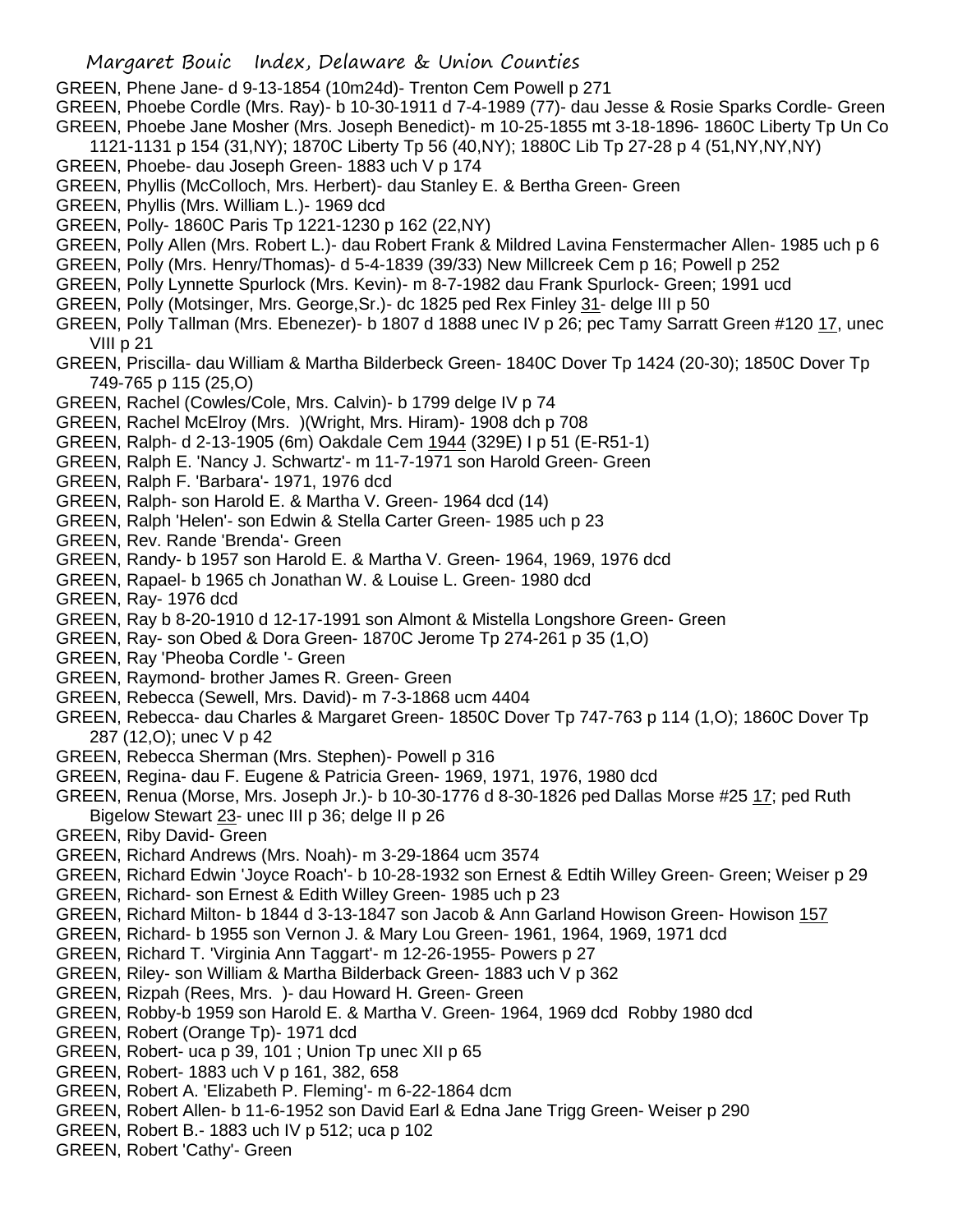- GREEN, Robert C.- unec X p 55
- GREEN, Robert C. 'Faith Pratt'- m 9-1-1962 son Willis Green- Green; 1971, 1973, 1975, 1977 ucd
- GREEN, Robert- son Charles Dean & Zula D. Fogle Green- Green; 1985 uch p 62
- GREEN, Robert C.- son B. & ELizabeth Deeds Green- 1883 uch V p 437; unec IV p 50
- GREEN, Robert C. 'Ruth'- 1850C Taylor Tp 1132-1150 p 168 (54,RI)
- GREEN, Robert- son David H. & Vera J. Green- 1961(9), 1964, 1969 dcd
- GREEN, Robert Edwin 'Mitzi Lyn Holden'- m 8-29-1987 son David C. & Mildred Green- Green
- GREEN, Robert E. 'Eleene Dort'- son Erma Green- 1949, 1959, 1962, 1967, 1971, 1977 ucd
- GREEN, Robert E. 'Florence E'- 1973, 1975 ucd
- GREEN, Robert Eric- b 1-27-1971 son Eugene Green- Green
- GREEN, Robert- son Frank & Mabel Clifton Green- Green
- GREEN, Robert H. 'Eliza A. Johnson'- m 10-12-1852 ucm 1865 mt 10-13-1852; unec IV p 20; 1860C Taylor Tp 901 (30,NY); 1870C Taylor Tp 190-181 (40,NY)
- GREEN, Robert J.- son Noah L. & Margie R. Green- Green
- GREEN, Robert L. 'Polly Allen'- 1985 uch p 6
- GREEN, Robert M.- d 1-12-1835 (20-11-26) Old Eden Cem Powell p 64
- GREEN, Robert- son Mildred Tsivitse Green- Green
- GREEN, Robert- son Robert C. & Ruth Green- 1850C Taylor Tp 1132-1150 p 168 (19,NY)
- GREEN, Robert- son Robert H. & Eliza A. Johnson Green- 1870C Taylor tp 190-181 p 23 (14,O)
- GREEN, Robert 'Rosella'- son W. J. Green- Green
- GREEN, Robert W.- Green
- GREEN, Robert W. Jr. 'Diane L. Jewell'- m 6-10-1972 son Robert W. Green- Green
- GREEN, Robert W. 'Jill'- 1977, 1979, 1981, 1983 ucd
- GREEN, Robert W. 'Marvel'- 1961 dcd
- GREEN, Robin- b 1962 lived with Robert L. Payne- 1979 ucd
- GREEN, Roger- son Harold E. & Martha V. Green- Green; 1964(16)l 1976 dcd
- GREEN, Roger J.- son Arthur & Louise Hatfield Green- Green; 1959(11), 1962 ucd
- GREEN, Ron D. 'Jane'- 1971 dcd
- GREEN, Ronald- Green
- GREEN, Ronald- b 1956 son David H. & Vera Green- 1961, 1964, 1969, 1981 ucd
- GREEN, Ronald- son Vernon J. & Mary L. Green- 1961(12), 1964, 1969 dcd
- GREEN, Ronald W. 'April'- 1977, 1979 ucd
- GREEN, Rose Anna (Coleman, Mrs. William L.)- Oakdale Cem II p 154 (M-R20-15)- dau Hewitt Herbert & Charlotte Elizabeth O'Brien Green- Green; 1985 uch p 29, 30
- GREEN, Rosa Della Jones (Mrs. Alva R.)- b 1872 d 4-7-1946 York Cem p 30; 1985 uch p 62; unec IV p 28
- GREEN, L. Rose Lavonia Hewitt (Mrs. Stuart)- b 1850 d 5-17-1933 Oakdale Cem I p 111 (F-R3-11)- 1908 dch p 30; 1880C Liberty Tp Un Co 134-138 p 14 (30,O,Vt,-)
- GREEN, Rose (Michaels, Mrs. John)(Herriot, Mrs. William)- b 8-27-1869 m(2) 9-18-1917 dau William & Susan Jane McCune Green- Genther p 198
- GREEN, Rosalia (Jones, Mrs. Donald)- dau Myron W. Green- Green
- GREEN, Rosamond F. Sprague (Mrs. Williard)- m 4-2-1848 dcm; 1850C Porter Tp 3031 p 165 (27,O)
- GREEN, Rosella (Mrs. Robert)- d 3-7-1969 (66) bur Logan- Green
- GREEN, Rosemary A. George (Mrs. Charles T)- dau Vincent George- Green; 1976, 1980 dcd
- GREEN, Roy 'Dell'- son Ray & Pheoba Cordle Green- Green
- GREEN, Ruby (Overs, Mrs. )(Davids, Mrs. John)- dau Stella Carter Green- 1985 uch p 23
- GREEN, Rufus B. 'Beatrice Guckart'- d 1972- Green
- GREEN, Ruhma- ch William & Martha Bilderback Green- 1883 uch V p 362
- GREEN, Russell 'Amy'- 1961 dcd
- GREEN, Russel B.- 1880C Radnor Tp p 475C
- GREEN, Russell B. 'Nancy Horn'- m 3-17-1864 dcm; 1908 dch p 394
- GREEN, Russel- b 3-26-1917 son Charles Green- Genther p 200
- GREEN, Russell P.- d 12-21-1959 (40) Oak Grove Cem Green
- GREEN, Ruth (Beach, Mrs. Ambrose)- m 5-14-1845 ucm 1048
- GREEN, Ruth (Cox, Mrs. Lawrence)- dau Rev. Harry T. & LaVanchi Bunker Green- Green
- GREEN, Ruth (Mrs. Danny)(Sainsbury, Mrs. Larry)- Green; 1975, 1977, 1979 ucd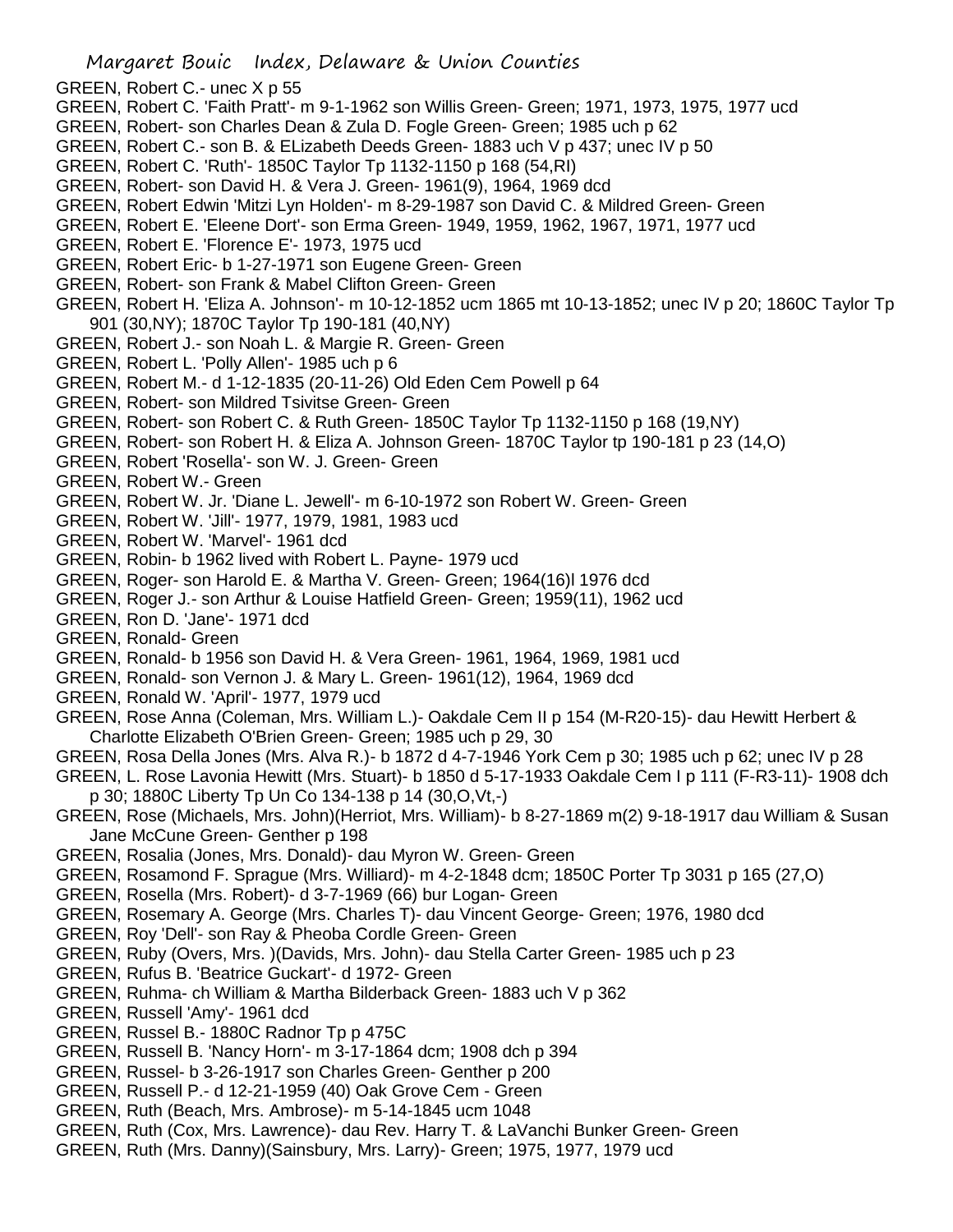Margaret Bouic Index, Delaware & Union Counties GREEN, Ruth (Mrs. George R.)- 1883 uch V p 673 GREEN, Ruth Hawkins (Mrs. )- sister of Russell & Frank Hawkins GREEN, Ruth (Henault, Mrs. Robert)- dau Noah S. & Bertha B. Holycross Green- Green GREEN, Ruth Kilt (Mrs. Charles)- m 6-1916- Genther p 200 GREEN, Ruth L. Cox (Mrs. Lawrence)- dau Rev. Harry & LeVanchie M. Green- Green; unec IV p 27 GREEN, Ruth (Mrs. Robert C.)- 1850C Taylor Tp 1132-1150 p 168 (54,Vt) GREEN, Sadie (Braumiller, Mrs. )- dau Ray Green- Green GREEN, Sally Ann Harrod (Mrs. Joseph Y.)- m 11-29-1836 unec VIII p 67 GREEN, Sally Hennis (Mrs. Jesse)- m 1-20-1859 dcm GREEN, Samantha- 1850C Harlem Tp 618 p 56 (5,O) GREEN, Samantha (Manter, Mrs. Sealy)- m 9-1868- Pabst 8 p 53 GREEN, Samuel (1792)\_- Freshwater p 236 GREEN, Samuel- unclaimed letter- delge VII p 10 GREEN, Samuel Alexander 'Mildred Hoshall'- b 2-1-1885 m 6-28-1924 son John Alexander & Elizabeth Ann Chew Green- Howison 492 GREEN, Samuel- son Joseph Green- 1883 uch V p 174 GREEN, Samuel B/H- d 11-30-1850 (8m20d) New Millcreek Cem p 10 Powell p 255- son William M. & E. Green- 1850C Scioto Tp 2403 (6/12,O) GREEN, Sandra (Mrs. James)- Green GREEN, Sandra S. (Mrs. Charles M.)- 1976 dcd GREEN, Sandy- b 1971 dau Danny & Ruth Green- 1975, 1977, 1979 ucd GREEN, Sandy L. (Mrs. Bennie A.)- 1971 ucd GREEN, Sanford- son Aron & Nancy Green- 1850C Marlborough Tp 24 p 183 (8,O) GREEN, Sanford- b 3-18-1881 Harlem Tp son Moses & Rispa Garbrant Green- dcb GREEN, Sarah- opc 26 GREEN, Sarah- 1850C Jerome Tp 1740-1760 p 256 (46, Md) GREEN, Sarah- 1860C Taylor Tp 896 (26,O) GREEN, Sarah A.- 1870C Leesburg Tp 114-119 p 14 (40,Md); 1880C Leesburg Tp 224 p 22 (50,Md,Md,O) p 185A; uca p 23, 75 GREEN, Sarah A.- dau George & Elisabeth Green- 1850C Washington Tp 1175-1193 p 175 (1,O) GREEN, Sarah (Amrine, Mrs. Samuel)- m 4--15-1873 ucm 5258 GREEN, Sarah Ann- dau Merveen D. Cole- dcw Bk 3 p 226 GREEN, Sarah (Appelfeller, Mrs. Christian)- dau Jacob & Amelia Downs Green- 1985 uch p 56

- GREEN, Sarah A. Vanvoris (Mrs. George)- m 11-5-1854 ucm 2191
- GREEN, Sarah- dau Charles & Margaret Mercer Green- 1850C Dover Tp 747-763 p 114 (10,O)
- GREEN, Sarah Cole (Mrs. Amos)- m 11-24-1850 dcm
- GREEN, Sarah (Dodd, Mrs. Leo Samuel)- hmp p 327
- GREEN, Sarah Ellis (Mrs. Henry H.)- 1883 uch V p 668
- GREEN, Sarah (Fuller, Mrs. Arnold)- m 9-22-1825 Madison Co unec V p 16
- GREEN, Sarah (Harriman, Mrs. Simpkin)- 1915 uch p 1065
- GREEN, Sarah- dau Ira D. & Phebe D. Green- 1870C Taylor Tp 91-87 p 11 (18,O)
- GREEN, Sarah Locke (Mrs. Henry)- d 1891 1915 uch p 786; 1870C Millcreek Tp 117 p 14 (43,O); 1880C Mil Tp 119 (53, Eng)
- GREEN, Sarah Lombard (Mrs. Benjamin)- m 9-29-1774 dau Jedediah & Susan Lombard- Powers Pat p 114
- GREEN, Sarah M.- dau Henry & Mary Green- 1850C Jerome Tp 1801-1822 p 264 (7,O)
- GREEN, Sarah- dau Robert C. & Ruth Green- 1850C Taylor Tp 1132-1150 p 168 (16,NY)
- GREEN, Sarah Stickle (Mrs. Moses)- m 10-9-1823 ucm 58; unec II p 14; 1883 uch V p 284; 1840C Jerome Tp 121 (30-40)
- GREEN, Sarah (Mrs. William)- d 8-26-1849 (62) Galena Cem Powell p 25
- GREEN, Sarah- dau William & Martha Bilderback Green- 1883 uch V p 362
- GREEN, Sarajo Courtright- b 6-30-1952 dau Arthur George & Josephine Virginia Courtright Green- Weiser p 642
- GREEN, Scharlotte (3m-1897)- uninf p 9
- GREEN, Scott- b 1972/5 son Jeff & Terri Ann Colletti Green- McKitrick p 94
- GREEN, Serena- dau Bennie Green- Green; 1971 ucd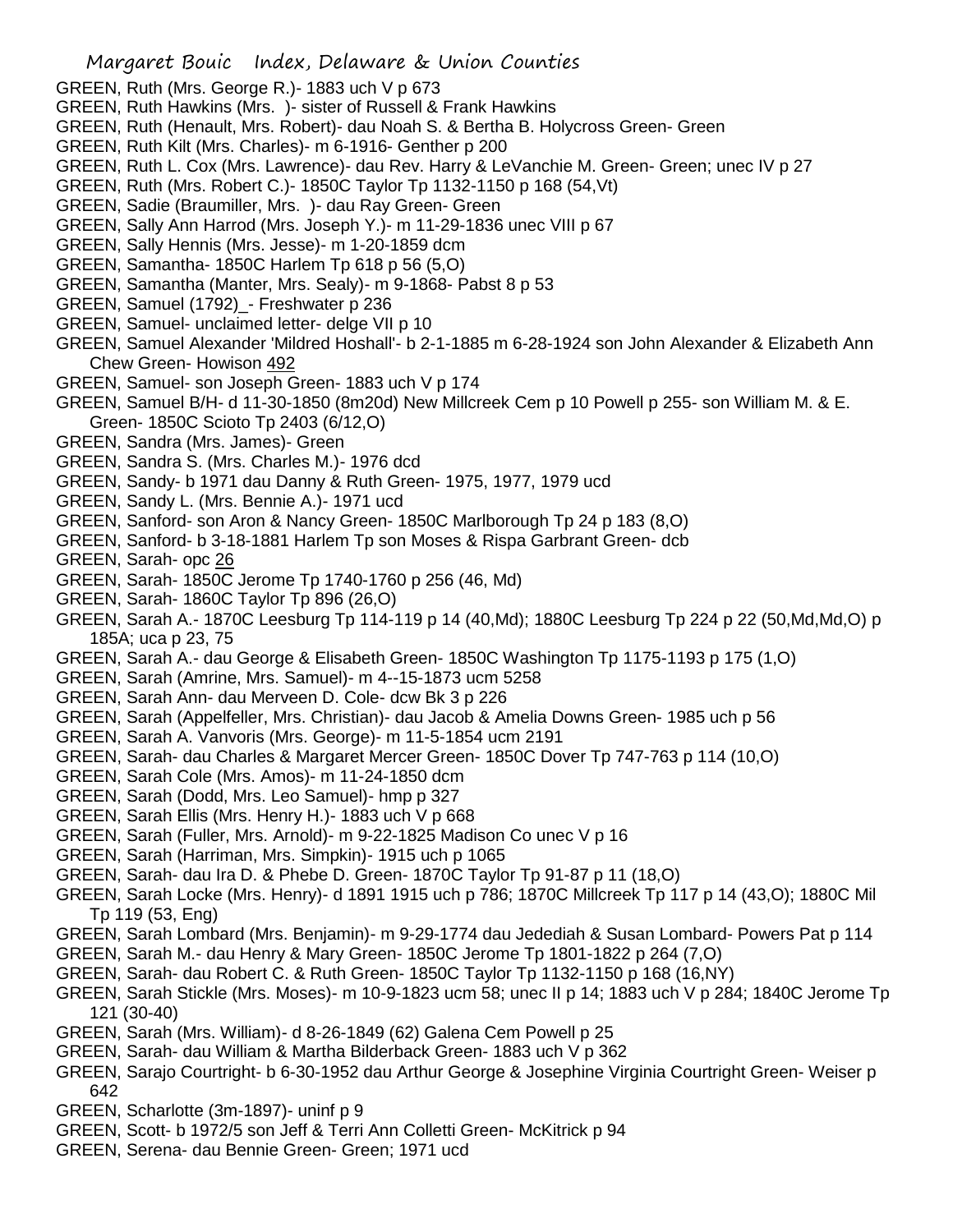- GREEN, S. F.- 1915 uch p 265; uca p 83
- GREEN, Sharylene (Mrs. J. D.)- 1977 ucd
- GREEN, Sheila Kay Harriman (Cooper, Mrs. )(Mrs. William)- m 6-16-1984 dau James & Margena Harriman-Green
- GREEN, Sherman 'Anna C.'- b 1862 d 1928 York dem p 54 son Henry & Lydia Luikens Green- 1870C Washington Tp 12 p 2 (7,0)
- GREEN, Shirley (Mrs. Jesse)- Green
- GREEN, Silas A.- son Henry & Mary Green- 1850C Jerome Tp 1801-1822 p 264 (3,O)
- GREEN, Silas S.- son Willard & Rosamond F. Sprague Green- 1850C Porter Tp 3031 p 165 (1,O)
- GREEN, Silas W. 'Jane Simmons'- m 8-11-1856 ucm 2448
- GREEN, Sina- 1850C Paris Tp 579-590 p 89 (12, Vt)
- GREEN, Sonny see/Harold b 1968- 1973 ucd
- GREEN, Slyvan- Green
- GREEN, Stella Carter (Mrs. Edward)- b 1873 d 1959 Price Cem djlm p 36- dau Benjamin II & Catherine Noggle Carter- 1915 uch p 841; 1985 uch p 23
- GREEN, Stella Shaffer (Mrs. Paul)- dau Rev. Harry & LeVanchie M. Green- Green
- GREEN, Stella Utter (Mrs. Willis L.)- Green
- GREEN, Stenna Hiler- half-sister Russell Green- Green
- GREEN, Stephen 'Rebecca Sherman'- Powell p 316
- GREEN, Steve- b 1964 son Michael & Sue Green- 1980 dcd
- GREEN, Steven- b 1964 son Charles M. & Sandra S. Green- 1976 dcd
- GREEN, Steven- b 1960 son Noah L. & Margie R. Butterfield Green- Green; 1964, 1969 dcd
- GREEN, Stuart A. 'Alice'- d 2-19-1989 son Hewitt Herbert & Charlotte Elizabeth O'Brien Green- Green
- GREEN, Stuart F.'L. Rose Lavonia Hewitt'- b 1845/4 d 3-8-1918 Oakdale Cem I p 111 (F-R3-11) II p 30- son
	- Theodorus & ELiza Stuart Green- 1985 uch p 29, 30; uca p 83; 1850C Liberty Tp Un Co 929-946 p 139
	- (6,O); 1860C Lib Tp 1137-1147 p 154 (16,O); 1880C Lib Tp 134-138 p 14 (35,O,NY,NY) p 040D
- GREEN, Carol Sue (Mrs. James E.)- 1969, 1971, 1976, 1980 dcd
- GREEN, Sue- dau Alvin Green- Green
- GREEN, Sue- dau John A. & Mary L. Green- Green; 1964 dcd
- GREEN, Sue (Mrs. Michael)- 1971, 1980 dcd
- GREEN, Susan- 1850C Harlem Tp 618 p 56 (30,O)
- GREEN, Susan C. (Deeds, Mrs. Charles)- dau E. & Mary Jane Condit Green- 1880 dch p 831; Pabst 5 p 8, 12; 1850C Trenton Tp 560 p 71 (10/12,O)
- GREEN, Susan- dau Coy B. & Ethel E. Green- 1964 dcd(17)
- GREEN, Susan J.- Plain City Cem unec VIII p 38
- GREEN, Susan Jane McCune (Mrs. William)- b 7-26-1833 m 6-30-1852 d 5-10-1891 dau John & Polly Hager McCune- Genther p 196, 198
- GREEN, Susan (Weiser, Mrs. )- dau Howard H. Green- Green
- GREEN, Susanna (Mrs. )- d 9-9-1845 (55-7-13) Bigelow Cem unec V p 56
- GREEN, Susie (Howard, Mrs. Thomas W. II)- m 12-16-1989 dau Ronald Green- Green
- GREEN, Susie M. (Hubble, Mrs. )- dau Noah & Margie R. Butterfield Green- Green; 1964 (12), 1969 dcd
- GREEN, S. W.- unec IV p 44 printer
- GREEN, Sylvia/Silvian A.(Rea, Mrs. Oliver A.)- m 12-28-1876 ucm 6004- dau Henry H. & Lydia F. Lukens Green- 1883 uch V p 668; 1860C Washington Tp 1424-1434 p 193 (6,O); 1870C Wash Tp 12 p 2 (16,O)
- GREEN, Syrena/Irena- d 11-6-1874 (20-5-23) dau Robert B. & ELizabeth Johnson mt 3 p 34; 1870C Taylor Tp 190-181 (16,O)
- GREEN, Tacy Hamilton (Mrs. Edward)- b 3-30-1830 m 6-19-1847 d 3-7-1910 dau Freeborn & Tacy Greene Hamilton- dcc Maxson Greene 9
- GREEN, Tami- b 1957 ch William W. & Myrna Wright Green- 1973 ucd
- GREEN, Tamy Sarrett- dau Harry Eugene & Kathryn Louise Johnston Green #120 unec IV p 2, 26, V p 13; ped 1
- GREEN, Teddy 'Gertrude Galdean'- b 9-14-1904 m 6-1926 son Henry & Etta Patch Green- Genther p 200
- GREEN, Teddy- b 1962 son Theodore J. & Frances Green- 1971 dcd
- GREEN, Teri- b 1965 ch Eugene & Patricia Green- 1976, 1980 dcd
- GREEN, Terrie Ann Colleti (Mrs. Jeff)- dau Rudy & Lois McKitrick Colletti- McKitrick p 94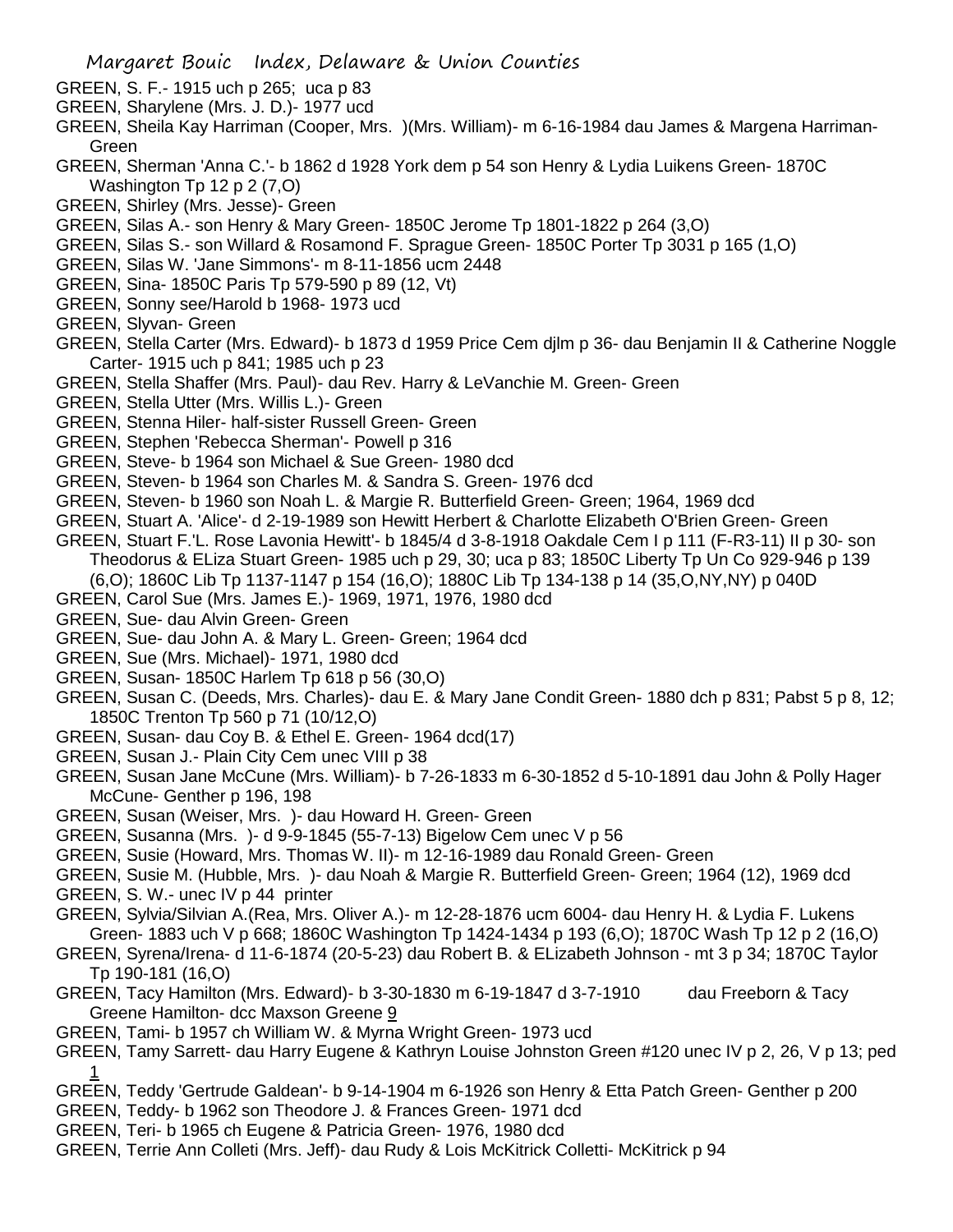- GREEN, Terry- b 1968 ch Charles T. & Rosemary A. Green- 1976, 1980 dcd
- GREEN, Thankful (Sherman, Mrs. James)- m 7-28-1877 ucm 6095
- GREEN, Theo- 1880C Claibourne Tp 66-71 p 213C (23,O,Wales,Wales) p 0213
- GREEN, Thelma J. (Mrs. Dan R.)- 1969, 1971, 1976, 1980 dcd
- GREEN, Theodore James,Jr. d 3-14-1981 (19-) bur Mich- son Theodore James,Sr. & Frances Green- Green
- GREEN, Theodore J. 'Marilyn W.'- 1971, 1976 dcd
- GREEN, Theodore- brother Russell Green- Green
- GREEN, Theodorus/Theodore ' Stuart''Eliza Stuart'- b 1-26-1797 m 6-3-1811 d 10-23-1875 (78)- Baughan Cem lptw p 6- 1883 uch V p 414; 1985 uch p 29; mt 3 p 29; 1850C Liberty Tp Un Co 927-946 p 139 (53, NY); 1860C Lib Tp 1137-1147 (63,NY); 1870C Lib Tp 247 p 30 (73, NY)
- GREEN, Thomas?- 1880C York Tp 80 p 8 (26,O,Eng,Eng)
- GREEN, Rev. Thomas- 1883 uch V p 535
- GREEN, Thomas- son Alvin Green- Green
- GREEN, Thomas David- b 1-17-1961 son David C. Green- Green
- GREEN, Thomas 'Henry 'Polly'- Powell p 252
- GREEN, Thomas (75-906) Darby Tp uninf p 13
- GREEN, Thomas- b 4-5-1915 York Tp (65)- uninf p 16
- GREEN, Thomas- son Mildred V. Tsivitse Green- Green
- GREEN, Thomas T.- cs 1961 dcd
- GREEN, Thomas V. 'Nancy Paxton'- b 1803 d 1857 ped Esther Dillon Marsh#55 26- unec V p 18
- GREEN, Tim- 1976 dcd
- GREEN, Todd Thomas- b 1974 d 1-9-1976 (18m) Green Mound Cem- son Charles & Rosemary George Green- Green; 1976, 1980 dcd
- GREEN, Tom- brother David Green- Green
- GREEN, T. R.- Bellpoint- 1971 dcd
- GREEN, Tracey Carol Blankenship (Mrs. Kelly Joe)- m 7-28-1990 dau Kermit J. & Rebecca Blankenship-Green
- GREEN, Tracy (Mrs. Brian)- Green
- GREEN, Troy- b 1967 son Charles T. & Rosemary A. Green- 1976, 1980 dcd
- GREEN, Turpin- 1880 dch p 681
- GREEN, Tyler- son Rande & Brenda Green- Green
- GREEN, Valorous- Pabst 8 p 109, 110
- GREEN, Vandy- b 1949 son Vernon & Maude Wise Green- Green
- GREEN, Vatchel- 1936 dcd
- GREEN, V. B.- b 1-25-1877 Harlem Tp son L. D. & Jermiha Ford Green- dcb
- GREEN, Veda T. (Mrs. William R.)- 1980 dcd
- GREEN, Veleras T.- b 8-26-1882 Berlin Tp ---dcb
- GREEN, Vera (Mrs. David H.)- 1961, 1964, 1969, 1971, 1976, 1980 dcd
- GREEN, C. Verner 'Lena M.'- d 11-13-1093 (78) Sunset Cem- Green
- GREEN, Vernon J.- b 6-1-1880 Berlin Tp son Jacob V. & Elizabeth Kirkpatrick Green- dcb
- GREEN, Vernon J.'Mary Lou'- son Vernon & Maude Green- Green; 1961, 1964, 1969, 1971, 1976, 1980 dcd; Pabst 8 p 108, 109, 110
- GREEN, Vernon 'Maude'- d 12-16-1969 (79) Africa Cem Green
- GREEN, Veronica (Mrs. Joseph)- 1964, 1969, 1971, 1976, 1980 dcd
- GREEN, Vicki (Stultz, Mrs. Shawn A.)- b 1973 dau Danny & Ruth Green- 1975, 1977, 1979 ucd
- GREEN, Vida May Cumston (Mrs. Walter S. Sr) -b 11-20-1910 m 11-17-1928 d 8-29-1992 (81)- dau Jonas & Pearl Swick Cumston- Green
- GREEN, Vinnie- b 1-24-1889 Berlin Tp dau J. V. & ELizabeth Patrick Green- dcb
- GREEN, Virginia Ann Taggart (Mrs. Richard T.)- b 4-2-1935 m 12-26-1955 dau Eugene K. & Helen Yeatman Taggart- Powers p 27
- GREEN, Walter- b 4-10-1937 son Charles Green- Weiser p Genther p 200
- GREEN, Walter Jr.- son Walter E.,Sr. & Vida May Cumston Green- dcb
- GREEN, Walter E.Sr. 'Vida May Cumston'- son Noah S. & Bertha B. Holycross Green- Green
- GREEN, Walter Maxwell 'Anne McKittrick'- McKitrick p 471
- GREEN, Wanda Blair (Mrs. George H.)- m 9-12-1970 dau Harold A. Blair- Green; 1964 dcd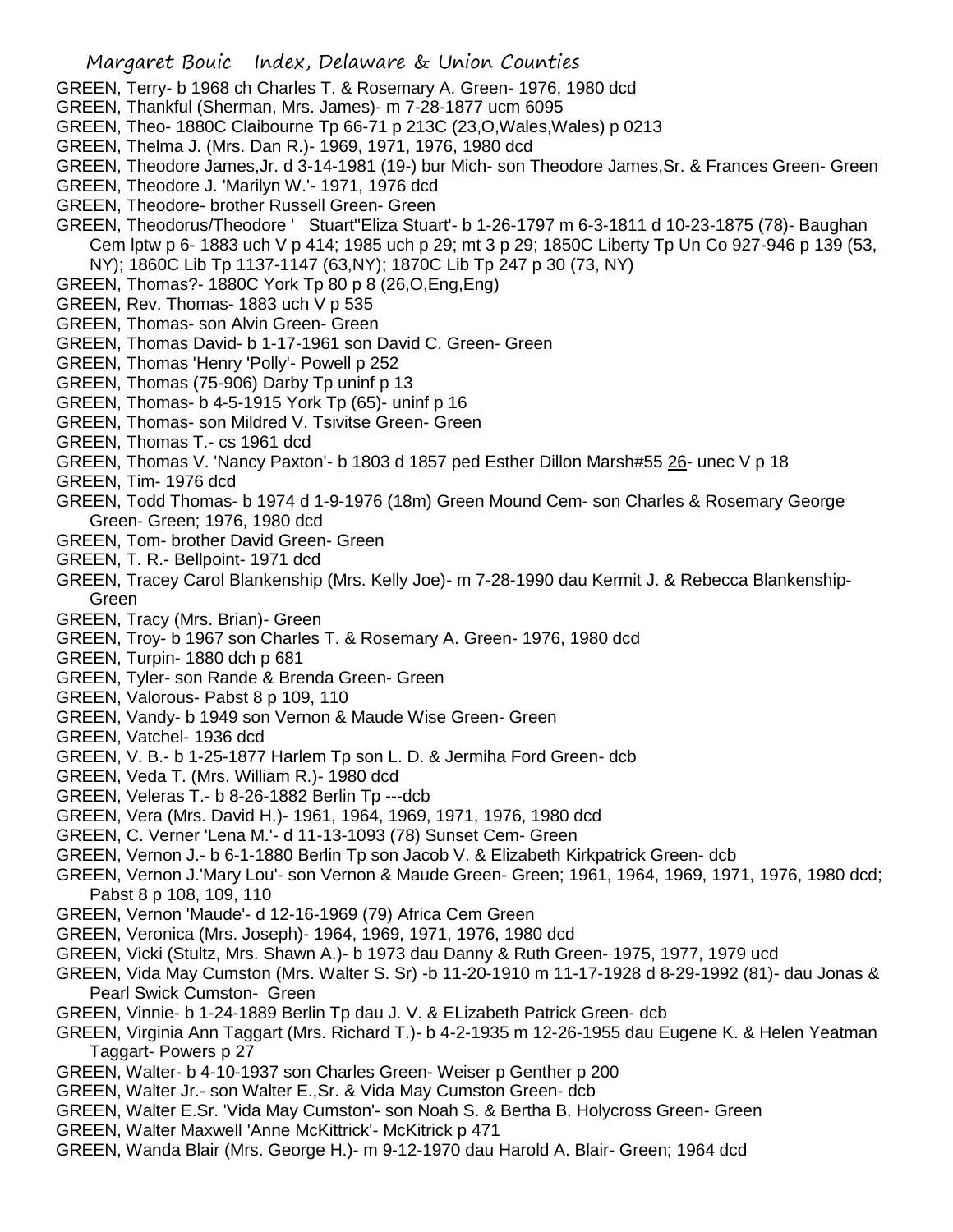Margaret Bouic Index, Delaware & Union Counties September 21, 2016

- GREEN, Warren D.- Green
- GREEN, Wayne- son Vernon J. & Mary Green- 1961(13), 1969 dcd
- GREEN, Wealthy- dau George & Elisabeth Green- 1880C Washington Tp 1175-1193 p 175 (3,O)
- GREEN, Wesley- b 1965 son Dan & Thelma J. Green- 1969, 1971, 1976, 1980 dcd
- GREEN, W. H.- 1880C Porter Tp p 449C
- GREEN, Willard B.- son Noah S. & Bertha B. Holycross Green- Green
- GREEN, William- hadc p 16; CCC p 52
- GREEN, William- Washington Tp- unec XI p 11
- GREEN, William- unec VIII p 14
- GREEN, William- hjt p 198; hmp p 147, 174; 1915 uch p 506; 1883 uch IV p 501, V p 661; uca p 102
- GREEN, William (40-1899) Claibourne Tp uninf p 10
- GREEN, William A. 'Alice'- 1976, 1980 dcd
- GREEN, William A.- son B. & Elizabeth Deeds Green- 1883 uch V p 437
- GREEN, William Adrain- b 7-17-1875 d 9-2-1875 son William & Susan Jane McCune Green- Genther p 198
- GREEN, William B.- brother Guy L. Green- Green
- GREEN, William B.- d 7-4-1896 York Cem p 49
- GREEN, William B.'Hazel M.'- b 1894 d 9-1-1978 York Cem p 92
- GREEN, William B.- b 10-1869 son Henry H. & Lydia F. Lukens Green- 1883 uch V p 668; 1870C Washington Tp 12 p 2 (8/12,O); 1880C Washington Tp 121-1244 p 13 (10,O,O,Vir)
- GREEN, ----ch William B. & Flora Green- d 10-12-1858 (2y9m) Oakdale Cem 1711 (23) I p 18(E)
- GREEN, William -b 1842 son Charles & Margaret Mercer Green- 1850C Dover Tp 747-763 p 114 (8,O); 1860C Dover Tp 287 (18,O); unec V p 42
- GREEN, William D.- d 11-12-1937 Sexton record York Cem p 103
- GREEN, William D. 'Alzira Frey'- m 5-1-1873 ucm 5270
- GREEN, William D. 'Clara L. Thompson'- m 7-1-1875 ucm 5703; mt 3 p 14
- GREEN, William D.- son John & Nancy J. Green- 1870C York Tp 176-173 p 23 (15,O)
- GREEN, William 'E'- Powell p 255
- GREEN, William 'Edna McCrary'- 1915 uch p 1024
- GREEN, William 'Elizabeth'- b 1839 d 1921 Claibourne Cem p 73; 1900C Claibourne Tp 61-66 p 3A (61, O,O,Penn) m 31y
- GREEN, William 'Elizabeth Morris'- b 1-1-5-1789 d 9-8-1855 Powell p 321, 369
- GREEN, William 'Elizabeth Tabbott'- unec II p 20, 37; 1880C Claibourne Tp 44-46 p 193A (40,O,Penn,Penn) p 0193
- GREEN, William- son Everett H. & Marian Green- Green
- GREEN, William E.- son John A. & Deborah Green- 1870C Washington Tp 15 p 3 (12,O)
- GREEN, William Furl- son Howard H. Green- Green
- GREEN, William- son Gilbert & Belinda Harrison Green- dcw Bk 3 p 299
- GREEN, William H.- uca p 22, 31, 102
- GREEN, William H.- son Henry & Mary Green- 1850C Jerome Tp 1801-1822 p 264 (6,O)
- GREEN, William- son Jerry & Mary Green- 1860C Taylor tp 941-956 P 125 (10,O)
- GREEN, William J.- hmp p 196, 205; uca p 102
- GREEN, William Jr. 'Hester Pounds'- m 6-4-1849 dcm- Pounds 2; hadc p 50; 1850C Scioto Tp 2403 (25,O); 1860C Dover Tp 282 (32,O)
- GREEN, William J. 'Lena Trent Hull'- b 3-3-1870 m 11-20-1907 son McDuff & Mary Catherine Howison Green-Howsion 308
- GREEN, William J. Jr.- b 10-28-1908 son William J. & Lena Trent Hull Green- Howison 854
- GREEN, Dr. William J.- son Wesley R. Green- Green
- GREEN, William L. 'Phyllis'- 1969 dcd
- GREEN, William 'Susan Jane McCune'- m 6-30-1852 ucm 1822-Genther p 196, 198
- GREEN, William 'Martha Bilderback'- b 1780 m 9-7-1802- 1883 uch V p 362; ped Dallas Black 20- 1840C Dover Tp 1424 (60-70); 1850C Dover Tp 749-765 p 115 (70,Va); unec IX p 51
- GREEN, William 'Martha Clapham'- m 9-5-1861 dcm
- GREEN, William 'Matilda Harden'- gr437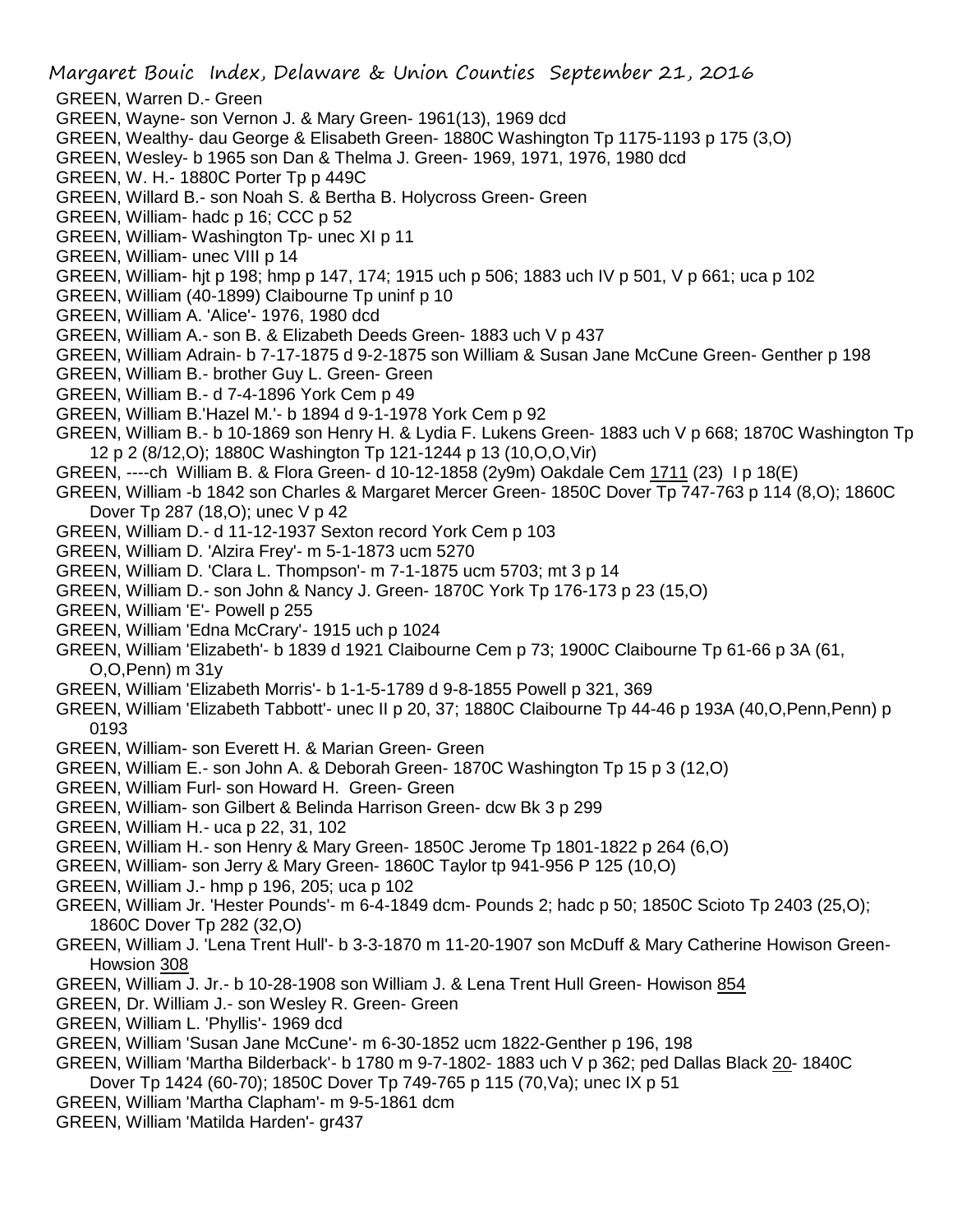- Margaret Bouic Index, Delaware & Union Counties September 21, 2016 GREEN, William R.- son William A. & Alice A. Green- Green GREEN, William 'Rosamond F. Sprague'- m 4-2-1848 dcm- 1850C Porter Tp 3031 p 165 (31, NY) GREEN, William R. 'Veda T.'- 1980 dcd GREEN, William 'Sarah'- d 2-26-1850 (72) Galena Cem Powell p 25 GREEN, William- son Sarah Green- 1850C Jerome Tp 1740-1760 p 256 (18,O) GREEN, William- son Sarah Green- 1870C Leesburg Tp 114-119 p 14 (10,O); 1880C Leesburg Tp 224 p 22 (21,O,O,Md) GREEN, William 'Sheila Kay Cooper'- m 6-16-1984 son Walter Green,Sr.- Green GREEN, William S.'Jessie W.'- b 1859 d 1900 Claibourne Cem p 19 GREEN, William W.'Myrna Wright'1985 uch p 150; 1971, 1973, 1975, 1977, 1979, 1981, 1983 ucd GREEN, William- son William & Martha Bilderback Green- 1883 uch V p 362 GREEN, Williard B.- son Noah S. & Bertha Holycross Green- Green GREEN, Willis L. 'Stella Utter'- d 5-25-1972 (81) bur Alum Creek Cem- Green- Green GREEN, Wilma Jane Stultz (Mrs. Olen E.)- m 5-15-1948 Green GREEN, Wilson- son John & Amanda Green- 1860C Taylor Tp 896 (7,O); 1870C Taylor Tp 89-84 p 11 (16,O) GREEN, W. J.- d 7-23-1864 1883 uch IV p 500 GREEN, Woody- son Oscar U. Green- Green GREEN, W. Patrick- son Herbert Hewitt & Charlotte Elizabeth O'Brien Green- Green GREEN, Zella Z.- d 10-22-1980 (92)- sister of Osco F. Green- Green; 1969, 1971 dcd GREEN, Zora- 1880C Troy Tp p 241A GREEN, Zouria G.- ch Catharine Green- 1880 dch p 778; Green GREEN, Zula Fogle (Mrs. Charles)- b 1891 d 1932 Broadway Cem lptw p 71 dau William Stephen & Alice Goff Fogle- 1915 uch p 765; 1985 uch p 62 GREEN, (Harris, Mrs. Urlin)- dau Daniel & Anna M. Green- Green GREEN, Frances (Wood, Mrs. )- dau Frank K. & Mary Hatton Green- Green GREEN, Gail (Jones, Mrs. )- sister James R. Green- Green GREEN, Elsie (Schorr, Mrs. )- sister Osco F. Green- Green GREENANYER, Malinda Orndorf (Mrs. Samuel)- m 9-1-1861 dcm GREENANYER, Samuel 'Malinda Orndorf'- m 9-1-1861 dcm GREENAWALT, Donald E. 'Pampa G.'- 1991 ucd GREENAWALT, G. R.- 1883 uch V p 334 GREENAWALT, Pampa G. (Mrs. Donald E.)- 1991 ucd GREEN, GREENBAUGH, John- b 7-2-1872 Del. Town son Wilson & Mary Greenbaugh- dcb GREENBAUM, infant 1909 St. Paul's DJ p 25 GREENBAUM, A.- uca p 35 GREENBAUM, Ablonia (Kreidler, Mrs. John)- 1915 uch p 797 GREENBAUM, (George Michael) Albert'Emma Anna Dellinger' b 9-18-1889 m 6-2-1923 d 1959 St. Paul's DJ p 125- son Andrew & Anna Hilbert Greenbaum- 1985 uch p 143 GREENBAUM, A. J.- 1870C Darby Tp 81-70 p 11 (21, Ger) GREENBAUM, Alexandrea Landon- b 6-4-1991 dau Andy & Beverly Campbell Greenbaum- Greenbaum GREENBAUM, Andrea-b 1977 dau Andy/Clarence A. & Beverly A.Campbell Greenbaum- Greenbaum; 1983 ucd GREENBAUM, Andrew- b 12-24-1828 d 5-10-1892 St. John's DJ p 57 GREENBAUM, Andrew,Jr.'Anna Hilbert'- b 9-13-1860- son Michael Andrew & Barbara Margaret Riechenberger Greenbaum- 1915 uch p 697; 1985 uch p 143; 1870C Darby Tp 80-69 p 11 (9,O); 1880C Darby Tp 23, 237B (19,O,Ger,Ger) GREENBAUM, Michael Andrew 'Margaret Rickenberger'- b 1826 d 1894 ped Nina Rausch Boerger 22- unec II p 38; 1915 uch p 697; 1860C Millcreek Tp 129 (35, Bav); 1870C Darby Tp 80-69 (43,Ger); 1880C Darby Tp 23 p 237B (53, Ger,Ger,Ger) GREENBAUM, Andrew J. 'Anna B. Rudolph'- m 12-7-1871 ucm 5022
	- GREENBAUM, Andrew J. 'Emily A. Hartley'- m 10-2-1879 ucm 6553
	- GREENBAUM, Andrew M. 'Anna M'- b 1860 d 1943 St. Paul's DJ p 54
	- GREENBAUM, Andy/Clarence A. 'Beverly Campbell'- son Marvin & Betty Lee Meeker Greenbaum-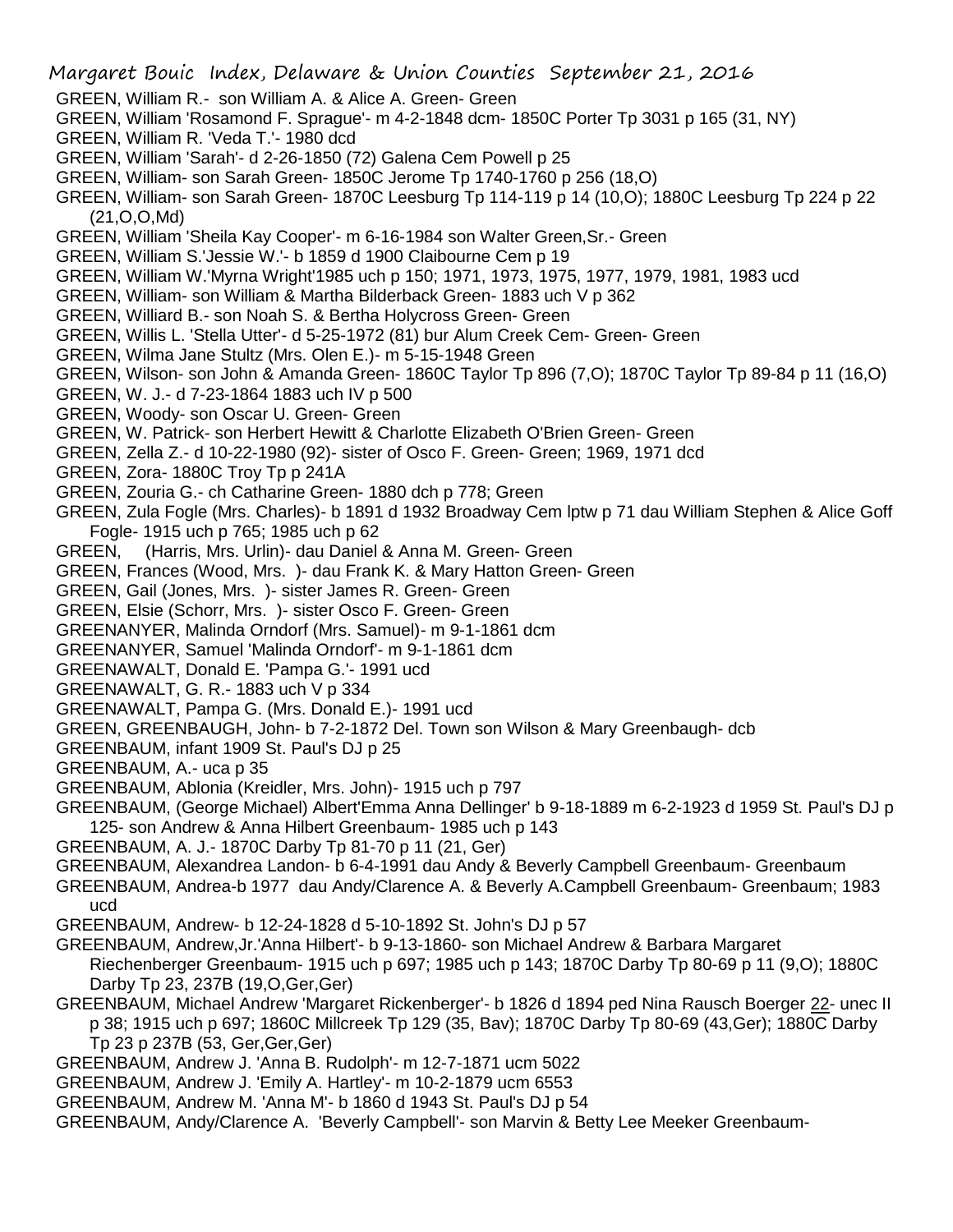Margaret Bouic Index, Delaware & Union Counties September 21, 2016 Greenbaum; Weiser p 258

GREENBAUM, Anna- d 1-23-1910 (20y1m) Oakdale Cem 2255 (42F) I p 111 (F-R3-10)

- GREENBAUM, Anna Barbara (Fox, Mrs. John Leonard)- b 4-28-1859 d 6-3-1950 Oakdale Cem I p 158 (C-2) dau Michael Andrew & Barbara Margaret Rickenberger Greenbaum- Greenbaum; ped Nina Rausch Boerger 11- unec II p 38; 1915 uch p 697; 1870C Darby Tp 119-107 p 15 (11,O) or
- GREENBAUM, 1870C Darby Tp 80-69 p 11 (4,O); 1880C Darby Tp 23 p 237B (14,O,Ger,Ger)
- GREENBAUM, Anna B. Rudolph (Mrs. Andrew J.)- m 12-7-1871 ucm 5022
- GREENBAUM, Anna M.- b 2-1885 dau J. Jacob Greenbaum- 1900C Darby Tp 221-230 p 11B(15,O,O,O)
- GREENBAUM, Anna (Mellen, Mrs. Clark)- Greenbaum
- GREENBAUM, Anna M. (Mrs. Andrew M.)- b 8-5-1865 d 1928 St. Paul's DJ p 25; 1985 uch p 143
- GREENBAUM, Anna W.- b 12-25-1958 d 9-19-1875 prob dau G. Michael & A.Margaretta Greenbaun- St. John's DJ p 54
- GREENBAUM, Annie M. (Mrs. Michel)- 1880C Darby Tp 29 p 237B (55, Ger,Ger,Ger)
- GREENBAUM, Arnold- b 1900 d 1965 St. Paul's DJ p 25
- GREENBAUM, Ashley Marie- b 8-18-1985 dau Andy & Beverly Campbell Greenbaum- Greenbaum
- GREENBAUM, Autumn- dau Lanny Budd & Pamela North Greenbaum- Greenbaum
- GREENBAUM, Barbara Margaretta Rickenberger (Mrs. Michael Andrew)- b 7-1832 d 1929 ped Nina Rausch Boerger 23- unec II p 3; 1915 uch p 697; 1860C Millcreek Tp 129 (28, Bav); 1870C Darby Tp 80-69 p 11 (38, Ger); 1880C Darby 23 p 237B (46,Ger,Ger,Ger); 1900C Darby Tp 228-237 p 12A (67,Ger,Ger,Ger)
- GREENBAUM, Betty Lee Meeker (Mrs. Marvin)- b 4-16-1921 m 4-20-1948 dau Edwin LeRoy & Emma Ellen Colflesh Meeker- Greenbaum; Weiser p 258
- GREENBAUM, Beverly (Mrs. Clarence A.)- 1983, 1991 ucd
- GREENBAUM, Beverly Campbell (Mrs. Andy/Clarence A.)- dau Herbert W. Campbell,Sr.- Greenbaum
- GREENBAUM, Beverly Lynn Feucht (Mrs. Dennis Lee)- m 6-9-1984 dau Robert C. Feucht- Greenbaum; 1991 ucd
- GREENBAUM, Brittany- b 6-28-1991 dau Dennis Lee & Beverly Lynn Feucht Greenbaum- Greenbaum
- GREENBAUM, Carl M. 'Mary Ann'- 1949 ucd
- GREENBAUM, Catherine- b 1863 d 8-7-1920 Oakdale Cem I p 111 (F-R3-10)
- GREENBAUM, Charles- son John & Magdalene Greenbaum- 1880C Darby Tp 56 p 239B (1,O,O,O); 1900C Darby Tp 225-234 p 11B (21,O,O,O)
- GREENBAUM, Christopher Gary- b 3-3-1981 son Gary Norman & Jennifer Leigh Tucker Greenbaum-Greenbaum; Rausch 1183531- 1981, 1983, 1991 ucd
- GREENBAUM, Clarence A. 'Beverly A.'- 1983, 1991 ucd
- GREENBAUM, Columbus W.- b 1913 d 1924 son John G. M. & Edith E. Greenbaum Unionville Cem DJ p 39
- GREENBAUM, Cora M.- b 1888 d 1948 St. Paul's DJ p 25
- GREENBAUM, Daniel J. 'Roxanne Wiseman'- m 12-18-1982 son Donald L. Greenbaum- Greenbaum
- GREENBAUM, David George- son Donald L. & Lois Jean Greenbaum- 1949 ucd
- GREENBAUM, David H. 'Mary A.'- 1961, 1964 dcd; 1967 ucd
- GREENBAUM, Mrs. David H.- Pabst 8 p 29, 39, 41
- GREENBAUM, Dennis Lee 'Beverly Lynn Feucht'- b 10-10-1961 m 6-9-1984 son Norman & Marilyn Streng Greenbaum- Greenbaum; Rausch 118354III p 264; 1991 ucd
- GREENBAUM, Donald L. 'Lois Jean'- 1949 ucd
- GREENBAUM, Edgar Edward Frederick 'Virginia Mae Weaver'- b 9-14-1925 m 6-14-1952- son George Michael Albert & Emma Anna Dellinger Greenbaum- 1985 uch p 143; John Weaver IV (13445)- 1915 uch p 143
- GREENBAUM, Edith Clara- b 1902 d 1903 St. Paul's DJ p 25
- GREENBAUM, Edith E Welch (Mrs. John G. M.)- b 1890 d 1976 Unionville Cem interred 10-10-1976- DJ p 39, 49; 1949, 1967, 1971, 1973, 1975 ucd; unvmec p 19, 23, 26, 30
- GREENBAUM, Edward- b 1894 d 1965 St. Paul's DJ p 25
- GREENBAUM, Emily A. Hartley (Mrs. Andrew J.)- m 10-2-1879 ucm 6553
- GREENBAUM, Emma Anna Dellinger (Mrs. George Michael Albert)- b 8-30-1899 m 6-2-1923 d 1952 St. Paul's DJ p 25- dau Geroge & Louise Gugel Dellinger- 1985 uch p 143
- GREENBAUM, Ernestine (Johnson, Mrs. Roy)- 1985 uch p 83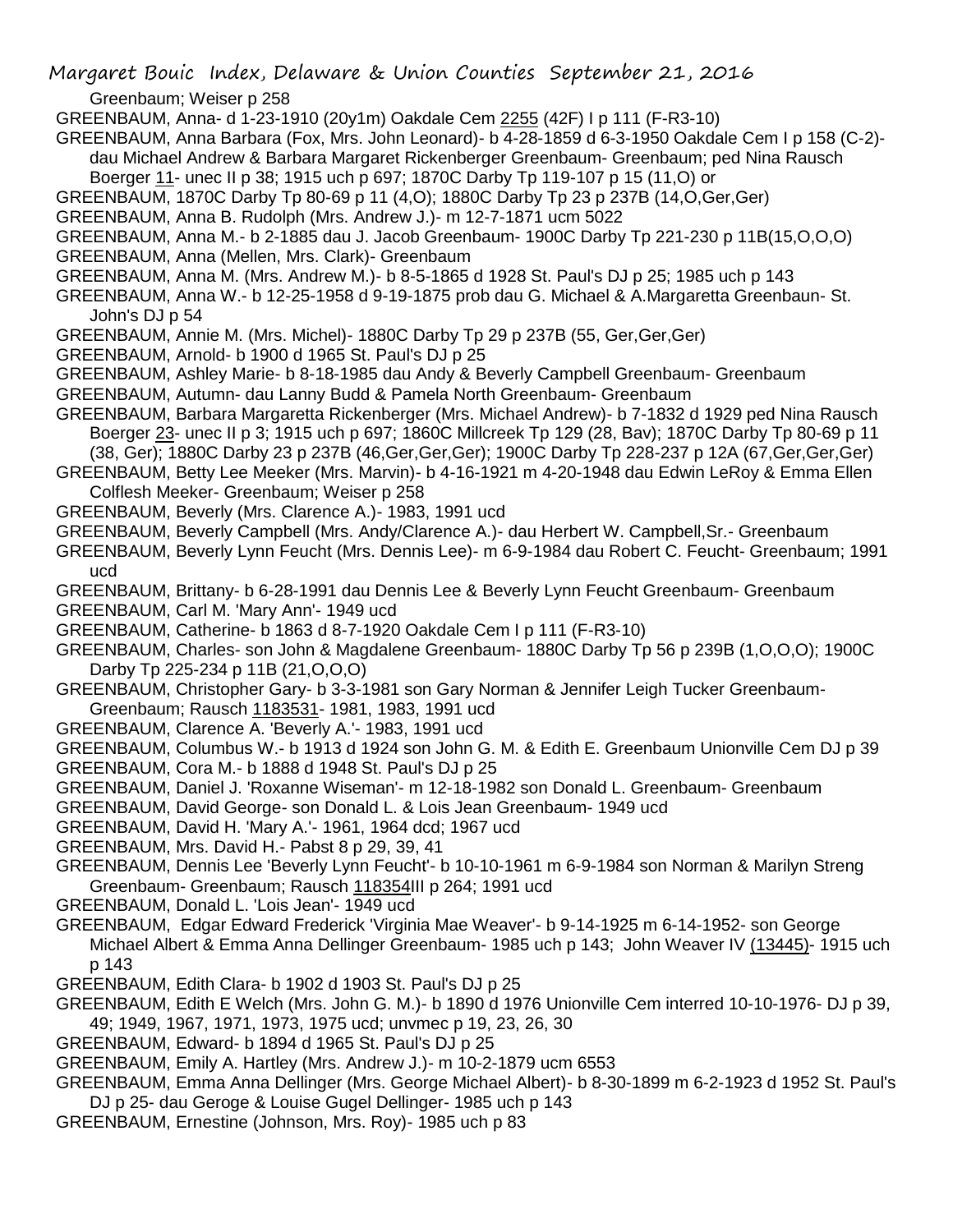Margaret Bouic Index, Delaware & Union Counties September 21, 2016

GREENBAUM, Gary Norman 'Jennifer Leigh Tucker'- b 2-2-1957 m 4-19-1980 son Norman J. E. Greenbaum-Rausch 118353 III p 264; 1981, 1991 ucd

GREENBAUM, George 'K'- b 5-10-1852 d 4-29-1900 Trinity Cem DJ p 83- son Michael Andrew & Barbara Margaretta Reichenberger Greenbaum- 1915 uch p 697- 1860C Millcreek Tp 128 (8,O); 1870C Darby Tp 80-69 p 11 (18,Ger); 1880C Darby Tp 23 p 237B (28, O,Ger,Ger)

GREENBAUM, Gootlieb- son Michael Andrew & Barbara Margarett Reichenberger Greenbaum- 1915 uch p 697; 1870C Darby Tp 80-69 p 11 (6,O); 1880C Darby Tp 23 p 237B (16, O,Ger,Ger)

GREENBAUM, Heather Lynn- b 9-21-1982 dau Gary Norman & Jennifer Leigh Tucker Greenbaum-Greenbaum; 1983, 1991 ucd

GREENBAUM, J. Jacob- son G. Michael & Margaretta Greenbaum- 1870C Darby Tp 119-107 p 16 (19,O); 1900C Darby Tp 221-230 p 11B (40, O,Ger,Ger)

GREENBAUM, Jacob- son John & Magdalene Greenbaum- 1900C Darby Tp 225-234 p 11B (3,O,O,O) GREENBAUM, Jacob 'Margaret'- b 1858 d 1948 Unionville Cem DJ p 42, 50

GREENBAUM, Janet Lee (Pauley, Mrs. Darrell)- b 7-27-1958 m 9-26-1981- dau Edgar Edward Frederick & Virginia Mae Weaver Greenbaun- Greenbaum; 1985 uch p 143; John Weaver IV 134452

GREENBAUM, Jayne Marie (Rausch, Mrs. Randy Alan)- b 8-2-1963 m 2-27-1988 dau Edgar Edward Frederick & Virginia Mae Weaver Greenbaum- Greenbaum; 1985 uch p 143 Rausch (1131222), (197322); John Weaver IV 134453

GREENBAUM, Jennifer Leigh Tucker (Mrs. Gary Norman)- m 4-19-1980 dau Carroll M. Tucker- Rausch (18353); 1981, 1983, 1991 ucd

GREENBAUM, Jerry Alan- b 11-22-1954 son Edgar Edward Frederick & Virginia Mae Weaver Greenbaum-1985 uch p 143; John Weaver IV 134451

GREENBAUM, John- 1870C Darby Tp 78-67 p 11 (17,O)

GREENBAUM, John b 9-16-1857 d 5-18-1912 St. John's DJ p 57- son Michael Andrew & Barbara Margaretta Reichenberger Greenbaum- 1915 uch p 697; 1860c Millcreek Tp 129 (2,O); 1870C Darby Tp 80-69 p 11 (13,O); 1880C Darby Tp 23 p 237B (22, O,Ger,Ger); 1900C Darby Tp 223-234 p 11B (43,O,Ger,Ger)

GREENBAUM, John A.- son Michael & Annie M. Greenbaum- 1880C Darby Tp 29 p 237B (19,O,Ger,Ger)

GREENBAUM, John G.M. 'Edith Welch'- b 5-1887 d 1949 Unionville Cem DJ p 39, 49; Greenbaum; son J. Jacob Greenbaum- 1900C Darby Tp 221-230 p 11B (13,O,O,O); 1949 ucd

GREENBAUM, John J.- b 11-1883 son John & Magdalene Greenbaum- 1900C Darby Tp 225-234 p 12A  $(16, 0.0, 0)$ 

GREENBAUM, John 'Magdalene'- b 1853 d 1941 St. John's DJ p 58; 1880C Darby Tp 56 p 239B (26,O,Ger,Ger); 1900C Darby Tp 225-234 p 11B (45,O,Ger,Ger)

GREENBAUM, John Y?- son Michael & Annie M. Greenbaum- 1880C Darby Tp 29 p 237B (29,O,Ger,Ger)

GREENBAUM, K. (Mrs. George)- DJ p 83

GREENBAUM, Lanny Budd 'Pamela North'- m 8-9-1971 d 12-9-1984 (34) Forest Grove Cem- son Marvin & Betty Meeker Greenbaum- Greenbaum

GREENBAUM, Lanny,Jr.- son Lanny Budd & Pamela North Greenbaum- Greenbaum

GREENBAUM, Lenora- dau Michael Andrew & Barbara Margaretta Reichenberger Greenbaum- 1915 uch p 697

GREENBAUM, Lewis-

GREENBAUM, Lillie M. K. (Mrs. Lewis W.)- b 1884 d 1959 St. John's DJ p 72; 1959 ucd

GREENBAUM, Linda Mae- b 9-14-1951 dau Norman J. E. & Marilyn Streng Greenbaum- Rausch 118351 III p 264

- GREENBAUM, Lois Jean (Mrs. Donald L.)- 1949 ucd
- GREENBAUM, Lonnie Bud- b 1-11-1954 son Marvin & Betty Lee Meeker Greenbaum- 1915 uch p 697
- GREENBAUM, Lou Ann- b 11-24-1956 dau Marvin & Betty Meeker Greenbaum- Greenbaum; mt
- GREENBAUM, Louis/Lewis W.'Lillie M. K.'- b 7-1881 d 1959 St. John's DJ p 72- son John & Magdalene Greenbaum- 1900C Darby Tp 225-234 p 12A (18,O,O,O)
- GREENBAUM, Lydia- dau Andrew & Barbara Reichenberger Greenbaum- 1870C Darby Tp 80-69 p 11 (2,O); 1880C Darby Tp 23 p 237B (12,O,Ger,Ger)
- GREENBAUM, Magdalene/Lena (Mrs. John)- b 1855 d 1930 St. John's DJ p 58- 1915 uch p 697; 1880C Darby Tp 56 p 239B (24,O,Ger,Ger); 1900C Darby Tp 225-234 p 11B (44,O,Ger,Ger) m 24y 7 ch 6 living